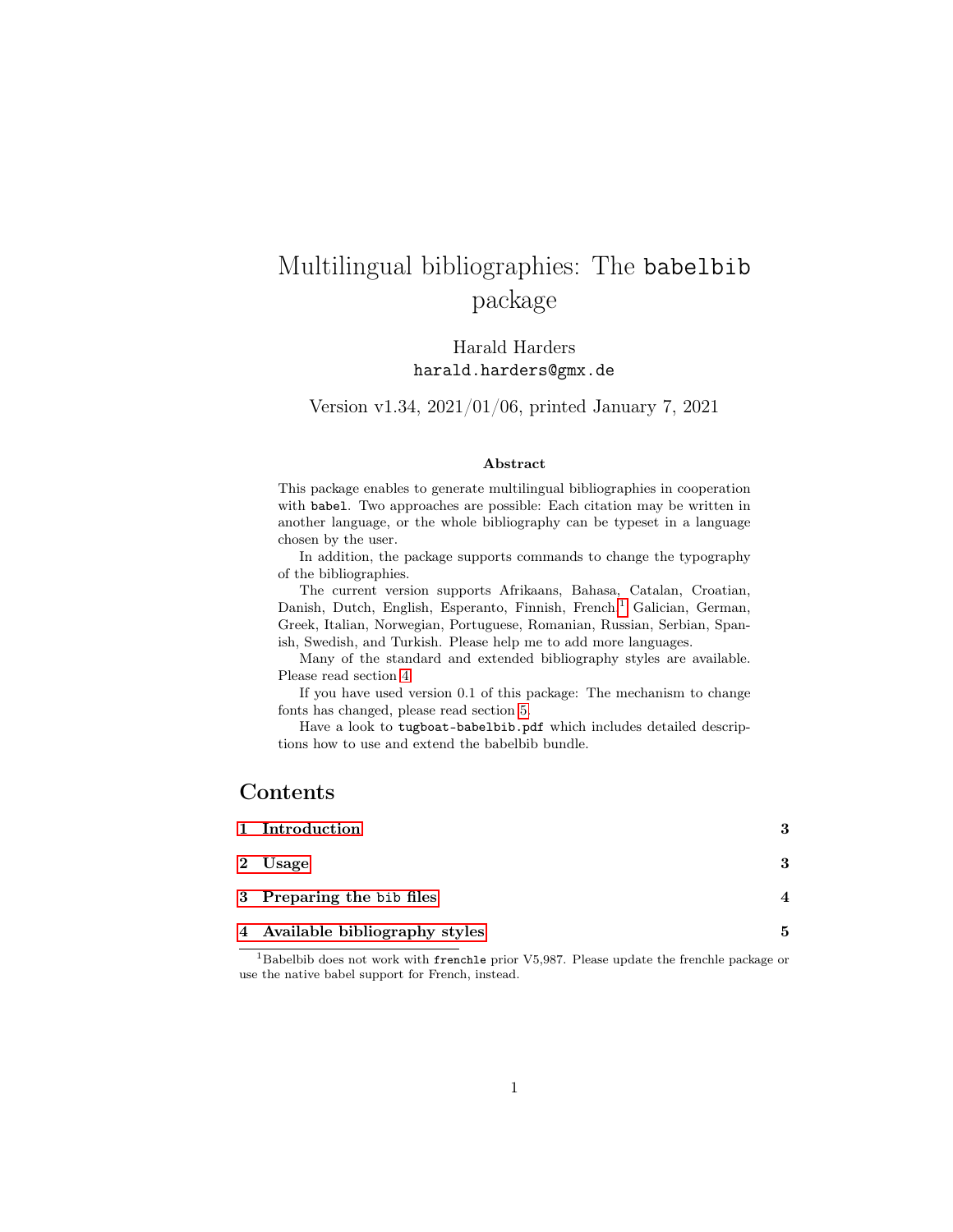| 5 |                | Customisation of the bibliography's typography                                       | 6              |
|---|----------------|--------------------------------------------------------------------------------------|----------------|
|   | 5.1            |                                                                                      | $\overline{7}$ |
|   | 5.2            | URL's $\ldots$                                                                       | 7              |
|   | 5.3            |                                                                                      | 7              |
|   | 5.4            |                                                                                      | 8              |
|   | 5.5            |                                                                                      | 8              |
|   | 5.6            | Printing of month and year $\ldots \ldots \ldots \ldots \ldots \ldots \ldots \ldots$ | 9              |
| 6 |                | How to add new languages                                                             | 11             |
| 7 |                | Problems and Incompatibilities                                                       | 11             |
| 8 | To Do          |                                                                                      | 11             |
|   |                |                                                                                      |                |
| 9 |                | The implementation                                                                   | 12<br>12       |
|   | 9.1            |                                                                                      |                |
|   | 9.2            |                                                                                      | 14             |
|   | 9.3            | The language definitions $\ldots \ldots \ldots \ldots \ldots \ldots \ldots \ldots$   | 26             |
|   | 9.3.1          |                                                                                      | 26             |
|   | 9.3.2          |                                                                                      | 31             |
|   | 9.3.3          |                                                                                      | 34             |
|   | 9.3.4          |                                                                                      | 38             |
|   | 9.3.5          |                                                                                      | 41             |
|   | 9.3.6<br>9.3.7 |                                                                                      | 44<br>48       |
|   | 9.3.8          |                                                                                      | 51             |
|   | 9.3.9          |                                                                                      | 54             |
|   | 9.3.10         | Serbian                                                                              | 62             |
|   |                |                                                                                      | 65             |
|   | 9.3.11         |                                                                                      | 69             |
|   |                |                                                                                      | 72             |
|   |                |                                                                                      | 75             |
|   |                |                                                                                      | 78             |
|   |                |                                                                                      | 81             |
|   |                |                                                                                      | 85             |
|   |                |                                                                                      | 89             |
|   |                | 9.3.19 Turkish                                                                       | 92             |
|   |                |                                                                                      |                |
|   |                |                                                                                      | 95             |
|   |                | $9.3.21$ Bahasa                                                                      | 99             |
|   |                | 9.3.22 Catalan                                                                       | 102            |
|   |                |                                                                                      | 105            |
|   |                | 10 BIBT $_{E}X$ style files                                                          | 108            |
|   |                |                                                                                      | 108            |
|   |                |                                                                                      | 108            |
|   |                |                                                                                      | 138            |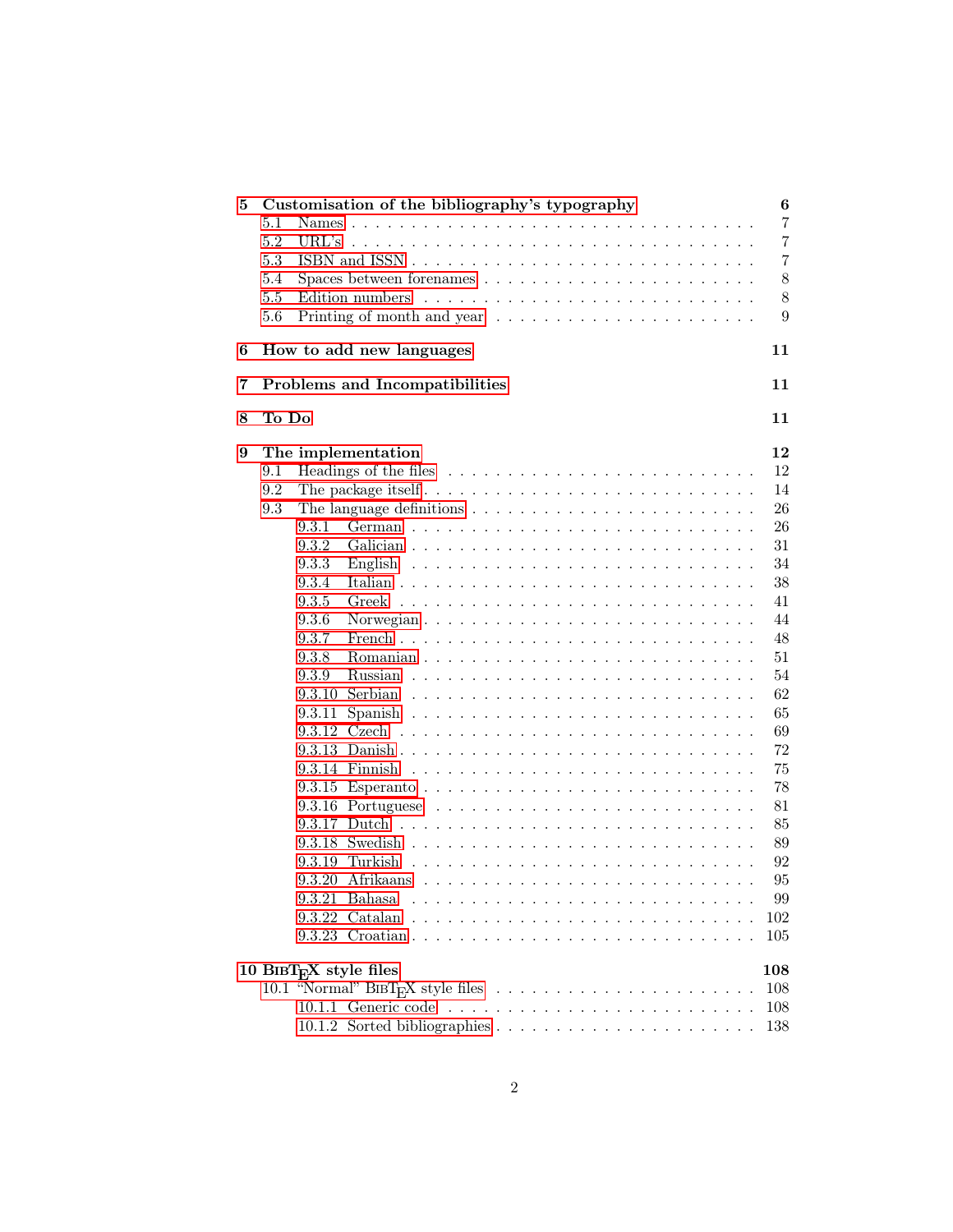## Copyright

Copyright 2003–2021 Harald Harders.

Copyright 2019–2021 Norbert Preining.

This program can be redistributed and/or modified under the terms of the LaTeX Project Public License Distributed from CTAN archives in directory macros/latex/base/lppl.txt; either version 1 of the License, or any later version.

### <span id="page-2-0"></span>1 Introduction

This package is a replacement for bibgerm.sty [\[2\]](#page-11-2) with the aim to be extendable to other languages more easily. In addition, babelbib provides a more flexible typography of bibliographies without the need to change bst files. But there are two shortcomings: This package needs babel.sty [\[1\]](#page-11-3) (thus, it does not work with german.sty or ngerman.sty), and it is written for  $L^2E^X$  and does not work with plain T<sub>EX</sub>.

The current version supports Afrikaans, Bahasa, Catalan, Croatian, Czech, Danish, Dutch, English, Esperanto, Finnish, French,<sup>[2](#page-2-2)</sup> Galician, German, Greek, Italian, Norwegian, Portuguese, Romanian, Russian, Serbian, Spanish, Swedish, and Turkish.

If you have used version 0.1 of this package: The mechanism to change fonts have changed, please read section [5.](#page-5-0)

### <span id="page-2-1"></span>2 Usage

To use this package place

#### \usepackage{babelbib}

into the preamble of your document. The package loads all necessary language definitions for all files it knows that are loaded by babel.

By default, the language of the bibliographic keywords ("editor", "page", etc.) switches for each item to the language of the cited document.<sup>[3](#page-2-3)</sup> If all citations shall be written in the same language, add the option fixlanguage to the package call. Then, all bibliographies are typeset in the document's main language. To \selectbiblanguage change the bibliography's language, use \selectbiblanguage{ $\langle$ language}. This command only has an effect, if fixlanguage is set.

> babelbib supports the BIBT<sub>E</sub>X styles babplain, babplai3, babalpha, babunsrt, bababbrv, and bababbr3 that correspond to the standard bst files, but include

<span id="page-2-2"></span> ${}^{2}$ Babelbib does not work with frenchle prior V5,987. Please update the frenchle package or use the native babel support for French, instead.

<span id="page-2-3"></span><sup>&</sup>lt;sup>3</sup>This is equivalent to using the package option varlanguage.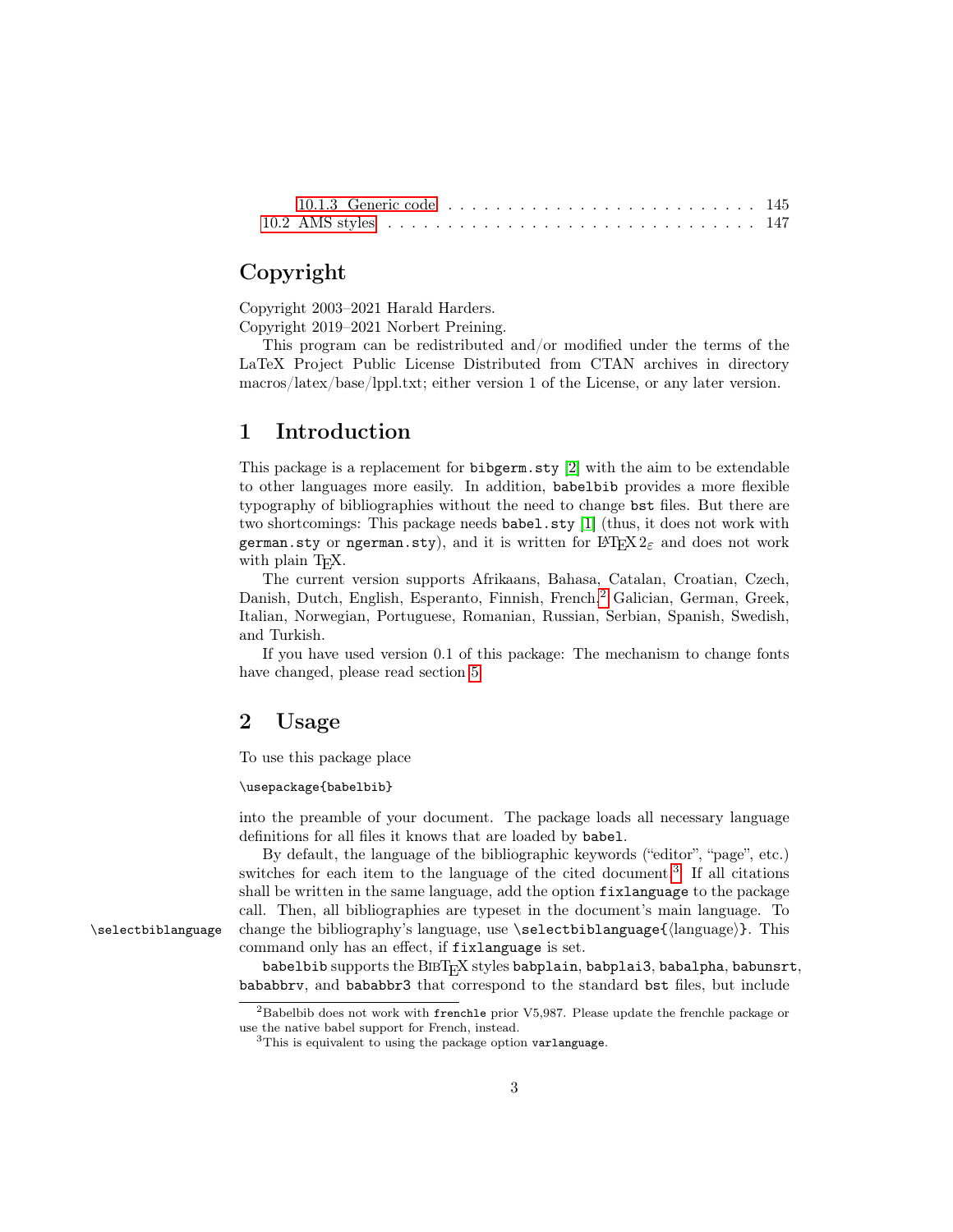```
\bibliographystyle style using \bibliographystyle({filename)}. In addition, the package supports
                      the BIBT<sub>E</sub>X style babamspl which corresponds to amsplain by the A_{\mathcal{M}}S. If you
                      want to use this style, you have to add the option languagenames to the call of
                      the package. Default is nolanguagenames.
\declarebtxcommands If you don't like some of the keywords provided by babelbib, or if you want to
                      use new ones, you are able to get these using the command \declarebtxcommands.
                      It takes two arguments, where the first is the language for which you want to add
                      or change keywords, and the second is the list of command definitions. It seems
                      to be best to show that for an example. You may want to change the definitions
                      for Ph.D. theses for English and German with new orthography (the defaults are
                      "PhD thesis" resp. "Dissertation"). You can reach a change by the following code:
                      \declarebtxcommands{english}{%
                        \def\btxphdthesis#1{\protect\foreignlanguage{english}{Ph.D.\ thesis}}%
                      }
                      \declarebtxcommands{ngerman}{%
                        \def\btxphdthesis#1{\protect\foreignlanguage{ngerman}{Doktorarbeit}}%
```
You may change more than one command in one  $\setminus$  setbtxcommand command. You just have to add more of the **\def...** lines. But please don't forget the percent sign at the end of the lines in order to avoid unwanted spaces in the output. The  $A_{\mathcal{M}}S$ <sup>B</sup>ibTEX style amsplain uses "Ph.D. thesis" instead of the default "PhD thesis" for babamspl. If you want the same keyword as in the  $\mathcal{A}_{\mathcal{M}}\mathcal{S}$  original, you can use the \declarebtxcommands line shown above.

international support as well as flexible typography.[4](#page-3-1) As usual, you select the

## <span id="page-3-0"></span>3 Preparing the bib files

In order to use the feature of multilingual bibliographies, add the field language to every entry in your bib files. This field gives the language of the cited document, e. g.

```
@InBook{dieter1997a,
```
}

```
editor = {Dieter, George<sup>E</sup>. and others},
 title = {Materials Selection and Design},
 chapter = {Effects of Composition, Processing, and Structure on
               Properties of Engineering Plastics},
 publisher = {ASM International},
 year = 1997,
 volume = 20.series = {ASM Handbook},
 pages = {434--456},
 language = {english},
 isbn = \{0-87170-386-6\}}
```
<span id="page-3-1"></span><sup>&</sup>lt;sup>4</sup>The versions with the 3 in the filenames replace the second and later authors by *et al.*, if more than three authors are given.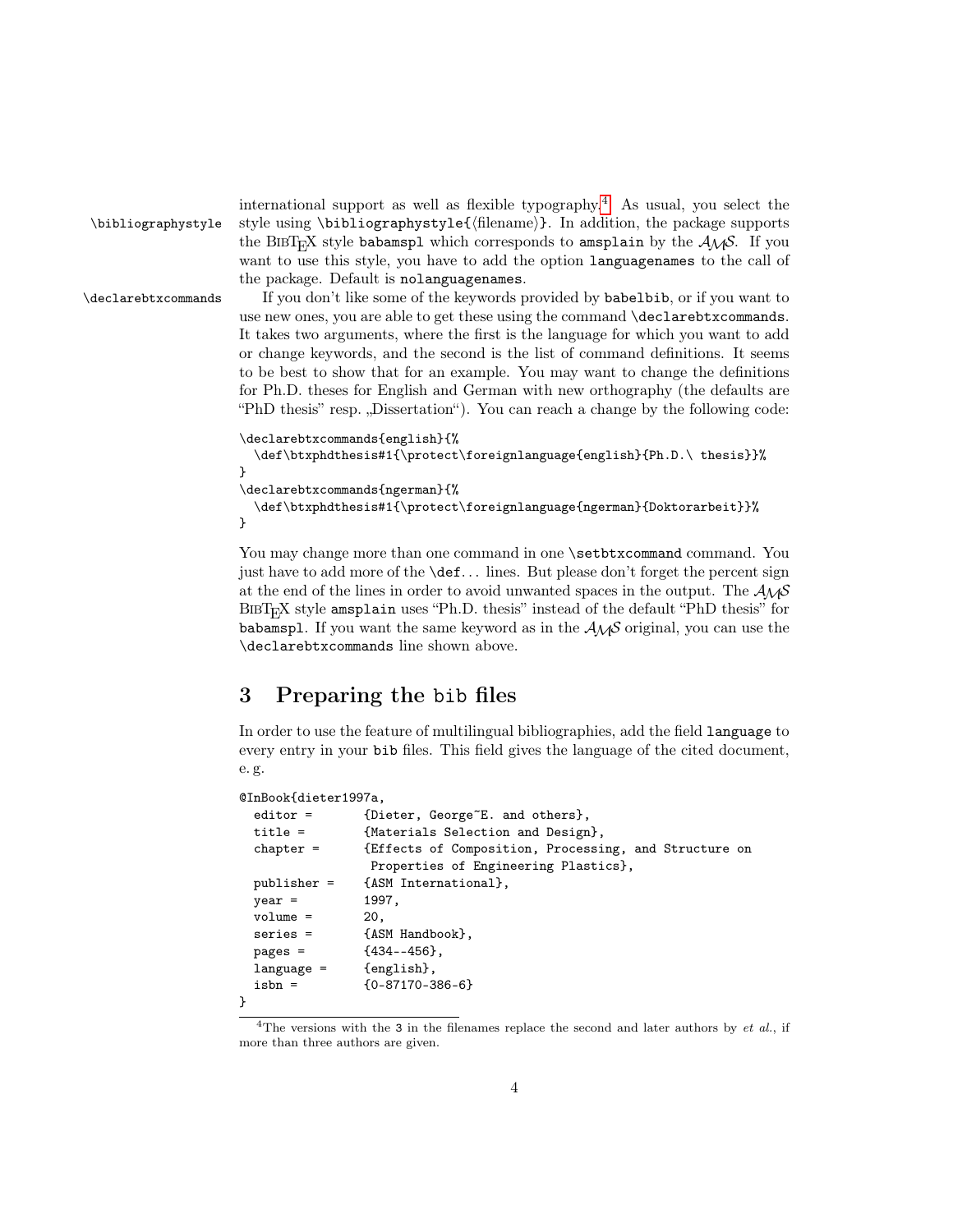Then, the output of the document data (title, authors, series, etc.) is typeset with correct hyphenation patterns. Whether also the keywords ("edition", "pages", etc.) are switched to the citation language, depends on whether fixlanguage has been used. All languages that appear in the bibliography have to be loaded by babel.

\setbtxfallbacklanguage If the field language is missing, the citation is typeset using a fall-back language. By default, the document's main language (that one that is active at \begin{document}) is used. You can change the fall-back language by using  $\setminus$ setbtxfallbacklanguage $\{$  $\langle$ language $\rangle$ }, e.g.,

#### \setbtxfallbacklanguage{ngerman}

babelbib supports a couple of additional fields: ISBN, ISSN, URL, URLDATE, and ANNOTE. ISBN and ISSN take the ISBN or ISSN respectively. URL is the address of a WWW page while URLDATE is the date when the WWW page has been visited. The field URL is typeset using the command \url if available, e. g., if the user has loaded url.sty. Otherwise, babelbib defines a \url command which just calls \texttt. ANNOTE typesets annotations after each entry in the bibliography. By default, a quotation environment (starting with \noindent) is used. If the field ANNOTELANGUAGE is also given, the language is switched to the specified language. Otherwise the language of the keywords is used.

You can change the behaviour by redefining  $\text{trans}(\text{an notations})$ . The annotations are only printed when the package option annote is used.

\biblanguage If you want to use language-dependent commands as \alsoname in a bibliography that was produced with fixlanguage you will be surprised that the commands change the output depending on the language of the citation. If you want to write a field with the keyword language, you can use the command \biblanguage, e.g.,

#### @Article{abinger1988a,

```
author = {Abinger, R. and Hammer, F. and Leopold, J. and others},
 title = {Gro"sschaden an einem 300"=MW"=Dampfturbosatz},
 journal = {Der Maschinenschaden},
 year = 1988,
 volume = 61,number = 2,pages = {58--60},
 language = {ngerman},
 note = {\biblanguage{\alsoname~\cite{abinger1990a}}}
}
```
This will give the note "see also  $[\ldots]$ " instead of "siehe auch  $[\ldots]$ " when the bibliography uses English keywords.

### <span id="page-4-0"></span>4 Available bibliography styles

The babelbib bundle contains adapted versions of the standard bibliography styles plain, unsrt, abbrv, and alpha. They are called babplain, babunsrt, bababbrv, and babalpha, respectively. All variants write names in a special manner when more than one author is given. The first author ist written "Lastname,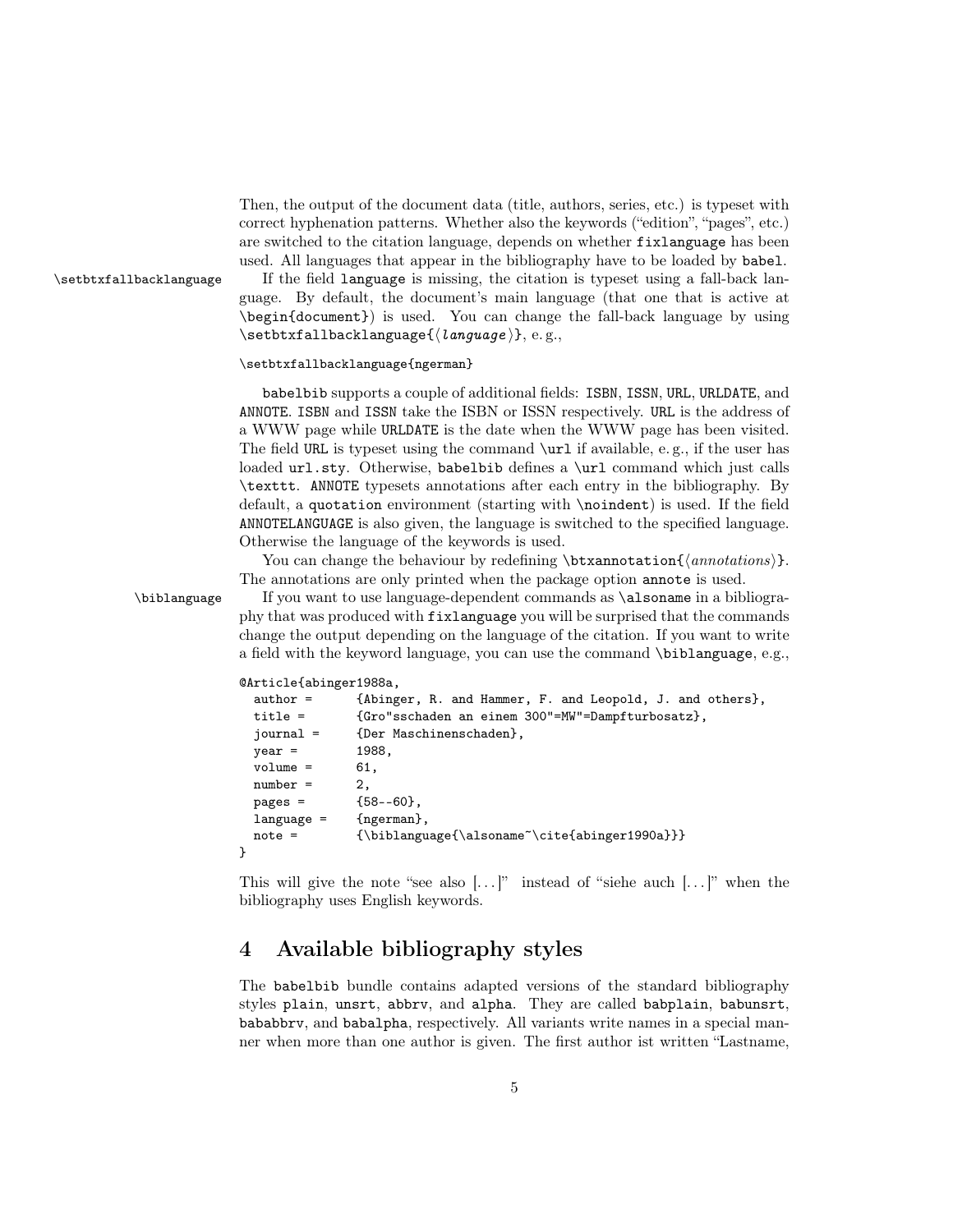| Element     | Data types                    | Default value for $BIBT_FX$ style<br>bababbrv, babalpha | babamspl                    |
|-------------|-------------------------------|---------------------------------------------------------|-----------------------------|
|             |                               | babplain, babunsrt                                      |                             |
| name        | Authors, editors              |                                                         |                             |
| lastname    | Lastnames of Authors, editors |                                                         |                             |
| title       | All kinds of titles           | \emph                                                   | \emph                       |
| ititle      | Title of journal articles     | $\text{\scriptsize\char'4}$                             | $\text{\scriptsize\char'4}$ |
| etal        | " $et \ al."$                 | $\text{\scriptsize\verb empty }$                        |                             |
| journal     | Journal name                  |                                                         |                             |
| publisher   | Publisher name                |                                                         |                             |
| volume      | Volume (journal)              |                                                         | \textbf                     |
| ISBN        | <b>ISBN</b>                   | \MakeUppercase                                          | \MakeUppercase              |
| <b>ISSN</b> | <b>ISSN</b>                   | \MakeUppercase                                          | \MakeUppercase              |
| url         | URL                           | \url                                                    | \url                        |
| urldate     | visiting date of URL          |                                                         |                             |
| ordinal     | ordinal numbers in edition    |                                                         |                             |

<span id="page-5-1"></span>Table 1: Default values for the fonts in bibliographies. If no value is given, the standard font (normally upright roman) is used.

Forename" while all other authors are written "Forename Lastname". This is done to emphesize the ordering by the lastname.

If you don't want this behaviour you can use additional variants that use the same notation for all names. By appending -fl to the style name, e. g., babalpha-fl, all names are written "Forename Lastname". By appending -lf, e. g., babalpha-lf, all names are written "Lastname, Forename".

The style babamspl is the babelbib equivalent to amsplain.

## <span id="page-5-0"></span>5 Customisation of the bibliography's typography

In constrast to the standard and germbib bst files, the appearance of the different data types is not fixed for bab\*.bst. There are commands for some data fields that determine the used font.

\setbibliographyfont You can change some font specifications in the bibliography using the command \setbibliographyfont{ $\{element\}$ }{ $\{font command\}$ , where  $\{element\}$  is a typographic element, listed in table [1.](#page-5-1)  $\{font command\}$  is a command that takes one argument, e. g. \textbf, \emph, or \textsc. If no suitable command is available, you have to define one, first. For example, you can get a bold italic font as follows:

### \newcommand\textitbf[1]{{\bfseries\itshape #1\/}}% \setbibliographyfont{title}{\textitbf}%

As it can be seen in this example, the argument of the used font command mustn't be specified in \setbibliographyfont.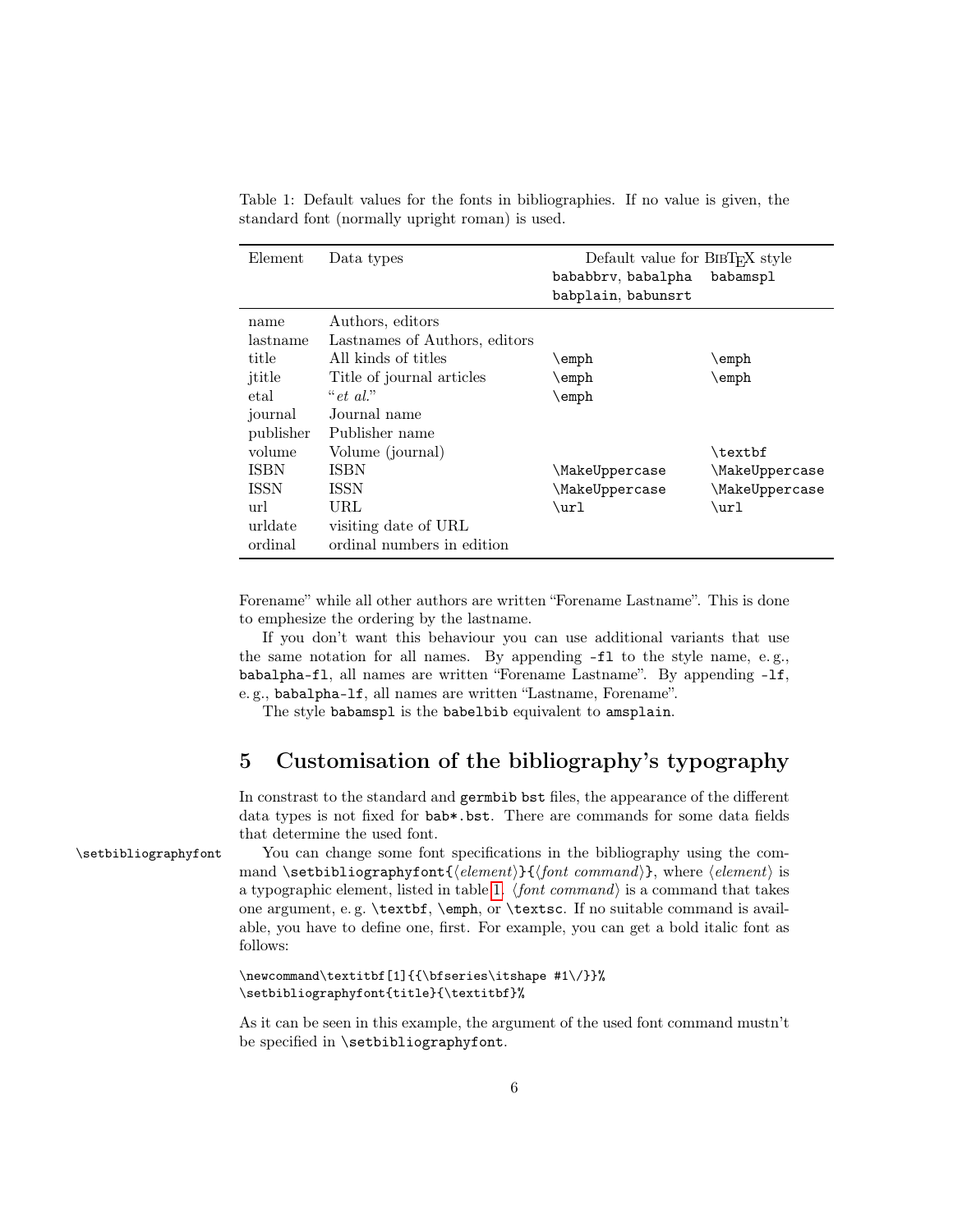### <span id="page-6-0"></span>5.1 Names

The  $\langle element \rangle$  name changes the whole name of the author, including forename and lastname. If lastname is also specified, it changes the lastname within the font for the name. For example,

```
\setbibliographyfont{name}{\emph}
\setbibliographyfont{lastname}{\MakeUppercase}
```
leads to \emph{Harald \MakeUppercase{Harders}} resp. "Harald HARDERS".

By default, a colon is printed after the author names. If you want another sign, just redefine the command \btxauthorcolon:

```
\renewcommand\btxauthorcolon{,}
```
Unfortunately, it cannot detect whether the name ends on a fullstop. Thus, things like "Harders, H.. Title of document" may appear.

### <span id="page-6-1"></span>5.2 URL's

The font definition for urldate can also be used not to change the font but to provide a command that writes the date in the correct language, e. g., using the isodate package:

```
\usepackage[short]{isodate}
\setbibliographyfont{urldate}{\printdate}
```
When using urldate, normally a string is printed between the url itself and the the date, e.g., in English "<http://www.dante.de>, visited on 2005-11-11". The string is ", visited on ". This is reached by the definition of the internal command \btxurldatecomment, e.g., for English

```
\def\btxurldatecomment#1{%
  \protect\foreignlanguage{english}{, visited on #1}%
}
```
You can change this command, for example, to typeset the date in brackets:

```
\declarebtxcommands{english}{%
  \def\btxurldatecomment#1{ [#1]}%
}
```
Be sure not to forget the leading space. It is necessary to be able to begin with a comma which does not have a space before it.

### <span id="page-6-2"></span>5.3 ISBN and ISSN

\btxISBN There are two additional commands, \btxISBN and \btxISSN. They generate the \btxISSN strings "ISBN" and "ISSN" in bibliographies. By default, they do it without a change of the font. For example, if using oldstyle digits, it could be worth to change them e. g. to

```
\renewcommand\btxISBN{\textsc{isbn}}
\renewcommand\btxISSN{\textsc{issn}}
```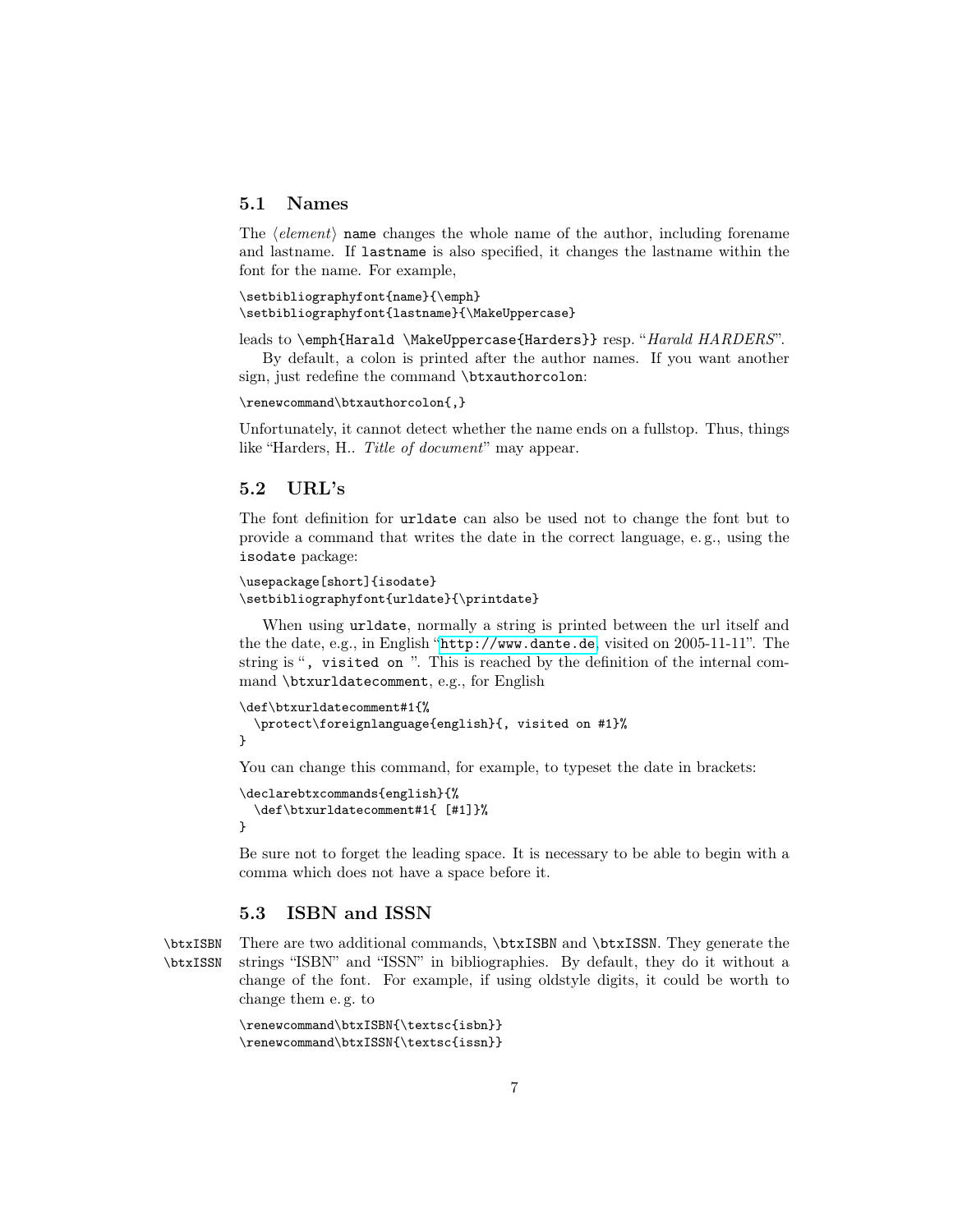\btxprintISBN By default, the ISBN resp. ISSN is printed if present in the data base. You can \btxprintISSN switch this behaviour off by using \btxprintISBN{false} resp. \btxprintISSN{false}. Similarly, printing is switched on by \btxprintISBN{true} resp. \btxprintISSN{true}. Alternatively, you can switch on or off the ISBN and ISSN when loading the package by using the package options isbn, noisbn, issn, or noissn.

> This, however, only works for the "standard" styles, i.e., not for the  $A\mathcal{M}S$  style babamspl.

> If you are using babamspl, the language names of the citations are printed by default, as the original  $\mathcal{A}_{\mathcal{M}}\mathcal{S}$  style does it. You can avoid this by adding following line to your preamble:

\newcommand\btxprintamslanguage[1]{}

### <span id="page-7-0"></span>5.4 Spaces between forenames

\btxfnamespaceshort The spaces between multiple forenames are written by \btxfnamespacelong and \btxfnamespacelong \btxfnamespaceshort for full and abbreviated forenames, respectively. By default, a normal space is used between full forenames, and a thin space  $(\lambda)$  is used between abbreviated forenames (with the exception English where no space is printed). These defaults can be changed language-dependent:

```
\declarebtxcommands{english}{%
  \def\btxfnamespaceshort{\,}%
  \def\btxfnamespacelong{~}%
}
```
### <span id="page-7-1"></span>5.5 Edition numbers

Ordinal numbers for editions are handled by LATEX when typesetting the bibliography. You just have to give the number itself in the bib file and it is typeset correctly in the bibliography, e.g.,

edition = 3

is typeset as "'3."' in German and "3rd" in English. For some other languages, corresponding definitions are included in this package as well. Unfortunately, I do not know about some languages how to write ordinal numbers. Thus, in some languages, a warning is produced and the given number is printed without a change ("3" in the example). If not a pure number is given, it also is typeset without a change. You can add or change the output of edition numbers on a language basis, e.g.,

```
\declarebtxcommands{english}{%
  \def\btxnumeralshort#1{%
    \btxnumeralenglish{english}{#1}}%
  \def\btxnumerallong#1{%
    \ifnumber{#1}{%
      \ifcase#1 0th\or first\or second\or third\or forth\or fifth\or
        sixth\or seventh\or eighth\or nineth\or tenth\else
```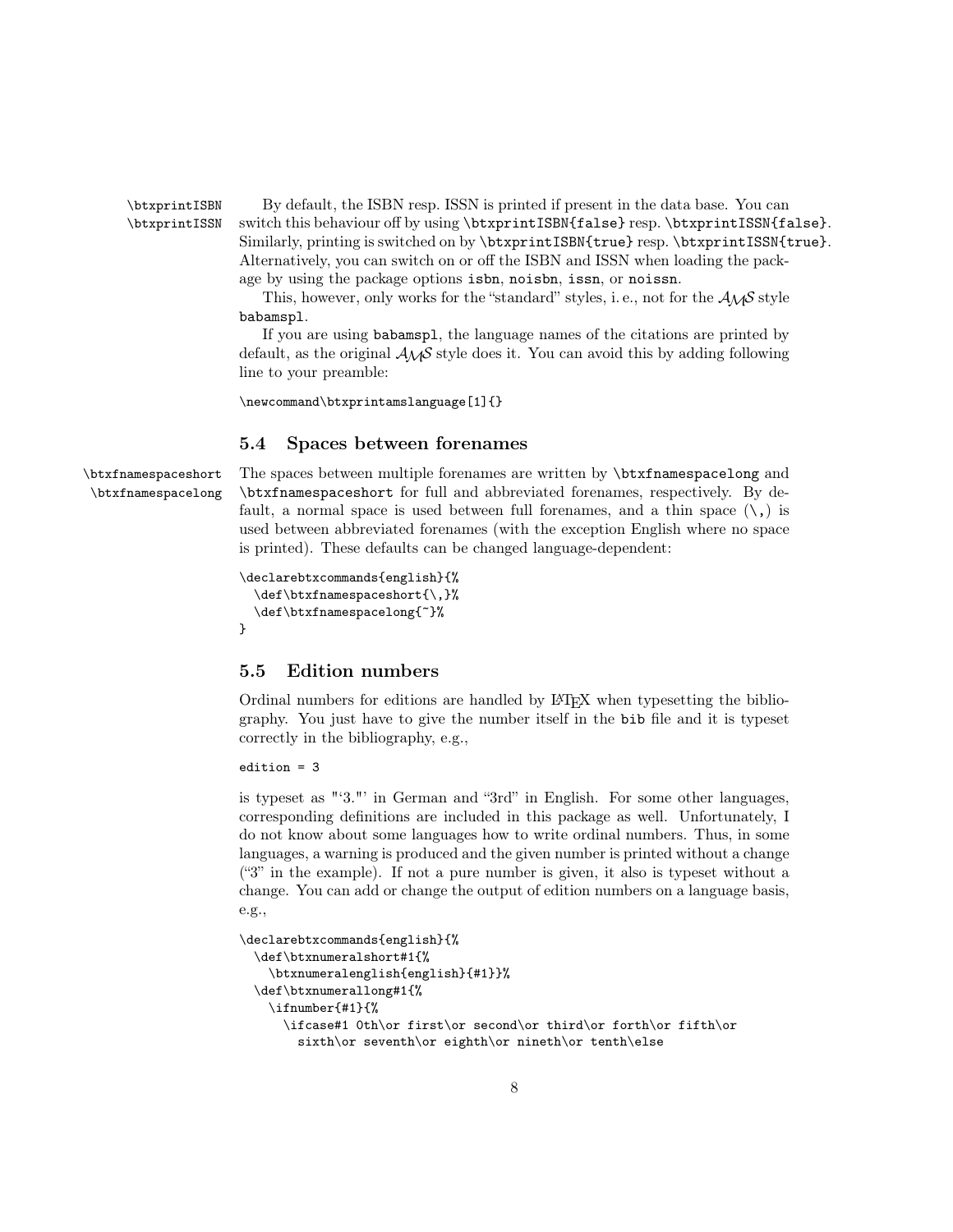```
\btxnumeralenglish{english}{#1}%
\fi}{#1}}%
```
This example typesets the ordinals between 1st and 10th as words and switches to the short form for larger numbers in English language for the long version and uses the default function for the short version.

Three output formats are predefined: \btxnumeraldot prints the number with a dot followed, as it is common in German. \btxnumeralenglish adds "st", "nd", "rd", or "th", depending on the number. And \btxnumeralfallback generates a warning and prints the number as given.

If you, for instance, want to switch the Danish behaviour to be as the German is, use these commands:

```
\declarebtxcommands{danish}{%
  \def\btxnumeralshort#1{\btxnumeraldot{danish}{#1}}%
  \def\btxnumerallong#1{\btxnumeraldot{danish}{#1}}%
}
```
For the English variant, a font numeral is predefined that typesets the appended characters. If you, for example, want to print the superscripted, use

```
\setbibliographyfont{numeral}{\textsuperscript}
```
If you know how numerals are handled in a language, please send me an eMail.

### <span id="page-8-0"></span>5.6 Printing of month and year

}

datename Starting with version 1.29, babelbib prints dates in the format "MMM YYYY' with the name of the month in case the month is specified in an bibliography entry by default (or by using the package option datename). For example,

```
@Manual{baeker1998a,
  title = {Automatische Neuvernetzung mit ABAQUS/Standard -- Technik
                  und Anwendungen},
  author = {B\text{}}^\text{l}aker, M.},
  organization = {Institut f\"ur Werkstoffe, Technische Universit\"at
                  Braunschweig},
  address = {Braunschweig},
 month = oct,year = 1998,
  language = {ngerman}
}
@TechReport{aurenhammer1996a,
  author = {Aurenhammer, F. and Klein, R.},
  title = {Voronoi Diagrams},
  institution = {FernUniversit\"at Gesamthochschule in Hagen},
 year = 1996,number = 198,
```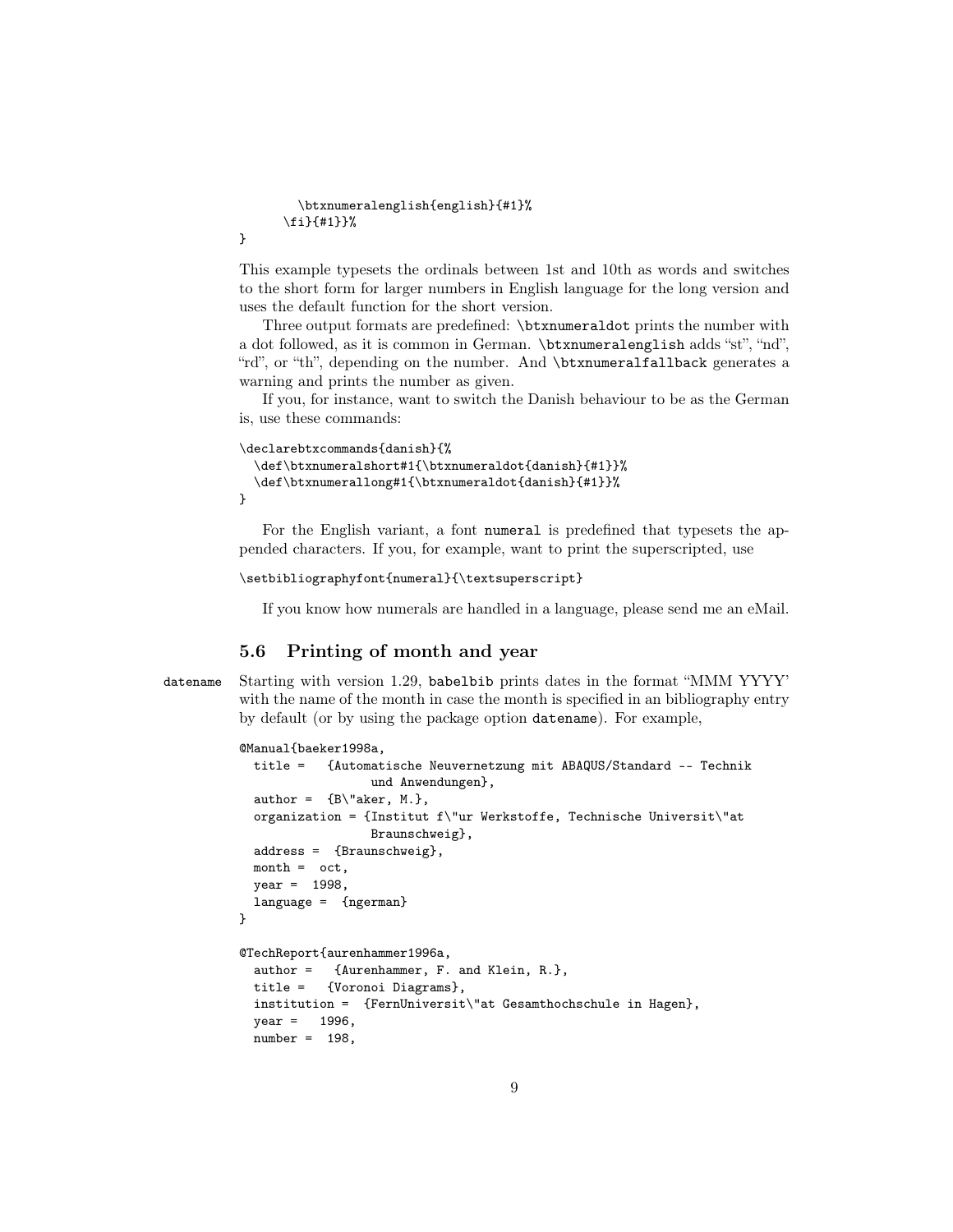```
month = 5,
                          language = {english}
                        }
                        results in
                        [1] Bäker, M.: Automatische Neuvernetzung mit ABAQUS/Standard – Technik
                           und Anwendungen. Institut für Werkstoffe, Technische Universität Braun-
                           schweig, Braunschweig, October 1998.
                        [2] Aurenhammer, F. and R. Klein: Voronoi Diagrams. Technical Report 198,
                           FernUniversität Gesamthochschule in Hagen, May 1996.
                           Note that this conversion only works if you specify the month using the prede-
                        fined macro names jan, feb, etc. or if you specify the month numerically (1, 2, 3, ...)etc.). If you use strings (e. g., "January"), the handling of months does not work
                        so that month and year are printed as given in any case.
                           Whether the full name (e. g., "October") or an abbreviation (e. g., "Oct.") is
                        printed, is determined by the bibliography style (.bst).
          datenumeric By loading babelbib with the package option datenumeric, the month is con-
                        verted to a number. Currently, the output format is "MM/YYYY" in all languages.
                        The result looks as follows:
                        [1] Bäker, M.: Automatische Neuvernetzung mit ABAQUS/Standard – Technik
                           und Anwendungen. Institut für Werkstoffe, Technische Universität Braun-
                           schweig, Braunschweig, 10/1998.
                        [2] Aurenhammer, F. and R. Klein: Voronoi Diagrams. Technical Report 198,
                           FernUniversität Gesamthochschule in Hagen, 5/1996.
\btxprintmonthyearnum If you don't like the used format, you might change it by redefining the macro
                        \btxprintmonthyearnum for your language as follows:
                        \declarebtxcommands{danish}{%
                          \def\btxprintmonthyearnum#1#2{#1-#2}%
                        }
                        Here, the first argument is the month, the second the year.
             dateasis By loading babelbib with the package option dateasis, the month is printed
                        as specified in the bib file in the format "MMM YYYY". Beware that the internal
                        macro names jan, feb, etc. are handled as numbers so that following output is
                        gained:
                        [1] Bäker, M.: Automatische Neuvernetzung mit ABAQUS/Standard – Technik
                           und Anwendungen. Institut für Werkstoffe, Technische Universität Braun-
                           schweig, Braunschweig, 10 1998.
                        [2] Aurenhammer, F. and R. Klein: Voronoi Diagrams. Technical Report 198,
                           FernUniversität Gesamthochschule in Hagen, 5 1996.
```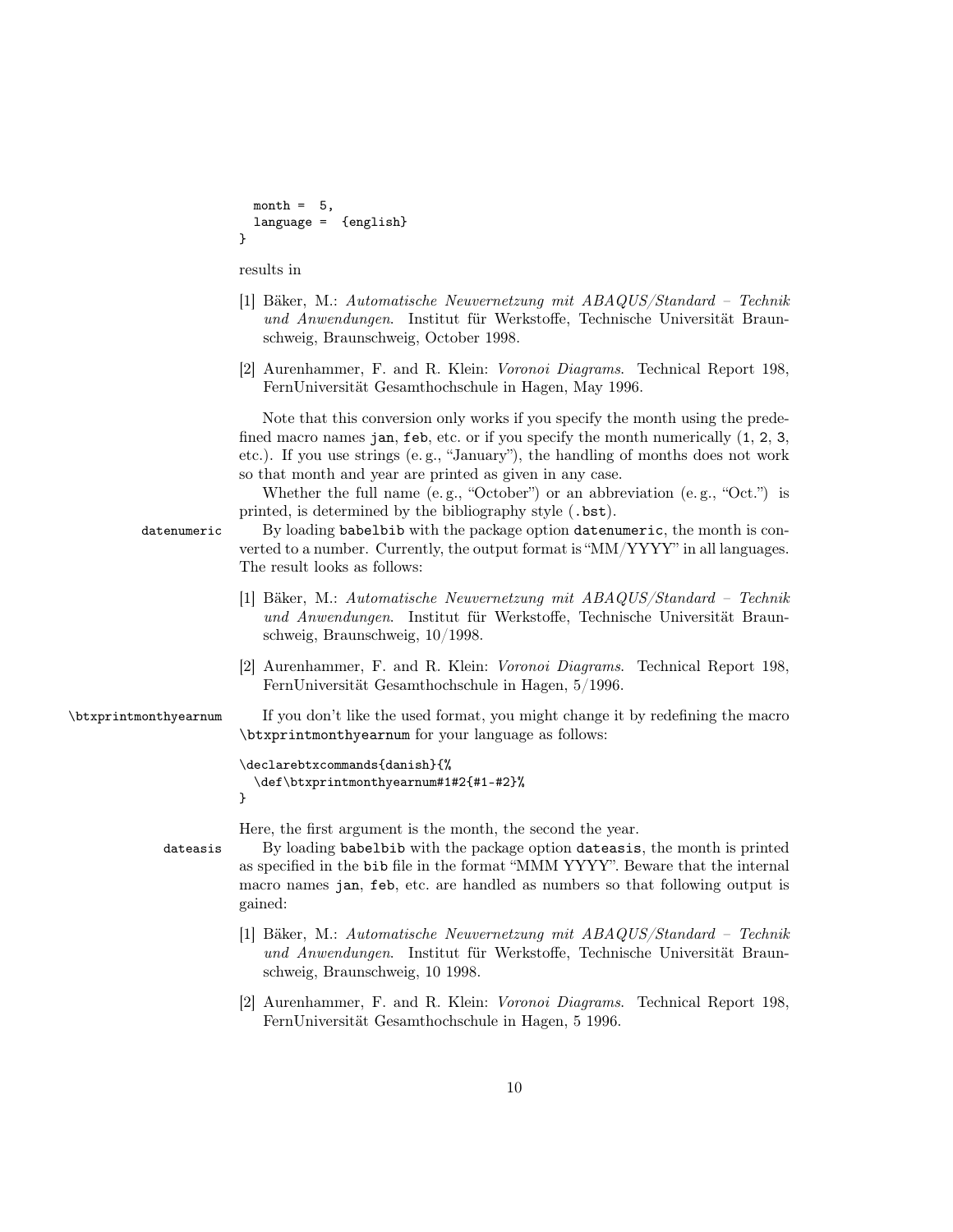### <span id="page-10-0"></span>6 How to add new languages

The language definitions are placed in special files with the extension .bdf. If you want to add a new language to the babelbib system, you should copy one of the existing bdf files and change the new file. Make sure to use an existing bdf file of the most recent babelbib version.

Since babelbib.sty contains a list of known languages, it will not find the new language definition file, automatically. Then, you can give the name of the new file without extension as an option when loading babelbib. For example, to load mylang.bdf, you have to load the package as follows:

#### \usepackage[mylang]{babelbib}

If you have developed a new bdf file, please send it to harald.harders@gmx.de. Then, I will add it to the babelbib system.

### <span id="page-10-1"></span>7 Problems and Incompatibilities

• Babelbib does not work together with old versions of the **frenchle** package prior V5,987. Please update the frenchle package or use the native babel support for the French language, instead.

### <span id="page-10-2"></span>8 To Do

- Add more languages.
- Complete Dutch.
- Add the possibility to switch off ISBN and ISSN to babasmpl.

### Acknowledgements

Danie Els, <dnjels@sun.ac.za> (Afrikaans); Taneli Huuskonen, [huuskone@cc.](huuskone@cc.helsinki.fi) [helsinki.fi](huuskone@cc.helsinki.fi) (Esperanto, Finnish); Víctor Luaña, [victor@fluor.quimica.uniovi](victor@fluor.quimica.uniovi.es). [es](victor@fluor.quimica.uniovi.es) (Spanish); Hans Fredrik Nordhaug, <hansfn@mi.uib.no> (Norwegian, Swedish); Robert Fuster, <rfuster@imm.upv.es> (Catalan); Markus Kohm, [komascript@](komascript@gmx.info) [gmx.info](komascript@gmx.info) (Different schemes for writing names); Matthias D. Eisner, [matthias.](matthias.eisner@ethz.ch) [eisner@ethz.ch](matthias.eisner@ethz.ch) (protect \foreignlanguage calls); Daniel Winkelmann, [daniel.](daniel.winkelmann@club-internet.fr) [winkelmann@club-internet.fr](daniel.winkelmann@club-internet.fr) (idea for different formatting of forenames and lastnames); Jan Steffan, <me@jansteffan.de> (\setbtxfallbacklanguage); Philip Ratcliffe, <philip.ratcliffe@email.it> (corrections for Italian); Angel Tsankov, <bigman@abv.bg> (bugfix with \bbbb\ $\langle \text{CurrentOption}\rangle$ loaded); Prokopis Prokopidis, <prokopis@ilsp.gr> (Greek); Daniel Flipo, [daniel.flipo@univ-lille1.](daniel.flipo@univ-lille1.fr) [fr](daniel.flipo@univ-lille1.fr) (French numerals); Ignacio Fernández Galván, <jellby@yahoo.com> (Spanish numerals); Peter Bartke, <bartke@inf.fu-berlin.de> (idea of annote field);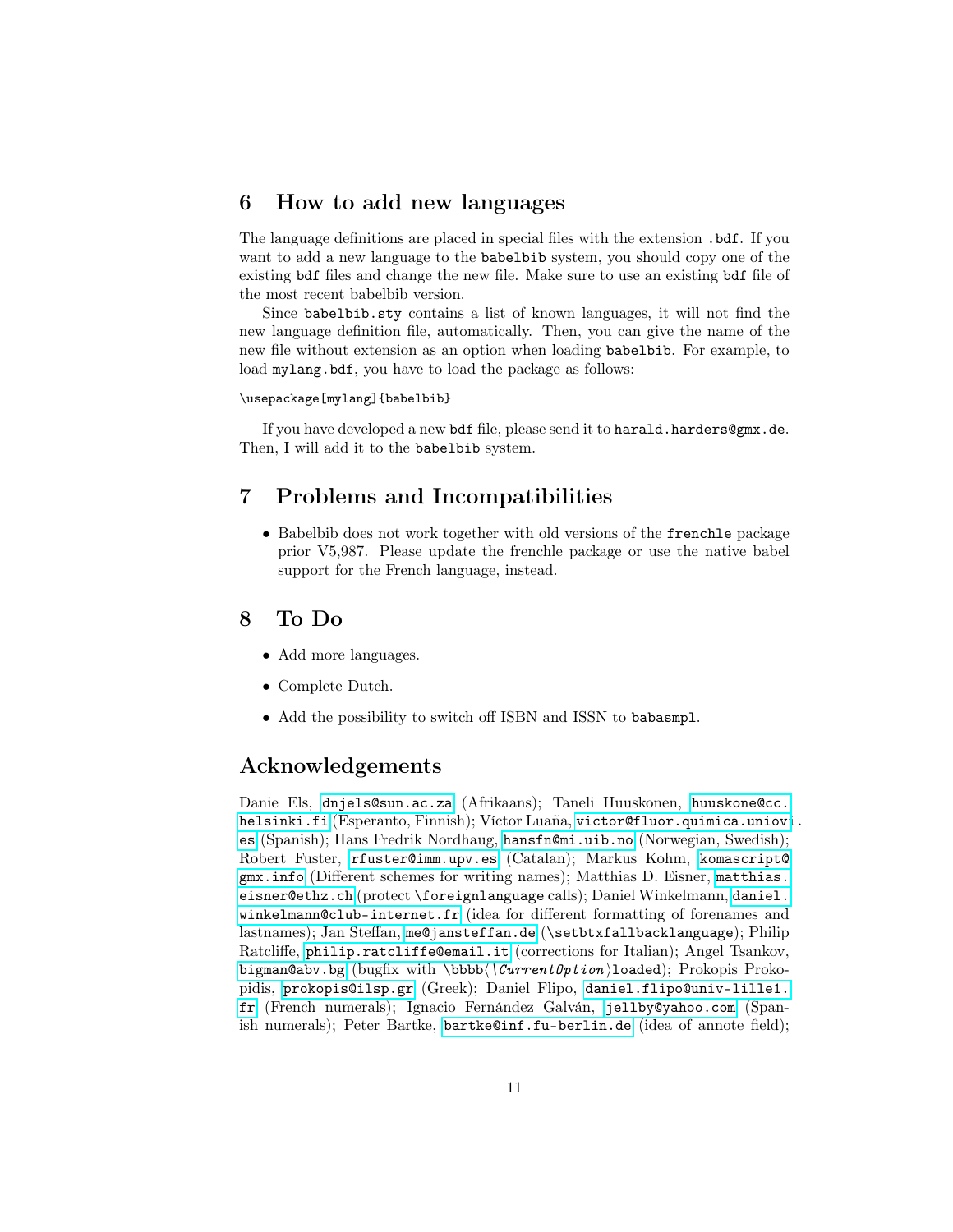Yanti Yulianti, [y\\_yanti@students.itb.ac.id](y_yanti@students.itb.ac.id) (Bahasa); Miguel Rodríguez Penabad, <penabad@udc.es> (Galician); José Carlos Santos, <jcsantos@fc.up.pt> (Portuguese); Iago Quiñones, <iagoqo@gmail.com> (bugfix for Spanish); Erik Östhols, <erik.osthols@gmail.com> (Swedish); Zoran Filipovic, [zoran.filipovic@yahoo.](zoran.filipovic@yahoo.com) [com](zoran.filipovic@yahoo.com) (Serbian); Andrei Dragomirescu, <andrei.dragomirescu@gmail.com>; Tomas Hnizdil, <tomash.cz@gmail.com>; Markus Kohm, <komascript@gmx.info> (bug with explicitely loaded language); Timo Kalliomäki <timoka10@gmail.com> (Finnish, \btxjvolume).

Furthermore, I thank the person who provided Russian. Unfortunately, I cannot find the name anymore.

## References

- <span id="page-11-3"></span>[1] Braams, Johannes: Babel, a multilingual package for use with LATEX's standard document classes, 2002. <CTAN:macros/latex/required/babel/>.
- <span id="page-11-2"></span>[2] Wallmeier, M., A. Scherer, and H. Harders: *Macros for german B*IBT<sub>E</sub>Xing, 2000. <CTAN:biblio/bibtex/contrib/germbib/>.

### <span id="page-11-0"></span>9 The implementation

Source lines that look like  $\langle *... \rangle$  or  $\langle \ldots \rangle$  where  $\ldots$  is arbitrary text are not written into the output files. If a source line starts with  $\langle \ldots \rangle$ , this part of the line is omitted.

### <span id="page-11-1"></span>9.1 Headings of the files

Heading of the package and the other files:

```
1 \langle *package \rangle
```

```
2 \NeedsTeXFormat{LaTeX2e}[1998/06/01]
```

```
3 \ProvidesPackage{babelbib}
```

```
4 \langle/package\rangle
```
File heads of the bdf files:

```
5 (afrikaans)%% Language definitions for Afrikaans by
```

```
6 (afrikaans)%% Danie Els <dnjels@sun.ac.za>
```

```
7 (afrikaans)\ProvidesFile{afrikaans.bdf}
```

```
8 \langlebahasa\rangle%% Language definitions for Bahasa by
```

```
9 (bahasa)%% Yanti Yulianti <y_yanti@students.itb.ac.id>
```
- 10 (bahasa)\ProvidesFile{bahasa.bdf}
- 11  $\langle$ catalan $\rangle$ %% Language definitions for Catalan by
- 12 (catalan)%% Robert Fuster <rfuster@imm.upv.es>
- 13 (catalan)\ProvidesFile{catalan.bdf}

```
14 \langlecroatian\rangle%% Language definitions for Croatian by
```

```
15 (croatian)%% Vedran Mileti\'c <vmiletic@inf.uniri.hr>,
```

```
16 (croatian)%% Ivan Kokan <ivan.kokan@gmail.com>,
```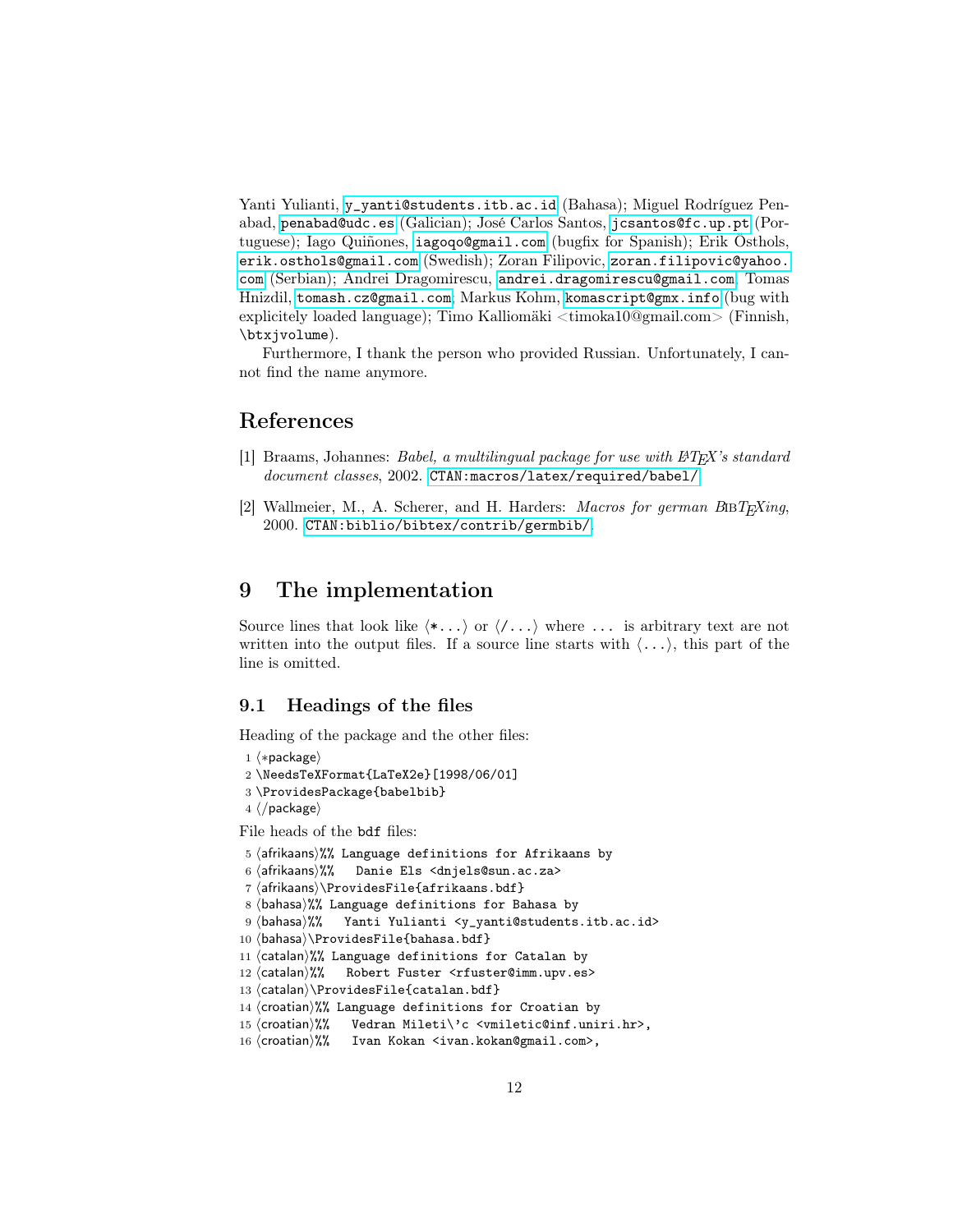```
17 (croatian)%% Ivica Naki\'c <nakic@math.hr>
18 \langlecroatian\rangle\ProvidesFile{croatian.bdf}
19 \langleczech\rangle%% Language definitions for Czech by
20 (czech)%% Tomas Hnizdil <tomash.cz@gmail.com>
21 \langleczech\rangle\ProvidesFile{czech.bdf}
22 (danish)\ProvidesFile{danish.bdf}
23 (dutch)\ProvidesFile{dutch.bdf}
24 (english)\ProvidesFile{english.bdf}
25 (esperanto)%% Language definitions for Esperanto by
26 (esperanto)%% Taneli Huuskonen <huuskone@cc.helsinki.fi>
27 (esperanto)\ProvidesFile{esperanto.bdf}
28 \text{ (finnish)}%% Language definitions for Finnish by
29 (finnish)%% Taneli Huuskonen <huuskone@cc.helsinki.fi> and
30 (finnish)%% Timo Kalliom\"aki <timoka10@gmail.com>
31 (finnish)\ProvidesFile{finnish.bdf}
32 (french)\ProvidesFile{french.bdf}
33 \langlegalician\rangle%% Language definitions for Galician by
34 (galician)%% Miguel Rodr{\'\i}guez Penabad <penabad@udc.es>
35 (galician)\ProvidesFile{galician.bdf}
36 (german)\ProvidesFile{german.bdf}
37 (greek)\ProvidesFile{greek.bdf}
38 (greek)%% Language definitions for Greek by
39 (greek)%% Prokopis Prokopidis <prokopis@ilsp.gr>
40 (italian)\ProvidesFile{italian.bdf}
41 (norsk)%% Language definitions for Norwegian by
42 (norsk)%% Hans Fredrik Nordhaug <hansfn@mi.uib.no>
43 (norsk)\ProvidesFile{norsk.bdf}
44 (portuguese)%% Language definitions for Portuguese by
45 (portuguese)%% Jos\'e Carlos Santos <jcsantos@fc.up.pt>
46 (portuguese)\ProvidesFile{portuguese.bdf}
47 (romanian)%% Language definitions for Romanian by
48 (romanian)%% Andrei Dragomirescu <andrei.dragomirescu@gmail.com>
49 (romanian)\ProvidesFile{romanian.bdf}
50 (russian)%% Language definitions for Russian by
51 (russian)%% ... (can't find the information. If it was you please tell me!)
52 (russian)\ProvidesFile{russian.bdf}
53 (serbian)%% Language definitions for Serbian by
54 (serbian)%% Zoran Filipovic <zoran.filipovic@yahoo.com>
55 (serbian)\ProvidesFile{serbian.bdf}
56 \langlespanish\rangle%% Language definitions for Spanish by
57 \(spanish)%% V{\'\i}ctor Lua{\~n}a <victor@fluor.quimica.uniovi.es>
58 (spanish)\ProvidesFile{spanish.bdf}
59 \langleswedish\rangle%% Language definitions for Swedish by
60 (swedish)%% Hans Fredrik Nordhaug <hansfn@mi.uib.no> and
61 (swedish)%% Erik \"Osthols <erik.osthols@gmail.com>
62 \langleswedish\rangle\ProvidesFile{swedish.bdf}
63 (turkish)%% Language definitions for Turkish by
64 (turkish)%% Ahmed Zahid Demirciler <ahmed.demirciler@gmail.com>
65 (turkish)\ProvidesFile{turkish.bdf}
```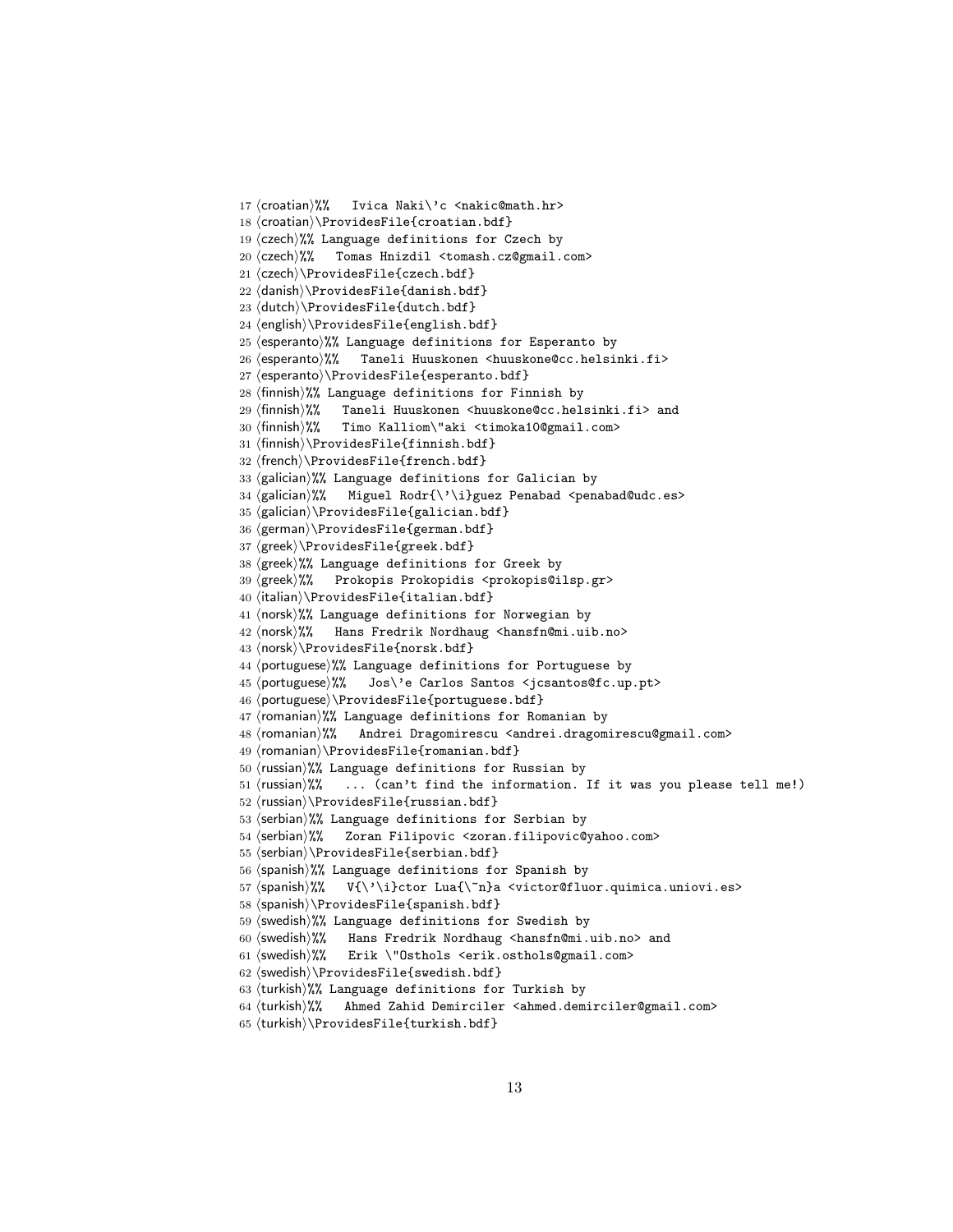Version information unique for all generated files:

```
66 (latex) [2021/01/06 v1.34 babelbib: multilingual bibliographies]
67 \b0t)%% 2021/01/06 v1.34 babelbib: multilingual bibliographies
```
### <span id="page-13-0"></span>9.2 The package itself

```
\bbbbifpackageloaded Define a copy of \@ifpackageloaded without in the name to avoid issues with
                       bdf files loaded either within the package or outside.
                       68 (*package)
                       69 \let\bbbbifpackageloaded=\@ifpackageloaded
                       Define an option which fixes the language in the bibliography to the main language
                       of the document.
                       70 \newif\ifbbbbfixlanguage
                       71 \DeclareOption{fixlanguage}{\bbbbfixlanguagetrue}
                       72 \DeclareOption{varlanguage}{\bbbbfixlanguagefalse}
                       If this option is used, generate the commands \text{btxlanguagename}\langle language\rangle that
                       save how languages are called in other languages, e. g. in German, French is called
                       "französisch".
                       73 \newif\ifbbbblanguagenames
                       74 \DeclareOption{nolanguagenames}{\bbbblanguagenamesfalse}
                       75 \DeclareOption{languagenames}{\bbbblanguagenamestrue}
                       76 \newif\ifbbbbannotations
                       77 \DeclareOption{annote}{\bbbbannotationstrue}
                       78 \DeclareOption{noannote}{\bbbbannotationsfalse}
    \ifbtx@printISBN
    \ifbtx@printISSN
                      The booleans that store the necessary information if ISBN and ISSN shall be
                       printed.
                       79 \newif\ifbtx@printISBN
                       80 \newif\ifbtx@printISSN
                       81 \DeclareOption{isbn}{\btx@printISBNtrue}
                       82 \DeclareOption{noisbn}{\btx@printISBNfalse}
                       83 \DeclareOption{issn}{\btx@printISSNtrue}
                       84 \DeclareOption{noissn}{\btx@printISSNfalse}
    \bbbbifundefined
                       85 \newcommand\btxprintmonthyear[4]{}
                       86 \newcommand*\btx@dateasis{%
                       87 \def\btxprintmonthyear##1##2##3##4{##2\ ##3}%
                       88 }
                       89 \newcommand*\btx@datenumeric{%
                       90 \def\btxprintmonthyear##1##2##3##4{%
                       91 \ifnumber{##2}{\btxprintmonthyearnum{##2}{##3}}{##2\ ##3}}%
                       92 }
                       93 \newcommand*\btx@datename{%
                       94 \def\btxprintmonthyear##1##2##3##4{%
                       95 \ifnumber{##2}{%
```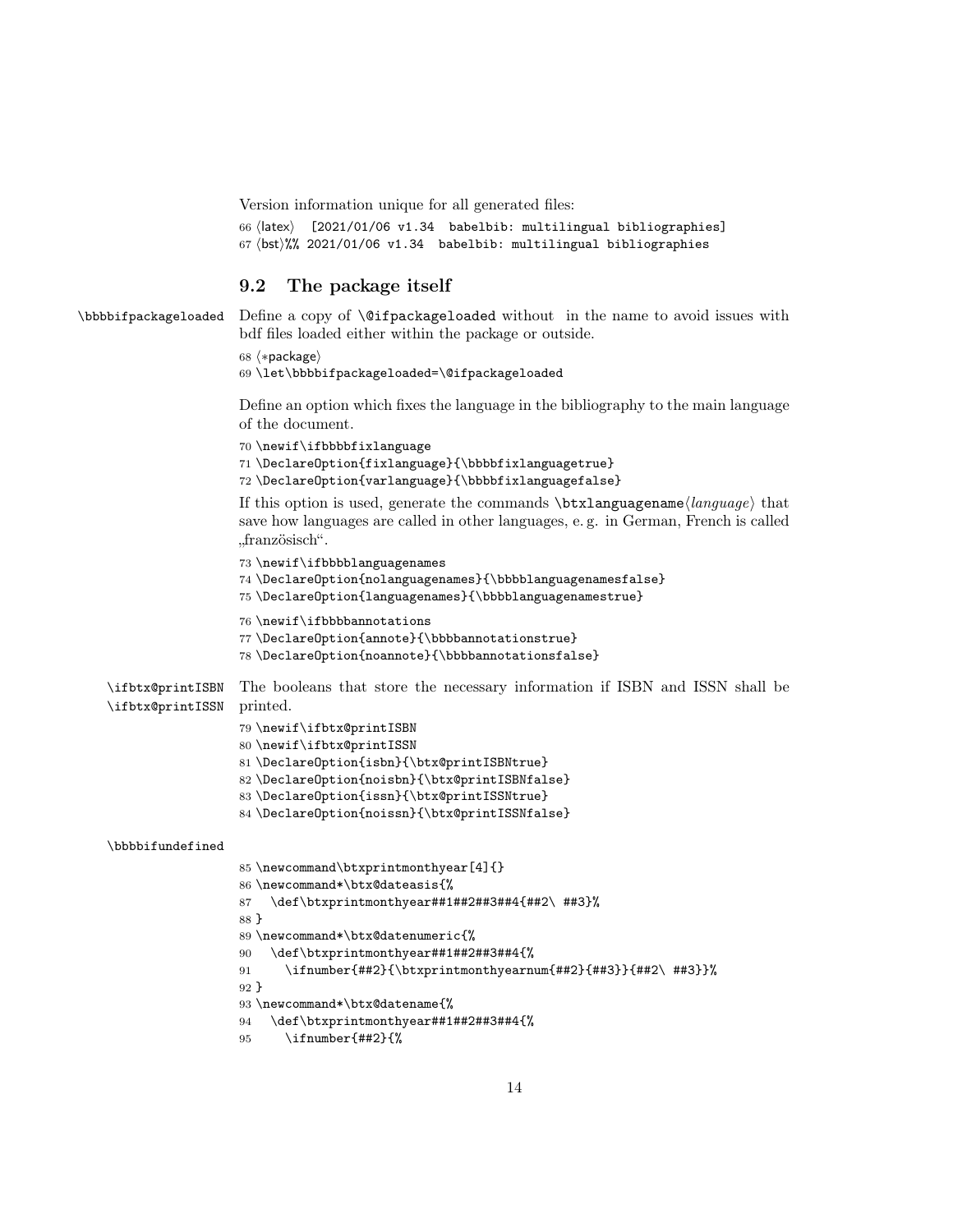```
96 \ifcase ##2 \or
97 \csname btxmonjan##4\endcsname{##1}\or
98 \csname btxmonfeb##4\endcsname{##1}\or
99 \csname btxmonmar##4\endcsname{##1}\or
100 \csname btxmonapr##4\endcsname{##1}\or
101 \csname btxmonmay##4\endcsname{##1}\or
102 \csname btxmonjun##4\endcsname{##1}\or
103 \csname btxmonjul##4\endcsname{##1}\or
104 \csname btxmonaug##4\endcsname{##1}\or
105 \csname btxmonsep##4\endcsname{##1}\or
106 \csname btxmonoct##4\endcsname{##1}\or
107 \csname btxmonnov##4\endcsname{##1}\or
108 \csname btxmondec##4\endcsname{##1}\or
109 \PackageError{babelbib}{%
110 Month outside range 1 to 12 used}{%
111 Better use the BibTeX names jan, feb, mar, etc.}%
112 \fi
113 \uparrow ##3%
114 }{%
115 ##2\ ##3}%
116 }%
117 }
118 \DeclareOption{dateasis}{\btx@dateasis}
119 \DeclareOption{datenumeric}{\btx@datenumeric}
120 \DeclareOption{datename}{\btx@datename}
```
If additional options are given, try to load these as languages. This is implemented in order to be able to use a new language that is not yet supported by the official babelbib.

```
121 \DeclareOption*{%
122 \InputIfFileExists{\CurrentOption.bdf}{%
123 \typeout{babelbib: \CurrentOption.bdf loaded due to explicit package
124 option \CurrentOption}%
125 \expandafter\def\csname bbbb\CurrentOption loaded\endcsname{\@empty}%
126 } {%
127 \PackageError{babelbib}{%
128 Language definition file \CurrentOption.bdf not found}{%
129 Maybe you misspelled the language option?}%
130 }%
131 }
Default options.
132 \ExecuteOptions{varlanguage,nolanguagenames,noannote,isbn,issn,datename}
Process the given options.
```
\ProcessOptions\*

```
\bbbbifundefined Define a replacement for \@ifundefined that does not define the command it is
                 tested for as side effect. This command has been taken from a news posting by
                 Markus Kohm (markus.kohm@gmx.de).
```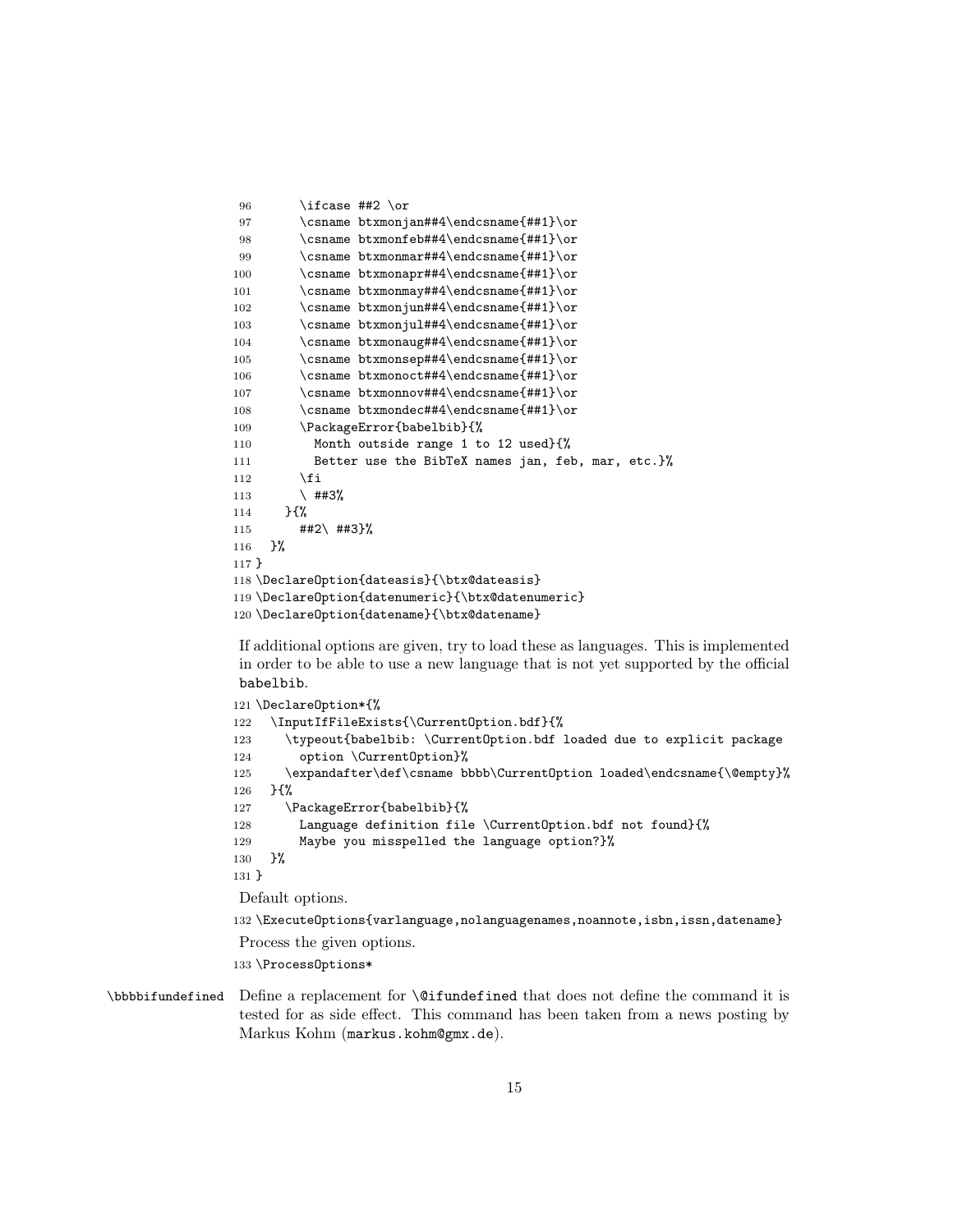```
134 \newcommand*{\bbbbifundefined}[1]{%
135 \begingroup\expandafter\expandafter\expandafter\endgroup
136 \expandafter\ifx\csname #1\endcsname\relax
137 \expandafter\@firstoftwo
138 \else
139 \expandafter\@secondoftwo
140 \fi
141 }
```
- \bbbbaddto Adds the command named \bibs#2 to the command \extras#1, if this command is defined before, where #1 and #2 are the arguments of \bbbbaddto. For internal use only.
	- 142 \newcommand\bbbbaddto[2]{%

Test whether \extras#1 is defined.

```
143 \expandafter\bbbbifundefined{extras#1}{}{%
```

```
Call babel's command to append \bibs#1 to \extras#1.
144 \expandafter\addto\expandafter{\csname extras#1\endcsname}{%
145 \csname #2\endcsname}%
146 \typeout{babelbib extension \@backslashchar #2 added to
147 \string\extras #1}%
```

```
148 }%
149 }
```
\inputbdf Input the file #2.bdf if babel has loaded the language #1. For internal use only. 150 \newcommand\inputbdf[2]{%

> Test whether \date#1 is defined which is the case if the language #1 has been loaded.

```
151 \bbbbifundefined{date#1}{}{%
```
Input #2.bdf.

```
152 \@ifundefined{bbbb#2loaded}{%
153 \expandafter\def\csname bbbb#2loaded\endcsname{\@empty}%
154 \typeout{babelbib: #2.bdf loaded because language #2 defined.}%
155 \input{#2.bdf}%
156 }{}%
157 }%
158 }
```
\selectbiblanguage Define \selectbiblanguage which explicitly selects the language for the bibliography. This is only useful when the option fixlanguage is used. Otherwise the command produces a warning and does nothing else.

> Since all the language dependent macros are not know before \begin{document}, the command \selectbiblanguage has to wait until there, before doing any action. Because after \begin{document}, it can do the action immediately, \selectbiblanguge has to be redefined there.

159 \ifbbbbfixlanguage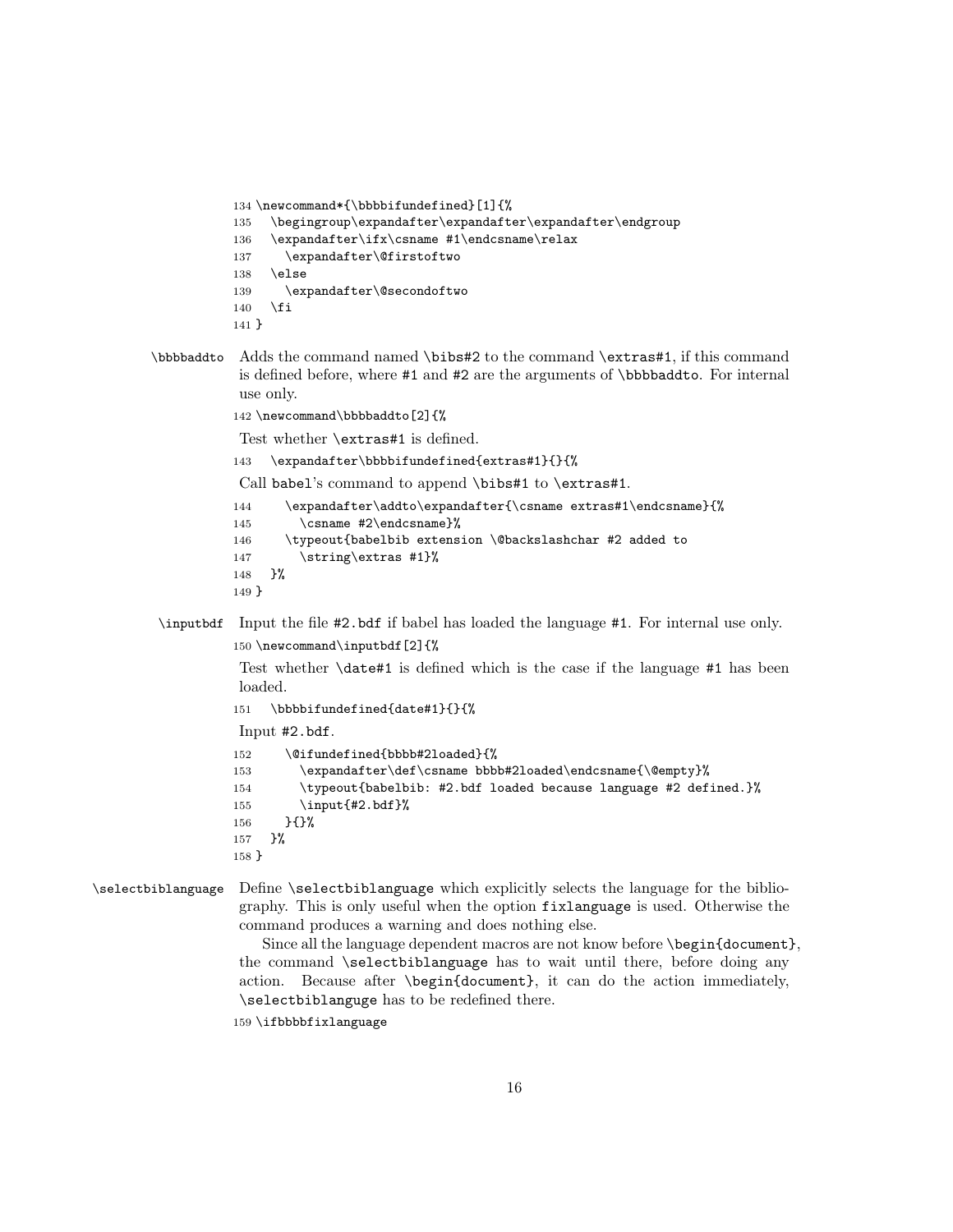Define the \selectlanguage command for usage before \begin{document}.

```
160 \newcommand\selectbiblanguage[1]{%
161 \AtBeginDocument{\@selectbiblanguage{#1}}%
162 }
```
Redefine it at \begin{document}.

\AtBeginDocument{%

 \renewcommand\selectbiblanguage[1]{\@selectbiblanguage{#1}}% }

Define the "real" command that does the action. It tests whether \bibs#1 and \extras#1 are known and produces error messages if not. If everything is okay, change the bibliography language.

```
166 \newcommand\@selectbiblanguage[1]{%
                 167 \bbbbifundefined{bibs#1}{%
                 168 \bbbbifundefined{date#1}{%
                 169 \PackageError{babelbib}{Language #1 in bibliography not loaded
                 170 by babel}{%
                 171 The language #1 hasn't been loaded by babel.
                 172 Add it to the\MessageBreak
                 173 options of the \string\usepackage{babel} command or to the
                 174 global options.}%
                 175 }{%
                 176 \PackageError{babelbib}{Language #1 in bibliography unknown by
                 177 babelbib}{%
                 178 There are no definitions for #1 available in the
                 179 current\MessageBreak
                 180 version of babelbib. Please contact harald.harders@gmx.de.}%
                 181    }%
                 182 }{%
                 183 \typeout{babelbib: Set language for keywords in the bibliography fixed to #1}%
                 184 \csname bibs#1\endcsname
                 185 }%
                 186 }
                 187 \else
                 188 \newcommand\selectbiblanguage[1]{%
                 189 \PackageWarning{babelbib}{Command \string\selectbiblanguage\space
                 190 used without package\MessageBreak
                 191 option fixlanguage. Ignored}%
                 192 }
                 193 \AtBeginDocument{%
                 194 \typeout{babelbib: Use citation-dependent languages in bibliography}%
                 195 }
                 196 \overline{1}\btxselectlanguage Define \selectbiblanguage which selects a language and complains if babelbib
```
does not know about this language. For internal use, only.

```
197 \newcommand\btxselectlanguage[1]{%
198 \bbbbifundefined{bibs#1}{%
```

```
199 \bbbbifundefined{date#1}{%
```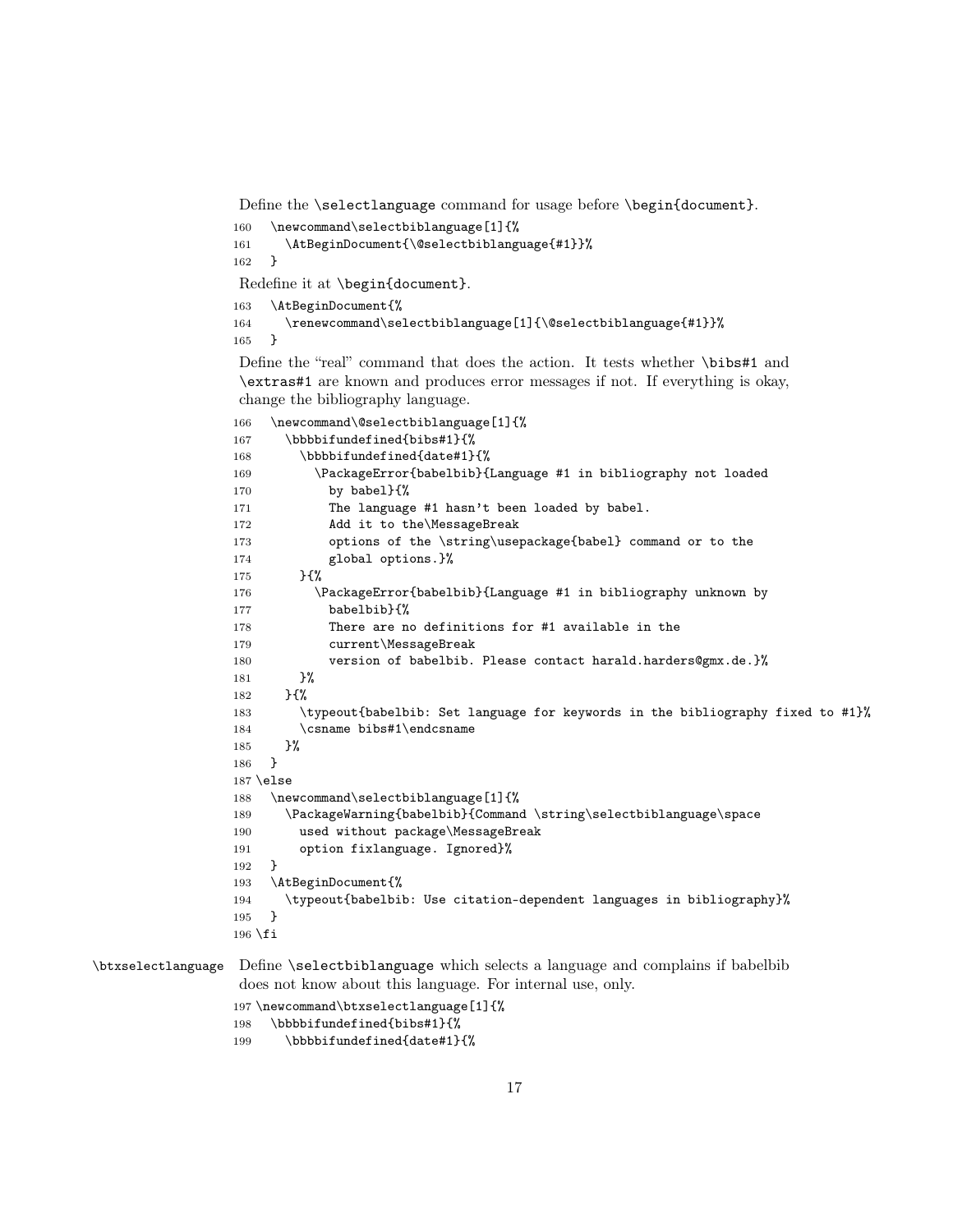```
200 \PackageError{babelbib}{Language #1 in bibliography not loaded
               201 by babel}\{\%202 The language #1 hasn't been loaded by babel.
               203 Add it to the\MessageBreak
               204 options of the \string\usepackage{babel} command or to the
               205 global options.}%
               206 }{%
               207 \ifbbbbfixlanguage
               208 \PackageWarning{babelbib}{Language #1 in bibliography
               209 unknown\MessageBreak
               210 by babelbib. Hyphenation will be\MessageBreak
               211 incorrect}%
               212 \else
               213 \PackageError{babelbib}{Language #1 in bibliography unknown by
               214 babelbib}{%
               215 There are no definitions for #1 available in the
               216 current\MessageBreak
               217 version of babelbib. Please contact harald.harders@gmx.de.}%
               218 \forallfi
               219 }%
               220 }{%
               221 \csname extras#1\endcsname
               222 \selectlanguage{#1}%
               223 }%
               224 }
   \biblanguage Define \biblanguage which switches to the keyword language within a field.
               225 \newcommand\biblanguage[1]{{%
               226 \expandafter\selectlanguage\expandafter{\biblanguagename}#1}}
\btxlanguagename Define \btxlanguagename which typesets the name of the language given in the
                argument, spoken in the current active language.
               227 \newcommand\btxlanguagename[1]{%
               228 \bbbbifundefined{btxlanguagename#1}{%
               229 \PackageError{babelbib}{Languagename for #1 not
               230 defined\MessageBreak
               231 in \languagename\space language}{%
               232 Either you have forgotten to specify the option 'languagenames'
               233 when loading\MessageBreak
               234 babelbib, or the command \string\bibs\languagename\space does
               235 not contain a definition\MessageBreak
               236 for the command \string\btxlanguagename#1.
               237 In the latter case, please\MessageBreak
               238 contact harald.harders@gmx.de.}%
               239 #1%
               240 }{%
               241 \@nameuse{btxlanguagename#1}%
               242 }%
               243 }
```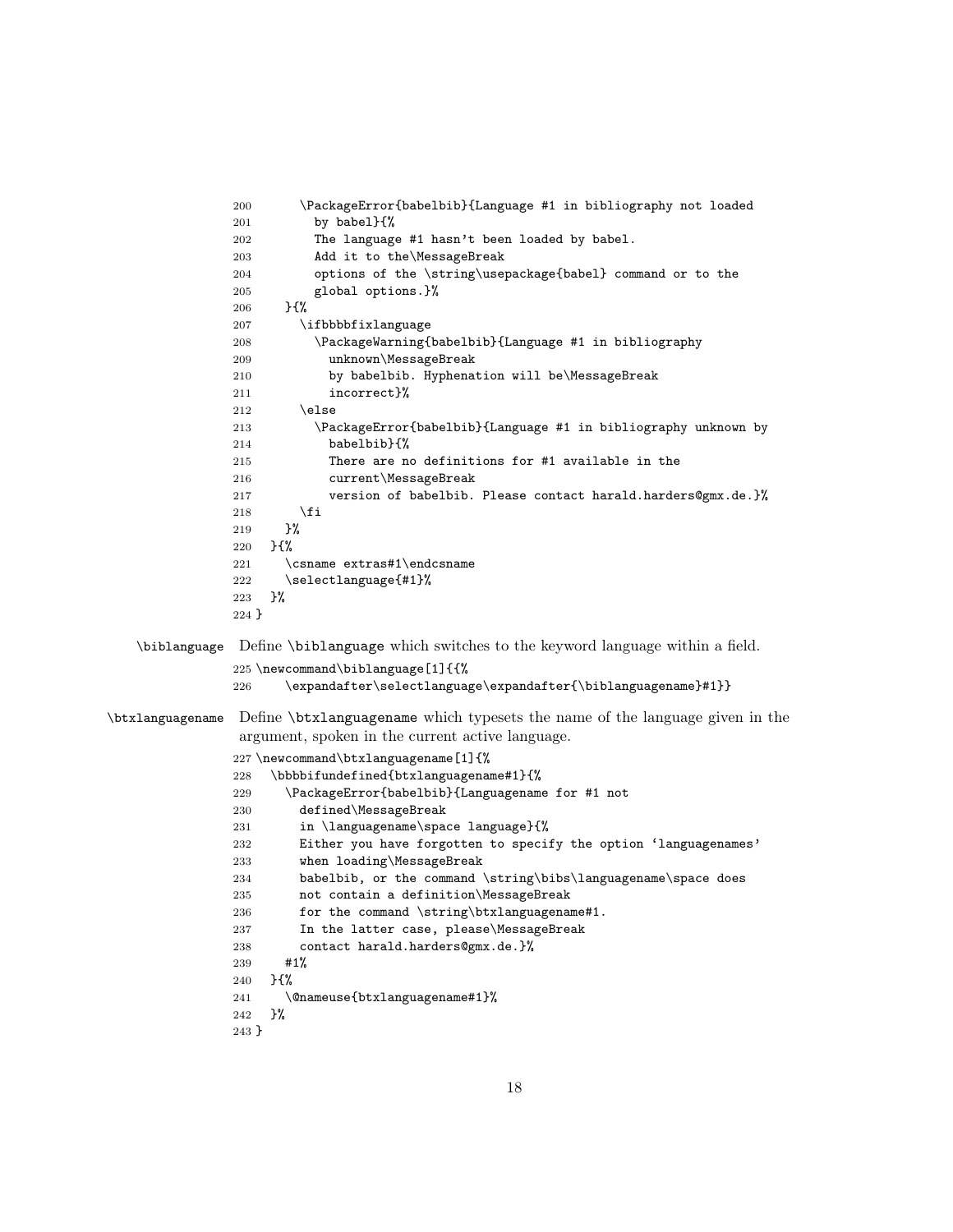\setbtxfallbacklanguage

```
244 \newcommand*\setbtxfallbacklanguage[1]{%
245 \edef\btxfallbacklanguage{#1}%
246 \typeout{babelbib: Set bibliography fall-back language to
247 \btxfallbacklanguage}%
248 }
```
#### \btxfallbacklanguage

```
249 \AtBeginDocument{%
250 \@ifundefined{btxfallbacklanguage}{%
251 \edef\btxfallbacklanguage{\languagename}%
252 \typeout{babelbib: Set bibliography fall-back language to
253 \btxfallbacklanguage}%
254 }{%
255 \typeout{babelbib: Bibliography fall-back language unchanged
256 (\btxfallbacklanguage)}%
257 }%
258 }
```
\declarebtxcommands Declare \declarebtxcommands which adds or replaces one or more of the \Btx or  $\beta$  commands defined in a  $\bigcirc$  language) command. The first argument gives the language for which the commands shall be added or changed. The second argument includes the definitions of the commands. For an example, see section [2.](#page-2-1)

```
259 \newcommand*\declarebtxcommands[2]{%
260 \AtBeginDocument{%
261 \typeout{babelbib: Add a command to \string\bibs#1}%
262 \expandafter\g@addto@macro\csname bibs#1\endcsname{#2}%
263 \ifbbbbfixlanguage
264 \selectbiblanguage{\biblanguagename}%
265 \fi
266 }%
267 }
This command may only be used in the preamble.
268 \@onlypreamble\declarebtxcommands
```
\btxifchangecaseon \btxifchangecaseoff The bst files write titles twice, first with changed case and second with preserved case. The macros \btxifchangecaseon and \btxifchangecaseoff typeset one of these versions. The languages append one of these commands to the  $\text{trans}\langle language\rangle$  commands.

```
269 \newcommand*\btxifchangecaseon{%
270 \def\btxifchangecase{\@firstoftwo}%
271 }%
272 \newcommand*\btxifchangecaseoff{%
273 \def\btxifchangecase{\@secondoftwo}%
274 }%
```
### \setbibliographyfont Define \setbibliographyfont and \setbibliographyfont\* that set the font declared by the first argument #1 to the second argument #2. The second argument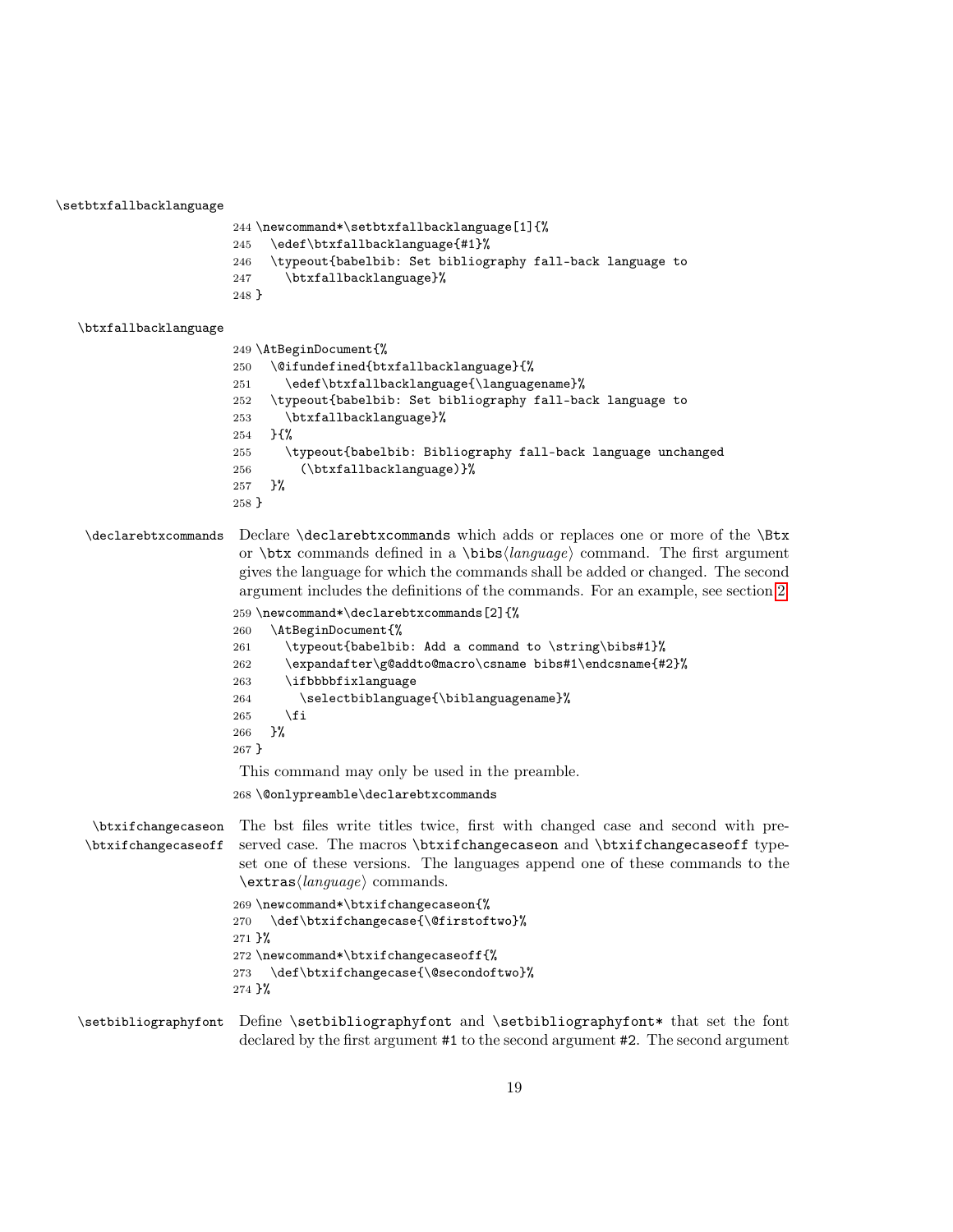has to be a macro with one argument, like  $\textbf{k}, \emptyset$ ,  $\textbf{k}$ ,  $\textbf{k}$ ,  $\textbf{k}$ normal version generates an error, if the internal command \btx#1font is not defined. The star version doesn't. error.

 \newcommand\setbibliographyfont{% \@ifnextchar\*{\@@setbibliographyfont}{\@setbibliographyfont}% }

#### \@setbibliographyfont

```
278 \newcommand\@setbibliographyfont[2]{%
                         279 \bbbbifundefined{btx#1font}{%
                         280 \PackageError{babelbib}{Bibliography font '#1' can't be set}{%
                         281 You have tried to define a font for the bibliographic element
                         282 \MessageBreak
                         283 '#1', which is unknown to babelbib}%
                         284 }{%
                         285 \expandafter\renewcommand\csname btx#1font\endcsname{#2}%
                         286 \typeout{babelbib: Bibliography font for '#1' changed.}%
                         287 }%
                         288 }
   \@@setbibliographyfont The first argument is the * and ignored.
                         289 \newcommand\@@setbibliographyfont[3]{%
                         290 \bbbbifundefined{btx#2font}{%
                         291 \expandafter\newcommand\csname btx#2font\endcsname{#3}%
                         292 \typeout{babelbib: Bibliography font for '#2' newly defined.}%
                         293 }{%
                         294 \expandafter\renewcommand\csname btx#2font\endcsname{#3}%
                         295 \typeout{babelbib: Bibliography font for '#2' changed.}%
                         296 }%
                         297 }
\providebibliographyfont Define \providebibliographyfont and \providebibliographyfont* that do
                          the same as \setbibliographyfont and \setbibliographyfont*, but only,
                          if \setminus setbibliographyfont has not been used for #1, before. It is similar to
                          \providecommmand which only defines that command if it is undefined, before.
                          This command is intended to be used by the BIBT<sub>E</sub>X style, but can also be used
                          by the user.
                         298 \newcommand\providebibliographyfont{%
                         299 \@ifnextchar*{\@@providebibliographyfont}{\@providebibliographyfont}%
                         300 }
\@providebibliographyfont
                         301 \newcommand\@providebibliographyfont[2]{%
                         302 \bbbbifundefined{btx#1font}{%
                         303 \PackageError{babelbib}{Bibliography font '#1' can't be set}{%
```
 You have tried to define a font for the bibliographic element \MessageBreak

'#1', which is unknown to babelbib}%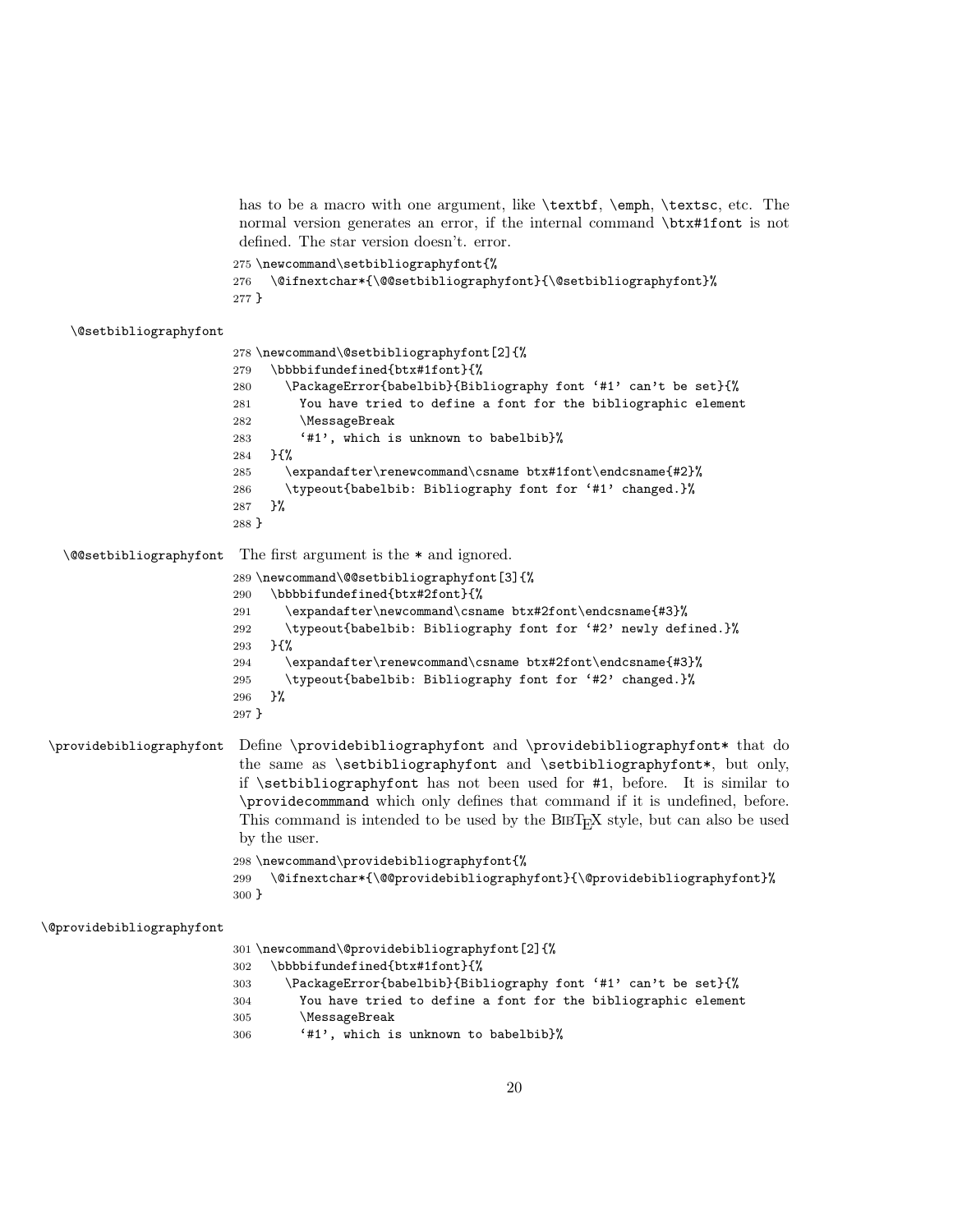```
307 }{%
                      308 \expandafter\ifx\csname btx#1font\endcsname\@empty
                      309 \expandafter\renewcommand\csname btx#1font\endcsname{#2}%
                      310 \typeout{babelbib: Using the BibTeX style's default font for '#1'.}%
                      311 \else
                      312 \typeout{babelbib: Using user changed font for '#1'.}%
                      313 \fi
                      314 }%
                      315 }
\@@setbibliographyfont The first argument is the * and ignored.
                      316 \newcommand\@@providebibliographyfont[3]{%
                      317 \bbbbifundefined{btx#2font}{%
                      318 \expandafter\newcommand\csname btx#2font\endcsname{#3}%
                      319 \typeout{babelbib: Using the BibTeX style's default font for '#2'.}%
                      320 }{%
                      321 \expandafter\ifx\csname btx#2font\endcsname\@empty
                      322 \expandafter\renewcommand\csname btx#2font\endcsname{#3}%
                      323 \typeout{babelbib: Using the BibTeX style's default font for '#2'.}%
                      324 \else
                      325 \typeout{babelbib: Using user changed font for '#2'.}%
                      326 \fi
                      327 }%
                      328 }
         \btxnamefont Define the dummy commands for available fonts
                      329 \newcommand*\btxnamefont{}
                      330 \let\btxnamefont=\@empty
                      331 \newcommand*\btxlastnamefont{}
                      332 \let\btxlastnamefont=\@empty
                      333 \newcommand\btxtitlefont{}
                      334 \let\btxtitlefont=\@empty
                      335 \newcommand\btxjtitlefont{}
                      336 \let\btxjtitlefont=\@empty
                      337 \newcommand\btxetalfont{}
                      338 \let\btxetalfont=\@empty
                      339 \newcommand\btxjournalfont{}
                      340 \let\btxjournalfont=\@empty
                      341 \newcommand\btxpublisherfont{}
                      342 \let\btxpublisherfont=\@empty
                      343 \newcommand\btxvolumefont{}
                      344 \let\btxvolumefont=\@empty
                      345 \newcommand\btxISBNfont{}
                      346 \let\btxISBNfont=\@empty
                      347 \newcommand\btxISSNfont{}
                      348 \let\btxISSNfont=\@empty
                      349 \newcommand\btxurlfont{}
                      350 \let\btxurlfont=\@empty
                      351 \newcommand\btxurldatefont{}
```

```
352 \let\btxurldatefont=\@empty
```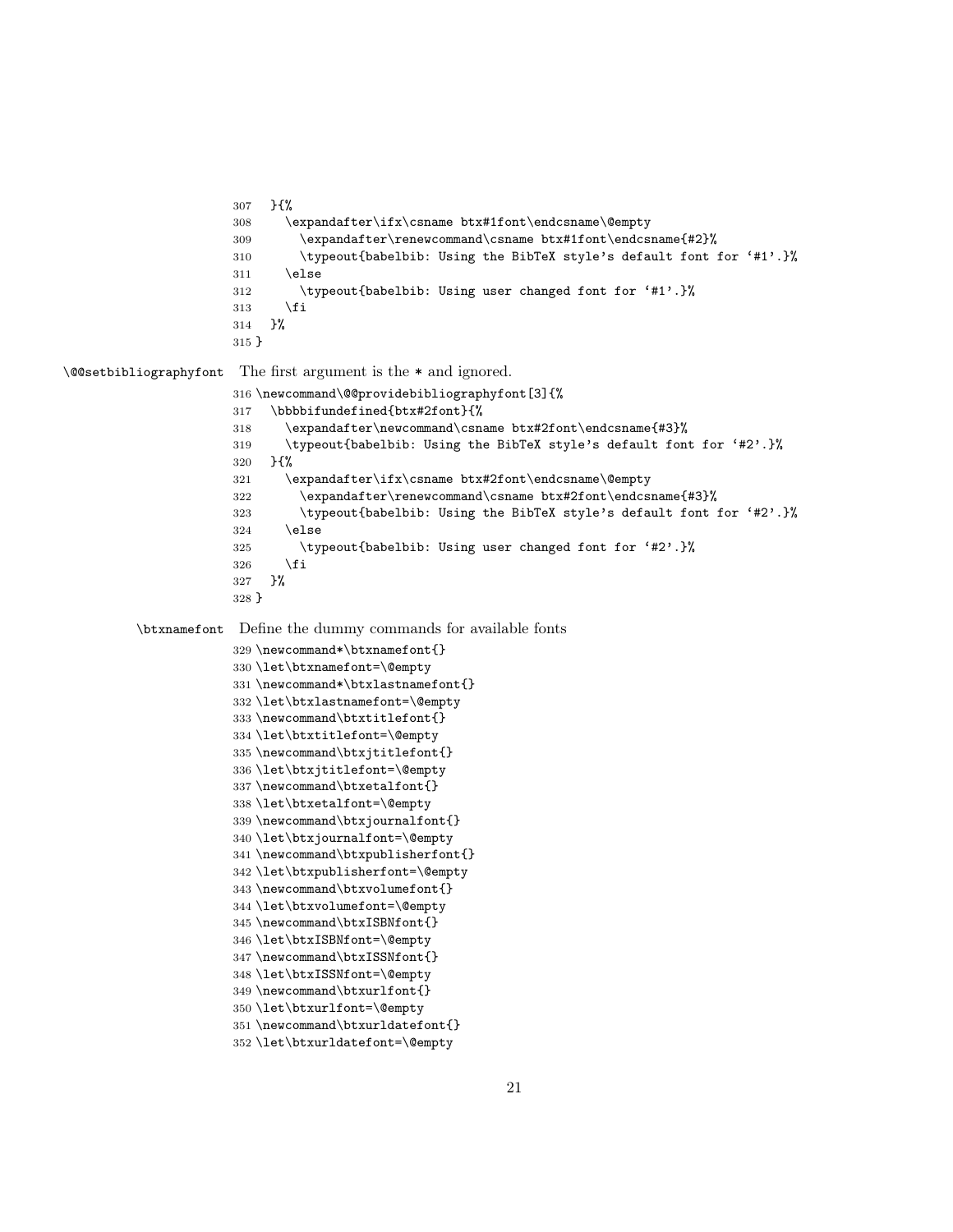\newcommand\btxnumeralfont{} \let\btxnumeralfont=\@empty \btxauthorcolon Define \btxauthorcolon which defines the characters typeset after the authors, if they are written before the title. By default, it is a ":". \newcommand\btxauthorcolon{:} \btxISBN Define \btxISBN which outputs "'ISBN"' in a bibliography. For example, it could be defined to \textsc{isbn} when old style digits are used. \newcommand\btxISBN{ISBN} \btxISSN Define \btxISSN which outputs "'ISSN"' in a bibliography. For example, it could be defined to \textsc{issn} when old style digits are used. \newcommand\btxISSN{ISSN} \ifbtxprintISBN \ifbtxprintISSN only if wanted. These commands are used by the bibliography styles to typeset the ISBN or ISSN \DeclareRobustCommand\ifbtxprintISBN[1]{\ifbtx@printISBN #1\fi}  $359 \ \DeclareRobustCommand\ifbtxprintISSN[1]{\ifbtx@printISSN #1\fi}$ \btxprintISBN \btxprintISSN These macros are used to switch on or off printing of ISBN resp. ISSN. Valid arguments are true and false. \newcommand\*\btxprintISBN[1]{\csname btx@printISBN#1\endcsname} \newcommand\*\btxprintISSN[1]{\csname btx@printISSN#1\endcsname} \btxannotation A command that typesets annotations. \ifbbbbannotations \DeclareRobustCommand\btxannotation[1]{% \begin{quotation}% \noindent #1% \end{quotation}% } \else \DeclareRobustCommand\btxannotation[1]{}% \fi \btx@ifnumerical Test whether argument 1 is a number (from KOMA script) \providecommand\ifnumber[3]{% \begingroup\@tempswafalse\let\scr@next\test@number \expandafter\scr@next#1\scr@next \if@tempswa\endgroup#2\else\endgroup#3\fi } \providecommand\*\test@number[1]{% \ifx \scr@next#1% \let\scr@next\relax \else \@tempcnta=\expandafter\expandafter\expandafter\number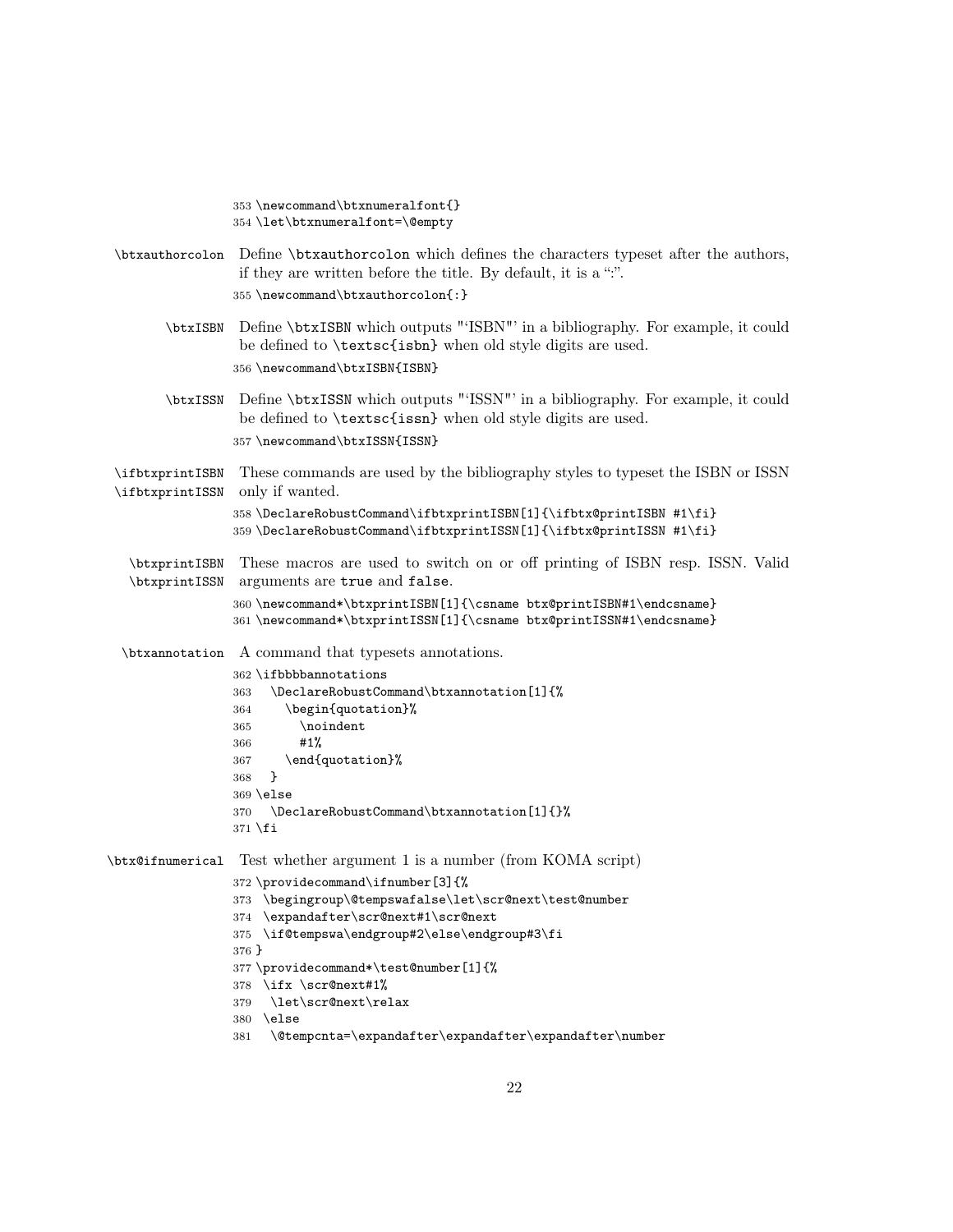```
382 \expandafter'#1\relax
383 \ifnum \@tempcnta>47\relax
384 \ifnum \@tempcnta<58\relax
385 \@tempswatrue
386 \else\@tempswafalse\fi
387 \else\@tempswafalse\fi
388 \if@tempswa\else\let\scr@next\gobble@till@next\fi\fi
389 \scr@next
390 }
391 \def\gobble@till@next#1\scr@next{}
```

```
\text{Coker} Parses the number given by \text{Coker} \alpha(number) \text{Cempty prints it and returns}the last two digits in \btx@digita and \btx@digitb.
```

```
392 \def\btx@parsenum#1#2#3\@empty{%
393 #1%
394 \edef\btx@digitb{#3}%
395 \ifx\@empty\btx@digitb
396 #2%
397 \edef\btx@digita{#1}%
398 \edef\btx@digitb{#2}%
399 \else
400 \expandafter\btx@parsenum#2#3\@empty
401 \fi
402 }
```

```
\btxnumeralfallback
```

```
403 \DeclareRobustCommand\btxnumeralfallback[2]{%
404 \foreignlanguage{#1}{%
405 \iint number{#2}{%406 \PackageWarning{babelbib}{Handling of numerical editions not
407 handled\MessageBreak by language #1 for edition '#2'}%
408 }{}%
409 #2%
410
411 }%
```

```
\btxnumeraldot
```

```
412 \DeclareRobustCommand\btxnumeraldot[2]{%
413 \foreignlanguage{#1}{\ifnumber{#2}{#2.}{#2}}%
414 }
```
#### \btxnumeralenglish

\DeclareRobustCommand\btxnumeralenglish[2]{%

- \foreignlanguage{#1}{%
- \ifnumber{#2}{%
- \expandafter\btx@parsenum#2\@empty\@empty\@empty
- \btxnumeralfont{%
- \ifx\btx@digitb\@empty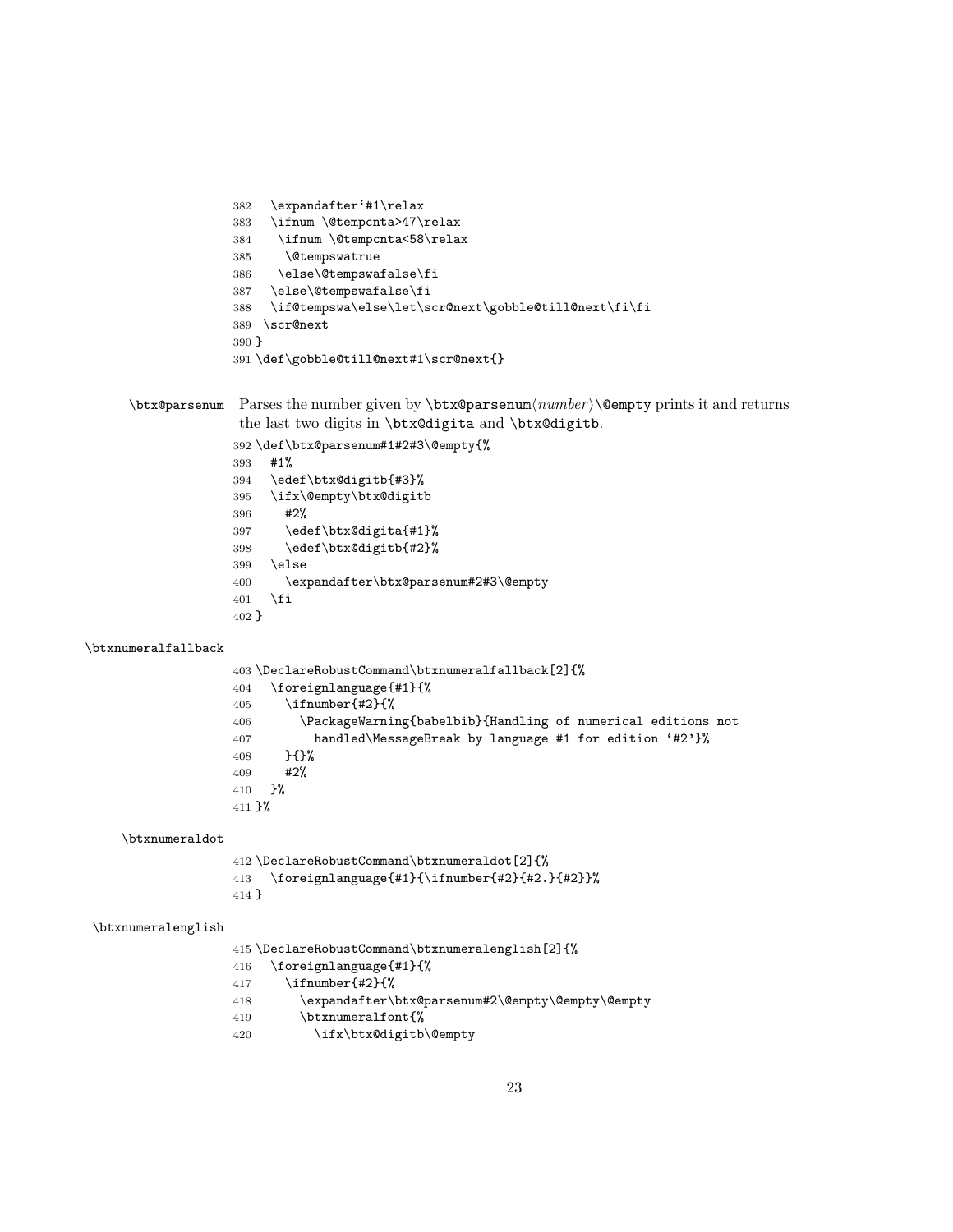```
421 \ifcase\btx@digita th\or st\or nd\or rd\else th\fi
422 \else
423 \ifnum\btx@digita=1
424 th%
425 \else
426 \ifcase\btx@digitb th\or st\or nd\or rd\else th\fi
427 \fi
428 \setminusfi
429 }%
430 }{#2}%
431 }%
432 }
```
#### \btxnumeralromanian

|       | 433 \newcounter{btxromaniannumeral}%                                         |
|-------|------------------------------------------------------------------------------|
|       | 434 \renewcommand\thebtxromaniannumeral{\Roman{btxromaniannumeral}}%         |
|       | 435 \DeclareRobustCommand\btxnumeralromanian[2]{%                            |
|       | 436 \foreignlanguage{#1}{%                                                   |
|       | $437$ \ifnumber{#2}{%                                                        |
| 438   | \setcounter{btxromaniannumeral}{#2}%                                         |
| 439   | \ifcase#2 $0\or \the$ btxromaniannumeral\else a \thebtxromaniannumeral-a \fi |
| 440   | }{#2}%                                                                       |
|       | 441 P <sub>6</sub>                                                           |
| 442 } |                                                                              |
|       |                                                                              |

### \btxnumeralfrench

|       | 443 \DeclareRobustCommand\btxnumeralfrench[2]{%  |
|-------|--------------------------------------------------|
| 444   | \foreignlanguage{#1}{%                           |
| 445   | \ifnumber{#2}{%                                  |
| 446   | \expandafter\btx@parsenum#2\@empty\@empty\@empty |
| 447   | \btxnumeralfont{%                                |
| 448   | \ifx\btx@digitb\@empty                           |
| 449   | \ifcase\btx@digita \ieme\or \iere\else \ieme\fi  |
| 450   | \else                                            |
| 451   | \ifnum\btx@digita=1                              |
| 452   | th%                                              |
| 453   | \else                                            |
| 454   | \ifcase\btx@digitb \ieme\or \iere\else \ieme\fi  |
| 455   | \fi                                              |
| 456   | \fi                                              |
| 457   | }‰                                               |
| 458   | $}$ {#2}%                                        |
| 459   | ጉ%                                               |
| 460 } |                                                  |

#### \btxnumeralswedish

 \DeclareRobustCommand\btxnumeralswedish[2]{% \foreignlanguage{#1}{% \ifnumber{#2}{%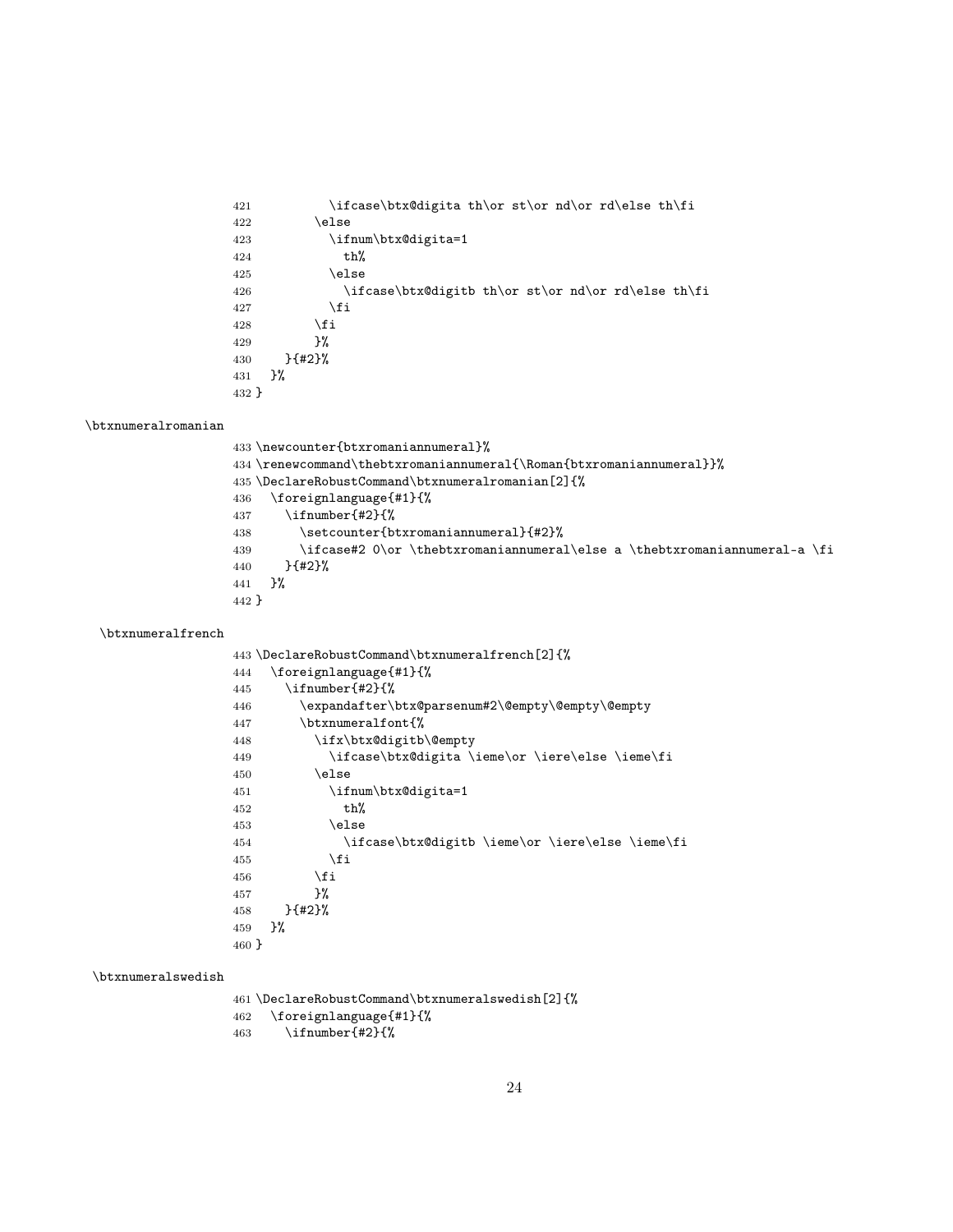```
464 \expandafter\btx@parsenum#2\@empty\@empty\@empty
465 \btxnumeralfont{%
466 \ifx\btx@digitb\@empty
467 \ifcase\btx@digita :e\or :a\or :a\or :e\else :e\fi
468 \else
469 \ifnum\btx@digita=1
470 : a%
471 \else
472 \ifcase\btx@digitb :e\or :a\or :a\or :e\else :e\fi
473 \overline{\phantom{a}} \fi
474 \fi
475 }%
476 }{#2}%
477 }%
478 }
```
\url Define \url which, by default, is used for URLs. Only necessary if not provided by another package, e. g. url.sty.

```
479 \AtBeginDocument{%
480 \providecommand\url[1]{%
481 \PackageError{babelbib}{No \string\url\space command defined but
482 field URL used\MessageBreak
483 in bibliography}{%
484 Please define a \string\url\space command for printing URLs
485 before \string\begin{document}, e.\,g.\MessageBreak
486 by loading the package 'url.sty'.}%
487 \texttt{#1}%
488 }%
489 }
```
Perform the following commands at \begin{document} in order to be sure to do that after loading babel.

```
490 \AtBeginDocument{%
```
Load babel if that has not been done, yet.

\RequirePackage{babel}

Input all know languages that babel has also loaded, before.

- \inputbdf{afrikaans}{afrikaans}
- \inputbdf{american}{english}
- \inputbdf{austrian}{german}
- \inputbdf{bahasa}{bahasa}
- \inputbdf{brazil}{portuguese}
- \inputbdf{brazilian}{portuguese}
- \inputbdf{british}{english}
- \inputbdf{canadian}{english}
- \inputbdf{canadien}{french}
- \inputbdf{catalan}{catalan}
- \inputbdf{croatian}{croatian}
- \inputbdf{czech}{czech}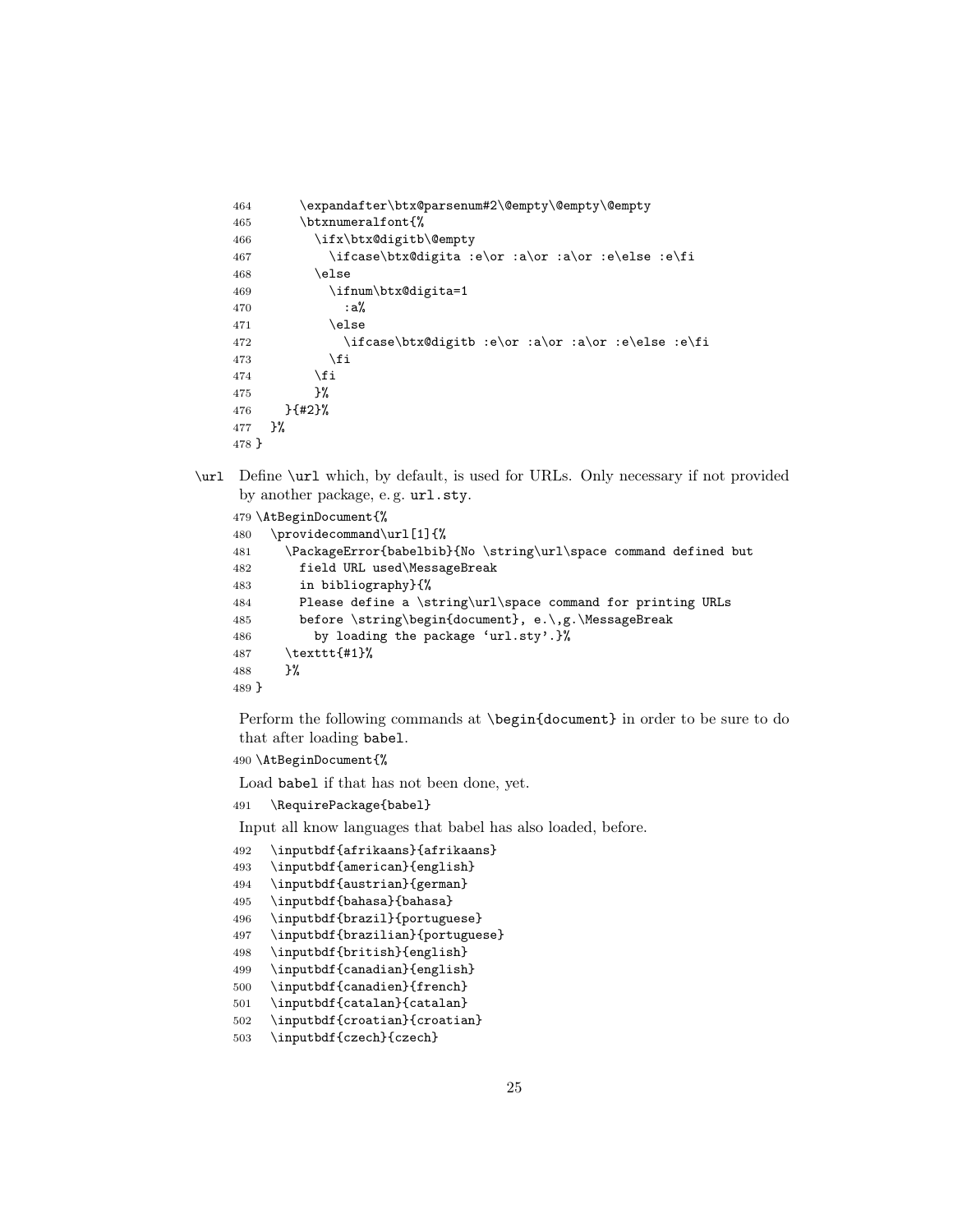- \inputbdf{danish}{danish}
- \inputbdf{dutch}{dutch}
- \inputbdf{english}{english}
- \inputbdf{esperanto}{esperanto}
- \inputbdf{finnish}{finnish}
- \inputbdf{francais}{french}
- \inputbdf{french}{french}
- 511 \inputbdf{frenchb}{french}
- \inputbdf{galician}{galician}
- \inputbdf{german}{german}
- \inputbdf{germanb}{german}
- \inputbdf{greek}{greek}
- \inputbdf{italian}{italian}
- \inputbdf{norsk}{norsk}
- \inputbdf{mexican}{spanish}
- \inputbdf{naustrian}{german}
- \inputbdf{ngerman}{german}
- \inputbdf{portuges}{portuguese}
- \inputbdf{portuguese}{portuguese}
- \inputbdf{romanian}{romanian}
- \inputbdf{russian}{russian}
- \inputbdf{russianb}{russian}
- \inputbdf{serbian}{serbian}
- \inputbdf{spanish}{spanish}
- \inputbdf{swedish}{swedish}
- \inputbdf{turkish}{turkish}
- \inputbdf{UKenglish}{english}
- \inputbdf{USenglish}{english}

Call \bibs#1, where #1 stands for the main language of the document, to activate the additional bibliographic commands.

```
532 \ifbbbbfixlanguage
533 \typeout{babelbib: Load BibTeX extensions
534 \string\bibs\bbl@main@language\space for \bbl@main@language}%
535 \selectbiblanguage{\bbl@main@language}%
536 \else
537 \expandafter\selectlanguage\expandafter{\bbl@main@language}%
538 \fi
539 }
540 \langle/package\rangle
```
### <span id="page-25-0"></span>9.3 The language definitions

### <span id="page-25-1"></span>9.3.1 German

541  $\langle *german \rangle$ 

\bibsgerman Define \bibsgerman which itself defines all necessary expressions used in bibliographies that differ in different languages. This command is used for all German dialects.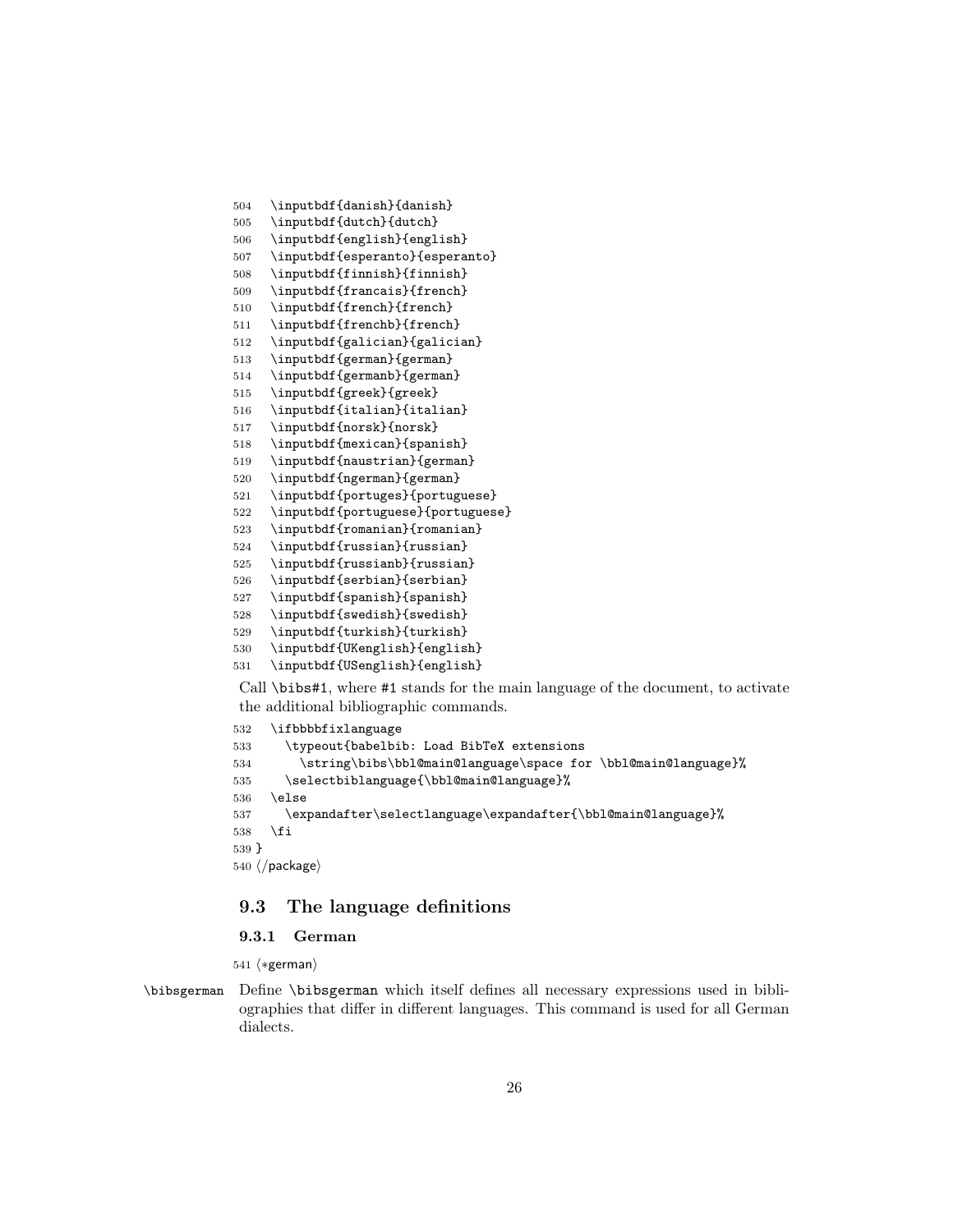Since the language of the keywords may differ from the language of the bibliography item, the keyword language is set for each keyword. Because this command is also used for dialects, it has an optional argument which is set to the dialect.

```
542 \newcommand\bibsgerman[1][german]{%
```
Define the command \biblanguagename that always returns the name of the current language for bibliographies.

```
543 \def\biblanguagename{#1}%
```
First, define all commands for usage within a sentence (which normally start with a lowercase letter, if they aren't a noun). These commands start with a lowercase **letter** 

Many commands have an argument. This may be used by the bibT<sub>EX</sub> styles to append a dot after abbreviations, e. g. \btxetalshort{.}.

```
544 \def\btxetalshort##1{\protect\foreignlanguage{#1}{et~al##1{}}}%
```

```
545 \def\btxetallong##1{\protect\foreignlanguage{#1}{et~alii}}%
```

```
546 \def\btxandshort##1{\protect\foreignlanguage{#1}{und}}%
```

```
547 \def\btxandlong##1{\protect\foreignlanguage{#1}{und}}%
```
The command \btxandcomma contains a "," if a comma is added before the "and" in a list of more than two items. For German, this is not the case.

```
548 \def\btxandcomma##1{}%
```

```
549 \def\btxinlong##1{\protect\foreignlanguage{#1}{in:}}%
```

```
550 \def\btxinshort##1{\protect\foreignlanguage{#1}{in:}}%
```

```
551 \def\btxofseriesshort##1{\protect\foreignlanguage{#1}{d.\ Reihe}}%
```

```
552 \def\btxinseriesshort##1{\protect\foreignlanguage{#1}{in}}%
```

```
553 \def\btxofserieslong##1{\protect\foreignlanguage{#1}{der Reihe}}%
```

```
554 \def\btxinserieslong##1{\protect\foreignlanguage{#1}{in}}%
```

```
555 \def\btxeditorshort##1{\protect\foreignlanguage{#1}{Hrsg##1{}}}%
```

```
556 \def\btxeditorlong##1{\protect\foreignlanguage{#1}{Herausgeber}}%
```

```
557 \def\btxeditorsshort##1{\protect\foreignlanguage{#1}{Hrsg##1{}}}%
```

```
558 \def\btxeditorslong##1{\protect\foreignlanguage{#1}{Herausgeber}}%
```

```
559 \def\btxvolumeshort##1{\protect\foreignlanguage{#1}{Bd##1{}}}%
```

```
560 \def\btxvolumelong##1{\protect\foreignlanguage{#1}{Band}}%
```

```
561 \def\btxjvolumeshort##1{\protect\foreignlanguage{#1}{Jg##1{}}}%
```

```
562 \def\btxjvolumelong##1{\protect\foreignlanguage{#1}{Jahrgang}}%
563 \def\btxnumbershort##1{\protect\foreignlanguage{#1}{Nr##1{}}}%
```

```
564 \def\btxnumberlong##1{\protect\foreignlanguage{#1}{Nummer}}%
```
Avoid the ligature in "Auflage" in the same way, babel does it. This is a change in the behaviour to the germbib package. In  $\Lambda$ ufl" the ligature is still used since this is done in abbreviations.

```
565 \def\btxeditionshort##1{\protect\foreignlanguage{#1}{Aufl##1{}}}%
```

```
566 \def\btxeditionlong##1{\protect\foreignlanguage{#1}{%
```

```
567 Auf\penalty10000\discretionary{-}{}{\kern.03em}%
```

```
568 \allowhyphens lage}}%
```

```
569 \def\btxeditionnumshort##1##2{\btxnumeralshort{##1}~\btxeditionshort{##2}}%
```

```
570 \def\btxeditionnumlong##1##2{\btxnumerallong{##1}~\btxeditionlong{##2}}%
```

```
571 \def\btxchaptershort##1{\protect\foreignlanguage{#1}{Kap##1{}}}%
```

```
572 \def\btxchapterlong##1{\protect\foreignlanguage{#1}{Kapitel}}%
```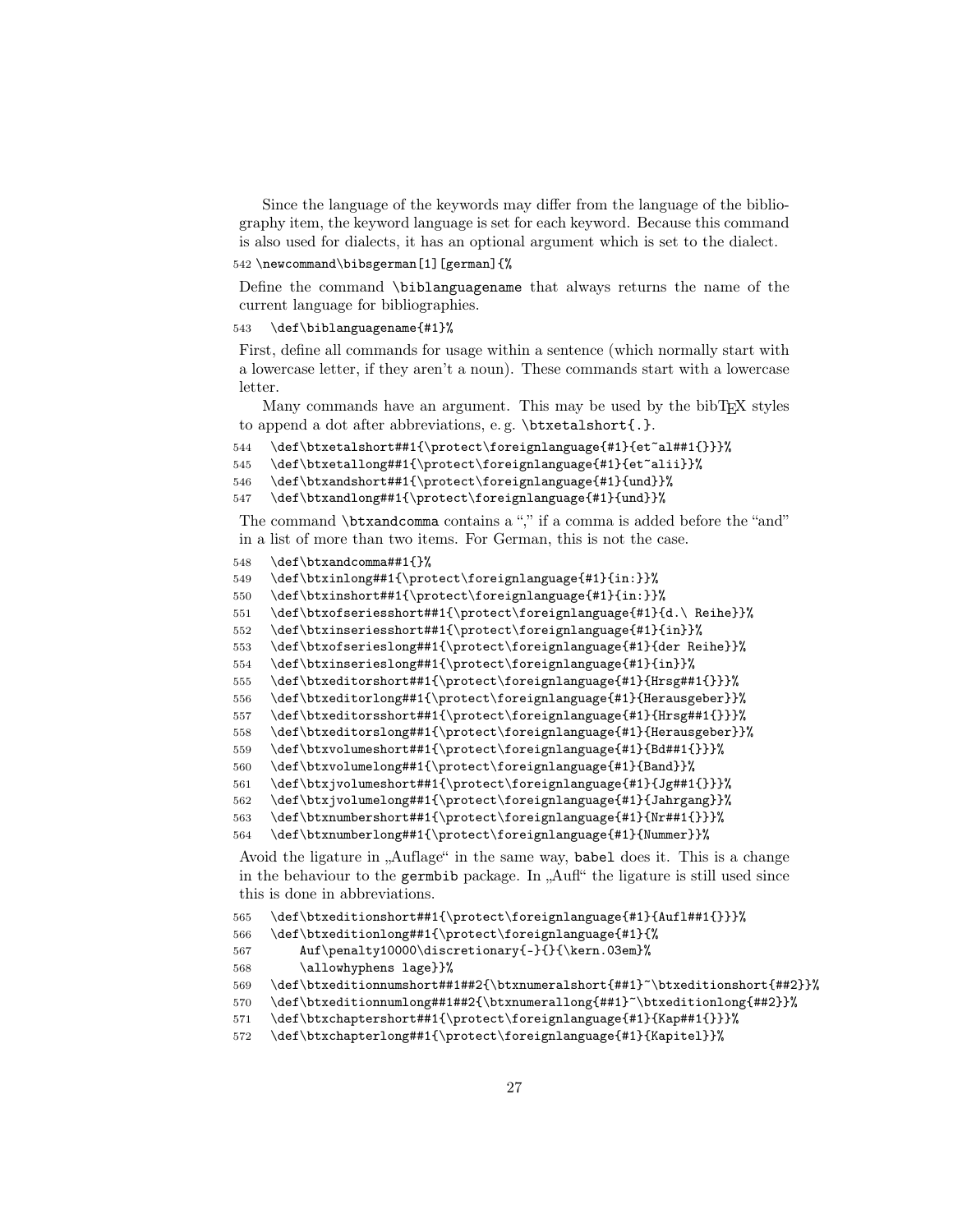```
573 \def\btxpageshort##1{\protect\foreignlanguage{#1}{S##1{}}}%
```

```
574 \def\btxpagelong##1{\protect\foreignlanguage{#1}{Seite}}%
```

```
575 \def\btxpagesshort##1{\protect\foreignlanguage{#1}{S##1{}}}%
```

```
576 \def\btxpageslong##1{\protect\foreignlanguage{#1}{Seiten}}%
```

```
577 \def\btxmastthesis##1{\protect\foreignlanguage{#1}{Diplomarbeit}}%
```
Use "Dissertation" instead of "Doktorarbeit" for PhD theses. This is a change in the behaviour to the germbib package.

```
578 \def\btxphdthesis##1{\protect\foreignlanguage{#1}{Dissertation}}%
579 \def\btxtechrepshort##1{\protect\foreignlanguage{#1}{Techn.\ Ber##1{}}}%
580 \def\btxtechreplong##1{\protect\foreignlanguage{#1}{Technischer Bericht}}%
581 \def\btxmonjanlong##1{\protect\foreignlanguage{#1}{Januar}}%
582 \def\btxmonfeblong##1{\protect\foreignlanguage{#1}{Februar}}%
583 \def\btxmonmarlong##1{\protect\foreignlanguage{#1}{M\"arz}}%
584 \def\btxmonaprlong##1{\protect\foreignlanguage{#1}{April}}%
585 \def\btxmonmaylong##1{\protect\foreignlanguage{#1}{Mai}}%
586 \def\btxmonjunlong##1{\protect\foreignlanguage{#1}{Juni}}%
587 \def\btxmonjullong##1{\protect\foreignlanguage{#1}{Juli}}%
588 \def\btxmonauglong##1{\protect\foreignlanguage{#1}{August}}%
589 \def\btxmonseplong##1{\protect\foreignlanguage{#1}{September}}%
590 \def\btxmonoctlong##1{\protect\foreignlanguage{#1}{Oktober}}%
591 \def\btxmonnovlong##1{\protect\foreignlanguage{#1}{November}}%
592 \def\btxmondeclong##1{\protect\foreignlanguage{#1}{Dezember}}%
593 \def\btxmonjanshort##1{\protect\foreignlanguage{#1}{Jan##1{}}}%
594 \def\btxmonfebshort##1{\protect\foreignlanguage{#1}{Feb##1{}}}%
595 \def\btxmonmarshort##1{\protect\foreignlanguage{#1}{M\"arz}}%
596 \def\btxmonaprshort##1{\protect\foreignlanguage{#1}{Apr##1{}}}%
597 \def\btxmonmayshort##1{\protect\foreignlanguage{#1}{Mai}}%
598 \def\btxmonjunshort##1{\protect\foreignlanguage{#1}{Juni}}%
599 \def\btxmonjulshort##1{\protect\foreignlanguage{#1}{Juli}}%
600 \def\btxmonaugshort##1{\protect\foreignlanguage{#1}{Aug##1{}}}%
601 \def\btxmonsepshort##1{\protect\foreignlanguage{#1}{Sep##1{}}}%
602 \def\btxmonoctshort##1{\protect\foreignlanguage{#1}{Okt##1{}}}%
603 \def\btxmonnovshort##1{\protect\foreignlanguage{#1}{Nov##1{}}}%
604 \def\btxmondecshort##1{\protect\foreignlanguage{#1}{Dez##1{}}}%
```
Then, define all commands for usage at the begin of a sentence (which start with an uppercase letter). These commands start with an uppercase letter. Since, in German, many nouns are the same in the middle and at the start of a sentence, the \Btx variants just call the \btx variant.

```
605 \def\Btxinlong##1{\protect\foreignlanguage{#1}{In:}}%
```

```
606 \def\Btxinshort##1{\protect\foreignlanguage{#1}{In:}}%
```

```
607 \def\Btxeditorshort{\btxeditorshort}%
```

```
608 \def\Btxeditorlong{\btxeditorlong}%
```

```
609 \def\Btxeditorsshort{\btxeditorsshort}%
```

```
610 \def\Btxeditorslong{\btxeditorslong}%
```

```
611 \def\Btxvolumeshort{\btxvolumeshort}%
```

```
612 \def\Btxvolumelong{\btxvolumelong}%
```

```
613 \def\Btxjvolumeshort{\btxjvolumeshort}%
```

```
614 \def\Btxjvolumelong{\btxjvolumelong}%
```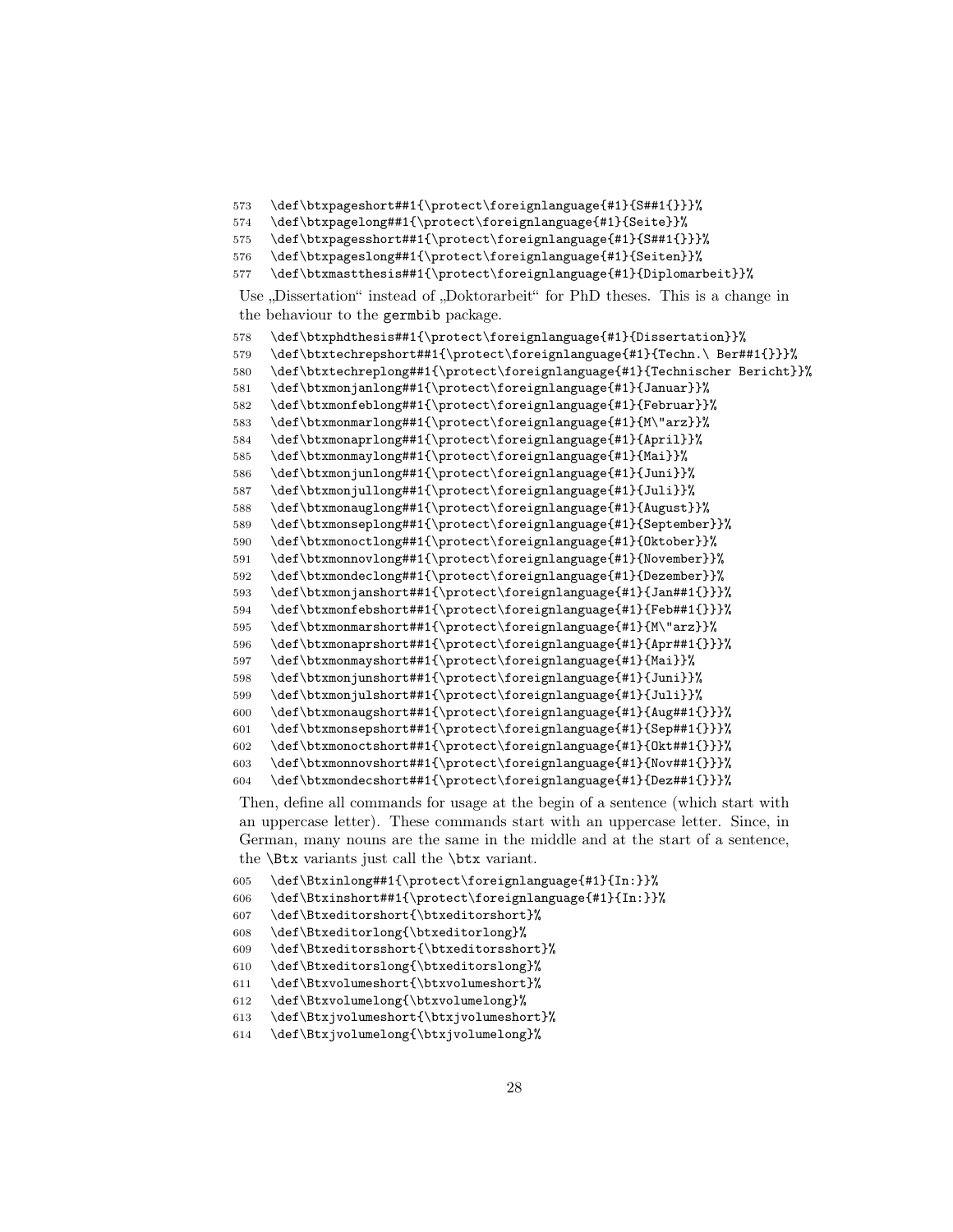- \def\Btxnumbershort{\btxnumbershort}%
- \def\Btxnumberlong{\btxnumberlong}%
- \def\Btxeditionshort{\btxeditionshort}%
- \def\Btxeditionlong{\btxeditionlong}%
- 619 \def\Btxeditionnumshort##1##2{\btxnumeralshort{##1}~\Btxeditionshort{##2}}%
- \def\Btxeditionnumlong##1##2{\btxnumerallong{##1}~\Btxeditionlong{##2}}%
- \def\Btxchaptershort{\btxchaptershort}%
- \def\Btxchapterlong{\btxchapterlong}%
- \def\Btxpageshort{\btxpageshort}%
- \def\Btxpagelong{\btxpagelong}%
- \def\Btxpagesshort{\btxpagesshort}%
- \def\Btxpageslong{\btxpageslong}%
- \def\Btxtechrepshort{\btxtechrepshort}%
- \def\Btxtechreplong{\btxtechreplong}%
- \def\btxurldatecomment##1{\protect\foreignlanguage{#1}{, besucht: ##1}}%

The command \btxfnamespaceshort and \btxfnamespacelong contain the space between two abbreviated resp. full forenames.

- 630 \def\btxfnamespaceshort{\,}%
- \def\btxfnamespacelong{ }%

Handle numerical edition numbers.

```
632 \def\btxnumeralshort##1{\btxnumeraldot{#1}{##1}}%
```
\def\btxnumerallong##1{\btxnumeraldot{#1}{##1}}%

Define how to print month and year in numeric format, e. g. MM/YYYY.

```
634 \def\btxprintmonthyearnum##1##2{##1/##2}%
```
A command that just puts some user defined text in the language of the keywords.

```
635 % \def\btxkeywordlanguage##1{\protect\foreignlanguage{#1}{##1}}%
```

```
636 \def\btxkeywordlanguage##1{{\protect\selectlanguage{#1}##1}}%
```
Names of all known languages in the current language. For example, used by babamspl.bst.

```
637 \ifbbbblanguagenames
```

```
638 \def\btxlanguagenameamerican{\protect\foreignlanguage{#1}{englisch}}%
639 \def\btxlanguagenameaustrian{\protect\foreignlanguage{#1}{deutsch}}%
640 \def\btxlanguagenamebrazil{\protect\foreignlanguage{#1}{portugiesisch}}%
641 \def\btxlanguagenamebrazilian{\protect\foreignlanguage{#1}{portugiesisch}}%
642 \def\btxlanguagenamebritish{\protect\foreignlanguage{#1}{englisch}}%
643 \def\btxlanguagenamebulgarian{\protect\foreignlanguage{#1}{bulgarisch}}%
644 \def\btxlanguagenamecanadian{\protect\foreignlanguage{#1}{englisch}}%
645 \def\btxlanguagenamecanadien{\protect\foreignlanguage{#1}{franz\"osisch}}%
646 \def\btxlanguagenamecatalan{\protect\foreignlanguage{#1}{katalanisch}}%
647 \def\btxlanguagenamecroatian{\protect\foreignlanguage{#1}{kroatisch}}%
648 \def\btxlanguagenameczech{\protect\foreignlanguage{#1}{tschechisch}}%
649 \def\btxlanguagenamedanish{\protect\foreignlanguage{#1}{d\"anisch}}%
650 \def\btxlanguagenamedutch{\protect\foreignlanguage{#1}{niederl\"andisch}}%
651 \def\btxlanguagenameenglish{\protect\foreignlanguage{#1}{englisch}}%
652 \def\btxlanguagenameesperanto{\protect\foreignlanguage{#1}{esperanto}}%
653 \def\btxlanguagenamefinnish{\protect\foreignlanguage{#1}{finnisch}}%
654 \def\btxlanguagenamefrancais{\protect\foreignlanguage{#1}{franz\"osisch}}%
```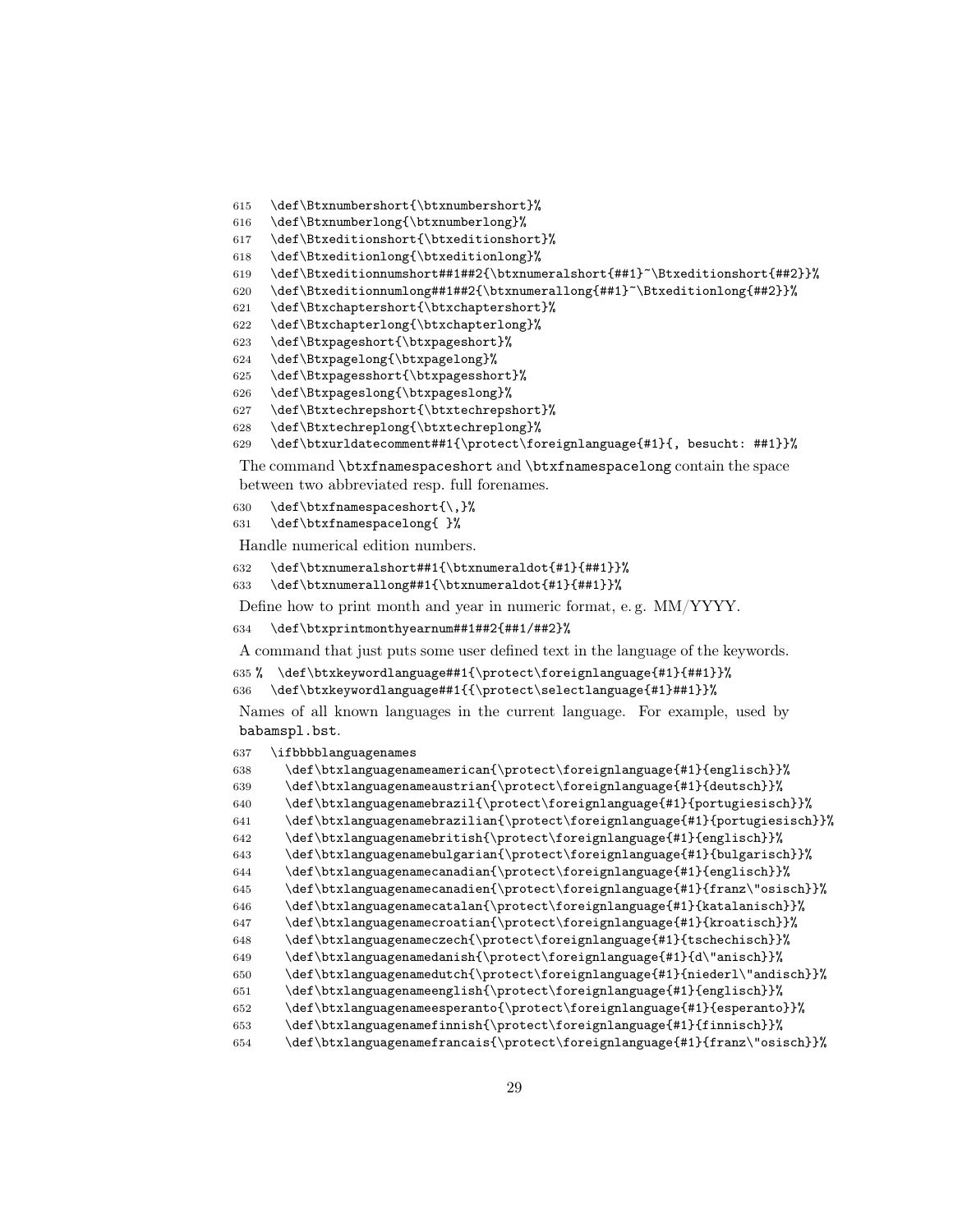| 655   | \def\btxlanguagenamefrench{\protect\foreignlanguage{#1}{franz\"osisch}}%     |
|-------|------------------------------------------------------------------------------|
| 656   | \def\btxlanguagenamefrenchb{\protect\foreignlanguage{#1}{franz\"osisch}}%    |
| 657   | \def\btxlanguagenamegerman{\protect\foreignlanguage{#1}{deutsch}}%           |
| 658   | \def\btxlanguagenamegermanb{\protect\foreignlanguage{#1}{deutsch}}%          |
| 659   | \def\btxlanguagenamegreek{\protect\foreignlanguage{#1}{griechisch}}%         |
| 660   | \def\btxlanguagenamehebrew{\protect\foreignlanguage{#1}{hebr\"aisch}}%       |
| 661   | \def\btxlanguagenamehungarian{\protect\foreignlanguage{#1}{ungarisch}}%      |
| 662   | \def\btxlanguagenameicelandic{\protect\foreignlanguage{#1}{isl\"andisch}}%   |
| 663   | \def\btxlanguagenameirish{\protect\foreignlanguage{#1}{irisch}}%             |
| 664   | \def\btxlanguagenameitalian{\protect\foreignlanguage{#1}{italienisch}}%      |
| 665   | \def\btxlanguagenamelatin{\protect\foreignlanguage{#1}{lateinisch}}%         |
| 666   | \def\btxlanguagenamenaustrian{\protect\foreignlanguage{#1}{deutsch}}%        |
| 667   | \def\btxlanguagenamengerman{\protect\foreignlanguage{#1}{deutsch}}%          |
| 668   | \def\btxlanguagenamenorsk{\protect\foreignlanguage{#1}{norwegisch}}%         |
| 669   | \def\btxlanguagenamenynorsk{\protect\foreignlanguage{#1}{neunorwegisch}}%    |
| 670   | \def\btxlanguagenamepolish{\protect\foreignlanguage{#1}{polnisch}}%          |
| 671   | \def\btxlanguagenameportuges{\protect\foreignlanguage{#1}{portugiesisch}}%   |
| 672   | \def\btxlanguagenameportuguese{\protect\foreignlanguage{#1}{portugiesisch}}% |
| 673   | \def\btxlanguagenamerussian{\protect\foreignlanguage{#1}{russisch}}%         |
| 674   | \def\btxlanguagenamescottish{\protect\foreignlanguage{#1}{schottisch}}%      |
| 675   | \def\btxlanguagenameserbian{\protect\foreignlanguage{#1}{serbisch}}%         |
| 676   | \def\btxlanguagenamespanish{\protect\foreignlanguage{#1}{spanisch}}%         |
| 677   | \def\btxlanguagenameswedish{\protect\foreignlanguage{#1}{schwedisch}}%       |
| 678   | \def\btxlanguagenameturkish{\protect\foreignlanguage{#1}{t\"urkisch}}%       |
| 679   | \def\btxlanguagenameUKenglish{\protect\foreignlanguage{#1}{englisch}}%       |
| 680   | \def\btxlanguagenameUSenglish{\protect\foreignlanguage{#1}{englisch}}%       |
| 681   | \fi                                                                          |
| 682 } |                                                                              |
|       |                                                                              |

\bibsgermanb Do the same for the language "germanb". Since there is no difference, just call \bibsgerman.

\newcommand\bibsgermanb{\bibsgerman}

- \bibsngerman Do the same for German with new ortography. Call \bibsgerman with new hyphenation patterns. \newcommand\bibsngerman[1][ngerman]{\bibsgerman[#1]}
- \bibsaustrian Once again. Austrians use "Jänner" instead of "Januar". Thus, redefine the corresponding command.

```
685 \newcommand\bibsaustrian[1][austrian]{%
686 \bibsgerman[#1]%
```
- \def\btxmonjanlong##1{\protect\foreignlanguage{#1}{J\"anner}}%
- \def\btxmonjanshort##1{\protect\foreignlanguage{#1}{J\"an##1{}}}%
- }

\bibsnaustrian New Austrian is the same as Austrian.

- \newcommand\bibsnaustrian[1][naustrian]{%
- \bibsngerman[#1]%
- \def\btxmonjanlong##1{\protect\foreignlanguage{#1}{J\"anner}}%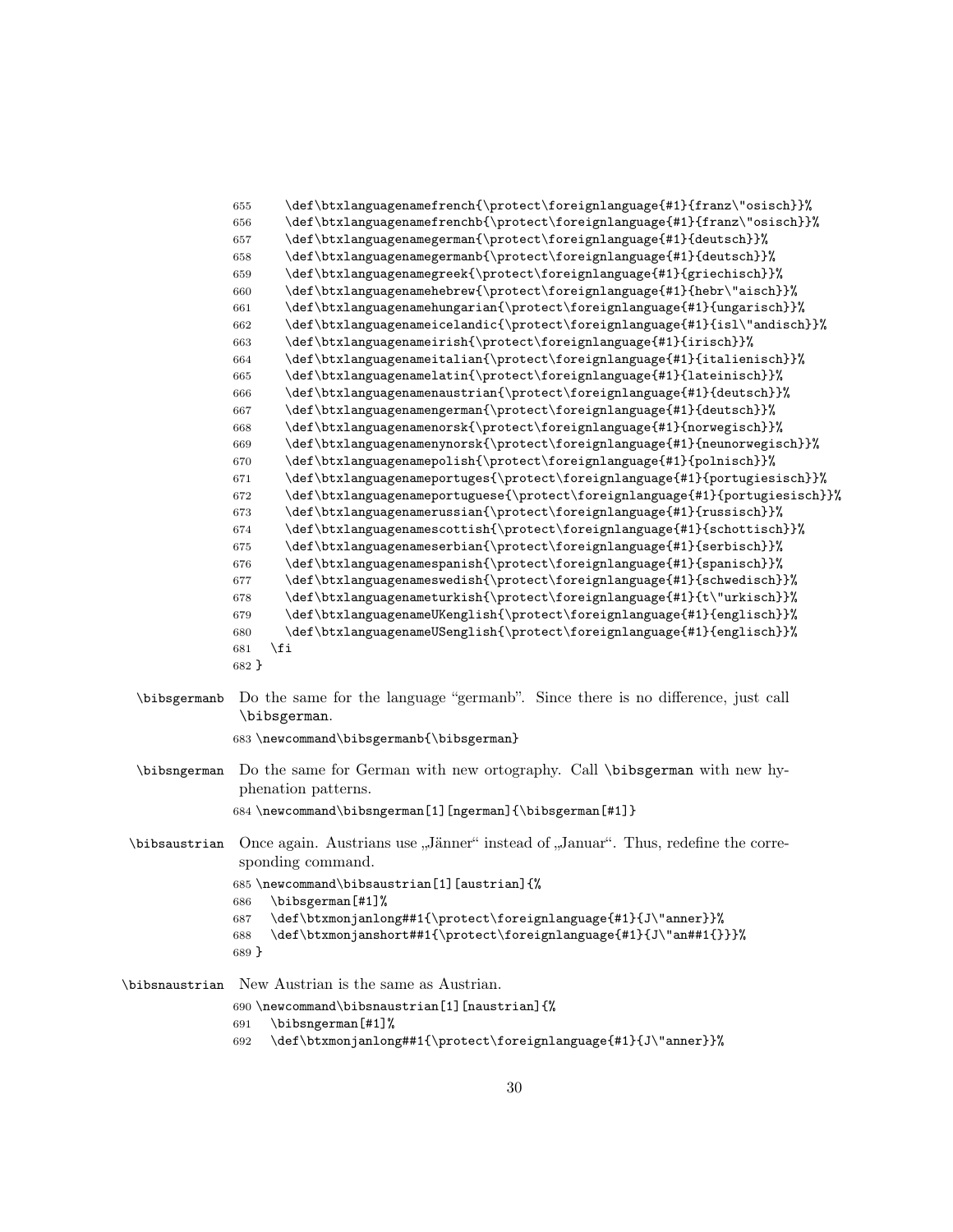\def\btxmonjanshort##1{\protect\foreignlanguage{#1}{J\"an##1{}}}% }

The rest has to be executed after loading  $\mathtt{babel.sty}$ , because the  $\mathtt{extra...}$ commands have to be defined for all used languages.

\AtBeginDocument{%

If the language is fixed, do nothing.

```
696 \ifbbbbfixlanguage
697 \else
```
Append the corresponding \#2 command to each used language, namely \extras#1.

```
698 \bbbbaddto{austrian}{bibsaustrian}
699 \bbbbaddto{german}{bibsgerman}
700 \bbbbaddto{germanb}{bibsgermanb}
701 \bbbbaddto{naustrian}{bibsnaustrian}
702 \bbbbaddto{ngerman}{bibsngerman}
703 \quad \text{If}
```
Switch off the change of case in titles for all German dialects by appending  $\text{changecase}$  to  $\text{change}$ .

```
704 \bbbbaddto{austrian}{btxifchangecaseoff}
```

```
705 \bbbbaddto{german}{btxifchangecaseoff}
```

```
706 \bbbbaddto{germanb}{btxifchangecaseoff}
```

```
707 \bbbbaddto{naustrian}{btxifchangecaseoff}
```

```
708 \bbbbaddto{ngerman}{btxifchangecaseoff}
```

```
709 }
```
 $710 \ \langle$  german $\rangle$ 

### <span id="page-30-0"></span>9.3.2 Galician

711 (\*galician)

The language definition for Galician was provided by Miguel Rodríguez Penabad.

\bibsgalician Bibliographic commands for Galician.

```
712 \newcommand\bibsgalician[1][galician]{%
```

```
713 \def\biblanguagename{#1}%
```

```
714 \def\btxetalshort##1{\protect\foreignlanguage{#1}{e~cols##1{}}}%
```
\def\btxetallong##1{\protect\foreignlanguage{#1}{e~colaboradores}}%

```
716 \def\btxandshort##1{\protect\foreignlanguage{#1}{e}}%
```

```
717 \def\btxandlong##1{\protect\foreignlanguage{#1}{e}}%
```

```
718 \def\btxandcomma##1{}%
```

```
719 \def\btxinlong##1{\protect\foreignlanguage{#1}{en}}%
```
\def\btxinshort##1{\protect\foreignlanguage{#1}{en}}%

\def\btxofseriesshort##1{\protect\foreignlanguage{#1}{de}}%

```
722 \def\btxinseriesshort##1{\protect\foreignlanguage{#1}{en}}%
```

```
723 \def\btxofserieslong##1{\protect\foreignlanguage{#1}{de}}%
```

```
724 \def\btxinserieslong##1{\protect\foreignlanguage{#1}{en}}%
```
\def\btxeditorshort##1{\protect\foreignlanguage{#1}{ed##1{}}}%

```
726 \def\btxeditorlong##1{\protect\foreignlanguage{#1}{editor}}%
```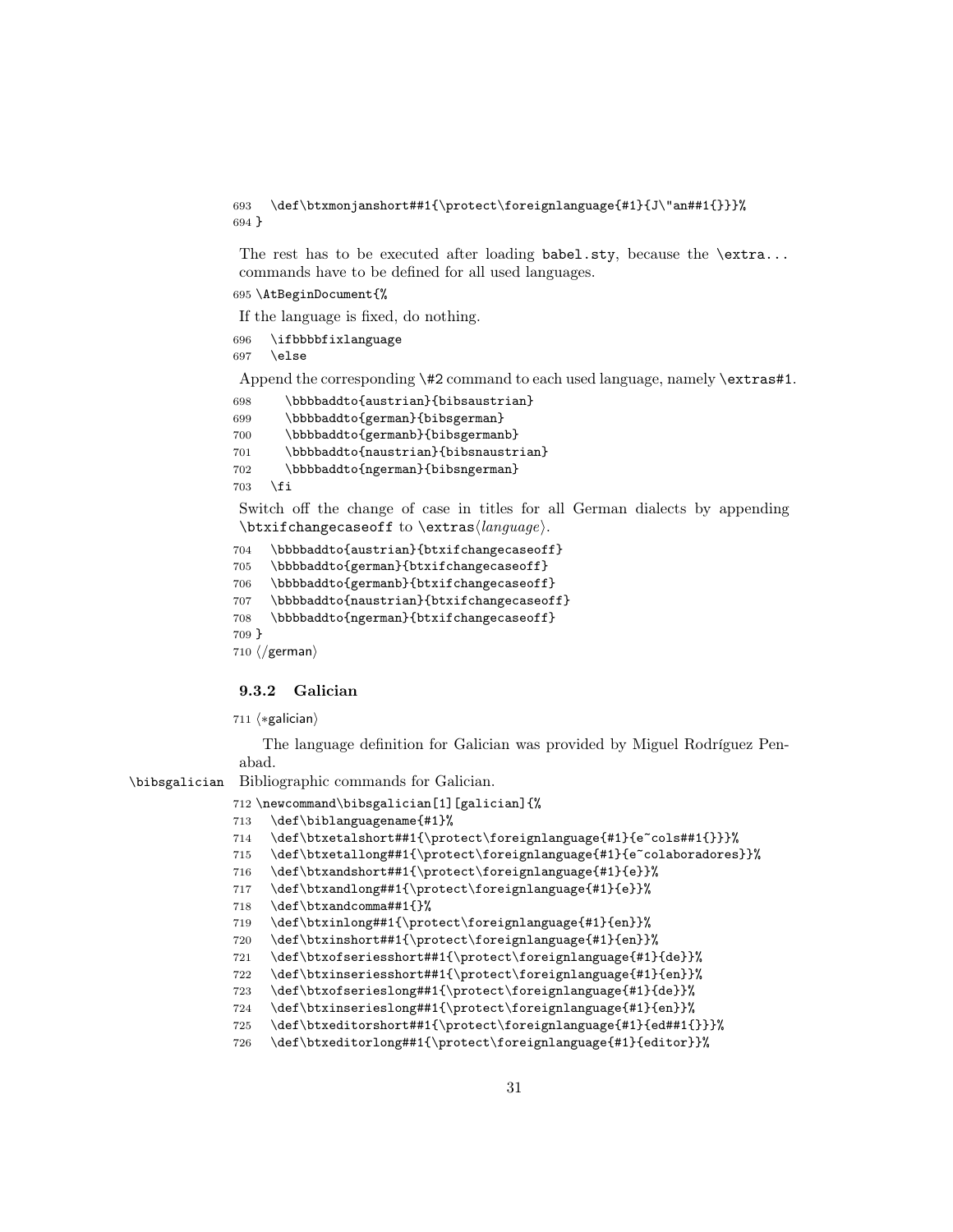```
727 \def\btxeditorsshort##1{\protect\foreignlanguage{#1}{eds##1{}}}%
728 \def\btxeditorslong##1{\protect\foreignlanguage{#1}{editores}}%
729 \def\btxvolumeshort##1{\protect\foreignlanguage{#1}{vol##1{}}}%
730 \def\btxvolumelong##1{\protect\foreignlanguage{#1}{volume}}%
731 \def\btxjvolumeshort##1{\protect\foreignlanguage{#1}{vol##1{}}}%
732 \def\btxjvolumelong##1{\protect\foreignlanguage{#1}{volume}}%
733 \def\btxnumbershort##1{\protect\foreignlanguage{#1}{%
734 n\textsuperscript{\underline{o}}}}%
735 \def\btxnumberlong##1{\protect\foreignlanguage{#1}{n\'umero}}%
736 \def\btxeditionshort##1{\protect\foreignlanguage{#1}{ed##1{}}}%
737 \def\btxeditionlong##1{\protect\foreignlanguage{#1}{edici\'{o}n}}%
738 \def\btxeditionnumshort##1##2{\btxnumeralshort{##1}~\btxeditionshort{##2}}%
739 \def\btxeditionnumlong##1##2{\btxnumerallong{##1}~\btxeditionlong{##2}}%
740 \def\btxchaptershort##1{\protect\foreignlanguage{#1}{cap##1{}}}%
741 \def\btxchapterlong##1{\protect\foreignlanguage{#1}{cap{\'\i}tulo}}%
742 \def\btxpageshort##1{\protect\foreignlanguage{#1}{p\'ax##1{}}}%
743 \def\btxpagelong##1{\protect\foreignlanguage{#1}{p\'axina}}%
744 \def\btxpagesshort##1{\protect\foreignlanguage{#1}{p\'axs##1{}}}%
745 \def\btxpageslong##1{\protect\foreignlanguage{#1}{p\'axinas}}%
746 \def\btxmastthesis##1{\protect\foreignlanguage{#1}{Tese de Licenciatura}}%
747 \def\btxphdthesis##1{\protect\foreignlanguage{#1}{Tese de Doutoramento}}%
748 \def\btxtechrepshort##1{\protect\foreignlanguage{#1}{Informe t\'ecnico##1{}}}%
749 \def\btxtechreplong##1{\protect\foreignlanguage{#1}{Informe t\'ecnico}}%
750 \def\btxmonjanlong##1{\protect\foreignlanguage{#1}{Xaneiro}}%
751 \def\btxmonfeblong##1{\protect\foreignlanguage{#1}{Febreiro}}%
752 \def\btxmonmarlong##1{\protect\foreignlanguage{#1}{Marzo}}%
753 \def\btxmonaprlong##1{\protect\foreignlanguage{#1}{Abril}}%
754 \def\btxmonmaylong##1{\protect\foreignlanguage{#1}{Maio}}%
755 \def\btxmonjunlong##1{\protect\foreignlanguage{#1}{Xu\~no}}%
756 \def\btxmonjullong##1{\protect\foreignlanguage{#1}{Xullo}}%
757 \def\btxmonauglong##1{\protect\foreignlanguage{#1}{Agosto}}%
758 \def\btxmonseplong##1{\protect\foreignlanguage{#1}{Setembro}}%
759 \def\btxmonoctlong##1{\protect\foreignlanguage{#1}{Outubro}}%
760 \def\btxmonnovlong##1{\protect\foreignlanguage{#1}{Novembro}}%
761 \def\btxmondeclong##1{\protect\foreignlanguage{#1}{Decembro}}%
762 \def\btxmonjanshort##1{\protect\foreignlanguage{#1}{Xan##1{}}}%
763 \def\btxmonfebshort##1{\protect\foreignlanguage{#1}{Feb##1{}}}%
764 \def\btxmonmarshort##1{\protect\foreignlanguage{#1}{Mar##1{}}}%
765 \def\btxmonaprshort##1{\protect\foreignlanguage{#1}{Abr##1{}}}%
766 \def\btxmonmayshort##1{\protect\foreignlanguage{#1}{Mai}}%
767 \def\btxmonjunshort##1{\protect\foreignlanguage{#1}{Xu\~n}}%
768 \def\btxmonjulshort##1{\protect\foreignlanguage{#1}{Xul}}%
769 \def\btxmonaugshort##1{\protect\foreignlanguage{#1}{Ago##1{}}}%
770 \def\btxmonsepshort##1{\protect\foreignlanguage{#1}{Set##1{}}}%
771 \def\btxmonoctshort##1{\protect\foreignlanguage{#1}{Out##1{}}}%
772 \def\btxmonnovshort##1{\protect\foreignlanguage{#1}{Nov##1{}}}%
773 \def\btxmondecshort##1{\protect\foreignlanguage{#1}{Dec##1{}}}%
774 \def\Btxinlong##1{\protect\foreignlanguage{#1}{En}}%
775 \def\Btxinshort##1{\protect\foreignlanguage{#1}{En}}%
776 \def\Btxeditorshort##1{\protect\foreignlanguage{#1}{Ed##1{}}}%
```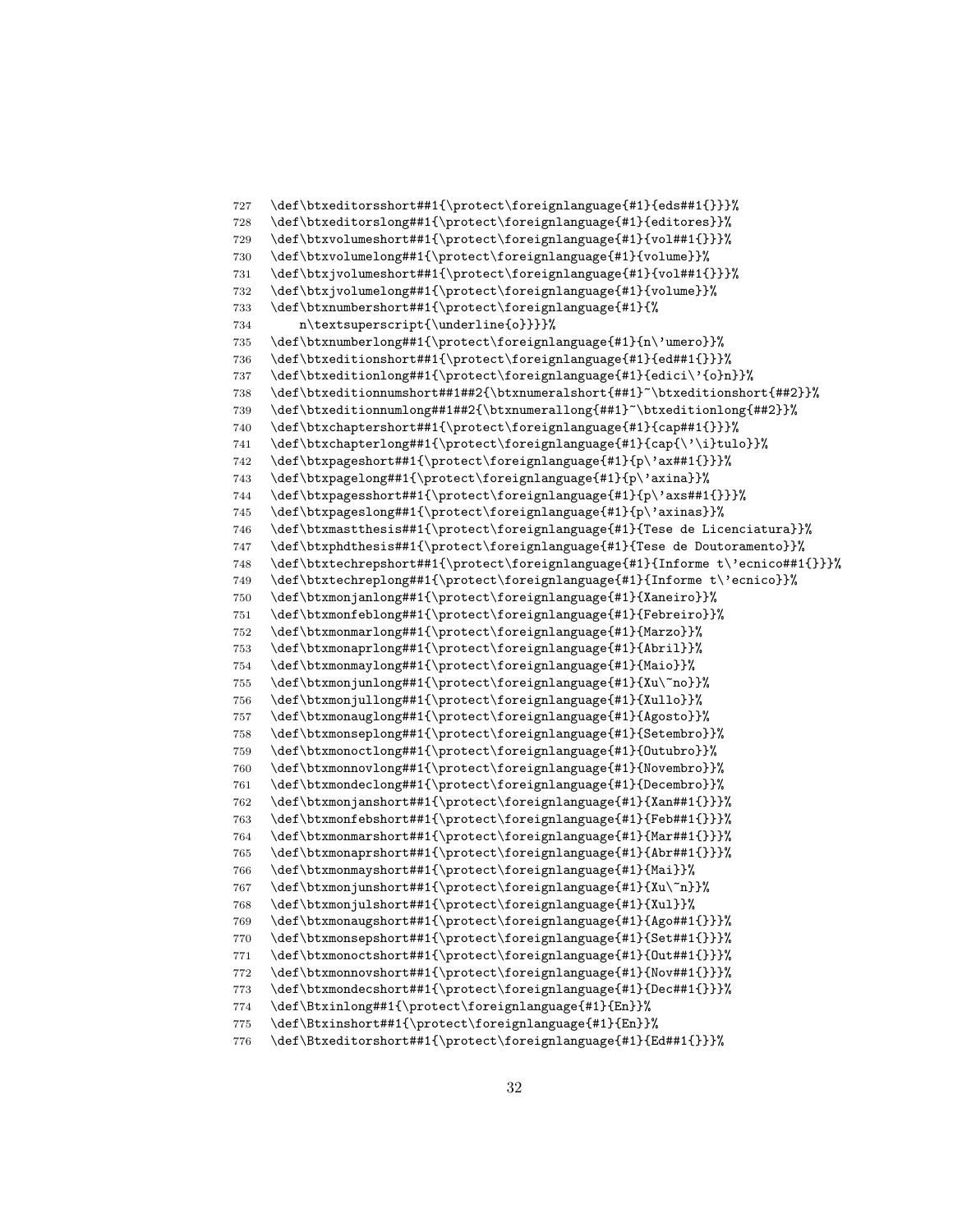```
777 \def\Btxeditorlong##1{\protect\foreignlanguage{#1}{Editor}}%
778 \def\Btxeditorsshort##1{\protect\foreignlanguage{#1}{Ed##1{}}}%
779 \def\Btxeditorslong##1{\protect\foreignlanguage{#1}{Editores}}%
780 \def\Btxvolumeshort##1{\protect\foreignlanguage{#1}{Vol##1{}}}%
781 \def\Btxvolumelong##1{\protect\foreignlanguage{#1}{Volume}}%
782 \def\Btxjvolumeshort##1{\protect\foreignlanguage{#1}{Vol##1{}}}%
783 \def\Btxjvolumelong##1{\protect\foreignlanguage{#1}{Volume}}%
784 \def\Btxnumbershort##1{\protect\foreignlanguage{#1}{%
785 N\textsuperscript{\underline{o}}}}%
786 \def\Btxnumberlong##1{\protect\foreignlanguage{#1}{N\'umero}}%
787 \def\Btxeditionshort##1{\protect\foreignlanguage{#1}{Ed##1{}}}%
788 \def\Btxeditionlong##1{\protect\foreignlanguage{#1}{Edici\'on}}%
789 \def\Btxeditionnumshort##1##2{\btxnumeralshort{##1}~\Btxeditionshort{##2}}%
790 \def\Btxeditionnumlong##1##2{\btxnumerallong{##1}~\Btxeditionlong{##2}}%
791 \def\Btxchaptershort##1{\protect\foreignlanguage{#1}{Cap##1{}}}%
792 \def\Btxchapterlong##1{\protect\foreignlanguage{#1}{Cap\'\itulo}}%
793 \def\Btxpageshort##1{\protect\foreignlanguage{#1}{P\'ax##1{}}}%
794 \def\Btxpagelong##1{\protect\foreignlanguage{#1}{P\'axina}}%
795 \def\Btxpagesshort##1{\protect\foreignlanguage{#1}{P\'axs##1{}}}%
796 \def\Btxpageslong##1{\protect\foreignlanguage{#1}{P\'axinas}}%
797 \def\Btxtechrepshort##1{\protect\foreignlanguage{#1}{Informe t\'ecnico}}%
798 \def\Btxtechreplong##1{\protect\foreignlanguage{#1}{Informe t\'ecnico}}%
799 \def\btxurldatecomment##1{\protect\foreignlanguage{#1}{, visitado o ##1}}%
800 \def\btxfnamespaceshort{\,}%
801 \def\btxfnamespacelong{ }%
802 \def\btxnumeralshort##1{\protect\foreignlanguage{#1}{%
803 \ifnumber{##1}{##1\textsuperscript{a}}{##1}}}%
804 \def\btxnumerallong##1{\btxnumeralshort{##1}}%
Define how to print month and year in numeric format, e. g. MM/YYYY.
805 \def\btxprintmonthyearnum##1##2{##1/##2}%
806 \def\btxkeywordlanguage##1{{\protect\selectlanguage{#1}##1}}%
807 \ifbbbblanguagenames
808 \def\btxlanguagenameamerican{\protect\foreignlanguage{#1}{ingl\'es}}%
809 \def\btxlanguagenameaustrian{\protect\foreignlanguage{#1}{alem\'an}}%
810 \def\btxlanguagenamebrazil{\protect\foreignlanguage{#1}{portugu\'es}}%
811 \def\btxlanguagenamebrazilian{\protect\foreignlanguage{#1}{portugu\'es}}%
812 \def\btxlanguagenamebritish{\protect\foreignlanguage{#1}{ingl\'es}}%
813 \def\btxlanguagenamebulgarian{\protect\foreignlanguage{#1}{b\'ulgaro}}%
814 \def\btxlanguagenamecanadian{\protect\foreignlanguage{#1}{ingl\'es}}%
815 \def\btxlanguagenamecanadien{\protect\foreignlanguage{#1}{franc\'es}}%
816 \def\btxlanguagenamecatalan{\protect\foreignlanguage{#1}{catal\'an}}%
817 \def\btxlanguagenamecroatian{\protect\foreignlanguage{#1}{croata}}%
818 \def\btxlanguagenameczech{\protect\foreignlanguage{#1}{checo}}%
819 \def\btxlanguagenamedanish{\protect\foreignlanguage{#1}{dan\'es}}%
820 \def\btxlanguagenamedutch{\protect\foreignlanguage{#1}{holand\'es}}%
821 \def\btxlanguagenameenglish{\protect\foreignlanguage{#1}{ingl\'es}}%
822 \def\btxlanguagenameesperanto{\protect\foreignlanguage{#1}{esperanto}}%
823 \def\btxlanguagenamefinnish{\protect\foreignlanguage{#1}{finland\'es}}%
824 \def\btxlanguagenamefrancais{\protect\foreignlanguage{#1}{franc\'es}}%
```

```
33
```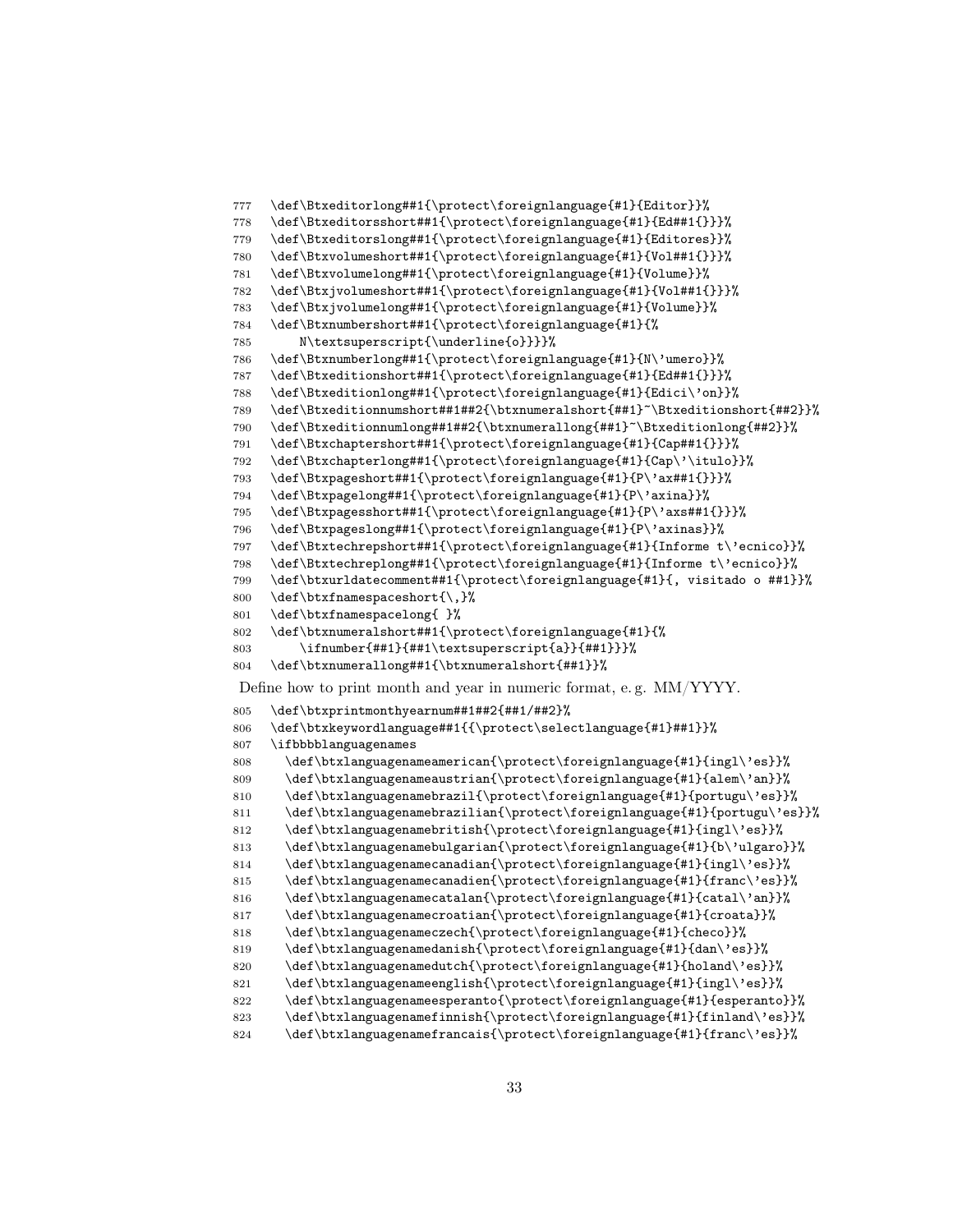\def\btxlanguagenamefrench{\protect\foreignlanguage{#1}{franc\'es}}% \def\btxlanguagenamefrenchb{\protect\foreignlanguage{#1}{franc\'es}}% \def\btxlanguagenamegerman{\protect\foreignlanguage{#1}{alem\'an}}% \def\btxlanguagenamegermanb{\protect\foreignlanguage{#1}{alem\'an}}% \def\btxlanguagenamegreek{\protect\foreignlanguage{#1}{grego}}% \def\btxlanguagenamehebrew{\protect\foreignlanguage{#1}{hebreo}}% \def\btxlanguagenamehungarian{\protect\foreignlanguage{#1}{h\'ungaro}}% \def\btxlanguagenameicelandic{\protect\foreignlanguage{#1}{island\'es}}% \def\btxlanguagenameirish{\protect\foreignlanguage{#1}{irland\'es}}% \def\btxlanguagenameitalian{\protect\foreignlanguage{#1}{italiano}}% \def\btxlanguagenamelatin{\protect\foreignlanguage{#1}{lat\'\i n}}% \def\btxlanguagenamenaustrian{\protect\foreignlanguage{#1}{alem\'an}}% \def\btxlanguagenamengerman{\protect\foreignlanguage{#1}{alem\'an}}% \def\btxlanguagenamenorsk{\protect\foreignlanguage{#1}{noruego}}% \def\btxlanguagenamenynorsk{\protect\foreignlanguage{#1}{noruego}}% \def\btxlanguagenamepolish{\protect\foreignlanguage{#1}{polaco}}% \def\btxlanguagenameportuges{\protect\foreignlanguage{#1}{portugu\'es}}% \def\btxlanguagenameportuguese{\protect\foreignlanguage{#1}{portugu\'es}}% \def\btxlanguagenamerussian{\protect\foreignlanguage{#1}{ruso}}% \def\btxlanguagenamescottish{\protect\foreignlanguage{#1}{escoc\'es}}% \def\btxlanguagenameserbian{\protect\foreignlanguage{#1}{serbio}}% \def\btxlanguagenamespanish{\protect\foreignlanguage{#1}{espa\~nol}}% \def\btxlanguagenameswedish{\protect\foreignlanguage{#1}{sueco}}% \def\btxlanguagenameturkish{\protect\foreignlanguage{#1}{turco}}% \def\btxlanguagenameUKenglish{\protect\foreignlanguage{#1}{ingl\'es}}% \def\btxlanguagenameUSenglish{\protect\foreignlanguage{#1}{ingl\'es}}% \fi }

Append the definitions to the language-calling commands.

```
853 \AtBeginDocument{%
854 \ifbbbbfixlanguage
855 \else
856 \bbbbaddto{galician}{bibsgalician}
857 \fi
858 \bbbbaddto{galician}{btxifchangecaseoff}
859 }
860 \langle /galician\rangle
```
### <span id="page-33-0"></span>9.3.3 English

861  $\langle *$ english $\rangle$ 

The language definition for English is mostly the same as the German one. Therefore, it is not described in detail, again.

\bibsenglish french.sty already defines \bibsenglish. In this case it has to be redefined, otherwise newly defined.

\bbbbifpackageloaded{french}{}{\newcommand\bibsenglish{}}

Bibliographic commands for English.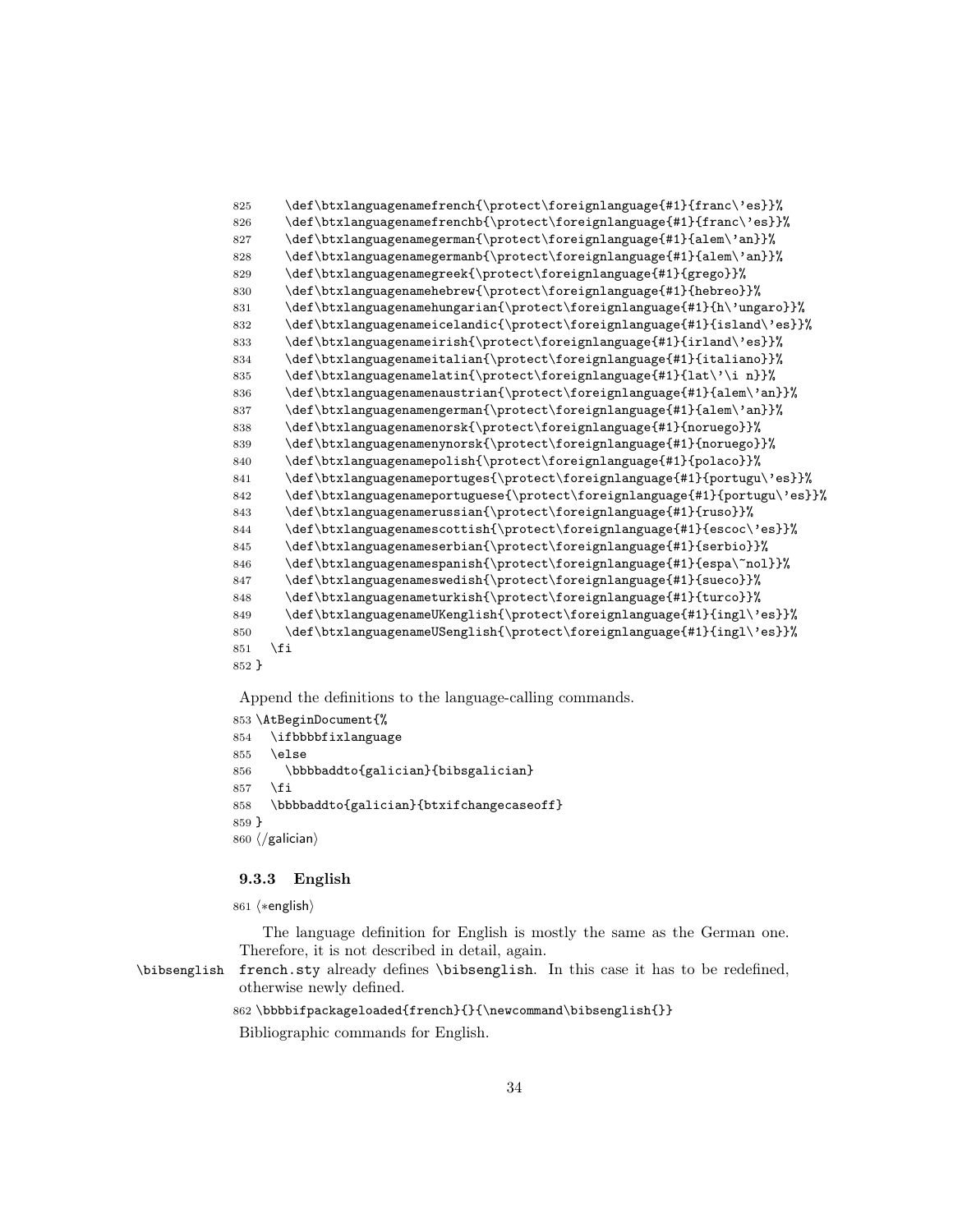```
863 \renewcommand\bibsenglish[1][english]{%
864 \def\biblanguagename{#1}%
865 \def\btxetalshort##1{\protect\foreignlanguage{#1}{et~al##1{}}}%
866 \def\btxetallong##1{\protect\foreignlanguage{#1}{et~alii}}%
867 \def\btxandshort##1{\protect\foreignlanguage{#1}{and}}%
868 \def\btxandlong##1{\protect\foreignlanguage{#1}{and}}%
869 \def\btxandcomma##1{,}%
870 \def\btxinlong##1{\protect\foreignlanguage{#1}{in}}%
871 \def\btxinshort##1{\protect\foreignlanguage{#1}{in}}%
872 \def\btxofseriesshort##1{\protect\foreignlanguage{#1}{of}}%
873 \def\btxinseriesshort##1{\protect\foreignlanguage{#1}{in}}%
874 \def\btxofserieslong##1{\protect\foreignlanguage{#1}{of}}%
875 \def\btxinserieslong##1{\protect\foreignlanguage{#1}{in}}%
876 \def\btxeditorshort##1{\protect\foreignlanguage{#1}{ed##1{}}}%
877 \def\btxeditorlong##1{\protect\foreignlanguage{#1}{editor}}%
878 \def\btxeditorsshort##1{\protect\foreignlanguage{#1}{eds##1{}}}%
879 \def\btxeditorslong##1{\protect\foreignlanguage{#1}{editors}}%
880 \def\btxvolumeshort##1{\protect\foreignlanguage{#1}{vol##1{}}}%
881 \def\btxvolumelong##1{\protect\foreignlanguage{#1}{volume}}%
882 \def\btxjvolumeshort##1{\protect\foreignlanguage{#1}{vol##1{}}}%
883 \def\btxjvolumelong##1{\protect\foreignlanguage{#1}{volume}}%
884 \def\btxnumbershort##1{\protect\foreignlanguage{#1}{no##1{}}}%
885 \def\btxnumberlong##1{\protect\foreignlanguage{#1}{number}}%
886 \def\btxeditionshort##1{\protect\foreignlanguage{#1}{ed##1{}}}%
887 \def\btxeditionlong##1{\protect\foreignlanguage{#1}{edition}}%
888 \def\btxeditionnumshort##1##2{\btxnumeralshort{##1}~\btxeditionshort{##2}}%
889 \def\btxeditionnumlong##1##2{\btxnumerallong{##1}~\btxeditionlong{##2}}%
890 \def\btxchaptershort##1{\protect\foreignlanguage{#1}{ch##1{}}}%
891 \def\btxchapterlong##1{\protect\foreignlanguage{#1}{chapter}}%
892 \def\btxpageshort##1{\protect\foreignlanguage{#1}{p##1{}}}%
893 \def\btxpagelong##1{\protect\foreignlanguage{#1}{page}}%
894 \def\btxpagesshort##1{\protect\foreignlanguage{#1}{pp##1{}}}%
895 \def\btxpageslong##1{\protect\foreignlanguage{#1}{pages}}%
896 \def\btxmastthesis##1{\protect\foreignlanguage{#1}{Master's thesis}}%
897 \def\btxphdthesis##1{\protect\foreignlanguage{#1}{PhD thesis}}%
898 \def\btxtechrepshort##1{\protect\foreignlanguage{#1}{Techn.\ rep##1{}}}%
899 \def\btxtechreplong##1{\protect\foreignlanguage{#1}{Technical report}}%
900 \def\btxmonjanlong##1{\protect\foreignlanguage{#1}{January}}%
901 \def\btxmonfeblong##1{\protect\foreignlanguage{#1}{February}}%
902 \def\btxmonmarlong##1{\protect\foreignlanguage{#1}{March}}%
903 \def\btxmonaprlong##1{\protect\foreignlanguage{#1}{April}}%
904 \def\btxmonmaylong##1{\protect\foreignlanguage{#1}{May}}%
905 \def\btxmonjunlong##1{\protect\foreignlanguage{#1}{June}}%
906 \def\btxmonjullong##1{\protect\foreignlanguage{#1}{July}}%
907 \def\btxmonauglong##1{\protect\foreignlanguage{#1}{August}}%
908 \def\btxmonseplong##1{\protect\foreignlanguage{#1}{September}}%
909 \def\btxmonoctlong##1{\protect\foreignlanguage{#1}{October}}%
910 \def\btxmonnovlong##1{\protect\foreignlanguage{#1}{November}}%
911 \def\btxmondeclong##1{\protect\foreignlanguage{#1}{December}}%
912 \def\btxmonjanshort##1{\protect\foreignlanguage{#1}{Jan##1{}}}%
```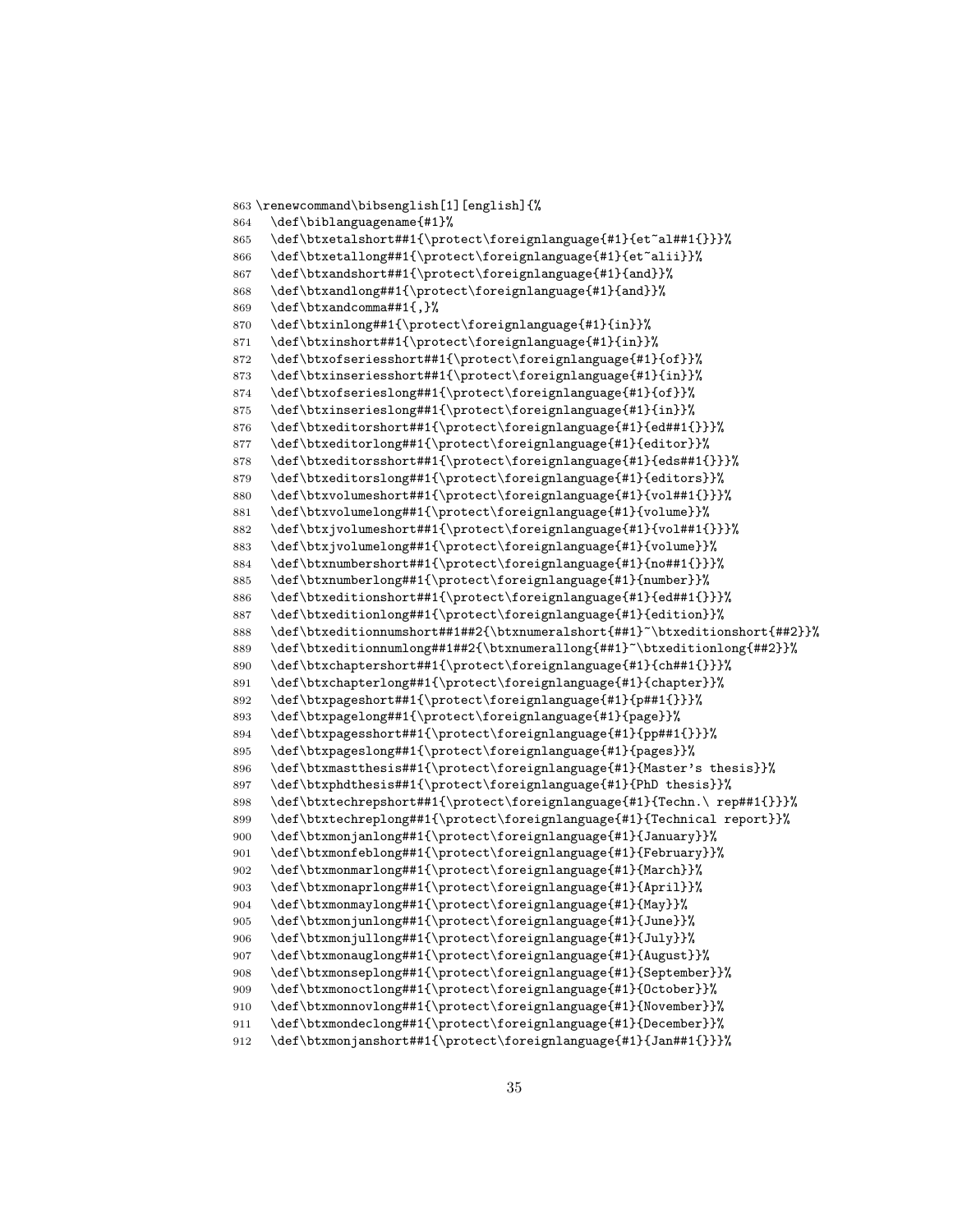```
913 \def\btxmonfebshort##1{\protect\foreignlanguage{#1}{Feb##1{}}}%
914 \def\btxmonmarshort##1{\protect\foreignlanguage{#1}{Mar##1{}}}%
915 \def\btxmonaprshort##1{\protect\foreignlanguage{#1}{Apr##1{}}}%
916 \def\btxmonmayshort##1{\protect\foreignlanguage{#1}{May}}%
917 \def\btxmonjunshort##1{\protect\foreignlanguage{#1}{June}}%
918 \def\btxmonjulshort##1{\protect\foreignlanguage{#1}{July}}%
919 \def\btxmonaugshort##1{\protect\foreignlanguage{#1}{Aug##1{}}}%
920 \def\btxmonsepshort##1{\protect\foreignlanguage{#1}{Sept##1{}}}%
921 \def\btxmonoctshort##1{\protect\foreignlanguage{#1}{Oct##1{}}}%
922 \def\btxmonnovshort##1{\protect\foreignlanguage{#1}{Nov##1{}}}%
923 \def\btxmondecshort##1{\protect\foreignlanguage{#1}{Dec##1{}}}%
924 \def\Btxinlong##1{\protect\foreignlanguage{#1}{In}}%
925 \def\Btxinshort##1{\protect\foreignlanguage{#1}{In}}%
926 \def\Btxeditorshort##1{\protect\foreignlanguage{#1}{Ed##1{}}}%
927 \def\Btxeditorlong##1{\protect\foreignlanguage{#1}{Editor}}%
928 \def\Btxeditorsshort##1{\protect\foreignlanguage{#1}{Eds##1{}}}%
929 \def\Btxeditorslong##1{\protect\foreignlanguage{#1}{Editors}}%
930 \def\Btxvolumeshort##1{\protect\foreignlanguage{#1}{Vol##1{}}}%
931 \def\Btxvolumelong##1{\protect\foreignlanguage{#1}{Volume}}%
932 \def\Btxjvolumeshort##1{\protect\foreignlanguage{#1}{Vol##1{}}}%
933 \def\Btxjvolumelong##1{\protect\foreignlanguage{#1}{Volume}}%
934 \def\Btxnumbershort##1{\protect\foreignlanguage{#1}{No##1{}}}%
935 \def\Btxnumberlong##1{\protect\foreignlanguage{#1}{Number}}%
936 \def\Btxeditionshort##1{\protect\foreignlanguage{#1}{Ed##1{}}}%
937 \def\Btxeditionlong##1{\protect\foreignlanguage{#1}{Edition}}%
938 \def\Btxeditionnumshort##1##2{\btxnumeralshort{##1}~\Btxeditionshort{##2}}%
939 \def\Btxeditionnumlong##1##2{\btxnumerallong{##1}~\Btxeditionlong{##2}}%
940 \def\Btxchaptershort##1{\protect\foreignlanguage{#1}{Ch##1{}}}%
941 \def\Btxchapterlong##1{\protect\foreignlanguage{#1}{Chapter}}%
942 \def\Btxpageshort##1{\protect\foreignlanguage{#1}{P##1{}}}%
943 \def\Btxpagelong##1{\protect\foreignlanguage{#1}{Page}}%
944 \def\Btxpagesshort##1{\protect\foreignlanguage{#1}{Pp##1{}}}%
945 \def\Btxpageslong##1{\protect\foreignlanguage{#1}{Pages}}%
946 \def\Btxtechrepshort##1{\protect\foreignlanguage{#1}{Tech.\ Rep##1{}}}%
947 \def\Btxtechreplong##1{\protect\foreignlanguage{#1}{Technical Report}}%
948 \def\btxurldatecomment##1{\protect\foreignlanguage{#1}{, visited on ##1}}%
949 \def\btxfnamespaceshort{}%
950 \def\btxfnamespacelong{ }%
951 \def\btxnumeralshort##1{\btxnumeralenglish{#1}{##1}}%
952 \def\btxnumerallong##1{\btxnumeralenglish{#1}{##1}}%
Define how to print month and year in numeric format, e. g. MM/YYYY.
953 \def\btxprintmonthyearnum##1##2{##1/##2}%
954 \def\btxkeywordlanguage##1{{\protect\selectlanguage{#1}##1}}%
Names of all known languages in the current language.
955 \ifbbbblanguagenames
```

```
956 \def\btxlanguagenameamerican{\protect\foreignlanguage{#1}{english}}%
```

```
957 \def\btxlanguagenameaustrian{\protect\foreignlanguage{#1}{german}}%
```

```
958 \def\btxlanguagenamebrazil{\protect\foreignlanguage{#1}{portuguese}}%
```

```
959 \def\btxlanguagenamebrazilian{\protect\foreignlanguage{#1}{portuguese}}%
```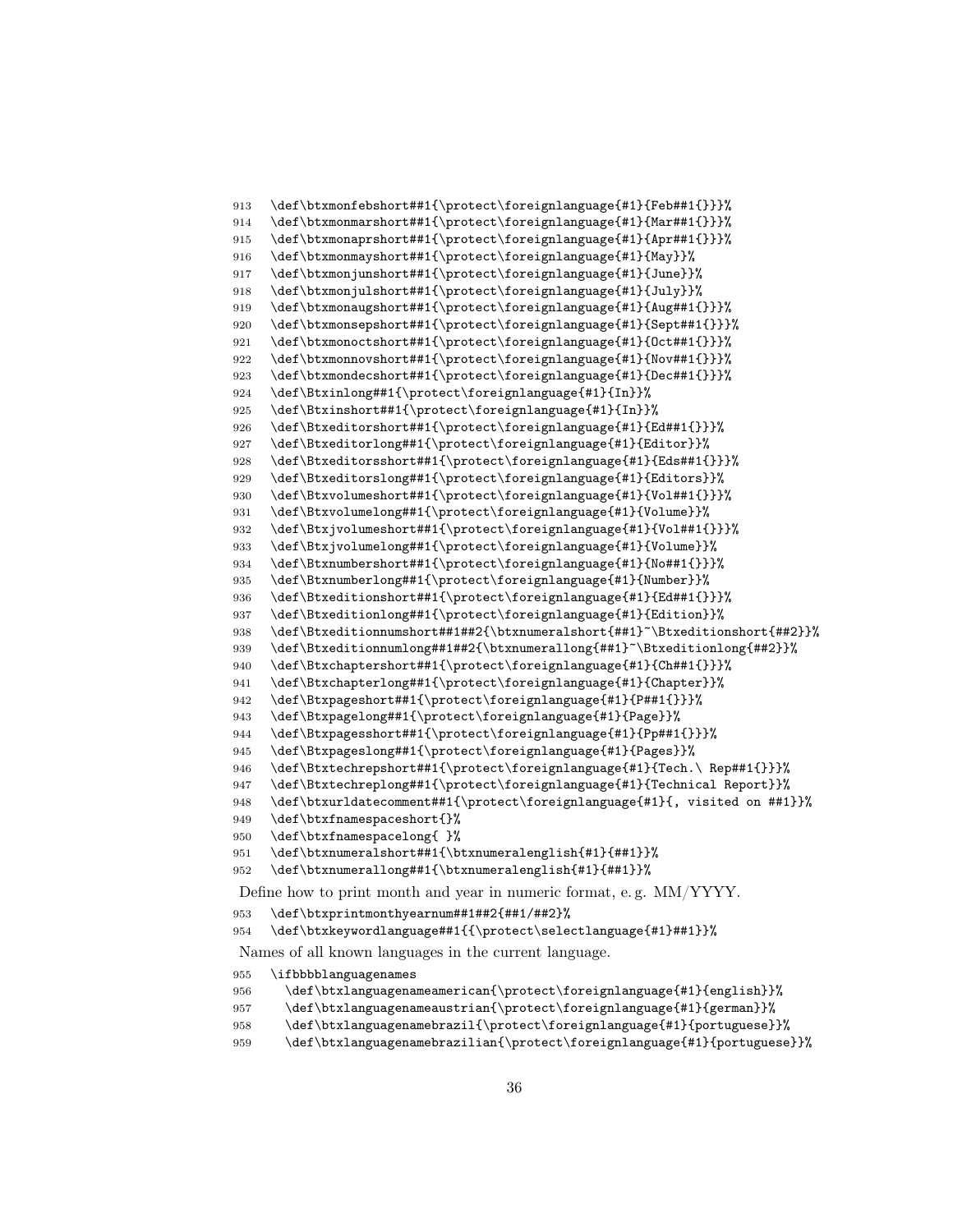```
960 \def\btxlanguagenamebritish{\protect\foreignlanguage{#1}{english}}%
961 \def\btxlanguagenamebulgarian{\protect\foreignlanguage{#1}{bulgarian}}%
962 \def\btxlanguagenamecanadian{\protect\foreignlanguage{#1}{english}}%
963 \def\btxlanguagenamecanadien{\protect\foreignlanguage{#1}{french}}%
964 \def\btxlanguagenamecatalan{\protect\foreignlanguage{#1}{catalan}}%
965 \def\btxlanguagenamecroatian{\protect\foreignlanguage{#1}{croatian}}%
966 \def\btxlanguagenameczech{\protect\foreignlanguage{#1}{czech}}%
967 \def\btxlanguagenamedanish{\protect\foreignlanguage{#1}{danish}}%
968 \def\btxlanguagenamedutch{\protect\foreignlanguage{#1}{dutch}}%
969 \def\btxlanguagenameenglish{\protect\foreignlanguage{#1}{english}}%
970 \def\btxlanguagenameesperanto{\protect\foreignlanguage{#1}{esperanto}}%
971 \def\btxlanguagenamefinnish{\protect\foreignlanguage{#1}{finnish}}%
972 \def\btxlanguagenamefrancais{\protect\foreignlanguage{#1}{french}}%
973 \def\btxlanguagenamefrench{\protect\foreignlanguage{#1}{french}}%
974 \def\btxlanguagenamefrenchb{\protect\foreignlanguage{#1}{french}}%
975 \def\btxlanguagenamegerman{\protect\foreignlanguage{#1}{german}}%
976 \def\btxlanguagenamegermanb{\protect\foreignlanguage{#1}{german}}%
977 \def\btxlanguagenamegreek{\protect\foreignlanguage{#1}{greek}}%
978 \def\btxlanguagenamehebrew{\protect\foreignlanguage{#1}{hebrew}}%
979 \def\btxlanguagenamehungarian{\protect\foreignlanguage{#1}{hungarian}}%
980 \def\btxlanguagenameicelandic{\protect\foreignlanguage{#1}{icelandic}}%
981 \def\btxlanguagenameirish{\protect\foreignlanguage{#1}{irish}}%
982 \def\btxlanguagenameitalian{\protect\foreignlanguage{#1}{italian}}%
983 \def\btxlanguagenamelatin{\protect\foreignlanguage{#1}{latin}}%
984 \def\btxlanguagenamenaustrian{\protect\foreignlanguage{#1}{german}}%
985 \def\btxlanguagenamengerman{\protect\foreignlanguage{#1}{german}}%
986 \def\btxlanguagenamenorsk{\protect\foreignlanguage{#1}{norwegian}}%
987 \def\btxlanguagenamenynorsk{\protect\foreignlanguage{#1}{new-norwegian}}%
988 \def\btxlanguagenamepolish{\protect\foreignlanguage{#1}{polish}}%
989 \def\btxlanguagenameportuges{\protect\foreignlanguage{#1}{portuguese}}%
990 \def\btxlanguagenameportuguese{\protect\foreignlanguage{#1}{portuguese}}%
991 \def\btxlanguagenamerussian{\protect\foreignlanguage{#1}{russian}}%
992 \def\btxlanguagenamescottish{\protect\foreignlanguage{#1}{scottish}}%
993 \def\btxlanguagenameserbian{\protect\foreignlanguage{#1}{serbian}}%
994 \def\btxlanguagenamespanish{\protect\foreignlanguage{#1}{spanish}}%
995 \def\btxlanguagenameswedish{\protect\foreignlanguage{#1}{swedish}}%
996 \def\btxlanguagenameturkish{\protect\foreignlanguage{#1}{turkish}}%
997 \def\btxlanguagenameUKenglish{\protect\foreignlanguage{#1}{english}}%
998 \def\btxlanguagenameUSenglish{\protect\foreignlanguage{#1}{english}}%
999 \fi
1000 }
```

```
1001 \newcommand\bibsamerican{\bibsenglish[american]}
1002 \newcommand\bibsbritish{\bibsenglish[british]}
1003 \newcommand\bibscanadian{\bibsenglish[canadian]}
1004 \newcommand\bibsUKenglish{\bibsenglish[UKenglish]}
1005 \newcommand\bibsUSenglish{\bibsenglish[USenglish]}
```
Append the definitions to the language-calling commands.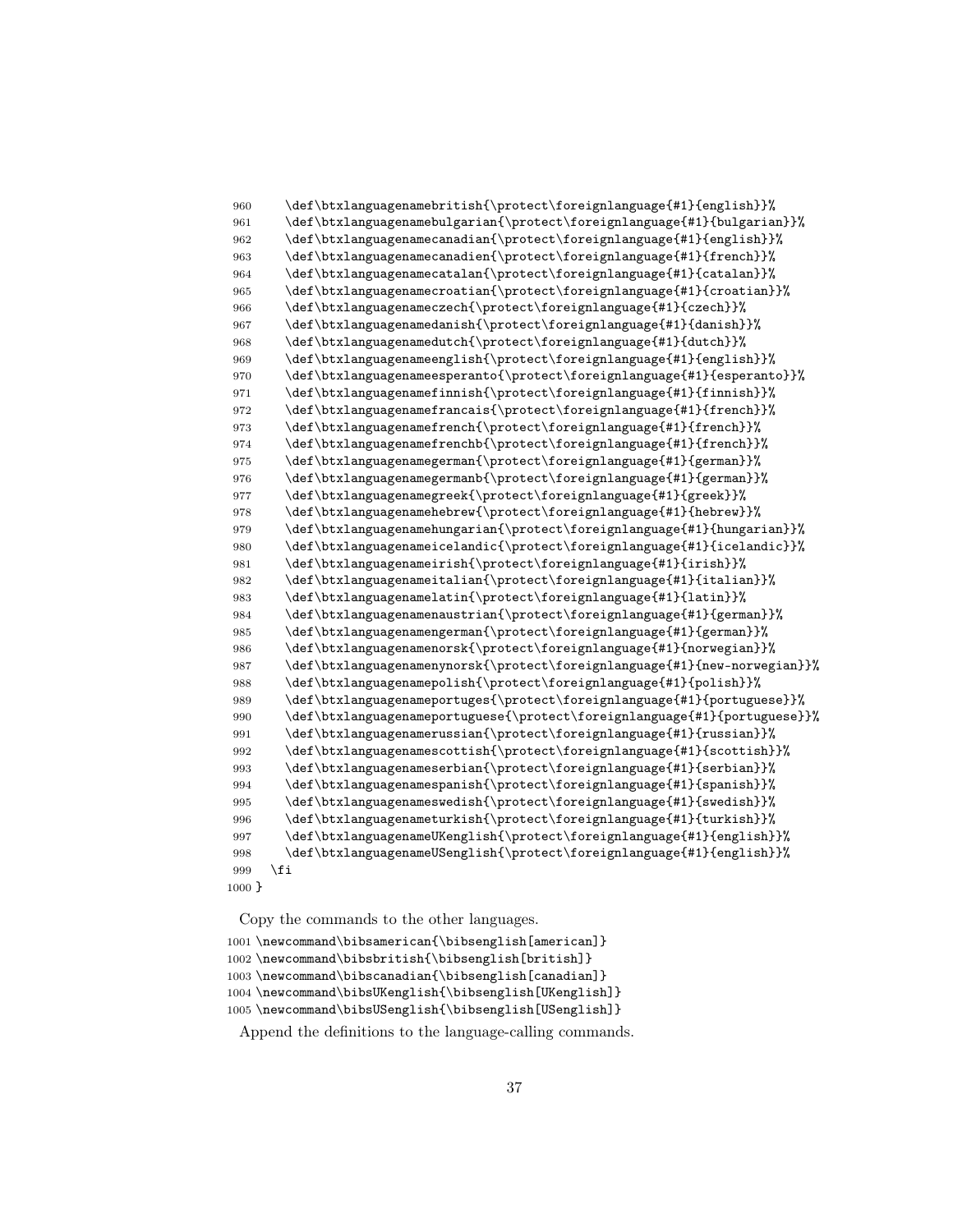```
1006 \AtBeginDocument{%
1007 \ifbbbbfixlanguage
1008 \else
1009 \bbbbaddto{american}{bibsamerican}
1010 \bbbbaddto{british}{bibsbritish}
1011 \bbbbaddto{canadian}{bibscanadian}
1012 \bbbbaddto{english}{bibsenglish}
1013 \bbbbaddto{UKenglish}{bibsUKenglish}
1014 \bbbbaddto{USenglish}{bibsUSenglish}
1015 \fi
```
Switch on the change of case in titles for all English dialects by appending  $\text{changecase}$  to  $\text{change}$ .

```
1016 \bbbbaddto{american}{btxifchangecaseon}
1017 \bbbbaddto{british}{btxifchangecaseon}
1018 \bbbbaddto{canadian}{btxifchangecaseon}
1019 \bbbbaddto{english}{btxifchangecaseon}
1020 \bbbbaddto{UKenglish}{btxifchangecaseon}
1021 \bbbbaddto{USenglish}{btxifchangecaseon}
1022 }
1023 \; \langle/english\rangle
```
#### 9.3.4 Italian

 $\langle *$ italian $\rangle$ 

\bibsitalian Bibliographic commands for Italian.

```
1025 \newcommand\bibsitalian[1][italian]{%
1026 \def\biblanguagename{#1}%
1027 \def\btxetalshort##1{\protect\foreignlanguage{#1}{et~al##1{}}}%
1028 \def\btxetallong##1{\protect\foreignlanguage{#1}{et~alii}}%
1029 \def\btxandshort##1{\protect\foreignlanguage{#1}{e}}%
1030 \def\btxandlong##1{\protect\foreignlanguage{#1}{e}}%
1031 \def\btxandcomma##1{}%
1032 \def\btxinlong##1{\protect\foreignlanguage{#1}{in}}%
1033 \def\btxinshort##1{\protect\foreignlanguage{#1}{in}}%
1034 \def\btxofseriesshort##1{\protect\foreignlanguage{#1}{della serie}}%
1035 \def\btxinseriesshort##1{\protect\foreignlanguage{#1}{nella serie}}%
1036 \def\btxofserieslong##1{\protect\foreignlanguage{#1}{della serie}}%
1037 \def\btxinserieslong##1{\protect\foreignlanguage{#1}{nella serie}}%
1038 \def\btxeditorshort##1{\protect\foreignlanguage{#1}{cur##1{}}}%
1039 \def\btxeditorlong##1{\protect\foreignlanguage{#1}{curatore}}%
1040 \def\btxeditorsshort##1{\protect\foreignlanguage{#1}{cur##1{}}}%
1041 \def\btxeditorslong##1{\protect\foreignlanguage{#1}{curatori}}%
1042 \def\btxvolumeshort##1{\protect\foreignlanguage{#1}{vol##1{}}}%
1043 \def\btxvolumelong##1{\protect\foreignlanguage{#1}{volume}}%
1044 \def\btxjvolumeshort##1{\protect\foreignlanguage{#1}{vol##1{}}}%
1045 \def\btxjvolumelong##1{\protect\foreignlanguage{#1}{volume}}%
1046 \def\btxnumbershort##1{\protect\foreignlanguage{#1}{no##1{}}}%
1047 \def\btxnumberlong##1{\protect\foreignlanguage{#1}{numero}}%
```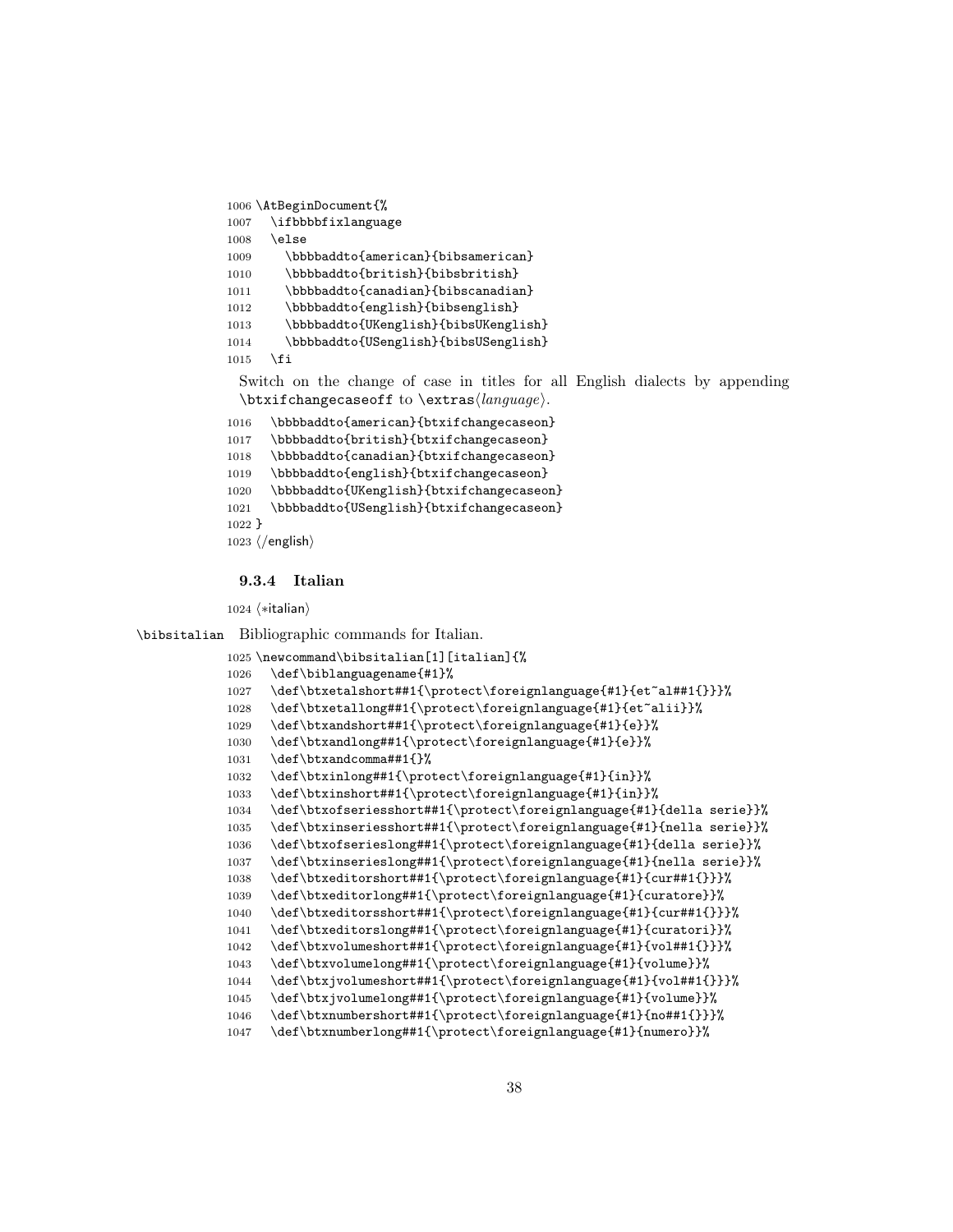```
1048 \def\btxeditionshort##1{\protect\foreignlanguage{#1}{ed##1{}}}%
1049 \def\btxeditionlong##1{\protect\foreignlanguage{#1}{edizione}}%
1050 \def\btxeditionnumshort##1##2{\btxnumeralshort{##1}~\btxeditionshort{##2}}%
1051 \def\btxeditionnumlong##1##2{\btxnumerallong{##1}~\btxeditionlong{##2}}%
1052 \def\btxchaptershort##1{\protect\foreignlanguage{#1}{cap##1{}}}%
1053 \def\btxchapterlong##1{\protect\foreignlanguage{#1}{capitolo}}%
1054 \def\btxpageshort##1{\protect\foreignlanguage{#1}{p##1{}}}%
1055 \def\btxpagelong##1{\protect\foreignlanguage{#1}{pagina}}%
1056 \def\btxpagesshort##1{\protect\foreignlanguage{#1}{pp##1{}}}%
1057 \def\btxpageslong##1{\protect\foreignlanguage{#1}{pagine}}%
1058 \def\btxmastthesis##1{\protect\foreignlanguage{#1}{tesi di laurea}}%
1059 \def\btxphdthesis##1{\protect\foreignlanguage{#1}{tesi di dottorato}}%
1060 \def\btxtechrepshort##1{\protect\foreignlanguage{#1}{Rapp.\ Tecnico}}%
1061 \def\btxtechreplong##1{\protect\foreignlanguage{#1}{Rapporto Tecnico}}%
1062 \def\btxmonjanlong##1{\protect\foreignlanguage{#1}{gennaio}}%
1063 \def\btxmonfeblong##1{\protect\foreignlanguage{#1}{febbraio}}%
1064 \def\btxmonmarlong##1{\protect\foreignlanguage{#1}{marzo}}%
1065 \def\btxmonaprlong##1{\protect\foreignlanguage{#1}{aprile}}%
1066 \def\btxmonmaylong##1{\protect\foreignlanguage{#1}{maggio}}%
1067 \def\btxmonjunlong##1{\protect\foreignlanguage{#1}{giugno}}%
1068 \def\btxmonjullong##1{\protect\foreignlanguage{#1}{luglio}}%
1069 \def\btxmonauglong##1{\protect\foreignlanguage{#1}{agosto}}%
1070 \def\btxmonseplong##1{\protect\foreignlanguage{#1}{settembre}}%
1071 \def\btxmonoctlong##1{\protect\foreignlanguage{#1}{ottobre}}%
1072 \def\btxmonnovlong##1{\protect\foreignlanguage{#1}{novembre}}%
1073 \def\btxmondeclong##1{\protect\foreignlanguage{#1}{dicembre}}%
1074 \def\btxmonjanshort##1{\protect\foreignlanguage{#1}{gen##1{}}}%
1075 \def\btxmonfebshort##1{\protect\foreignlanguage{#1}{feb##1{}}}%
1076 \def\btxmonmarshort##1{\protect\foreignlanguage{#1}{mar##1{}}}%
1077 \def\btxmonaprshort##1{\protect\foreignlanguage{#1}{apr##1{}}}%
1078 \def\btxmonmayshort##1{\protect\foreignlanguage{#1}{mag##1{}}}%
1079 \def\btxmonjunshort##1{\protect\foreignlanguage{#1}{giu##1{}}}%
1080 \def\btxmonjulshort##1{\protect\foreignlanguage{#1}{lug##1{}}}%
1081 \def\btxmonaugshort##1{\protect\foreignlanguage{#1}{ago##1{}}}%
1082 \def\btxmonsepshort##1{\protect\foreignlanguage{#1}{set##1{}}}%
1083 \def\btxmonoctshort##1{\protect\foreignlanguage{#1}{ott##1{}}}%
1084 \def\btxmonnovshort##1{\protect\foreignlanguage{#1}{nov##1{}}}%
1085 \def\btxmondecshort##1{\protect\foreignlanguage{#1}{dic##1{}}}%
1086 \def\Btxinlong##1{\protect\foreignlanguage{#1}{Nel}}%
1087 \def\Btxinshort##1{\protect\foreignlanguage{#1}{Nel}}%
1088 \def\Btxeditorshort##1{\protect\foreignlanguage{#1}{Cur##1{}}}%
1089 \def\Btxeditorlong##1{\protect\foreignlanguage{#1}{Curatore}}%
1090 \def\Btxeditorsshort##1{\protect\foreignlanguage{#1}{Cur##1{}}}%
1091 \def\Btxeditorslong##1{\protect\foreignlanguage{#1}{Curatori}}%
1092 \def\Btxvolumeshort##1{\protect\foreignlanguage{#1}{Vol##1{}}}%
1093 \def\Btxvolumelong##1{\protect\foreignlanguage{#1}{Volume}}%
1094 \def\Btxjvolumeshort##1{\protect\foreignlanguage{#1}{Vol##1{}}}%
1095 \def\Btxjvolumelong##1{\protect\foreignlanguage{#1}{Volume}}%
1096 \def\Btxnumbershort##1{\protect\foreignlanguage{#1}{No##1{}}}%
1097 \def\Btxnumberlong##1{\protect\foreignlanguage{#1}{Numero}}%
```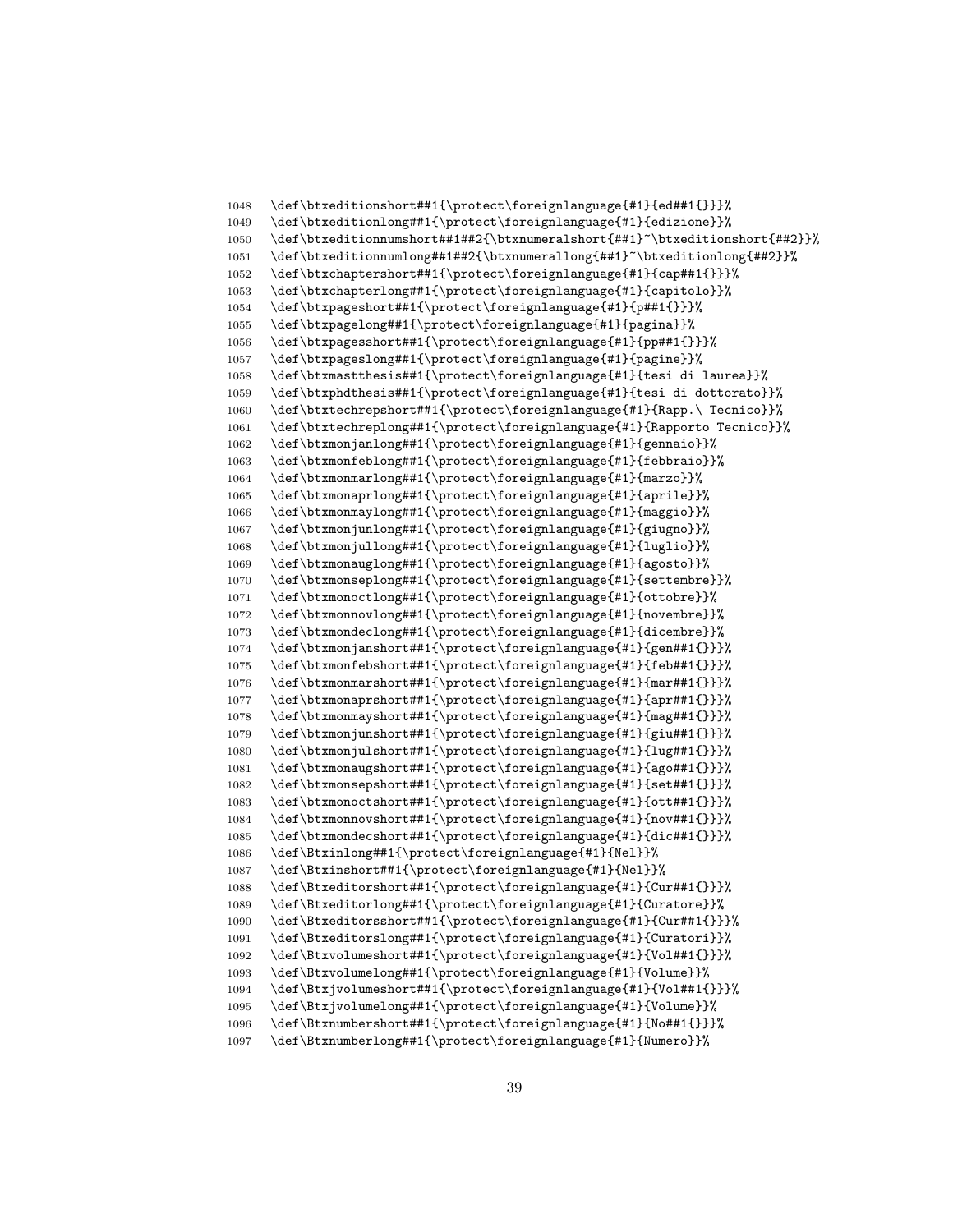```
1098 \def\Btxeditionshort##1{\protect\foreignlanguage{#1}{Ed##1{}}}%
1099 \def\Btxeditionlong##1{\protect\foreignlanguage{#1}{Edizione}}%
1100 \def\Btxeditionnumshort##1##2{\btxnumeralshort{##1}~\Btxeditionshort{##2}}%
1101 \def\Btxeditionnumlong##1##2{\btxnumerallong{##1}~\Btxeditionlong{##2}}%
1102 \def\Btxchaptershort##1{\protect\foreignlanguage{#1}{Cap##1{}}}%
1103 \def\Btxchapterlong##1{\protect\foreignlanguage{#1}{Capitolo}}%
1104 \def\Btxpageshort##1{\protect\foreignlanguage{#1}{P##1{}}}%
1105 \def\Btxpagelong##1{\protect\foreignlanguage{#1}{Pagina}}%
1106 \def\Btxpagesshort##1{\protect\foreignlanguage{#1}{Pp##1{}}}%
1107 \def\Btxpageslong##1{\protect\foreignlanguage{#1}{Pagine}}%
1108 \def\Btxtechrepshort##1{\protect\foreignlanguage{#1}{Rap.\ Tecnico}}%
1109 \def\Btxtechreplong##1{\protect\foreignlanguage{#1}{Rapporto Tecnico}}%
1110 \def\btxurldatecomment##1{\protect\foreignlanguage{#1}{, accesso a ##1}}%
1111 \def\btxfnamespaceshort{\,}%
```
\def\btxfnamespacelong{ }%

```
1113 \def\btxnumeralshort##1{\btxnumeralfallback{#1}{##1}}%
```

```
1114 \def\btxnumerallong##1{\btxnumeralfallback{#1}{##1}}%
```
Define how to print month and year in numeric format, e. g. MM/YYYY.

```
1115 \def\btxprintmonthyearnum##1##2{##1/##2}%
```
\def\btxkeywordlanguage##1{{\protect\selectlanguage{#1}##1}}%

Names of all known languages in the current language.

```
1117 \ifbbbblanguagenames
```

```
1118 \def\btxlanguagenameamerican{\protect\foreignlanguage{#1}{inglese}}%
1119 \def\btxlanguagenameaustrian{\protect\foreignlanguage{#1}{tedesco}}%
1120 \def\btxlanguagenamebrazil{\protect\foreignlanguage{#1}{portoghese}}%
1121 \def\btxlanguagenamebrazilian{\protect\foreignlanguage{#1}{portoghese}}%
1122 \def\btxlanguagenamebritish{\protect\foreignlanguage{#1}{inglese}}%
1123 \def\btxlanguagenamebulgarian{\protect\foreignlanguage{#1}{bulgaro}}%
1124 \def\btxlanguagenamecanadian{\protect\foreignlanguage{#1}{inglese}}%
1125 \def\btxlanguagenamecanadien{\protect\foreignlanguage{#1}{francese}}%
1126 \def\btxlanguagenamecatalan{\protect\foreignlanguage{#1}{catalano}}%
1127 \def\btxlanguagenamecroatian{\protect\foreignlanguage{#1}{croato}}%
1128 \def\btxlanguagenameczech{\protect\foreignlanguage{#1}{ceco}}%
1129 \def\btxlanguagenamedanish{\protect\foreignlanguage{#1}{danese}}%
1130 \def\btxlanguagenamedutch{\protect\foreignlanguage{#1}{olandese}}%
1131 \def\btxlanguagenameenglish{\protect\foreignlanguage{#1}{inglese}}%
1132 \def\btxlanguagenameesperanto{\protect\foreignlanguage{#1}{esperanto}}%
1133 \def\btxlanguagenamefinnish{\protect\foreignlanguage{#1}{finlandese}}%
1134 \def\btxlanguagenamefrancais{\protect\foreignlanguage{#1}{francese}}%
1135 \def\btxlanguagenamefrench{\protect\foreignlanguage{#1}{francese}}%
1136 \def\btxlanguagenamefrenchb{\protect\foreignlanguage{#1}{francese}}%
1137 \def\btxlanguagenamegerman{\protect\foreignlanguage{#1}{tedesco}}%
1138 \def\btxlanguagenamegermanb{\protect\foreignlanguage{#1}{tedesco}}%
1139 \def\btxlanguagenamegreek{\protect\foreignlanguage{#1}{greco}}%
1140 \def\btxlanguagenamehebrew{\protect\foreignlanguage{#1}{ebreo}}%
1141 \def\btxlanguagenamehungarian{\protect\foreignlanguage{#1}{ungherese}}%
1142 \def\btxlanguagenameicelandic{\protect\foreignlanguage{#1}{islandese}}%
1143 \def\btxlanguagenameirish{\protect\foreignlanguage{#1}{irlandese}}%
1144 \def\btxlanguagenameitalian{\protect\foreignlanguage{#1}{italiano}}%
```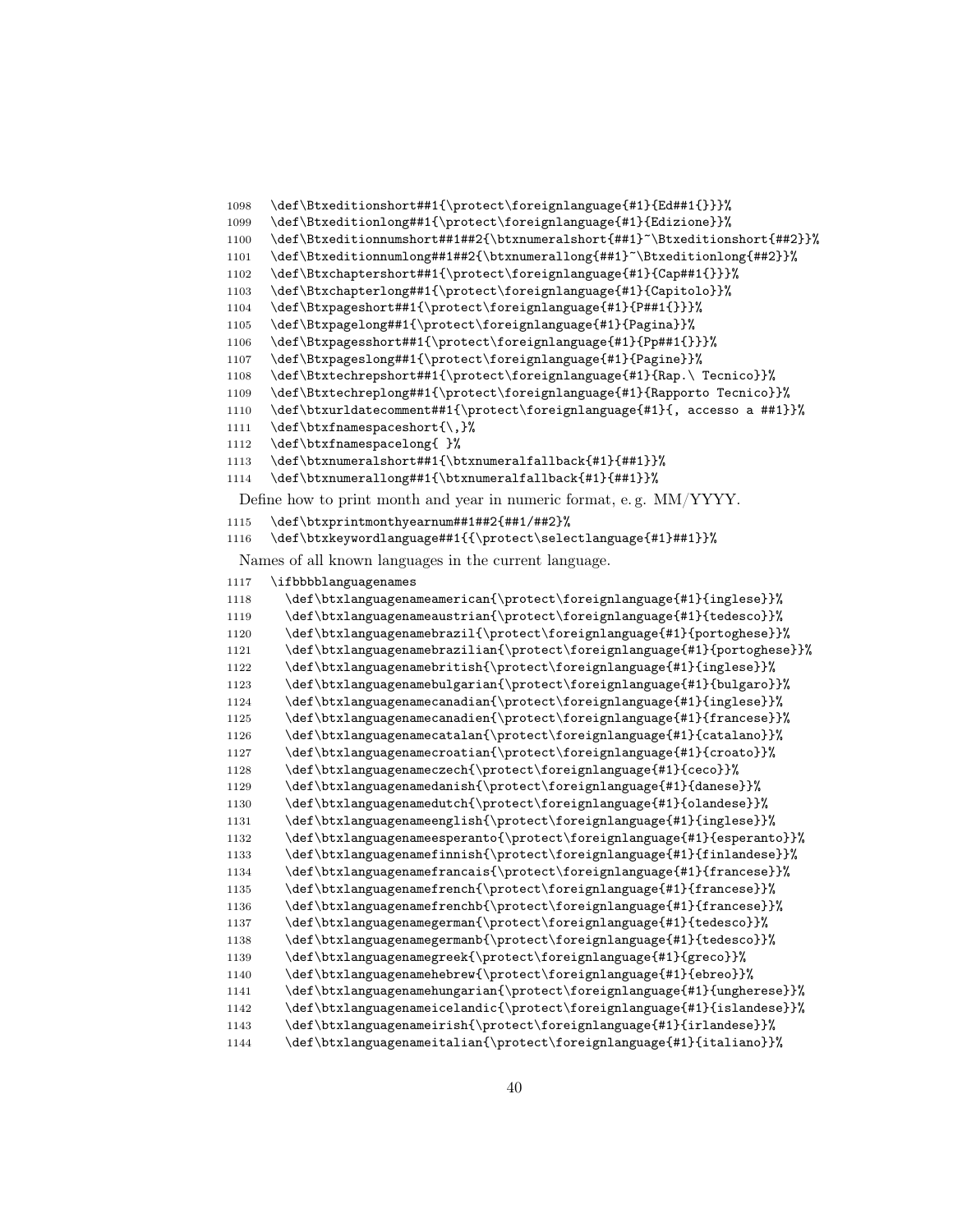```
1145 \def\btxlanguagenamelatin{\protect\foreignlanguage{#1}{latino}}%
1146 \def\btxlanguagenamenaustrian{\protect\foreignlanguage{#1}{tedesco}}%
1147 \def\btxlanguagenamengerman{\protect\foreignlanguage{#1}{tedesco}}%
1148 \def\btxlanguagenamenorsk{\protect\foreignlanguage{#1}{norvegese}}%
1149 \def\btxlanguagenamenynorsk{\protect\foreignlanguage{#1}{nuovo norvegese}}%
1150 \def\btxlanguagenamepolish{\protect\foreignlanguage{#1}{polacco}}%
1151 \def\btxlanguagenameportuges{\protect\foreignlanguage{#1}{portoghese}}%
1152 \def\btxlanguagenameportuguese{\protect\foreignlanguage{#1}{portoghese}}%
1153 \def\btxlanguagenamerussian{\protect\foreignlanguage{#1}{russo}}%
1154 \def\btxlanguagenamescottish{\protect\foreignlanguage{#1}{scozzese}}%
1155 \def\btxlanguagenameserbian{\protect\foreignlanguage{#1}{serbo}}%
1156 \def\btxlanguagenamespanish{\protect\foreignlanguage{#1}{spagnolo}}%
1157 \def\btxlanguagenameswedish{\protect\foreignlanguage{#1}{svedese}}%
1158 \def\btxlanguagenameturkish{\protect\foreignlanguage{#1}{turco}}%
1159 \def\btxlanguagenameUKenglish{\protect\foreignlanguage{#1}{inglese}}%
1160 \def\btxlanguagenameUSenglish{\protect\foreignlanguage{#1}{inglese}}%
1161 \overrightarrow{fi}1162 }
```

```
1163 \AtBeginDocument{%
1164 \ifbbbbfixlanguage
1165 \else
1166 \bbbbaddto{italian}{bibsitalian}
1167 \fi
 Switch off the change of case in titles for Italian by appending \btxifchangecaseoff
 to \extrasitalian.
1168 \bbbbaddto{italian}{btxifchangecaseoff}
1169 }
1170 \langle/italian\rangle
```
# 9.3.5 Greek

1171 (\*greek)

The language definition for Greek was provided by Prokopis Prokopidis. \bibsgreek Bibliographic commands for Greek.

```
1172 \newcommand\bibsgreek[1][greek]{%
1173 \def\biblanguagename{#1}%
1174 \def\btxetalshort##1{\protect\foreignlanguage{#1}{k.'a##1{}}}%
1175 \def\btxetallong##1{\protect\foreignlanguage{#1}{kai 'alloi}}%
1176 \def\btxandshort##1{\protect\foreignlanguage{#1}{kai}}%
1177 \def\btxandlong##1{\protect\foreignlanguage{#1}{kai}}%
1178 \def\btxandcomma##1{,}%
1179 \def\btxinlong##1{\protect\foreignlanguage{#1}{sto}}%
1180 \def\btxinshort##1{\protect\foreignlanguage{#1}{sto}}%
1181 \def\btxofseriesshort##1{\protect\foreignlanguage{#1}{tou}}%
1182 \def\btxinseriesshort##1{\protect\foreignlanguage{#1}{sto}}%
```
\def\btxofserieslong##1{\protect\foreignlanguage{#1}{tou}}%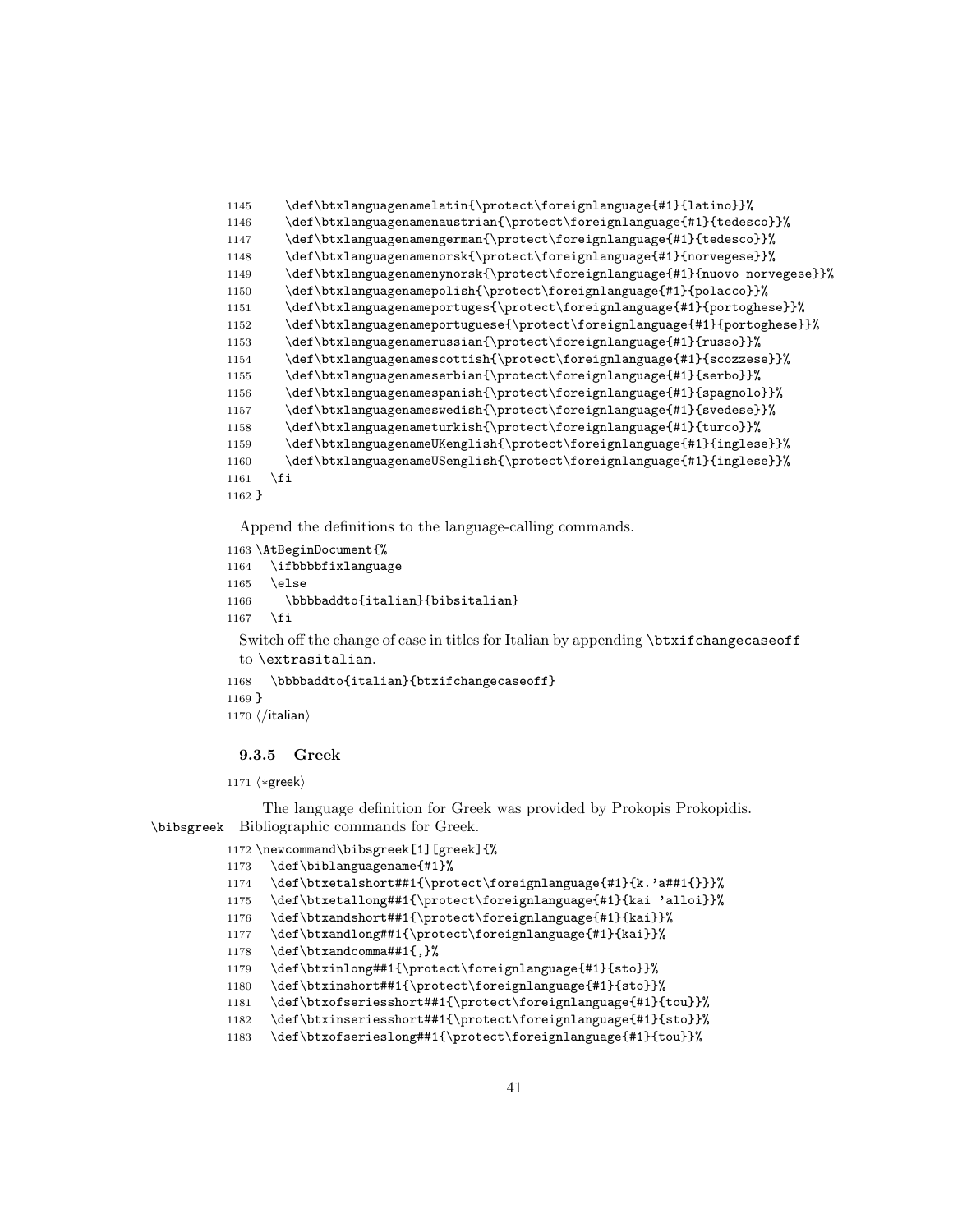```
1184 \def\btxinserieslong##1{\protect\foreignlanguage{#1}{sto}}%
1185 \def\btxeditorshort##1{\protect\foreignlanguage{#1}{epim##1{}}}%
1186 \def\btxeditorlong##1{\protect\foreignlanguage{#1}{epimelht'hc}}%
1187 \def\btxeditorsshort##1{\protect\foreignlanguage{#1}{epim##1{}}}%
1188 \def\btxeditorslong##1{\protect\foreignlanguage{#1}{epimelht'ec}}%
1189 \def\btxvolumeshort##1{\protect\foreignlanguage{#1}{t'om##1{}}}%
1190 \def\btxvolumelong##1{\protect\foreignlanguage{#1}{t'omoc}}%
1191 \def\btxjvolumeshort##1{\protect\foreignlanguage{#1}{'et##1{}}}%
1192 \def\btxjvolumelong##1{\protect\foreignlanguage{#1}{'etoc}}%
1193 \def\btxnumbershort##1{\protect\foreignlanguage{#1}{ar##1{}}}%
1194 \def\btxnumberlong##1{\protect\foreignlanguage{#1}{arijm'oc}}%
1195 \def\btxeditionshort##1{\protect\foreignlanguage{#1}{'ekd##1{}}}%
1196 \def\btxeditionlong##1{\protect\foreignlanguage{#1}{'ekdosh}}%
1197 \def\btxeditionnumshort##1##2{\btxnumeralshort{##1}~\btxeditionshort{##2}}%
1198 \def\btxeditionnumlong##1##2{\btxnumerallong{##1}~\btxeditionlong{##2}}%
1199 \def\btxchaptershort##1{\protect\foreignlanguage{#1}{kef##1{}}}%
1200 \def\btxchapterlong##1{\protect\foreignlanguage{#1}{kef'alaio}}%
1201 \def\btxpageshort##1{\protect\foreignlanguage{#1}{sel##1{}}}%
1202 \def\btxpagelong##1{\protect\foreignlanguage{#1}{sel'ida}}%
1203 \def\btxpagesshort##1{\protect\foreignlanguage{#1}{sel##1{}}}%
1204 \def\btxpageslong##1{\protect\foreignlanguage{#1}{sel'idec}}%
1205 \def\btxmastthesis##1{\protect\foreignlanguage{#1}{Metaptuqiak'h ergas'ia}}%
1206 \def\btxphdthesis##1{\protect\foreignlanguage{#1}{Didaktorik'h diatrib'h}}%
1207 \def\btxtechrepshort##1{\protect\foreignlanguage{#1}{Teqn.\ anaf##1{}}}%
1208 \def\btxtechreplong##1{\protect\foreignlanguage{#1}{Teqnik'h anafor'a}}%
1209 \def\btxmonjanlong##1{\protect\foreignlanguage{#1}{Ianou'arioc}}%
1210 \def\btxmonfeblong##1{\protect\foreignlanguage{#1}{Febrou'arioc}}%
1211 \def\btxmonmarlong##1{\protect\foreignlanguage{#1}{M'artioc}}%
1212 \def\btxmonaprlong##1{\protect\foreignlanguage{#1}{Apr'ilioc}}%
1213 \def\btxmonmaylong##1{\protect\foreignlanguage{#1}{M'aioc}}%
1214 \def\btxmonjunlong##1{\protect\foreignlanguage{#1}{Io'unioc}}%
1215 \def\btxmonjullong##1{\protect\foreignlanguage{#1}{Io'ulioc}}%
1216 \def\btxmonauglong##1{\protect\foreignlanguage{#1}{A'ugoustoc}}%
1217 \def\btxmonseplong##1{\protect\foreignlanguage{#1}{Sept'embrioc}}%
1218 \def\btxmonoctlong##1{\protect\foreignlanguage{#1}{Okt'wbrioc}}%
1219 \def\btxmonnovlong##1{\protect\foreignlanguage{#1}{No'embrioc}}%
1220 \def\btxmondeclong##1{\protect\foreignlanguage{#1}{Dek'embrioc}}%
1221 \def\btxmonjanshort##1{\protect\foreignlanguage{#1}{Ian##1{}}}%
1222 \def\btxmonfebshort##1{\protect\foreignlanguage{#1}{Feb##1{}}}%
1223 \def\btxmonmarshort##1{\protect\foreignlanguage{#1}{M'ar##1{}}}%
1224 \def\btxmonaprshort##1{\protect\foreignlanguage{#1}{Apr##1{}}}%
1225 \def\btxmonmayshort##1{\protect\foreignlanguage{#1}{M'ai}}%
1226 \def\btxmonjunshort##1{\protect\foreignlanguage{#1}{Io'un##1{}}}%
1227 \def\btxmonjulshort##1{\protect\foreignlanguage{#1}{Io'ul##1{}}}%
1228 \def\btxmonaugshort##1{\protect\foreignlanguage{#1}{A'ug##1{}}}%
1229 \def\btxmonsepshort##1{\protect\foreignlanguage{#1}{Sept##1{}}}%
1230 \def\btxmonoctshort##1{\protect\foreignlanguage{#1}{Okt##1{}}}%
1231 \def\btxmonnovshort##1{\protect\foreignlanguage{#1}{No'e##1{}}}%
1232 \def\btxmondecshort##1{\protect\foreignlanguage{#1}{Dek##1{}}}%
1233 \def\Btxinlong##1{\protect\foreignlanguage{#1}{Sto}}%
```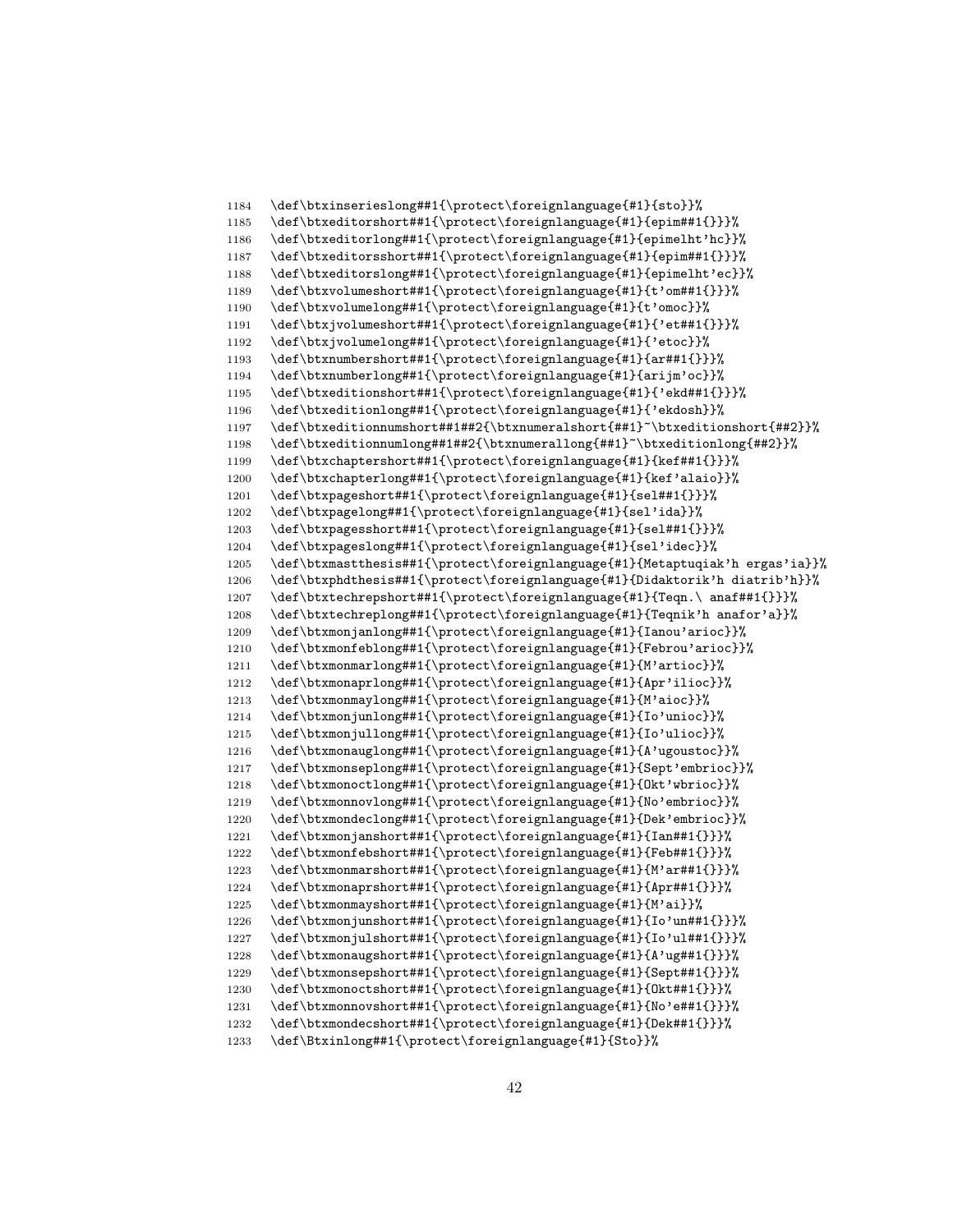```
1234 \def\Btxinshort##1{\protect\foreignlanguage{#1}{Sto}}%
1235 \def\Btxeditorshort##1{\protect\foreignlanguage{#1}{Epim##1{}}}%
1236 \def\Btxeditorlong##1{\protect\foreignlanguage{#1}{Epimelht'hc}}%
1237 \def\Btxeditorsshort##1{\protect\foreignlanguage{#1}{Epim##1{}}}%
1238 \def\Btxeditorslong##1{\protect\foreignlanguage{#1}{Epimelht'ec}}%
1239 \def\Btxvolumeshort##1{\protect\foreignlanguage{#1}{T'om##1{}}}%
1240 \def\Btxvolumelong##1{\protect\foreignlanguage{#1}{T'omoc}}%
1241 \def\Btxjvolumeshort##1{\protect\foreignlanguage{#1}{'Etom##1{}}}%
1242 \def\Btxjvolumelong##1{\protect\foreignlanguage{#1}{'Etoc}}%
1243 \def\Btxnumbershort##1{\protect\foreignlanguage{#1}{Ar##1{}}}%
1244 \def\Btxnumberlong##1{\protect\foreignlanguage{#1}{Arijm'oc}}%
1245 \def\Btxeditionshort##1{\protect\foreignlanguage{#1}{'Ekd##1{}}}%
1246 \def\Btxeditionlong##1{\protect\foreignlanguage{#1}{'Ekdosh}}%
1247 \def\Btxeditionnumshort##1##2{\btxnumeralshort{##1}~\Btxeditionshort{##2}}%
1248 \def\Btxeditionnumlong##1##2{\btxnumerallong{##1}~\Btxeditionlong{##2}}%
1249 \def\Btxchaptershort##1{\protect\foreignlanguage{#1}{Kef##1{}}}%<br>1250 \def\Btxchapterlong##1{\protect\foreignlanguage{#1}{Kef'alaio}}%
      \def\Btxchapterlong##1{\protect\foreignlanguage{#1}{Kef'alaio}}%
1251 \def\Btxpageshort##1{\protect\foreignlanguage{#1}{Sel##1{}}}%
1252 \def\Btxpagelong##1{\protect\foreignlanguage{#1}{Sel'ida}}%
1253 \def\Btxpagesshort##1{\protect\foreignlanguage{#1}{Sel##1{}}}%
1254 \def\Btxpageslong##1{\protect\foreignlanguage{#1}{Sel'idec}}%
1255 \def\Btxtechrepshort##1{\protect\foreignlanguage{#1}{Teqn.\ Anaf##1{}}}%
1256 \def\Btxtechreplong##1{\protect\foreignlanguage{#1}{Teqnik'h Anafor'a}}%
1257 \def\btxurldatecomment##1{\protect\foreignlanguage{#1}{, ep'iskeyh thn ##1}}%
1258 \def\btxfnamespaceshort{\,}%
1259 \def\btxfnamespacelong{ }%
1260 \def\btxnumeralshort##1{\protect\foreignlanguage{#1}{%
1261 \ifnumber{##1}{##1h}{##1}}}%
1262 \def\btxnumerallong##1{\protect\foreignlanguage{#1}{\ifnumber{##1}{%
1263 \ifcase##1 ##1h\or pr'wth\or de'uterh\or tr'ith\or t'etarth%
1264 \or p'empth\or 'ekth\or 'ebdomh\or 'ogdoh\or 'enath\else ##1h\fi
1265 }{##1}}}%
 Define how to print month and year in numeric format, e. g. MM/YYYY.
```

```
1266 \def\btxprintmonthyearnum##1##2{##1/##2}%
```
\def\btxkeywordlanguage##1{{\protect\selectlanguage{#1}##1}}%

Names of all known languages in the current language.

```
1268 \ifbbbblanguagenames
1269 \def\btxlanguagenameamerican{\protect\foreignlanguage{#1}{agglik'a}}%
1270 \def\btxlanguagenameaustrian{\protect\foreignlanguage{#1}{germanik'a}}%
1271 \def\btxlanguagenamebrazil{\protect\foreignlanguage{#1}{portogalik'a}}%
1272 \def\btxlanguagenamebrazilian{\protect\foreignlanguage{#1}{portogalik'a}}%
1273 \def\btxlanguagenamebritish{\protect\foreignlanguage{#1}{agglik'a}}%
1274 \def\btxlanguagenamebulgarian{\protect\foreignlanguage{#1}{boulgarik'a}}%
1275 \def\btxlanguagenamecanadian{\protect\foreignlanguage{#1}{agglik'a}}%
1276 \def\btxlanguagenamecanadien{\protect\foreignlanguage{#1}{gallik'a}}%
1277 \def\btxlanguagenamecatalan{\protect\foreignlanguage{#1}{katalanik'a}}%
1278 \def\btxlanguagenamecroatian{\protect\foreignlanguage{#1}{kroatik'a}}%
1279 \def\btxlanguagenameczech{\protect\foreignlanguage{#1}{tseqik'a}}%
1280 \def\btxlanguagenamedanish{\protect\foreignlanguage{#1}{danik'a}}%
```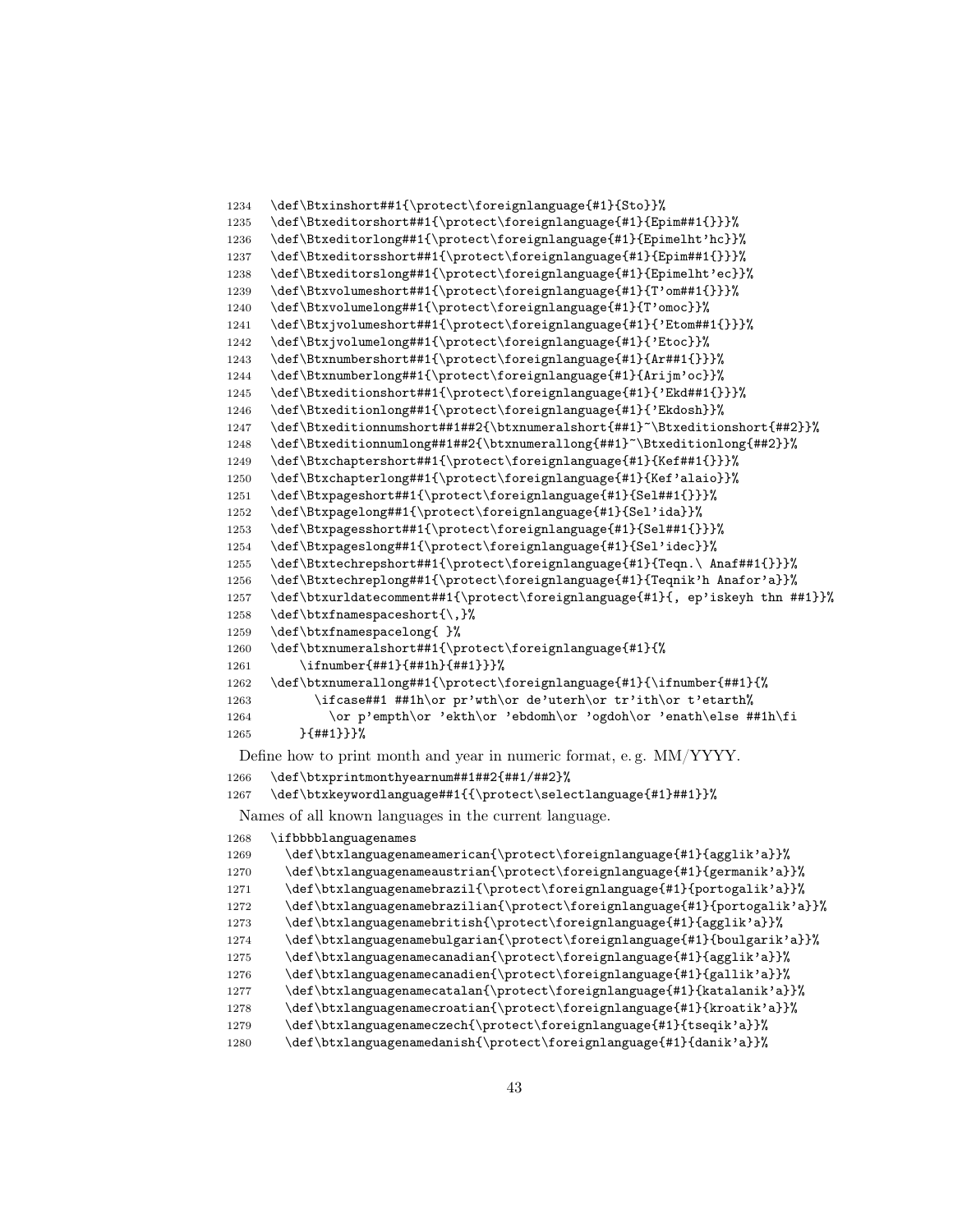```
1281 \def\btxlanguagenamedutch{\protect\foreignlanguage{#1}{ollandik'a}}%
1282 \def\btxlanguagenameenglish{\protect\foreignlanguage{#1}{agglik'a}}%
1283 \def\btxlanguagenameesperanto{\protect\foreignlanguage{#1}{esperanto}}%
1284 \def\btxlanguagenamefinnish{\protect\foreignlanguage{#1}{finlandik'a}}%
1285 \def\btxlanguagenamefrancais{\protect\foreignlanguage{#1}{gallik'a}}%
1286 \def\btxlanguagenamefrench{\protect\foreignlanguage{#1}{gallik'a}}%
1287 \def\btxlanguagenamefrenchb{\protect\foreignlanguage{#1}{gallik'a}}%
1288 \def\btxlanguagenamegerman{\protect\foreignlanguage{#1}{germanik'a}}%
1289 \def\btxlanguagenamegermanb{\protect\foreignlanguage{#1}{germanik'a}}%
1290 \def\btxlanguagenamegreek{\protect\foreignlanguage{#1}{ellhnik'a}}%
1291 \def\btxlanguagenamehebrew{\protect\foreignlanguage{#1}{ebra"ik'a}}%
1292 \def\btxlanguagenamehungarian{\protect\foreignlanguage{#1}{ouggrik'a}}%
1293 \def\btxlanguagenameicelandic{\protect\foreignlanguage{#1}{islandik'a}}%
1294 \def\btxlanguagenameirish{\protect\foreignlanguage{#1}{irlandik'a}}%
1295 \def\btxlanguagenameitalian{\protect\foreignlanguage{#1}{italik'a}}%
1296 \def\btxlanguagenamelatin{\protect\foreignlanguage{#1}{latinik'a}}%
1297 \def\btxlanguagenamenaustrian{\protect\foreignlanguage{#1}{germanik'a}}%
1298 \def\btxlanguagenamengerman{\protect\foreignlanguage{#1}{germanik'a}}%
1299 \def\btxlanguagenamenorsk{\protect\foreignlanguage{#1}{norbhgik'a}}%
1300 \def\btxlanguagenamenynorsk{\protect\foreignlanguage{#1}{n'ea norbhgik'a}}%
1301 \def\btxlanguagenamepolish{\protect\foreignlanguage{#1}{polwnik'a}}%
1302 \def\btxlanguagenameportuges{\protect\foreignlanguage{#1}{portogalik'a}}%
1303 \def\btxlanguagenameportuguese{\protect\foreignlanguage{#1}{portogalik'a}}%
1304 \def\btxlanguagenamerussian{\protect\foreignlanguage{#1}{rwsik'a}}%
1305 \def\btxlanguagenamescottish{\protect\foreignlanguage{#1}{skwts'ezika}}%
1306 \def\btxlanguagenameserbian{\protect\foreignlanguage{#1}{serbik'a}}%
1307 \def\btxlanguagenamespanish{\protect\foreignlanguage{#1}{ispanik'a}}%
1308 \def\btxlanguagenameswedish{\protect\foreignlanguage{#1}{souhdik'a}}%
1309 \def\btxlanguagenameturkish{\protect\foreignlanguage{#1}{tourkik'a}}%
1310 \def\btxlanguagenameUKenglish{\protect\foreignlanguage{#1}{agglik'a}}%
1311 \def\btxlanguagenameUSenglish{\protect\foreignlanguage{#1}{agglik'a}}%
1312 \fi
1313 }
```

```
1314 \AtBeginDocument{%
1315 \ifbbbbfixlanguage
1316 \else
1317 \bbbbaddto{greek}{bibsgreek}
1318 \fi
1319 \bbbbaddto{greek}{btxifchangecaseoff}
1320 }
1321 \langle/greek\rangle
```
# 9.3.6 Norwegian

1322 (\*norsk)

The language definition for Norwegian was provided by Hans Fredrik Nordhaug.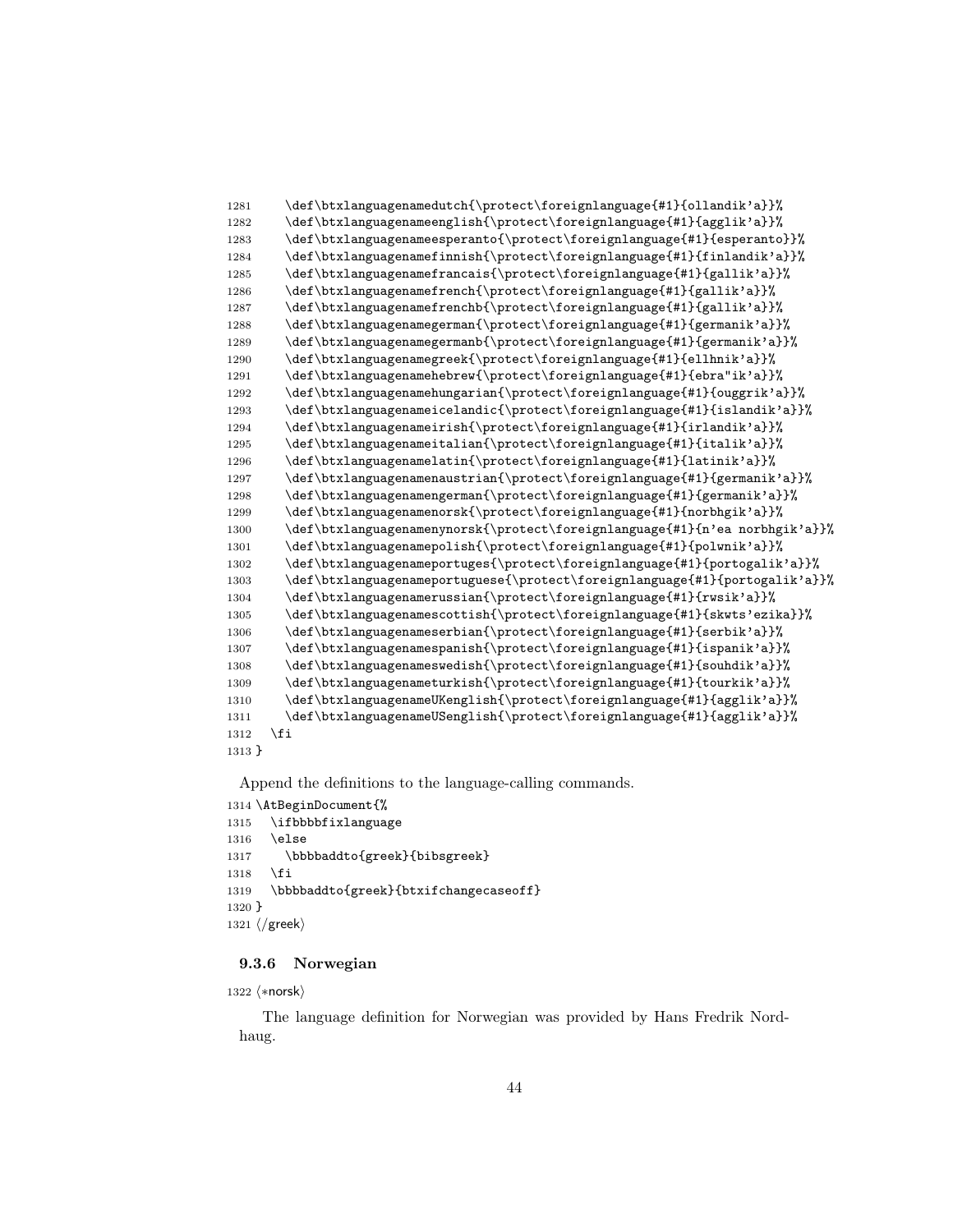\bibsnorsk Bibliographic commands for Norsk.

```
1323 \newcommand\bibsnorsk[1][norsk]{%
1324 \def\biblanguagename{#1}%
1325 \def\btxetalshort##1{\protect\foreignlanguage{#1}{et~al##1{}}}%
1326 \def\btxetallong##1{\protect\foreignlanguage{#1}{et~alii}}%
1327 \def\btxandshort##1{\protect\foreignlanguage{#1}{og}}%
1328 \def\btxandlong##1{\protect\foreignlanguage{#1}{og}}%
1329 \def\btxandcomma##1{}%
1330 \def\btxinlong##1{\protect\foreignlanguage{#1}{i}}%
1331 \def\btxinshort##1{\protect\foreignlanguage{#1}{i}}%
1332 \def\btxofseriesshort##1{\protect\foreignlanguage{#1}{av}}%
1333 \def\btxinseriesshort##1{\protect\foreignlanguage{#1}{i}}%
1334 \def\btxofserieslong##1{\protect\foreignlanguage{#1}{av}}%
1335 \def\btxinserieslong##1{\protect\foreignlanguage{#1}{i}}%
1336 \def\btxeditorshort##1{\protect\foreignlanguage{#1}{red##1{}}}%
1337 \def\btxeditorlong##1{\protect\foreignlanguage{#1}{redakt\o r}}%
1338 \def\btxeditorsshort##1{\protect\foreignlanguage{#1}{red##1{}}}%
1339 \def\btxeditorslong##1{\protect\foreignlanguage{#1}{redakt\o rer}}%
1340 \def\btxvolumeshort##1{\protect\foreignlanguage{#1}{bd##1{}}}%
1341 \def\btxvolumelong##1{\protect\foreignlanguage{#1}{bind}}%
1342 \def\btxjvolumeshort##1{\protect\foreignlanguage{#1}{vol##1{}}}%
1343 \def\btxjvolumelong##1{\protect\foreignlanguage{#1}{volum}}%
1344 \def\btxnumbershort##1{\protect\foreignlanguage{#1}{nr##1{}}}%
1345 \def\btxnumberlong##1{\protect\foreignlanguage{#1}{nummer}}%
1346 \def\btxeditionshort##1{\protect\foreignlanguage{#1}{utg##1{}}}%
1347 \def\btxeditionlong##1{\protect\foreignlanguage{#1}{utgave}}%
1348 \def\btxeditionnumshort##1##2{\btxnumeralshort{##1}~\btxeditionshort{##2}}%
1349 \def\btxeditionnumlong##1##2{\btxnumerallong{##1}~\btxeditionlong{##2}}%
1350 \def\btxchaptershort##1{\protect\foreignlanguage{#1}{kap##1{}}}%
1351 \def\btxchapterlong##1{\protect\foreignlanguage{#1}{kapittel}}%
1352 \def\btxpageshort##1{\protect\foreignlanguage{#1}{s##1{}}}%
1353 \def\btxpagelong##1{\protect\foreignlanguage{#1}{side}}%
1354 \def\btxpagesshort##1{\protect\foreignlanguage{#1}{s##1{}}}%
1355 \def\btxpageslong##1{\protect\foreignlanguage{#1}{sider}}%
1356 \def\btxmastthesis##1{\protect\foreignlanguage{#1}{Masteroppgave}}%
1357 \def\btxphdthesis##1{\protect\foreignlanguage{#1}{PhD-avhandling}}%
1358 \def\btxtechrepshort##1{\protect\foreignlanguage{#1}{tekn.\ rap##1{}}}%
1359 \def\btxtechreplong##1{\protect\foreignlanguage{#1}{teknisk rapport}}%
1360 \def\btxmonjanlong##1{\protect\foreignlanguage{#1}{Januar}}%
1361 \def\btxmonfeblong##1{\protect\foreignlanguage{#1}{Februar}}%
1362 \def\btxmonmarlong##1{\protect\foreignlanguage{#1}{Mars}}%
1363 \def\btxmonaprlong##1{\protect\foreignlanguage{#1}{April}}%
1364 \def\btxmonmaylong##1{\protect\foreignlanguage{#1}{Mai}}%
1365 \def\btxmonjunlong##1{\protect\foreignlanguage{#1}{Juni}}%
1366 \def\btxmonjullong##1{\protect\foreignlanguage{#1}{Juli}}%
1367 \def\btxmonauglong##1{\protect\foreignlanguage{#1}{August}}%
1368 \def\btxmonseplong##1{\protect\foreignlanguage{#1}{September}}%
1369 \def\btxmonoctlong##1{\protect\foreignlanguage{#1}{Oktober}}%
1370 \def\btxmonnovlong##1{\protect\foreignlanguage{#1}{November}}%
```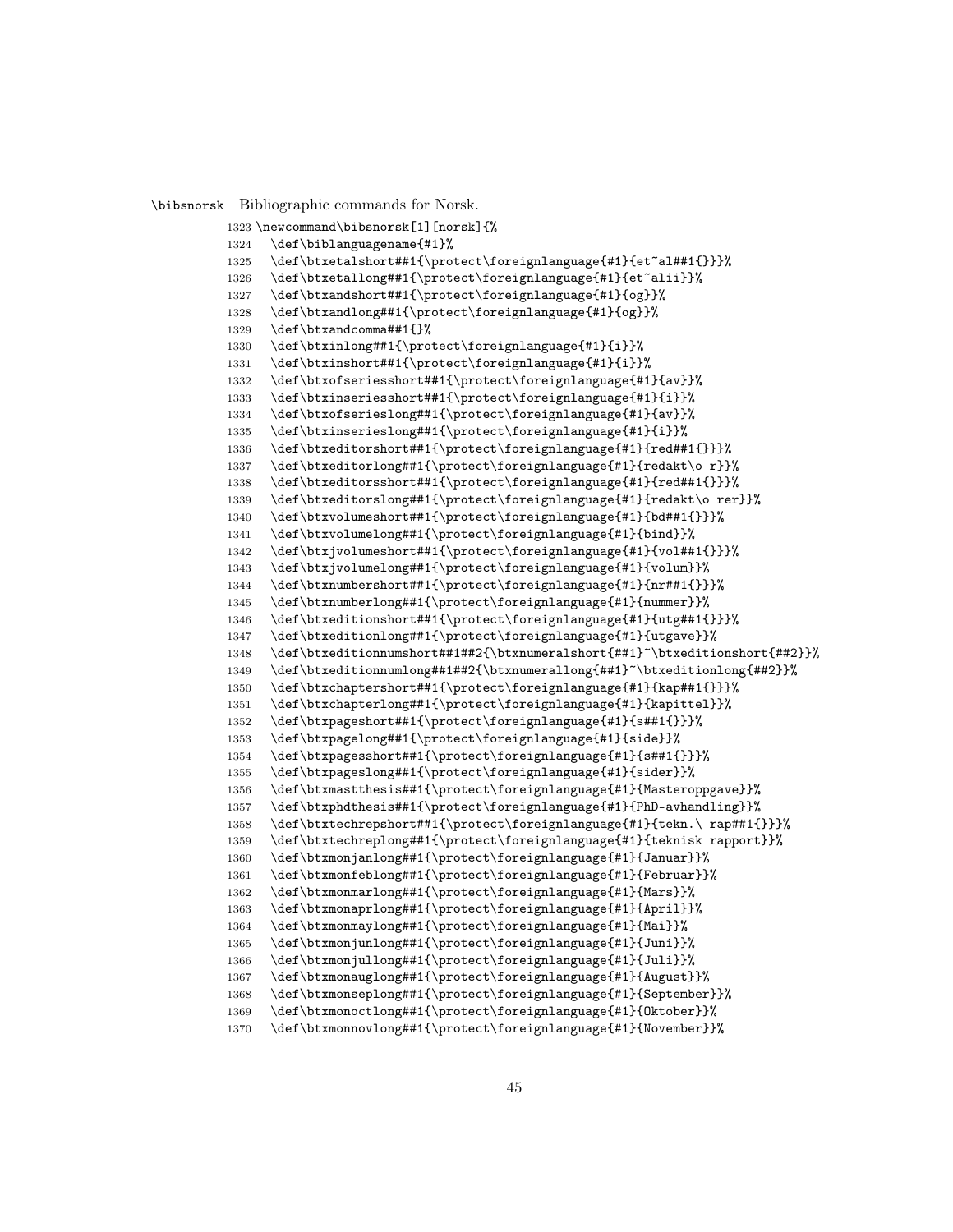```
1371 \def\btxmondeclong##1{\protect\foreignlanguage{#1}{Desember}}%
1372 \def\btxmonjanshort##1{\protect\foreignlanguage{#1}{Jan##1{}}}%
1373 \def\btxmonfebshort##1{\protect\foreignlanguage{#1}{Feb##1{}}}%
1374 \def\btxmonmarshort##1{\protect\foreignlanguage{#1}{Mar##1{}}}%
1375 \def\btxmonaprshort##1{\protect\foreignlanguage{#1}{Apr##1{}}}%
1376 \def\btxmonmayshort##1{\protect\foreignlanguage{#1}{Mai}}%
1377 \def\btxmonjunshort##1{\protect\foreignlanguage{#1}{Jun##1{}}}%
1378 \def\btxmonjulshort##1{\protect\foreignlanguage{#1}{Jul##1{}}}%
1379 \def\btxmonaugshort##1{\protect\foreignlanguage{#1}{Aug##1{}}}%
1380 \def\btxmonsepshort##1{\protect\foreignlanguage{#1}{Sep##1{}}}%
1381 \def\btxmonoctshort##1{\protect\foreignlanguage{#1}{Okt##1{}}}%
1382 \def\btxmonnovshort##1{\protect\foreignlanguage{#1}{Nov##1{}}}%
1383 \def\btxmondecshort##1{\protect\foreignlanguage{#1}{Des##1{}}}%
1384 \def\Btxinlong##1{\protect\foreignlanguage{#1}{I}}%
1385 \def\Btxinshort##1{\protect\foreignlanguage{#1}{I}}%
1386 \def\Btxeditorshort##1{\protect\foreignlanguage{#1}{Red##1{}}}%
1387 \def\Btxeditorlong##1{\protect\foreignlanguage{#1}{Redakt\o r}}%
1388 \def\Btxeditorsshort##1{\protect\foreignlanguage{#1}{Red##1{}}}%
1389 \def\Btxeditorslong##1{\protect\foreignlanguage{#1}{Redakt\o rer}}%
1390 \def\Btxvolumeshort##1{\protect\foreignlanguage{#1}{Bd##1{}}}%
1391 \def\Btxvolumelong##1{\protect\foreignlanguage{#1}{Bind}}%
1392 \def\Btxjvolumeshort##1{\protect\foreignlanguage{#1}{Vol##1{}}}%
1393 \def\Btxjvolumelong##1{\protect\foreignlanguage{#1}{Volum}}%
1394 \def\Btxnumbershort##1{\protect\foreignlanguage{#1}{Nr##1{}}}%
1395 \def\Btxnumberlong##1{\protect\foreignlanguage{#1}{Nummer}}%
1396 \def\Btxeditionshort##1{\protect\foreignlanguage{#1}{Utg##1{}}}%
1397 \def\Btxeditionlong##1{\protect\foreignlanguage{#1}{Utgave}}%
1398 \def\Btxeditionnumshort##1##2{\btxnumeralshort{##1}~\Btxeditionshort{##2}}%
1399 \def\Btxeditionnumlong##1##2{\btxnumerallong{##1}~\Btxeditionlong{##2}}%
1400 \def\Btxchaptershort##1{\protect\foreignlanguage{#1}{Kap##1{}}}%
1401 \def\Btxchapterlong##1{\protect\foreignlanguage{#1}{Kapittel}}%
1402 \def\Btxpageshort##1{\protect\foreignlanguage{#1}{S##1{}}}%
1403 \def\Btxpagelong##1{\protect\foreignlanguage{#1}{Side}}%
1404 \def\Btxpagesshort##1{\protect\foreignlanguage{#1}{S##1{}}}%
1405 \def\Btxpageslong##1{\protect\foreignlanguage{#1}{Sider}}%
1406 \def\Btxtechrepshort##1{\protect\foreignlanguage{#1}{Tekn.\ rap##1{}}}%
1407 \def\Btxtechreplong##1{\protect\foreignlanguage{#1}{Teknisk rapport}}%
1408 \def\btxurldatecomment##1{\protect\foreignlanguage{#1}{, sjekket: ##1}}%
1409 \def\btxfnamespaceshort{\,}%
1410 \def\btxfnamespacelong{ }%
1411 \def\btxnumeralshort##1{\btxnumeralfallback{#1}{##1}}%
1412 \def\btxnumerallong##1{\btxnumeralfallback{#1}{##1}}%
 Define how to print month and year in numeric format, e. g. MM/YYYY.
1413 \def\btxprintmonthyearnum##1##2{##1/##2}%
1414 \def\btxkeywordlanguage##1{{\protect\selectlanguage{#1}##1}}%
 Names of all known languages in the current language.
1415 \ifbbbblanguagenames
```

```
1416 \def\btxlanguagenameamerican{\protect\foreignlanguage{#1}{engelsk}}%
```

```
1417 \def\btxlanguagenameaustrian{\protect\foreignlanguage{#1}{tysk}}%
```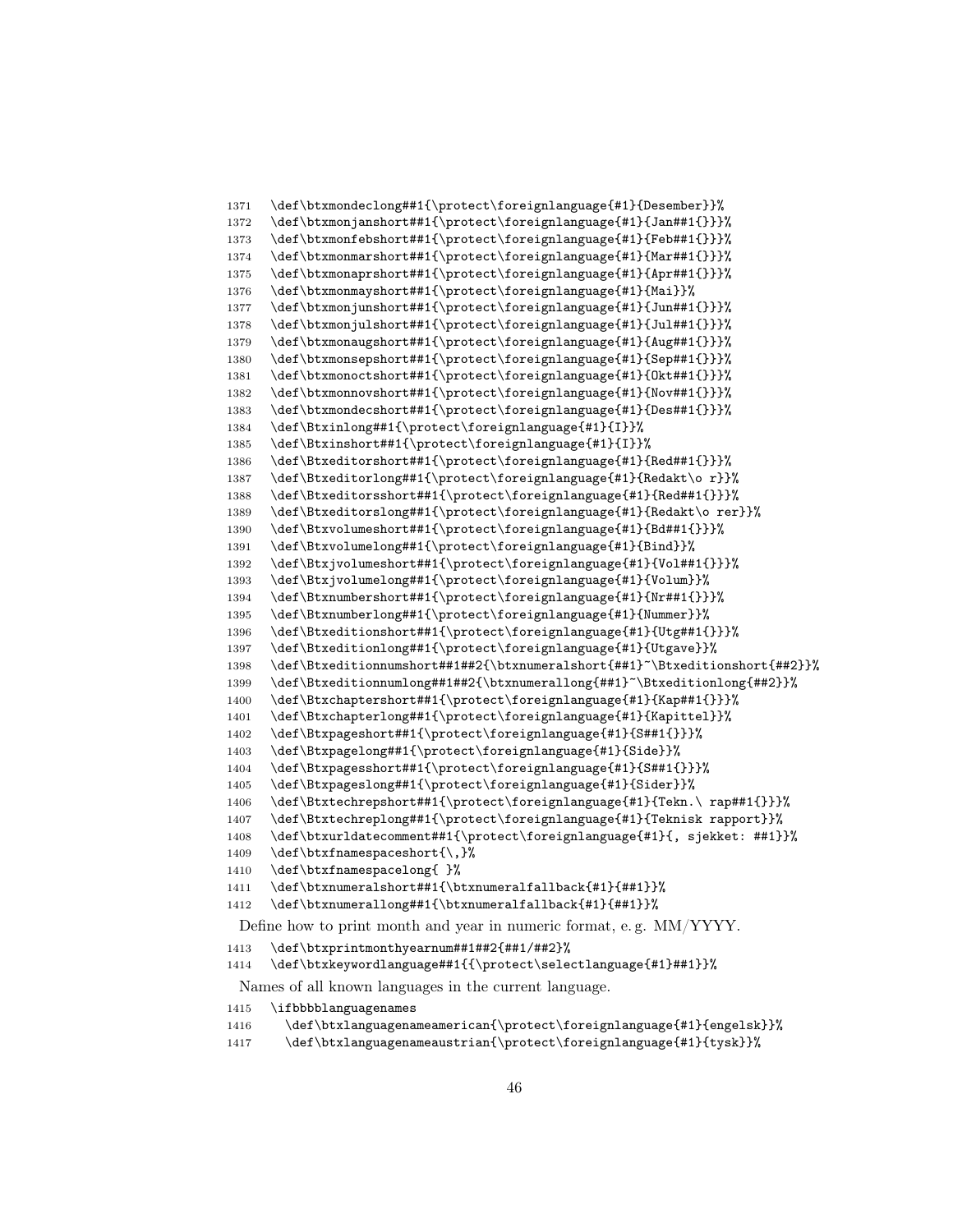```
1418 \def\btxlanguagenamebrazil{\protect\foreignlanguage{#1}{portugisisk}}%
1419 \def\btxlanguagenamebrazilian{\protect\foreignlanguage{#1}{portugisisk}}%
1420 \def\btxlanguagenamebritish{\protect\foreignlanguage{#1}{engelsk}}%
1421 \def\btxlanguagenamebulgarian{\protect\foreignlanguage{#1}{bulgarsk}}%
1422 \def\btxlanguagenamecanadian{\protect\foreignlanguage{#1}{engelsk}}%
1423 \def\btxlanguagenamecanadien{\protect\foreignlanguage{#1}{fransk}}%
1424 \def\btxlanguagenamecatalan{\protect\foreignlanguage{#1}{katalansk}}%
1425 \def\btxlanguagenamecroatian{\protect\foreignlanguage{#1}{kroatisk}}%
1426 \def\btxlanguagenameczech{\protect\foreignlanguage{#1}{tsjekkisk}}%
1427 \def\btxlanguagenamedanish{\protect\foreignlanguage{#1}{dansk}}%
1428 \def\btxlanguagenamedutch{\protect\foreignlanguage{#1}{nederlandsk}}%
1429 \def\btxlanguagenameenglish{\protect\foreignlanguage{#1}{engelsk}}%
1430 \def\btxlanguagenameesperanto{\protect\foreignlanguage{#1}{esperanto}}%
1431 \def\btxlanguagenamefinnish{\protect\foreignlanguage{#1}{finsk}}%
1432 \def\btxlanguagenamefrancais{\protect\foreignlanguage{#1}{fransk}}%
1433 \def\btxlanguagenamefrench{\protect\foreignlanguage{#1}{fransk}}%
1434 \def\btxlanguagenamefrenchb{\protect\foreignlanguage{#1}{fransk}}%
1435 \def\btxlanguagenamegerman{\protect\foreignlanguage{#1}{tysk}}%
1436 \def\btxlanguagenamegermanb{\protect\foreignlanguage{#1}{tysk}}%
1437 \def\btxlanguagenamegreek{\protect\foreignlanguage{#1}{gr\ae sk}}%
1438 \def\btxlanguagenamehebrew{\protect\foreignlanguage{#1}{hebraisk}}%
1439 \def\btxlanguagenamehungarian{\protect\foreignlanguage{#1}{ungarsk}}%
1440 \def\btxlanguagenameicelandic{\protect\foreignlanguage{#1}{islandsk}}%
1441 \def\btxlanguagenameirish{\protect\foreignlanguage{#1}{irsk}}%
1442 \def\btxlanguagenameitalian{\protect\foreignlanguage{#1}{italiensk}}%
1443 \def\btxlanguagenamelatin{\protect\foreignlanguage{#1}{latinsk}}%
1444 \def\btxlanguagenamenaustrian{\protect\foreignlanguage{#1}{tysk}}%
1445 \def\btxlanguagenamengerman{\protect\foreignlanguage{#1}{tysk}}%
1446 \def\btxlanguagenamenorsk{\protect\foreignlanguage{#1}{norsk}}%
1447 \def\btxlanguagenamenynorsk{\protect\foreignlanguage{#1}{nynorsk}}%
1448 \def\btxlanguagenamepolish{\protect\foreignlanguage{#1}{polsk}}%
1449 \def\btxlanguagenameportuges{\protect\foreignlanguage{#1}{portugisisk}}%
1450 \def\btxlanguagenameportuguese{\protect\foreignlanguage{#1}{portugisisk}}%
1451 \def\btxlanguagenamerussian{\protect\foreignlanguage{#1}{russisk}}%
1452 \def\btxlanguagenamescottish{\protect\foreignlanguage{#1}{skotsk}}%
1453 \def\btxlanguagenameserbian{\protect\foreignlanguage{#1}{serbisk}}%
1454 \def\btxlanguagenamespanish{\protect\foreignlanguage{#1}{spansk}}%
1455 \def\btxlanguagenameswedish{\protect\foreignlanguage{#1}{svensk}}%
1456 \def\btxlanguagenameturkish{\protect\foreignlanguage{#1}{tyrkisk}}%
1457 \def\btxlanguagenameUKenglish{\protect\foreignlanguage{#1}{engelsk}}%
1458 \def\btxlanguagenameUSenglish{\protect\foreignlanguage{#1}{engelsk}}%
1459 \fi
1460 }
1461 \newcommand\bibsnorwegian{\bibsnorsk}
```
1462 \AtBeginDocument{%

```
1463 \ifbbbbfixlanguage
1464 \lambdaelse
1465 \bbbbaddto{norsk}{bibsnorsk}
```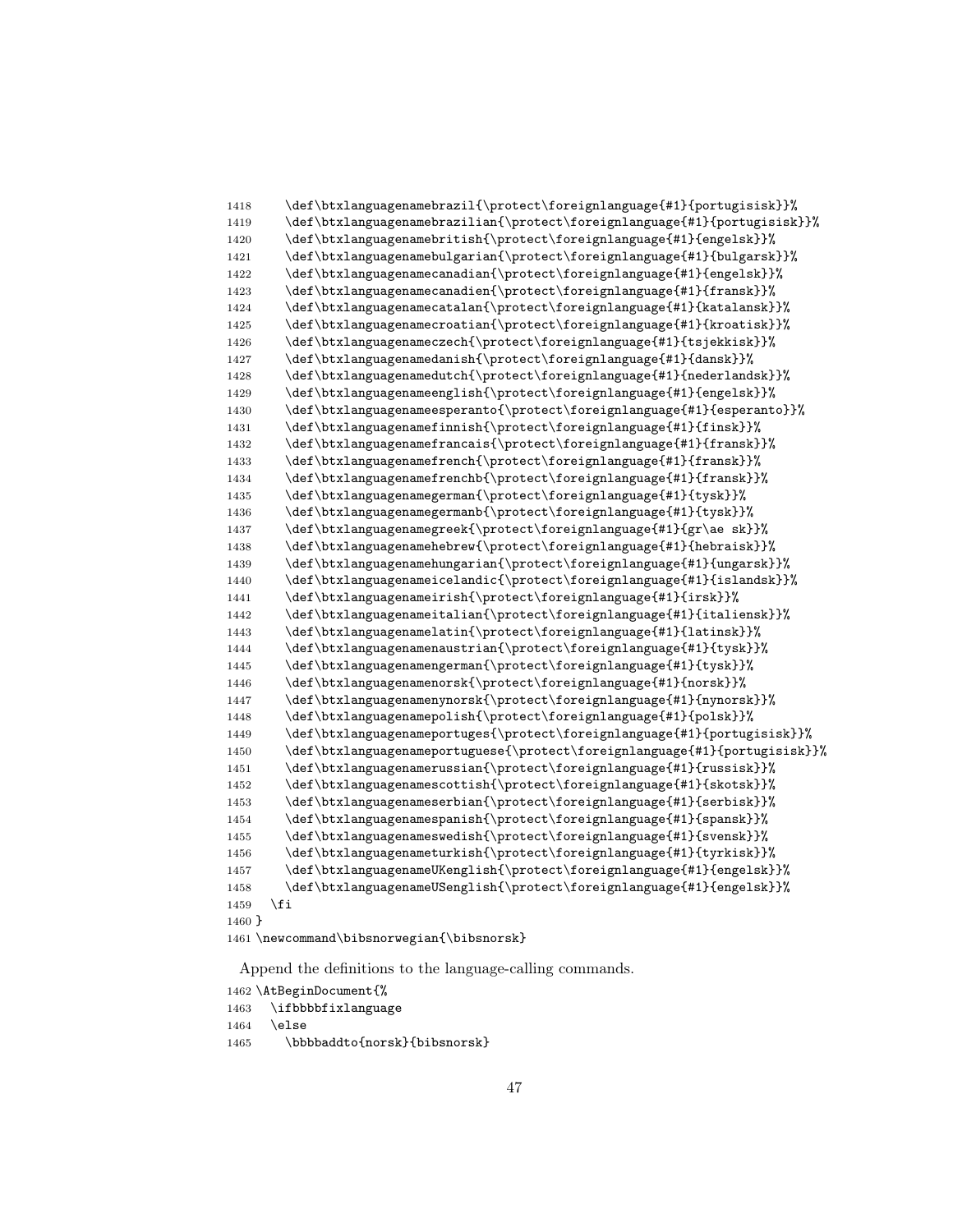```
1466 \fi
```

```
Switch off the change of case in titles for Norsk by appending \btxifchangecaseoff
 to \extrasnorsk.
1467 \bbbbaddto{norsk}{btxifchangecaseoff}
1468 }
1469 \langle/norsk\rangle
```
# 9.3.7 French

```
1470 (*french)
```

```
\bibsfrench french.sty already defines \bibsfrench. In this case it has to be redefined,
             otherwise newly defined.
```
# 1471\bbbbifpackageloaded{french}{}{\newcommand\bibsfrench{}}

```
Bibliographic commands for French.
```

```
1472 \renewcommand\bibsfrench[1][french]{%
```

```
1473 \def\biblanguagename{#1}%
```

```
1474 \def\btxetalshort##1{\protect\foreignlanguage{#1}{et~al##1{}}}%
```

```
1475 \def\btxetallong##1{\protect\foreignlanguage{#1}{et~alii}}%
```

```
1476 \def\btxandshort##1{\protect\foreignlanguage{#1}{et}}%
```

```
1477 \def\btxandlong##1{\protect\foreignlanguage{#1}{et}}%
```

```
1478 \def\btxandcomma##1{}%
```

```
1479 \def\btxinlong##1{\protect\foreignlanguage{#1}{dans}}%
```

```
1480 \def\btxinshort##1{\protect\foreignlanguage{#1}{dans}}%
```

```
1481 \def\btxofseriesshort##1{\protect\foreignlanguage{#1}{de}}%
```

```
1482 \def\btxinseriesshort##1{\protect\foreignlanguage{#1}{dans}}%
```

```
1483 \def\btxofserieslong##1{\protect\foreignlanguage{#1}{de}}%
```

```
1484 \def\btxinserieslong##1{\protect\foreignlanguage{#1}{dans}}%
```

```
1485 \def\btxeditorshort##1{\protect\foreignlanguage{#1}{r\'ed##1{}}}%
```

```
1486 \def\btxeditorlong##1{\protect\foreignlanguage{#1}{r\'edacteur}}%
1487 \def\btxeditorsshort##1{\protect\foreignlanguage{#1}{r\'eds##1{}}}%
```

```
1488 \def\btxeditorslong##1{\protect\foreignlanguage{#1}{r\'edacteurs}}%
```

```
1489 \def\btxvolumeshort##1{\protect\foreignlanguage{#1}{t##1{}}}%
```

```
1490 \def\btxvolumelong##1{\protect\foreignlanguage{#1}{tome}}%
```

```
1491 \def\btxjvolumeshort##1{\protect\foreignlanguage{#1}{vol##1{}}}%
```

```
1492 \def\btxjvolumelong##1{\protect\foreignlanguage{#1}{volume}}%
```

```
1493 \def\btxnumbershort##1{\protect\foreignlanguage{#1}{%
```

```
1494 n\textsuperscript{o}\kern.2em\relax{}}}%
```

```
1495 \def\btxnumberlong##1{\protect\foreignlanguage{#1}{num\'ero}}%
```

```
1496 \def\btxeditionshort##1{\protect\foreignlanguage{#1}{\'ed##1{}}}%
```

```
1497 \def\btxeditionlong##1{\protect\foreignlanguage{#1}{\'edition}}%
```

```
1498 \def\btxeditionnumshort##1##2{\btxnumeralshort{##1}~\btxeditionshort{##2}}%
```

```
1499 \def\btxeditionnumlong##1##2{\btxnumerallong{##1}~\btxeditionlong{##2}}%
```

```
1500 \def\btxchaptershort##1{\protect\foreignlanguage{#1}{chap##1{}}}%
```

```
1501 \def\btxchapterlong##1{\protect\foreignlanguage{#1}{chapitre}}%
```

```
1502 \def\btxpageshort##1{\protect\foreignlanguage{#1}{p##1{}}}%
```

```
1503 \def\btxpagelong##1{\protect\foreignlanguage{#1}{page}}%
```

```
1504 \def\btxpagesshort##1{\protect\foreignlanguage{#1}{p##1{}}}%
```

```
1505 \def\btxpageslong##1{\protect\foreignlanguage{#1}{pages}}%
```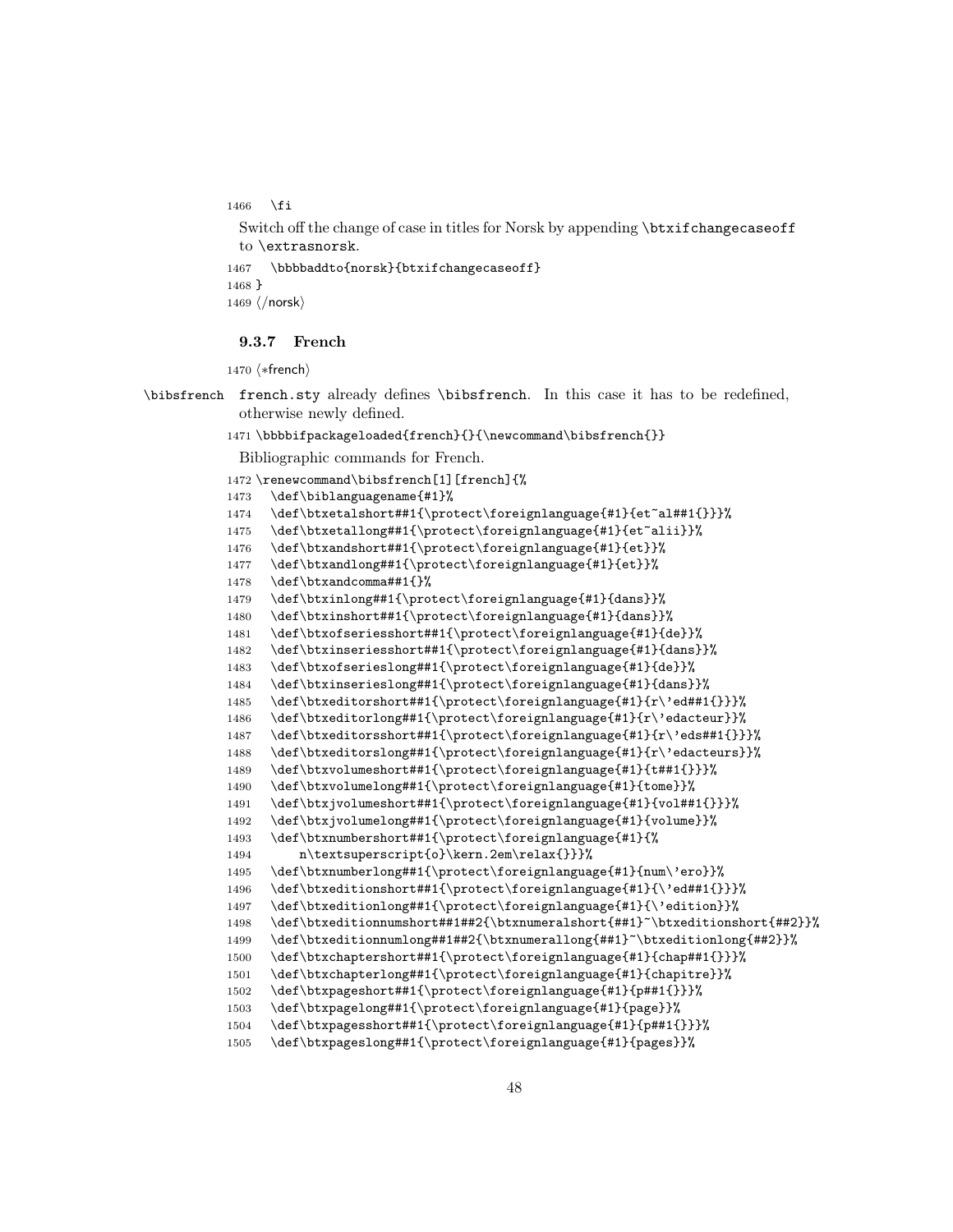```
1506 \def\btxmastthesis##1{\protect\foreignlanguage{#1}{M\'emoire de ma\^itrise}}%
1507 \def\btxphdthesis##1{\protect\foreignlanguage{#1}{Th\'ese de doctorat}}%
1508 \def\btxtechrepshort##1{\protect\foreignlanguage{#1}{rap.\ tech##1{}}}%
1509 \def\btxtechreplong##1{\protect\foreignlanguage{#1}{rapport technique}}%
1510 \def\btxmonjanlong##1{\protect\foreignlanguage{#1}{janvier}}%
1511 \def\btxmonfeblong##1{\protect\foreignlanguage{#1}{f\'evrier}}%
1512 \def\btxmonmarlong##1{\protect\foreignlanguage{#1}{mars}}%
1513 \def\btxmonaprlong##1{\protect\foreignlanguage{#1}{avril}}%
1514 \def\btxmonmaylong##1{\protect\foreignlanguage{#1}{mai}}%
1515 \def\btxmonjunlong##1{\protect\foreignlanguage{#1}{juin}}%
1516 \def\btxmonjullong##1{\protect\foreignlanguage{#1}{juillet}}%
1517 \def\btxmonauglong##1{\protect\foreignlanguage{#1}{ao\^ut}}%
1518 \def\btxmonseplong##1{\protect\foreignlanguage{#1}{septembre}}%
1519 \def\btxmonoctlong##1{\protect\foreignlanguage{#1}{octobre}}%
1520 \def\btxmonnovlong##1{\protect\foreignlanguage{#1}{novembre}}%
1521 \def\btxmondeclong##1{\protect\foreignlanguage{#1}{d\'ecembre}}%<br>1522 \def\btxmonjanshort##1{\protect\foreignlanguage{#1}{jan##1{}}}%
      \def\btxmonjanshort##1{\protect\foreignlanguage{#1}{jan##1{}}}%
1523 \def\btxmonfebshort##1{\protect\foreignlanguage{#1}{f\'ev##1{}}}%
1524 \def\btxmonmarshort##1{\protect\foreignlanguage{#1}{mar##1{}}}%
1525 \def\btxmonaprshort##1{\protect\foreignlanguage{#1}{avr##1{}}}%
1526 \def\btxmonmayshort##1{\protect\foreignlanguage{#1}{mai}}%
1527 \def\btxmonjunshort##1{\protect\foreignlanguage{#1}{juin}}%
1528 \def\btxmonjulshort##1{\protect\foreignlanguage{#1}{juil##1{}}}%
1529 \def\btxmonaugshort##1{\protect\foreignlanguage{#1}{ao\^ut}}%
1530 \def\btxmonsepshort##1{\protect\foreignlanguage{#1}{sept##1{}}}%
1531 \def\btxmonoctshort##1{\protect\foreignlanguage{#1}{oct##1{}}}%
1532 \def\btxmonnovshort##1{\protect\foreignlanguage{#1}{nov##1{}}}%
1533 \def\btxmondecshort##1{\protect\foreignlanguage{#1}{d\'ec##1{}}}%
1534 \def\Btxinlong##1{\protect\foreignlanguage{#1}{Dans}}%
1535 \def\Btxinshort##1{\protect\foreignlanguage{#1}{Dans}}%
1536 \def\Btxeditorshort##1{\protect\foreignlanguage{#1}{R\'ed##1{}}}%
1537 \def\Btxeditorlong##1{\protect\foreignlanguage{#1}{R\'edacteur}}%
1538 \def\Btxeditorsshort##1{\protect\foreignlanguage{#1}{R\'eds##1{}}}%
1539 \def\Btxeditorslong##1{\protect\foreignlanguage{#1}{R\'edacteurs}}%
1540 \def\Btxvolumeshort##1{\protect\foreignlanguage{#1}{T##1{}}}%
1541 \def\Btxvolumelong##1{\protect\foreignlanguage{#1}{Tome}}%
1542 \def\Btxjvolumeshort##1{\protect\foreignlanguage{#1}{Vol##1{}}}%
1543 \def\Btxjvolumelong##1{\protect\foreignlanguage{#1}{Volume}}%
1544 \def\Btxnumbershort##1{\protect\foreignlanguage{#1}{%
1545 N\textsuperscript{o}\kern.2em\relax}}%
1546 \def\Btxnumberlong##1{\protect\foreignlanguage{#1}{Num\'ero}}%
1547 \def\Btxeditionshort##1{\protect\foreignlanguage{#1}{\'Ed##1{}}}%
1548 \def\Btxeditionlong##1{\protect\foreignlanguage{#1}{\'Edition}}%
1549 \def\Btxeditionnumshort##1##2{\btxnumeralshort{##1}~\Btxeditionshort{##2}}%
1550 \def\Btxeditionnumlong##1##2{\btxnumerallong{##1}~\Btxeditionlong{##2}}%
1551 \def\Btxchaptershort##1{\protect\foreignlanguage{#1}{Chap##1{}}}%
1552 \def\Btxchapterlong##1{\protect\foreignlanguage{#1}{Chapitre}}%
1553 \def\Btxpageshort##1{\protect\foreignlanguage{#1}{P##1{}}}%
1554 \def\Btxpagelong##1{\protect\foreignlanguage{#1}{Page}}%
1555 \def\Btxpagesshort##1{\protect\foreignlanguage{#1}{P##1{}}}%
```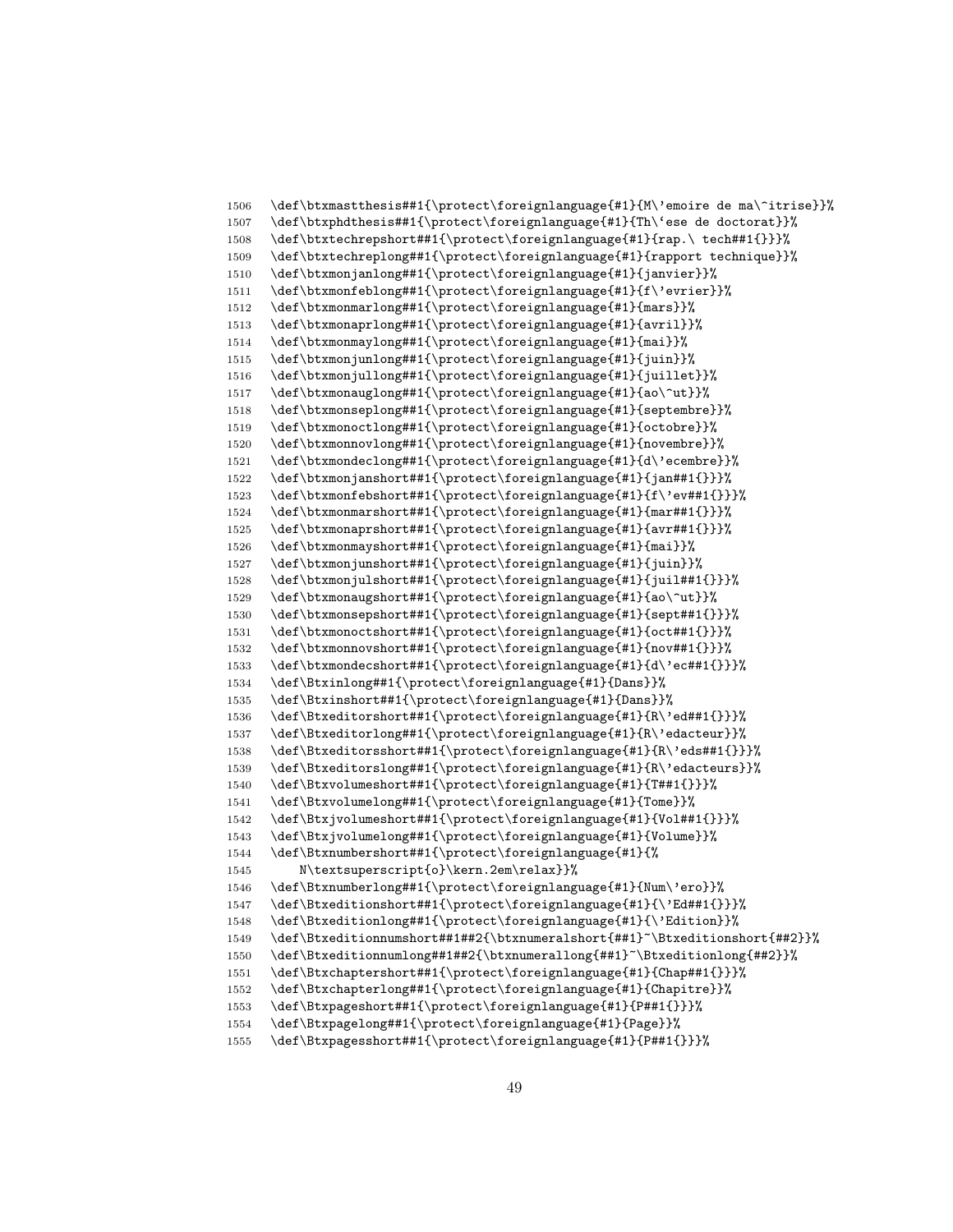```
1556 \def\Btxpageslong##1{\protect\foreignlanguage{#1}{Pages}}%
1557 \def\Btxtechrepshort##1{\protect\foreignlanguage{#1}{Rap. tech##1{}}}%
1558 \def\Btxtechreplong##1{\protect\foreignlanguage{#1}{Rapport technique}}%
1559 \def\btxurldatecomment##1{\protect\foreignlanguage{#1}{, visit\'e le ##1}}%
1560 \def\btxfnamespaceshort{\,}%
1561 \def\btxfnamespacelong{ }%
1562 \def\btxnumeralshort##1{\btxnumeralfrench{#1}{##1}}%
1563 \def\btxnumerallong##1{\btxnumeralfrench{#1}{##1}}%
 Define how to print month and year in numeric format, e. g. MM/YYYY.
1564 \def\btxprintmonthyearnum##1##2{##1/##2}%
1565 \def\btxkeywordlanguage##1{{\protect\selectlanguage{#1}##1}}%
 Names of all known languages in the current language.
1566 \ifbbbblanguagenames
```

```
1567 \def\btxlanguagenameamerican{\protect\foreignlanguage{#1}{anglais}}%
1568 \def\btxlanguagenameaustrian{\protect\foreignlanguage{#1}{allemand}}%
1569 \def\btxlanguagenamebrazil{\protect\foreignlanguage{#1}{portugais}}%
1570 \def\btxlanguagenamebrazilian{\protect\foreignlanguage{#1}{portugais}}%
1571 \def\btxlanguagenamebritish{\protect\foreignlanguage{#1}{anglais}}%
1572 \def\btxlanguagenamebulgarian{\protect\foreignlanguage{#1}{bulgare}}%
1573 \def\btxlanguagenamecanadian{\protect\foreignlanguage{#1}{anglais}}%
1574 \def\btxlanguagenamecanadien{\protect\foreignlanguage{#1}{fran\c{c}ais}}%
1575 \def\btxlanguagenamecatalan{\protect\foreignlanguage{#1}{catalan}}%
1576 \def\btxlanguagenamecroatian{\protect\foreignlanguage{#1}{croate}}%
1577 \def\btxlanguagenameczech{\protect\foreignlanguage{#1}{tch\'eque}}%
1578 \def\btxlanguagenamedanish{\protect\foreignlanguage{#1}{danois}}%
1579 \def\btxlanguagenamedutch{\protect\foreignlanguage{#1}{n\'eerlandais}}%
1580 \def\btxlanguagenameenglish{\protect\foreignlanguage{#1}{anglais}}%
1581 \def\btxlanguagenameesperanto{\protect\foreignlanguage{#1}{esperanto}}%
1582 \def\btxlanguagenamefinnish{\protect\foreignlanguage{#1}{finnois}}%
1583 \def\btxlanguagenamefrancais{\protect\foreignlanguage{#1}{fran\c{c}ais}}%
1584 \def\btxlanguagenamefrench{\protect\foreignlanguage{#1}{fran\c{c}ais}}%
1585 \def\btxlanguagenamefrenchb{\protect\foreignlanguage{#1}{fran\c{c}ais}}%
1586 \def\btxlanguagenamegerman{\protect\foreignlanguage{#1}{allemand}}%
1587 \def\btxlanguagenamegermanb{\protect\foreignlanguage{#1}{allemand}}%
1588 \def\btxlanguagenamegreek{\protect\foreignlanguage{#1}{grec}}%
1589 \def\btxlanguagenamehebrew{\protect\foreignlanguage{#1}{h\'ebreu}}%
1590 \def\btxlanguagenamehungarian{\protect\foreignlanguage{#1}{hongrois}}%
1591 \def\btxlanguagenameicelandic{\protect\foreignlanguage{#1}{islandais}}%
1592 \def\btxlanguagenameirish{\protect\foreignlanguage{#1}{irlandais}}%
1593 \def\btxlanguagenameitalian{\protect\foreignlanguage{#1}{italien}}%
1594 \def\btxlanguagenamelatin{\protect\foreignlanguage{#1}{latin}}%
1595 \def\btxlanguagenamenaustrian{\protect\foreignlanguage{#1}{allemand}}%
1596 \def\btxlanguagenamengerman{\protect\foreignlanguage{#1}{allemand}}%
1597 \def\btxlanguagenamenorsk{\protect\foreignlanguage{#1}{norv\'egien}}%
1598 \def\btxlanguagenamenynorsk{\protect\foreignlanguage{#1}{nouveau
1599 norv\'egien}}%
1600 \def\btxlanguagenamepolish{\protect\foreignlanguage{#1}{polonais}}%
1601 \def\btxlanguagenameportuges{\protect\foreignlanguage{#1}{portugais}}%
1602 \def\btxlanguagenameportuguese{\protect\foreignlanguage{#1}{portugais}}%
```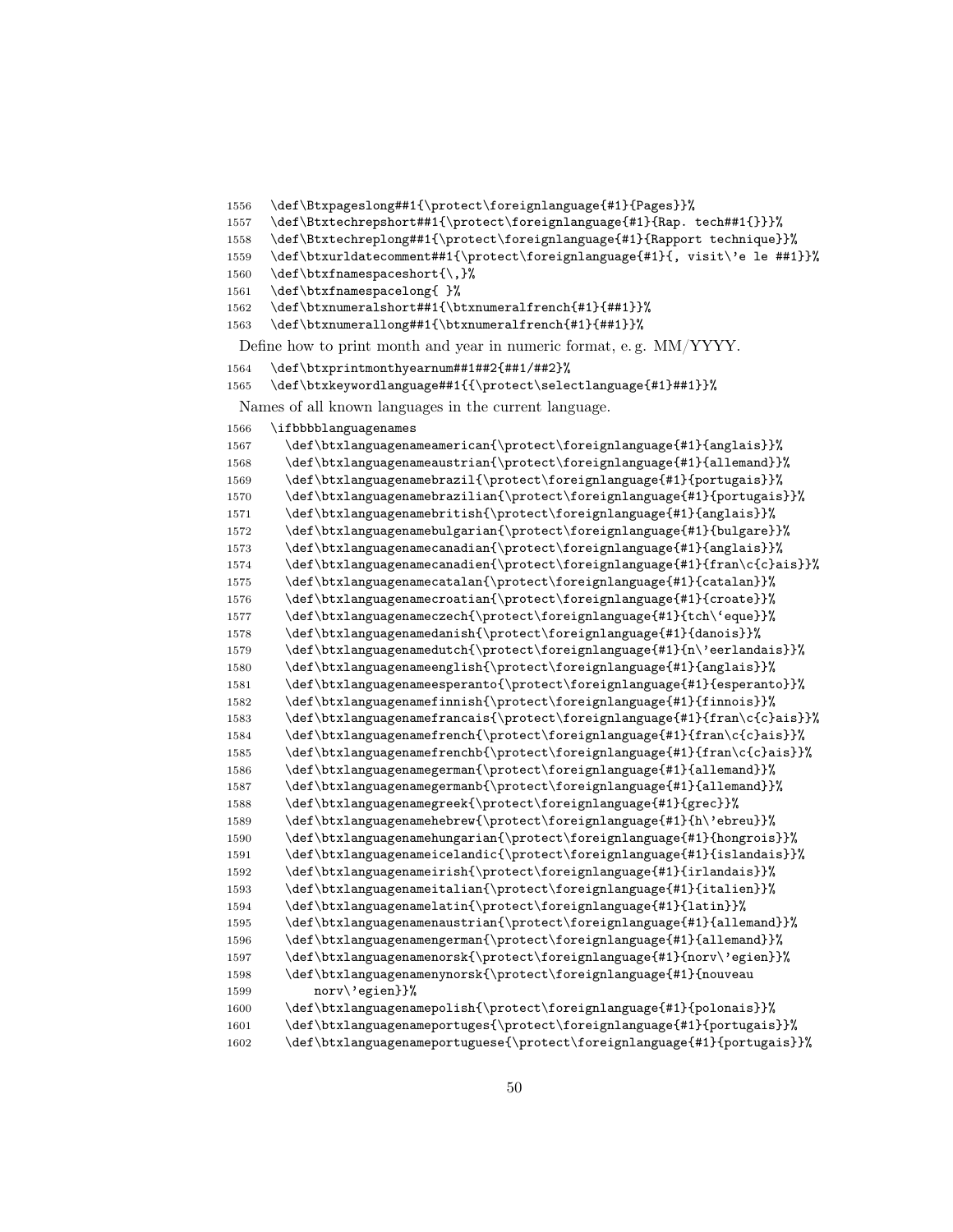```
1603 \def\btxlanguagenamerussian{\protect\foreignlanguage{#1}{russe}}%
1604 \def\btxlanguagenamescottish{\protect\foreignlanguage{#1}{\'ecossais}}%
1605 \def\btxlanguagenameserbian{\protect\foreignlanguage{#1}{serbe}}%
1606 \def\btxlanguagenamespanish{\protect\foreignlanguage{#1}{espagnol}}%
1607 \def\btxlanguagenameswedish{\protect\foreignlanguage{#1}{su\'edois}}%
1608 \def\btxlanguagenameturkish{\protect\foreignlanguage{#1}{turc}}%
1609 \def\btxlanguagenameUKenglish{\protect\foreignlanguage{#1}{anglais}}%
1610 \def\btxlanguagenameUSenglish{\protect\foreignlanguage{#1}{anglais}}%
1611 \fi
1612 }
```

```
1613 \newcommand\bibsfrancais{\bibsfrench[francais]}
1614 \newcommand\bibsfrenchb{\bibsfrench[frenchb]}
1615 \newcommand\bibscanadien{\bibsfrench[canadien]}
```
Append the definitions to the language-calling commands.

```
1616 \AtBeginDocument{%
1617 \ifbbbbfixlanguage
1618 \else
1619 \bbbbaddto{francais}{bibsfrancais}
1620 \bbbbaddto{french}{bibsfrench}
1621 \bbbbaddto{frenchb}{bibsfrenchb}
1622 \bbbbaddto{canadien}{bibscanadien}
1623 \fi
```
Switch on the change of case in titles for all French dialects by appending  $\text{changecase}$  to  $\text{change}$ .

```
1624 \bbbbaddto{francais}{btxifchangecaseoff}
1625 \bbbbaddto{french}{btxifchangecaseoff}
1626 \bbbbaddto{frenchb}{btxifchangecaseoff}
1627 \bbbbaddto{canadien}{btxifchangecaseoff}
1628 }
```
 $1629 \; \langle /$ french $\rangle$ 

#### 9.3.8 Romanian

1630  $\langle *$ romanian $\rangle$ 

\bibsromanian Bibliographic commands for Romanian.

```
1631 \newcommand\bibsromanian[1][romanian]{%
1632 \def\biblanguagename{#1}%
1633 \def\btxetalshort##1{\protect\foreignlanguage{#1}{et~al##1{}}}%
1634 \def\btxetallong##1{\protect\foreignlanguage{#1}{et~alii}}%
1635 \def\btxandshort##1{\protect\foreignlanguage{#1}{\hskip-1.5ex}}%
1636 \def\btxandlong##1{\protect\foreignlanguage{#1}{\c{s}i}}%
1637 \def\btxandcomma##1{,}%
1638 \def\btxinlong##1{\protect\foreignlanguage{#1}{\^{i}n}}%
1639 \def\btxinshort##1{\protect\foreignlanguage{#1}{\^{i}n}}%
1640 \def\btxofseriesshort##1{\protect\foreignlanguage{#1}{din seria}}%
```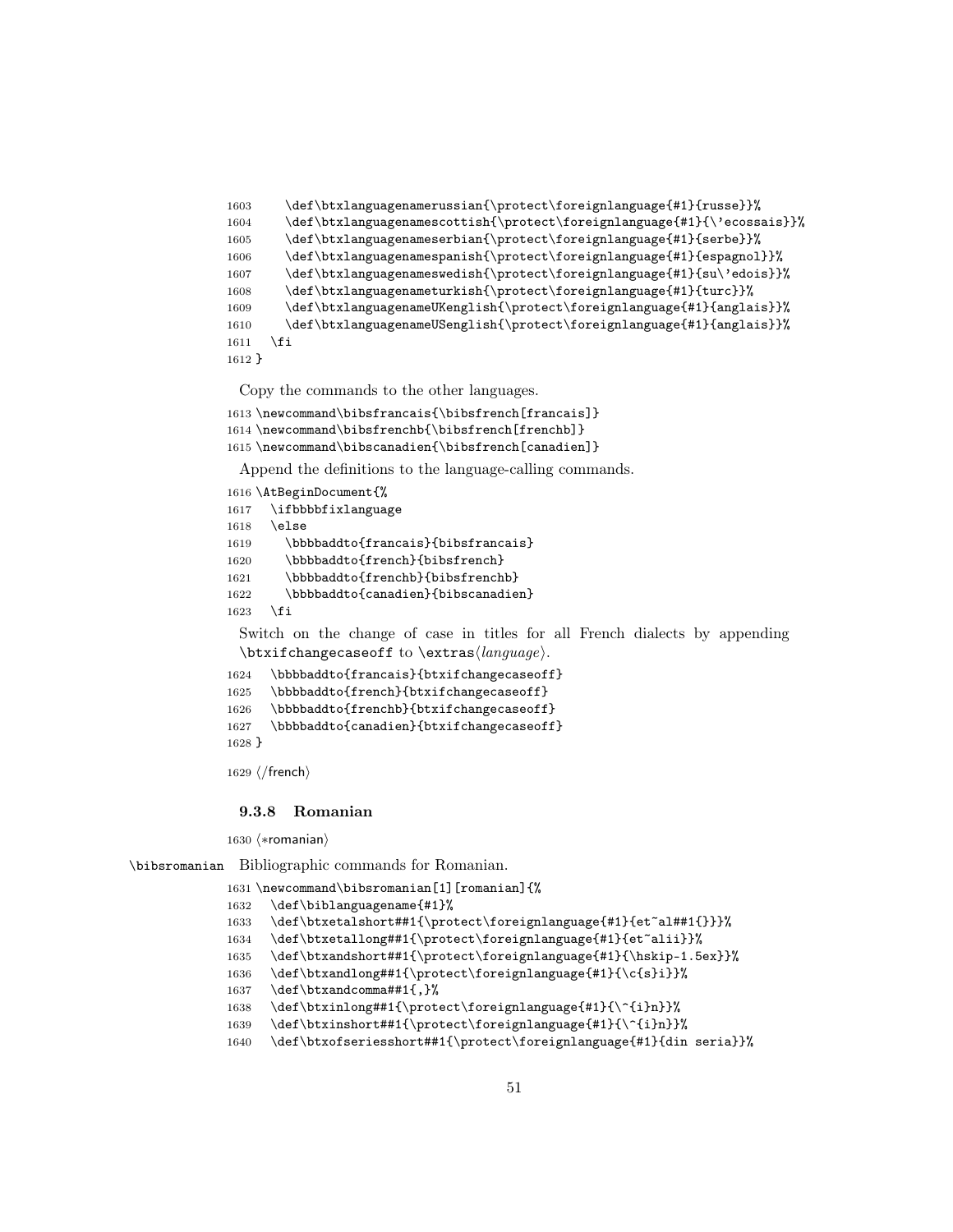```
1641 \def\btxinseriesshort##1{\protect\foreignlanguage{#1}{\^{i}n}}%
1642 \def\btxofserieslong##1{\protect\foreignlanguage{#1}{din seria}}%
1643 \def\btxinserieslong##1{\protect\foreignlanguage{#1}{\^{i}n}}%
1644 \def\btxeditorshort##1{\protect\foreignlanguage{#1}{ed##1{}}}%
1645 \def\btxeditorlong##1{\protect\foreignlanguage{#1}{editor}}%
1646 \def\btxeditorsshort##1{\protect\foreignlanguage{#1}{ed##1{}}}%
1647 \def\btxeditorslong##1{\protect\foreignlanguage{#1}{editori}}%
1648 \def\btxvolumeshort##1{\protect\foreignlanguage{#1}{vol##1{}}}%
1649 \def\btxvolumelong##1{\protect\foreignlanguage{#1}{volumul}}%
1650 \def\btxjvolumeshort##1{\protect\foreignlanguage{#1}{an##1{}}}%
1651 \def\btxjvolumelong##1{\protect\foreignlanguage{#1}{anul}}%
1652 \def\btxnumbershort##1{\protect\foreignlanguage{#1}{nr##1{}}}%
1653 \def\btxnumberlong##1{\protect\foreignlanguage{#1}{num\~{a}rul}}%
1654 \def\btxeditionshort##1{\protect\foreignlanguage{#1}{Ed{##1}}}%
1655 \def\btxeditionlong##1{\protect\foreignlanguage{#1}{Edi\c{t}ia}}%
1656 \def\btxeditionnumshort##1##2{\btxeditionshort{##2}~\btxnumeralshort{##1}}%
1657 \def\btxeditionnumlong##1##2{\btxeditionlong{##2}~\btxnumerallong{##1}}%
1658 \def\btxchaptershort##1{\protect\foreignlanguage{#1}{cap##1{}}}%
1659 \def\btxchapterlong##1{\protect\foreignlanguage{#1}{capitolul}}%
1660 \def\btxpageshort##1{\protect\foreignlanguage{#1}{p##1{}}}%
1661 \def\btxpagelong##1{\protect\foreignlanguage{#1}{pagina}}%
1662 \def\btxpagesshort##1{\protect\foreignlanguage{#1}{pp##1{}}}%
1663 \def\btxpageslong##1{\protect\foreignlanguage{#1}{paginile}}%
1664 \def\btxmastthesis##1{\protect\foreignlanguage{#1}{%
1665 Tez\{a\} de dizerta\{c\}ie}}%
1666 \def\btxphdthesis##1{\protect\foreignlanguage{#1}{Tez\~{a} de doctorat}}%
1667 \def\btxtechrepshort##1{\protect\foreignlanguage{#1}{Rap.\ tehn##1{}}}%
1668 \def\btxtechreplong##1{\protect\foreignlanguage{#1}{Raport tehnic}}%
1669 \def\btxmonjanlong##1{\protect\foreignlanguage{#1}{ianuarie}}%
1670 \def\btxmonfeblong##1{\protect\foreignlanguage{#1}{februarie}}%
1671 \def\btxmonmarlong##1{\protect\foreignlanguage{#1}{martie}}%
1672 \def\btxmonaprlong##1{\protect\foreignlanguage{#1}{aprilie}}%
1673 \def\btxmonmaylong##1{\protect\foreignlanguage{#1}{mai}}%
1674 \def\btxmonjunlong##1{\protect\foreignlanguage{#1}{iunie}}%
1675 \def\btxmonjullong##1{\protect\foreignlanguage{#1}{iulie}}%
1676 \def\btxmonauglong##1{\protect\foreignlanguage{#1}{august}}%
1677 \def\btxmonseplong##1{\protect\foreignlanguage{#1}{septembrie}}%
1678 \def\btxmonoctlong##1{\protect\foreignlanguage{#1}{octombrie}}%
1679 \def\btxmonnovlong##1{\protect\foreignlanguage{#1}{noiembrie}}%
1680 \def\btxmondeclong##1{\protect\foreignlanguage{#1}{decembrie}}%
1681 \def\btxmonjanshort##1{\protect\foreignlanguage{#1}{ian##1{}}}%
1682 \def\btxmonfebshort##1{\protect\foreignlanguage{#1}{feb##1{}}}%
1683 \def\btxmonmarshort##1{\protect\foreignlanguage{#1}{mart##1{}}}%
1684 \def\btxmonaprshort##1{\protect\foreignlanguage{#1}{apr##1{}}}%
1685 \def\btxmonmayshort##1{\protect\foreignlanguage{#1}{mai}}%
1686 \def\btxmonjunshort##1{\protect\foreignlanguage{#1}{iun}}%
1687 \def\btxmonjulshort##1{\protect\foreignlanguage{#1}{iul}}%
1688 \def\btxmonaugshort##1{\protect\foreignlanguage{#1}{aug##1{}}}%
1689 \def\btxmonsepshort##1{\protect\foreignlanguage{#1}{sept##1{}}}%
1690 \def\btxmonoctshort##1{\protect\foreignlanguage{#1}{oct##1{}}}%
```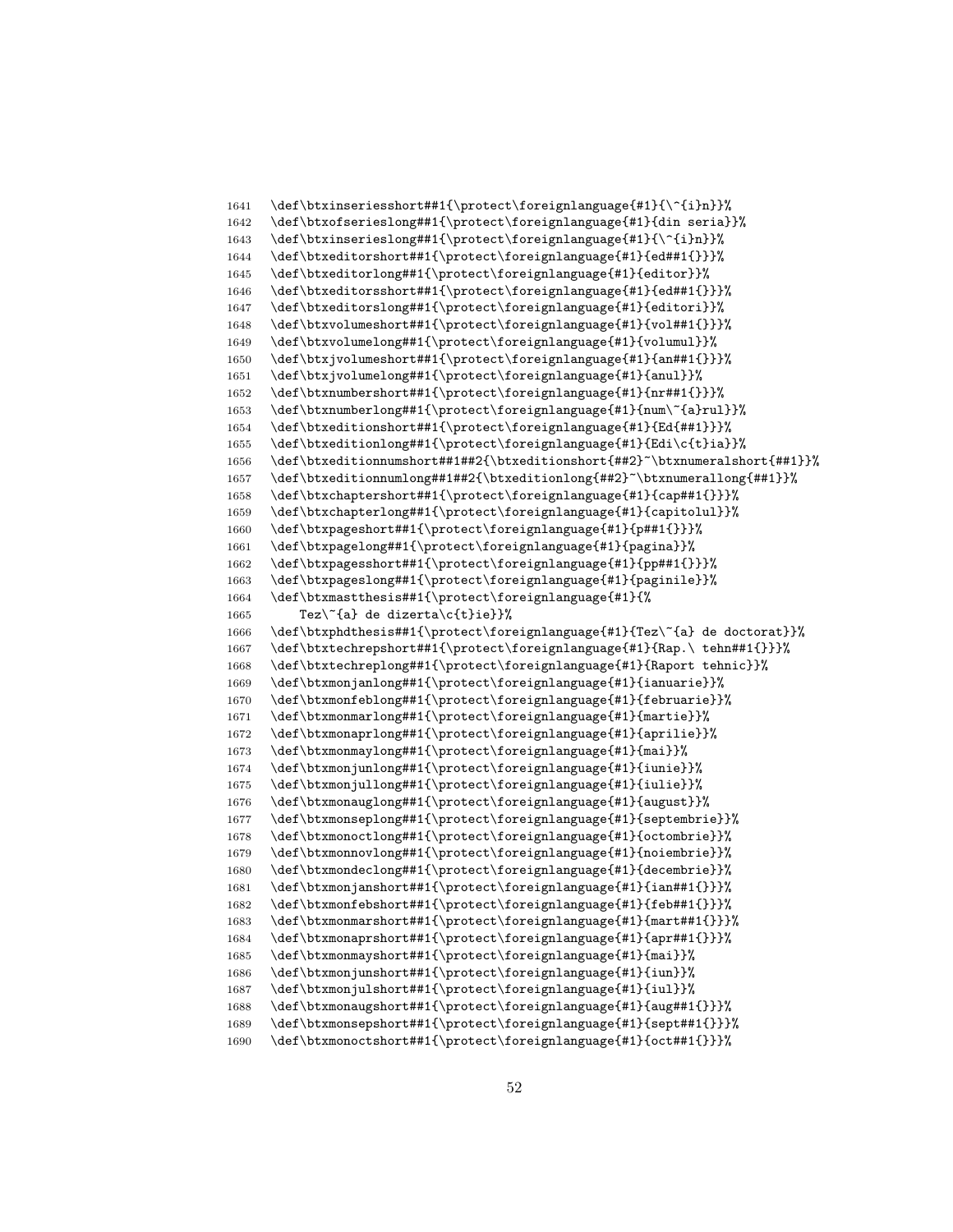```
1691 \def\btxmonnovshort##1{\protect\foreignlanguage{#1}{nov##1{}}}%
1692 \def\btxmondecshort##1{\protect\foreignlanguage{#1}{dec##1{}}}%
1693 \def\Btxinlong##1{\protect\foreignlanguage{#1}{\^{I}}}%
1694 \def\Btxinshort##1{\protect\foreignlanguage{#1}{\^{I}}}%
1695 \def\Btxeditorshort##1{\protect\foreignlanguage{#1}{Ed##1{}}}%
1696 \def\Btxeditorlong##1{\protect\foreignlanguage{#1}{Editor}}%
1697 \def\Btxeditorsshort##1{\protect\foreignlanguage{#1}{Ed##1{}}}%
1698 \def\Btxeditorslong##1{\protect\foreignlanguage{#1}{Editori}}%
1699 \def\Btxvolumeshort##1{\protect\foreignlanguage{#1}{Vol##1{}}}%
1700 \def\Btxvolumelong##1{\protect\foreignlanguage{#1}{Volumul}}%
1701 \def\Btxjvolumeshort##1{\protect\foreignlanguage{#1}{An##1{}}}%
1702 \def\Btxjvolumelong##1{\protect\foreignlanguage{#1}{Anul}}%
1703 \def\Btxnumbershort##1{\protect\foreignlanguage{#1}{Nr##1{}}}%
1704 \def\Btxnumberlong##1{\protect\foreignlanguage{#1}{Num\~{a}}}%
1705 \def\Btxeditionshort##1{\protect\foreignlanguage{#1}{\hskip-1.5ex}}%
1706 \def\Btxeditionlong##1{\protect\foreignlanguage{#1}{\hskip-1.5ex}}%
1707 \def\Btxeditionnumshort##1##2{\btxnumeralshort{##1}~\Btxeditionshort{##2}}%
1708 \def\Btxeditionnumlong##1##2{\btxnumerallong{##1}~\Btxeditionlong{##2}}%
1709 \def\Btxchaptershort##1{\protect\foreignlanguage{#1}{Cap##1{}}}%
1710 \def\Btxchapterlong##1{\protect\foreignlanguage{#1}{Capitolul}}%
1711 \def\Btxpageshort##1{\protect\foreignlanguage{#1}{P##1{}}}%
1712 \def\Btxpagelong##1{\protect\foreignlanguage{#1}{Pagina}}%
1713 \def\Btxpagesshort##1{\protect\foreignlanguage{#1}{Pp##1{}}}%
1714 \def\Btxpageslong##1{\protect\foreignlanguage{#1}{Paginile}}%
1715 \def\Btxtechrepshort##1{\protect\foreignlanguage{#1}{Rap.\ tehn##1{}}}%
1716 \def\Btxtechreplong##1{\protect\foreignlanguage{#1}{Raport tehnic}}%
1717 \def\btxurldatecomment##1{\protect\foreignlanguage{#1}{, accesat la ##1}}%
1718 \def\btxfnamespaceshort{}%
1719 \def\btxfnamespacelong{ }%
1720 \def\btxnumeralshort##1{\btxnumeralromanian{#1}{##1}}%
1721 \def\btxnumerallong##1{\btxnumeralromanian{#1}{##1}}%
 Define how to print month and year in numeric format, e. g. MM/YYYY.
1722 \def\btxprintmonthyearnum##1##2{##1/##2}%
1723 \def\btxkeywordlanguage##1{{\protect\selectlanguage{#1}##1}}%
1724 \ifbbbblanguagenames
1725 \def\btxlanguagenameamerican{\protect\foreignlanguage{#1}{englez\~{a}}}%
1726 \def\btxlanguagenameaustrian{\protect\foreignlanguage{#1}{german\~{a}}}%
1727 \def\btxlanguagenamebrazil{\protect\foreignlanguage{#1}{portughez\~{a}}}%
1728 \def\btxlanguagenamebrazilian{\protect\foreignlanguage{#1}{portughez\~{a}}}%
1729 \def\btxlanguagenamebritish{\protect\foreignlanguage{#1}{englez\~{a}}}%
1730 \def\btxlanguagenamebulgarian{\protect\foreignlanguage{#1}{bulgar\~{a}}}%
1731 \def\btxlanguagenamecanadian{\protect\foreignlanguage{#1}{englez\~{a}}}%
1732 \def\btxlanguagenamecanadien{\protect\foreignlanguage{#1}{francez\~{a}}}%
1733 \def\btxlanguagenamecatalan{\protect\foreignlanguage{#1}{cataln\~{a}}}%
1734 \def\btxlanguagenamecroatian{\protect\foreignlanguage{#1}{croat\~{a}}}%
1735 \def\btxlanguagenameczech{\protect\foreignlanguage{#1}{ceh\~{a}}}%
1736 \def\btxlanguagenamedanish{\protect\foreignlanguage{#1}{danez\~{a}}}%
1737 \def\btxlanguagenamedutch{\protect\foreignlanguage{#1}{olandez\~{a}}}%
1738 \def\btxlanguagenameenglish{\protect\foreignlanguage{#1}{englez\~{a}}}%
```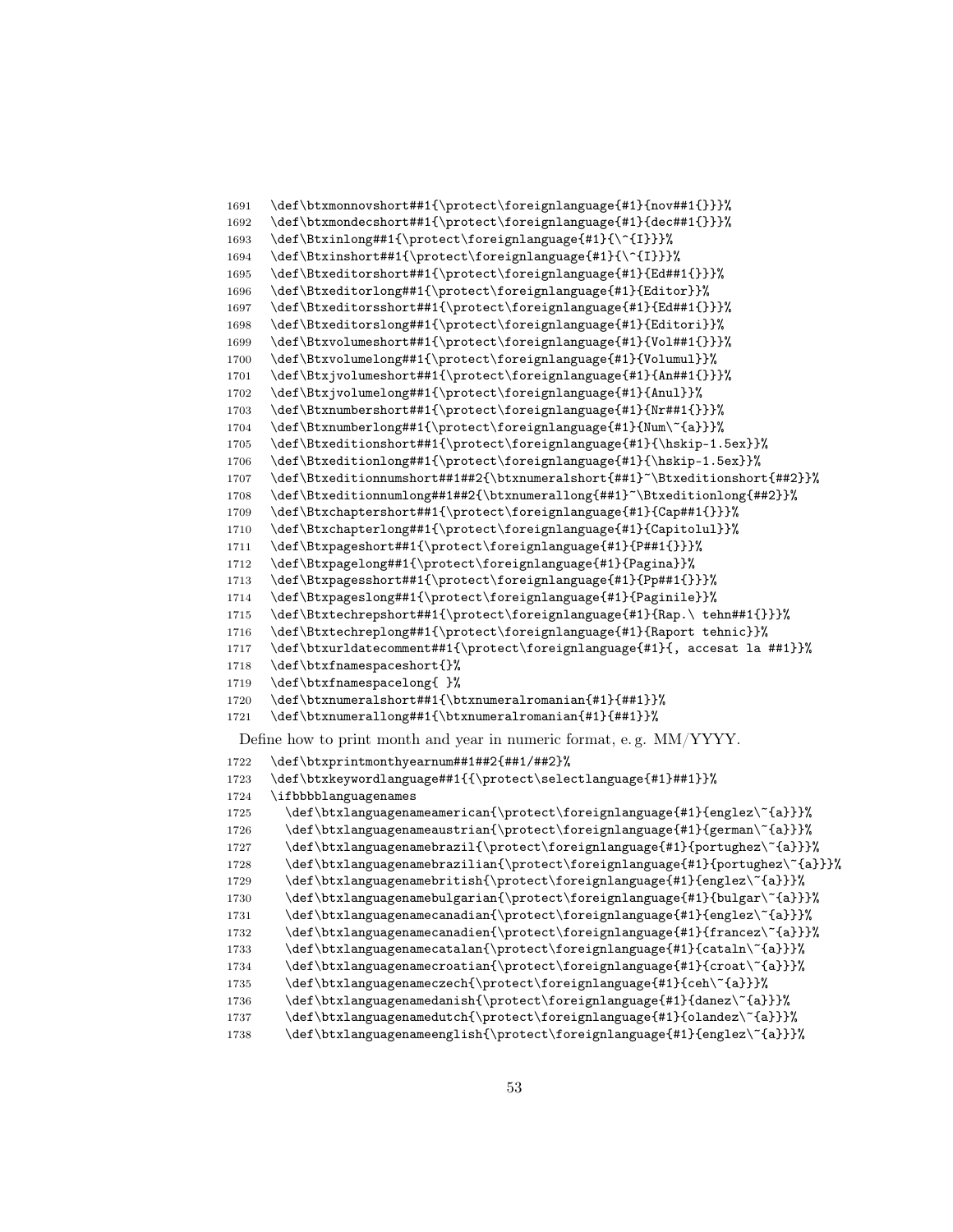```
1739 \def\btxlanguagenameesperanto{\protect\foreignlanguage{#1}{esperanto}}%
1740 \def\btxlanguagenamefinnish{\protect\foreignlanguage{#1}{finlandez\~{a}}}%
1741 \def\btxlanguagenamefrancais{\protect\foreignlanguage{#1}{fracez\~{a}}}%
1742 \def\btxlanguagenamefrench{\protect\foreignlanguage{#1}{francez\~{a}}}%
1743 \def\btxlanguagenamefrenchb{\protect\foreignlanguage{#1}{francez\~{a}}}%
1744 \def\btxlanguagenamegerman{\protect\foreignlanguage{#1}{german\~{a}}}%
1745 \def\btxlanguagenamegermanb{\protect\foreignlanguage{#1}{german\~{a}}}%
1746 \def\btxlanguagenamegreek{\protect\foreignlanguage{#1}{greac\~{a}}}%
1747 \def\btxlanguagenamehebrew{\protect\foreignlanguage{#1}{ebraic\~{a}}}%
1748 \def\btxlanguagenamehungarian{\protect\foreignlanguage{#1}{ungar\~{a}}}%
1749 \def\btxlanguagenameicelandic{\protect\foreignlanguage{#1}{islandez\~{a}}}%
1750 \def\btxlanguagenameirish{\protect\foreignlanguage{#1}{irlandez\~{a}}}%
1751 \def\btxlanguagenameitalian{\protect\foreignlanguage{#1}{italian\~{a}}}%
1752 \def\btxlanguagenamelatin{\protect\foreignlanguage{#1}{latin\~{a}}}%
1753 \def\btxlanguagenamenaustrian{\protect\foreignlanguage{#1}{german\~{a}}}%
1754 \def\btxlanguagenamengerman{\protect\foreignlanguage{#1}{german\~{a}}}%
1755 \def\btxlanguagenamenorsk{\protect\foreignlanguage{#1}{norvegian\~{a}}}%
1756 \def\btxlanguagenamenynorsk{\protect\foreignlanguage{#1}{neo-norvegian\~{a}}}%
1757 \def\btxlanguagenamepolish{\protect\foreignlanguage{#1}{polonez\~{a}}}%
1758 \def\btxlanguagenameportuges{\protect\foreignlanguage{#1}{portughez\~{a}}}%
1759 \def\btxlanguagenameportuguese{\protect\foreignlanguage{#1}{portughez\~{a}}}%
1760 \def\btxlanguagenamerussian{\protect\foreignlanguage{#1}{rus\~{a}}}%
1761 \qquad \texttt{\verb+\dof\btxlanguagenamescottish{protect\foreqngnlanguage{#1}{sco\cft}ian\``{a}}\1762 \def\btxlanguagenameserbian{\protect\foreignlanguage{#1}{s\^{i}rb\~{a}}}%
1763 \def\btxlanguagenamespanish{\protect\foreignlanguage{#1}{spaniol\~{a}}}%
1764 \def\btxlanguagenameswedish{\protect\foreignlanguage{#1}{suedez\~{a}}}%
1765 \def\btxlanguagenameturkish{\protect\foreignlanguage{#1}{turc\~{a}}}%
1766 \def\btxlanguagenameUKenglish{\protect\foreignlanguage{#1}{englez\~{a}}}%
1767 \def\btxlanguagenameUSenglish{\protect\foreignlanguage{#1}{englez\~{a}}}%
1768 \fi
1769 }
```

```
1770 \AtBeginDocument{%
1771 \ifbbbbfixlanguage
1772 \else
1773 \bbbbaddto{romanian}{bibsromanian}
1774 \fi
 Switch off the change of case in titles for all Romanian dialects by appending
```

```
\text{changecase} to \text{change}.
1775 \bbbbaddto{romanian}{btxifchangecaseoff}
```

```
1776 }
```

```
1777 \langle/romanian\rangle
```
#### 9.3.9 Russian

1778 (\*russian)

\bibsrussian Bibliographic commands for Russian.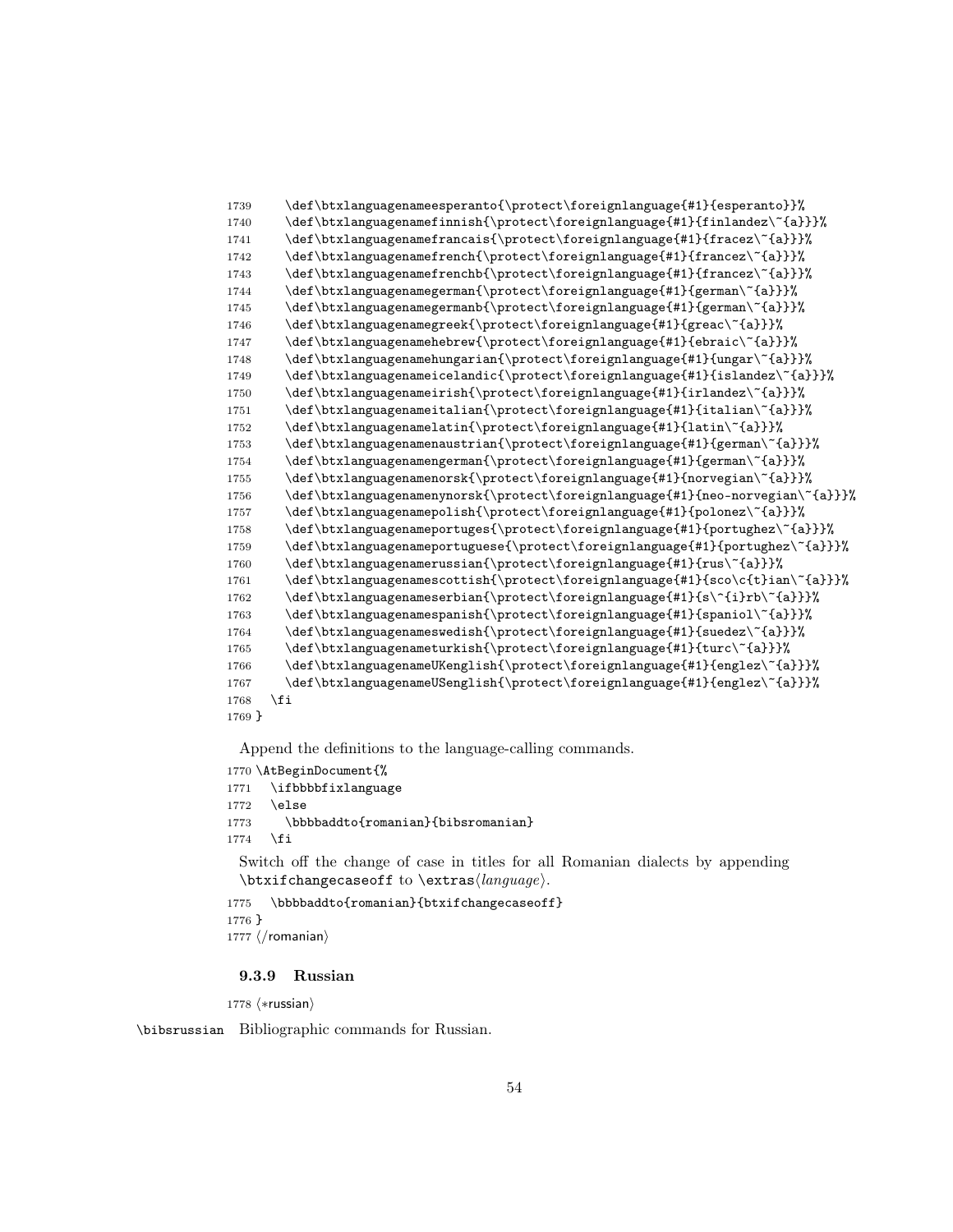```
1779 \newcommand\bibsrussian[1][russian]{%
1780 \def\biblanguagename{#1}%
1781 \def\btxetalshort##1{\protect\foreignlanguage{#1}{\IeC {\cyri }~\IeC
1782 {\cyrd }\IeC {\cyrr }.##1{}}}%
1783 \def\btxetallong##1{\protect\foreignlanguage{#1}{\IeC {\cyri }~\IeC
1784 {\cyrd }\IeC {\cyrr }\IeC {\cyru }\IeC {\cyrg }\IeC {\cyri }\IeC
1785 {\cyre }}}%
1786 \def\btxandshort##1{\protect\foreignlanguage{#1}{\IeC {\cyri }}}%
1787 \def\btxandlong##1{\protect\foreignlanguage{#1}{\IeC {\cyri }}}%
1788 \def\btxandcomma##1{,}%
1789 \def\btxinlong##1{\protect\foreignlanguage{#1}{\IeC {\cyrv }}}%
1790 \def\btxinshort##1{\protect\foreignlanguage{#1}{\IeC {\cyrv }}}%
1791 \def\btxofseriesshort##1{\protect\foreignlanguage{#1}{\IeC {\cyri
1792 }\IeC {\cyrz }}}%
1793 \def\btxinseriesshort##1{\protect\foreignlanguage{#1}{\IeC {\cyrv }}}%
1794 \def\btxofserieslong##1{\protect\foreignlanguage{#1}{\IeC {\cyri
1795 }\IeC {\cyrz }}}%
1796 \def\btxinserieslong##1{\protect\foreignlanguage{#1}{\IeC {\cyrv }}}%
1797 \def\btxeditorshort##1{\protect\foreignlanguage{#1}{\IeC {\cyrr
1798 }\IeC {\cyre }\IeC {\cyrd }.##1{}}}%
1799 \def\btxeditorlong##1{\protect\foreignlanguage{#1}{\IeC {\cyrr }\IeC
1800 {\cyre }\IeC {\cyrd }\IeC {\cyra }\IeC {\cyrk }\IeC {\cyrt }\IeC
1801 {\cyro }\IeC {\cyrr }}}%
1802 \def\btxeditorsshort##1{\protect\foreignlanguage{#1}{\IeC {\cyrr
1803 }\IeC {\cyre }\IeC {\cyrd }.##1{}}}%
1804 \def\btxeditorslong##1{\protect\foreignlanguage{#1}{\IeC {\cyrr
1805 }\IeC {\cyre }\IeC {\cyrd }\IeC {\cyra }\IeC {\cyrk }\IeC {\cyrt
1806 }\IeC {\cyro }\IeC {\cyrr }\IeC {\cyrery }}}%
1807 \def\btxvolumeshort##1{\protect\foreignlanguage{#1}{\IeC {\cyrt }.##1{}}}%
1808 \def\btxvolumelong##1{\protect\foreignlanguage{#1}{\IeC {\cyrt }\IeC
1809 {\cyro }\IeC {\cyrm }}}%
1810 \def\btxjvolumeshort##1{\protect\foreignlanguage{#1}{\IeC {\cyrt }.##1{}}}%
1811 \def\btxjvolumelong##1{\protect\foreignlanguage{#1}{\IeC {\cyrt }\IeC
1812 {\cyro }\IeC {\cyrm }}}%
1813 \def\btxnumbershort##1{\protect\foreignlanguage{#1}{%
1814 n\textsuperscript{\underline{o}}}}%
1815 \def\btxnumberlong##1{\protect\foreignlanguage{#1}{\IeC {\cyrn }\IeC
1816 {\cyro }\IeC {\cyrm }\IeC {\cyre }\IeC {\cyrr }}}%
1817 \def\btxeditionshort##1{\protect\foreignlanguage{#1}{\IeC {\cyrr
1818 }\IeC {\cyre }\IeC {\cyrd }.##1{}}}%
1819 \def\btxeditionlong##1{\protect\foreignlanguage{#1}{\IeC {\cyrr
1820 }\IeC {\cyre }\IeC {\cyrd }\IeC {\cyra }\IeC {\cyrk }\IeC {\cyrc
1821 }\IeC {\cyri }\IeC {\cyrya }}}%
1822 \def\btxeditionnumshort##1##2{\btxnumeralshort{##1}~\btxeditionshort{##2}}%
1823 \def\btxeditionnumlong##1##2{\btxnumerallong{##1}~\btxeditionlong{##2}}%
1824 \def\btxchaptershort##1{\protect\foreignlanguage{#1}{\IeC {\cyrg
1825 }\IeC {\cyrl }.##1{}}}%
1826 \def\btxchapterlong##1{\protect\foreignlanguage{#1}{\IeC {\cyrg
1827 }\IeC {\cyrl }\IeC {\cyra }\IeC {\cyrv }\IeC {\cyra }}}%
1828 \def\btxpageshort##1{\protect\foreignlanguage{#1}{\IeC {\cyrs }\IeC
```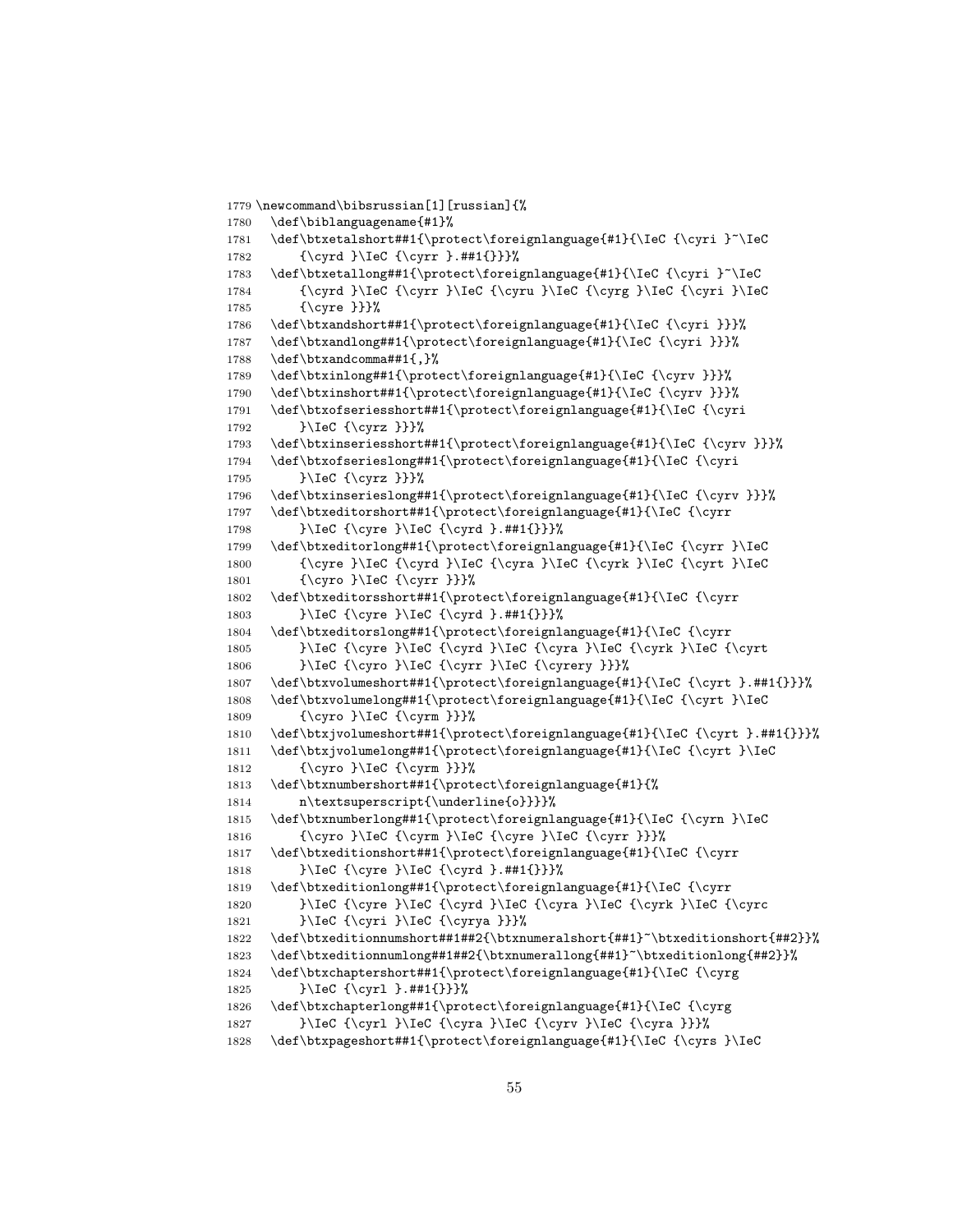```
1829 {\cyrt }\IeC {\cyrr }.##1{}}}%
1830 \def\btxpagelong##1{\protect\foreignlanguage{#1}{\IeC {\cyrs }\IeC
1831 {\\cyrt }\Iec {\cyrr }\Iec {\cyra }\Iec {\cyrn }\Iec {\cyri }\Iec1832 {\cyrc }\IeC {\cyra }}}%
1833 \def\btxpagesshort##1{\protect\foreignlanguage{#1}{\IeC {\cyrs }\IeC
1834 {\cyrt }\IeC {\cyrr }.##1{}}}%
1835 \def\btxpageslong##1{\protect\foreignlanguage{#1}{\IeC {\cyrs }\IeC
1836 {\cyrt }\IeC {\cyrr }\IeC {\cyra }\IeC {\cyrn }\IeC {\cyri }\IeC
1837 {\cyrc }\IeC {\cyrery }}}%
1838 \def\btxmastthesis##1{\protect\foreignlanguage{#1}{\IeC {\CYRD }\IeC
1839 {\cyri }\IeC {\cyrp }\IeC {\cyrl }\IeC {\cyro }\IeC {\cyrm }
1840 \IeC {\cyrm }\IeC {\cyra }\IeC {\cyrg }\IeC {\cyri }\IeC {\cyrs
1841 }\IeC {\cyrt }\IeC {\cyrr }\IeC {\cyra }}}%
1842 \def\btxphdthesis##1{\protect\foreignlanguage{#1}{\IeC {\CYRK }\IeC
1843 {\cyra }\IeC {\cyrn }\IeC {\cyrd }\IeC {\cyri }\IeC {\cyrd }\IeC
1844 \{\cyra\}\Iec \{\cyrt\}\Iec \{\cyrs\}\Iec \{\cyrk\} \Iec \{\cyra\}\Iec1845 {\cyrya } \IeC {\cyrd }\IeC {\cyri }\IeC {\cyrs }\IeC {\cyrs
1846 }\IeC {\cyre }\IeC {\cyrr }\IeC {\cyrt }\IeC {\cyra }\IeC {\cyrc
1847 }\IeC {\cyri }\IeC {\cyrya }}}%
1848 \def\btxtechrepshort##1{\protect\foreignlanguage{#1}{\IeC {\cyrt
1849 }} }\IeC {\cyre }\IeC {\cyrh }.\ \IeC {\cyro }\IeC {\cyrt }\IeC
1850 {\cyrch }\IeC {\cyre }\IeC {\cyrt }##1{}}}%
1851 \def\btxtechreplong##1{\protect\foreignlanguage{#1}{\IeC {\cyrt
1852 }\IeC {\cyre }\IeC {\cyrh }\IeC {\cyrn }\IeC {\cyri }\IeC
1853 {\cyrch }\IeC {\cyre }\IeC {\cyrs }\IeC {\cyrk }\IeC {\cyri
1854 }\IeC {\cyrishrt } \IeC {\cyro }\IeC {\cyrt }\IeC {\cyrch }\IeC
1855 {\cyre }\IeC {\cyrt }}}%
1856 \def\btxmonjanlong##1{\protect\foreignlanguage{#1}{\IeC {\cyrya
1857 }\IeC {\cyrn }\IeC {\cyrv }\IeC {\cyra }\IeC {\cyrr }\IeC
1858 {\cyrsftsn }}}%
1859 \def\btxmonfeblong##1{\protect\foreignlanguage{#1}{\IeC {\cyrf }\IeC
1860 {\cyre }\IeC {\cyrv }\IeC {\cyrr }\IeC {\cyra }\IeC {\cyrl }\IeC
1861 {\cyrsftsn }}}%
1862 \def\btxmonmarlong##1{\protect\foreignlanguage{#1}{\IeC {\cyrm }\IeC
1863 {\cyra }\IeC {\cyrr }\IeC {\cyrt }}}%
1864 \def\btxmonaprlong##1{\protect\foreignlanguage{#1}{\IeC {\cyra }\IeC
1865 {\cyrp }\IeC {\cyrr }\IeC {\cyre }\IeC {\cyrl }\IeC {\cyrsftsn
1866 }}}%
1867 \def\btxmonmaylong##1{\protect\foreignlanguage{#1}{\IeC {\cyrm }\IeC
1868 {\cyra }\IeC {\cyrishrt }}}%
1869 \def\btxmonjunlong##1{\protect\foreignlanguage{#1}{\IeC {\cyri }\IeC
1870 {\cyryu }\IeC {\cyrn }\IeC {\cyrsftsn }}}%
1871 \def\btxmonjullong##1{\protect\foreignlanguage{#1}{\IeC {\cyri }\IeC
1872 {\cyryu }\IeC {\cyrl }\IeC {\cyrsftsn }}}%
1873 \def\btxmonauglong##1{\protect\foreignlanguage{#1}{\IeC {\cyra }\IeC
1874 {\cyrv }\IeC {\cyrg }\IeC {\cyru }\IeC {\cyrs }\IeC {\cyrt }}}%
1875 \def\btxmonseplong##1{\protect\foreignlanguage{#1}{\IeC {\cyrs }\IeC
1876 {\cyre }\IeC {\cyrn }\IeC {\cyrt }\IeC {\cyrya }\IeC {\cyrb
1877    }\IeC {\cyrr }\IeC {\cyrsftsn }}}%
1878 \def\btxmonoctlong##1{\protect\foreignlanguage{#1}{\IeC {\cyro }\IeC
```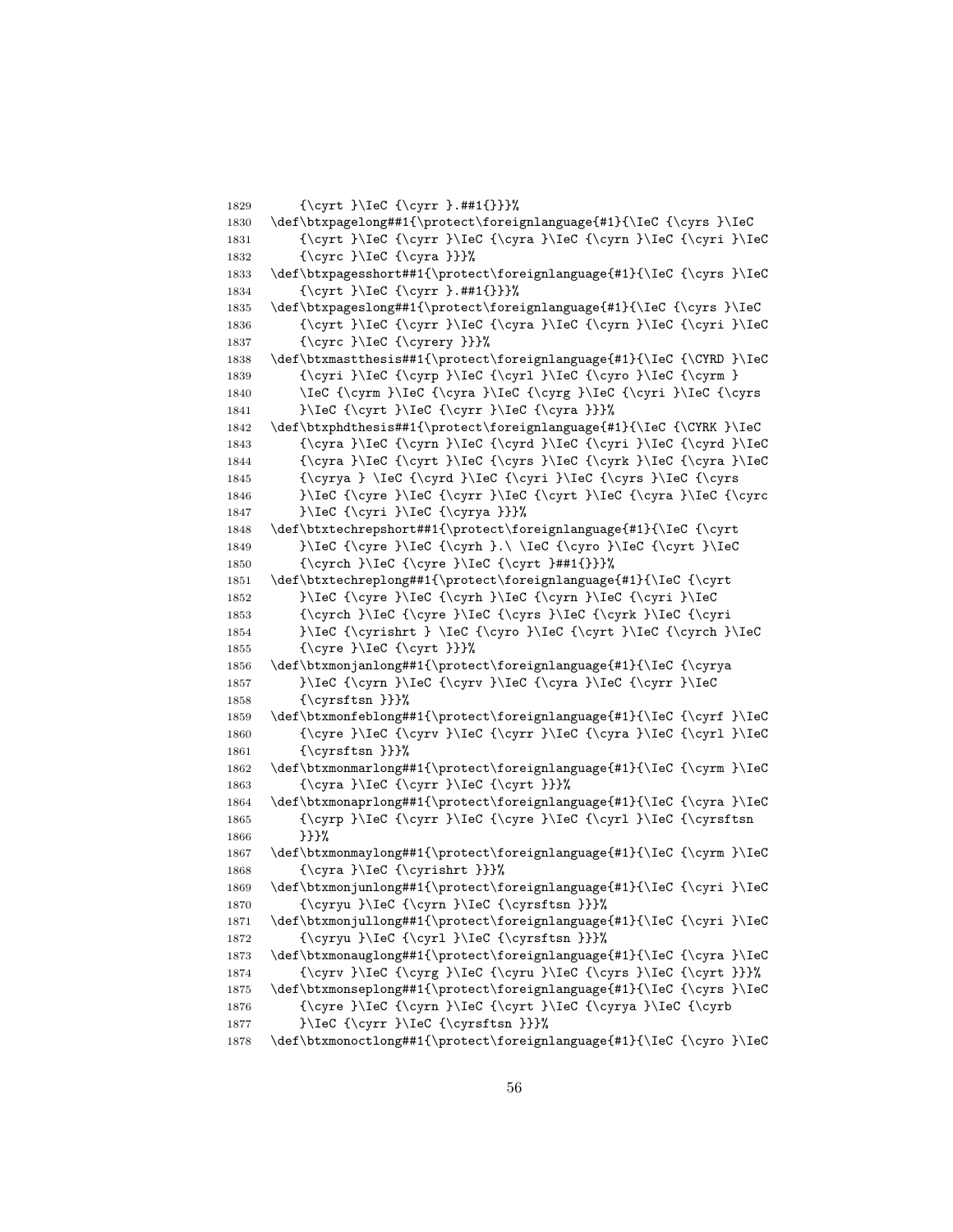```
1879 {\cyrk }\IeC {\cyrt }\IeC {\cyrya }\IeC {\cyrb }\IeC {\cyrr
1880 }\IeC {\cyrsftsn }}}%
1881 \def\btxmonnovlong##1{\protect\foreignlanguage{#1}{\IeC {\cyrn }\IeC
1882 {\cyro }\IeC {\cyrya }\IeC {\cyrb }\IeC {\cyrr }\IeC {\cyrsftsn
1883 }}}}%
1884 \def\btxmondeclong##1{\protect\foreignlanguage{#1}{\IeC {\cyrd }\IeC
1885 {\cyre }\IeC {\cyrk }\IeC {\cyra }\IeC {\cyrb }\IeC {\cyrr }\IeC
1886 {\cyrsftsn }}}%
1887 \def\btxmonjanshort##1{\protect\foreignlanguage{#1}{\IeC {\cyrya
1888 }\IeC {\cyrn }\IeC {\cyrv }.##1{}}}%
1889 \def\btxmonfebshort##1{\protect\foreignlanguage{#1}{\IeC {\cyrf
1890 }\IeC {\cyre }\IeC {\cyrv }.##1{}}}%
1891 \def\btxmonmarshort##1{\protect\foreignlanguage{#1}{\IeC {\cyrm
1892 }\IeC {\cyra }\IeC {\cyrr }.##1{}}}%
1893 \def\btxmonaprshort##1{\protect\foreignlanguage{#1}{\IeC {\cyra
1894 }\IeC {\cyrp }\IeC {\cyrr }.##1{}}}%
1895 \def\btxmonmayshort##1{\protect\foreignlanguage{#1}{\IeC {\cyrm
1896 }\IeC {\cyra }\IeC {\cyrishrt }}}%
1897 \def\btxmonjunshort##1{\protect\foreignlanguage{#1}{\IeC {\cyri
1898 }\IeC {\cyryu }\IeC {\cyrn }\IeC {\cyrsftsn }##1{}}}%
1899 \def\btxmonjulshort##1{\protect\foreignlanguage{#1}{\IeC {\cyri
1900 }\IeC {\cyryu }\IeC {\cyrl }\IeC {\cyrsftsn }##1{}}}%
1901 \def\btxmonaugshort##1{\protect\foreignlanguage{#1}{\IeC {\cyra
1902 }\IeC {\cyrv }\IeC {\cyrg }.##1{}}}%
1903 \def\btxmonsepshort##1{\protect\foreignlanguage{#1}{\IeC {\cyrs
1904 }\IeC {\cyre }\IeC {\cyrn }.##1{}}}%
1905 \def\btxmonoctshort##1{\protect\foreignlanguage{#1}{\IeC {\cyro
1906 }\IeC {\cyrk }\IeC {\cyrt }.##1{}}}%
1907 \def\btxmonnovshort##1{\protect\foreignlanguage{#1}{\IeC {\cyrn
1908 }\IeC {\cyro }\IeC {\cyrya }.##1{}}}%
1909 \def\btxmondecshort##1{\protect\foreignlanguage{#1}{\IeC {\cyrd
1910 }\IeC {\cyre }\IeC {\cyrk }.##1{}}}%
1911 \def\Btxinlong##1{\protect\foreignlanguage{#1}{\IeC {\CYRV }}}%
1912 \def\Btxinshort##1{\protect\foreignlanguage{#1}{\IeC {\CYRV }}}%
1913 \def\Btxeditorshort##1{\protect\foreignlanguage{#1}{\IeC {\CYRR
1914 }\IeC {\cyre }\IeC {\cyrd }.##1{}}}%
1915 \def\Btxeditorlong##1{\protect\foreignlanguage{#1}{\IeC {\CYRR }\IeC
1916 {\cyre }\IeC {\cyrd }\IeC {\cyra }\IeC {\cyrk }\IeC {\cyrt }\IeC
1917 {\cyro }\IeC {\cyrr }}}%
1918 \def\Btxeditorsshort##1{\protect\foreignlanguage{#1}{\IeC {\CYRR
1919 }\IeC {\cyre }\IeC {\cyrd }.##1{}}}%
1920 \def\Btxeditorslong##1{\protect\foreignlanguage{#1}{\IeC {\CYRR
1921 }\IeC {\cyre }\IeC {\cyrd }\IeC {\cyra }\IeC {\cyrk }\IeC {\cyrt
1922 }\IeC {\cyro }\IeC {\cyrr }\IeC {\cyrery }}}%
1923 \def\Btxvolumeshort##1{\protect\foreignlanguage{#1}{\IeC {\CYRT }.##1{}}}%
1924 \def\Btxvolumelong##1{\protect\foreignlanguage{#1}{\IeC {\CYRT }\IeC
1925 {\cyro }\IeC {\cyrm }}}%
1926 \def\Btxjvolumeshort##1{\protect\foreignlanguage{#1}{\IeC {\CYRT }.##1{}}}%
1927 \def\Btxjvolumelong##1{\protect\foreignlanguage{#1}{\IeC {\CYRT }\IeC
1928 {\cyro }\IeC {\cyrm }}}%
```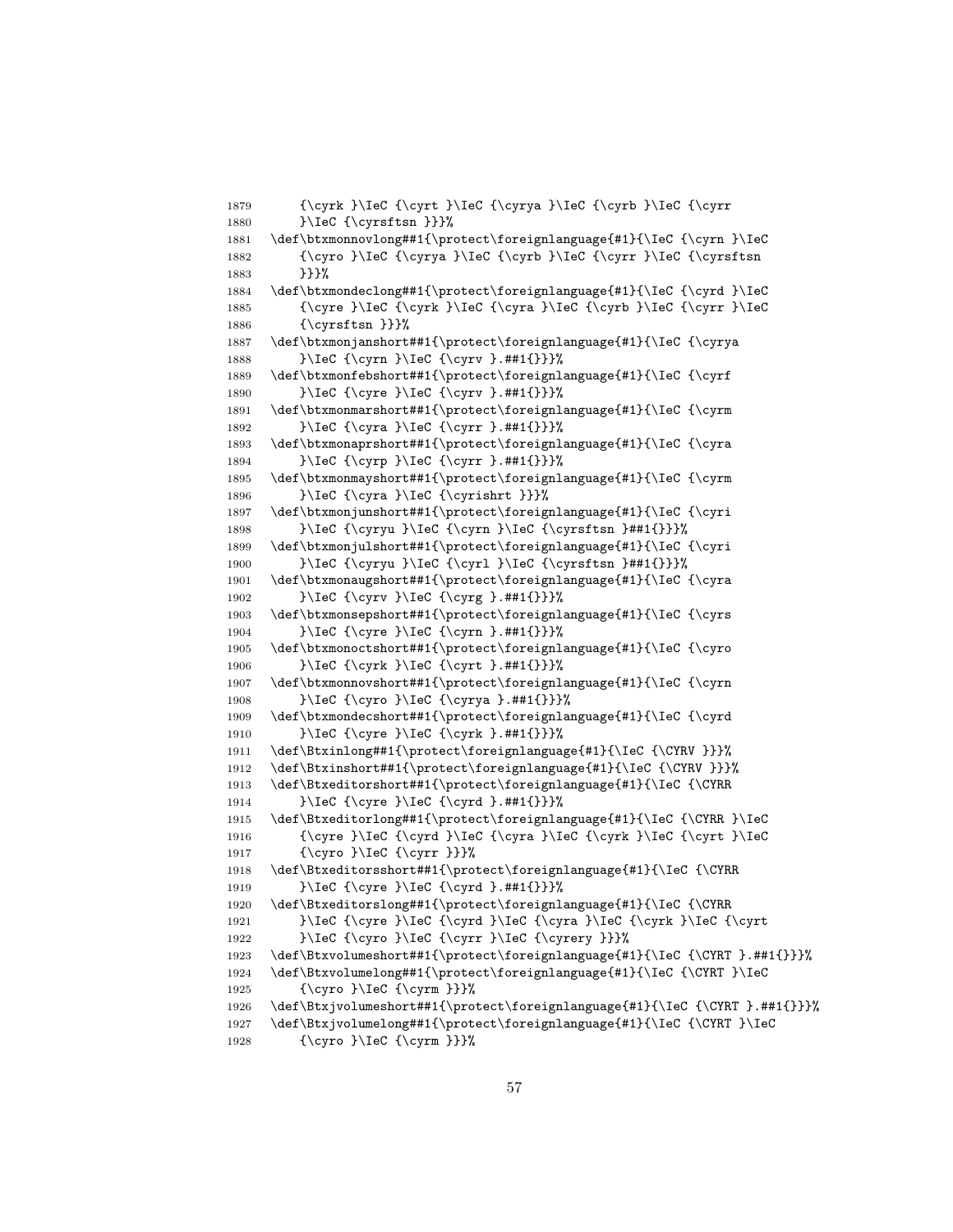```
1929 \def\Btxnumbershort##1{\protect\foreignlanguage{#1}{%
1930 N\textsuperscript{\underline{o}}}}%
1931 \def\Btxnumberlong##1{\protect\foreignlanguage{#1}{\IeC {\CYRN }\IeC
1932 {\cyro }\IeC {\cyrm }\IeC {\cyre }\IeC {\cyrr }}}%
1933 \def\Btxeditionshort##1{\protect\foreignlanguage{#1}{\IeC {\CYRR
1934 }\IeC {\cyre }\IeC {\cyrd }.##1{}}}%
1935 \def\Btxeditionlong##1{\protect\foreignlanguage{#1}{\IeC {\CYRR
1936 }\IeC {\cyre }\IeC {\cyrd }\IeC {\cyra }\IeC {\cyrk }\IeC {\cyrc
1937 }\IeC {\cyri }\IeC {\cyrya }}}%
1938 \def\Btxeditionnumshort##1##2{\btxnumeralshort{##1}~\Btxeditionshort{##2}}%
1939 \def\Btxeditionnumlong##1##2{\btxnumerallong{##1}~\Btxeditionlong{##2}}%
1940 \def\Btxchaptershort##1{\protect\foreignlanguage{#1}{\IeC {\CYRG
1941 }\IeC {\cyrl }.##1{}}}%
1942 \def\Btxchapterlong##1{\protect\foreignlanguage{#1}{\IeC {\CYRG
1943 }\IeC {\cyrl }\IeC {\cyra }\IeC {\cyrv }\IeC {\cyra }}}%
1944 \def\Btxpageshort##1{\protect\foreignlanguage{#1}{\IeC {\CYRS }\IeC
1945 {\cyrt }\IeC {\cyrr }.##1{}}}%
1946 \def\Btxpagelong##1{\protect\foreignlanguage{#1}{\IeC {\CYRS }\IeC
1947 {\cyrt }\IeC {\cyrr }\IeC {\cyra }\IeC {\cyrn }\IeC {\cyri }\IeC
1948 {\cyrc }\IeC {\cyra }}}%
1949 \def\Btxpagesshort##1{\protect\foreignlanguage{#1}{\IeC {\CYRS }\IeC
1950 {\cyrt }\IeC {\cyrr }.##1{}}}%
1951 \def\Btxpageslong##1{\protect\foreignlanguage{#1}{\IeC {\CYRS }\IeC
1952 {\cyrt }\IeC {\cyrr }\IeC {\cyra }\IeC {\cyrn }\IeC {\cyri }\IeC
1953 {\cyrc }\IeC {\cyrery }}}%
1954 \def\Btxtechrepshort##1{\protect\foreignlanguage{#1}{\IeC {\CYRT
1955 }\IeC {\cyre }\IeC {\cyrh }.\ \IeC {\cyro }\IeC {\cyrt }\IeC
1956 {\cyrch }\IeC {\cyre }\IeC {\cyrt }##1{}}}%
1957 \def\Btxtechreplong##1{\protect\foreignlanguage{#1}{\IeC {\CYRT
1958 }\IeC {\cyre }\IeC {\cyrh }\IeC {\cyrn }\IeC {\cyri }\IeC
1959 {\cyrch }\IeC {\cyre }\IeC {\cyrs }\IeC {\cyrk }\IeC {\cyri
1960 }\IeC {\cyrishrt } \IeC {\cyro }\IeC {\cyrt }\IeC {\cyrch }\IeC
1961 {\cyre }\IeC {\cyrt }}}%
1962 \def\btxurldatecomment##1{\protect\foreignlanguage{#1}{, \IeC {\cyrp
1963 }\IeC {\cyro }\IeC {\cyrs }\IeC {\cyre }\IeC {\cyrshch }\IeC
1964 {\cyre }\IeC {\cyrn }\IeC {\cyro } ##1}}%
1965 \def\btxfnamespaceshort{\,}%
1966 \def\btxfnamespacelong{ }%
1967 \def\btxnumeralshort##1{\btxnumeralfallback{#1}{##1}}%
1968 \def\btxnumerallong##1{\btxnumeralfallback{#1}{##1}}%
 Define how to print month and year in numeric format, e. g. MM/YYYY.
1969 \def\btxprintmonthyearnum##1##2{##1/##2}%
1970 \def\btxkeywordlanguage##1{{\protect\selectlanguage{#1}##1}}%
1971 \ifbbbblanguagenames
1972 \def\btxlanguagenameamerican{\protect\foreignlanguage{#1}{\IeC
1973 {\cyra }\IeC {\cyrn }\IeC {\cyrg }\IeC {\cyrl }\IeC {\cyri
1974 }\IeC {\cyrishrt }\IeC {\cyrs }\IeC {\cyrk }\IeC {\cyri }\IeC
1975 {\cyrishrt }}}%
1976 \def\btxlanguagenameaustrian{\protect\foreignlanguage{#1}{\IeC
```

```
58
```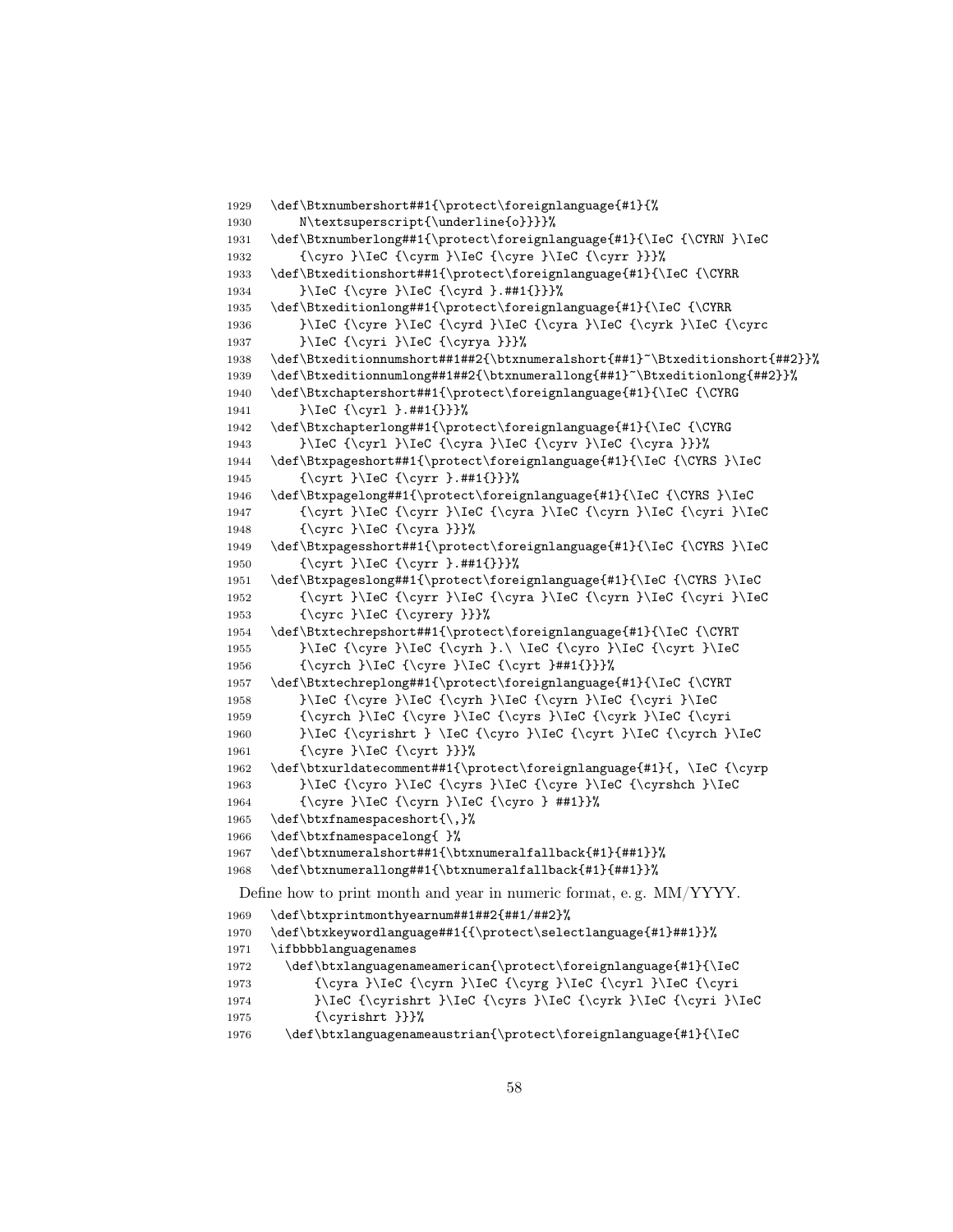| 1977 | {\cyra }\IeC {\cyrv }\IeC {\cyrs }\IeC {\cyrt }\IeC {\cyrr         |
|------|--------------------------------------------------------------------|
| 1978 | }\IeC {\cyri }\IeC {\cyrishrt }\IeC {\cyrs }\IeC {\cyrk }\IeC      |
| 1979 | {\cyri }\IeC {\cyrishrt }}}%                                       |
| 1980 | \def\btxlanguagenamebrazil{\protect\foreignlanguage{#1}{\IeC       |
| 1981 | {\cyrp }\IeC {\cyro }\IeC {\cyrr }\IeC {\cyrt }\IeC {\cyru         |
| 1982 | }\IeC {\cyrg }\IeC {\cyra }\IeC {\cyr1 }\IeC {\cyrsftsn }\IeC      |
| 1983 | {\cyrs }\IeC {\cyrk }\IeC {\cyri }\IeC {\cyrishrt }}}%             |
| 1984 | \def\btxlanguagenamebrazilian{\protect\foreignlanguage{#1}{\IeC    |
| 1985 | {\cyrp }\IeC {\cyro }\IeC {\cyrr }\IeC {\cyrt }\IeC {\cyru         |
| 1986 | }\IeC {\cyrg }\IeC {\cyra }\IeC {\cyr1 }\IeC {\cyrsftsn }\IeC      |
| 1987 | {\cyrs }\IeC {\cyrk }\IeC {\cyri }\IeC {\cyrishrt }}}%             |
| 1988 | \def\btxlanguagenamebritish{\protect\foreignlanguage{#1}{\IeC      |
| 1989 | {\cyra }\IeC {\cyrn }\IeC {\cyrg }\IeC {\cyrl }\IeC {\cyri         |
| 1990 | }\IeC {\cyrishrt }\IeC {\cyrs }\IeC {\cyrk }\IeC {\cyri }\IeC      |
| 1991 | {\cyrishrt }}}%                                                    |
| 1992 | \def\btxlanguagenamebulgarian{\protect\foreignlanguage{#1}{\IeC    |
| 1993 | {\cyrb }\IeC {\cyro }\IeC {\cyr1 }\IeC {\cyrg }\IeC {\cyra         |
| 1994 | }\IeC {\cyrr }\IeC {\cyrs }\IeC {\cyrk }\IeC {\cyri }\IeC          |
| 1995 | {\cyrishrt }}}%                                                    |
| 1996 | \def\btxlanguagenamecanadian{\protect\foreignlanguage{#1}{\IeC     |
| 1997 | {\cyra }\IeC {\cyrn }\IeC {\cyrg }\IeC {\cyrl }\IeC {\cyri         |
| 1998 | }\IeC {\cyrishrt }\IeC {\cyrs }\IeC {\cyrk }\IeC {\cyri }\IeC      |
| 1999 | {\cyrishrt }}}%                                                    |
| 2000 | \def\btxlanguagenamecanadien{\protect\foreignlanguage{#1}{\IeC     |
| 2001 | {\cyrf }\IeC {\cyrr }\IeC {\cyra }\IeC {\cyrn }\IeC {\cyrc         |
| 2002 | }\IeC {\cyru }\IeC {\cyrz }\IeC {\cyrs }\IeC {\cyrk }\IeC          |
| 2003 | {\cyri }\IeC {\cyrishrt }}}%                                       |
| 2004 | \def\btxlanguagenamecatalan{\protect\foreignlanguage{#1}{\IeC      |
| 2005 | {\cyrk }\IeC {\cyra }\IeC {\cyrt }\IeC {\cyra }\IeC {\cyrl         |
| 2006 | }\IeC {\cyro }\IeC {\cyrn }\IeC {\cyrs }\IeC {\cyrk }\IeC          |
| 2007 | {\cyri }\IeC {\cyrishrt }}}%                                       |
| 2008 | \def\btxlanguagenamecroatian{\protect\foreignlanguage{#1}{\IeC     |
| 2009 | {\cyrh }\IeC {\cyro }\IeC {\cyrr }\IeC {\cyrv }\IeC {\cyra         |
| 2010 | }\IeC {\cyrt }\IeC {\cyrs }\IeC {\cyrk }\IeC {\cyri }\IeC          |
| 2011 | {\cyrishrt }}}%                                                    |
| 2012 | \def\btxlanguagenameczech{\protect\foreignlanguage{#1}{\IeC        |
| 2013 | {\cyrch }\IeC {\cyre }\IeC {\cyrsh }\IeC {\cyrs }\IeC {\cyrk       |
| 2014 | }\IeC {\cyri }\IeC {\cyrishrt }}}%                                 |
| 2015 | \def\btxlanguagenamedanish{\protect\foreignlanguage{#1}{\IeC       |
| 2016 | {\cyrd }\IeC {\cyra }\IeC {\cyrt }\IeC {\cyrs }\IeC {\cyrk         |
| 2017 | }\IeC {\cyri }\IeC {\cyrishrt }}}%                                 |
| 2018 | \def\btxlanguagenamedutch{\protect\foreignlanguage{#1}{\IeC {\cyrg |
| 2019 | }\IeC {\cyro }\IeC {\cyr1 }\IeC {\cyr1 }\IeC {\cyra }\IeC          |
| 2020 | {\cyrn }\IeC {\cyrd }\IeC {\cyrs }\IeC {\cyrk }\IeC {\cyri         |
| 2021 | }\IeC {\cyrishrt }}}%                                              |
| 2022 | \def\btxlanguagenameenglish{\protect\foreignlanguage{#1}{\IeC      |
| 2023 | {\cyra }\IeC {\cyrn }\IeC {\cyrg }\IeC {\cyr1 }\IeC {\cyri         |
| 2024 | }\IeC {\cyrishrt }\IeC {\cyrs }\IeC {\cyrk }\IeC {\cyri }\IeC      |
| 2025 | {\cyrishrt }}}%                                                    |
| 2026 | \def\btxlanguagenameesperanto{\protect\foreignlanguage{#1}{\IeC    |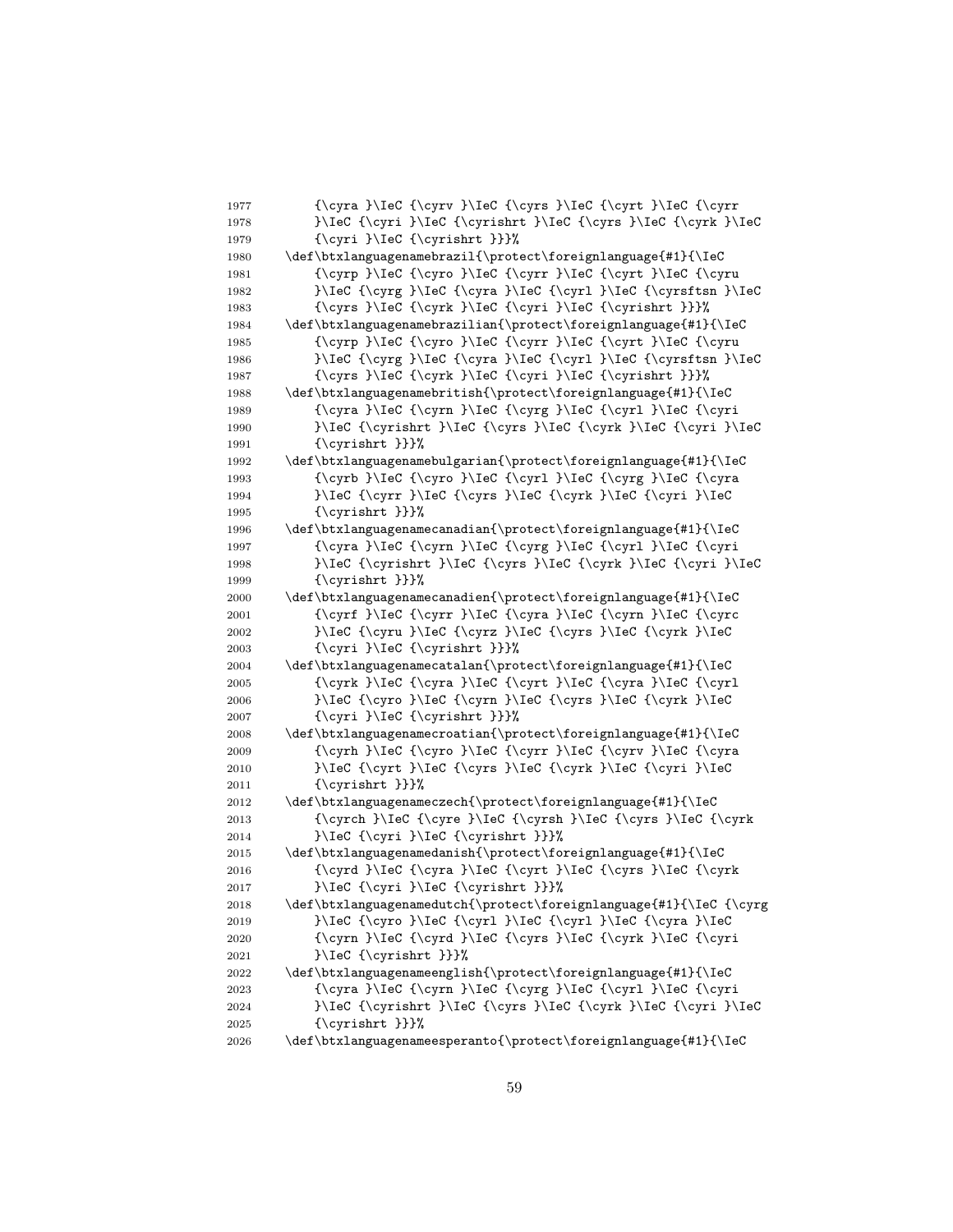2027  ${\\cprev }\leC {\\cyr} \leC {\\cyr} \leC {\\cyr}$ 2028 }\IeC {\cyra }\IeC {\cyrn }\IeC {\cyrt }\IeC {\cyro }}}% 2029 \def\btxlanguagenamefinnish{\protect\foreignlanguage{#1}{\IeC 2030 {\cyrf }\IeC {\cyri }\IeC {\cyrn }\IeC {\cyrs }\IeC {\cyrk 2031 }\IeC {\cyri }\IeC {\cyrishrt }}}% 2032 \def\btxlanguagenamefranceis{\protect\foreignlanguage{#1}{\IeC 2033 {\cyrf }\IeC {\cyrr }\IeC {\cyra }\IeC {\cyrn }\IeC {\cyrc 2034 }}\IeC {\cyru }\IeC {\cyrz }\IeC {\cyrs }\IeC {\cyrk }\IeC 2035 {\cyri }\IeC {\cyrishrt }}}% 2036 \def\btxlanguagenamefrench{\protect\foreignlanguage{#1}{\IeC 2037 {\cyrf }\IeC {\cyrr }\IeC {\cyra }\IeC {\cyrn }\IeC {\cyrc 2038 }\IeC {\cyru }\IeC {\cyrz }\IeC {\cyrs }\IeC {\cyrk }\IeC 2039 {\cyri }\IeC {\cyrishrt }}}% 2040 \def\btxlanguagenamefrenchb{\protect\foreignlanguage{#1}{\IeC 2041  ${\\cyrf }\\leC {\\cyrr }\Iec {\cyrr }\Iec {\cyrr }$ 2042 <br> }\IeC {\cyru }\IeC {\cyrz }\IeC {\cyrs }\IeC {\cyrk }\IeC 2043 {\cyri }\IeC {\cyrishrt }}}% 2044 \def\btxlanguagenamegerman{\protect\foreignlanguage{#1}{\IeC 2045 {\cyrn }\IeC {\cyre }\IeC {\cyrm }\IeC {\cyre }\IeC {\cyrc 2046 }\IeC {\cyrk }\IeC {\cyri }\IeC {\cyrishrt }}}% 2047 \def\btxlanguagenamegermanb{\protect\foreignlanguage{#1}{\IeC 2048 {\cyrn }\IeC {\cyre }\IeC {\cyrm }\IeC {\cyre }\IeC {\cyrc 2049 }\IeC {\cyrk }\IeC {\cyri }\IeC {\cyrishrt }}}% 2050 \def\btxlanguagenamegreek{\protect\foreignlanguage{#1}{\IeC {\cyrg 2051 }\IeC {\cyrr }\IeC {\cyre }\IeC {\cyrch }\IeC {\cyre }\IeC 2052 {\cyrs }\IeC {\cyrk }\IeC {\cyri }\IeC {\cyrishrt }}}% 2053 \def\btxlanguagenamehebrew{\protect\foreignlanguage{#1}{\IeC 2054 {\cyre }\IeC {\cyrv }\IeC {\cyrr }\IeC {\cyre }\IeC {\cyrishrt 2055 }\IeC {\cyrs }\IeC {\cyrk }\IeC {\cyri }\IeC {\cyrishrt }}}% 2056 \def\btxlanguagenamehungarian{\protect\foreignlanguage{#1}{\IeC 2057  ${\\cyrv \}\IEC {\cyre }\IEC {\cyrn }\IEC {\cyrg }\IEC {\cyre$ 2058 }}\IeC {\cyrr }\IeC {\cyrs }\IeC {\cyrk }\IeC {\cyri }\IeC 2059 {\cyrishrt }}}% 2060 \def\btxlanguagenameicelandic{\protect\foreignlanguage{#1}{\IeC 2061 {\cyri }\IeC {\cyrs }\IeC {\cyrl }\IeC {\cyra }\IeC {\cyrn 2062 <br>}\IeC {\cyrd }\IeC {\cyrs }\IeC {\cyrk }\IeC {\cyri }\IeC 2063 {\cyrishrt }}}% 2064 \def\btxlanguagenameirish{\protect\foreignlanguage{#1}{\IeC {\cyri 2065 }}\IeC {\cyrr }\IeC {\cyrl }\IeC {\cyra }\IeC {\cyrn }\IeC 2066 {\cyrd }\IeC {\cyrs }\IeC {\cyrk }\IeC {\cyri }\IeC {\cyrishrt 2067 }}}%  $2068 \qquad \text{obxlanguagenameitalian{protect{\fore}} for eigenlanguage{#1}{\leq}$ 2069  ${\\cyri }\I\clap{\cyrt }\I\clap{\cyri }\I\clap{\cyri }\I\clap{\cyri }\I\clap{\cyri\v\r\r}$ 2070 }\IeC {\cyrya }\IeC {\cyrn }\IeC {\cyrs }\IeC {\cyrk }\IeC 2071 {\cyri }\IeC {\cyrishrt }}}% 2072 \def\btxlanguagenamelatin{\protect\foreignlanguage{#1}{\IeC {\cyrl 2073 }\IeC {\cyra }\IeC {\cyrt }\IeC {\cyri }\IeC {\cyrn }\IeC 2074 {\cyrs }\IeC {\cyrk }\IeC {\cyri }\IeC {\cyrishrt }}}% 2075 \def\btxlanguagenamenaustrian{\protect\foreignlanguage{#1}{\IeC 2076 {\cyrn }\IeC {\cyre }\IeC {\cyrm }\IeC {\cyre }\IeC {\cyrc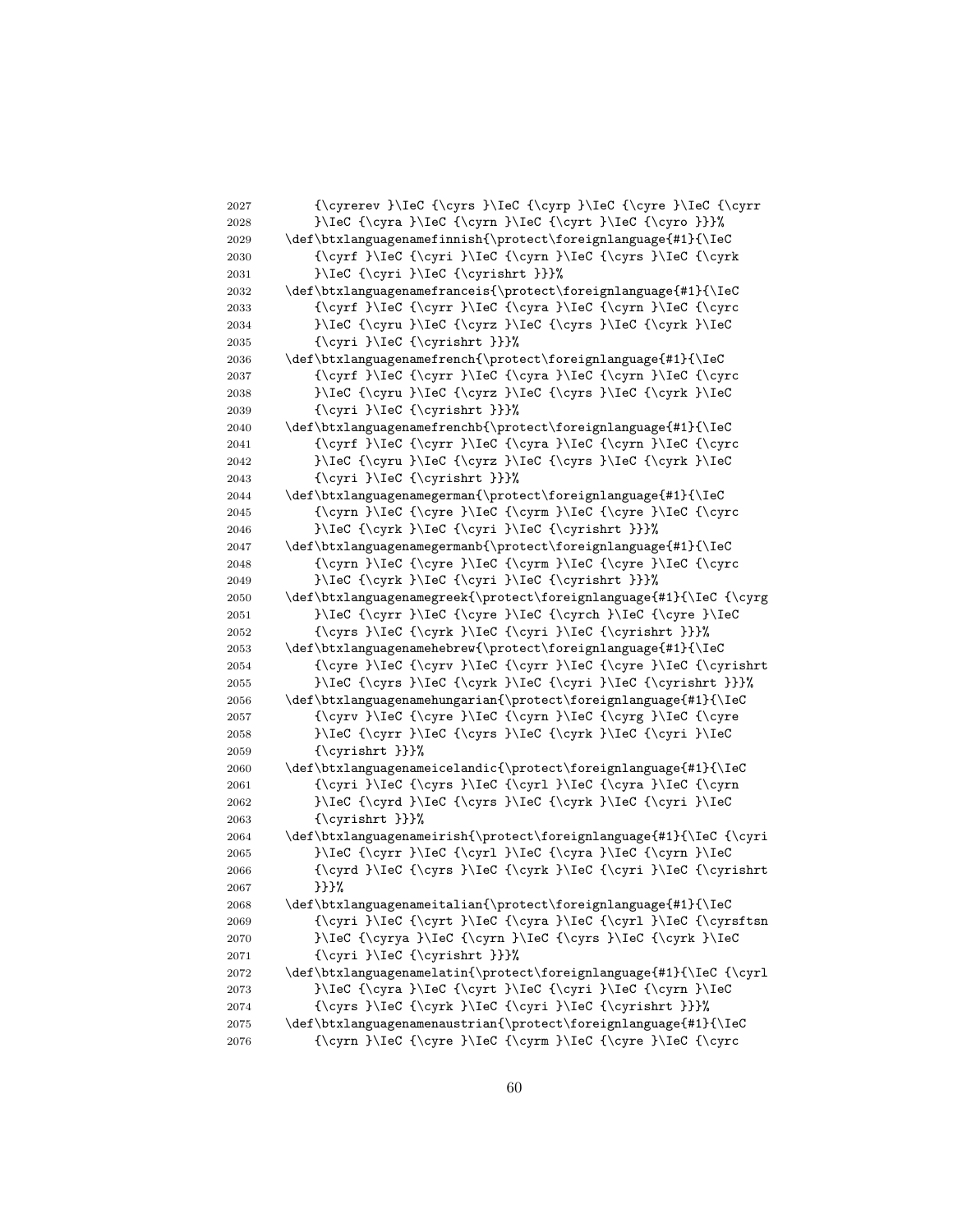}\IeC {\cyrk }\IeC {\cyri }\IeC {\cyrishrt }}}% \def\btxlanguagenamengerman{\protect\foreignlanguage{#1}{\IeC 2079 {\cyrn }\IeC {\cyre }\IeC {\cyrm }\IeC {\cyre }\IeC {\cyrc }\IeC {\cyrk }\IeC {\cyri }\IeC {\cyrishrt }}}%  $2081 \text{def\}txlanguagenamenorsk{\protect/foreignlanguage{#1}{\IEC {\cyrn}}$ 2082 }}\IeC {\cyro }\IeC {\cyrr }\IeC {\cyrv }\IeC {\cyre }\IeC {\cyrzh }\IeC {\cyrs }\IeC {\cyrk }\IeC {\cyri }\IeC {\cyrishrt }}}%  $2085 \text{def\}bxlanguagenamenynorsk{\protect}{\n 700120201441}$  $\{\cyrn \l\le \{\cyro \l\le \{ \cyrv \}\le C \l\le \{\cyrn \l\le \} \lceil C \rceil \}$ 2087 }\IeC {\cyro }\IeC {\cyrr }\IeC {\cyrv }\IeC {\cyre }\IeC {\cyrzh }\IeC {\cyrs }\IeC {\cyrk }\IeC {\cyri }\IeC {\cyrishrt }}}% \def\btxlanguagenamepolish{\protect\foreignlanguage{#1}{\IeC 2091 {\cyrp }\IeC {\cyro }\IeC {\cyrl }\IeC {\cyrsftsn }\IeC {\cyrs }\IeC {\cyrk }\IeC {\cyri }\IeC {\cyrishrt }}}% \def\btxlanguagenameportuges{\protect\foreignlanguage{#1}{\IeC {\cyrp }\IeC {\cyro }\IeC {\cyrr }\IeC {\cyrt }\IeC {\cyru }\IeC {\cyrg }\IeC {\cyra }\IeC {\cyrl }\IeC {\cyrsftsn }\IeC 2096 {\cyrs }\IeC {\cyrk }\IeC {\cyri }\IeC {\cyrishrt }}}% \def\btxlanguagenameportuguese{\protect\foreignlanguage{#1}{\IeC 2098 {\cyrp }\IeC {\cyro }\IeC {\cyrr }\IeC {\cyrt }\IeC {\cyru }\IeC {\cyrg }\IeC {\cyra }\IeC {\cyrl }\IeC {\cyrsftsn }\IeC {\cyrs }\IeC {\cyrk }\IeC {\cyri }\IeC {\cyrishrt }}}% \def\btxlanguagenamerussian{\protect\foreignlanguage{#1}{\IeC {\cyrr }\IeC {\cyru }\IeC {\cyrs }\IeC {\cyrs }\IeC {\cyrk }\IeC {\cyri }\IeC {\cyrishrt }}}% 2104 \def\btxlanguagenamescottish{\protect\foreignlanguage{#1}{\IeC  ${\cysh }\IeC {\cysh }IeC {\cyst }IeC {\cyr1 }IeC {\cyr1 }$ 2106 }\IeC {\cyrn }\IeC {\cyrd }\IeC {\cyrs }\IeC {\cyrk }\IeC 2107 {\cyri }\IeC {\cyrishrt }}}% \def\btxlanguagenameserbian{\protect\foreignlanguage{#1}{\IeC  ${\cys }\Iec {\cys } \Iec {\cys } \Iec {\cys }$  }\IeC {\cyrk }\IeC {\cyri }\IeC {\cyrishrt }}}% \def\btxlanguagenamespanish{\protect\foreignlanguage{#1}{\IeC  ${\\cyri }\Iec \{\cyrs }\Iec \{\cyrp }\Iec \{\cyrn\} \Iec \{\cyrn\} \Iec \S\cyrn\}$  }\IeC {\cyrs }\IeC {\cyrk }\IeC {\cyri }\IeC {\cyrishrt }}}% \def\btxlanguagenameswedish{\protect\foreignlanguage{#1}{\IeC {\cyrsh }\IeC {\cyrv }\IeC {\cyre }\IeC {\cyrd }\IeC {\cyrs }\IeC {\cyrk }\IeC {\cyri }\IeC {\cyrishrt }}}% \def\btxlanguagenameturkish{\protect\foreignlanguage{#1}{\IeC 2118 {\cyrt }\IeC {\cyru }\IeC {\cyrr }\IeC {\cyre }\IeC {\cyrc }\IeC {\cyrk }\IeC {\cyri }\IeC {\cyrishrt }}}% \def\btxlanguagenameukrainian{\protect\foreignlanguage{#1}{\IeC  ${\\cyru }\Ic \{\cyrk }\Iec {\cyrr }\Iec {\cyra }\Iec {\cyri}$ 2122 }\IeC {\cyrn }\IeC {\cyrs }\IeC {\cyrk }\IeC {\cyri }\IeC {\cyrishrt }}}% \def\btxlanguagenameUKenglish{\protect\foreignlanguage{#1}{\IeC {\cyra }\IeC {\cyrn }\IeC {\cyrg }\IeC {\cyrl }\IeC {\cyri }\IeC {\cyrishrt }\IeC {\cyrs }\IeC {\cyrk }\IeC {\cyri }\IeC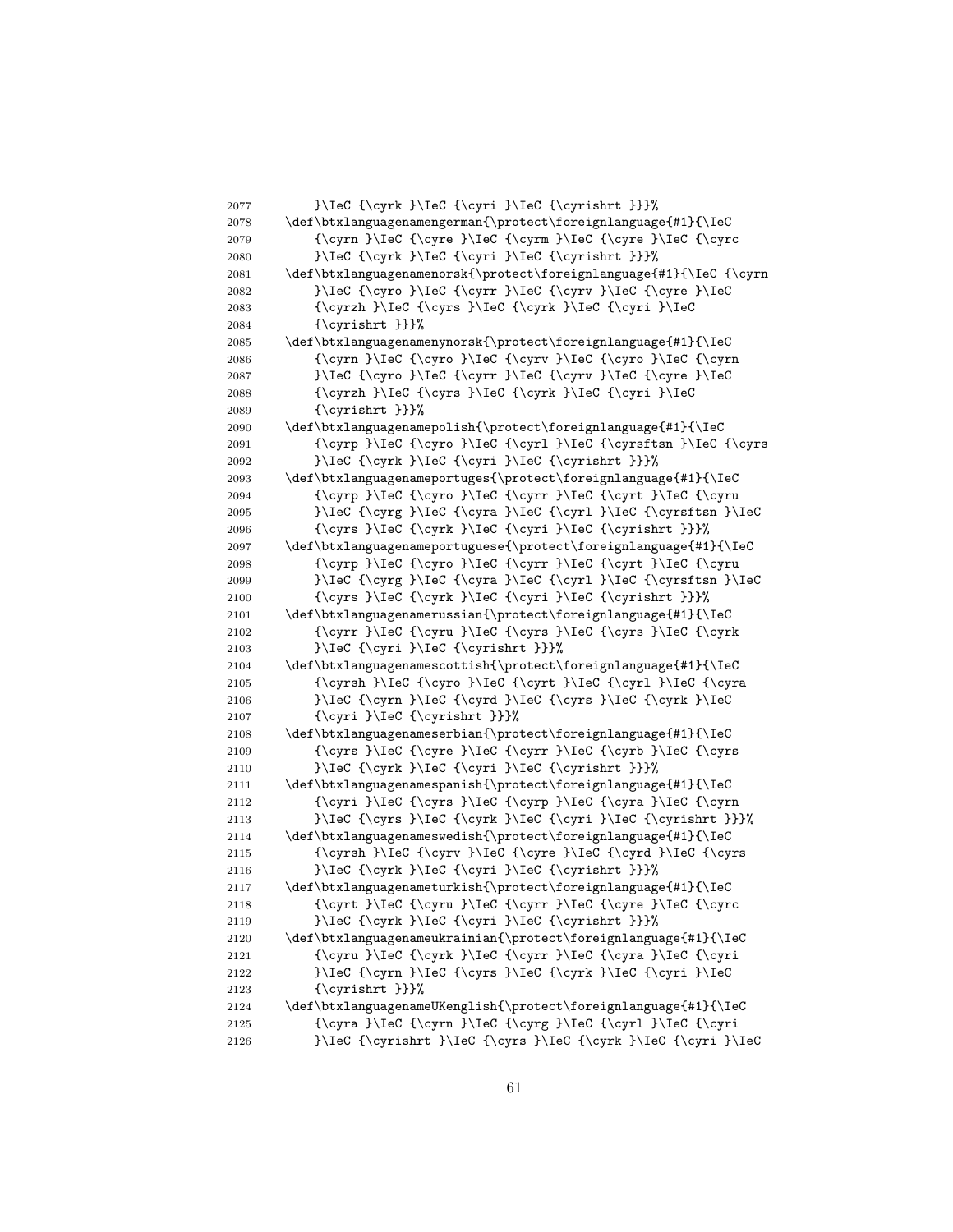```
2127 {\cyrishrt }}}%
2128 \def\btxlanguagenameUSenglish{\protect\foreignlanguage{#1}{\IeC
2129 {\c{yra }\leC {\c{yra }\leC {\c{yrd }\leC {\c{yrl }\leC {\c{yrd}\leC \c{yrd}\leC {\c{yrd}\leC \c{yrd}\leC \c{yrd}\leC \c{yrd}\leC \c{yrd}\leC \c{yrd}\leC \c{yrd}\leC \c{yrd}\leC \c{yrd}\leC \c{yrd}\leC \c{yrd}\leC \c{yrd}\leC \c{yrd}\leC \c{yrd}\leC \c{yrd}\leC \c{yrd}\leC \c{yrd}\leC \c{yrd}\leC \c{yrd}\leC \c{yrd}\leC \c{yrd}\le2130 }\IeC {\cyrishrt }\IeC {\cyrs }\IeC {\cyrk }\IeC {\cyri }\IeC
2131 {\cyrishrt }}}%
2132 \fi
2133 }
```
\newcommand\bibsrussianb{\bibsrussian[russianb]}

Append the definitions to the language-calling commands.

```
2135 \AtBeginDocument{%
2136 \ifbbbbfixlanguage
2137 \else
2138 \bbbbaddto{russianb}{bibrussianb}
2139 \bbbbaddto{russian}{bibsrussian}
2140 \fi
 Switch off the change of case in titles for all Russian dialects by appending
 \text{changecase} to \text{change}.
```

```
2141 \bbbbaddto{russianb}{btxifchangecaseoff}
2142 \bbbbaddto{russian}{btxifchangecaseoff}
2143 }
2144 \; \langle/russian\rangle
```
9.3.10 Serbian

 $\langle$ \*serbian $\rangle$ 

The language definition for Serbian was provided by Zoran Filipovic. \bibsserbian Bibliographic commands for Serbian.

```
2146 \newcommand\bibsserbian[1][serbian]{%
2147 \def\biblanguagename{#1}%
2148 \def\btxetalshort##1{\protect\foreignlanguage{#1}{i~dr.##1{}}}%
2149 \def\btxetallong##1{\protect\foreignlanguage{#1}{i~drugi}}%
2150 \def\btxandshort##1{\protect\foreignlanguage{#1}{i}}%
2151 \def\btxandlong##1{\protect\foreignlanguage{#1}{i}}%
2152 \def\btxandcomma##1{,}%
2153 \def\btxinlong##1{\protect\foreignlanguage{#1}{u:}}%
2154 \def\btxinshort##1{\protect\foreignlanguage{#1}{u:}}%
2155 \def\btxofseriesshort##1{\protect\foreignlanguage{#1}{iz}}%
2156 \def\btxinseriesshort##1{\protect\foreignlanguage{#1}{u}}%
2157 \def\btxofserieslong##1{\protect\foreignlanguage{#1}{iz}}%
2158 \def\btxinserieslong##1{\protect\foreignlanguage{#1}{u}}%
2159 \def\btxeditorshort##1{\protect\foreignlanguage{#1}{ur.##1{}}}%
2160 \def\btxeditorlong##1{\protect\foreignlanguage{#1}{urednik}}%
2161 \def\btxeditorsshort##1{\protect\foreignlanguage{#1}{ur.##1{}}}%
2162 \def\btxeditorslong##1{\protect\foreignlanguage{#1}{urednici}}%
2163 \def\btxvolumeshort##1{\protect\foreignlanguage{#1}{tm.##1{}}}%
2164 \def\btxvolumelong##1{\protect\foreignlanguage{#1}{tom}}%
```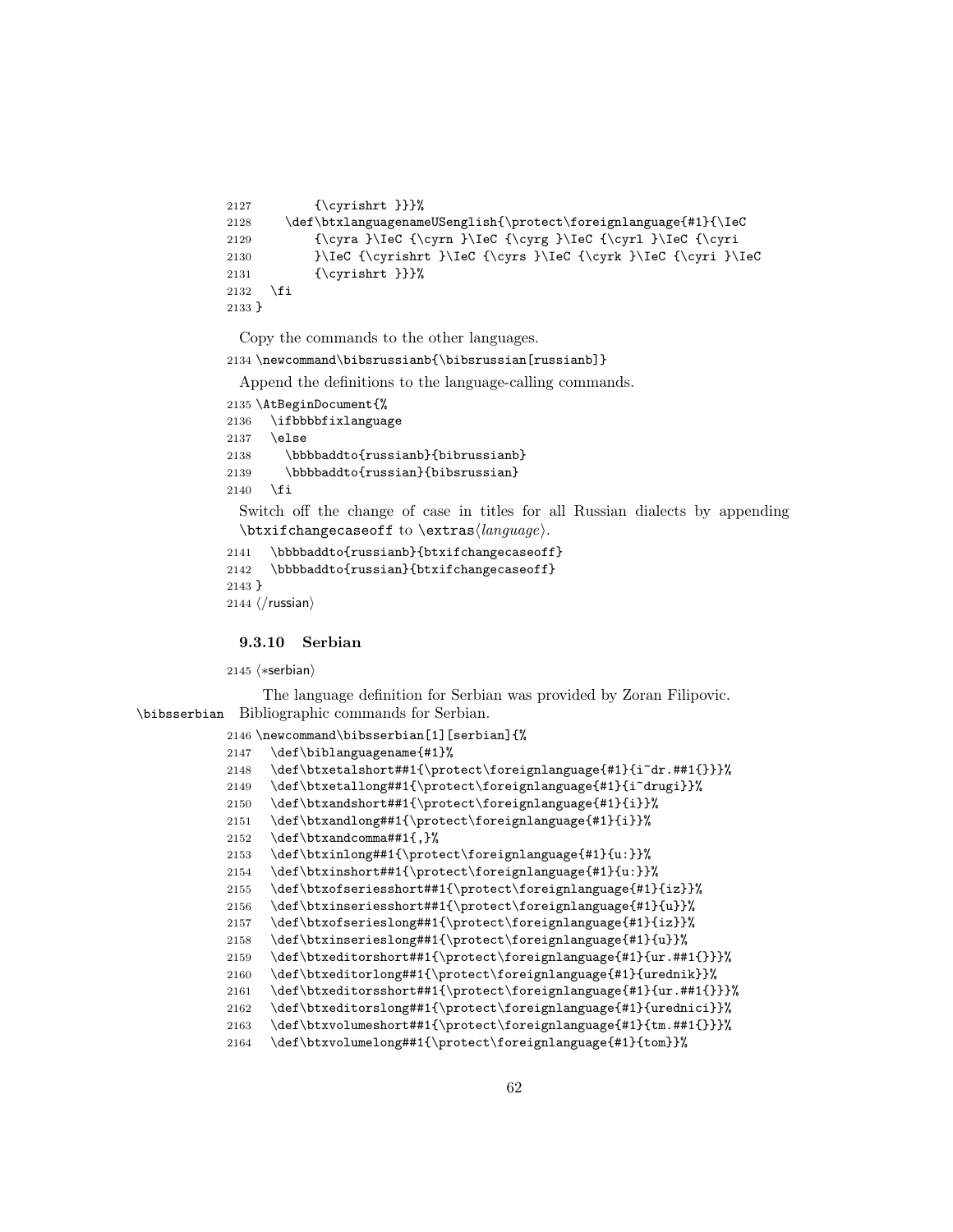```
2165 \def\btxjvolumeshort##1{\protect\foreignlanguage{#1}{god.##1{}}}%
2166 \def\btxjvolumelong##1{\protect\foreignlanguage{#1}{godina}}%
2167 \def\btxnumbershort##1{\protect\foreignlanguage{#1}{br.##1{}}}%
2168 \def\btxnumberlong##1{\protect\foreignlanguage{#1}{broj}}%
2169 \def\btxeditionshort##1{\protect\foreignlanguage{#1}{ed.##1{}}}%
2170 \def\btxeditionlong##1{\protect\foreignlanguage{#1}{edicija}}%
2171 \def\btxeditionnumshort##1##2{\btxnumeralshort{##1}~\btxeditionshort{##2}}%
2172 \def\btxeditionnumlong##1##2{\btxnumerallong{##1}~\btxeditionlong{##2}}%
2173 \def\btxchaptershort##1{\protect\foreignlanguage{#1}{pog.##1{}}}%
2174 \def\btxchapterlong##1{\protect\foreignlanguage{#1}{poglavlje}}%
2175 \def\btxpageshort##1{\protect\foreignlanguage{#1}{str.##1{}}}%
2176 \def\btxpagelong##1{\protect\foreignlanguage{#1}{strana}}%
2177 \def\btxpagesshort##1{\protect\foreignlanguage{#1}{str.##1{}}}%
2178 \def\btxpageslong##1{\protect\foreignlanguage{#1}{strane}}%
2179 \def\btxmastthesis##1{\protect\foreignlanguage{#1}{Magistarska teza}}%
2180 \def\btxphdthesis##1{\protect\foreignlanguage{#1}{Doktorska disertacija}}%
2181 \def\btxtechrepshort##1{\protect\foreignlanguage{#1}{Tehn.\ izv##1{}}}%
2182 \def\btxtechreplong##1{\protect\foreignlanguage{#1}{%
2183 Tehni\v cki izve\v staj}}%
2184 \def\btxmonjanlong##1{\protect\foreignlanguage{#1}{Januar}}%
2185 \def\btxmonfeblong##1{\protect\foreignlanguage{#1}{Februar}}%
2186 \def\btxmonmarlong##1{\protect\foreignlanguage{#1}{Mart}}%
2187 \def\btxmonaprlong##1{\protect\foreignlanguage{#1}{April}}%
2188 \def\btxmonmaylong##1{\protect\foreignlanguage{#1}{Maj}}%
2189 \def\btxmonjunlong##1{\protect\foreignlanguage{#1}{Jun}}%
2190 \def\btxmonjullong##1{\protect\foreignlanguage{#1}{Jul}}%
2191 \def\btxmonauglong##1{\protect\foreignlanguage{#1}{Avgust}}%
2192 \def\btxmonseplong##1{\protect\foreignlanguage{#1}{Septembar}}%
2193 \def\btxmonoctlong##1{\protect\foreignlanguage{#1}{Octobar}}%
2194 \def\btxmonnovlong##1{\protect\foreignlanguage{#1}{Novembar}}%
2195 \def\btxmondeclong##1{\protect\foreignlanguage{#1}{Decembar}}%
2196 \def\btxmonjanshort##1{\protect\foreignlanguage{#1}{Jan##1{}}}%
2197 \def\btxmonfebshort##1{\protect\foreignlanguage{#1}{Feb##1{}}}%
2198 \def\btxmonmarshort##1{\protect\foreignlanguage{#1}{Mar##1{}}}%
2199 \def\btxmonaprshort##1{\protect\foreignlanguage{#1}{Apr##1{}}}%
2200 \def\btxmonmayshort##1{\protect\foreignlanguage{#1}{Maj}}%
2201 \def\btxmonjunshort##1{\protect\foreignlanguage{#1}{Jun}}%
2202 \def\btxmonjulshort##1{\protect\foreignlanguage{#1}{Jul}}%
2203 \def\btxmonaugshort##1{\protect\foreignlanguage{#1}{Avg##1{}}}%
2204 \def\btxmonsepshort##1{\protect\foreignlanguage{#1}{Sept##1{}}}%
2205 \def\btxmonoctshort##1{\protect\foreignlanguage{#1}{Oct##1{}}}%
2206 \def\btxmonnovshort##1{\protect\foreignlanguage{#1}{Nov##1{}}}%
2207 \def\btxmondecshort##1{\protect\foreignlanguage{#1}{Dec##1{}}}%
2208 \def\Btxinlong##1{\protect\foreignlanguage{#1}{U:}}%
2209 \def\Btxinshort##1{\protect\foreignlanguage{#1}{U:}}%
2210 \def\Btxeditorshort##1{\protect\foreignlanguage{#1}{Ur.##1{}}}%
2211 \def\Btxeditorlong##1{\protect\foreignlanguage{#1}{Urednik}}%
2212 \def\Btxeditorsshort##1{\protect\foreignlanguage{#1}{Ur.##1{}}}%
2213 \def\Btxeditorslong##1{\protect\foreignlanguage{#1}{Urednici}}%
2214 \def\Btxvolumeshort##1{\protect\foreignlanguage{#1}{Tm.##1{}}}%
```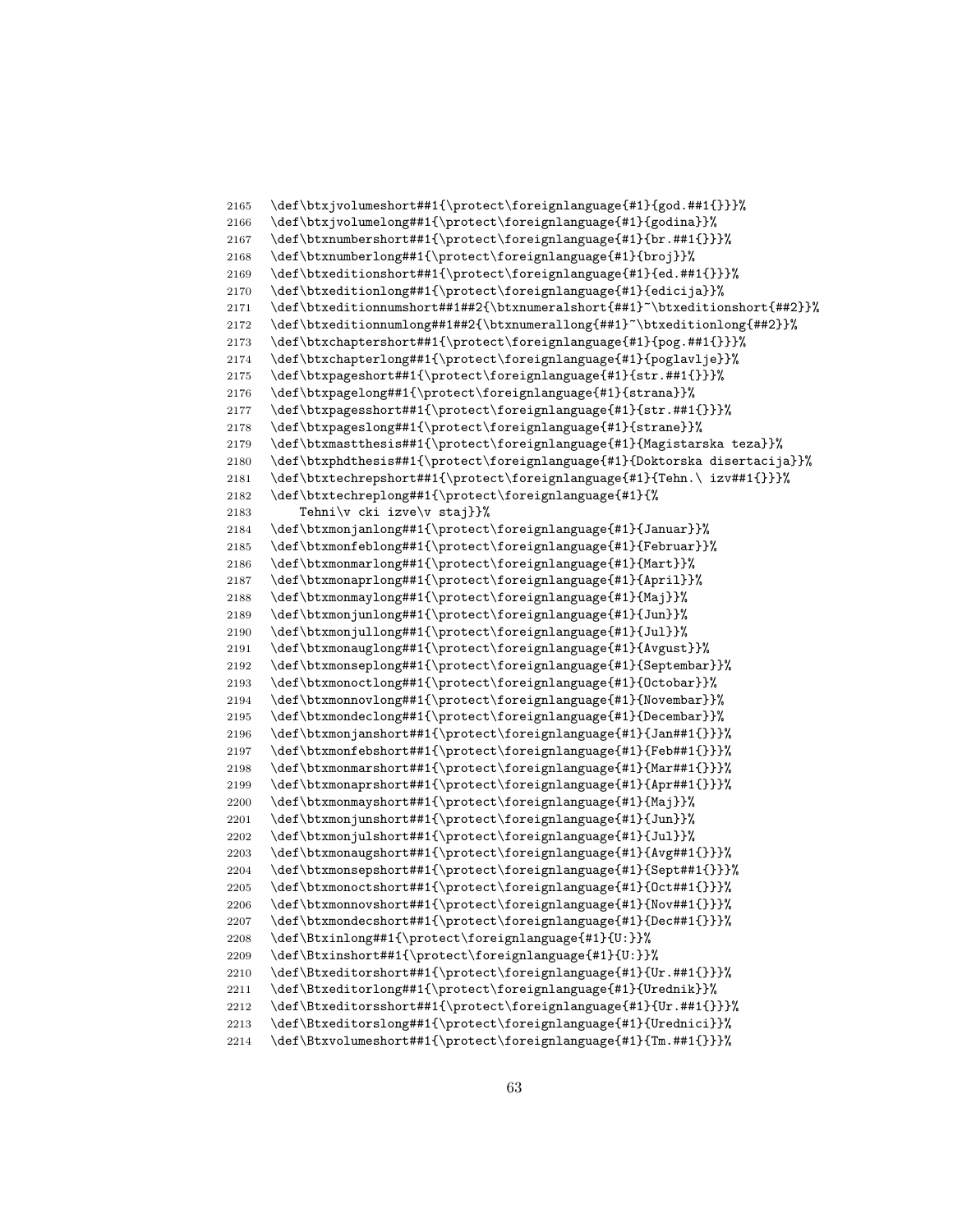```
2215 \def\Btxvolumelong##1{\protect\foreignlanguage{#1}{Tom}}%
2216 \def\Btxjvolumeshort##1{\protect\foreignlanguage{#1}{God.##1{}}}%
2217 \def\Btxjvolumelong##1{\protect\foreignlanguage{#1}{Godina}}%
2218 \def\Btxnumbershort##1{\protect\foreignlanguage{#1}{Br.##1{}}}%
2219 \def\Btxnumberlong##1{\protect\foreignlanguage{#1}{Broj}}%
2220 \def\Btxeditionshort##1{\protect\foreignlanguage{#1}{Ed.##1{}}}%
2221 \def\Btxeditionlong##1{\protect\foreignlanguage{#1}{Edicija}}%
2222 \def\Btxeditionnumshort##1##2{\btxnumeralshort{##1}~\Btxeditionshort{##2}}%
2223 \def\Btxeditionnumlong##1##2{\btxnumerallong{##1}~\Btxeditionlong{##2}}%
2224 \def\Btxchaptershort##1{\protect\foreignlanguage{#1}{Pog.##1{}}}%
2225 \def\Btxchapterlong##1{\protect\foreignlanguage{#1}{Poglavlje}}%
2226 \def\Btxpageshort##1{\protect\foreignlanguage{#1}{Str.##1{}}}%
2227 \def\Btxpagelong##1{\protect\foreignlanguage{#1}{Strana}}%
2228 \def\Btxpagesshort##1{\protect\foreignlanguage{#1}{Str.##1{}}}%
2229 \def\Btxpageslong##1{\protect\foreignlanguage{#1}{Strane}}%
2230 \def\Btxtechrepshort##1{\protect\foreignlanguage{#1}{Tehn.\ Izv##1{}}}%<br>2231 \def\Btxtechreplong##1{\protect\foreignlanguage{#1}{Tehni\v cki Izve\ s
      2231 \def\Btxtechreplong##1{\protect\foreignlanguage{#1}{Tehni\v cki Izve\ staj}}%
2232 \def\btxurldatecomment##1{\protect\foreignlanguage{#1}{, poseta na: ##1}}%
2233 \def\btxfnamespaceshort{}%
2234 \def\btxfnamespacelong{ }%
2235 \def\btxnumeralshort##1{\btxnumeralenglish{#1}{##1}}%
2236 \def\btxnumerallong##1{\btxnumeralenglish{#1}{##1}}%
 Define how to print month and year in numeric format, e. g. MM/YYYY.
2237 \def\btxprintmonthyearnum##1##2{##1/##2}%
2238 \def\btxkeywordlanguage##1{{\protect\selectlanguage{#1}##1}}%
2239 \ifbbbblanguagenames
2240 \def\btxlanguagenameamerican{\protect\foreignlanguage{#1}{engleski}}%
2241 \def\btxlanguagenameaustrian{\protect\foreignlanguage{#1}{nema\v cki}}%
2242 \def\btxlanguagenamebrazil{\protect\foreignlanguage{#1}{portugalski}}%
2243 \def\btxlanguagenamebrazilian{\protect\foreignlanguage{#1}{portugalski}}%
2244 \def\btxlanguagenamebritish{\protect\foreignlanguage{#1}{engleski}}%
2245 \def\btxlanguagenamebulgarian{\protect\foreignlanguage{#1}{bugarski}}%
2246 \def\btxlanguagenamecanadian{\protect\foreignlanguage{#1}{engleski}}%
2247 \def\btxlanguagenamecanadien{\protect\foreignlanguage{#1}{francuski}}%
2248 \def\btxlanguagenamecatalan{\protect\foreignlanguage{#1}{katalonski}}%
2249 \def\btxlanguagenamecroatian{\protect\foreignlanguage{#1}{hrvatski}}%
2250 \def\btxlanguagenameczech{\protect\foreignlanguage{#1}{\v ce\v ski}}%
2251 \def\btxlanguagenamedanish{\protect\foreignlanguage{#1}{danski}}%
2252 \def\btxlanguagenamedutch{\protect\foreignlanguage{#1}{holandski}}%
2253 \def\btxlanguagenameenglish{\protect\foreignlanguage{#1}{engleski}}%
2254 \def\btxlanguagenameesperanto{\protect\foreignlanguage{#1}{esperanto}}%
2255 \def\btxlanguagenamefinnish{\protect\foreignlanguage{#1}{finski}}%
2256 \def\btxlanguagenamefrancais{\protect\foreignlanguage{#1}{francuski}}%
2257 \def\btxlanguagenamefrench{\protect\foreignlanguage{#1}{francuski}}%
2258 \def\btxlanguagenamefrenchb{\protect\foreignlanguage{#1}{francuski}}%
2259 \def\btxlanguagenamegerman{\protect\foreignlanguage{#1}{nema\v cki}}%
2260 \def\btxlanguagenamegermanb{\protect\foreignlanguage{#1}{nema\v cki}}%
2261 \def\btxlanguagenamegreek{\protect\foreignlanguage{#1}{gr\v cki}}%
2262 \def\btxlanguagenamehebrew{\protect\foreignlanguage{#1}{jevrejski}}%
```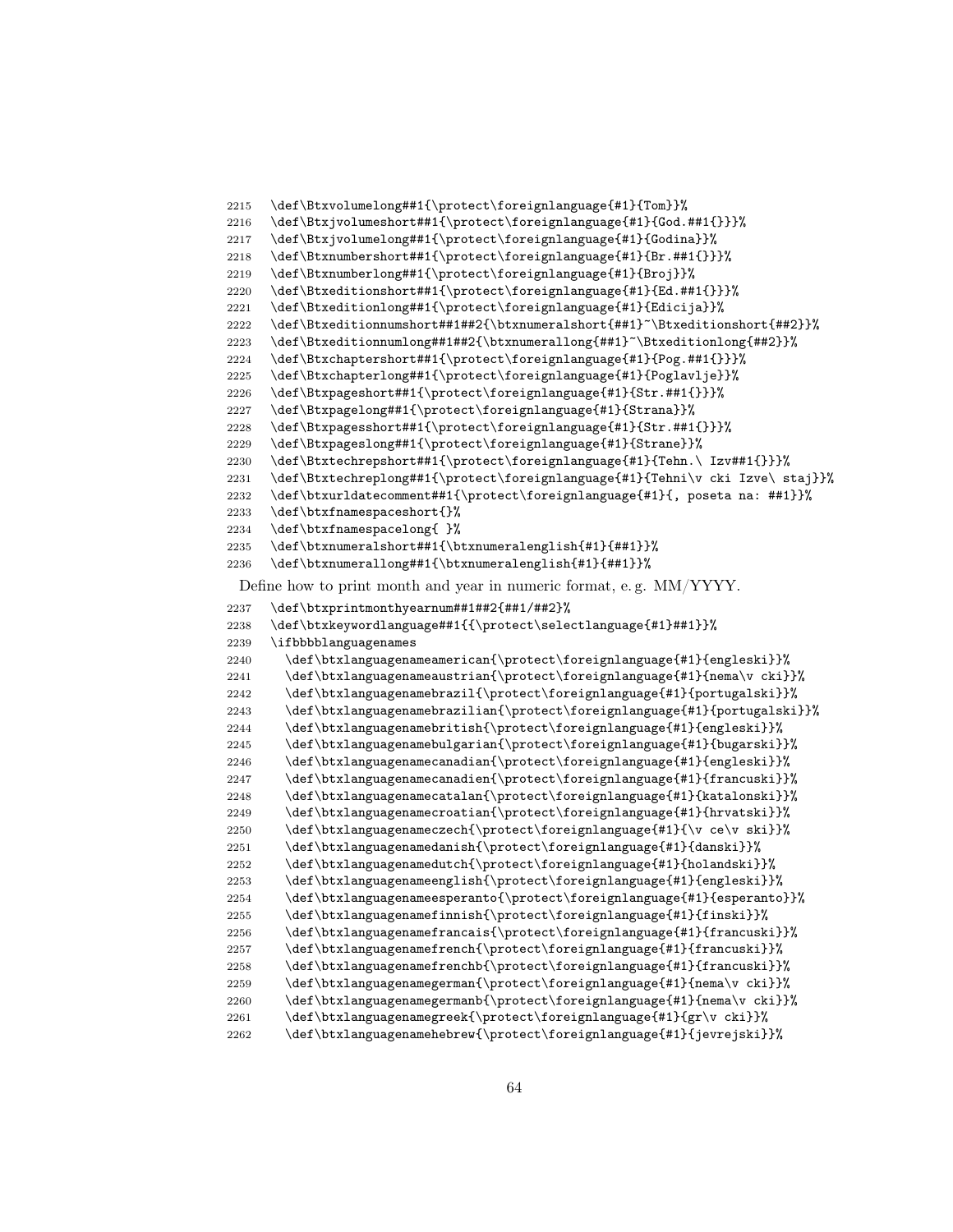```
2263 \def\btxlanguagenamehungarian{\protect\foreignlanguage{#1}{ma\dj arski}}%
2264 \def\btxlanguagenameicelandic{\protect\foreignlanguage{#1}{islandski}}%
2265 \def\btxlanguagenameirish{\protect\foreignlanguage{#1}{irski}}%
2266 \def\btxlanguagenameitalian{\protect\foreignlanguage{#1}{italianski}}%
2267 \def\btxlanguagenamelatin{\protect\foreignlanguage{#1}{latinski}}%
2268 \def\btxlanguagenamenaustrian{\protect\foreignlanguage{#1}{nema\v cki}}%
2269 \def\btxlanguagenamengerman{\protect\foreignlanguage{#1}{nema\v cki}}%
2270 \def\btxlanguagenamenorsk{\protect\foreignlanguage{#1}{norve\v ski}}%
2271 \def\btxlanguagenamenynorsk{\protect\foreignlanguage{#1}{%
2272 novi-norve\v ski}}%
2273 \def\btxlanguagenamepolish{\protect\foreignlanguage{#1}{poljski}}%
2274 \def\btxlanguagenameportuges{\protect\foreignlanguage{#1}{portugalski}}%
2275 \def\btxlanguagenameportuguese{\protect\foreignlanguage{#1}{portugalski}}%
2276 \def\btxlanguagenamerussian{\protect\foreignlanguage{#1}{ruski}}%
2277 \def\btxlanguagenamescottish{\protect\foreignlanguage{#1}{\v skotski}}%
2278 \def\btxlanguagenameserbian{\protect\foreignlanguage{#1}{srpski}}%
2279 \def\btxlanguagenamespanish{\protect\foreignlanguage{#1}{\v spanski}}%
2280 \def\btxlanguagenameswedish{\protect\foreignlanguage{#1}{\v svedski}}%
2281 \def\btxlanguagenameturkish{\protect\foreignlanguage{#1}{turski}}%
2282 \def\btxlanguagenameUKenglish{\protect\foreignlanguage{#1}{engleski}}%
2283 \def\btxlanguagenameUSenglish{\protect\foreignlanguage{#1}{engleski}}%
2284 \fi
2285 }
```

```
2286 \AtBeginDocument{%
2287 \ifbbbbfixlanguage
2288 \else
2289 \bbbbaddto{serbian}{bibsserbian}
2290 \, \text{Vfi}2291 \bbbbaddto{serbian}{btxifchangecaseoff}
2292 }
2293 \langle/serbian\rangle
```
# 9.3.11 Spanish

2294 (\*spanish)

The language definition for Spanish was provided by Víctor Luaña and slightly changed by me according to spanish.mbs (custom-bib package).

```
\bibsspanish Bibliographic commands for Spanish.
```

```
2295 \newcommand\bibsspanish[1][spanish]{%
2296 \def\biblanguagename{#1}%
2297 \def\btxetalshort##1{\protect\foreignlanguage{#1}{y~cols##1{}}}%
2298 \def\btxetallong##1{\protect\foreignlanguage{#1}{y~colaboradores}}%
2299 \def\btxandshort##1{\protect\foreignlanguage{#1}{y}}%
2300 \def\btxandlong##1{\protect\foreignlanguage{#1}{y}}%
2301 \def\btxandcomma##1{}%
2302 \def\btxinlong##1{\protect\foreignlanguage{#1}{en}}%
2303 \def\btxinshort##1{\protect\foreignlanguage{#1}{en}}%
```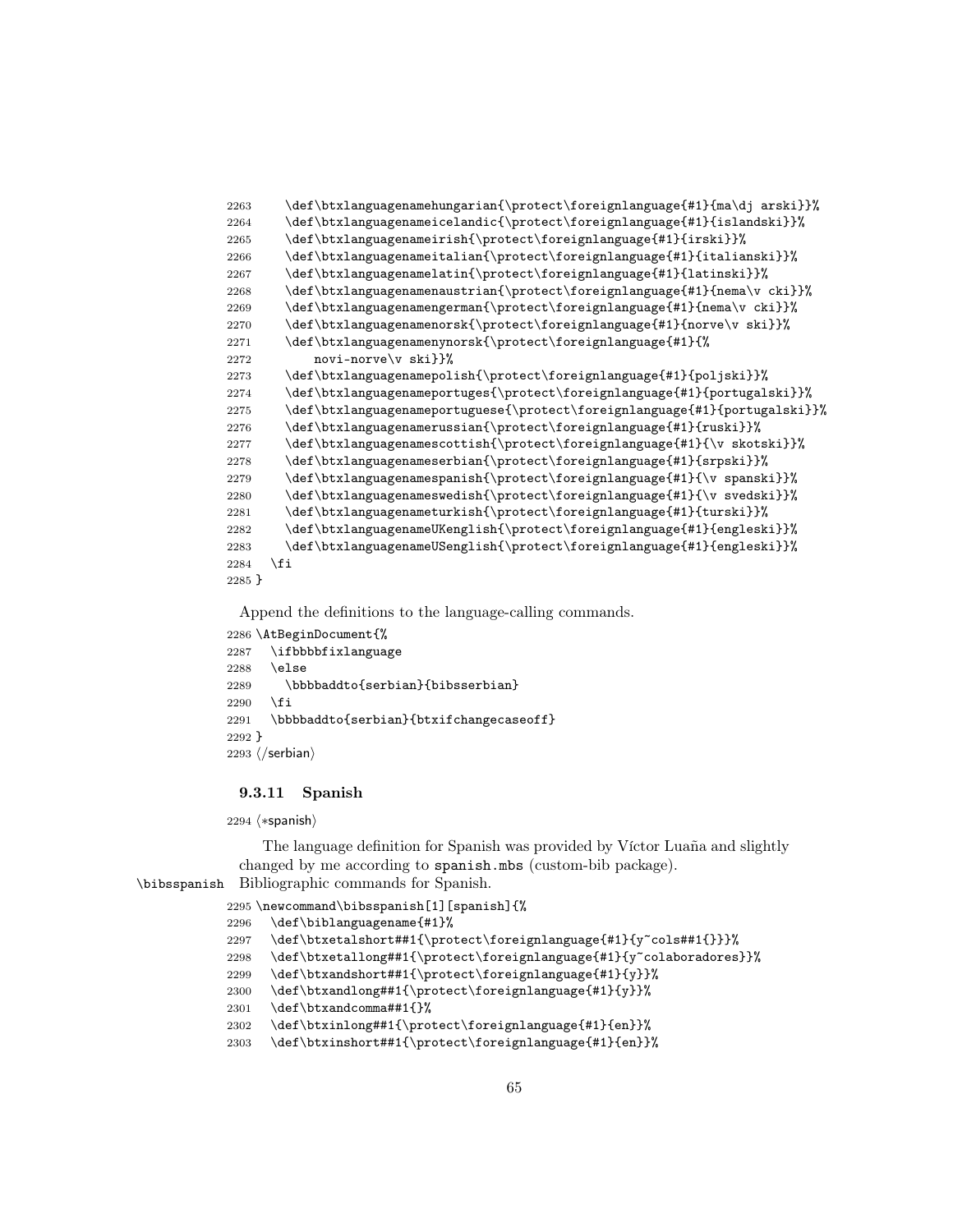```
2304 \def\btxofseriesshort##1{\protect\foreignlanguage{#1}{de}}%
2305 \def\btxinseriesshort##1{\protect\foreignlanguage{#1}{en}}%
2306 \def\btxofserieslong##1{\protect\foreignlanguage{#1}{de}}%
2307 \def\btxinserieslong##1{\protect\foreignlanguage{#1}{en}}%
2308 \def\btxeditorshort##1{\protect\foreignlanguage{#1}{ed##1{}}}%
2309 \def\btxeditorlong##1{\protect\foreignlanguage{#1}{editor}}%
2310 \def\btxeditorsshort##1{\protect\foreignlanguage{#1}{eds##1{}}}%
2311 \def\btxeditorslong##1{\protect\foreignlanguage{#1}{editores}}%
2312 \def\btxvolumeshort##1{\protect\foreignlanguage{#1}{vol##1{}}}%
2313 \def\btxvolumelong##1{\protect\foreignlanguage{#1}{volumen}}%
2314 \def\btxjvolumeshort##1{\protect\foreignlanguage{#1}{vol##1{}}}%
2315 \def\btxjvolumelong##1{\protect\foreignlanguage{#1}{volumen}}%
2316 \def\btxnumbershort##1{\protect\foreignlanguage{#1}{%
2317 n\textsuperscript{\underline{o}}}}%
2318 \def\btxnumberlong##1{\protect\foreignlanguage{#1}{n\'umero}}%
2319 \def\btxeditionshort##1{\protect\foreignlanguage{#1}{ed##1{}}}%<br>2320 \def\btxeditionlong##1{\protect\foreignlanguage{#1}{edici{\'o}n
      \def\btxeditionlong##1{\protect\foreignlanguage{#1}{edici{\'o}n}}%
2321 \def\btxeditionnumshort##1##2{\btxnumeralshort{##1}~\btxeditionshort{##2}}%
2322 \def\btxeditionnumlong##1##2{\btxnumerallong{##1}~\btxeditionlong{##2}}%
2323 \def\btxchaptershort##1{\protect\foreignlanguage{#1}{cap##1{}}}%
2324 \def\btxchapterlong##1{\protect\foreignlanguage{#1}{cap{\'\i}tulo}}%
2325 \def\btxpageshort##1{\protect\foreignlanguage{#1}{p\'ag##1{}}}%
2326 \def\btxpagelong##1{\protect\foreignlanguage{#1}{p\'agina}}%
2327 \def\btxpagesshort##1{\protect\foreignlanguage{#1}{p\'ags##1{}}}%
2328 \def\btxpageslong##1{\protect\foreignlanguage{#1}{p\'aginas}}%
2329 \def\btxmastthesis##1{\protect\foreignlanguage{#1}{Tesis de Licenciatura}}%
2330 \def\btxphdthesis##1{\protect\foreignlanguage{#1}{Tesis de Doctorado}}%
2331 \def\btxtechrepshort##1{\protect\foreignlanguage{#1}{Informe t\'ecnico##1{}}}%
2332 \def\btxtechreplong##1{\protect\foreignlanguage{#1}{Informe t\'ecnico}}%
2333 \def\btxmonjanlong##1{\protect\foreignlanguage{#1}{Enero}}%
2334 \def\btxmonfeblong##1{\protect\foreignlanguage{#1}{Febrero}}%
2335 \def\btxmonmarlong##1{\protect\foreignlanguage{#1}{Marzo}}%
2336 \def\btxmonaprlong##1{\protect\foreignlanguage{#1}{Abril}}%
2337 \def\btxmonmaylong##1{\protect\foreignlanguage{#1}{Mayo}}%
2338 \def\btxmonjunlong##1{\protect\foreignlanguage{#1}{Junio}}%
2339 \def\btxmonjullong##1{\protect\foreignlanguage{#1}{Julio}}%
2340 \def\btxmonauglong##1{\protect\foreignlanguage{#1}{Agosto}}%
2341 \def\btxmonseplong##1{\protect\foreignlanguage{#1}{Septiembre}}%
2342 \def\btxmonoctlong##1{\protect\foreignlanguage{#1}{Octubre}}%
2343 \def\btxmonnovlong##1{\protect\foreignlanguage{#1}{Noviembre}}%
2344 \def\btxmondeclong##1{\protect\foreignlanguage{#1}{Diciembre}}%
2345 \def\btxmonjanshort##1{\protect\foreignlanguage{#1}{Ene##1{}}}%
2346 \def\btxmonfebshort##1{\protect\foreignlanguage{#1}{Feb##1{}}}%
2347 \def\btxmonmarshort##1{\protect\foreignlanguage{#1}{Mar##1{}}}%
2348 \def\btxmonaprshort##1{\protect\foreignlanguage{#1}{Abr##1{}}}%
2349 \def\btxmonmayshort##1{\protect\foreignlanguage{#1}{May##1{}}}%
2350 \def\btxmonjunshort##1{\protect\foreignlanguage{#1}{Jun##1{}}}%
2351 \def\btxmonjulshort##1{\protect\foreignlanguage{#1}{Jul##1{}}}%
2352 \def\btxmonaugshort##1{\protect\foreignlanguage{#1}{Ago##1{}}}%
2353 \def\btxmonsepshort##1{\protect\foreignlanguage{#1}{Sep##1{}}}%
```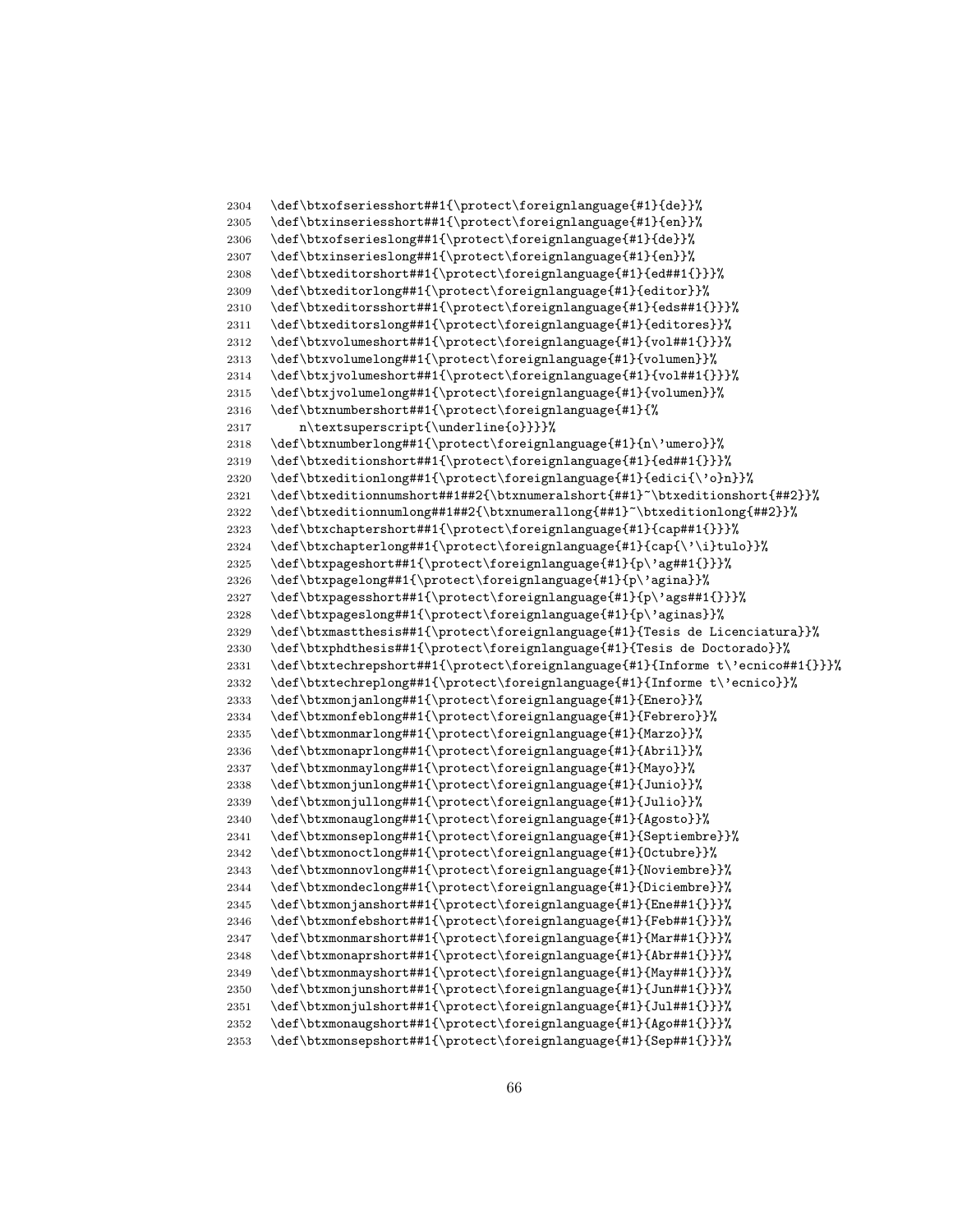```
2354 \def\btxmonoctshort##1{\protect\foreignlanguage{#1}{Oct##1{}}}%
2355 \def\btxmonnovshort##1{\protect\foreignlanguage{#1}{Nov##1{}}}%
2356 \def\btxmondecshort##1{\protect\foreignlanguage{#1}{Dic##1{}}}%
2357 \def\Btxinlong##1{\protect\foreignlanguage{#1}{En}}%
2358 \def\Btxinshort##1{\protect\foreignlanguage{#1}{En}}%
2359 \def\Btxeditorshort##1{\protect\foreignlanguage{#1}{Ed##1{}}}%
2360 \def\Btxeditorlong##1{\protect\foreignlanguage{#1}{Editor}}%
2361 \def\Btxeditorsshort##1{\protect\foreignlanguage{#1}{Ed##1{}}}%
2362 \def\Btxeditorslong##1{\protect\foreignlanguage{#1}{Editores}}%
2363 \def\Btxvolumeshort##1{\protect\foreignlanguage{#1}{Vol##1{}}}%
2364 \def\Btxvolumelong##1{\protect\foreignlanguage{#1}{Volumen}}%
2365 \def\Btxjvolumeshort##1{\protect\foreignlanguage{#1}{Vol##1{}}}%
2366 \def\Btxjvolumelong##1{\protect\foreignlanguage{#1}{Volumen}}%
2367 \def\Btxnumbershort##1{\protect\foreignlanguage{#1}{%
2368 N\textsuperscript{\underline{o}}}}%
2369 \def\Btxnumberlong##1{\protect\foreignlanguage{#1}{N\'umero}}%
2370 \def\Btxeditionshort##1{\protect\foreignlanguage{#1}{Ed##1{}}}%
2371 \def\Btxeditionlong##1{\protect\foreignlanguage{#1}{Edici\'on}}%
2372 \def\Btxeditionnumshort##1##2{\btxnumeralshort{##1}~\Btxeditionshort{##2}}%
2373 \def\Btxeditionnumlong##1##2{\btxnumerallong{##1}~\Btxeditionlong{##2}}%
2374 \def\Btxchaptershort##1{\protect\foreignlanguage{#1}{Cap##1{}}}%
2375 \def\Btxchapterlong##1{\protect\foreignlanguage{#1}{Cap\'\itulo}}%
2376 \def\Btxpageshort##1{\protect\foreignlanguage{#1}{P\'ag##1{}}}%
2377 \def\Btxpagelong##1{\protect\foreignlanguage{#1}{P\'agina}}%
2378 \def\Btxpagesshort##1{\protect\foreignlanguage{#1}{P\'ags##1{}}}%
2379 \def\Btxpageslong##1{\protect\foreignlanguage{#1}{P\'aginas}}%
2380 \def\Btxtechrepshort##1{\protect\foreignlanguage{#1}{Informe t\'ecnico}}%
2381 \def\Btxtechreplong##1{\protect\foreignlanguage{#1}{Informe t\'ecnico}}%
2382 \def\btxurldatecomment##1{\protect\foreignlanguage{#1}{, visitado el ##1}}%
2383 \def\btxfnamespaceshort{\,}%
2384 \def\btxfnamespacelong{ }%
2385 \def\btxnumeralshort##1{\protect\foreignlanguage{#1}{%
2386 \ifnumber{##1}{##1\textsuperscript{\underline a}}{##1}}}%
2387 % \def\btxnumeralshort##1{\ifnumber{##1}{\protect\foreignlanguage{#1}{%
2388 % \#41\ifccase\#41 \item\or \ier\else\fi\; \ifccos\; \ifccos\; \ifccos\; \ifccos\; \ifccos\; \ifccos\; \ifccos\; \ifccos\; \ifccos\; \ifccos\; \ifccos\; \ifccos\; \ifccos\; \ifccos\; \ifccos\; \ifccos\; \ifccos\; \ifccos\; \ifccos\; \ifccos\; \ifccos\; \ifccos\; \ifccos\; \ifccos\; \ifccos\; \ifccos\; \ifccos\; \ifccos\; \ifccos\; \ifccos\; \ifccos\; \ifccBug and solution for \btxnumerallong reported by Iago Quiñones
2389 \def\btxnumerallong##1{\btxnumeralshort{##1}}%
 Define how to print month and year in numeric format, e. g. MM/YYYY.
2390 \def\btxprintmonthyearnum##1##2{##1/##2}%
2391 \def\btxkeywordlanguage##1{{\protect\selectlanguage{#1}##1}}%
2392 \ifbbbblanguagenames
```

```
2393 \def\btxlanguagenameamerican{\protect\foreignlanguage{#1}{ingl\'es}}%
2394 \def\btxlanguagenameaustrian{\protect\foreignlanguage{#1}{alem\'an}}%
2395 \def\btxlanguagenamebrazil{\protect\foreignlanguage{#1}{portugu\'es}}%
2396 \def\btxlanguagenamebrazilian{\protect\foreignlanguage{#1}{portugu\'es}}%
2397 \def\btxlanguagenamebritish{\protect\foreignlanguage{#1}{ingl\'es}}%
2398 \def\btxlanguagenamebulgarian{\protect\foreignlanguage{#1}{b\'ulgaro}}%
2399 \def\btxlanguagenamecanadian{\protect\foreignlanguage{#1}{ingl\'es}}%
2400 \def\btxlanguagenamecanadien{\protect\foreignlanguage{#1}{franc\'es}}%
```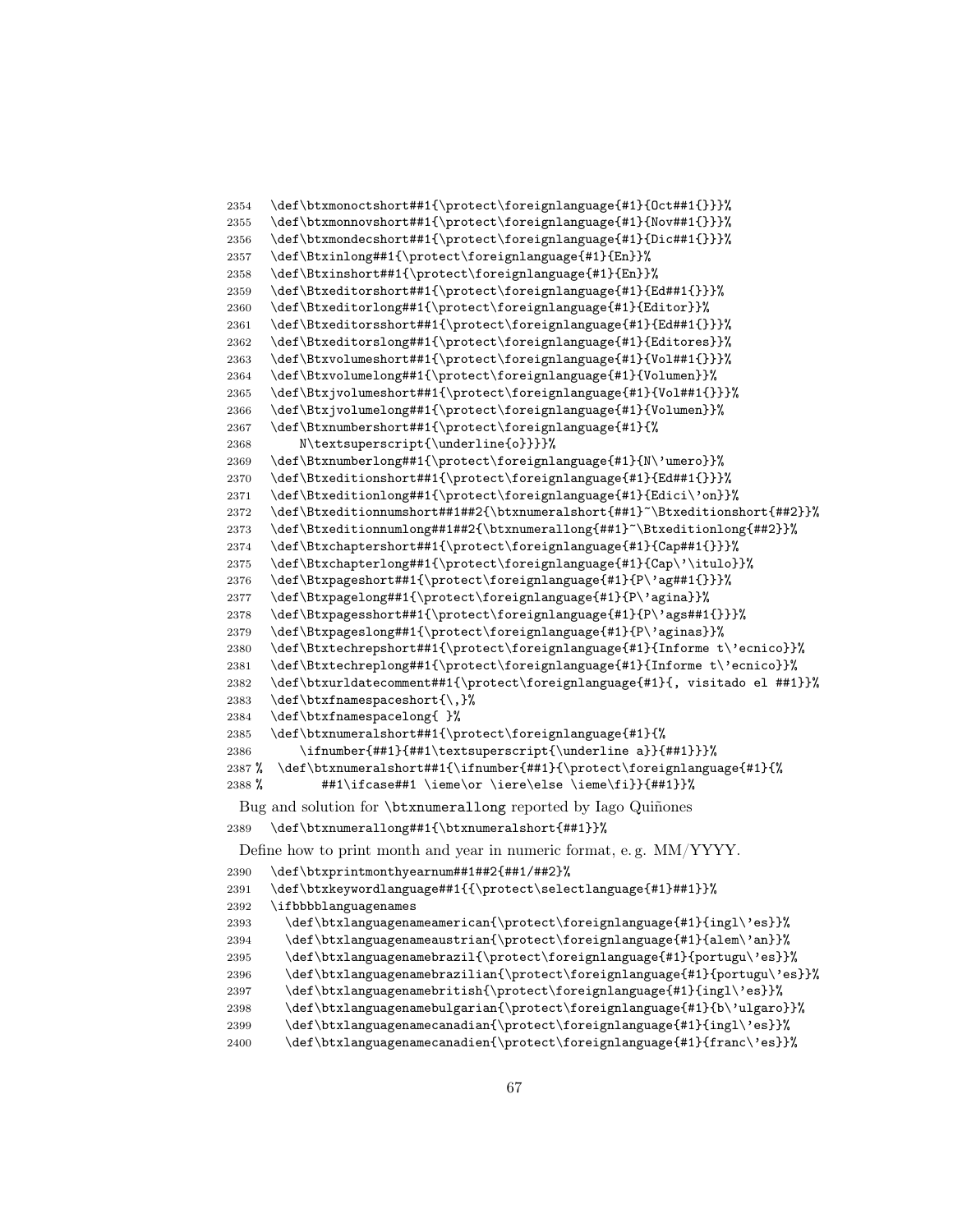```
2401 \def\btxlanguagenamecatalan{\protect\foreignlanguage{#1}{catalan}}%
2402 \def\btxlanguagenamecroatian{\protect\foreignlanguage{#1}{croata}}%
2403 \def\btxlanguagenameczech{\protect\foreignlanguage{#1}{checo}}%
2404 \def\btxlanguagenamedanish{\protect\foreignlanguage{#1}{dan\'es}}%
2405 \def\btxlanguagenamedutch{\protect\foreignlanguage{#1}{holand\'es}}%
2406 \def\btxlanguagenameenglish{\protect\foreignlanguage{#1}{ingl\'es}}%
2407 \def\btxlanguagenameesperanto{\protect\foreignlanguage{#1}{esperanto}}%
2408 \def\btxlanguagenamefinnish{\protect\foreignlanguage{#1}{finland\'es}}%
2409 \def\btxlanguagenamefrancais{\protect\foreignlanguage{#1}{franc\'es}}%
2410 \def\btxlanguagenamefrench{\protect\foreignlanguage{#1}{franc\'es}}%
2411 \def\btxlanguagenamefrenchb{\protect\foreignlanguage{#1}{franc\'es}}%
2412 \def\btxlanguagenamegerman{\protect\foreignlanguage{#1}{alem\'an}}%
2413 \def\btxlanguagenamegermanb{\protect\foreignlanguage{#1}{alem\'an}}%
2414 \def\btxlanguagenamegreek{\protect\foreignlanguage{#1}{griego}}%
2415 \def\btxlanguagenamehebrew{\protect\foreignlanguage{#1}{hebreo}}%
2416 \def\btxlanguagenamehungarian{\protect\foreignlanguage{#1}{h\'ungaro}}%<br>2417 \def\btxlanguagenameicelandic{\protect\foreignlanguage{#1}{island\'es}}
        \def\btxlanguagenameicelandic{\protect\foreignlanguage{#1}{island\'es}}%
2418 \def\btxlanguagenameirish{\protect\foreignlanguage{#1}{irland\'es}}%
2419 \def\btxlanguagenameitalian{\protect\foreignlanguage{#1}{italiano}}%
2420 \def\btxlanguagenamelatin{\protect\foreignlanguage{#1}{lat\'\i n}}%
2421 \def\btxlanguagenamenaustrian{\protect\foreignlanguage{#1}{alem\'an}}%
2422 \def\btxlanguagenamengerman{\protect\foreignlanguage{#1}{alem\'an}}%
2423 \def\btxlanguagenamenorsk{\protect\foreignlanguage{#1}{noruego}}%
2424 \def\btxlanguagenamenynorsk{\protect\foreignlanguage{#1}{noruego}}%
2425 \def\btxlanguagenamepolish{\protect\foreignlanguage{#1}{polaco}}%
2426 \def\btxlanguagenameportuges{\protect\foreignlanguage{#1}{portugu\'es}}%
2427 \def\btxlanguagenameportuguese{\protect\foreignlanguage{#1}{portugu\'es}}%
2428 \def\btxlanguagenamerussian{\protect\foreignlanguage{#1}{ruso}}%
2429 \def\btxlanguagenamescottish{\protect\foreignlanguage{#1}{escoc\'es}}%
2430 \def\btxlanguagenameserbian{\protect\foreignlanguage{#1}{serbio}}%
2431 \def\btxlanguagenamespanish{\protect\foreignlanguage{#1}{espa\~nol}}%
2432 \def\btxlanguagenameswedish{\protect\foreignlanguage{#1}{sueco}}%
2433 \def\btxlanguagenameturkish{\protect\foreignlanguage{#1}{turco}}%
2434 \def\btxlanguagenameUKenglish{\protect\foreignlanguage{#1}{ingl\'es}}%
2435 \def\btxlanguagenameUSenglish{\protect\foreignlanguage{#1}{ingl\'es}}%
2436 \fi
2437 }
```

```
2438 \newcommand\bibsmexican[1][mexican]{%
2439 \bibsspanish[mexican]%
2440 \def\btxmastthesis##1{\protect\foreignlanguage{#1}{Tesis de Maestr{\'\i}a}}%
2441 }
```
Append the definitions to the language-calling commands.

```
2442 \AtBeginDocument{%
```

```
2443 \ifbbbbfixlanguage
```
 $2444$  \else

```
2445 \bbbbaddto{spanish}{bibsspanish}
```

```
2446 \bbbbaddto{mexican}{bibsmexican}
```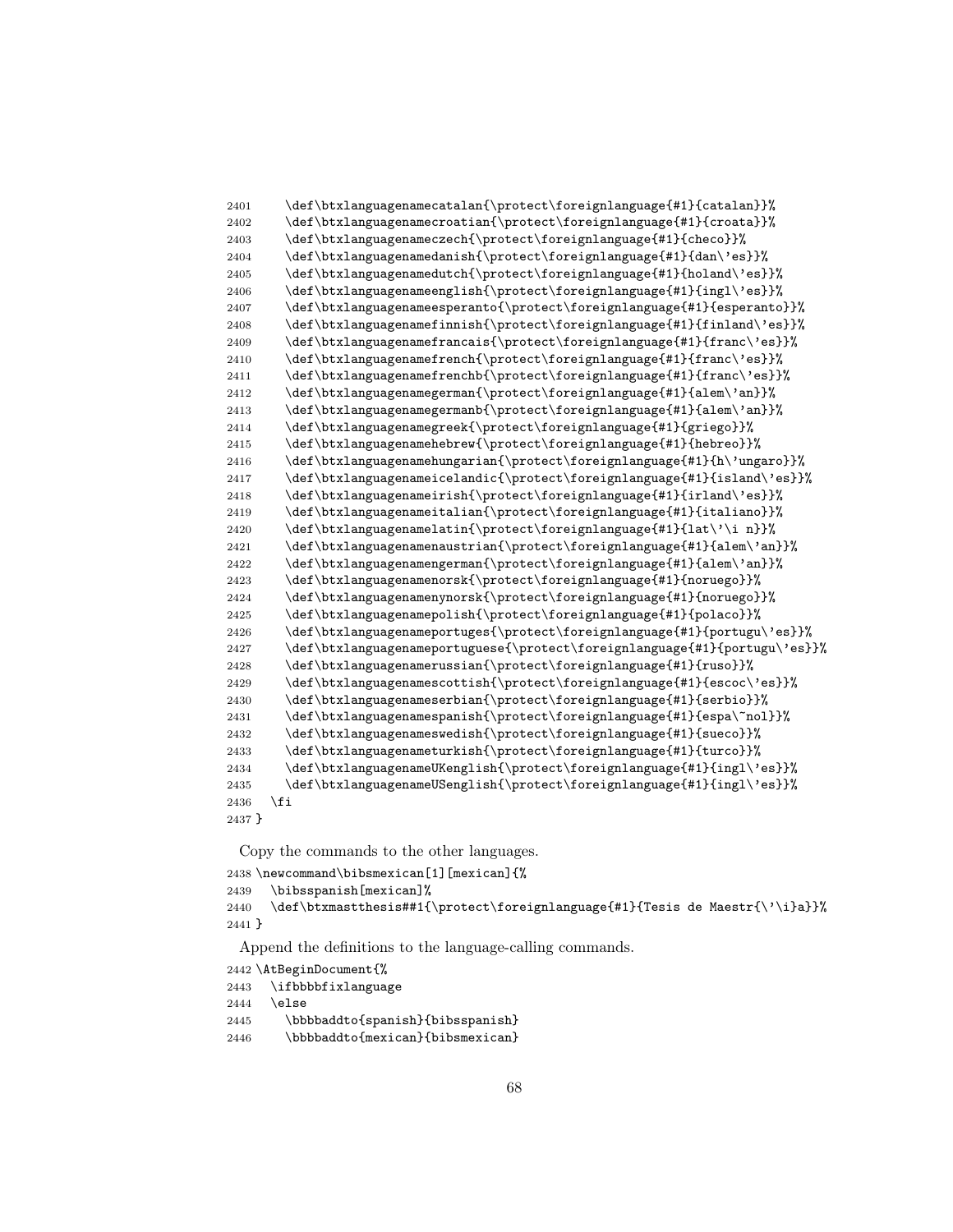```
2447 \fi
2448 \bbbbaddto{spanish}{btxifchangecaseoff}
2449 \bbbbaddto{mexican}{btxifchangecaseoff}
2450 }
2451 \langle/spanish\rangle
```
#### 9.3.12 Czech

```
2452 \langle *czech \rangle
```
The language definition for Czech was provided by Tomas Hnizdil, [tomash.](tomash.cz@gmail.com) [cz@gmail.com](tomash.cz@gmail.com).

#### \bibsczech

\newcommand\bibsczech[1][czech]{%

```
2454 \def\biblanguagename{#1}%
2455 \def\btxetalshort##1{\protect\foreignlanguage{#1}{a~kol##1{}}}%
2456 \def\btxetallong##1{\protect\foreignlanguage{#1}{a~kolektiv}}%
2457 \def\btxandshort##1{\protect\foreignlanguage{#1}{a}}%
2458 \def\btxandlong##1{\protect\foreignlanguage{#1}{a}}%
2459 \def\btxandcomma##1{}%
2460 \def\btxinlong##1{\protect\foreignlanguage{#1}{v}}%
2461 \def\btxinshort##1{\protect\foreignlanguage{#1}{v}}%
2462 \def\btxofseriesshort##1{\protect\foreignlanguage{#1}{z}}%
2463 \def\btxinseriesshort##1{\protect\foreignlanguage{#1}{v}}%
2464 \def\btxofserieslong##1{\protect\foreignlanguage{#1}{z}}%
2465 \def\btxinserieslong##1{\protect\foreignlanguage{#1}{v}}%
2466 \def\btxeditorshort##1{\protect\foreignlanguage{#1}{edit##1{}}}%
2467 \def\btxeditorlong##1{\protect\foreignlanguage{#1}{editor}}%
2468 \def\btxeditorsshort##1{\protect\foreignlanguage{#1}{edit##1{}}}%
2469 \def\btxeditorslong##1{\protect\foreignlanguage{#1}{edito\v{r}i}}%
2470 \def\btxvolumeshort##1{\protect\foreignlanguage{#1}{sv##1{}}}%
2471 \def\btxvolumelong##1{\protect\foreignlanguage{#1}{svazek}}%
2472 \def\btxjvolumeshort##1{\protect\foreignlanguage{#1}{ro\v{c}##1{}}}%
2473 \def\btxjvolumelong##1{\protect\foreignlanguage{#1}{ro\v{c}n\'ik}}%
2474 \def\btxnumbershort##1{\protect\foreignlanguage{#1}{\v{c}##1{}}}%
2475 \def\btxnumberlong##1{\protect\foreignlanguage{#1}{\v{c}\'islo}}%
2476 \def\btxeditionshort##1{\protect\foreignlanguage{#1}{ed##1{}}}%
2477 \def\btxeditionlong##1{\protect\foreignlanguage{#1}{edice}}%
2478 \def\btxeditionnumshort##1##2{\btxnumeralshort{##1}~\btxeditionshort{##2}}%
2479 \def\btxeditionnumlong##1##2{\btxnumerallong{##1}~\btxeditionlong{##2}}%
2480 \def\btxchaptershort##1{\protect\foreignlanguage{#1}{kap##1{}}}%
2481 \def\btxchapterlong##1{\protect\foreignlanguage{#1}{kapitola}}%
2482 \def\btxpageshort##1{\protect\foreignlanguage{#1}{str##1{}}}%
2483 \def\btxpagelong##1{\protect\foreignlanguage{#1}{strana}}%
2484 \def\btxpagesshort##1{\protect\foreignlanguage{#1}{str##1{}}}%
2485 \def\btxpageslong##1{\protect\foreignlanguage{#1}{strany}}%
2486 \def\btxmastthesis##1{\protect\foreignlanguage{#1}{diplomov\'a pr\'ace}}%
2487 \def\btxphdthesis##1{\protect\foreignlanguage{#1}{disertace}}%
2488 \def\btxtechrepshort##1{\protect\foreignlanguage{#1}{Tech.\ zpr##1}}%
2489 \def\btxtechreplong##1{\protect\foreignlanguage{#1}{Technick\'a zpr\'ava}}%
```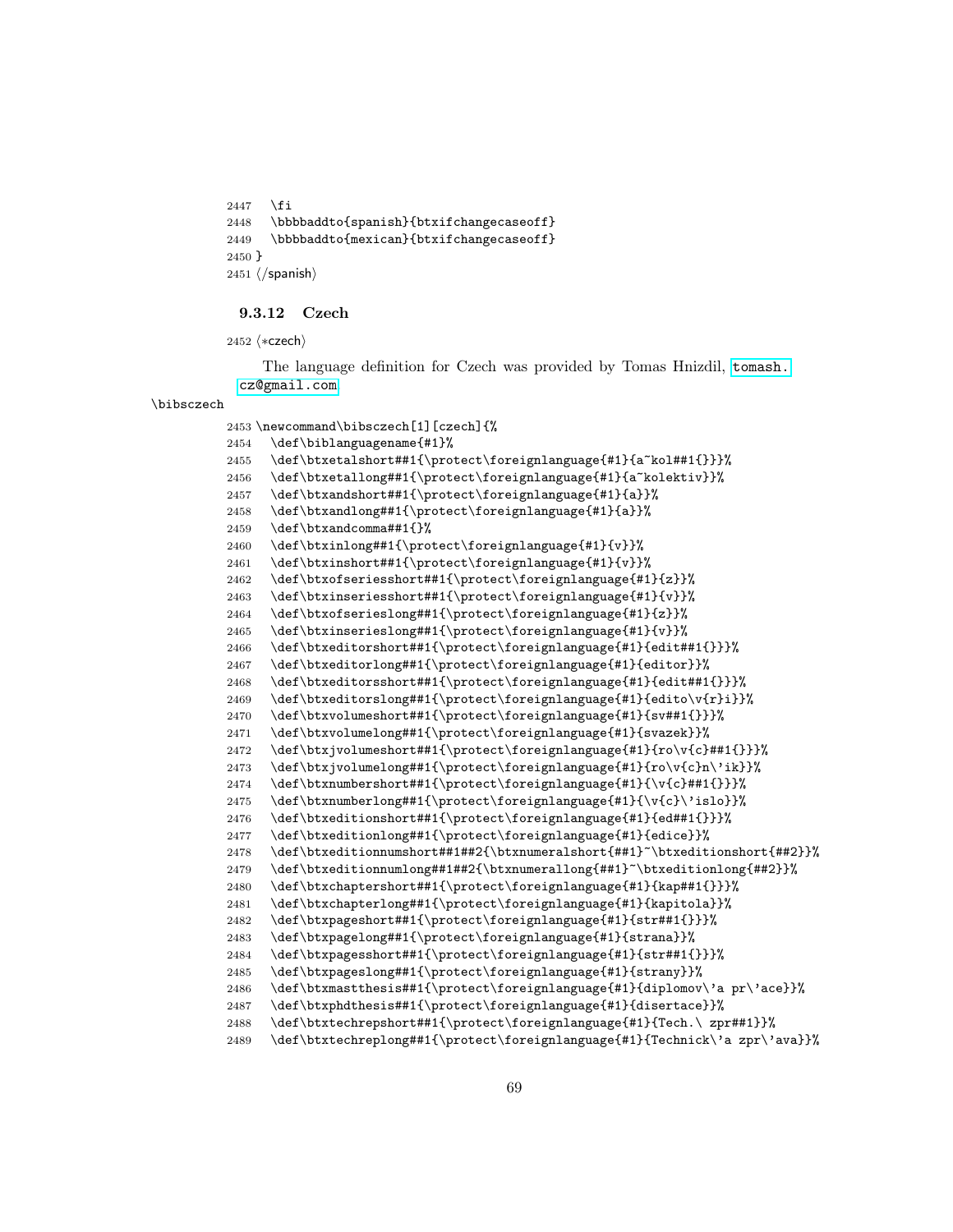```
2490 \def\btxmonjanlong##1{\protect\foreignlanguage{#1}{leden}}%
2491 \def\btxmonfeblong##1{\protect\foreignlanguage{#1}{\'unor}}%
2492 \def\btxmonmarlong##1{\protect\foreignlanguage{#1}{b\v{r}eze}}%
2493 \def\btxmonaprlong##1{\protect\foreignlanguage{#1}{duben}}%
2494 \def\btxmonmaylong##1{\protect\foreignlanguage{#1}{kv\v{e}ten}}%
2495 \def\btxmonjunlong##1{\protect\foreignlanguage{#1}{\v{c}erven}}%
2496 \def\btxmonjullong##1{\protect\foreignlanguage{#1}{\v{c}ervenec}}%
2497 \def\btxmonauglong##1{\protect\foreignlanguage{#1}{srpen}}%
2498 \def\btxmonseplong##1{\protect\foreignlanguage{#1}{z\'a\v{r}\'i}}%
2499 \def\btxmonoctlong##1{\protect\foreignlanguage{#1}{\v{r}\'ijen}}%
2500 \def\btxmonnovlong##1{\protect\foreignlanguage{#1}{listopad}}%
2501 \def\btxmondeclong##1{\protect\foreignlanguage{#1}{prosinec}}%
2502 \def\btxmonjanshort##1{\protect\foreignlanguage{#1}{led##1{}}}%
2503 \def\btxmonfebshort##1{\protect\foreignlanguage{#1}{\'uno##1{}}}%
2504 \def\btxmonmarshort##1{\protect\foreignlanguage{#1}{b\v{r}e##1{}}}%
2505 \def\btxmonaprshort##1{\protect\foreignlanguage{#1}{dub##1{}}}%<br>2506 \def\btxmonmayshort##1{\protect\foreignlanguage{#1}{ky\y{e}##1{
      \def\btxmonmayshort##1{\protect\foreignlanguage{#1}{kv\v{e}##1{}}}%
2507 \def\btxmonjunshort##1{\protect\foreignlanguage{#1}{\v{c}er##1{}}}%
2508 \def\btxmonjulshort##1{\protect\foreignlanguage{#1}{\v{c}ec##1{}}}%
2509 \def\btxmonaugshort##1{\protect\foreignlanguage{#1}{srp##1{}}}%
2510 \def\btxmonsepshort##1{\protect\foreignlanguage{#1}{z\'a\v{r}##1{}}}%
2511 \def\btxmonoctshort##1{\protect\foreignlanguage{#1}{\v{r}\'ij##1{}}}%
2512 \def\btxmonnovshort##1{\protect\foreignlanguage{#1}{lis##1{}}}%
2513 \def\btxmondecshort##1{\protect\foreignlanguage{#1}{pro##1{}}}%
2514 \def\Btxinlong##1{\protect\foreignlanguage{#1}{V}}%
2515 \def\Btxinshort##1{\protect\foreignlanguage{#1}{V}}%
2516 \def\Btxeditorshort##1{\protect\foreignlanguage{#1}{Edit##1{}}}%
2517 \def\Btxeditorlong##1{\protect\foreignlanguage{#1}{Editor}}%
2518 \def\Btxeditorsshort##1{\protect\foreignlanguage{#1}{Edit##1{}}}%
2519 \def\Btxeditorslong##1{\protect\foreignlanguage{#1}{Edito\v{r}i}}%
2520 \def\Btxvolumeshort##1{\protect\foreignlanguage{#1}{Sv##1{}}}%
2521 \def\Btxvolumelong##1{\protect\foreignlanguage{#1}{Svazek}}%
2522 \def\Btxjvolumeshort##1{\protect\foreignlanguage{#1}{Ro\v{c}##1{}}}%
2523 \def\Btxjvolumelong##1{\protect\foreignlanguage{#1}{Ro\v{c}n\'ik}}%
2524 \def\Btxnumbershort##1{\protect\foreignlanguage{#1}{\v{C}##1{}}}%
2525 \def\Btxnumberlong##1{\protect\foreignlanguage{#1}{\v{C}\'islo}}%
2526 \def\Btxeditionshort##1{\protect\foreignlanguage{#1}{Ed##1{}}}%
2527 \def\Btxeditionlong##1{\protect\foreignlanguage{#1}{Edice}}%
2528 \def\Btxeditionnumshort##1##2{\btxnumeralshort{##1}~\Btxeditionshort{##2}}%
2529 \def\Btxeditionnumlong##1##2{\btxnumerallong{##1}~\Btxeditionlong{##2}}%
2530 \def\Btxchaptershort##1{\protect\foreignlanguage{#1}{Kap##1{}}}%
2531 \def\Btxchapterlong##1{\protect\foreignlanguage{#1}{Kapitola}}%
2532 \def\Btxpageshort##1{\protect\foreignlanguage{#1}{Str##1{}}}%
2533 \def\Btxpagelong##1{\protect\foreignlanguage{#1}{Strana}}%
2534 \def\Btxpagesshort##1{\protect\foreignlanguage{#1}{Str##1{}}}%
2535 \def\Btxpageslong##1{\protect\foreignlanguage{#1}{Strany}}%
2536 \def\Btxtechrepshort##1{\protect\foreignlanguage{#1}{Techn.\ zpr##1}}%
2537 \def\Btxtechreplong##1{\protect\foreignlanguage{#1}{Technick\'a zpr\'ava}}%
2538 \def\btxurldatecomment##1{\protect\foreignlanguage{#1}{, dostupn\'e z ##1}}%
2539 \def\btxfnamespaceshort{\,}%
```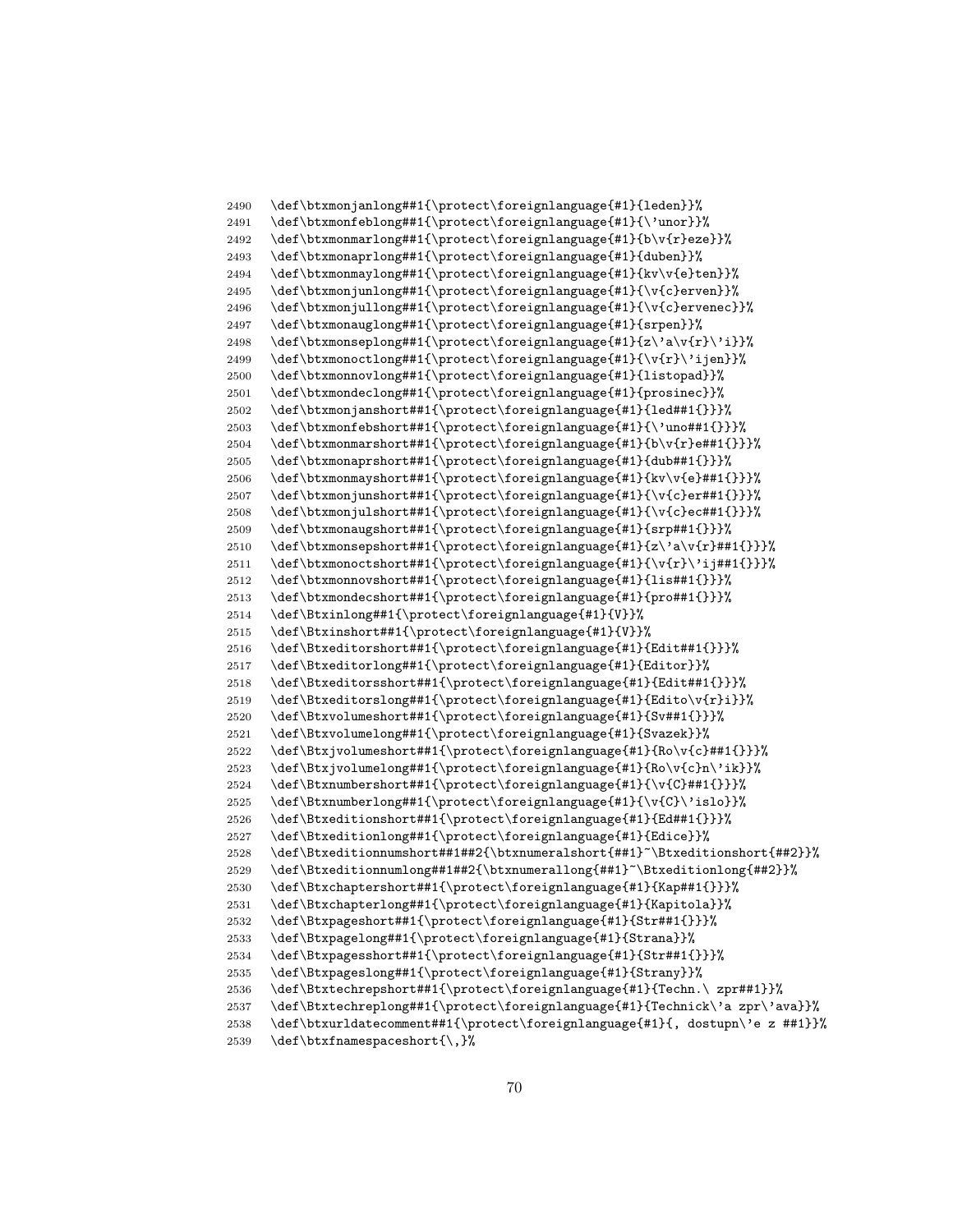```
2540 \def\btxfnamespacelong{ }%
```

```
2541 \def\btxnumeralshort##1{\btxnumeralfallback{#1}{##1}}%
2542 \def\btxnumerallong##1{\btxnumeralfallback{#1}{##1}}%
```
Define how to print month and year in numeric format, e. g. MM/YYYY.

```
2543 \def\btxprintmonthyearnum##1##2{##1/##2}%
```
\def\btxkeywordlanguage##1{{\protect\selectlanguage{#1}##1}}%

```
2545 \ifbbbblanguagenames
2546 \def\btxlanguagenameamerican{\protect\foreignlanguage{#1}{anglicky}}%
2547 \def\btxlanguagenameaustrian{\protect\foreignlanguage{#1}{n\v{e}mecky}}%
2548 \def\btxlanguagenamebrazil{\protect\foreignlanguage{#1}{portugalsky}}%
2549 \def\btxlanguagenamebrazilian{\protect\foreignlanguage{#1}{portugalsky}}%
2550 \def\btxlanguagenamebritish{\protect\foreignlanguage{#1}{anglicky}}%
2551 \def\btxlanguagenamebulgarian{\protect\foreignlanguage{#1}{bulharsky}}%
2552 \def\btxlanguagenamecanadian{\protect\foreignlanguage{#1}{anglicky}}%
2553 \def\btxlanguagenamecanadien{\protect\foreignlanguage{#1}{francouzsky}}%
2554 \def\btxlanguagenamecatalan{\protect\foreignlanguage{#1}{katal\'ansky}}%
2555 \def\btxlanguagenamecroatian{\protect\foreignlanguage{#1}{chorvatsky}}%
2556 \def\btxlanguagenameczech{\protect\foreignlanguage{#1}{\v{c}esky}}%
2557 \def\btxlanguagenamedanish{\protect\foreignlanguage{#1}{danese}}%
2558 \def\btxlanguagenamedutch{\protect\foreignlanguage{#1}{holandsky}}%
2559 \def\btxlanguagenameenglish{\protect\foreignlanguage{#1}{anglicky}}%
2560 \def\btxlanguagenameesperanto{\protect\foreignlanguage{#1}{esperanto}}%
2561 \def\btxlanguagenamefinnish{\protect\foreignlanguage{#1}{finsky}}%
2562 \def\btxlanguagenamefrancais{\protect\foreignlanguage{#1}{francouzsky}}%
2563 \def\btxlanguagenamefrench{\protect\foreignlanguage{#1}{francouzsky}}%
2564 \def\btxlanguagenamefrenchb{\protect\foreignlanguage{#1}{francouzsky}}%
2565 \def\btxlanguagenamegerman{\protect\foreignlanguage{#1}{n\v{e}mecky}}%
2566 \def\btxlanguagenamegermanb{\protect\foreignlanguage{#1}{n\v{e}mecky}}%
2567 \def\btxlanguagenamegreek{\protect\foreignlanguage{#1}{\v{r}ecky}}%
2568 \def\btxlanguagenamehebrew{\protect\foreignlanguage{#1}{hebrejsky}}%
2569 \def\btxlanguagenamehungarian{\protect\foreignlanguage{#1}{ma~arsky}}%
2570 \def\btxlanguagenameicelandic{\protect\foreignlanguage{#1}{islandsky}}%
2571 \def\btxlanguagenameirish{\protect\foreignlanguage{#1}{irsky}}%
2572 \def\btxlanguagenameitalian{\protect\foreignlanguage{#1}{italsky}}%
2573 \def\btxlanguagenamelatin{\protect\foreignlanguage{#1}{latinsky}}%
2574 \def\btxlanguagenamenaustrian{\protect\foreignlanguage{#1}{n\v{e}mecky}}%
2575 \def\btxlanguagenamengerman{\protect\foreignlanguage{#1}{n\v{e}mecky}}%
2576 \def\btxlanguagenamenorsk{\protect\foreignlanguage{#1}{norsky}}%
2577 \def\btxlanguagenamenynorsk{\protect\foreignlanguage{#1}{norsky}}%
2578 \def\btxlanguagenamepolish{\protect\foreignlanguage{#1}{polsky}}%
2579 \def\btxlanguagenameportuges{\protect\foreignlanguage{#1}{portugalsky}}%
2580 \def\btxlanguagenameportuguese{\protect\foreignlanguage{#1}{portugalsky}}%
2581 \def\btxlanguagenamerussian{\protect\foreignlanguage{#1}{rusky}}%
```

```
2582 \def\btxlanguagenamescottish{\protect\foreignlanguage{#1}{skotsky}}%
2583 \def\btxlanguagenameserbian{\protect\foreignlanguage{#1}{srbsky}}%
```
\def\btxlanguagenamespanish{\protect\foreignlanguage{#1}{%

```
2585 \quad \forall v \{s\}pan\v{e}lsky}}%
2586 \def\btxlanguagenameswedish{\protect\foreignlanguage{#1}{\v{s}v\'edsky}}%
2587 \def\btxlanguagenameturkish{\protect\foreignlanguage{#1}{turecky}}%
```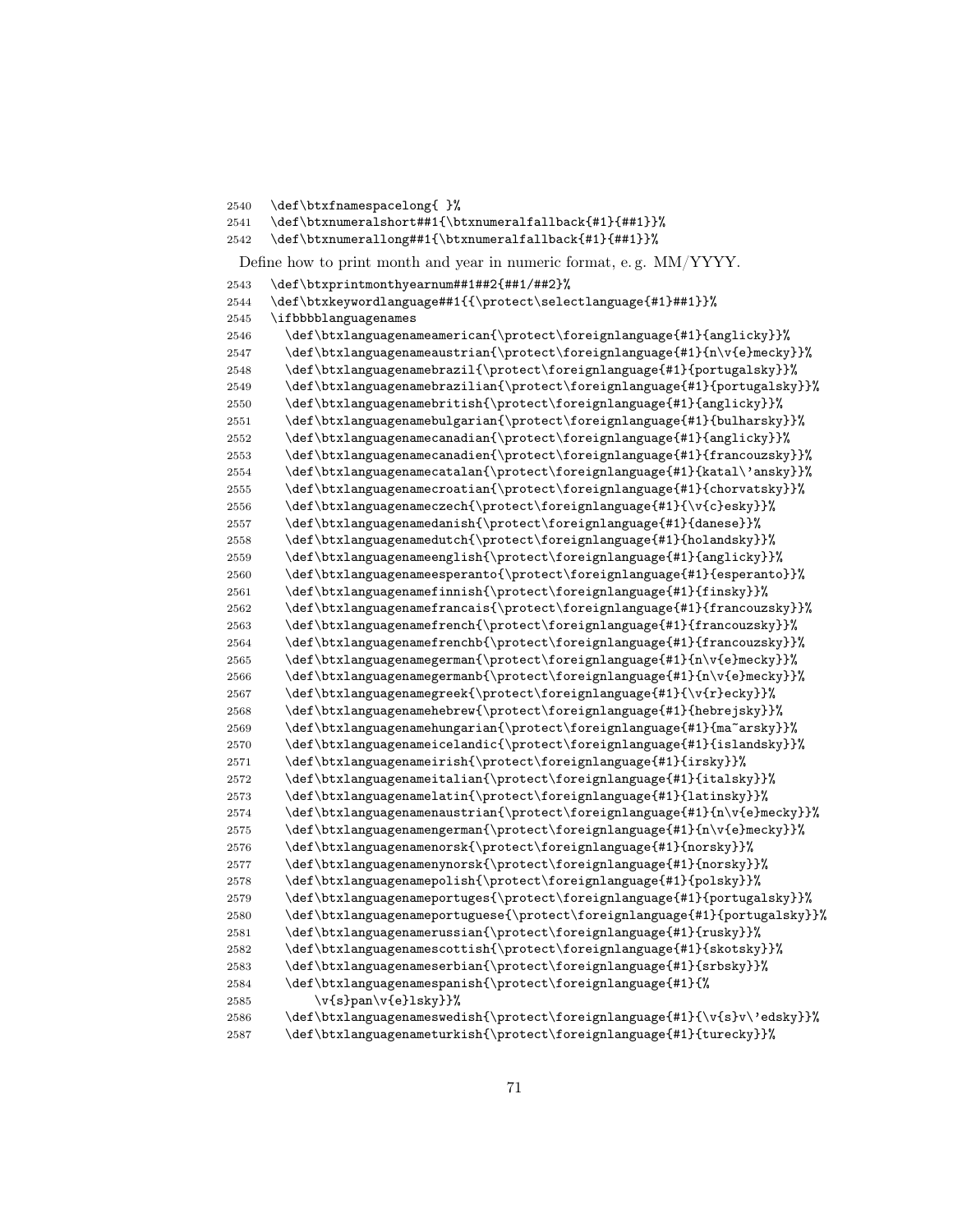```
2588 \def\btxlanguagenameUKenglish{\protect\foreignlanguage{#1}{anglicky}}%
2589 \def\btxlanguagenameUSenglish{\protect\foreignlanguage{#1}{anglicky}}%
2590 \fi
2591 }
```

```
2592 \AtBeginDocument{%
2593 \ifbbbbfixlanguage
2594 \else
2595 \bbbbaddto{czech}{bibsczech}
2596 \fi
```
Switch on the change of case in titles for all Afrikaans dialects by appending  $\text{changecase}$  to  $\text{change}$ .

```
2597 \bbbbaddto{czech}{btxifchangecaseoff}
2598 }
2599 \; \langle/czech\rangle
```
#### 9.3.13 Danish

2600 (\*danish)

\bibsdanish Bibliographic commands for Danish.

```
2601 \newcommand\bibsdanish[1][danish]{%
2602 \def\biblanguagename{#1}%
2603 \def\btxetalshort##1{\protect\foreignlanguage{#1}{et~al##1{}}}%
2604 \def\btxetallong##1{\protect\foreignlanguage{#1}{et~alii}}%
2605 \def\btxandshort##1{\protect\foreignlanguage{#1}{og}}%
2606 \def\btxandlong##1{\protect\foreignlanguage{#1}{og}}%
2607 \def\btxandcomma##1{}%
2608 \def\btxinlong##1{\protect\foreignlanguage{#1}{i}}%
2609 \def\btxinshort##1{\protect\foreignlanguage{#1}{i}}%
2610 \def\btxofseriesshort##1{\protect\foreignlanguage{#1}{af}}%
2611 \def\btxinseriesshort##1{\protect\foreignlanguage{#1}{i}}%
2612 \def\btxofserieslong##1{\protect\foreignlanguage{#1}{af}}%
2613 \def\btxinserieslong##1{\protect\foreignlanguage{#1}{i}}%
2614 \def\btxeditorshort##1{\protect\foreignlanguage{#1}{red##1{}}}%
2615 \def\btxeditorlong##1{\protect\foreignlanguage{#1}{redakt\o r}}%
2616 \def\btxeditorsshort##1{\protect\foreignlanguage{#1}{red##1{}}}%
2617 \def\btxeditorslong##1{\protect\foreignlanguage{#1}{redakt\o rer}}%
2618 \def\btxvolumeshort##1{\protect\foreignlanguage{#1}{bd##1{}}}%
2619 \def\btxvolumelong##1{\protect\foreignlanguage{#1}{bind}}%
2620 \def\btxjvolumeshort##1{\protect\foreignlanguage{#1}{\aa rg##1{}}}%
2621 \def\btxjvolumelong##1{\protect\foreignlanguage{#1}{\aa rgang}}%
2622 \def\btxnumbershort##1{\protect\foreignlanguage{#1}{nr##1{}}}%
2623 \def\btxnumberlong##1{\protect\foreignlanguage{#1}{nummer}}%
2624 \def\btxeditionshort##1{\protect\foreignlanguage{#1}{udg##1{}}}%
2625 \def\btxeditionlong##1{\protect\foreignlanguage{#1}{udgave}}%
2626 \def\btxeditionnumshort##1##2{\btxnumeralshort{##1}~\btxeditionshort{##2}}%
2627 \def\btxeditionnumlong##1##2{\btxnumerallong{##1}~\btxeditionlong{##2}}%
```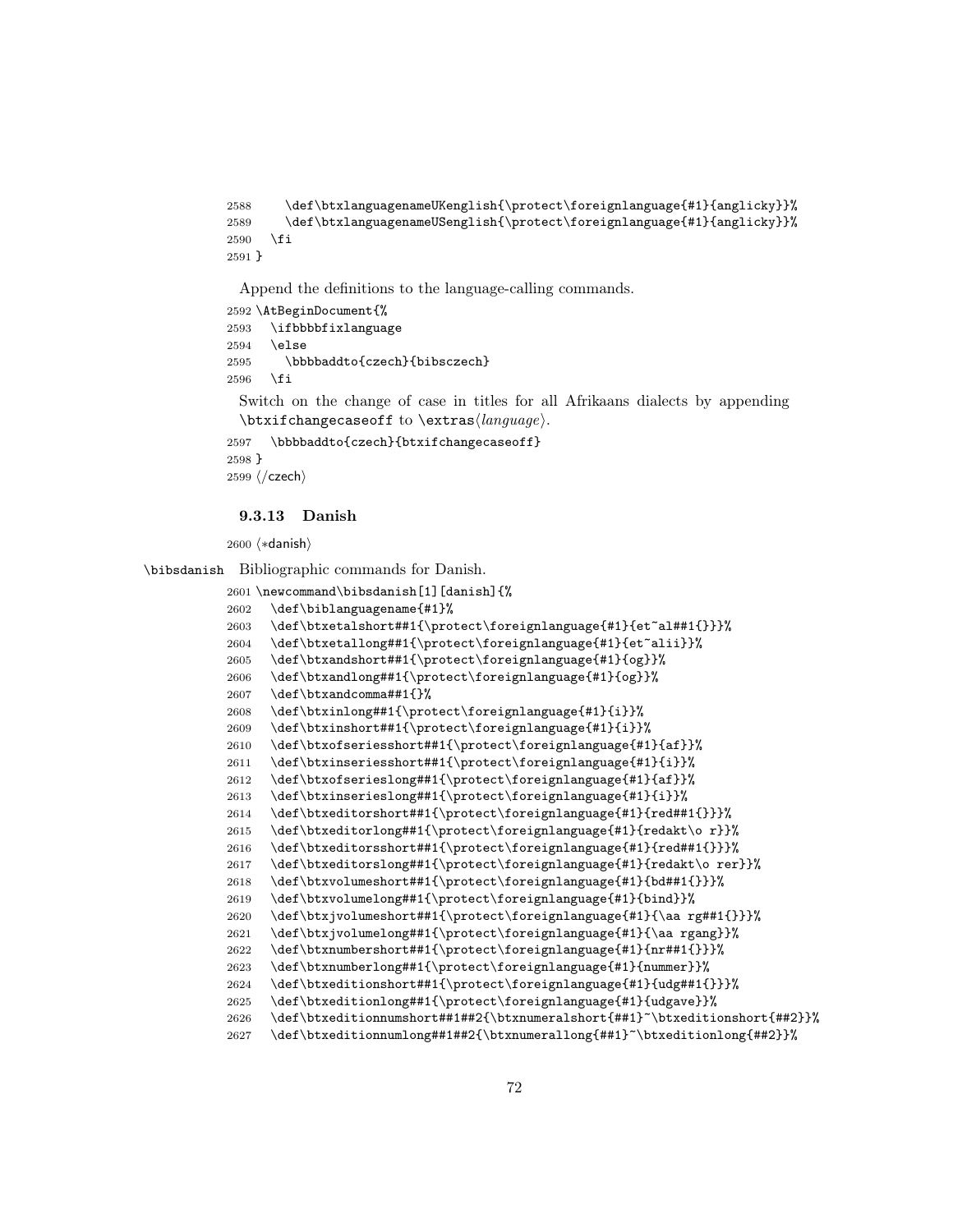```
2628 \def\btxchaptershort##1{\protect\foreignlanguage{#1}{kap##1{}}}%
2629 \def\btxchapterlong##1{\protect\foreignlanguage{#1}{kapitel}}%
2630 \def\btxpageshort##1{\protect\foreignlanguage{#1}{s##1{}}}%
2631 \def\btxpagelong##1{\protect\foreignlanguage{#1}{side}}%
2632 \def\btxpagesshort##1{\protect\foreignlanguage{#1}{pp##1{}}}%
2633 \def\btxpageslong##1{\protect\foreignlanguage{#1}{sider}}%
2634 \def\btxmastthesis##1{\protect\foreignlanguage{#1}{Speciale}}%
2635 \def\btxphdthesis##1{\protect\foreignlanguage{#1}{ph.d.-afhandling}}%
2636 \def\btxtechrepshort##1{\protect\foreignlanguage{#1}{Tekn.\ rap##1{}}}%
2637 \def\btxtechreplong##1{\protect\foreignlanguage{#1}{Teknisk rapport}}%
2638 \def\btxmonjanlong##1{\protect\foreignlanguage{#1}{Januar}}%
2639 \def\btxmonfeblong##1{\protect\foreignlanguage{#1}{Februar}}%
2640 \def\btxmonmarlong##1{\protect\foreignlanguage{#1}{Marts}}%
2641 \def\btxmonaprlong##1{\protect\foreignlanguage{#1}{April}}%
2642 \def\btxmonmaylong##1{\protect\foreignlanguage{#1}{Maj}}%
2643 \def\btxmonjunlong##1{\protect\foreignlanguage{#1}{Juni}}%<br>2644 \def\btxmonjullong##1{\protect\foreignlanguage{#1}{Juli}}%
      \def\btxmonjullong##1{\protect\foreignlanguage{#1}{Juli}}%
2645 \def\btxmonauglong##1{\protect\foreignlanguage{#1}{August}}%
2646 \def\btxmonseplong##1{\protect\foreignlanguage{#1}{September}}%
2647 \def\btxmonoctlong##1{\protect\foreignlanguage{#1}{Oktober}}%
2648 \def\btxmonnovlong##1{\protect\foreignlanguage{#1}{November}}%
2649 \def\btxmondeclong##1{\protect\foreignlanguage{#1}{December}}%
2650 \def\btxmonjanshort##1{\protect\foreignlanguage{#1}{Jan##1{}}}%
2651 \def\btxmonfebshort##1{\protect\foreignlanguage{#1}{Feb##1{}}}%
2652 \def\btxmonmarshort##1{\protect\foreignlanguage{#1}{Mar##1{}}}%
2653 \def\btxmonaprshort##1{\protect\foreignlanguage{#1}{Apr##1{}}}%
2654 \def\btxmonmayshort##1{\protect\foreignlanguage{#1}{Maj}}%
2655 \def\btxmonjunshort##1{\protect\foreignlanguage{#1}{Jun##1{}}}%
2656 \def\btxmonjulshort##1{\protect\foreignlanguage{#1}{Jul##1{}}}%
2657 \def\btxmonaugshort##1{\protect\foreignlanguage{#1}{Aug##1{}}}%
2658 \def\btxmonsepshort##1{\protect\foreignlanguage{#1}{Sep##1{}}}%
2659 \def\btxmonoctshort##1{\protect\foreignlanguage{#1}{Okt##1{}}}%
2660 \def\btxmonnovshort##1{\protect\foreignlanguage{#1}{Nov##1{}}}%
2661 \def\btxmondecshort##1{\protect\foreignlanguage{#1}{Dec##1{}}}%
2662 \def\Btxinlong##1{\protect\foreignlanguage{#1}{I}}%
2663 \def\Btxinshort##1{\protect\foreignlanguage{#1}{I}}%
2664 \def\Btxeditorshort##1{\protect\foreignlanguage{#1}{Red##1{}}}%
2665 \def\Btxeditorlong##1{\protect\foreignlanguage{#1}{Redakt\o r}}%
2666 \def\Btxeditorsshort##1{\protect\foreignlanguage{#1}{Red##1{}}}%
2667 \def\Btxeditorslong##1{\protect\foreignlanguage{#1}{Redakt\o rer}}%
2668 \def\Btxvolumeshort##1{\protect\foreignlanguage{#1}{Bd##1{}}}%
2669 \def\Btxvolumelong##1{\protect\foreignlanguage{#1}{Bind}}%
2670 \def\Btxjvolumeshort##1{\protect\foreignlanguage{#1}{\Aa rg##1{}}}%
2671 \def\Btxjvolumelong##1{\protect\foreignlanguage{#1}{\Aa rgang}}%
2672 \def\Btxnumbershort##1{\protect\foreignlanguage{#1}{Nr##1{}}}%
2673 \def\Btxnumberlong##1{\protect\foreignlanguage{#1}{Nummer}}%
2674 \def\Btxeditionshort##1{\protect\foreignlanguage{#1}{Udg##1{}}}%
2675 \def\Btxeditionlong##1{\protect\foreignlanguage{#1}{Udgave}}%
2676 \def\Btxeditionnumshort##1##2{\btxnumeralshort{##1}~\Btxeditionshort{##2}}%
2677 \def\Btxeditionnumlong##1##2{\btxnumerallong{##1}~\Btxeditionlong{##2}}%
```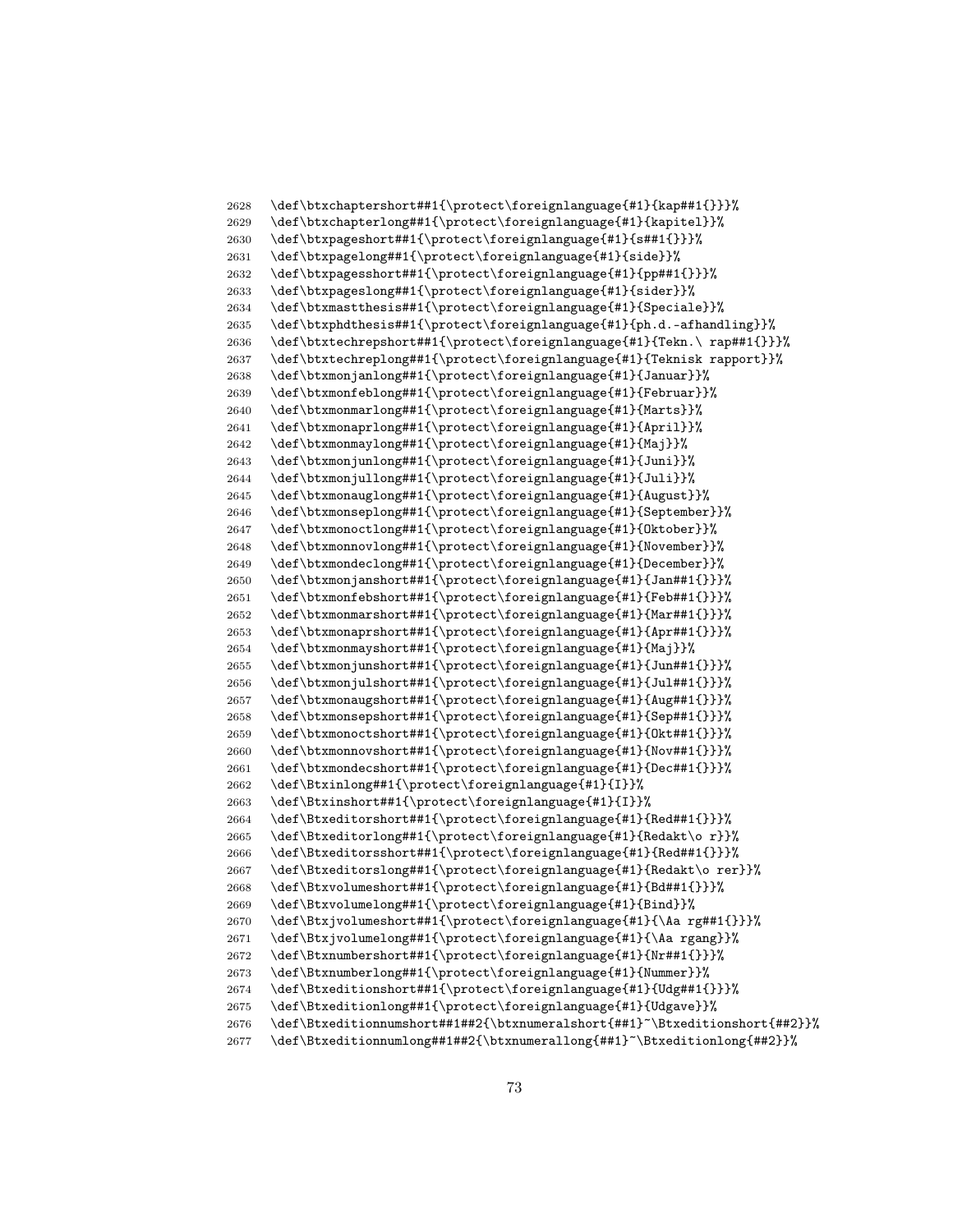```
2678 \def\Btxchaptershort##1{\protect\foreignlanguage{#1}{Kap##1{}}}%
2679 \def\Btxchapterlong##1{\protect\foreignlanguage{#1}{Kapitel}}%
2680 \def\Btxpageshort##1{\protect\foreignlanguage{#1}{S##1{}}}%
2681 \def\Btxpagelong##1{\protect\foreignlanguage{#1}{Side}}%
2682 \def\Btxpagesshort##1{\protect\foreignlanguage{#1}{Pp##1{}}}%
2683 \def\Btxpageslong##1{\protect\foreignlanguage{#1}{Sider}}%
2684 \def\Btxtechrepshort##1{\protect\foreignlanguage{#1}{Tekn.\ rap##1{}}}%
2685 \def\Btxtechreplong##1{\protect\foreignlanguage{#1}{Teknisk rapport}}%
2686 \def\btxurldatecomment##1{\protect\foreignlanguage{#1}{, bes\o gt den ##1}}%
2687 \def\btxfnamespaceshort{\,}%
2688 \def\btxfnamespacelong{ }%
2689 \def\btxnumeralshort##1{\btxnumeralfallback{#1}{##1}}%
2690 \def\btxnumerallong##1{\btxnumeralfallback{#1}{##1}}%
 Define how to print month and year in numeric format, e. g. MM/YYYY.
2691 \def\btxprintmonthyearnum##1##2{##1/##2}%
2692 \def\btxkeywordlanguage##1{{\protect\selectlanguage{#1}##1}}%
2693 \ifbbbblanguagenames
2694 \def\btxlanguagenameamerican{\protect\foreignlanguage{#1}{engelsk}}%
2695 \def\btxlanguagenameaustrian{\protect\foreignlanguage{#1}{tysk}}%
2696 \def\btxlanguagenamebrazil{\protect\foreignlanguage{#1}{portugisisk}}%
2697 \def\btxlanguagenamebrazilian{\protect\foreignlanguage{#1}{portugisisk}}%
2698 \def\btxlanguagenamebritish{\protect\foreignlanguage{#1}{engelsk}}%
2699 \def\btxlanguagenamebulgarian{\protect\foreignlanguage{#1}{bulgarsk}}%
2700 \def\btxlanguagenamecanadian{\protect\foreignlanguage{#1}{engelsk}}%
2701 \def\btxlanguagenamecanadien{\protect\foreignlanguage{#1}{fransk}}%
2702 \def\btxlanguagenamecatalan{\protect\foreignlanguage{#1}{katalansk}}%
2703 \def\btxlanguagenamecroatian{\protect\foreignlanguage{#1}{kroatisk}}%
2704 \def\btxlanguagenameczech{\protect\foreignlanguage{#1}{tjekkisk}}%
2705 \def\btxlanguagenamedanish{\protect\foreignlanguage{#1}{dansk}}%
2706 \def\btxlanguagenamedutch{\protect\foreignlanguage{#1}{nederlandsk}}%
2707 \def\btxlanguagenameenglish{\protect\foreignlanguage{#1}{engelsk}}%
2708 \def\btxlanguagenameesperanto{\protect\foreignlanguage{#1}{esperanto}}%
2709 \def\btxlanguagenamefinnish{\protect\foreignlanguage{#1}{finsk}}%
2710 \def\btxlanguagenamefrancais{\protect\foreignlanguage{#1}{fransk}}%
2711 \def\btxlanguagenamefrench{\protect\foreignlanguage{#1}{fransk}}%
2712 \def\btxlanguagenamefrenchb{\protect\foreignlanguage{#1}{fransk}}%
2713 \def\btxlanguagenamegerman{\protect\foreignlanguage{#1}{tysk}}%
2714 \qquad \quad \texttt{\v{t}'}2715 \def\btxlanguagenamegreek{\protect\foreignlanguage{#1}{gr\ae sk}}%
2716 \def\btxlanguagenamehebrew{\protect\foreignlanguage{#1}{hebraisk}}%
2717 \def\btxlanguagenamehungarian{\protect\foreignlanguage{#1}{ungarsk}}%
2718 \def\btxlanguagenameicelandic{\protect\foreignlanguage{#1}{islandsk}}%
2719 \def\btxlanguagenameirish{\protect\foreignlanguage{#1}{irsk}}%
2720 \def\btxlanguagenameitalian{\protect\foreignlanguage{#1}{italiensk}}%
2721 \def\btxlanguagenamelatin{\protect\foreignlanguage{#1}{latinsk}}%
2722 \def\btxlanguagenamenaustrian{\protect\foreignlanguage{#1}{tysk}}%
2723 \def\btxlanguagenamengerman{\protect\foreignlanguage{#1}{tysk}}%
2724 \def\btxlanguagenamenorsk{\protect\foreignlanguage{#1}{norsk}}%
2725 \def\btxlanguagenamenynorsk{\protect\foreignlanguage{#1}{nynorsk}}%
```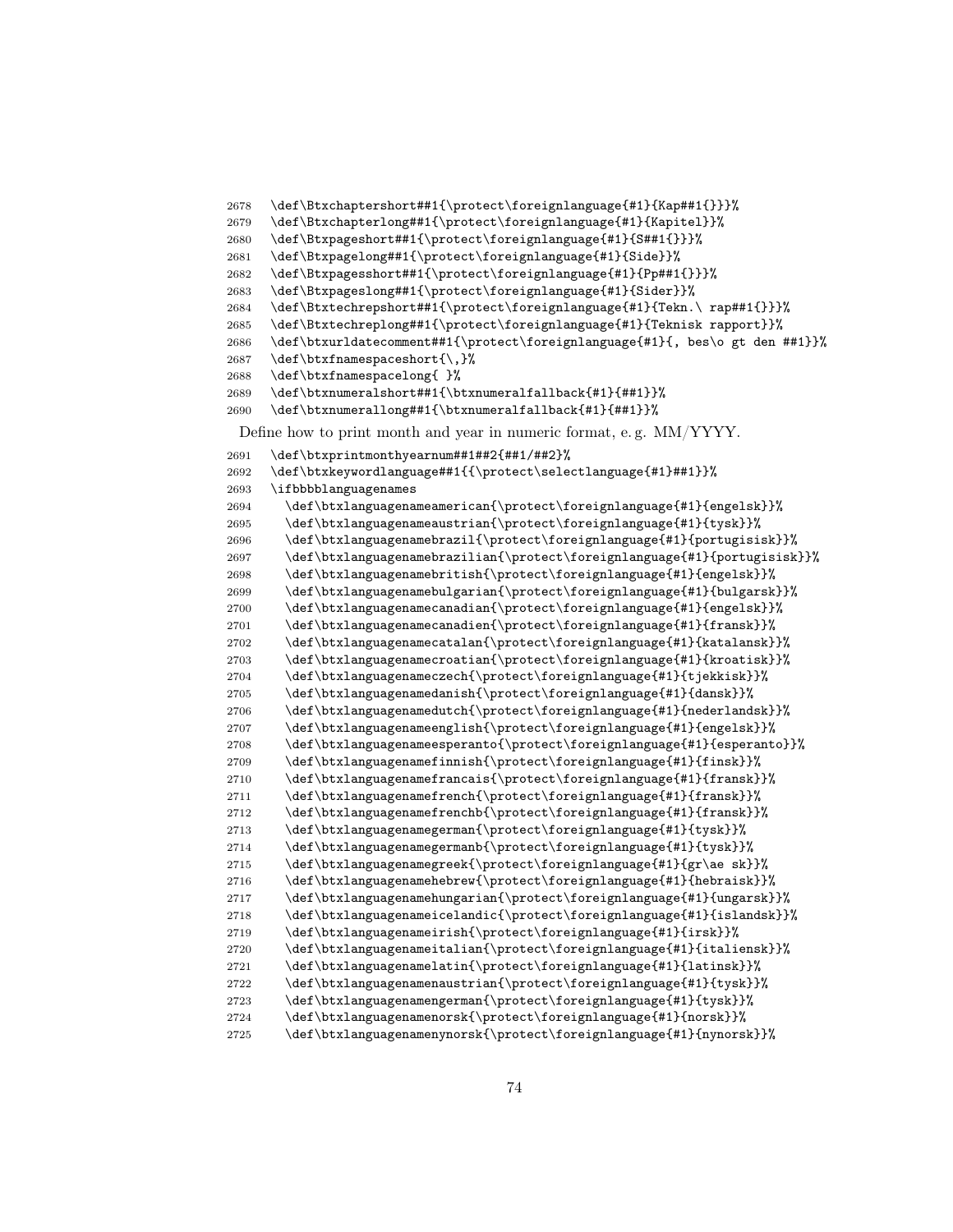```
2726 \def\btxlanguagenamepolish{\protect\foreignlanguage{#1}{polsk}}%
2727 \def\btxlanguagenameportuges{\protect\foreignlanguage{#1}{portugisisk}}%
2728 \def\btxlanguagenameportuguese{\protect\foreignlanguage{#1}{portugisisk}}%
2729 \def\btxlanguagenamerussian{\protect\foreignlanguage{#1}{russisk}}%
2730 \def\btxlanguagenamescottish{\protect\foreignlanguage{#1}{skotsk}}%
2731 \def\btxlanguagenameserbian{\protect\foreignlanguage{#1}{serbisk}}%
2732 \def\btxlanguagenamespanish{\protect\foreignlanguage{#1}{spansk}}%
2733 \def\btxlanguagenameswedish{\protect\foreignlanguage{#1}{svensk}}%
2734 \def\btxlanguagenameturkish{\protect\foreignlanguage{#1}{tyrkisk}}%
2735 \def\btxlanguagenameUKenglish{\protect\foreignlanguage{#1}{engelsk}}%
2736 \def\btxlanguagenameUSenglish{\protect\foreignlanguage{#1}{engelsk}}%
2737 \fi
2738 }
```

```
2739 \AtBeginDocument{%
2740 \ifbbbbfixlanguage
2741 \else
2742 \bbbbaddto{danish}{bibsdanish}
2743 \fi
2744 \bbbbaddto{danish}{btxifchangecaseoff}
2745 }
2746 \; \langle /danish\rangle
```
## 9.3.14 Finnish

 $\langle *finnish \rangle$ 

\bibsfinnish Bibliographic commands for Finnish.

```
2748 \newcommand\bibsfinnish[1][finnish]{%
2749 \def\biblanguagename{#1}%
2750 \def\btxetalshort##1{\protect\foreignlanguage{#1}{et~al##1{}}}%
2751 \def\btxetallong##1{\protect\foreignlanguage{#1}{et~alii}}%
2752 \def\btxandshort##1{\protect\foreignlanguage{#1}{ja}}%
2753 \def\btxandlong##1{\protect\foreignlanguage{#1}{ja}}%
2754 \def\btxandcomma##1{}%
2755 \def\btxinlong##1{\protect\foreignlanguage{#1}{teoksessa}}%
2756 \def\btxinshort##1{\protect\foreignlanguage{#1}{teoksessa}}%
2757 \def\btxofseriesshort##1{\protect\foreignlanguage{#1}{sarjassa}}%
2758 \def\btxinseriesshort##1{\protect\foreignlanguage{#1}{sarjassa}}%
2759 \def\btxofserieslong##1{\protect\foreignlanguage{#1}{sarjassa}}%
2760 \def\btxinserieslong##1{\protect\foreignlanguage{#1}{sarjassa}}%
2761 \def\btxeditorshort##1{\protect\foreignlanguage{#1}{toim##1{}}}%
2762 \def\btxeditorlong##1{\protect\foreignlanguage{#1}{toimittaja}}%
2763 \def\btxeditorsshort##1{\protect\foreignlanguage{#1}{toim##1{}}}%
2764 \def\btxeditorslong##1{\protect\foreignlanguage{#1}{toimittajat}}%
2765 \def\btxvolumeshort##1{\protect\foreignlanguage{#1}{nide}}%
2766 \def\btxvolumelong##1{\protect\foreignlanguage{#1}{nide}}%
2767 \def\btxjvolumeshort##1{\protect\foreignlanguage{#1}{vsk##1{}}}%
2768 \def\btxjvolumelong##1{\protect\foreignlanguage{#1}{vuosikerta}}%
```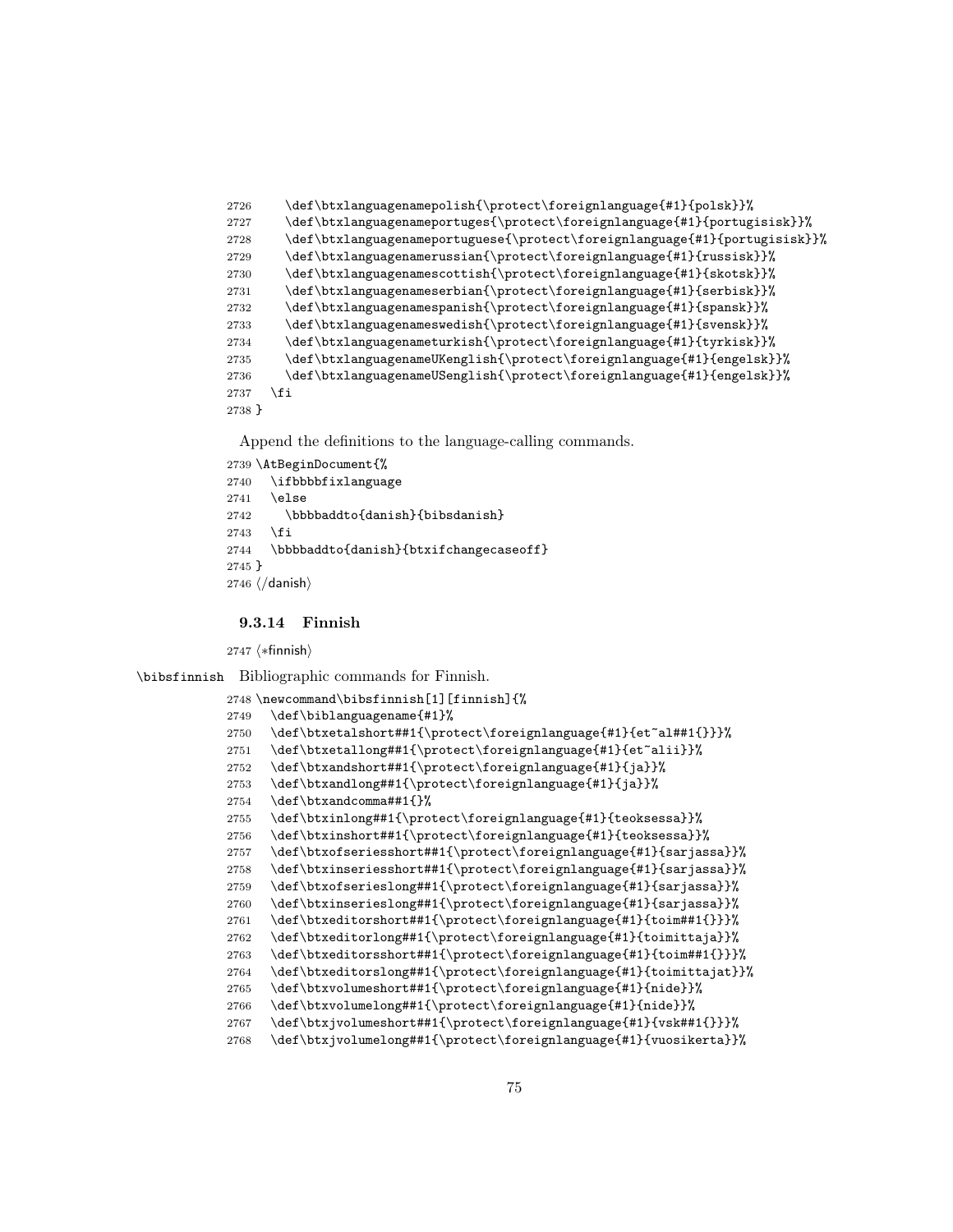```
2769 \def\btxnumbershort##1{\protect\foreignlanguage{#1}{nro}}%
2770 \def\btxnumberlong##1{\protect\foreignlanguage{#1}{numero}}%
2771 \def\btxeditionshort##1{\protect\foreignlanguage{#1}{p##1{}}}%
2772 \def\btxeditionlong##1{\protect\foreignlanguage{#1}{painos}}%
2773 \def\btxeditionnumshort##1##2{\btxnumeralshort{##1}~\btxeditionshort{##2}}%
2774 \def\btxeditionnumlong##1##2{\btxnumerallong{##1}~\btxeditionlong{##2}}%
2775 \def\btxchaptershort##1{\protect\foreignlanguage{#1}{l##1{}}}%
2776 \def\btxchapterlong##1{\protect\foreignlanguage{#1}{luku}}%
2777 \def\btxpageshort##1{\protect\foreignlanguage{#1}{s##1{}}}%
2778 \def\btxpagelong##1{\protect\foreignlanguage{#1}{sivu}}%
2779 \def\btxpagesshort##1{\protect\foreignlanguage{#1}{s##1{}}}%
2780 \def\btxpageslong##1{\protect\foreignlanguage{#1}{sivut}}%
2781 \def\btxmastthesis##1{\protect\foreignlanguage{#1}{Pro Gradu -ty\"o}}%
2782 \def\btxphdthesis##1{\protect\foreignlanguage{#1}{v\"ait\"oskirja}}%
2783 \def\btxtechrepshort##1{\protect\foreignlanguage{#1}{tekn.\ rap##1{}}}%
2784 \def\btxtechreplong##1{\protect\foreignlanguage{#1}{tekninen raportti}}%<br>2785 \def\btxmonjanlong##1{\protect\foreignlanguage{#1}{tammikuu}}%
      \def\btxmonjanlong##1{\protect\foreignlanguage{#1}{tammikuu}}%
2786 \def\btxmonfeblong##1{\protect\foreignlanguage{#1}{helmikuu}}%
2787 \def\btxmonmarlong##1{\protect\foreignlanguage{#1}{maaliskuu}}%
2788 \def\btxmonaprlong##1{\protect\foreignlanguage{#1}{huhtikuu}}%
2789 \def\btxmonmaylong##1{\protect\foreignlanguage{#1}{toukokuu}}%
2790 \def\btxmonjunlong##1{\protect\foreignlanguage{#1}{kes\"akuu}}%
2791 \def\btxmonjullong##1{\protect\foreignlanguage{#1}{hein\"akuu}}%
2792 \def\btxmonauglong##1{\protect\foreignlanguage{#1}{elokuu}}%
2793 \def\btxmonseplong##1{\protect\foreignlanguage{#1}{syyskuu}}%
2794 \def\btxmonoctlong##1{\protect\foreignlanguage{#1}{lokakuu}}%
2795 \def\btxmonnovlong##1{\protect\foreignlanguage{#1}{marraskuu}}%
2796 \def\btxmondeclong##1{\protect\foreignlanguage{#1}{joulukuu}}%
2797 \def\btxmonjanshort##1{\protect\foreignlanguage{#1}{tam##1{}}}%
2798 \def\btxmonfebshort##1{\protect\foreignlanguage{#1}{hel##1{}}}%
2799 \def\btxmonmarshort##1{\protect\foreignlanguage{#1}{maa##1{}}}%
2800 \def\btxmonaprshort##1{\protect\foreignlanguage{#1}{huh##1{}}}%
2801 \def\btxmonmayshort##1{\protect\foreignlanguage{#1}{tou##1{}}}%
2802 \def\btxmonjunshort##1{\protect\foreignlanguage{#1}{kes##1{}}}%
2803 \def\btxmonjulshort##1{\protect\foreignlanguage{#1}{hei##1{}}}%
2804 \def\btxmonaugshort##1{\protect\foreignlanguage{#1}{elo##1{}}}%
2805 \def\btxmonsepshort##1{\protect\foreignlanguage{#1}{syy##1{}}}%
2806 \def\btxmonoctshort##1{\protect\foreignlanguage{#1}{lok##1{}}}%
2807 \def\btxmonnovshort##1{\protect\foreignlanguage{#1}{mar##1{}}}%
2808 \def\btxmondecshort##1{\protect\foreignlanguage{#1}{jou##1{}}}%
2809 \def\Btxinlong##1{\protect\foreignlanguage{#1}{Teoksessa}}%
2810 \def\Btxinshort##1{\protect\foreignlanguage{#1}{Teoksessa}}%
2811 \def\Btxeditorshort##1{\protect\foreignlanguage{#1}{Toim##1{}}}%
2812 \def\Btxeditorlong##1{\protect\foreignlanguage{#1}{Toimittaja}}%
2813 \def\Btxeditorsshort##1{\protect\foreignlanguage{#1}{Toim##1{}}}%
2814 \def\Btxeditorslong##1{\protect\foreignlanguage{#1}{Toimittajat}}%
2815 \def\Btxvolumeshort##1{\protect\foreignlanguage{#1}{Nide}}%
2816 \def\Btxvolumelong##1{\protect\foreignlanguage{#1}{Nide}}%
2817 \def\Btxjvolumeshort##1{\protect\foreignlanguage{#1}{Vsk##1{}}}%
2818 \def\Btxjvolumelong##1{\protect\foreignlanguage{#1}{Vuosikerta}}%
```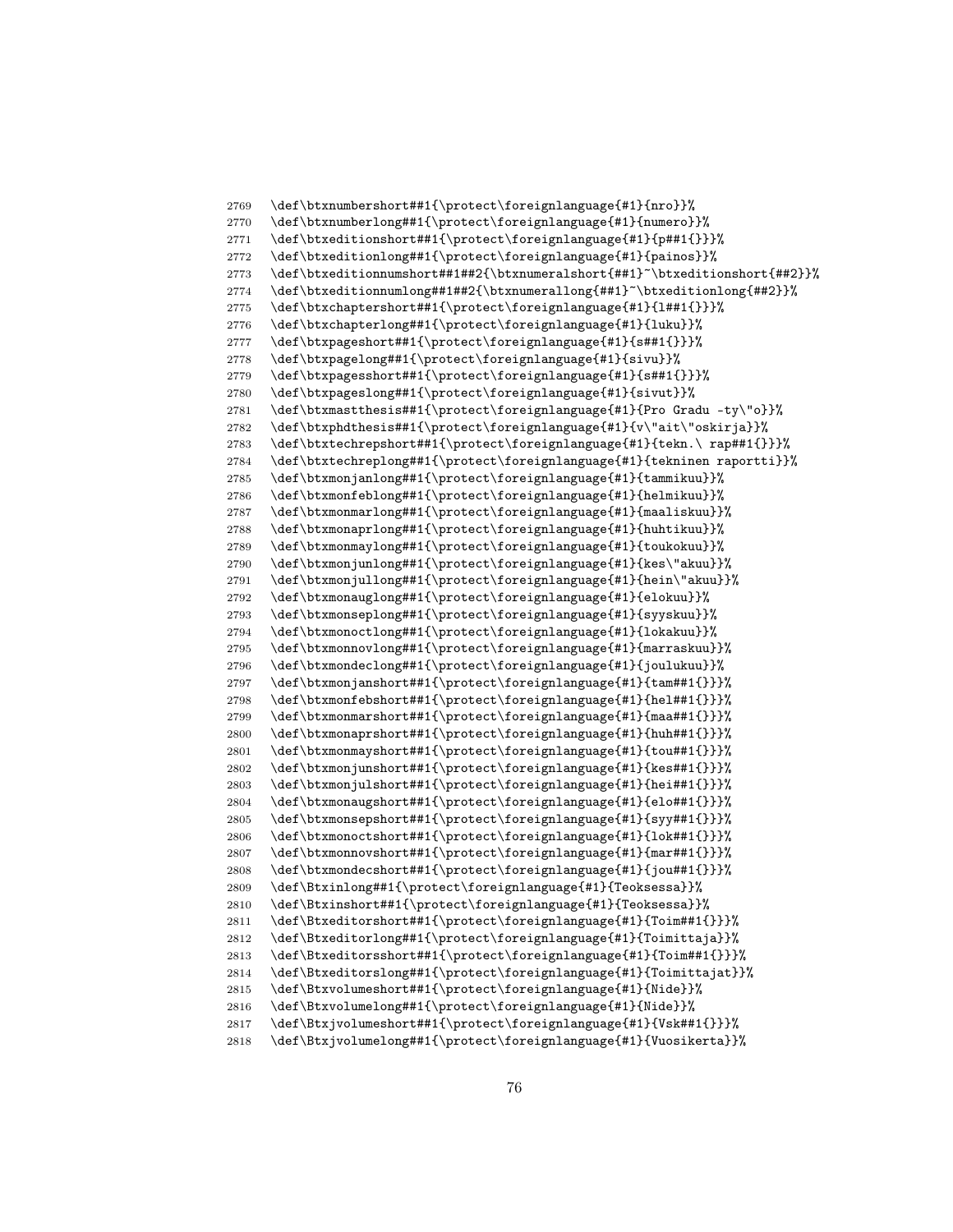```
2819 \def\Btxnumbershort##1{\protect\foreignlanguage{#1}{Nro}}%
2820 \def\Btxnumberlong##1{\protect\foreignlanguage{#1}{Numero}}%
2821 \def\Btxeditionshort##1{\protect\foreignlanguage{#1}{P##1{}}}%
2822 \def\Btxeditionlong##1{\protect\foreignlanguage{#1}{Painos}}%
2823 \def\Btxeditionnumshort##1##2{\btxnumeralshort{##1}~\Btxeditionshort{##2}}%
2824 \def\Btxeditionnumlong##1##2{\btxnumerallong{##1}~\Btxeditionlong{##2}}%
2825 \def\Btxchaptershort##1{\protect\foreignlanguage{#1}{L##1{}}}%
2826 \def\Btxchapterlong##1{\protect\foreignlanguage{#1}{Luku}}%
2827 \def\Btxpageshort##1{\protect\foreignlanguage{#1}{S##1{}}}%
2828 \def\Btxpagelong##1{\protect\foreignlanguage{#1}{Sivu}}%
2829 \def\Btxpagesshort##1{\protect\foreignlanguage{#1}{S##1{}}}%
2830 \def\Btxpageslong##1{\protect\foreignlanguage{#1}{Sivut}}%
2831 \def\Btxtechrepshort##1{\protect\foreignlanguage{#1}{Tekn.\ rap##1{}}}%
2832 \def\Btxtechreplong##1{\protect\foreignlanguage{#1}{Tekninen raportti}}%
2833 \def\btxurldatecomment##1{\protect\foreignlanguage{#1}{, vierailtu ##1}}%
2834 \def\btxfnamespaceshort{\,}%
2835 \def\btxfnamespacelong{ }%
2836 \def\btxnumeralshort##1{\btxnumeralfallback{#1}{##1}}%
2837 \def\btxnumerallong##1{\btxnumeralfallback{#1}{##1}}%
 Define how to print month and year in numeric format, e. g. MM/YYYY.
2838 \def\btxprintmonthyearnum##1##2{##1/##2}%
2839 \def\btxkeywordlanguage##1{{\protect\selectlanguage{#1}##1}}%
2840 \ifbbbblanguagenames
2841 \def\btxlanguagenameamerican{\protect\foreignlanguage{#1}{englanti}}%
2842 \def\btxlanguagenameaustrian{\protect\foreignlanguage{#1}{saksa}}%
2843 \def\btxlanguagenamebrazil{\protect\foreignlanguage{#1}{portugali}}%
2844 \def\btxlanguagenamebrazilian{\protect\foreignlanguage{#1}{portugali}}%
2845 \def\btxlanguagenamebritish{\protect\foreignlanguage{#1}{englanti}}%
2846 \def\btxlanguagenamebulgarian{\protect\foreignlanguage{#1}{bulgaria}}%
2847 \def\btxlanguagenamecanadian{\protect\foreignlanguage{#1}{englanti}}%
2848 \def\btxlanguagenamecanadien{\protect\foreignlanguage{#1}{ranska}}%
2849 \def\btxlanguagenamecatalan{\protect\foreignlanguage{#1}{katalaani}}%
2850 \def\btxlanguagenamecroatian{\protect\foreignlanguage{#1}{kroaati}}%
2851 \def\btxlanguagenameczech{\protect\foreignlanguage{#1}{tsekki}}%
2852 \def\btxlanguagenamedanish{\protect\foreignlanguage{#1}{tanska}}%
2853 \def\btxlanguagenamedutch{\protect\foreignlanguage{#1}{hollanti}}%
2854 \def\btxlanguagenameenglish{\protect\foreignlanguage{#1}{englanti}}%
2855 \def\btxlanguagenameesperanto{\protect\foreignlanguage{#1}{esperanto}}%
2856 \def\btxlanguagenamefinnish{\protect\foreignlanguage{#1}{suomi}}%
2857 \def\btxlanguagenamefrancais{\protect\foreignlanguage{#1}{ranska}}%
2858 \def\btxlanguagenamefrench{\protect\foreignlanguage{#1}{ranska}}%
2859 \def\btxlanguagenamefrenchb{\protect\foreignlanguage{#1}{ranska}}%
2860 \def\btxlanguagenamegerman{\protect\foreignlanguage{#1}{saksa}}%
2861 \def\btxlanguagenamegermanb{\protect\foreignlanguage{#1}{saksa}}%
2862 \def\btxlanguagenamegreek{\protect\foreignlanguage{#1}{kreikka}}%
2863 \def\btxlanguagenamehebrew{\protect\foreignlanguage{#1}{heprea}}%
2864 \def\btxlanguagenamehungarian{\protect\foreignlanguage{#1}{unkari}}%
2865 \def\btxlanguagenameicelandic{\protect\foreignlanguage{#1}{islanti}}%
2866 \def\btxlanguagenameirish{\protect\foreignlanguage{#1}{iiri}}%
```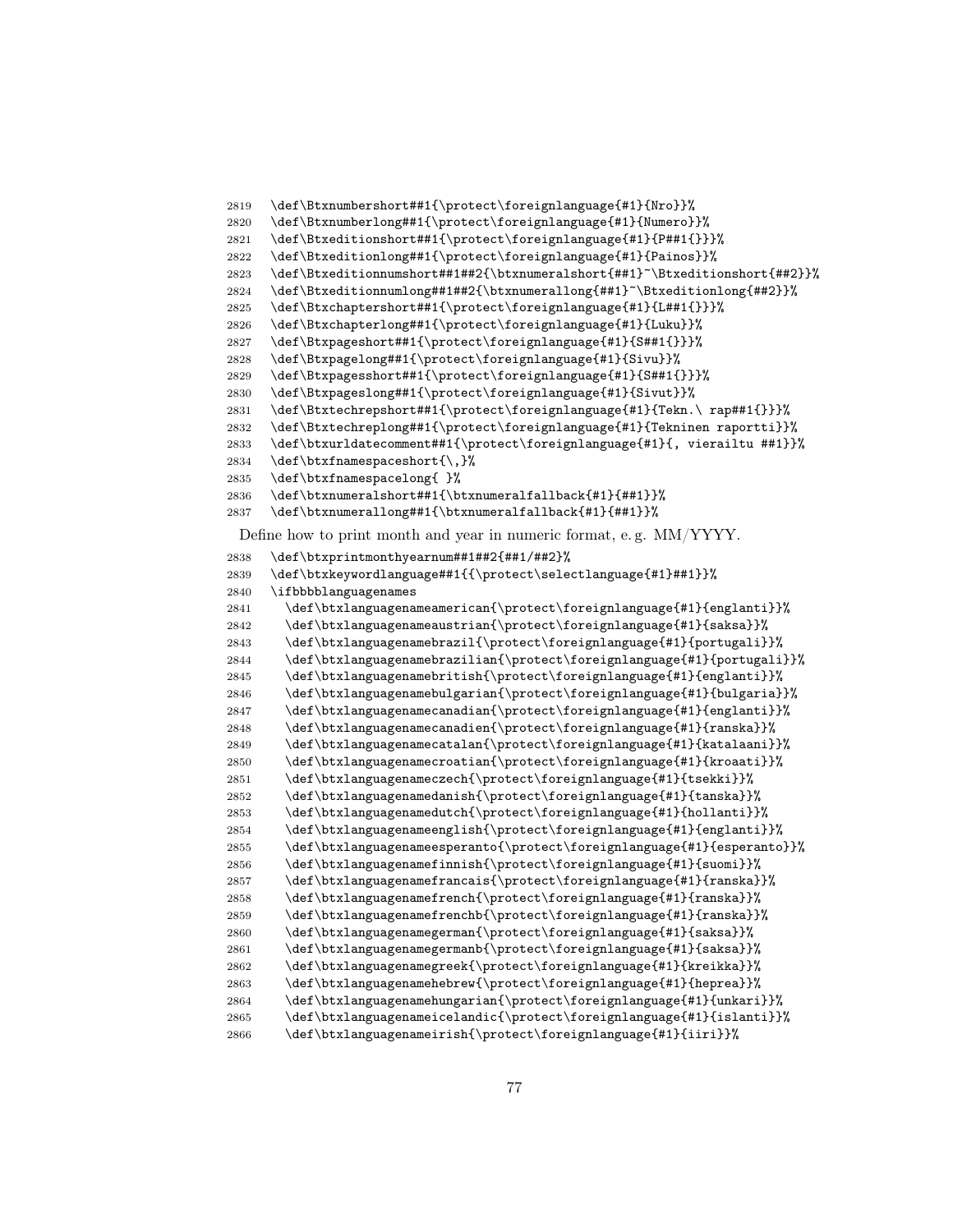```
2867 \def\btxlanguagenameitalian{\protect\foreignlanguage{#1}{italia}}%
2868 \def\btxlanguagenamelatin{\protect\foreignlanguage{#1}{latina}}%
2869 \def\btxlanguagenamenaustrian{\protect\foreignlanguage{#1}{saksa}}%
2870 \def\btxlanguagenamengerman{\protect\foreignlanguage{#1}{saksa}}%
2871 \def\btxlanguagenamenorsk{\protect\foreignlanguage{#1}{norja}}%
2872 \def\btxlanguagenamenynorsk{\protect\foreignlanguage{#1}{uusnorja}}%
2873 \def\btxlanguagenamepolish{\protect\foreignlanguage{#1}{puola}}%
2874 \def\btxlanguagenameportuges{\protect\foreignlanguage{#1}{portugali}}%
2875 \def\btxlanguagenameportuguese{\protect\foreignlanguage{#1}{portugali}}%
2876 \label{thm:1} $$2876 \def\b{xlanguagenamerussian{\protect}{\n 2876} f41}{\n 2976 \def\t{1}f\end{math}2877 \def\btxlanguagenamescottish{\protect\foreignlanguage{#1}{skotti}}%
2878 \def\btxlanguagenameserbian{\protect\foreignlanguage{#1}{serbi}}%
2879 \def\btxlanguagenamespanish{\protect\foreignlanguage{#1}{espanja}}%
2880 \def\btxlanguagenameswedish{\protect\foreignlanguage{#1}{ruotsi}}%
2881 \def\btxlanguagenameturkish{\protect\foreignlanguage{#1}{turkki}}%
2882 \def\btxlanguagenameUKenglish{\protect\foreignlanguage{#1}{englanti}}%
2883 \def\btxlanguagenameUSenglish{\protect\foreignlanguage{#1}{englanti}}%
2884 \fi
2885 }
```

```
2886 \AtBeginDocument{%
2887 \ifbbbbfixlanguage
2888 \else
2889 \bbbbaddto{finnish}{bibsfinnish}
2890 \fi
```
Switch off the change of case in titles by appending \btxifchangecaseoff to  $\text{trans}\langle language\rangle$ .

```
2891 \bbbbaddto{finnish}{btxifchangecaseoff}
2892 }
```

```
2893 \; \langle / \text{finnish} \rangle
```
## 9.3.15 Esperanto

2894 (\*esperanto)

\bibsesperanto Bibliographic commands for Esperanto.

```
2895 \newcommand\bibsesperanto[1][esperanto]{%
2896 \def\biblanguagename{#1}%
2897 \def\btxetalshort##1{\protect\foreignlanguage{#1}{k~al##1{}}}%
2898 \def\btxetallong##1{\protect\foreignlanguage{#1}{kaj~aliaj}}%
2899 \def\btxandshort##1{\protect\foreignlanguage{#1}{k}}%
2900 \def\btxandlong##1{\protect\foreignlanguage{#1}{kaj}}%
2901 \def\btxandcomma##1{}%
2902 \def\btxinlong##1{\protect\foreignlanguage{#1}{en}}%
2903 \def\btxinshort##1{\protect\foreignlanguage{#1}{en}}%
2904 \def\btxofseriesshort##1{\protect\foreignlanguage{#1}{de}}%
2905 \def\btxinseriesshort##1{\protect\foreignlanguage{#1}{en}}%
2906 \def\btxofserieslong##1{\protect\foreignlanguage{#1}{de}}%
```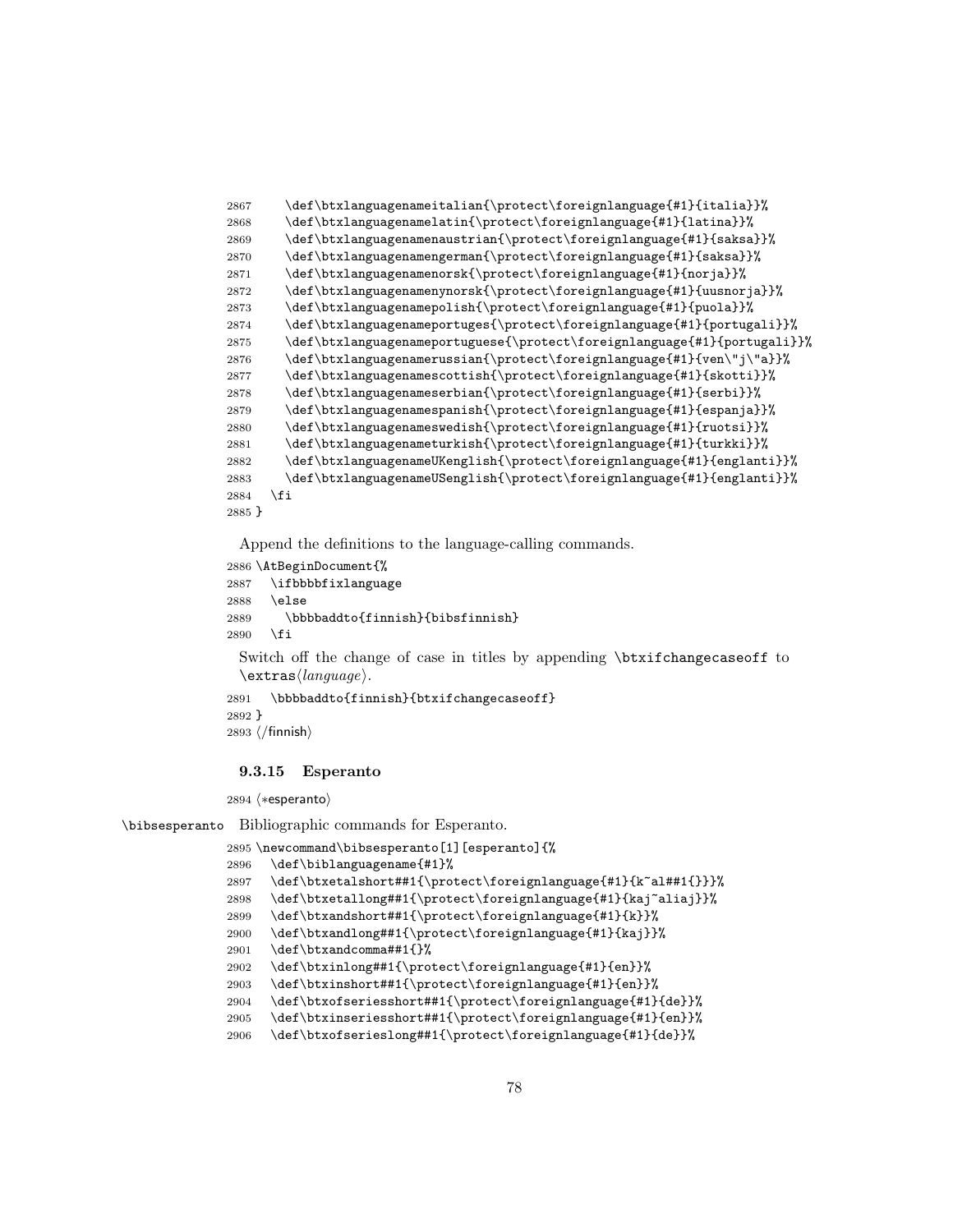```
2907 \def\btxinserieslong##1{\protect\foreignlanguage{#1}{en}}%
2908 \def\btxeditorshort##1{\protect\foreignlanguage{#1}{red##1{}}}%
2909 \def\btxeditorlong##1{\protect\foreignlanguage{#1}{redaktoro}}%
2910 \def\btxeditorsshort##1{\protect\foreignlanguage{#1}{red-oj##1{}}}%
2911 \def\btxeditorslong##1{\protect\foreignlanguage{#1}{redaktoroj}}%
2912 \def\btxvolumeshort##1{\protect\foreignlanguage{#1}{vol##1{}}}%
2913 \def\btxvolumelong##1{\protect\foreignlanguage{#1}{volumo}}%
2914 \def\btxjvolumeshort##1{\protect\foreignlanguage{#1}{vol##1{}}}%
2915 \def\btxjvolumelong##1{\protect\foreignlanguage{#1}{volumo}}%
2916 \def\btxnumbershort##1{\protect\foreignlanguage{#1}{no##1{}}}%
2917 \def\btxnumberlong##1{\protect\foreignlanguage{#1}{nombro}}%
2918 \def\btxeditionshort##1{\protect\foreignlanguage{#1}{red##1{}}}%
2919 \def\btxeditionlong##1{\protect\foreignlanguage{#1}{redakcio}}%
2920 \def\btxeditionnumshort##1##2{\btxnumeralshort{##1}~\btxeditionshort{##2}}%
2921 \def\btxeditionnumlong##1##2{\btxnumerallong{##1}~\btxeditionlong{##2}}%
2922 \def\btxchaptershort##1{\protect\foreignlanguage{#1}{\^c##1{}}}%<br>2923 \def\btxchapterlong##1{\protect\foreignlanguage{#1}{\^capitro}}%
      \def\btxchapterlong##1{\protect\foreignlanguage{#1}{\^capitro}}%
2924 \def\btxpageshort##1{\protect\foreignlanguage{#1}{p##1{}}}%
2925 \def\btxpagelong##1{\protect\foreignlanguage{#1}{pa\^go}}%
2926 \def\btxpagesshort##1{\protect\foreignlanguage{#1}{pp##1{}}}%
2927 \def\btxpageslong##1{\protect\foreignlanguage{#1}{pa\^goj}}%
2928 \def\btxmastthesis##1{\protect\foreignlanguage{#1}{magistra disertacio}}%
2929 \def\btxphdthesis##1{\protect\foreignlanguage{#1}{doktora disertacio}}%
2930 \def\btxtechrepshort##1{\protect\foreignlanguage{#1}{Tekn.\ rap##1{}}}%
2931 \def\btxtechreplong##1{\protect\foreignlanguage{#1}{Teknika raporto}}%
2932 \def\btxmonjanlong##1{\protect\foreignlanguage{#1}{Januaro}}%
2933 \def\btxmonfeblong##1{\protect\foreignlanguage{#1}{Februaro}}%
2934 \def\btxmonmarlong##1{\protect\foreignlanguage{#1}{Marco}}%
2935 \def\btxmonaprlong##1{\protect\foreignlanguage{#1}{Aprilo}}%
2936 \def\btxmonmaylong##1{\protect\foreignlanguage{#1}{Majo}}%
2937 \def\btxmonjunlong##1{\protect\foreignlanguage{#1}{Junio}}%
2938 \def\btxmonjullong##1{\protect\foreignlanguage{#1}{Julio}}%
2939 \def\btxmonauglong##1{\protect\foreignlanguage{#1}{A\u{u}gusto}}%
2940 \def\btxmonseplong##1{\protect\foreignlanguage{#1}{Septembro}}%
2941 \def\btxmonoctlong##1{\protect\foreignlanguage{#1}{Oktobro}}%
2942 \def\btxmonnovlong##1{\protect\foreignlanguage{#1}{Novembro}}%
2943 \def\btxmondeclong##1{\protect\foreignlanguage{#1}{Decembro}}%
2944 \def\btxmonjanshort##1{\protect\foreignlanguage{#1}{Jan##1{}}}%
2945 \def\btxmonfebshort##1{\protect\foreignlanguage{#1}{Feb##1{}}}%
2946 \def\btxmonmarshort##1{\protect\foreignlanguage{#1}{Mar##1{}}}%
2947 \def\btxmonaprshort##1{\protect\foreignlanguage{#1}{Apr##1{}}}%
2948 \def\btxmonmayshort##1{\protect\foreignlanguage{#1}{Maj##1{}}}%
2949 \def\btxmonjunshort##1{\protect\foreignlanguage{#1}{Jun##1{}}}%
2950 \def\btxmonjulshort##1{\protect\foreignlanguage{#1}{Jul##1{}}}%
2951 \def\btxmonaugshort##1{\protect\foreignlanguage{#1}{Aug##1{}}}%
2952 \def\btxmonsepshort##1{\protect\foreignlanguage{#1}{Sept##1{}}}%
2953 \def\btxmonoctshort##1{\protect\foreignlanguage{#1}{Okt##1{}}}%
2954 \def\btxmonnovshort##1{\protect\foreignlanguage{#1}{Nov##1{}}}%
2955 \def\btxmondecshort##1{\protect\foreignlanguage{#1}{Dec##1{}}}%
2956 \def\Btxinlong##1{\protect\foreignlanguage{#1}{En}}%
```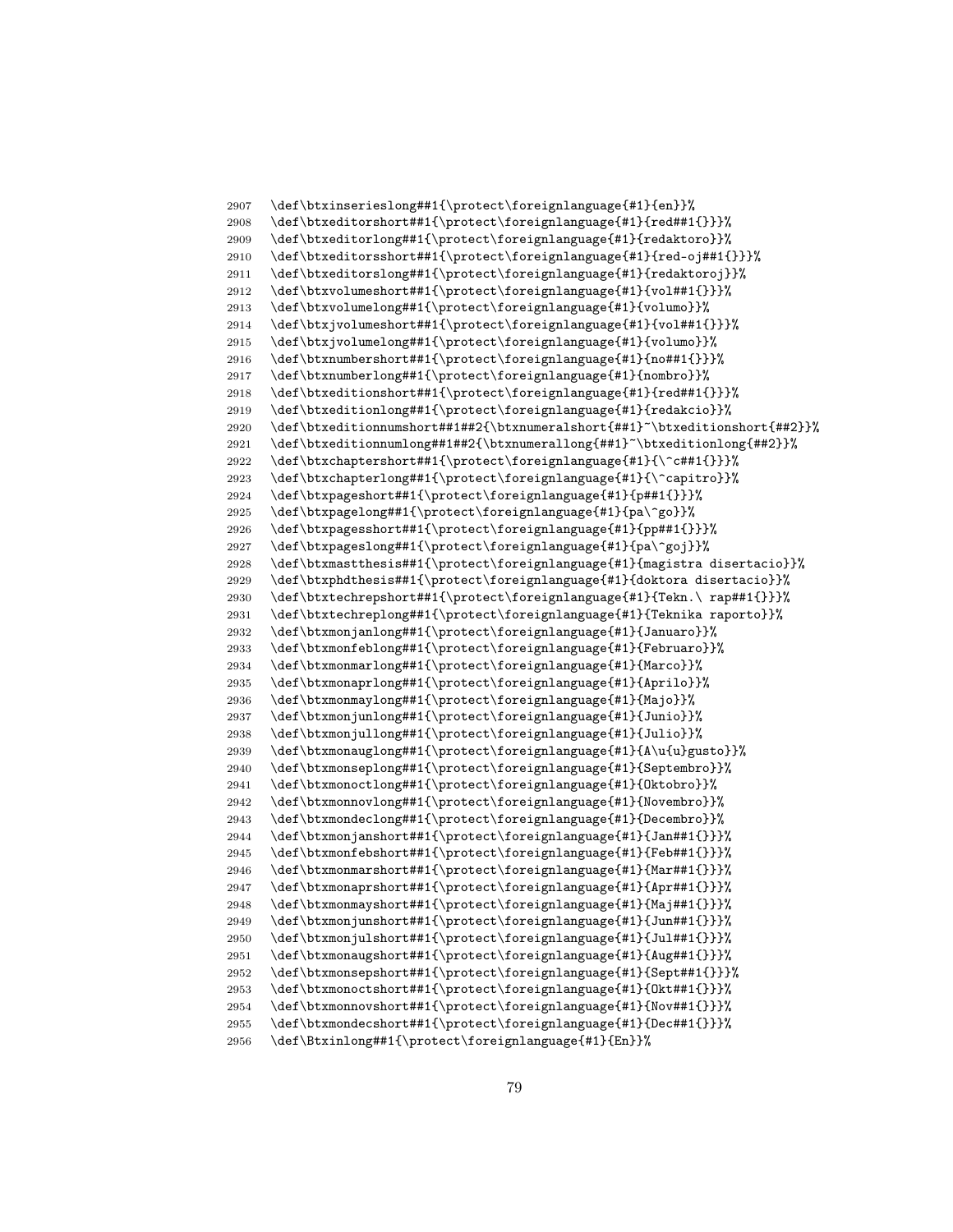```
2957 \def\Btxinshort##1{\protect\foreignlanguage{#1}{En}}%
2958 \def\Btxeditorshort##1{\protect\foreignlanguage{#1}{Red##1{}}}%
2959 \def\Btxeditorlong##1{\protect\foreignlanguage{#1}{Redaktoro}}%
2960 \def\Btxeditorsshort##1{\protect\foreignlanguage{#1}{Red##1{}}}%
2961 \def\Btxeditorslong##1{\protect\foreignlanguage{#1}{Redaktoroj}}%
2962 \def\Btxvolumeshort##1{\protect\foreignlanguage{#1}{Vol##1{}}}%
2963 \def\Btxvolumelong##1{\protect\foreignlanguage{#1}{Volumo}}%
2964 \def\Btxjvolumeshort##1{\protect\foreignlanguage{#1}{Vol##1{}}}%
2965 \def\Btxjvolumelong##1{\protect\foreignlanguage{#1}{Volumo}}%
2966 \def\Btxnumbershort##1{\protect\foreignlanguage{#1}{No##1{}}}%
2967 \def\Btxnumberlong##1{\protect\foreignlanguage{#1}{Nombro}}%
2968 \def\Btxeditionshort##1{\protect\foreignlanguage{#1}{Red##1{}}}%
2969 \def\Btxeditionlong##1{\protect\foreignlanguage{#1}{Redakcio}}%
2970 \def\Btxeditionnumshort##1##2{\btxnumeralshort{##1}~\Btxeditionshort{##2}}%
2971 \def\Btxeditionnumlong##1##2{\btxnumerallong{##1}~\Btxeditionlong{##2}}%
2972 \def\Btxchaptershort##1{\protect\foreignlanguage{#1}{\^C##1{}}}%
2973 \def\Btxchapterlong##1{\protect\foreignlanguage{#1}{\^Capitro}}%
2974 \def\Btxpageshort##1{\protect\foreignlanguage{#1}{P##1{}}}%
2975 \def\Btxpagelong##1{\protect\foreignlanguage{#1}{Pa\^go}}%
2976 \def\Btxpagesshort##1{\protect\foreignlanguage{#1}{Pp##1{}}}%
2977 \def\Btxpageslong##1{\protect\foreignlanguage{#1}{Pa\^goj}}%
2978 \def\Btxtechrepshort##1{\protect\foreignlanguage{#1}{Tekn.\ Rap##1{}}}%
2979 \def\Btxtechreplong##1{\protect\foreignlanguage{#1}{Teknika Raporto}}%
2980 % \def\btxurldatecomment##1{\protect\foreignlanguage{#1}{, ?? ##1}}%
2981 \def\btxurldatecomment##1{\PackageError{babelbib}{Comment for
2982 urldate in Esperanto undefined. Please send the translation to the
2983 authors}{} [##1]}%
2984 \def\btxfnamespaceshort{\,}%
2985 \def\btxfnamespacelong{ }%
2986 \def\btxnumeralshort##1{\btxnumeralfallback{#1}{##1}}%
2987 \def\btxnumerallong##1{\btxnumeralfallback{#1}{##1}}%
 Define how to print month and year in numeric format, e. g. MM/YYYY.
2988 \def\btxprintmonthyearnum##1##2{##1/##2}%
2989 \def\btxkeywordlanguage##1{{\protect\selectlanguage{#1}##1}}%
2990 \ifbbbblanguagenames
2991 \def\btxlanguagenameamerican{\protect\foreignlanguage{#1}{angla}}%
2992 \def\btxlanguagenameaustrian{\protect\foreignlanguage{#1}{germana}}%
2993 \def\btxlanguagenamebrazil{\protect\foreignlanguage{#1}{portugala}}%
2994 \def\btxlanguagenamebrazilian{\protect\foreignlanguage{#1}{portugala}}%
2995 \def\btxlanguagenamebritish{\protect\foreignlanguage{#1}{angla}}%
2996 \def\btxlanguagenamebulgarian{\protect\foreignlanguage{#1}{bulgara}}%
2997 \def\btxlanguagenamecanadian{\protect\foreignlanguage{#1}{angla}}%
2998 \def\btxlanguagenamecanadien{\protect\foreignlanguage{#1}{franca}}%
2999 \def\btxlanguagenamecatalan{\protect\foreignlanguage{#1}{katalana}}%
3000 \def\btxlanguagenamecroatian{\protect\foreignlanguage{#1}{kroata}}%
3001 \def\btxlanguagenameczech{\protect\foreignlanguage{#1}{\^ce\^ha}}%
3002 \def\btxlanguagenamedanish{\protect\foreignlanguage{#1}{dana}}%
3003 \def\btxlanguagenamedutch{\protect\foreignlanguage{#1}{nederlanda}}%
3004 \def\btxlanguagenameenglish{\protect\foreignlanguage{#1}{angla}}%
```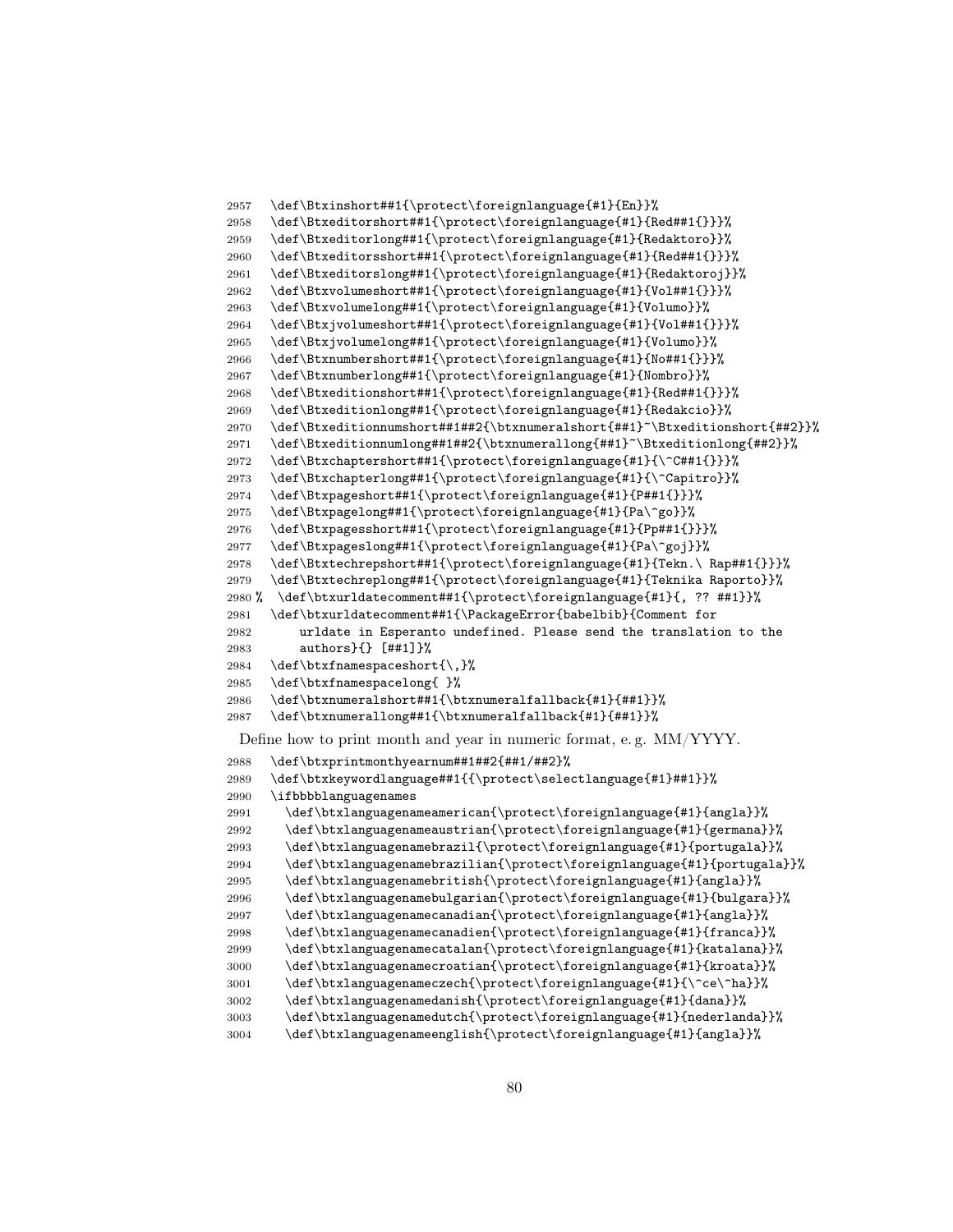```
3005 \def\btxlanguagenameesperanto{\protect\foreignlanguage{#1}{esperanto}}%
3006 \def\btxlanguagenamefinnish{\protect\foreignlanguage{#1}{finna}}%
3007 \def\btxlanguagenamefrancais{\protect\foreignlanguage{#1}{franca}}%
3008 \def\btxlanguagenamefrench{\protect\foreignlanguage{#1}{franca}}%
3009 \def\btxlanguagenamefrenchb{\protect\foreignlanguage{#1}{franca}}%
3010 \def\btxlanguagenamegerman{\protect\foreignlanguage{#1}{germana}}%
3011 \def\btxlanguagenamegermanb{\protect\foreignlanguage{#1}{germana}}%
3012 \def\btxlanguagenamegreek{\protect\foreignlanguage{#1}{greka}}%
3013 \def\btxlanguagenamehebrew{\protect\foreignlanguage{#1}{hebrea}}%
3014 \def\btxlanguagenamehungarian{\protect\foreignlanguage{#1}{hungara}}%
3015 \def\btxlanguagenameicelandic{\protect\foreignlanguage{#1}{islanda}}%
3016 \def\btxlanguagenameirish{\protect\foreignlanguage{#1}{irlanda}}%
3017 \def\btxlanguagenameitalian{\protect\foreignlanguage{#1}{itala}}%
3018 \def\btxlanguagenamelatin{\protect\foreignlanguage{#1}{latino}}%
3019 \def\btxlanguagenamenaustrian{\protect\foreignlanguage{#1}{germana}}%
3020 \def\btxlanguagenamengerman{\protect\foreignlanguage{#1}{germana}}%
3021 \def\btxlanguagenamenorsk{\protect\foreignlanguage{#1}{norvega}}%
3022 \def\btxlanguagenamenynorsk{\protect\foreignlanguage{#1}{nov-norvega}}%
3023 \def\btxlanguagenamepolish{\protect\foreignlanguage{#1}{pola}}%
3024 \def\btxlanguagenameportuges{\protect\foreignlanguage{#1}{portugala}}%
3025 \def\btxlanguagenameportuguese{\protect\foreignlanguage{#1}{portugala}}%
3026 \def\btxlanguagenamerussian{\protect\foreignlanguage{#1}{rusa}}%
3027 \text{def\btxlanguagenamescottish}\propto\tforeighlanguage{#1}{skota}}\text{%3028 \def\btxlanguagenameserbian{\protect\foreignlanguage{#1}{serba}}%
3029 \def\btxlanguagenamespanish{\protect\foreignlanguage{#1}{hispana}}%
3030 \def\btxlanguagenameswedish{\protect\foreignlanguage{#1}{sveda}}%
3031 \def\btxlanguagenameturkish{\protect\foreignlanguage{#1}{turka}}%
3032 \def\btxlanguagenameUKenglish{\protect\foreignlanguage{#1}{angla}}%
3033 \def\btxlanguagenameUSenglish{\protect\foreignlanguage{#1}{angla}}%
3034 \fi
3035 }
```

```
3036 \AtBeginDocument{%
3037 \ifbbbbfixlanguage
3038 \else
3039 \bbbbaddto{esperanto}{bibsesperanto}
3040 \fi
```
Switch off the change of case in titles by appending \btxifchangecaseoff to  $\text{lextras}\langle language\rangle.$ 

```
3041 \bbbbaddto{esperanto}{btxifchangecaseoff}
3042 }
```

```
3043 \; \langle /esperanto\rangle
```
## 9.3.16 Portuguese

3044 (\*portuguese)

\bibsportuguese Bibliographic commands for Portuguese.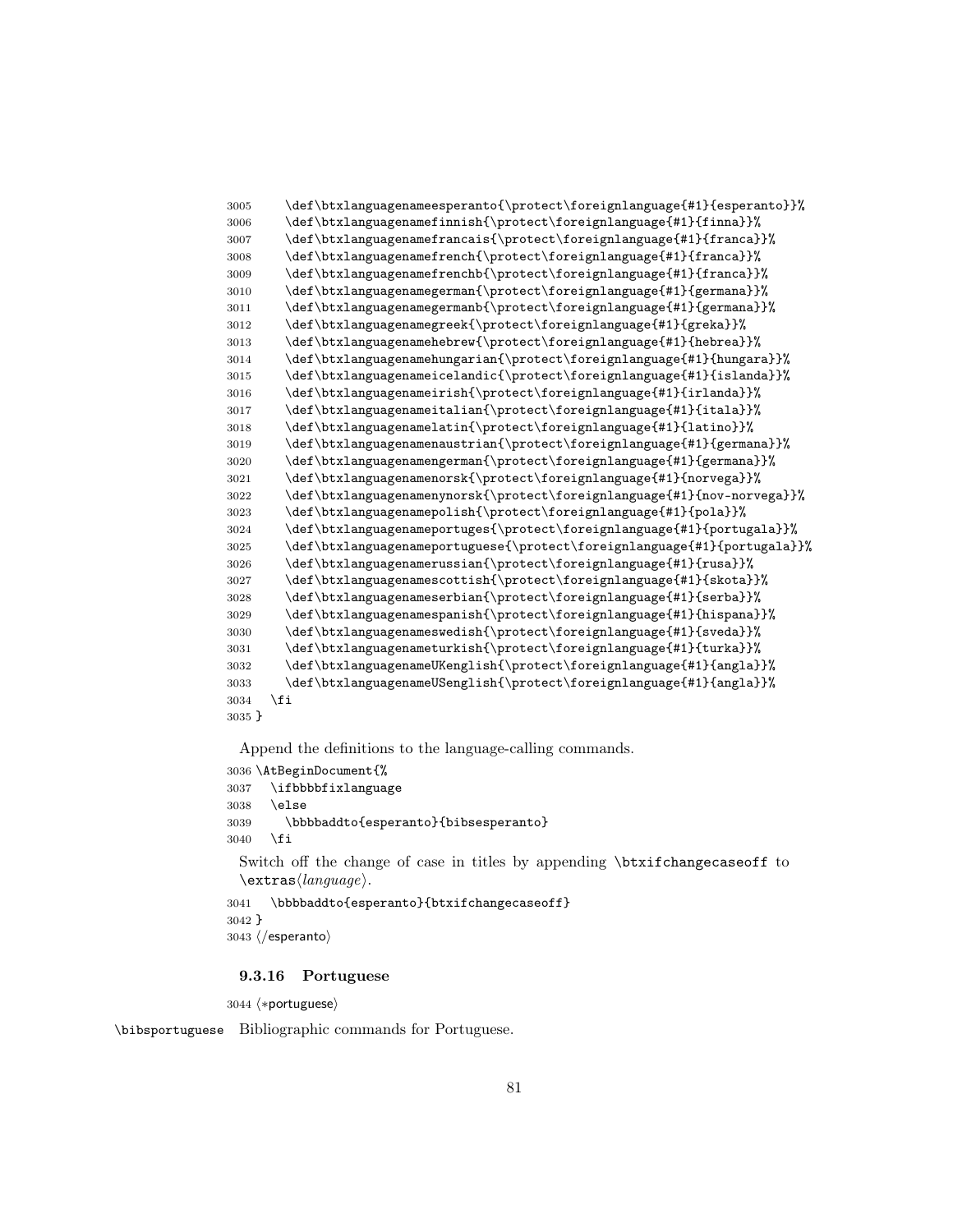```
3045 \newcommand\bibsportuguese[1][portuguese]{%
3046 \def\biblanguagename{#1}%
3047 \def\btxetalshort##1{\protect\foreignlanguage{#1}{et~al##1{}}}%
3048 \def\btxetallong##1{\protect\foreignlanguage{#1}{et~alii}}%
3049 \def\btxandshort##1{\protect\foreignlanguage{#1}{e}}%
3050 \def\btxandlong##1{\protect\foreignlanguage{#1}{e}}%
3051 \def\btxandcomma##1{}%
3052 \def\btxinlong##1{\protect\foreignlanguage{#1}{em}}%
3053 \def\btxinshort##1{\protect\foreignlanguage{#1}{em}}%
3054 \def\btxofseriesshort##1{\protect\foreignlanguage{#1}{de}}%
3055 \def\btxinseriesshort##1{\protect\foreignlanguage{#1}{em}}%
3056 \def\btxofserieslong##1{\protect\foreignlanguage{#1}{de}}%
3057 \def\btxinserieslong##1{\protect\foreignlanguage{#1}{em}}%
3058 \def\btxeditorshort##1{\protect\foreignlanguage{#1}{ed##1{}}}%
3059 \def\btxeditorlong##1{\protect\foreignlanguage{#1}{editor}}%
3060 \def\btxeditorsshort##1{\protect\foreignlanguage{#1}{eds##1{}}}%
3061 \def\btxeditorslong##1{\protect\foreignlanguage{#1}{editores}}%
3062 \def\btxvolumeshort##1{\protect\foreignlanguage{#1}{vol##1{}}}%
3063 \def\btxvolumelong##1{\protect\foreignlanguage{#1}{volume}}%
3064 \def\btxjvolumeshort##1{\protect\foreignlanguage{#1}{vol##1{}}}%
3065 \def\btxjvolumelong##1{\protect\foreignlanguage{#1}{volume}}%
3066 \def\btxnumbershort##1{\protect\foreignlanguage{#1}{%
3067 n\textsuperscript{\underline{o}}}}%
3068 \def\btxnumberlong##1{\protect\foreignlanguage{#1}{n\'umero}}%
3069 \def\btxeditionshort##1{\protect\foreignlanguage{#1}{ed##1{}}}%
3070 \def\btxeditionlong##1{\protect\foreignlanguage{#1}{edi\c c\~ao}}%
3071 \def\btxeditionnumshort##1##2{\btxnumeralshort{##1}~\btxeditionshort{##2}}%
3072 \def\btxeditionnumlong##1##2{\btxnumerallong{##1}~\btxeditionlong{##2}}%
3073 \def\btxchaptershort##1{\protect\foreignlanguage{#1}{cap##1{}}}%
3074 \def\btxchapterlong##1{\protect\foreignlanguage{#1}{cap\'\i tulo}}%
3075 \def\btxpageshort##1{\protect\foreignlanguage{#1}{p\'ag##1{}}}%
3076 \def\btxpagelong##1{\protect\foreignlanguage{#1}{p\'agina}}%
3077 \def\btxpagesshort##1{\protect\foreignlanguage{#1}{p\'ags##1{}}}%
3078 \def\btxpageslong##1{\protect\foreignlanguage{#1}{p\'aginas}}%
3079 \def\btxmastthesis##1{\protect\foreignlanguage{#1}{Tese de Mestrado}}%
3080 \def\btxphdthesis##1{\protect\foreignlanguage{#1}{Tese de Doutoramento}}%
3081 \def\btxtechrepshort##1{\protect\foreignlanguage{#1}{Rel.\ T\'ec##1{}}}%
3082 \def\btxtechreplong##1{\protect\foreignlanguage{#1}{Relat\'orio T\'ecnico}}%
3083 \def\btxmonjanlong##1{\protect\foreignlanguage{#1}{janeiro}}%
3084 \def\btxmonfeblong##1{\protect\foreignlanguage{#1}{fevereiro}}%
3085 \def\btxmonmarlong##1{\protect\foreignlanguage{#1}{mar\c co}}%
3086 \def\btxmonaprlong##1{\protect\foreignlanguage{#1}{abril}}%
3087 \def\btxmonmaylong##1{\protect\foreignlanguage{#1}{maio}}%
3088 \def\btxmonjunlong##1{\protect\foreignlanguage{#1}{junho}}%
3089 \def\btxmonjullong##1{\protect\foreignlanguage{#1}{julho}}%
3090 \def\btxmonauglong##1{\protect\foreignlanguage{#1}{agosto}}%
3091 \def\btxmonseplong##1{\protect\foreignlanguage{#1}{setembro}}%
3092 \def\btxmonoctlong##1{\protect\foreignlanguage{#1}{outubro}}%
3093 \def\btxmonnovlong##1{\protect\foreignlanguage{#1}{novembro}}%
3094 \def\btxmondeclong##1{\protect\foreignlanguage{#1}{dezembro}}%
```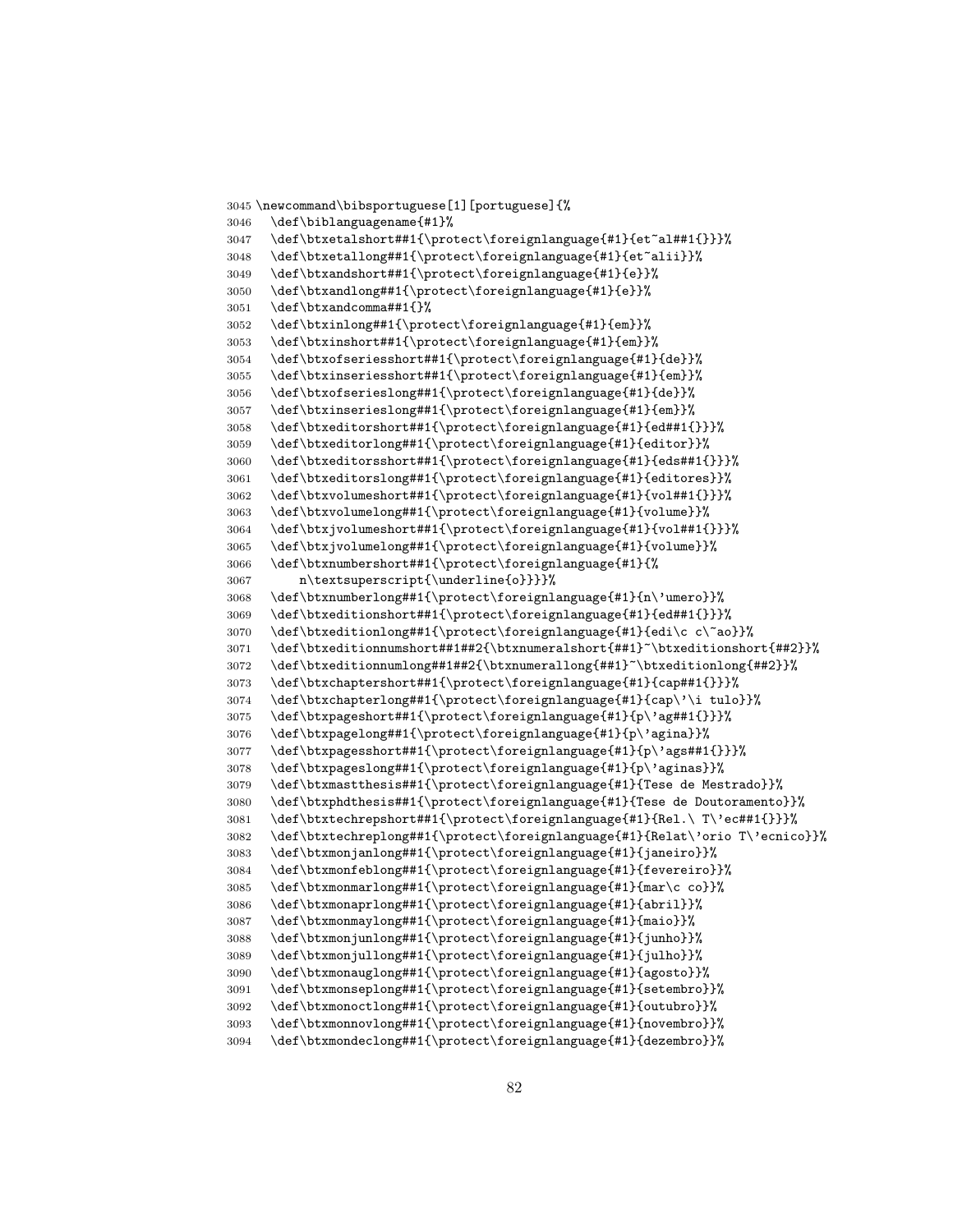```
3095 \def\btxmonjanshort##1{\protect\foreignlanguage{#1}{jan##1{}}}%
3096 \def\btxmonfebshort##1{\protect\foreignlanguage{#1}{fev##1{}}}%
3097 \def\btxmonmarshort##1{\protect\foreignlanguage{#1}{mar##1{}}}%
3098 \def\btxmonaprshort##1{\protect\foreignlanguage{#1}{abr##1{}}}%
3099 \def\btxmonmayshort##1{\protect\foreignlanguage{#1}{maio}}%
3100 \def\btxmonjunshort##1{\protect\foreignlanguage{#1}{jun##1{}}}%
3101 \def\btxmonjulshort##1{\protect\foreignlanguage{#1}{jul##1{}}}%
3102 \def\btxmonaugshort##1{\protect\foreignlanguage{#1}{ago##1{}}}%
3103 \def\btxmonsepshort##1{\protect\foreignlanguage{#1}{set##1{}}}%
3104 \def\btxmonoctshort##1{\protect\foreignlanguage{#1}{out##1{}}}%
3105 \def\btxmonnovshort##1{\protect\foreignlanguage{#1}{nov##1{}}}%
3106 \def\btxmondecshort##1{\protect\foreignlanguage{#1}{dez##1{}}}%
3107 \def\Btxinlong##1{\protect\foreignlanguage{#1}{Em}}%
3108 \def\Btxinshort##1{\protect\foreignlanguage{#1}{Em}}%
3109 \def\Btxeditorshort##1{\protect\foreignlanguage{#1}{Ed##1{}}}%
3110 \def\Btxeditorlong##1{\protect\foreignlanguage{#1}{Editor}}%
3111 \def\Btxeditorsshort##1{\protect\foreignlanguage{#1}{Eds##1{}}}%
3112 \def\Btxeditorslong##1{\protect\foreignlanguage{#1}{Editores}}%
3113 \def\Btxvolumeshort##1{\protect\foreignlanguage{#1}{Vol##1{}}}%
3114 \def\Btxvolumelong##1{\protect\foreignlanguage{#1}{Volume}}%
3115 \def\Btxjvolumeshort##1{\protect\foreignlanguage{#1}{Vol##1{}}}%
3116 \def\Btxjvolumelong##1{\protect\foreignlanguage{#1}{Volume}}%
3117 \def\Btxnumbershort##1{\protect\foreignlanguage{#1}{%
3118 N\textsuperscript{\underline{o}}}}%
3119 \def\Btxnumberlong##1{\protect\foreignlanguage{#1}{N\'umero}}%
3120 \def\Btxeditionshort##1{\protect\foreignlanguage{#1}{Ed##1{}}}%
3121 \def\Btxeditionlong##1{\protect\foreignlanguage{#1}{Edi\c c\~ao}}%
3122 \def\Btxeditionnumshort##1##2{\btxnumeralshort{##1}~\Btxeditionshort{##2}}%
3123 \def\Btxeditionnumlong##1##2{\btxnumerallong{##1}~\Btxeditionlong{##2}}%
3124 \def\Btxchaptershort##1{\protect\foreignlanguage{#1}{Cap##1{}}}%
3125 \def\Btxchapterlong##1{\protect\foreignlanguage{#1}{Cap\'{\i}tulo}}%
3126 \def\Btxpageshort##1{\protect\foreignlanguage{#1}{P\'ag##1{}}}%
3127 \def\Btxpagelong##1{\protect\foreignlanguage{#1}{P\'agina}}%
3128 \def\Btxpagesshort##1{\protect\foreignlanguage{#1}{P\'ags##1{}}}%
3129 \def\Btxpageslong##1{\protect\foreignlanguage{#1}{P\'aginas}}%
3130 \def\Btxtechrepshort##1{\protect\foreignlanguage{#1}{Rel.\ T\'ec##1{}}}%
3131 \def\Btxtechreplong##1{\protect\foreignlanguage{#1}{Relat\'orio T\'ecnico}}%
3132 \def\btxurldatecomment##1{\protect\foreignlanguage{#1}{, acedido em ##1}}%
3133 \def\btxfnamespaceshort{\,}%
3134 \def\btxfnamespacelong{ }%
3135 \def\btxnumeralshort##1{\protect\foreignlanguage{#1}{%
3136 \ifnumber{##1}{##1\textsuperscript{\underline a}}{##1}}}%
3137 \def\btxnumerallong##1{\btxnumeralshort{##1}}%
 Define how to print month and year in numeric format, e. g. MM/YYYY.
3138 \def\btxprintmonthyearnum##1##2{##1/##2}%
3139 \def\btxkeywordlanguage##1{{\protect\selectlanguage{#1}##1}}%
3140 \ifbbbblanguagenames
3141 \def\btxlanguagenameamerican{\protect\foreignlanguage{#1}{ingl\^es}}%
```

```
3142 \def\btxlanguagenameaustrian{\protect\foreignlanguage{#1}{alem\~ao}}%
```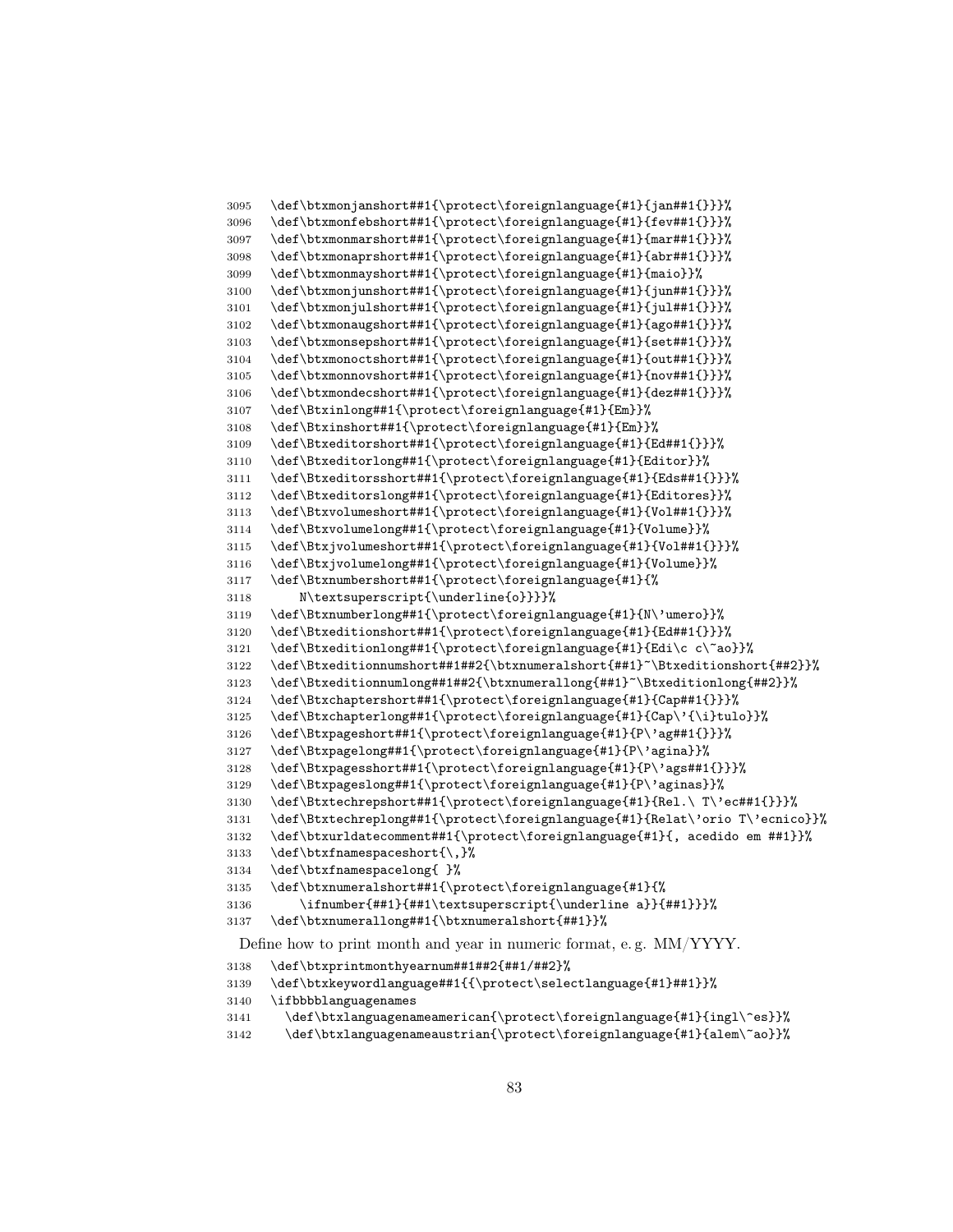```
3143 \def\btxlanguagenamebrazil{\protect\foreignlanguage{#1}{portugu\^es}}%
3144 \def\btxlanguagenamebrazilian{\protect\foreignlanguage{#1}{portugu\^es}}%
3145 \def\btxlanguagenamebritish{\protect\foreignlanguage{#1}{ingl\^es}}%
3146 \def\btxlanguagenamebulgarian{\protect\foreignlanguage{#1}{b\'ulgaro}}%
3147 \def\btxlanguagenamecanadian{\protect\foreignlanguage{#1}{ingl\^es}}%
3148 \def\btxlanguagenamecanadien{\protect\foreignlanguage{#1}{franc\^es}}%
3149 \def\btxlanguagenamecatalan{\protect\foreignlanguage{#1}{catal\~ao}}%
3150 \def\btxlanguagenamecroatian{\protect\foreignlanguage{#1}{croata}}%
3151 \def\btxlanguagenameczech{\protect\foreignlanguage{#1}{checo}}%
3152 \def\btxlanguagenamedanish{\protect\foreignlanguage{#1}{dinamarqu\^es}}%
3153 \def\btxlanguagenamedutch{\protect\foreignlanguage{#1}{holand\^es}}%
3154 \def\btxlanguagenameenglish{\protect\foreignlanguage{#1}{ingl\^es}}%
3155 \def\btxlanguagenameesperanto{\protect\foreignlanguage{#1}{esperanto}}%
3156 \def\btxlanguagenamefinnish{\protect\foreignlanguage{#1}{finland\^es}}%
3157 \def\btxlanguagenamefranceis{\protect\foreignlanguage{#1}{franc\^es}}%
3158 \def\btxlanguagenamefrench{\protect\foreignlanguage{#1}{franc\^es}}%
3159 \def\btxlanguagenamefrenchb{\protect\foreignlanguage{#1}{franc\^es}}%
3160 \def\btxlanguagenamegerman{\protect\foreignlanguage{#1}{\alem\~ao}}%
3161 \def\btxlanguagenamegermanb{\protect\foreignlanguage{#1}{\alem\~ao}}%
3162 \def\btxlanguagenamegreek{\protect\foreignlanguage{#1}{grego}}%
3163 \def\btxlanguagenamehebrew{\protect\foreignlanguage{#1}{hebreu}}%
3164 \def\btxlanguagenamehungarian{\protect\foreignlanguage{#1}{h\'ungaro}}%
3165 \def\btxlanguagenameicelandic{\protect\foreignlanguage{#1}{island\^es}}%
3166 \def\btxlanguagenameirish{\protect\foreignlanguage{#1}{irland\^es}}%
3167 \def\btxlanguagenameitalian{\protect\foreignlanguage{#1}{italiano}}%
3168 \def\btxlanguagenamelatin{\protect\foreignlanguage{#1}{latim}}%
3169 \def\btxlanguagenamenaustrian{\protect\foreignlanguage{#1}{\alem\~ao}}%
3170 \def\btxlanguagenamengerman{\protect\foreignlanguage{#1}{\alem\~ao}}%
3171 \def\btxlanguagenamenorsk{\protect\foreignlanguage{#1}{noruegu\^es}}%
3172 \def\btxlanguagenamenynorsk{\protect\foreignlanguage{#1}{neo-noruegu\^es}}%
3173 \def\btxlanguagenamepolish{\protect\foreignlanguage{#1}{polaco}}%
3174 \def\btxlanguagenameportuges{\protect\foreignlanguage{#1}{portugu\^es}}%
3175 \def\btxlanguagenameportuguese{\protect\foreignlanguage{#1}{portugu\^es}}%
3176 \def\btxlanguagenamerussian{\protect\foreignlanguage{#1}{russio}}%
3177 \def\btxlanguagenamescottish{\protect\foreignlanguage{#1}{escoc\^es}}%
3178 \def\btxlanguagenameserbian{\protect\foreignlanguage{#1}{s\'ervio}}%
3179 \def\btxlanguagenamespanish{\protect\foreignlanguage{#1}{espanhol}}%
3180 \def\btxlanguagenameswedish{\protect\foreignlanguage{#1}{sueco}}%
3181 \def\btxlanguagenameturkish{\protect\foreignlanguage{#1}{turco}}%
3182 \def\btxlanguagenameUKenglish{\protect\foreignlanguage{#1}{ingl\^es}}%
3183 \def\btxlanguagenameUSenglish{\protect\foreignlanguage{#1}{ingl\^es}}%
3184 \fi
3185 }
```
Copy the commands to the other languages.

```
3186 \newcommand\bibsportuges[1][portuges]{\bibsportuguese[#1]}
3187 \newcommand\bibsbrazil[1][brazil]{\bibsbrazilian[#1]}
3188 \newcommand\bibsbrazilian[1][brazilian]{%
3189 \bibsportuguese[#1]%
3190 \def\btxmonjanlong##1{\protect\foreignlanguage{#1}{janeiro}}%
```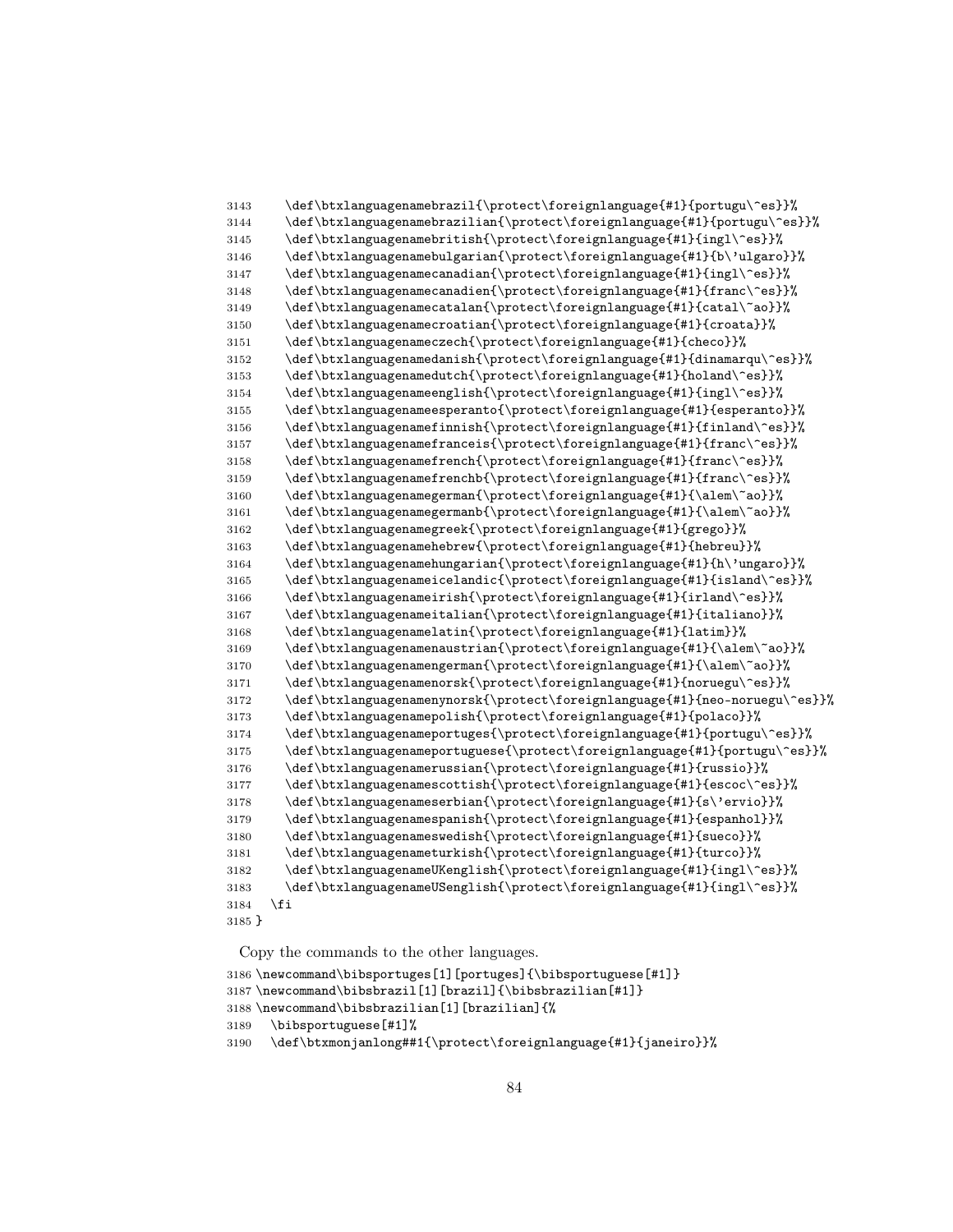```
3191 \def\btxmonfeblong##1{\protect\foreignlanguage{#1}{fevereiro}}%
3192 \def\btxmonmarlong##1{\protect\foreignlanguage{#1}{mar\c co}}%
3193 \def\btxmonaprlong##1{\protect\foreignlanguage{#1}{abril}}%
3194 \def\btxmonmaylong##1{\protect\foreignlanguage{#1}{maio}}%
3195 \def\btxmonjunlong##1{\protect\foreignlanguage{#1}{junho}}%
3196 \def\btxmonjullong##1{\protect\foreignlanguage{#1}{julho}}%
3197 \def\btxmonauglong##1{\protect\foreignlanguage{#1}{agosto}}%
3198 \def\btxmonseplong##1{\protect\foreignlanguage{#1}{setembro}}%
3199 \def\btxmonoctlong##1{\protect\foreignlanguage{#1}{outubro}}%
3200 \def\btxmonnovlong##1{\protect\foreignlanguage{#1}{novembro}}%
3201 \def\btxmondeclong##1{\protect\foreignlanguage{#1}{dezembro}}%
3202 \def\btxmonjanshort##1{\protect\foreignlanguage{#1}{jan##1{}}}%
3203 \def\btxmonfebshort##1{\protect\foreignlanguage{#1}{fev##1{}}}%
3204 \def\btxmonmarshort##1{\protect\foreignlanguage{#1}{mar##1{}}}%
3205 \def\btxmonaprshort##1{\protect\foreignlanguage{#1}{abr##1{}}}%
3206 \def\btxmonmayshort##1{\protect\foreignlanguage{#1}{mai##1{}}}%
3207 \def\btxmonjunshort##1{\protect\foreignlanguage{#1}{jun##1{}}}%
3208 \def\btxmonjulshort##1{\protect\foreignlanguage{#1}{jul##1{}}}%
3209 \def\btxmonaugshort##1{\protect\foreignlanguage{#1}{ago##1{}}}%
3210 \def\btxmonsepshort##1{\protect\foreignlanguage{#1}{set##1{}}}%
3211 \def\btxmonoctshort##1{\protect\foreignlanguage{#1}{out##1{}}}%
3212 \def\btxmonnovshort##1{\protect\foreignlanguage{#1}{nov##1{}}}%
3213 \def\btxmondecshort##1{\protect\foreignlanguage{#1}{dez##1{}}}%
3214 \def\btxpageshort##1{\protect\foreignlanguage{#1}{p##1{}}}%
3215 \def\btxpagesshort##1{\protect\foreignlanguage{#1}{pp##1{}}}%
3216 \def\Btxpageshort##1{\protect\foreignlanguage{#1}{P##1{}}}%
3217 \def\Btxpagesshort##1{\protect\foreignlanguage{#1}{Pp##1{}}}%
3218 \def\btxurldatecomment##1{\protect\foreignlanguage{#1}{, acesso em ##1}}%
3219 }
```

```
3220 \AtBeginDocument{%
3221 \ifbbbbfixlanguage
3222 \else
3223 \bbbbaddto{brazil}{bibsbrazil}
3224 \bbbbaddto{brazilian}{bibsbrazilian}
3225 \bbbbaddto{portuges}{bibsportuges}
3226 \bbbbaddto{portuguese}{bibsportuguese}
3227 \fi
```
Switch off the change of case in titles for all Portuguese dialects by appending  $\text{changecase}$  to  $\text{change}$ .

```
3228 \bbbbaddto{brazil}{btxifchangecaseoff}
3229 \bbbbaddto{brazilian}{btxifchangecaseoff}
3230 \bbbbaddto{portuges}{btxifchangecaseoff}
3231 \bbbbaddto{portuguese}{btxifchangecaseoff}
3232 }
3233 \langle/portuguese\rangle
```
9.3.17 Dutch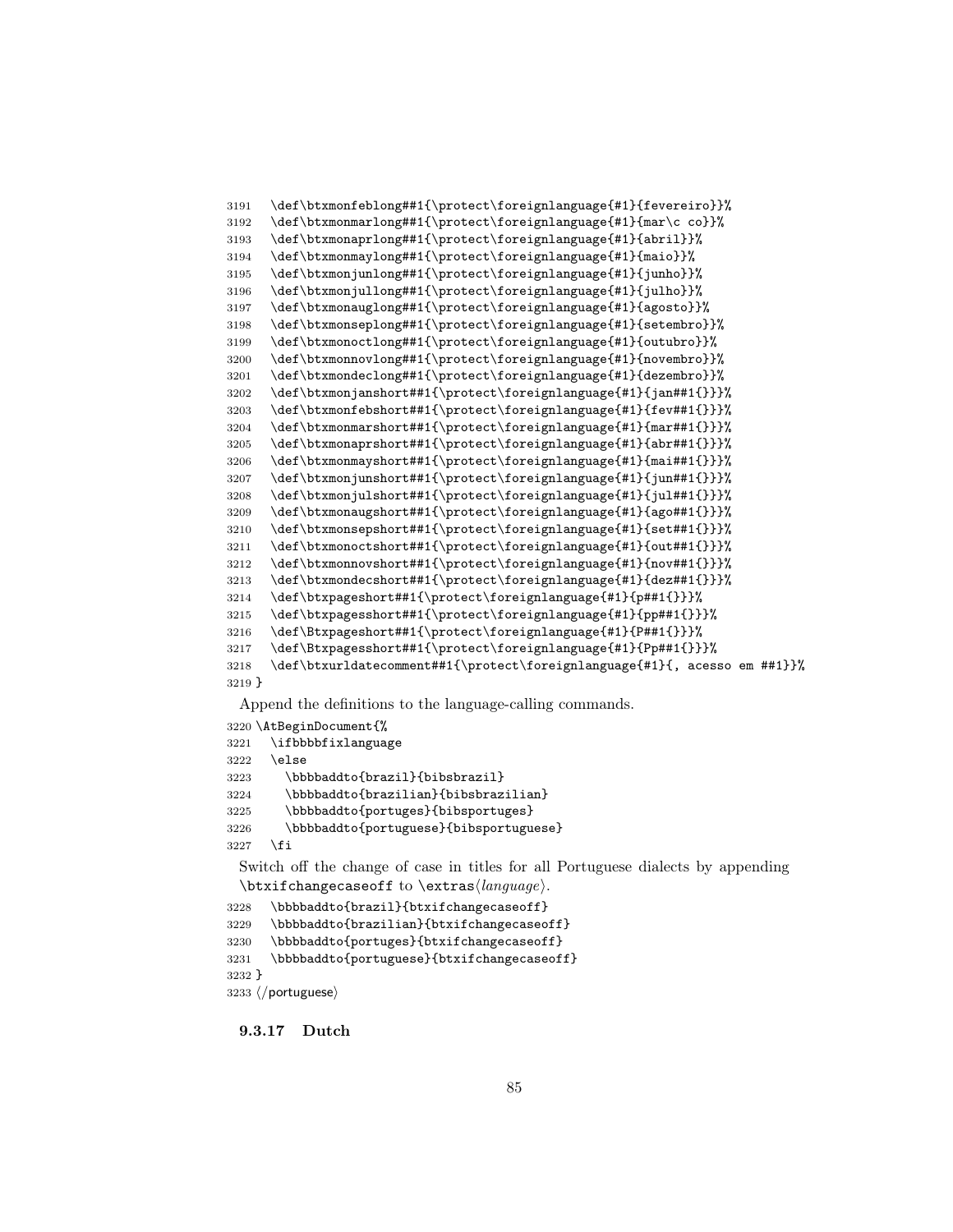3234 (\*dutch)

\bibsdutch Bibliographic commands for Dutch.

```
3235 \newcommand\bibsdutch[1][dutch]{%
3236 \def\biblanguagename{#1}%
3237 \def\btxetalshort##1{\protect\foreignlanguage{#1}{et~al##1{}}}%
3238 \def\btxetallong##1{\protect\foreignlanguage{#1}{en anderen}}%
3239 \def\btxandshort##1{\protect\foreignlanguage{#1}{en}}%
3240 \def\btxandlong##1{\protect\foreignlanguage{#1}{en}}%
3241 \def\btxandcomma##1{,}%
3242 \def\btxinlong##1{\protect\foreignlanguage{#1}{in}}%
3243 \def\btxinshort##1{\protect\foreignlanguage{#1}{in}}%
3244 \def\btxofseriesshort##1{\protect\foreignlanguage{#1}{van}}%
3245 \def\btxinseriesshort##1{\protect\foreignlanguage{#1}{in}}%
3246 \def\btxofserieslong##1{\protect\foreignlanguage{#1}{van}}%
3247 \def\btxinserieslong##1{\protect\foreignlanguage{#1}{in}}%
3248 \def\btxeditorshort##1{\protect\foreignlanguage{#1}{red##1{}}}%
3249 \def\btxeditorlong##1{\protect\foreignlanguage{#1}{redactie}}%
3250 \def\btxeditorsshort##1{\protect\foreignlanguage{#1}{red##1{}}}%
3251 \def\btxeditorslong##1{\protect\foreignlanguage{#1}{redactie}}%
3252 \def\btxvolumeshort##1{\protect\foreignlanguage{#1}{vol##1{}}}%
3253 \def\btxvolumelong##1{\protect\foreignlanguage{#1}{volume}}%
3254 \def\btxjvolumeshort##1{\protect\foreignlanguage{#1}{jrg##1{}}}%
3255 \def\btxjvolumelong##1{\protect\foreignlanguage{#1}{jaargang}}%
3256 \def\btxnumbershort##1{\protect\foreignlanguage{#1}{nr##1{}}}%
3257 \def\btxnumberlong##1{\protect\foreignlanguage{#1}{nummer}}%
3258 \def\btxeditionshort##1{\protect\foreignlanguage{#1}{druk}}%
3259 \def\btxeditionlong##1{\protect\foreignlanguage{#1}{uitgave}}%
3260 \def\btxeditionnumshort##1##2{\btxnumeralshort{##1}~\btxeditionshort{##2}}%
3261 \def\btxeditionnumlong##1##2{\btxnumerallong{##1}~\btxeditionlong{##2}}%
3262 \def\btxchaptershort##1{\protect\foreignlanguage{#1}{hfdst##1{}}}%
3263 \def\btxchapterlong##1{\protect\foreignlanguage{#1}{hoofdstuk}}%
3264 \def\btxpageshort##1{\protect\foreignlanguage{#1}{pag##1{}}}%
3265 \def\btxpagelong##1{\protect\foreignlanguage{#1}{pagina}}%
3266 \def\btxpagesshort##1{\protect\foreignlanguage{#1}{pag##1{}}}%
3267 \def\btxpageslong##1{\protect\foreignlanguage{#1}{pagina's}}%
3268 \def\btxmastthesis##1{\protect\foreignlanguage{#1}{scriptie}}%
3269 \def\btxphdthesis##1{\protect\foreignlanguage{#1}{proefschrift}}%
3270 \def\btxtechrepshort##1{\protect\foreignlanguage{#1}{Tech.\ Rapp##1{}}}%
3271 \def\btxtechreplong##1{\protect\foreignlanguage{#1}{Technisch Rapport}}%
3272 \def\btxmonjanlong##1{\protect\foreignlanguage{#1}{Januari}}%
3273 \def\btxmonfeblong##1{\protect\foreignlanguage{#1}{Februari}}%
3274 \def\btxmonmarlong##1{\protect\foreignlanguage{#1}{Maart}}%
3275 \def\btxmonaprlong##1{\protect\foreignlanguage{#1}{April}}%
3276 \def\btxmonmaylong##1{\protect\foreignlanguage{#1}{Mei}}%
3277 \def\btxmonjunlong##1{\protect\foreignlanguage{#1}{Juni}}%
3278 \def\btxmonjullong##1{\protect\foreignlanguage{#1}{Juli}}%
3279 \def\btxmonauglong##1{\protect\foreignlanguage{#1}{Augustus}}%
3280 \def\btxmonseplong##1{\protect\foreignlanguage{#1}{September}}%
3281 \def\btxmonoctlong##1{\protect\foreignlanguage{#1}{Oktober}}%
```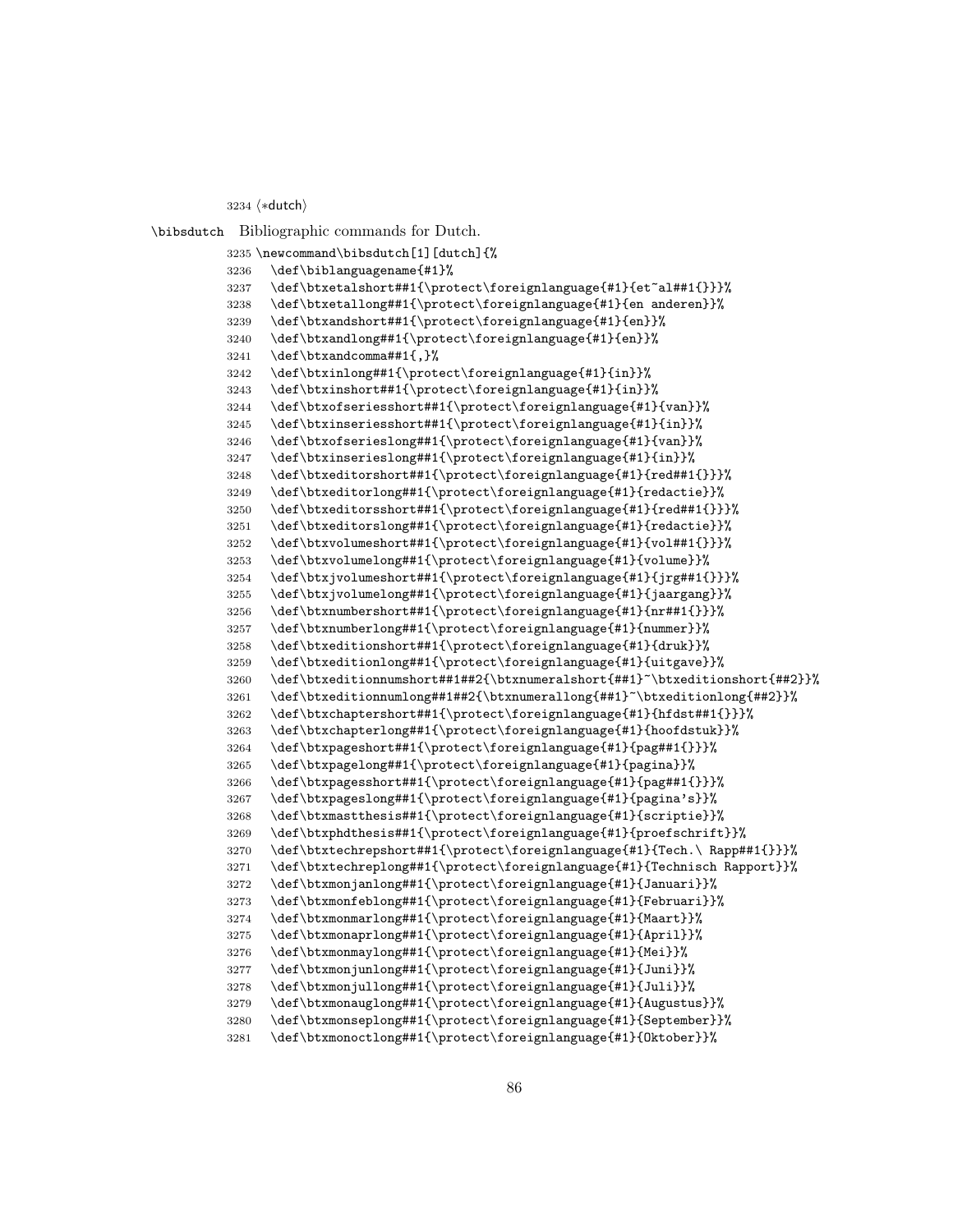```
3282 \def\btxmonnovlong##1{\protect\foreignlanguage{#1}{November}}%
3283 \def\btxmondeclong##1{\protect\foreignlanguage{#1}{December}}%
3284 \def\btxmonjanshort##1{\protect\foreignlanguage{#1}{Jan##1{}}}%
3285 \def\btxmonfebshort##1{\protect\foreignlanguage{#1}{Feb##1{}}}%
3286 \def\btxmonmarshort##1{\protect\foreignlanguage{#1}{Mrt}}%
3287 \def\btxmonaprshort##1{\protect\foreignlanguage{#1}{Apr##1{}}}%
3288 \def\btxmonmayshort##1{\protect\foreignlanguage{#1}{Mei}}%
3289 \def\btxmonjunshort##1{\protect\foreignlanguage{#1}{Jun##1{}}}%
3290 \def\btxmonjulshort##1{\protect\foreignlanguage{#1}{Jul##1{}}}%
3291 \def\btxmonaugshort##1{\protect\foreignlanguage{#1}{Aug##1{}}}%
3292 \def\btxmonsepshort##1{\protect\foreignlanguage{#1}{Sep##1{}}}%
3293 \def\btxmonoctshort##1{\protect\foreignlanguage{#1}{Okt##1{}}}%
3294 \def\btxmonnovshort##1{\protect\foreignlanguage{#1}{Nov##1{}}}%
3295 \def\btxmondecshort##1{\protect\foreignlanguage{#1}{Dec##1{}}}%
3296 \def\Btxinlong##1{\protect\foreignlanguage{#1}{In}}%
3297 \def\Btxinshort##1{\protect\foreignlanguage{#1}{In}}%
      \def\Btxeditorshort##1{\protect\foreignlanguage{#1}{Red##1{}}}%
3299 \def\Btxeditorlong##1{\protect\foreignlanguage{#1}{Redactie}}%
3300 \def\Btxeditorsshort##1{\protect\foreignlanguage{#1}{Red##1{}}}%
3301 \def\Btxeditorslong##1{\protect\foreignlanguage{#1}{Redactie}}%
3302 \def\Btxvolumeshort##1{\protect\foreignlanguage{#1}{Vol##1{}}}%
3303 \def\Btxvolumelong##1{\protect\foreignlanguage{#1}{Volume}}%
3304 \def\Btxjvolumeshort##1{\protect\foreignlanguage{#1}{Jrg##1{}}}%
3305 \def\Btxjvolumelong##1{\protect\foreignlanguage{#1}{Jaargang}}%
3306 \def\Btxnumbershort##1{\protect\foreignlanguage{#1}{Nr##1{}}}%
3307 \def\Btxnumberlong##1{\protect\foreignlanguage{#1}{Nummer}}%
3308 \def\Btxeditionshort##1{\protect\foreignlanguage{#1}{Druk}}%
3309 \def\Btxeditionlong##1{\protect\foreignlanguage{#1}{Uitgave}}%
3310 \def\Btxeditionnumshort##1##2{\btxnumeralshort{##1}~\Btxeditionshort{##2}}%
3311 \def\Btxeditionnumlong##1##2{\btxnumerallong{##1}~\Btxeditionlong{##2}}%
3312 \def\Btxchaptershort##1{\protect\foreignlanguage{#1}{Hfdst##1{}}}%
3313 \def\Btxchapterlong##1{\protect\foreignlanguage{#1}{Hoofdstuk}}%
3314 \def\Btxpageshort##1{\protect\foreignlanguage{#1}{Pag##1{}}}%
3315 \def\Btxpagelong##1{\protect\foreignlanguage{#1}{Pagina}}%
3316 \def\Btxpagesshort##1{\protect\foreignlanguage{#1}{Pags##1{}}}%
3317 \def\Btxpageslong##1{\protect\foreignlanguage{#1}{Pagina's}}%
3318 \def\Btxtechrepshort##1{\protect\foreignlanguage{#1}{Tech.\ Rapp##1{}}}%
3319 \def\Btxtechreplong##1{\protect\foreignlanguage{#1}{Technisch Rapport}}%
3320 \def\btxurldatecomment##1{\protect\foreignlanguage{#1}{, bezocht op ##1}}%
3321 \def\btxfnamespaceshort{\,}%
3322 \def\btxfnamespacelong{ }%
3323 \def\btxnumeralshort##1{\btxnumeralfallback{#1}{##1}}%
3324 \def\btxnumerallong##1{\btxnumeralfallback{#1}{##1}}%
 Define how to print month and year in numeric format, e. g. MM/YYYY.
3325 \def\btxprintmonthyearnum##1##2{##1/##2}%
3326 \def\btxkeywordlanguage##1{{\protect\selectlanguage{#1}##1}}%
3327 \ifbbbblanguagenames
```

```
3328 \def\btxlanguagenameamerican{\protect\foreignlanguage{#1}{engels}}%
```

```
3329 % \def\btxlanguagenameaustrian{\protect\foreignlanguage{#1}{german}}%
```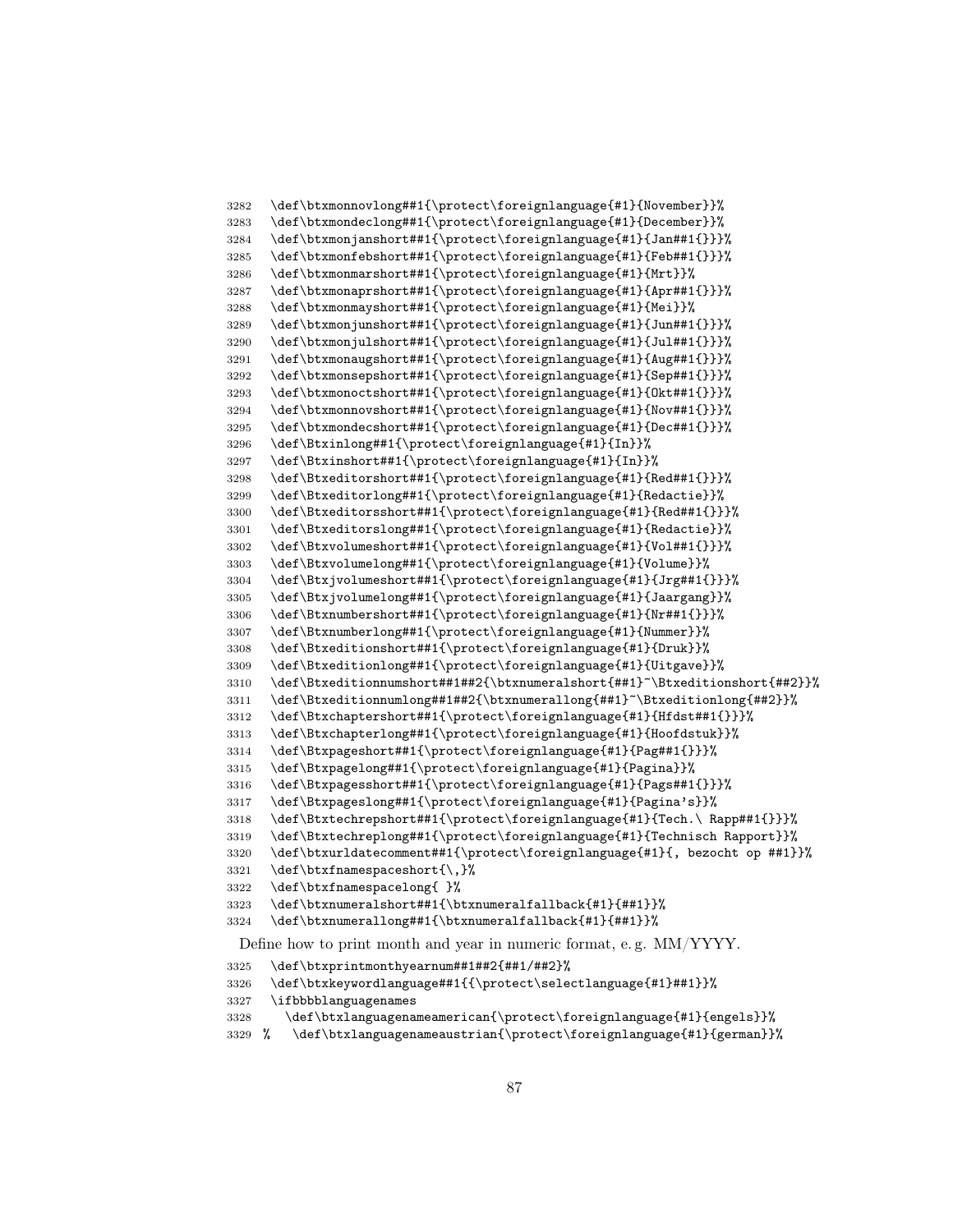```
3330 \def\btxlanguagenamebrazil{\protect\foreignlanguage{#1}{portugees}}%
3331 \def\btxlanguagenamebrazilian{\protect\foreignlanguage{#1}{portugees}}%
3332 \def\btxlanguagenamebritish{\protect\foreignlanguage{#1}{engels}}%
3333 % \def\btxlanguagenamebulgarian{\protect\foreignlanguage{#1}{bulgarian}}%
3334 \def\btxlanguagenamecanadian{\protect\foreignlanguage{#1}{engels}}%
3335 % \def\btxlanguagenamecanadien{\protect\foreignlanguage{#1}{french}}%
3336 % \def\btxlanguagenamecatalan{\protect\foreignlanguage{#1}{catalan}}%
3337 % \def\btxlanguagenamecroatian{\protect\foreignlanguage{#1}{croatian}}%
3338 % \def\btxlanguagenameczech{\protect\foreignlanguage{#1}{czech}}%
3339 % \def\btxlanguagenamedanish{\protect\foreignlanguage{#1}{d\"anisch}}%
3340 % \def\btxlanguagenamedutch{\protect\foreignlanguage{#1}{dutch}}%
3341 \def\btxlanguagenameenglish{\protect\foreignlanguage{#1}{engels}}%
3342 % \def\btxlanguagenameesperanto{\protect\foreignlanguage{#1}{esperanto}}%
3343 % \def\btxlanguagenamefinnish{\protect\foreignlanguage{#1}{finnish}}%
3344 % \def\btxlanguagenamefrancais{\protect\foreignlanguage{#1}{french}}%
3345 % \def\btxlanguagenamefrench{\protect\foreignlanguage{#1}{french}}%
3346 % \def\btxlanguagenamefrenchb{\protect\foreignlanguage{#1}{french}}%
3347 % \def\btxlanguagenamegerman{\protect\foreignlanguage{#1}{german}}%
3348 % \def\btxlanguagenamegermanb{\protect\foreignlanguage{#1}{german}}%
3349 % \def\btxlanguagenamegreek{\protect\foreignlanguage{#1}{greek}}%
3350 % \def\btxlanguagenamehebrew{\protect\foreignlanguage{#1}{hebrew}}%
3351 % \def\btxlanguagenamehungarian{\protect\foreignlanguage{#1}{hungarian}}%
3352 % \def\btxlanguagenameicelandic{\protect\foreignlanguage{#1}{icelandic}}%
3353 % \def\btxlanguagenameirish{\protect\foreignlanguage{#1}{irish}}%
3354 % \def\btxlanguagenameitalian{\protect\foreignlanguage{#1}{italian}}%
3355 % \def\btxlanguagenamelatin{\protect\foreignlanguage{#1}{latin}}%
3356 % \def\btxlanguagenamenaustrian{\protect\foreignlanguage{#1}{german}}%
3357 % \def\btxlanguagenamengerman{\protect\foreignlanguage{#1}{german}}%
3358 % \def\btxlanguagenamenorsk{\protect\foreignlanguage{#1}{norwegian}}%
3359 % \def\btxlanguagenamenynorsk{\protect\foreignlanguage{#1}{new-norwegian}}%
3360 % \def\btxlanguagenamepolish{\protect\foreignlanguage{#1}{polish}}%
3361 \def\btxlanguagenameportuges{\protect\foreignlanguage{#1}{portugees}}%
3362 \def\btxlanguagenameportuguese{\protect\foreignlanguage{#1}{portugees}}%
3363 % \def\btxlanguagenamerussian{\protect\foreignlanguage{#1}{russian}}%
3364 % \def\btxlanguagenamescottish{\protect\foreignlanguage{#1}{scottish}}%
3365 % \def\btxlanguagenameserbian{\protect\foreignlanguage{#1}{serbian}}%
3366 % \def\btxlanguagenamespanish{\protect\foreignlanguage{#1}{spanish}}%
3367 % \def\btxlanguagenameswedish{\protect\foreignlanguage{#1}{swedish}}%
3368 % \def\btxlanguagenameturkish{\protect\foreignlanguage{#1}{turkish}}%
3369 \def\btxlanguagenameUKenglish{\protect\foreignlanguage{#1}{engels}}%
3370 \def\btxlanguagenameUSenglish{\protect\foreignlanguage{#1}{engels}}%
3371 \fi
3372 }
```
\AtBeginDocument{%

```
3374 \ifbbbbfixlanguage
```
- \else
- \bbbbaddto{dutch}{bibsdutch}
- \fi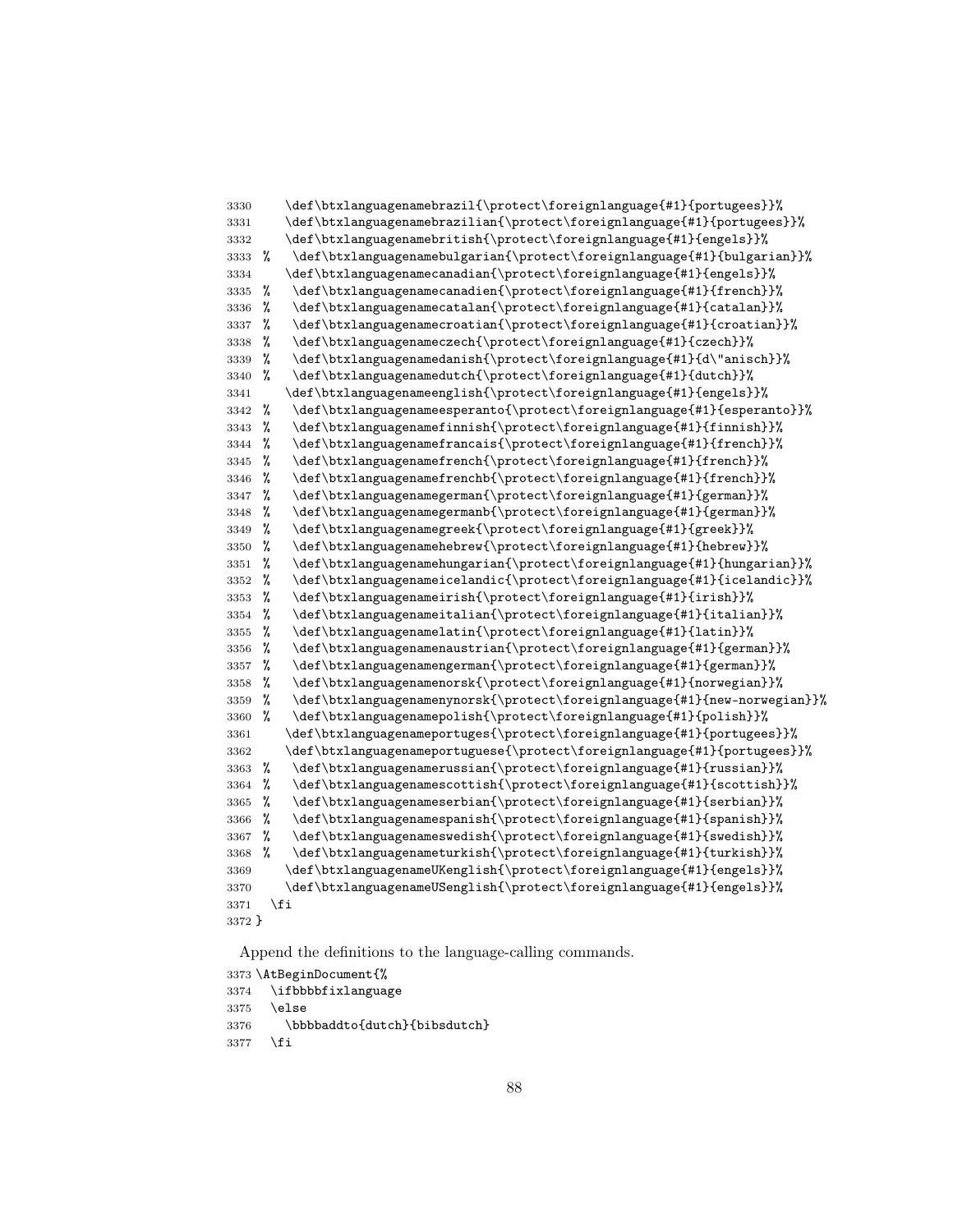Switch on the change of case in titles for all Dutch dialects by appending  $\text{changecase}$  to  $\text{change}$ .

 \bbbbaddto{dutch}{btxifchangecaseoff} } 3380 (/dutch)

## 9.3.18 Swedish

3381 (\*swedish)

The language definition for Swedish was provided by Hans Fredrik Nordhaug and Erik Östhols.

\bibsswedish Bibliographic commands for Swedish.

```
3382 \newcommand\bibsswedish[1][swedish]{%
3383 \def\biblanguagename{#1}%
3384 \def\btxetalshort##1{\protect\foreignlanguage{#1}{et~al##1{}}}%
3385 \def\btxetallong##1{\protect\foreignlanguage{#1}{et~alii}}%
3386 \def\btxandshort##1{\protect\foreignlanguage{#1}{och}}%
3387 \def\btxandlong##1{\protect\foreignlanguage{#1}{och}}%
3388 \def\btxandcomma##1{}%
3389 \def\btxinlong##1{\protect\foreignlanguage{#1}{i}}%
3390 \def\btxinshort##1{\protect\foreignlanguage{#1}{i}}%
3391 \def\btxofseriesshort##1{\protect\foreignlanguage{#1}{av}}%
3392 \def\btxinseriesshort##1{\protect\foreignlanguage{#1}{i}}%
3393 \def\btxofserieslong##1{\protect\foreignlanguage{#1}{av}}%
3394 \def\btxinserieslong##1{\protect\foreignlanguage{#1}{i}}%
3395 \def\btxeditorshort##1{\protect\foreignlanguage{#1}{red##1{}}}%
3396 \def\btxeditorlong##1{\protect\foreignlanguage{#1}{redakt\"or}}%
3397 \def\btxeditorsshort##1{\protect\foreignlanguage{#1}{red##1{}}}%
3398 \def\btxeditorslong##1{\protect\foreignlanguage{#1}{redakt\"orer}}%
3399 \def\btxvolumeshort##1{\protect\foreignlanguage{#1}{vol##1{}}}%
3400 \def\btxvolumelong##1{\protect\foreignlanguage{#1}{volym}}%
3401 \def\btxjvolumeshort##1{\protect\foreignlanguage{#1}{vol##1{}}}%
3402 \def\btxjvolumelong##1{\protect\foreignlanguage{#1}{volym}}%
3403 \def\btxnumbershort##1{\protect\foreignlanguage{#1}{nr##1{}}}%
3404 \def\btxnumberlong##1{\protect\foreignlanguage{#1}{nummer}}%
3405 \def\btxeditionshort##1{\protect\foreignlanguage{#1}{utg}}%
3406 \def\btxeditionlong##1{\protect\foreignlanguage{#1}{utg\aa va}}%
3407 \def\btxeditionnumshort##1##2{\btxnumeralshort{##1}~\btxeditionshort{##2}}%
3408 \def\btxeditionnumlong##1##2{\btxnumerallong{##1}~\btxeditionlong{##2}}%
3409 \def\btxchaptershort##1{\protect\foreignlanguage{#1}{kap##1{}}}%
3410 \def\btxchapterlong##1{\protect\foreignlanguage{#1}{kapitel}}%
3411 \def\btxpageshort##1{\protect\foreignlanguage{#1}{ss##1{}}}%
3412 \def\btxpagelong##1{\protect\foreignlanguage{#1}{sida}}%
3413 \def\btxpagesshort##1{\protect\foreignlanguage{#1}{s##1{}}}%
3414 \def\btxpageslong##1{\protect\foreignlanguage{#1}{sidor}}%
3415 \def\btxmastthesis##1{\protect\foreignlanguage{#1}{examensarbete}}%
3416 \def\btxphdthesis##1{\protect\foreignlanguage{#1}{doktorsavhandling}}%
3417 \def\btxtechrepshort##1{\protect\foreignlanguage{#1}{Tekn.\ rapp##1{}}}%
3418 \def\btxtechreplong##1{\protect\foreignlanguage{#1}{Teknisk rapport}}%
```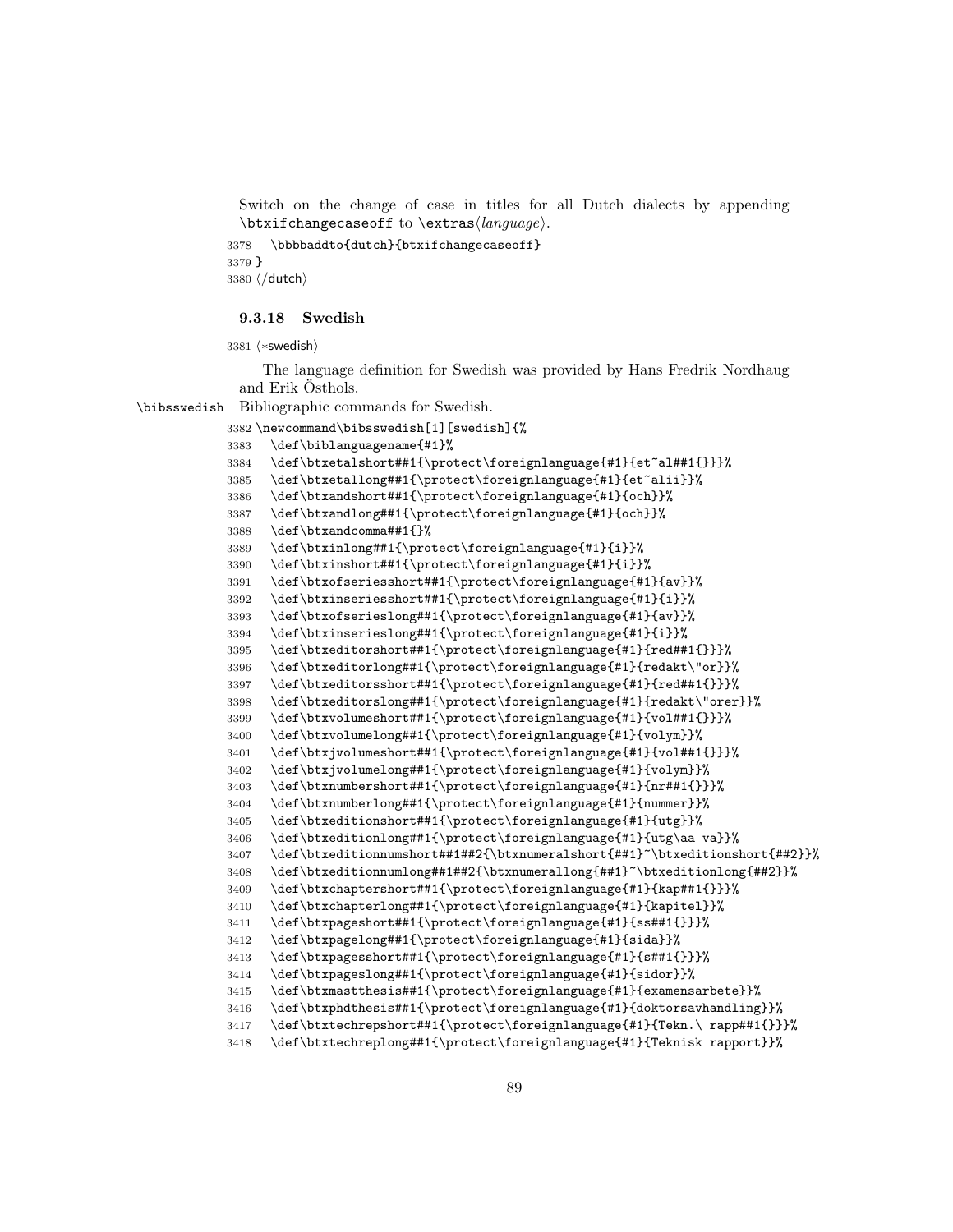```
3419 \def\btxmonjanlong##1{\protect\foreignlanguage{#1}{januari}}%
3420 \def\btxmonfeblong##1{\protect\foreignlanguage{#1}{februari}}%
3421 \def\btxmonmarlong##1{\protect\foreignlanguage{#1}{mars}}%
3422 \def\btxmonaprlong##1{\protect\foreignlanguage{#1}{april}}%
3423 \def\btxmonmaylong##1{\protect\foreignlanguage{#1}{maj}}%
3424 \def\btxmonjunlong##1{\protect\foreignlanguage{#1}{juni}}%
3425 \def\btxmonjullong##1{\protect\foreignlanguage{#1}{juli}}%
3426 \def\btxmonauglong##1{\protect\foreignlanguage{#1}{augusti}}%
3427 \def\btxmonseplong##1{\protect\foreignlanguage{#1}{september}}%
3428 \def\btxmonoctlong##1{\protect\foreignlanguage{#1}{oktober}}%
3429 \def\btxmonnovlong##1{\protect\foreignlanguage{#1}{november}}%
3430 \def\btxmondeclong##1{\protect\foreignlanguage{#1}{december}}%
3431 \def\btxmonjanshort##1{\protect\foreignlanguage{#1}{jan##1{}}}%
3432 \def\btxmonfebshort##1{\protect\foreignlanguage{#1}{feb##1{}}}%
3433 \def\btxmonmarshort##1{\protect\foreignlanguage{#1}{mar}}%
3434 \def\btxmonaprshort##1{\protect\foreignlanguage{#1}{apr##1{}}}%
      \def\btxmonmayshort##1{\protect\foreignlanguage{#1}{maj}}%
3436 \def\btxmonjunshort##1{\protect\foreignlanguage{#1}{jun##1{}}}%
3437 \def\btxmonjulshort##1{\protect\foreignlanguage{#1}{jul##1{}}}%
3438 \def\btxmonaugshort##1{\protect\foreignlanguage{#1}{aug##1{}}}%
3439 \def\btxmonsepshort##1{\protect\foreignlanguage{#1}{sep##1{}}}%
3440 \def\btxmonoctshort##1{\protect\foreignlanguage{#1}{okt##1{}}}%
3441 \def\btxmonnovshort##1{\protect\foreignlanguage{#1}{nov##1{}}}%
3442 \def\btxmondecshort##1{\protect\foreignlanguage{#1}{dec##1{}}}%
3443 \def\Btxinlong##1{\protect\foreignlanguage{#1}{I}}%
3444 \def\Btxinshort##1{\protect\foreignlanguage{#1}{I}}%
3445 \def\Btxeditorshort##1{\protect\foreignlanguage{#1}{Red##1{}}}%
3446 \def\Btxeditorlong##1{\protect\foreignlanguage{#1}{Redakt\"or}}%
3447 \def\Btxeditorsshort##1{\protect\foreignlanguage{#1}{Red##1{}}}%
3448 \def\Btxeditorslong##1{\protect\foreignlanguage{#1}{Redakt\"orer}}%
3449 \def\Btxvolumeshort##1{\protect\foreignlanguage{#1}{Vol##1{}}}%
3450 \def\Btxvolumelong##1{\protect\foreignlanguage{#1}{Volym}}%
3451 \def\Btxjvolumeshort##1{\protect\foreignlanguage{#1}{Vol##1{}}}%
3452 \def\Btxjvolumelong##1{\protect\foreignlanguage{#1}{Volym}}%
3453 \def\Btxnumbershort##1{\protect\foreignlanguage{#1}{Nr##1{}}}%
3454 \def\Btxnumberlong##1{\protect\foreignlanguage{#1}{Nummer}}%
3455 \def\Btxeditionshort##1{\protect\foreignlanguage{#1}{Utg}}%
3456 \def\Btxeditionlong##1{\protect\foreignlanguage{#1}{Utg\aa va}}%
3457 \def\Btxeditionnumshort##1##2{\btxnumeralshort{##1}~\Btxeditionshort{##2}}%
3458 \def\Btxeditionnumlong##1##2{\btxnumerallong{##1}~\Btxeditionlong{##2}}%
3459 \def\Btxchaptershort##1{\protect\foreignlanguage{#1}{Kap##1{}}}%
3460 \def\Btxchapterlong##1{\protect\foreignlanguage{#1}{Kapitel}}%
3461 \def\Btxpageshort##1{\protect\foreignlanguage{#1}{S##1{}}}%
3462 \def\Btxpagelong##1{\protect\foreignlanguage{#1}{Sida}}%
3463 \def\Btxpagesshort##1{\protect\foreignlanguage{#1}{Ss##1{}}}%
3464 \def\Btxpageslong##1{\protect\foreignlanguage{#1}{Sida}}%
3465 \def\Btxtechrepshort##1{\protect\foreignlanguage{#1}{Tekn.\ Rapp##1{}}}%
3466 \def\Btxtechreplong##1{\protect\foreignlanguage{#1}{Teknisk Rapport}}%
3467 \def\btxurldatecomment##1{\protect\foreignlanguage{#1}{, nedladdad ##1}}%
3468 \def\btxfnamespaceshort{\,}%
```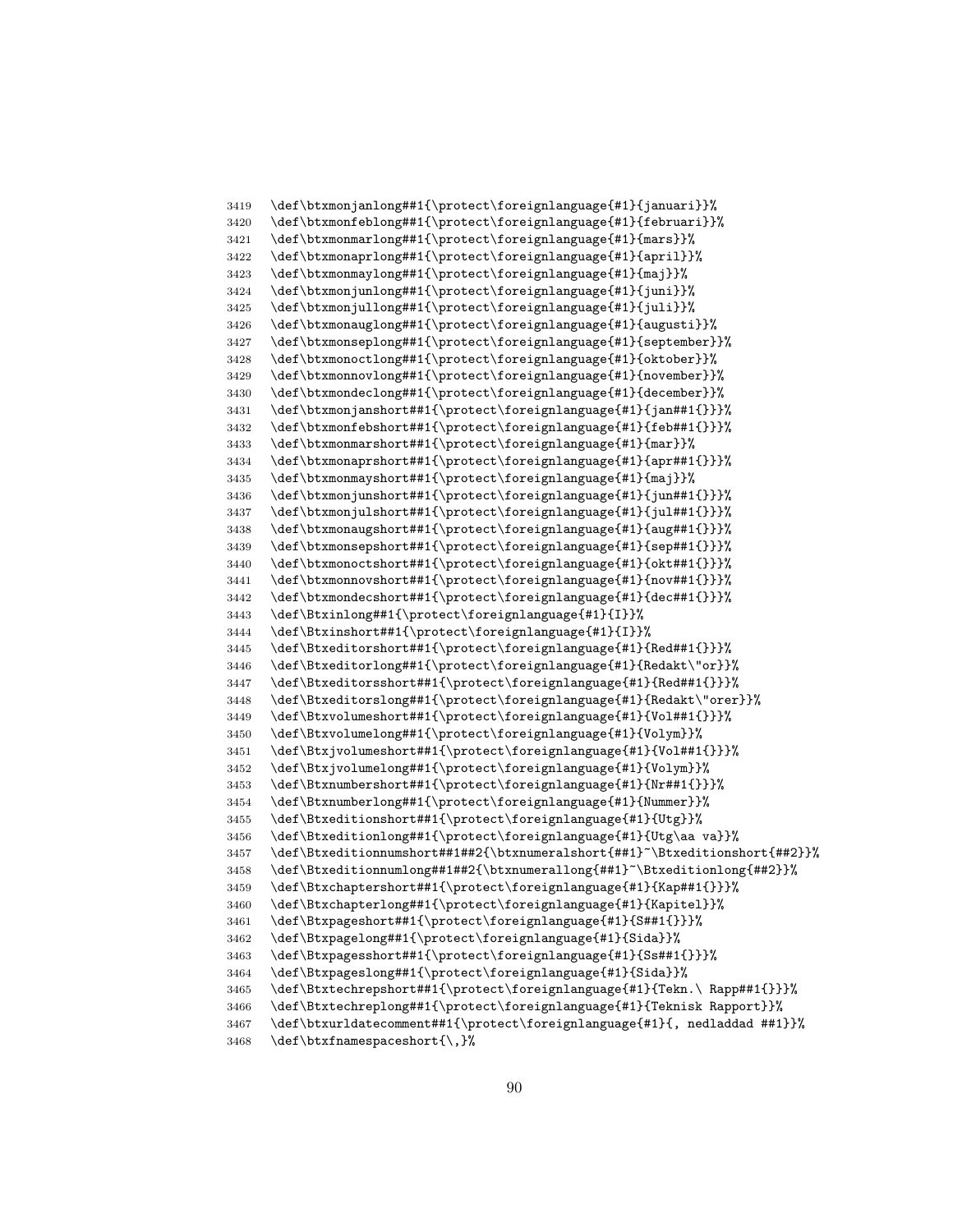```
3473 \ifnumber{##1}{%
3474 \ifcase##1 0:e\or f\"orsta\or andra\or tredje\or fj\"arde\or femte\or
3475 sj\"atte\or sjunde\or {\aa}ttonde\or nionde\or tionde\else
3476 \btxnumeralswedish{swedish}{##1}%
3477 \fi}{##1}%
3478 }%
 Define how to print month and year in numeric format, e. g. MM/YYYY.
3479 \def\btxprintmonthyearnum##1##2{##1~##2}%
3480 \def\btxkeywordlanguage##1{{\protect\selectlanguage{#1}##1}}%
3481 \ifbbbblanguagenames
3482 \def\btxlanguagenameamerican{\protect\foreignlanguage{#1}{engelska}}%
3483 \def\btxlanguagenameaustrian{\protect\foreignlanguage{#1}{tyska}}%
3484 \def\btxlanguagenamebrazil{\protect\foreignlanguage{#1}{portugisiska}}%
3485 \def\btxlanguagenamebrazilian{\protect\foreignlanguage{#1}{portugisiska}}%
3486 \def\btxlanguagenamebritish{\protect\foreignlanguage{#1}{engelska}}%
3487 \def\btxlanguagenamebulgarian{\protect\foreignlanguage{#1}{bulgariska}}%
3488 \def\btxlanguagenamecanadian{\protect\foreignlanguage{#1}{engelska}}%
3489 \def\btxlanguagenamecanadien{\protect\foreignlanguage{#1}{franska}}%
3490 \def\btxlanguagenamecatalan{\protect\foreignlanguage{#1}{katalanska}}%
3491 \def\btxlanguagenamecroatian{\protect\foreignlanguage{#1}{kroatiska}}%
3492 \def\btxlanguagenameczech{\protect\foreignlanguage{#1}{tjeckiska}}%
3493 \def\btxlanguagenamedanish{\protect\foreignlanguage{#1}{danska}}%
3494 \def\btxlanguagenamedutch{\protect\foreignlanguage{#1}{nederl\"andska}}%
3495 \def\btxlanguagenameenglish{\protect\foreignlanguage{#1}{engelska}}%
3496 \def\btxlanguagenameesperanto{\protect\foreignlanguage{#1}{esperanto}}%
3497 \def\btxlanguagenamefinnish{\protect\foreignlanguage{#1}{finska}}%
3498 \def\btxlanguagenamefrancais{\protect\foreignlanguage{#1}{franska}}%
3499 \def\btxlanguagenamefrench{\protect\foreignlanguage{#1}{franska}}%
3500 \def\btxlanguagenamefrenchb{\protect\foreignlanguage{#1}{franska}}%
3501 \def\btxlanguagenamegerman{\protect\foreignlanguage{#1}{tyska}}%
3502 \def\btxlanguagenamegermanb{\protect\foreignlanguage{#1}{tyska}}%
3503 \def\btxlanguagenamegreek{\protect\foreignlanguage{#1}{grekiska}}%
3504 \def\btxlanguagenamehebrew{\protect\foreignlanguage{#1}{hebreiska}}%
3505 \def\btxlanguagenamehungarian{\protect\foreignlanguage{#1}{ungerska}}%
3506 \def\btxlanguagenameicelandic{\protect\foreignlanguage{#1}{isl\"andska}}%
3507 \def\btxlanguagenameirish{\protect\foreignlanguage{#1}{iriska}}%
3508 \def\btxlanguagenameitalian{\protect\foreignlanguage{#1}{italienska}}%
3509 \def\btxlanguagenamelatin{\protect\foreignlanguage{#1}{latin}}%
3510 \def\btxlanguagenamenaustrian{\protect\foreignlanguage{#1}{tyska}}%
3511 \def\btxlanguagenamengerman{\protect\foreignlanguage{#1}{tyska}}%
3512 \def\btxlanguagenamenorsk{\protect\foreignlanguage{#1}{norska}}%
3513 \def\btxlanguagenamenynorsk{\protect\foreignlanguage{#1}{nynorska}}%
3514 \def\btxlanguagenamepolish{\protect\foreignlanguage{#1}{polska}}%
3515 \def\btxlanguagenameportuges{\protect\foreignlanguage{#1}{portugisiska}}%
3516 \def\btxlanguagenameportuguese{\protect\foreignlanguage{#1}{portugisiska}}%
```
\def\btxfnamespacelong{ }%

\def\btxnumerallong##1{%

 \def\btxnumeralshort#1{\btxnumeralswedish{swedish}{#1}}% \def\btxnumerallong##1{\btxnumeralfallback{#1}{##1}}%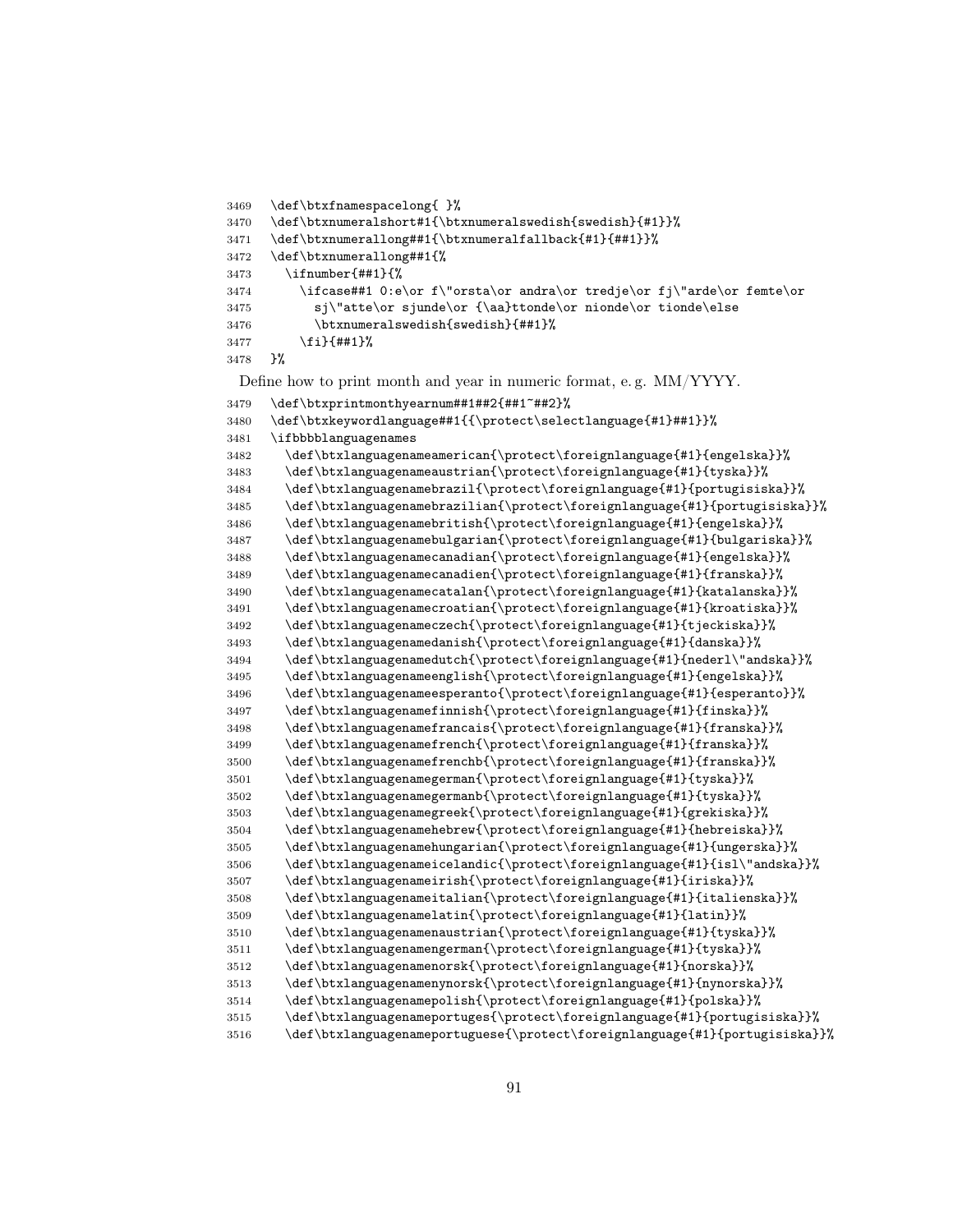```
3517 \def\btxlanguagenamerussian{\protect\foreignlanguage{#1}{ryska}}%
3518 \def\btxlanguagenamescottish{\protect\foreignlanguage{#1}{skotska}}%
3519 \def\btxlanguagenameserbian{\protect\foreignlanguage{#1}{serbiska}}%
3520 \def\btxlanguagenamespanish{\protect\foreignlanguage{#1}{spanska}}%
3521 \def\btxlanguagenameswedish{\protect\foreignlanguage{#1}{svenska}}%
3522 \def\btxlanguagenameturkish{\protect\foreignlanguage{#1}{turkiska}}%
3523 \def\btxlanguagenameUKenglish{\protect\foreignlanguage{#1}{engelska}}%
3524 \def\btxlanguagenameUSenglish{\protect\foreignlanguage{#1}{engelska}}%
3525 \fi
3526 }
```

```
3527 \AtBeginDocument{%
3528 \ifbbbbfixlanguage
3529 \else
3530 \bbbbaddto{swedish}{bibsswedish}
3531 \fi
 Switch on the change of case in titles for all Swedish dialects by appending
 \text{changecase} to \text{change}.
```

```
3532 \bbbbaddto{swedish}{btxifchangecaseoff}
3533 }
3534 \; \langle/swedish\rangle
```
9.3.19 Turkish

3535 (\*turkish)

The language definition for Turkish was provided Ahmed Zahid Demirciler. \bibsturkish Bibliographic commands for Turkish.

```
3536 \newcommand\bibsturkish[1][turkish]{%
3537 \def\biblanguagename{#1}%
3538 \def\btxetalshort##1{\protect\foreignlanguage{#1}{vd##1{}}}%
3539 \def\btxetallong##1{\protect\foreignlanguage{#1}{ve di\u{g}erleri}}%
3540 \def\btxandshort##1{\protect\foreignlanguage{#1}{ve}}%
3541 \def\btxandlong##1{\protect\foreignlanguage{#1}{ve}}%
3542 \def\btxandcomma##1{}%
3543 \def\btxinlong##1{\protect\foreignlanguage{#1}{i\c{c}inde}}%
3544 \def\btxinshort##1{\protect\foreignlanguage{#1}{i\c{c}inde}}%
3545 \def\btxofseriesshort##1{\protect\foreignlanguage{#1}{in}}%
3546 \def\btxinseriesshort##1{\protect\foreignlanguage{#1}{i\c{c}inde}}%
3547 \def\btxofserieslong##1{\protect\foreignlanguage{#1}{in}}%
3548 \def\btxinserieslong##1{\protect\foreignlanguage{#1}{i\c{c}inde}}%
3549 \def\btxeditorshort##1{\protect\foreignlanguage{#1}{ed##1{}}}%
3550 \def\btxeditorlong##1{\protect\foreignlanguage{#1}{edit\"{o}r}}%
3551 \def\btxeditorsshort##1{\protect\foreignlanguage{#1}{ed##1{}}}%
3552 \def\btxeditorslong##1{\protect\foreignlanguage{#1}{edit\"{o}rler}}%
3553 \def\btxvolumeshort##1{\protect\foreignlanguage{#1}{C##1{}}}%
3554 \def\btxvolumelong##1{\protect\foreignlanguage{#1}{cilt}}%
3555 % \def\btxjvolumeshort##1{\protect\foreignlanguage{#1}{C##1{}}}%
```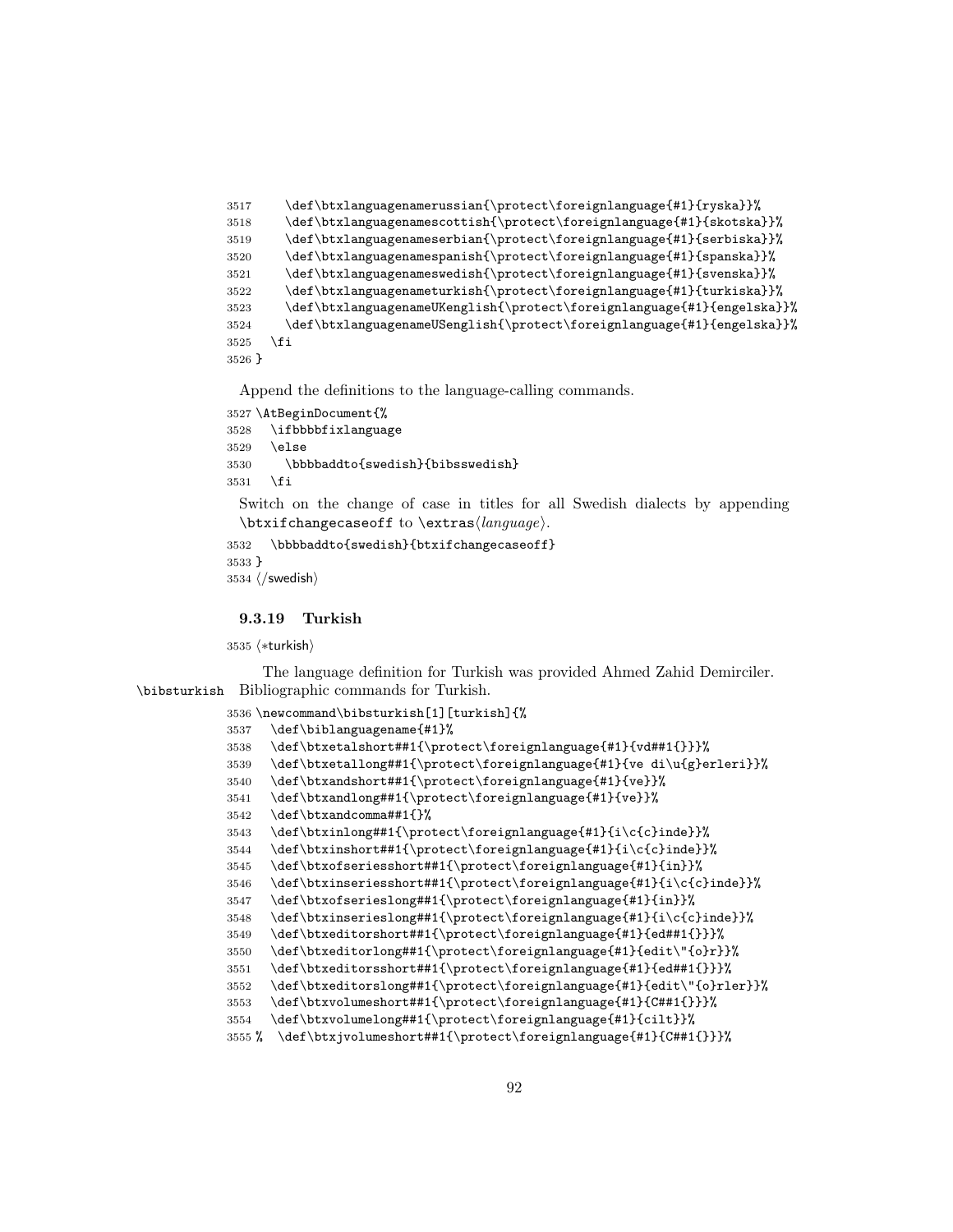```
3556 % \def\btxjvolumelong##1{\protect\foreignlanguage{#1}{cilt}}%
3557 \def\btxjvolumeshort##1{\PackageError{babelbib}{Comment for
3558 btxjvolumeshort in Turkish undefined. Please send the translation to the
3559 authors}{} [##1]}%
3560 \def\btxjvolumelong##1{\PackageError{babelbib}{Comment for
3561 btxjvolumelong in Turkish undefined. Please send the translation to the
3562 authors}{} [##1]}%
3563 \def\btxnumbershort##1{\protect\foreignlanguage{#1}{S##1{}}}%
3564 \def\btxnumberlong##1{\protect\foreignlanguage{#1}{say{\i}}}%
3565 \def\btxeditionshort##1{\protect\foreignlanguage{#1}{bs##1{}}}%
3566 \def\btxeditionlong##1{\protect\foreignlanguage{#1}{bas{\i}m}}%
3567 \def\btxchaptershort##1{\protect\foreignlanguage{#1}{B\"{o}l##1{}}}%
3568 \def\btxchapterlong##1{\protect\foreignlanguage{#1}{b\"{o}l\"{u}m}}%
3569 \def\btxpageshort##1{\protect\foreignlanguage{#1}{s##1{}}}%
3570 \def\btxpagelong##1{\protect\foreignlanguage{#1}{sayfa}}%
3571 \def\btxpagesshort##1{\protect\foreignlanguage{#1}{sy##1{}}}%
3572 \def\btxpageslong##1{\protect\foreignlanguage{#1}{sayfa}}%
3573 \def\btxmastthesis##1{\protect\foreignlanguage{#1}{Y\"{u}ksek lisans tezi}}%
3574 \def\btxphdthesis##1{\protect\foreignlanguage{#1}{Doktora tezi}}%
3575 \def\btxtechrepshort##1{\protect\foreignlanguage{#1}{Rap##1{}}}%
3576 \def\btxtechreplong##1{\protect\foreignlanguage{#1}{Rapor}}%
3577 \def\btxmonjanlong##1{\protect\foreignlanguage{#1}{Ocak}}%
3578 \def\btxmonfeblong##1{\protect\foreignlanguage{#1}{\c{S}ubat}}%
3579 \def\btxmonmarlong##1{\protect\foreignlanguage{#1}{Mart}}%
3580 \def\btxmonaprlong##1{\protect\foreignlanguage{#1}{Nisan}}%
3581 \def\btxmonmaylong##1{\protect\foreignlanguage{#1}{May{\i}s}}%
3582 \def\btxmonjunlong##1{\protect\foreignlanguage{#1}{Haziran}}%
3583 \def\btxmonjullong##1{\protect\foreignlanguage{#1}{Temmuz}}%
3584 \def\btxmonauglong##1{\protect\foreignlanguage{#1}{A\u{g}ustos}}%
3585 \def\btxmonseplong##1{\protect\foreignlanguage{#1}{Eyl\"{u}l}}%
3586 \def\btxmonoctlong##1{\protect\foreignlanguage{#1}{Ekim}}%
3587 \def\btxmonnovlong##1{\protect\foreignlanguage{#1}{Kas{\i}m}}%
3588 \def\btxmondeclong##1{\protect\foreignlanguage{#1}{Aral{\i}}}%
3589 \def\btxmonjanshort##1{\protect\foreignlanguage{#1}{Oca##1{}}}%
3590 \def\btxmonfebshort##1{\protect\foreignlanguage{#1}{\c{S}ub##1{}}}%
3591 \def\btxmonmarshort##1{\protect\foreignlanguage{#1}{Mar##1{}}}%
3592 \def\btxmonaprshort##1{\protect\foreignlanguage{#1}{Nis##1{}}}%
3593 \def\btxmonmayshort##1{\protect\foreignlanguage{#1}{May}}%
3594 \def\btxmonjunshort##1{\protect\foreignlanguage{#1}{Haz}}%
3595 \def\btxmonjulshort##1{\protect\foreignlanguage{#1}{Tem}}%
3596 \def\btxmonaugshort##1{\protect\foreignlanguage{#1}{A\u{g}u##1{}}}%
3597 \def\btxmonsepshort##1{\protect\foreignlanguage{#1}{Eyl##1{}}}%
3598 \def\btxmonoctshort##1{\protect\foreignlanguage{#1}{Eki##1{}}}%
3599 \def\btxmonnovshort##1{\protect\foreignlanguage{#1}{Kas##1{}}}%
3600 \def\btxmondecshort##1{\protect\foreignlanguage{#1}{Ara##1{}}}%
3601 \def\Btxinlong##1{\protect\foreignlanguage{#1}{i\c{c}inde}}%
3602 \def\Btxinshort##1{\protect\foreignlanguage{#1}{i\c{c}inde}}%
3603 \def\Btxeditorshort##1{\protect\foreignlanguage{#1}{Ed##1{}}}%
3604 \def\Btxeditorlong##1{\protect\foreignlanguage{#1}{Edit\"{o}r}}%
3605 \def\Btxeditorsshort##1{\protect\foreignlanguage{#1}{Ed##1{}}}%
```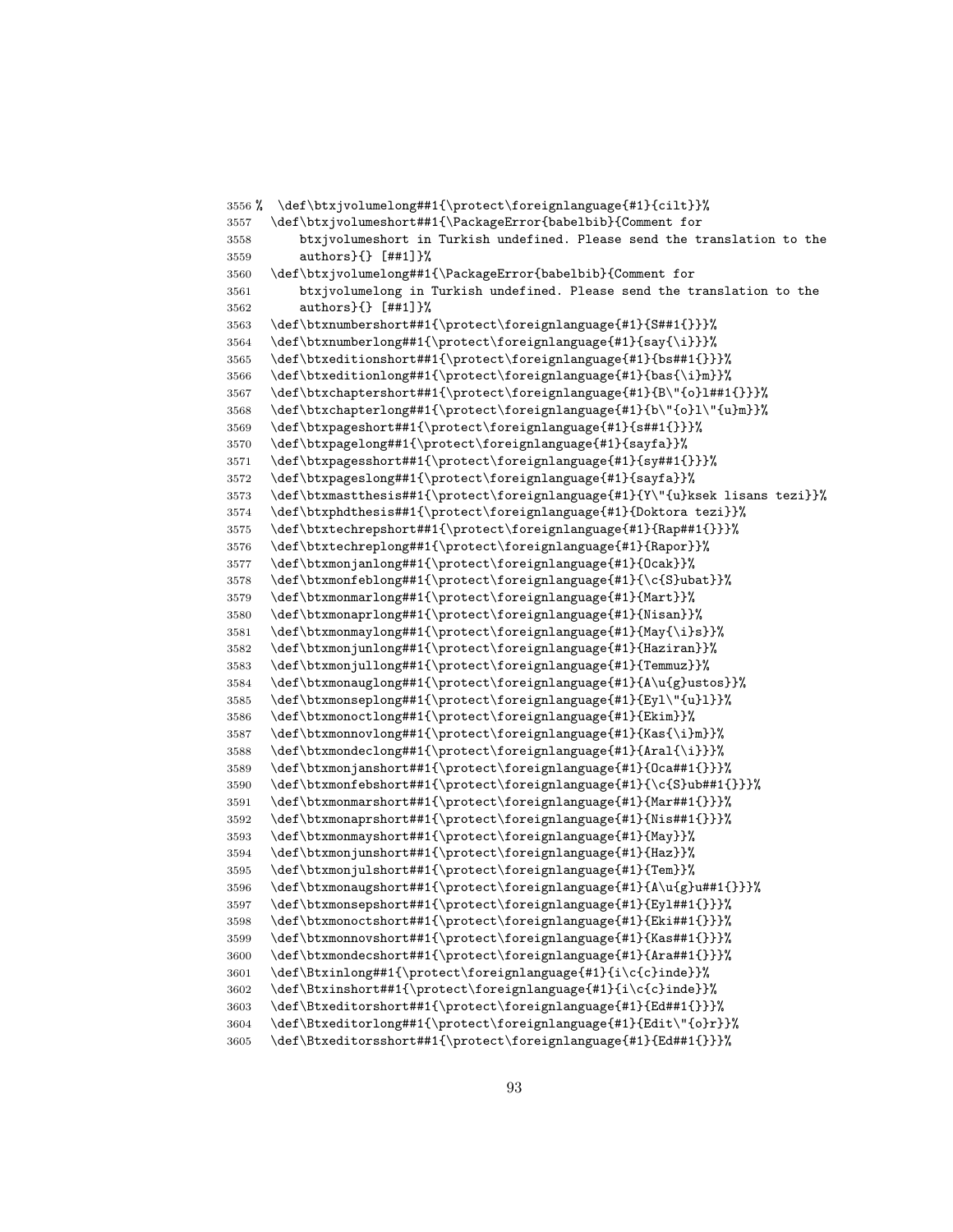```
3606 \def\Btxeditorslong##1{\protect\foreignlanguage{#1}{Edit\"{o}rler}}%
3607 \def\Btxvolumeshort##1{\protect\foreignlanguage{#1}{C##1{}}}%
3608 \def\Btxvolumelong##1{\protect\foreignlanguage{#1}{cilt}}%
3609 \def\Btxjvolumeshort##1{\protect\foreignlanguage{#1}{C##1{}}}%
3610 \def\Btxjvolumelong##1{\protect\foreignlanguage{#1}{cilt}}%
3611 \def\Btxjvolumeshort##1{\PackageError{babelbib}{Comment for
3612 btxjvolumeshort in Turkish undefined. Please send the translation to the
3613 authors}{} [##1]}%
3614 \def\Btxjvolumelong##1{\PackageError{babelbib}{Comment for
3615 btxjvolumelong in Turkish undefined. Please send the translation to the
3616 authors}{} [##1]}%
3617 \def\Btxnumbershort##1{\protect\foreignlanguage{#1}{S##1{}}}%
3618 \def\Btxnumberlong##1{\protect\foreignlanguage{#1}{say{\i}}}%
3619 \def\Btxeditionshort##1{\protect\foreignlanguage{#1}{ed##1{}}}%
3620 \def\Btxeditionlong##1{\protect\foreignlanguage{#1}{bas{\i}m}}%
3621 \def\Btxchaptershort##1{\protect\foreignlanguage{#1}{B\"{o}l##1{}}}%
3622 \def\Btxchapterlong##1{\protect\foreignlanguage{#1}{b\"{o}l\"{u}m}}%
3623 \def\Btxpageshort##1{\protect\foreignlanguage{#1}{s##1{}}}%
3624 \def\Btxpagelong##1{\protect\foreignlanguage{#1}{sayfa}}%
3625 \def\Btxpagesshort##1{\protect\foreignlanguage{#1}{s##1{}}}%
3626 \def\Btxpageslong##1{\protect\foreignlanguage{#1}{sayfalar}}%
3627 \def\Btxtechrepshort##1{\protect\foreignlanguage{#1}{Rap##1{}}}%
3628 \def\Btxtechreplong##1{\protect\foreignlanguage{#1}{Rapor}}%
3629 \def\btxurldatecomment##1{\protect\foreignlanguage{#1}{, g\"{o}r\"{u}ld\"{u} ##1}}%
3630 \def\btxfnamespaceshort{}%
3631 \def\btxfnamespacelong{ }%
3632 \def\btxnumeralshort##1{\protect\foreignlanguage{#1}{%
3633 \ifnumber{##1}{##1\textsuperscript{\underline a}}{##1}}}%
3634 \def\btxnumerallong##1{\btxnumeralshort{#1}{##1}}%
 Define how to print month and year in numeric format, e. g. MM/YYYY.
3635 \def\btxprintmonthyearnum##1##2{##1/##2}%
3636 \def\btxkeywordlanguage##1{{\protect\selectlanguage{#1}##1}}%
3637 \ifbbbblanguagenames
3638 \def\btxlanguagenameamerican{\protect\foreignlanguage{#1}{ingilizce}}%
3639 \def\btxlanguagenameaustrian{\protect\foreignlanguage{#1}{almanca}}%
3640 \def\btxlanguagenamebrazil{\protect\foreignlanguage{#1}{portekizce}}%
3641 \def\btxlanguagenamebrazilian{\protect\foreignlanguage{#1}{portekizce}}%
3642 \def\btxlanguagenamebritish{\protect\foreignlanguage{#1}{ingilizce}}%
3643 \def\btxlanguagenamebulgarian{\protect\foreignlanguage{#1}{bulgarca}}%
3644 \def\btxlanguagenamecanadian{\protect\foreignlanguage{#1}{ingilizce}}%
3645 \def\btxlanguagenamecanadien{\protect\foreignlanguage{#1}{frans{\i}zca}}%
3646 \def\btxlanguagenamecatalan{\protect\foreignlanguage{#1}{katalanca}}%
3647 \def\btxlanguagenamecroatian{\protect\foreignlanguage{#1}{h{\i}rvat\c{c}a}}%
3648 \def\btxlanguagenameczech{\protect\foreignlanguage{#1}{\c{c}ek\c{c}e}}%
3649 \def\btxlanguagenamedanish{\protect\foreignlanguage{#1}{danca}}%
3650 \def\btxlanguagenamedutch{\protect\foreignlanguage{#1}{hollandaca}}%
3651 \def\btxlanguagenameenglish{\protect\foreignlanguage{#1}{ingilizce}}%
3652 \def\btxlanguagenameesperanto{\protect\foreignlanguage{#1}{esperanto}}%
3653 \def\btxlanguagenamefinnish{\protect\foreignlanguage{#1}{fince}}%
```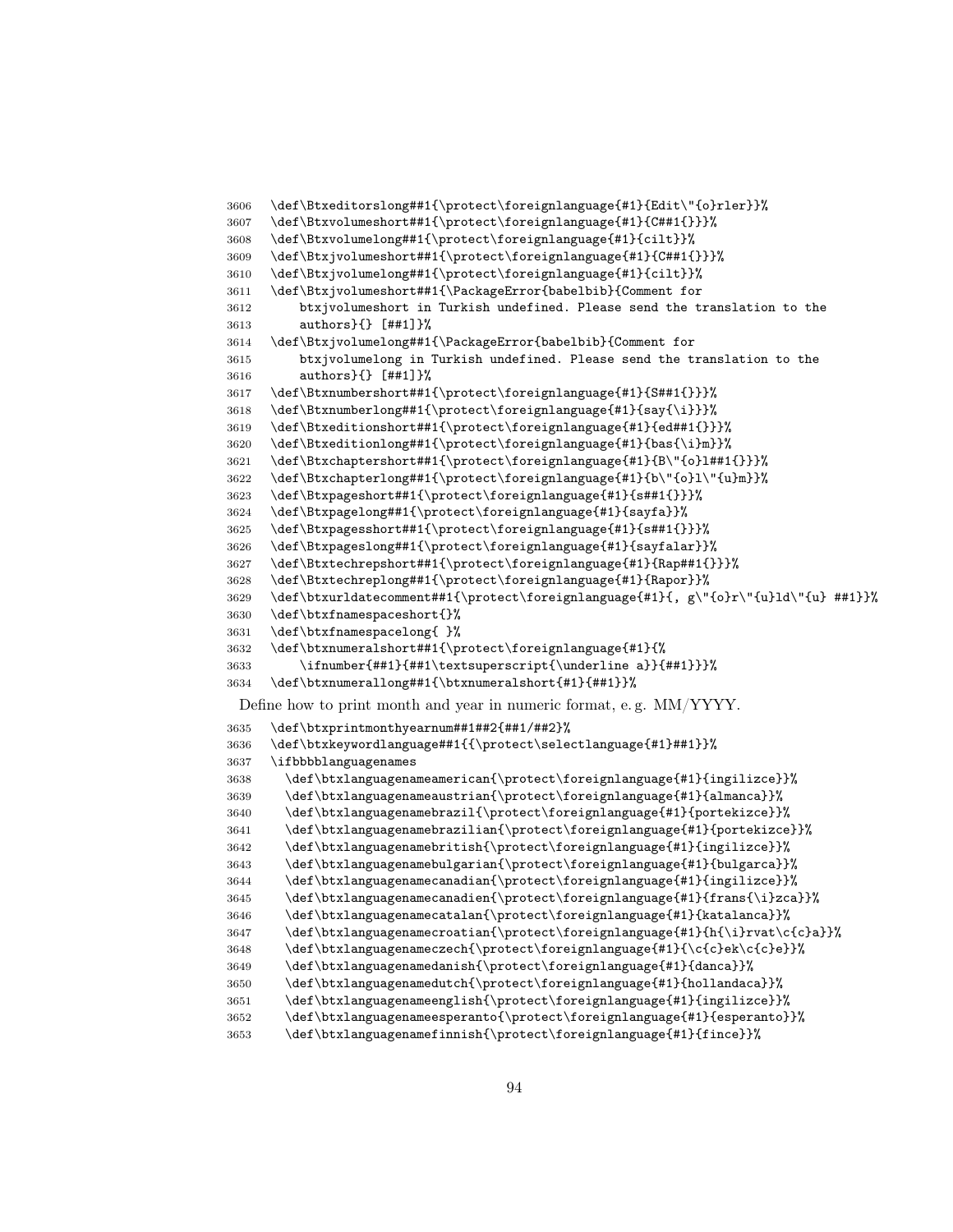```
3654 \def\btxlanguagenamefrancais{\protect\foreignlanguage{#1}{franc\'es}}%
3655 \def\btxlanguagenamefrench{\protect\foreignlanguage{#1}{frans{\i}zca}}%
3656 \def\btxlanguagenamefrenchb{\protect\foreignlanguage{#1}{frans{\i}zca}}%
3657 \def\btxlanguagenamegerman{\protect\foreignlanguage{#1}{almanca}}%
3658 \def\btxlanguagenamegermanb{\protect\foreignlanguage{#1}{almanca}}%
3659 \def\btxlanguagenamegreek{\protect\foreignlanguage{#1}{yunanca}}%
3660 \def\btxlanguagenamehebrew{\protect\foreignlanguage{#1}{ibranice}}%
3661 \def\btxlanguagenamehungarian{\protect\foreignlanguage{#1}{macarca}}%
3662 \def\btxlanguagenameicelandic{\protect\foreignlanguage{#1}{izlandaca}}%
3663 \def\btxlanguagenameirish{\protect\foreignlanguage{#1}{irlandaca}}%
3664 \def\btxlanguagenameitalian{\protect\foreignlanguage{#1}{italyanca}}%
3665 \def\btxlanguagenamelatin{\protect\foreignlanguage{#1}{latince}}%
3666 \def\btxlanguagenamenaustrian{\protect\foreignlanguage{#1}{almanca}}%
3667 \def\btxlanguagenamengerman{\protect\foreignlanguage{#1}{almanca}}%
3668 \def\btxlanguagenamenorsk{\protect\foreignlanguage{#1}{norve\c{c}\c{c}e}}%
3669 \def\btxlanguagenamenynorsk{\protect\foreignlanguage{#1}{norve\c{c}\c{c}e}}%
3670 \def\btxlanguagenamepolish{\protect\foreignlanguage{#1}{leh\c{c}}}%
3671 \def\btxlanguagenameportuges{\protect\foreignlanguage{#1}{portekizce}}%
3672 \def\btxlanguagenameportuguese{\protect\foreignlanguage{#1}{portekizce}}%
3673 \def\btxlanguagenamerussian{\protect\foreignlanguage{#1}{rus\c{c}a}}%
3674 \def\btxlanguagenamescottish{\protect\foreignlanguage{#1}{isko\c{c}\c{c}a}}%
3675 \def\btxlanguagenameserbian{\protect\foreignlanguage{#1}{s{\i}rp\c{c}a}}%
3676 \def\btxlanguagenamespanish{\protect\foreignlanguage{#1}{espa\~nol}}%
3677 \def\btxlanguagenameswedish{\protect\foreignlanguage{#1}{isve\c{c}\c{c}e}}%
3678 \def\btxlanguagenameturkish{\protect\foreignlanguage{#1}{t\"{u}rk\c{c}e}}%
3679 \def\btxlanguagenameUKenglish{\protect\foreignlanguage{#1}{ingilizce}}%
3680 \def\btxlanguagenameUSenglish{\protect\foreignlanguage{#1}{ingilizce}}%
3681 \fi
3682 }
```

```
3683 \AtBeginDocument{%
3684 \ifbbbbfixlanguage
3685 \else
3686 \bbbbaddto{turkish}{bibsturkish}
3687 \fi
```
Switch on the change of case in titles for all Turkish dialects by appending  $\text{changecase}$  to  $\text{change}$ .

```
3688 \bbbbaddto{turkish}{btxifchangecaseoff}
3689 }
3690 \; \langle/turkish\rangle
```
## 9.3.20 Afrikaans

3691 (\*afrikaans)

The language definition for Afrikaans was provided by Danie Els. \bibsafrikaans Bibliographic commands for Afrikaans.

\newcommand\bibsafrikaans[1][afrikaans]{%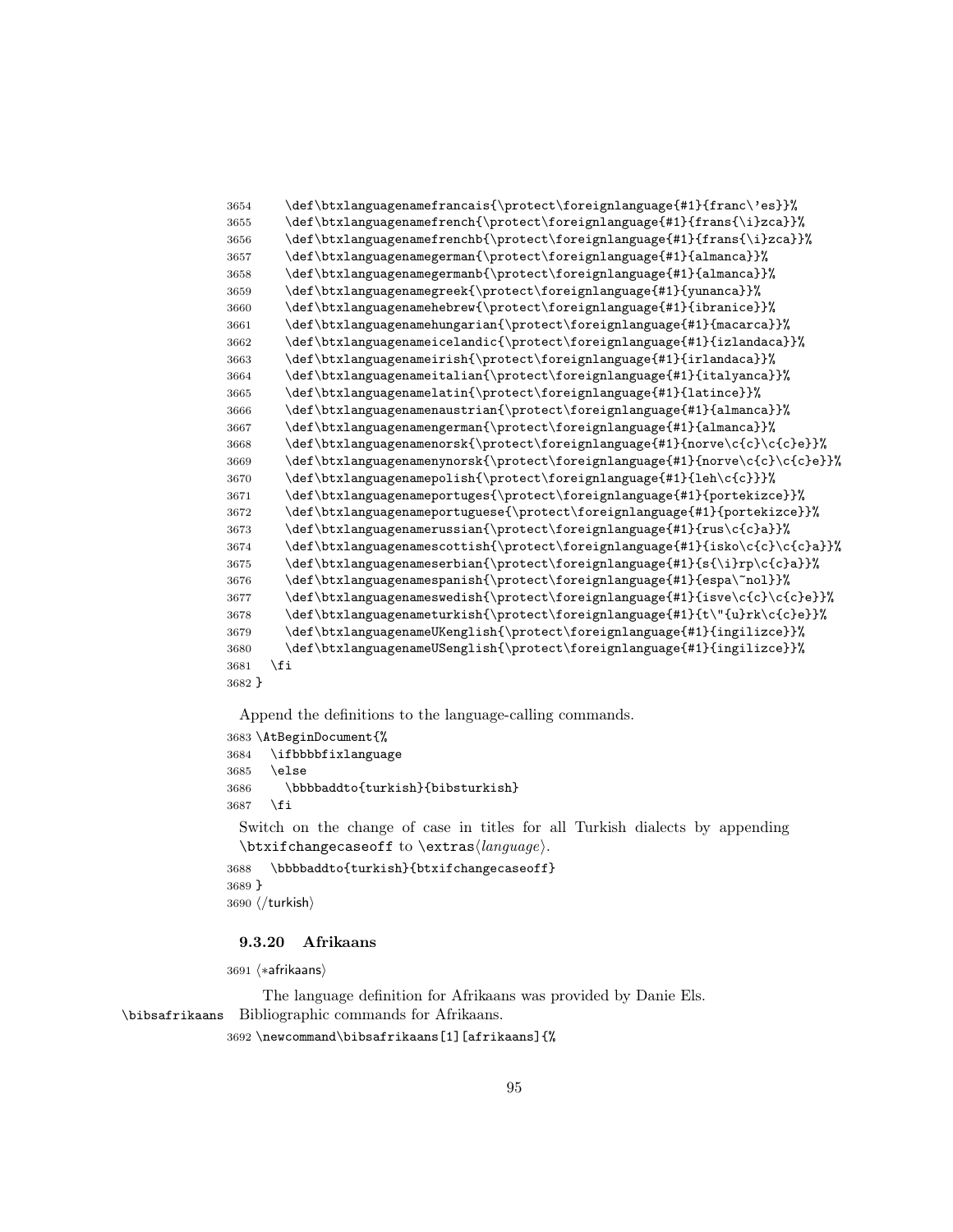```
3693 \def\biblanguagename{#1}%
3694 \def\btxetalshort##1{\protect\foreignlanguage{#1}{et~al##1{}}}%
3695 \def\btxetallong##1{\protect\foreignlanguage{#1}{et~alii}}%
3696 \def\btxandshort##1{\protect\foreignlanguage{#1}{en}}%
3697 \def\btxandlong##1{\protect\foreignlanguage{#1}{en}}%
3698 \def\btxandcomma##1{\protect\foreignlanguage{#1}{}}%
3699 \def\btxinlong##1{\protect\foreignlanguage{#1}{in}}%
3700 \def\btxinshort##1{\protect\foreignlanguage{#1}{in}}%
3701 \def\btxofseriesshort##1{\protect\foreignlanguage{#1}{van}}%
3702 \def\btxinseriesshort##1{\protect\foreignlanguage{#1}{in}}%
3703 \def\btxofserieslong##1{\protect\foreignlanguage{#1}{van}}%
3704 \def\btxinserieslong##1{\protect\foreignlanguage{#1}{in}}%
3705 \def\btxeditorshort##1{\protect\foreignlanguage{#1}{red##1{}}}%
3706 \def\btxeditorlong##1{\protect\foreignlanguage{#1}{redakteur}}%
3707 \def\btxeditorsshort##1{\protect\foreignlanguage{#1}{reds##1{}}}%
3708 \def\btxeditorslong##1{\protect\foreignlanguage{#1}{redakteurs}}%
3709 \def\btxvolumeshort##1{\protect\foreignlanguage{#1}{vol##1{}}}%
3710 \def\btxvolumelong##1{\protect\foreignlanguage{#1}{volume}}%
3711 \def\btxjvolumeshort##1{\protect\foreignlanguage{#1}{jg##1{}}}%
3712 \def\btxjvolumelong##1{\protect\foreignlanguage{#1}{jaargang}}%
3713 \def\btxnumbershort##1{\protect\foreignlanguage{#1}{no##1{}}}%
3714 \def\btxnumberlong##1{\protect\foreignlanguage{#1}{nommer}}%
3715 \def\btxeditionshort##1{\protect\foreignlanguage{#1}{uitg##1{}}}%
3716 \def\btxeditionlong##1{\protect\foreignlanguage{#1}{uitgawe}}%
3717 \def\btxeditionnumshort##1##2{\btxnumeralshort{##1}~\btxeditionshort{##2}}%
3718 \def\btxeditionnumlong##1##2{\btxnumerallong{##1}~\btxeditionlong{##2}}%
3719 \def\btxchaptershort##1{\protect\foreignlanguage{#1}{hfst##1{}}}%
3720 \def\btxchapterlong##1{\protect\foreignlanguage{#1}{hoofstuk}}%
3721 \def\btxpageshort##1{\protect\foreignlanguage{#1}{p##1{}}}%
3722 \def\btxpagelong##1{\protect\foreignlanguage{#1}{bladsy}}%
3723 \def\btxpagesshort##1{\protect\foreignlanguage{#1}{pp##1{}}}%
3724 \def\btxpageslong##1{\protect\foreignlanguage{#1}{bladsye}}%
3725 \def\btxmastthesis##1{\protect\foreignlanguage{#1}{Meesters tesis}}%
3726 \def\btxphdthesis##1{\protect\foreignlanguage{#1}{PhD verhandeling}}%
3727 \def\btxtechrepshort##1{\protect\foreignlanguage{#1}{Tegn.\ versl##1{}}}%
3728 \def\btxtechreplong##1{\protect\foreignlanguage{#1}{Tegniese verslag}}%
3729 \def\btxmonjanlong##1{\protect\foreignlanguage{#1}{Januarie}}%
3730 \def\btxmonfeblong##1{\protect\foreignlanguage{#1}{Februarie}}%
3731 \def\btxmonmarlong##1{\protect\foreignlanguage{#1}{Maart}}%
3732 \def\btxmonaprlong##1{\protect\foreignlanguage{#1}{April}}%
3733 \def\btxmonmaylong##1{\protect\foreignlanguage{#1}{Mei}}%
3734 \def\btxmonjunlong##1{\protect\foreignlanguage{#1}{Junie}}%
3735 \def\btxmonjullong##1{\protect\foreignlanguage{#1}{Julie}}%
3736 \def\btxmonauglong##1{\protect\foreignlanguage{#1}{Augustus}}%
3737 \def\btxmonseplong##1{\protect\foreignlanguage{#1}{September}}%
3738 \def\btxmonoctlong##1{\protect\foreignlanguage{#1}{Oktober}}%
3739 \def\btxmonnovlong##1{\protect\foreignlanguage{#1}{November}}%
3740 \def\btxmondeclong##1{\protect\foreignlanguage{#1}{Desember}}%
3741 \def\btxmonjanshort##1{\protect\foreignlanguage{#1}{Jan##1{}}}%
3742 \def\btxmonfebshort##1{\protect\foreignlanguage{#1}{Feb##1{}}}%
```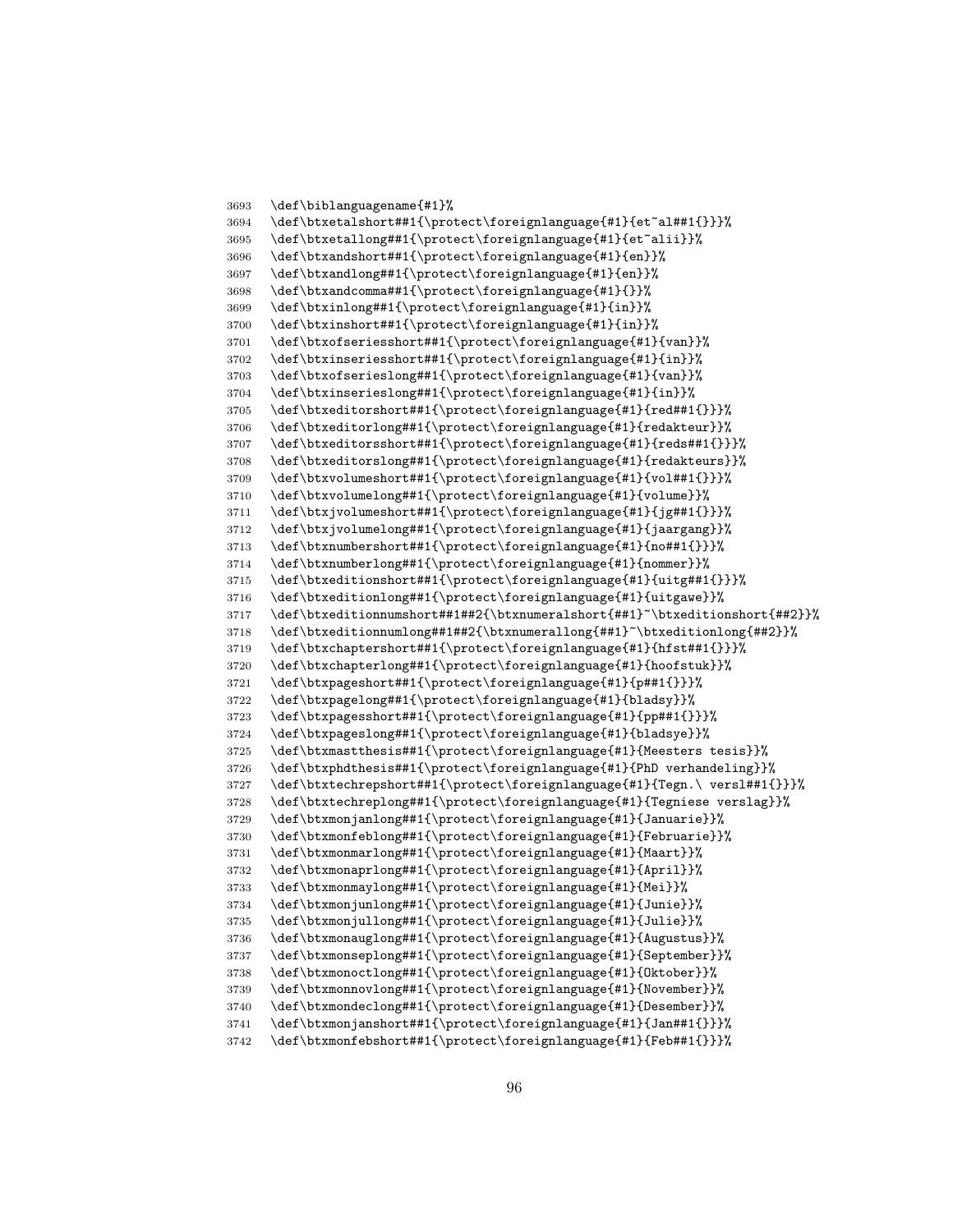```
3743 \def\btxmonmarshort##1{\protect\foreignlanguage{#1}{Mrt##1{}}}%
3744 \def\btxmonaprshort##1{\protect\foreignlanguage{#1}{Apr##1{}}}%
3745 \def\btxmonmayshort##1{\protect\foreignlanguage{#1}{Mei##1}}%
3746 \def\btxmonjunshort##1{\protect\foreignlanguage{#1}{Jun##1}}%
3747 \def\btxmonjulshort##1{\protect\foreignlanguage{#1}{Jul##1}}%
3748 \def\btxmonaugshort##1{\protect\foreignlanguage{#1}{Aug##1{}}}%
3749 \def\btxmonsepshort##1{\protect\foreignlanguage{#1}{Sep##1{}}}%
3750 \def\btxmonoctshort##1{\protect\foreignlanguage{#1}{Okt##1{}}}%
3751 \def\btxmonnovshort##1{\protect\foreignlanguage{#1}{Nov##1{}}}%
3752 \def\btxmondecshort##1{\protect\foreignlanguage{#1}{Des##1{}}}%
3753 \def\Btxinlong##1{\protect\foreignlanguage{#1}{In}}%
3754 \def\Btxinshort##1{\protect\foreignlanguage{#1}{In}}%
3755 \def\Btxeditorshort##1{\protect\foreignlanguage{#1}{Red##1{}}}%
3756 \def\Btxeditorlong##1{\protect\foreignlanguage{#1}{Redakteur}}%
3757 \def\Btxeditorsshort##1{\protect\foreignlanguage{#1}{Reds##1{}}}%
3758 \def\Btxeditorslong##1{\protect\foreignlanguage{#1}{Redakteurs}}%
3759 \def\Btxvolumeshort##1{\protect\foreignlanguage{#1}{Vol##1{}}}%
3760 \def\Btxvolumelong##1{\protect\foreignlanguage{#1}{Volume}}%
3761 \def\Btxjvolumeshort##1{\protect\foreignlanguage{#1}{Jg##1{}}}%
3762 \def\Btxjvolumelong##1{\protect\foreignlanguage{#1}{Jaargang}}%
3763 \def\Btxnumbershort##1{\protect\foreignlanguage{#1}{No##1{}}}%
3764 \def\Btxnumberlong##1{\protect\foreignlanguage{#1}{Nommer}}%
3765 \def\Btxeditionshort##1{\protect\foreignlanguage{#1}{Uitg##1{}}}%
3766 \def\Btxeditionlong##1{\protect\foreignlanguage{#1}{Uitgawe}}%
3767 \def\Btxeditionnumshort##1##2{\btxnumeralshort{##1}~\Btxeditionshort{##2}}%
3768 \def\Btxeditionnumlong##1##2{\btxnumerallong{##1}~\Btxeditionlong{##2}}%
3769 \def\Btxchaptershort##1{\protect\foreignlanguage{#1}{Hfst##1{}}}%
3770 \def\Btxchapterlong##1{\protect\foreignlanguage{#1}{Hoofstuk}}%
3771 \def\Btxpageshort##1{\protect\foreignlanguage{#1}{P##1{}}}%
3772 \def\Btxpagelong##1{\protect\foreignlanguage{#1}{Bladsy}}%
3773 \def\Btxpagesshort##1{\protect\foreignlanguage{#1}{Pp##1{}}}%
3774 \def\Btxpageslong##1{\protect\foreignlanguage{#1}{Bladsye}}%
3775 \def\Btxtechrepshort##1{\protect\foreignlanguage{#1}{Tegn.\ Verslag}}%
3776 \def\Btxtechreplong##1{\protect\foreignlanguage{#1}{Tegniese Verslag}}%
3777 \def\btxurldatecomment##1{\protect\foreignlanguage{#1}{, besoek op ##1}}%
3778 \def\btxfnamespaceshort{\,}%
3779 \def\btxfnamespacelong{ }%
3780 \def\btxnumeralshort##1{\btxnumeralfallback{#1}{##1}}%
3781 \def\btxnumerallong##1{\btxnumeralfallback{#1}{##1}}%
 Define how to print month and year in numeric format, e. g. MM/YYYY.
3782 \def\btxprintmonthyearnum##1##2{##1/##2}%
3783 \def\btxkeywordlanguage##1{{\protect\selectlanguage{#1}##1}}%
3784 \ifbbbblanguagenames
3785 \def\btxlanguagenameafrikaans{\protect\foreignlanguage{#1}{afrikaans}}%
3786 \def\btxlanguagenameamerican{\protect\foreignlanguage{#1}{engels}}%
3787 \def\btxlanguagenameaustrian{\protect\foreignlanguage{#1}{duits}}%
3788 \def\btxlanguagenamebrazil{\protect\foreignlanguage{#1}{portugees}}%
3789 \def\btxlanguagenamebrazilian{\protect\foreignlanguage{#1}{portugees}}%
```

```
3790 \def\btxlanguagenamebritish{\protect\foreignlanguage{#1}{engels}}%
```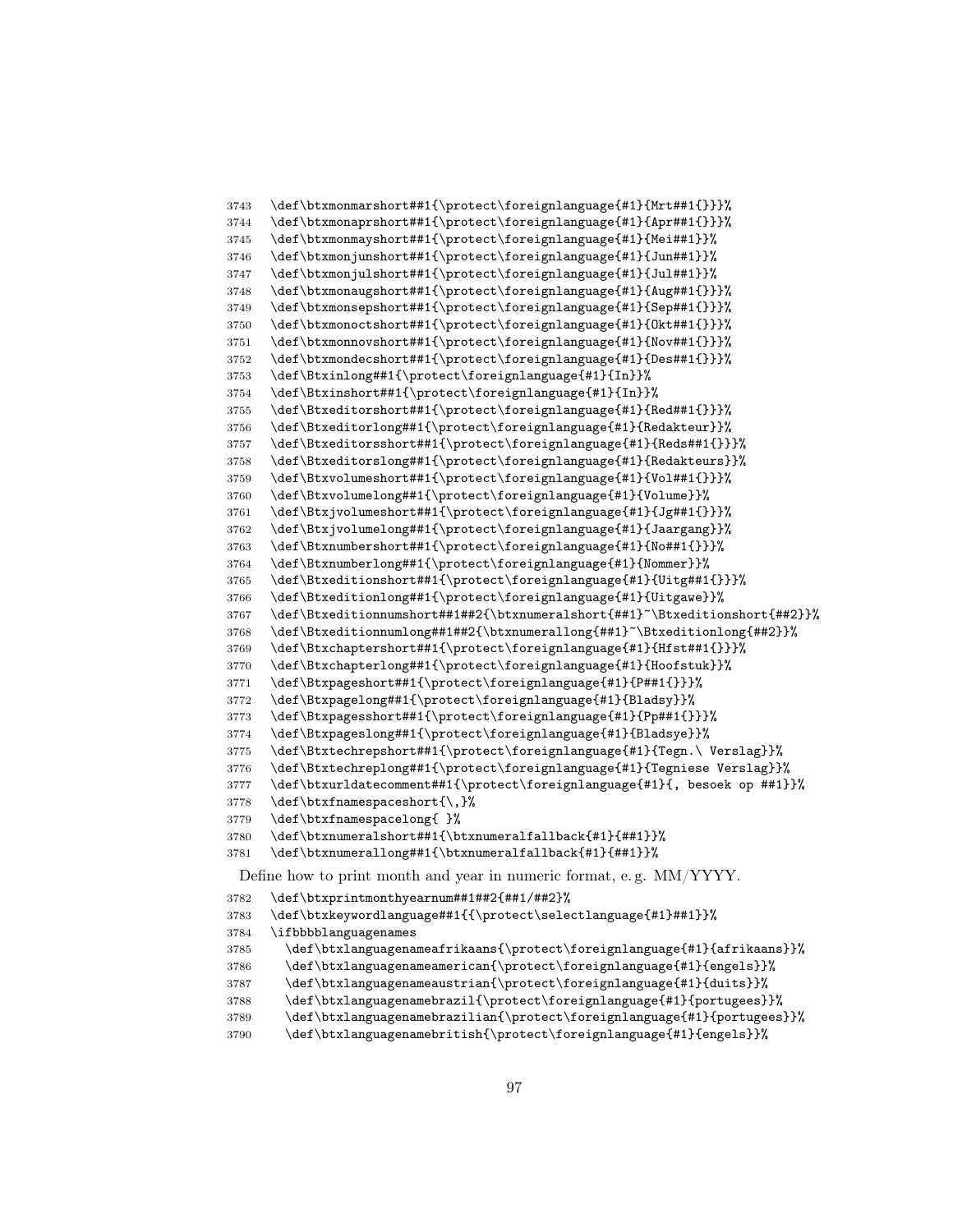```
3791 \def\btxlanguagenamebulgarian{\protect\foreignlanguage{#1}{bulgaars}}%
3792 \def\btxlanguagenamecanadian{\protect\foreignlanguage{#1}{engels}}%
3793 \def\btxlanguagenamecanadien{\protect\foreignlanguage{#1}{frans}}%
3794 \def\btxlanguagenamecatalan{\protect\foreignlanguage{#1}{katalaans}}%
3795 \def\btxlanguagenamecroatian{\protect\foreignlanguage{#1}{kroaties}}%
3796 \def\btxlanguagenameczech{\protect\foreignlanguage{#1}{tsjeggies}}%
3797 \def\btxlanguagenamedanish{\protect\foreignlanguage{#1}{deens}}%
3798 \def\btxlanguagenamedutch{\protect\foreignlanguage{#1}{nederlands}}%
3799 \def\btxlanguagenameenglish{\protect\foreignlanguage{#1}{engels}}%
3800 \def\btxlanguagenameesperanto{\protect\foreignlanguage{#1}{esperanto}}%
3801 \def\btxlanguagenamefinnish{\protect\foreignlanguage{#1}{fins}}%
3802 \def\btxlanguagenamefrancais{\protect\foreignlanguage{#1}{frans}}%
3803 \def\btxlanguagenamefrench{\protect\foreignlanguage{#1}{frans}}%
3804 \def\btxlanguagenamefrenchb{\protect\foreignlanguage{#1}{frans}}%
3805 \def\btxlanguagenamegerman{\protect\foreignlanguage{#1}{duits}}%
3806 \def\btxlanguagenamegermanb{\protect\foreignlanguage{#1}{duits}}%
3807 \def\btxlanguagenamegreek{\protect\foreignlanguage{#1}{grieks}}%
3808 \def\btxlanguagenamehebrew{\protect\foreignlanguage{#1}{hebreeus}}%
3809 \def\btxlanguagenamenhungarian{\protect\foreignlanguage{#1}{hongaars}}%
3810 \def\btxlanguagenamenicelandic{\protect\foreignlanguage{#1}{yslands}}%
3811 \def\btxlanguagenamenirish{\protect\foreignlanguage{#1}{iers}}%
3812 \def\btxlanguagenamenitalian{\protect\foreignlanguage{#1}{italiaans}}%
3813 \def\btxlanguagenamenlatin{\protect\foreignlanguage{#1}{latyn}}%
3814 \def\btxlanguagenamenaustrian{\protect\foreignlanguage{#1}{duits}}%
3815 \def\btxlanguagenamengerman{\protect\foreignlanguage{#1}{duits}}%
3816 \def\btxlanguagenamennorsk{\protect\foreignlanguage{#1}{noors}}%
3817 \def\btxlanguagenamennynorsk{\protect\foreignlanguage{#1}{neo-noors}}%
3818 \def\btxlanguagenamenpolish{\protect\foreignlanguage{#1}{pools}}%
3819 \def\btxlanguagenamenportuges{\protect\foreignlanguage{#1}{portugees}}%
3820 \def\btxlanguagenamenportuguese{\protect\foreignlanguage{#1}{portugees}}%
3821 \def\btxlanguagenamenrussian{\protect\foreignlanguage{#1}{russies}}%
3822 \def\btxlanguagenamenscottish{\protect\foreignlanguage{#1}{skots}}%
3823 \def\btxlanguagenamenserbian{\protect\foreignlanguage{#1}{serwies}}%
3824 \def\btxlanguagenamenspanish{\protect\foreignlanguage{#1}{spaans}}%
3825 \def\btxlanguagenamenswedish{\protect\foreignlanguage{#1}{sweeds}}%
3826 \def\btxlanguagenamenturkish{\protect\foreignlanguage{#1}{turks}}%
3827 \def\btxlanguagenameUKenglish{\protect\foreignlanguage{#1}{engels}}%
3828 \def\btxlanguagenameUSenglish{\protect\foreignlanguage{#1}{engels}}%
3829 \fi
3830 }
```

```
3831 \AtBeginDocument{%
3832 \ifbbbbfixlanguage
3833 \else
3834 \bbbbaddto{afrikaans}{bibsafrikaans}
3835 \fi
```
Switch on the change of case in titles for all Afrikaans dialects by appending  $\text{changecase}$  to  $\text{change}$ .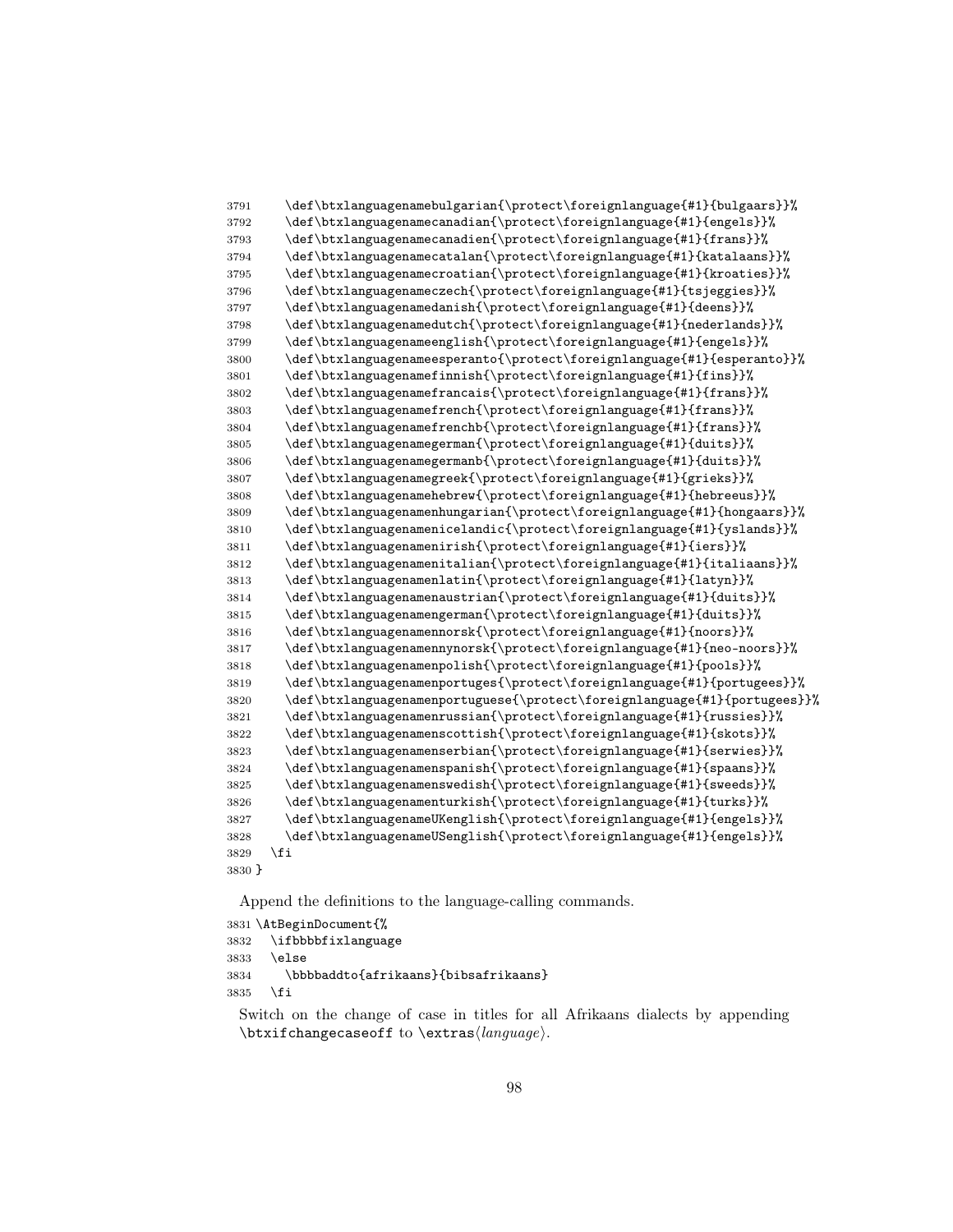\bbbbaddto{afrikaans}{btxifchangecaseoff} }  $3838 \; \langle$  /afrikaans)

#### 9.3.21 Bahasa

3839 (\*bahasa)

The language definition for Bahasa was provided by Yanti Yulianti. \bibsbahasa Bibliographic commands for Bahasa.

```
3840 \newcommand\bibsbahasa[1][bahasa]{%
3841 \def\biblanguagename{#1}%
3842 \def\btxetalshort##1{\protect\foreignlanguage{#1}{et~al##1{}}}%
3843 \def\btxetallong##1{\protect\foreignlanguage{#1}{en~alii }}%
3844 \def\btxandshort##1{\protect\foreignlanguage{#1}{dan}}%
3845 \def\btxandlong##1{\protect\foreignlanguage{#1}{dan}}%
3846 \def\btxandcomma##1{,}%
3847 \def\btxinlong##1{\protect\foreignlanguage{#1}{dalam}}%
3848 \def\btxinshort##1{\protect\foreignlanguage{#1}{dalam}}%
3849 \def\btxofseriesshort##1{\protect\foreignlanguage{#1}{dari}}%
3850 \def\btxinseriesshort##1{\protect\foreignlanguage{#1}{dalam}}%
3851 \def\btxofserieslong##1{\protect\foreignlanguage{#1}{dari}}%
3852 \def\btxinserieslong##1{\protect\foreignlanguage{#1}{dalam}}%
3853 \def\btxeditorshort##1{\protect\foreignlanguage{#1}{red##1{}}}%
3854 \def\btxeditorlong##1{\protect\foreignlanguage{#1}{redaktur}}%
3855 \def\btxeditorsshort##1{\protect\foreignlanguage{#1}{red##1{}}}%
3856 \def\btxeditorslong##1{\protect\foreignlanguage{#1}{redaktur}}%
3857 \def\btxvolumeshort##1{\protect\foreignlanguage{#1}{vol##1{}}}%
3858 \def\btxvolumelong##1{\protect\foreignlanguage{#1}{volume}}%
3859 \def\btxjvolumeshort##1{\protect\foreignlanguage{#1}{vol##1{}}}%
3860 \def\btxjvolumelong##1{\protect\foreignlanguage{#1}{volume}}%
3861 \def\btxnumbershort##1{\protect\foreignlanguage{#1}{nr##1{}}}%
3862 \def\btxnumberlong##1{\protect\foreignlanguage{#1}{nomor}}%
3863 \def\btxeditionshort##1{\protect\foreignlanguage{#1}{edisi}}%
3864 \def\btxeditionlong##1{\protect\foreignlanguage{#1}{edisi}}%
3865 \def\btxeditionnumshort##1##2{\btxnumeralshort{##1}~\btxeditionshort{##2}}%
3866 \def\btxeditionnumlong##1##2{\btxnumerallong{##1}~\btxeditionlong{##2}}%
3867 \def\btxchaptershort##1{\protect\foreignlanguage{#1}{bab##1{}}}%
3868 \def\btxchapterlong##1{\protect\foreignlanguage{#1}{bab}}%
3869 \def\btxpageshort##1{\protect\foreignlanguage{#1}{hal##1{}}}%
3870 \def\btxpagelong##1{\protect\foreignlanguage{#1}{halaman}}%
3871 \def\btxpagesshort##1{\protect\foreignlanguage{#1}{hal##1{}}}%
3872 \def\btxpageslong##1{\protect\foreignlanguage{#1}{halaman}}%
3873 \def\btxmastthesis##1{\protect\foreignlanguage{#1}{tesis Master}}%
3874 \def\btxphdthesis##1{\protect\foreignlanguage{#1}{disertasi Dokotor}}%
3875 \def\btxtechrepshort##1{\protect\foreignlanguage{#1}{Lap.\ Rapp##1{}}}%
3876 \def\btxtechreplong##1{\protect\foreignlanguage{#1}{Laporan}}%
3877 \def\btxmonjanlong##1{\protect\foreignlanguage{#1}{Januari}}%
3878 \def\btxmonfeblong##1{\protect\foreignlanguage{#1}{Februari}}%
3879 \def\btxmonmarlong##1{\protect\foreignlanguage{#1}{Maret}}%
```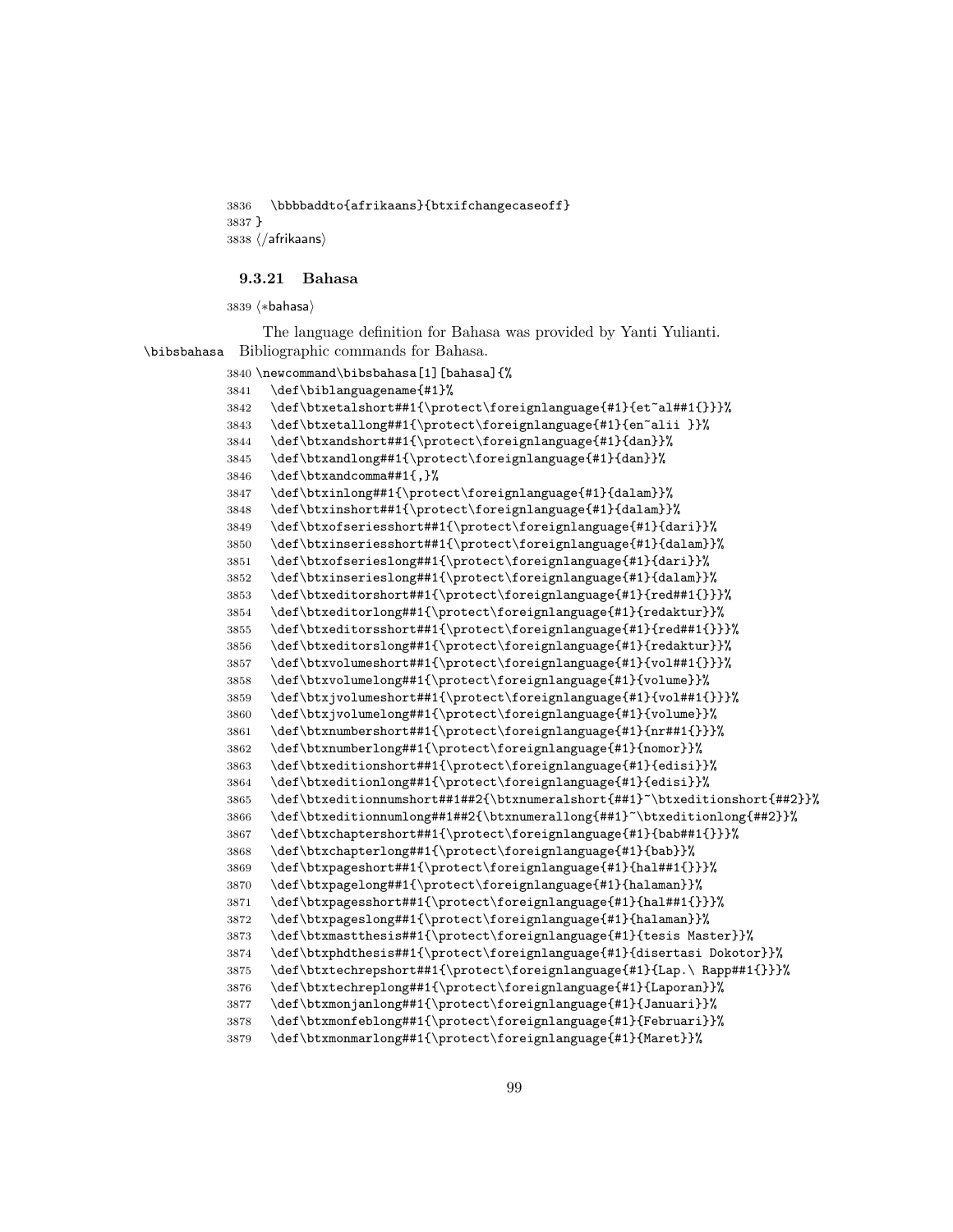```
3880 \def\btxmonaprlong##1{\protect\foreignlanguage{#1}{April}}%
3881 \def\btxmonmaylong##1{\protect\foreignlanguage{#1}{Mei}}%
3882 \def\btxmonjunlong##1{\protect\foreignlanguage{#1}{Juni}}%
3883 \def\btxmonjullong##1{\protect\foreignlanguage{#1}{Juli}}%
3884 \def\btxmonauglong##1{\protect\foreignlanguage{#1}{Augustus}}%
3885 \def\btxmonseplong##1{\protect\foreignlanguage{#1}{September}}%
3886 \def\btxmonoctlong##1{\protect\foreignlanguage{#1}{Oktober}}%
3887 \def\btxmonnovlong##1{\protect\foreignlanguage{#1}{November}}%
3888 \def\btxmondeclong##1{\protect\foreignlanguage{#1}{Desember}}%
3889 \def\btxmonjanshort##1{\protect\foreignlanguage{#1}{Jan##1{}}}%
3890 \def\btxmonfebshort##1{\protect\foreignlanguage{#1}{Feb##1{}}}%
3891 \def\btxmonmarshort##1{\protect\foreignlanguage{#1}{Mrt}}%
3892 \def\btxmonaprshort##1{\protect\foreignlanguage{#1}{Apr##1{}}}%
3893 \def\btxmonmayshort##1{\protect\foreignlanguage{#1}{Mei}}%
3894 \def\btxmonjunshort##1{\protect\foreignlanguage{#1}{Jun##1{}}}%
3895 \def\btxmonjulshort##1{\protect\foreignlanguage{#1}{Jul##1{}}}%
3896 \def\btxmonaugshort##1{\protect\foreignlanguage{#1}{Aug##1{}}}%
3897 \def\btxmonsepshort##1{\protect\foreignlanguage{#1}{Sep##1{}}}%
3898 \def\btxmonoctshort##1{\protect\foreignlanguage{#1}{Okt##1{}}}%
3899 \def\btxmonnovshort##1{\protect\foreignlanguage{#1}{Nov##1{}}}%
3900 \def\btxmondecshort##1{\protect\foreignlanguage{#1}{Des##1{}}}%
3901 \def\Btxinlong##1{\protect\foreignlanguage{#1}{Dalam}}%
3902 \def\Btxinshort##1{\protect\foreignlanguage{#1}{Dalam}}%
3903 \def\Btxeditorshort##1{\protect\foreignlanguage{#1}{Red##1{}}}%
3904 \def\Btxeditorlong##1{\protect\foreignlanguage{#1}{Redaktur}}%
3905 \def\Btxeditorsshort##1{\protect\foreignlanguage{#1}{Red##1{}}}%
3906 \def\Btxeditorslong##1{\protect\foreignlanguage{#1}{Redaktur}}%
3907 \def\Btxvolumeshort##1{\protect\foreignlanguage{#1}{Vol##1{}}}%
3908 \def\Btxvolumelong##1{\protect\foreignlanguage{#1}{Volume}}%
3909 \def\Btxjvolumeshort##1{\protect\foreignlanguage{#1}{Vol##1{}}}%
3910 \def\Btxjvolumelong##1{\protect\foreignlanguage{#1}{Volume}}%
3911 \def\Btxnumbershort##1{\protect\foreignlanguage{#1}{Nr##1{}}}%
3912 \def\Btxnumberlong##1{\protect\foreignlanguage{#1}{Nomor}}%
3913 \def\Btxeditionshort##1{\protect\foreignlanguage{#1}{Ed}}%
3914 \def\Btxeditionlong##1{\protect\foreignlanguage{#1}{Edisi}}%
3915 \def\Btxeditionnumshort##1##2{\btxnumeralshort{##1}~\Btxeditionshort{##2}}%
3916 \def\Btxeditionnumlong##1##2{\btxnumerallong{##1}~\Btxeditionlong{##2}}%
3917 \def\Btxchaptershort##1{\protect\foreignlanguage{#1}{Bab##1{}}}%
3918 \def\Btxchapterlong##1{\protect\foreignlanguage{#1}{Bab}}%
3919 \def\Btxpageshort##1{\protect\foreignlanguage{#1}{Hal##1{}}}%
3920 \def\Btxpagelong##1{\protect\foreignlanguage{#1}{Halaman}}%
3921 \def\Btxpagesshort##1{\protect\foreignlanguage{#1}{Hal##1{}}}%
3922 \def\Btxpageslong##1{\protect\foreignlanguage{#1}{Halaman}}%
3923 \def\Btxtechrepshort##1{\protect\foreignlanguage{#1}{Lap.\ Rapp##1{}}}%
3924 \def\Btxtechreplong##1{\protect\foreignlanguage{#1}{Laporan}}%
3925 \def\btxurldatecomment##1{\protect\foreignlanguage{#1}{%
3926 , diambil tanggal ##1}}%
3927 \def\btxfnamespaceshort{\,}%
3928 \def\btxfnamespacelong{ }%
3929 \def\btxnumeralshort##1{\btxnumeralfallback{#1}{##1}}%
```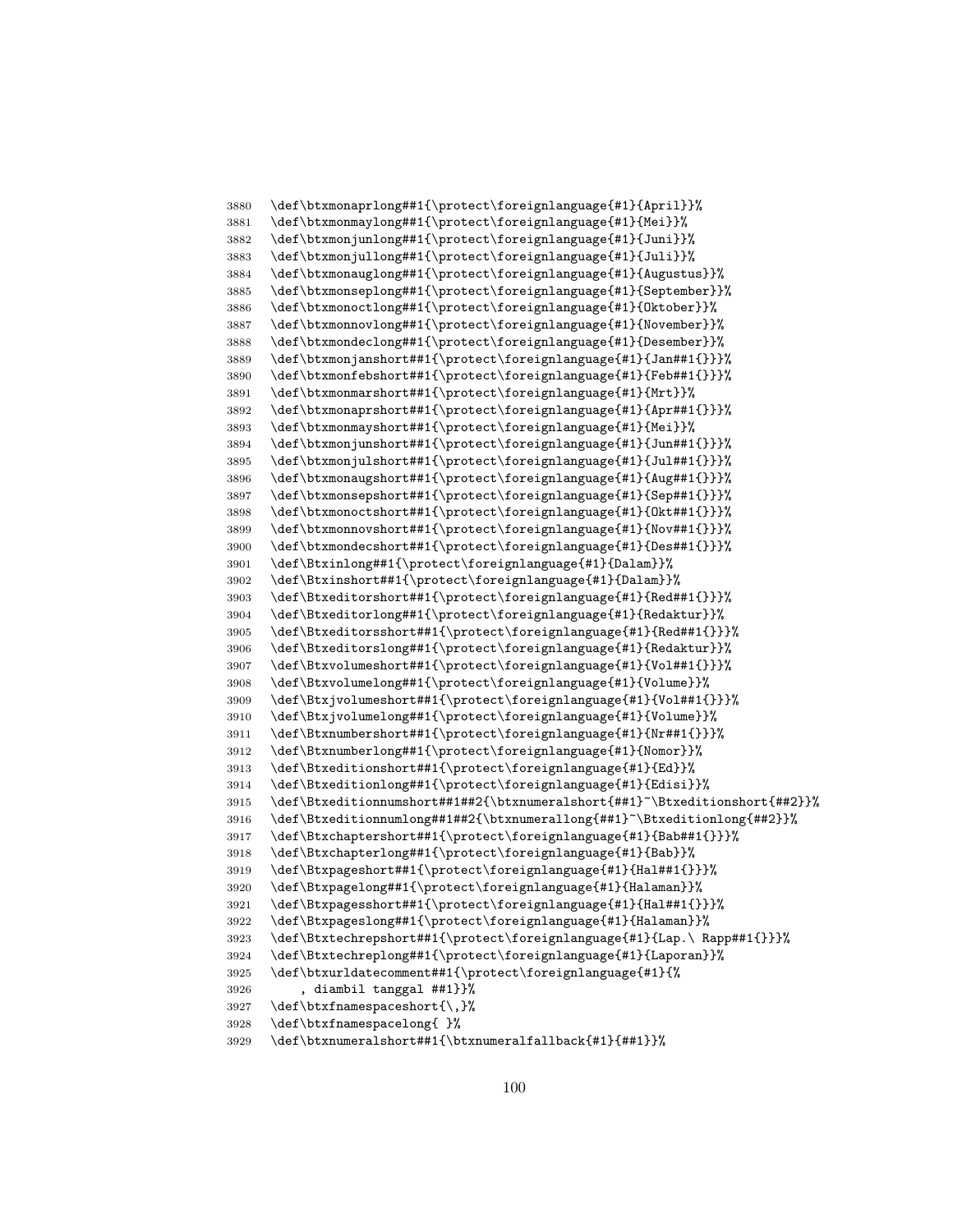Define how to print month and year in numeric format, e. g. MM/YYYY. \def\btxprintmonthyearnum##1##2{##1/##2}% \def\btxkeywordlanguage##1{{\protect\selectlanguage{#1}##1}}% \ifbbbblanguagenames \def\btxlanguagenameamerican{\protect\foreignlanguage{#1}{inggris}}% \def\btxlanguagenameaustrian{\protect\foreignlanguage{#1}{jerman}}% \def\btxlanguagenamebrazil{\protect\foreignlanguage{#1}{portugis}}% \def\btxlanguagenamebrazilian{\protect\foreignlanguage{#1}{portugis}}% \def\btxlanguagenamebritish{\protect\foreignlanguage{#1}{inggris}}% \def\btxlanguagenamebulgarian{\protect\foreignlanguage{#1}{bulgaria}}% \def\btxlanguagenamecanadian{\protect\foreignlanguage{#1}{inggris}}% \def\btxlanguagenamecanadien{\protect\foreignlanguage{#1}{prancis}}% \def\btxlanguagenamecatalan{\protect\foreignlanguage{#1}{catalanya}}% \def\btxlanguagenamecroatian{\protect\foreignlanguage{#1}{kroasia}}% \def\btxlanguagenameczech{\protect\foreignlanguage{#1}{ceko}}% \def\btxlanguagenamedanish{\protect\foreignlanguage{#1}{denmark}}% \def\btxlanguagenamedutch{\protect\foreignlanguage{#1}{belanda}}% \def\btxlanguagenameenglish{\protect\foreignlanguage{#1}{inggris}}% \def\btxlanguagenameesperanto{\protect\foreignlanguage{#1}{spanyol}}% \def\btxlanguagenamefinnish{\protect\foreignlanguage{#1}{finlandia}}% \def\btxlanguagenamefrancais{\protect\foreignlanguage{#1}{prancis}}% \def\btxlanguagenamefrench{\protect\foreignlanguage{#1}{prancis}}% \def\btxlanguagenamefrenchb{\protect\foreignlanguage{#1}{prancis}}% \def\btxlanguagenamegerman{\protect\foreignlanguage{#1}{jerman}}% \def\btxlanguagenamegermanb{\protect\foreignlanguage{#1}{jerman}}% \def\btxlanguagenamegreek{\protect\foreignlanguage{#1}{yunani}}% \def\btxlanguagenamehebrew{\protect\foreignlanguage{#1}{yahudi}}% \def\btxlanguagenamehungarian{\protect\foreignlanguage{#1}{hungaria}}% \def\btxlanguagenameicelandic{\protect\foreignlanguage{#1}{islandia}}% \def\btxlanguagenameirish{\protect\foreignlanguage{#1}{irlandia}}% \def\btxlanguagenameitalian{\protect\foreignlanguage{#1}{italia}}% \def\btxlanguagenamelatin{\protect\foreignlanguage{#1}{latin}}% \def\btxlanguagenamenaustrian{\protect\foreignlanguage{#1}{jerman}}% \def\btxlanguagenamengerman{\protect\foreignlanguage{#1}{jerman}}% % \def\btxlanguagenamenorsk{\protect\foreignlanguage{#1}{norwegia}}% % \def\btxlanguagenamenynorsk{\protect\foreignlanguage{#1}{norwegia baru}}% % \def\btxlanguagenamepolish{\protect\foreignlanguage{#1}{polish}}% \def\btxlanguagenameportuges{\protect\foreignlanguage{#1}{portugis}}% \def\btxlanguagenameportuguese{\protect\foreignlanguage{#1}{portugis}}% \def\btxlanguagenamerussian{\protect\foreignlanguage{#1}{russia}}% \def\btxlanguagenamescottish{\protect\foreignlanguage{#1}{skotlandia}}% \def\btxlanguagenameserbian{\protect\foreignlanguage{#1}{serbia}}% \def\btxlanguagenamespanish{\protect\foreignlanguage{#1}{spanyol}}% \def\btxlanguagenameswedish{\protect\foreignlanguage{#1}{swedia}}% \def\btxlanguagenameturkish{\protect\foreignlanguage{#1}{turki}}% \def\btxlanguagenameUKenglish{\protect\foreignlanguage{#1}{inggris}}% \def\btxlanguagenameUSenglish{\protect\foreignlanguage{#1}{inggris}}% \fi

\def\btxnumerallong##1{\btxnumeralfallback{#1}{##1}}%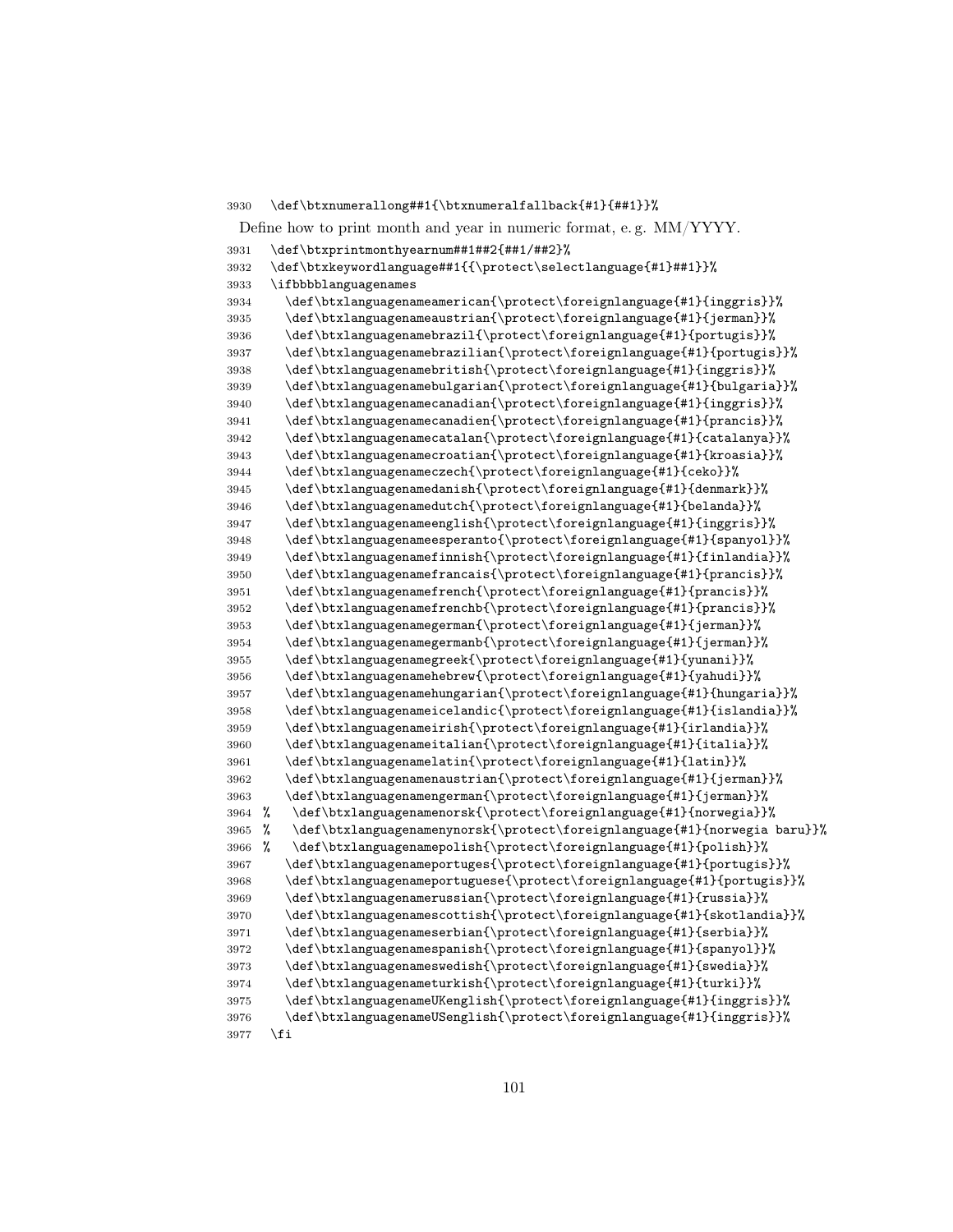}

Append the definitions to the language-calling commands.

```
3979 \AtBeginDocument{%
3980 \ifbbbbfixlanguage
3981 \else
3982 \bbbbaddto{bahasa}{bibsbahasa}
3983 \fi
3984 \bbbbaddto{bahasa}{btxifchangecaseoff}
3985 }
3986 (/bahasa)
```
## 9.3.22 Catalan

3987 (\*catalan)

The language definition for Catalan was provided by Robert Fuster, rfuster@imm.upv.es.

#### \bibsafrikaans

\newcommand\bibscatalan[1][catalan]{%

```
3989 \def\biblanguagename{#1}%
3990 \def\btxetalshort##1{\protect\foreignlanguage{#1}{i~al##1{}}}%
3991 \def\btxetallong##1{\protect\foreignlanguage{#1}{i~altres}}%
3992 \def\btxandshort##1{\protect\foreignlanguage{#1}{i}}%
3993 \def\btxandlong##1{\protect\foreignlanguage{#1}{i}}%
3994 \def\btxandcomma##1{}%
3995 \def\btxinlong##1{\protect\foreignlanguage{#1}{dins}}%
3996 \def\btxinshort##1{\protect\foreignlanguage{#1}{dins}}%
3997 \def\btxinseriesshort##1{\protect\foreignlanguage{#1}{dins}}%
3998 \def\btxofserieslong##1{\protect\foreignlanguage{#1}{de}}%
3999 \def\btxinserieslong##1{\protect\foreignlanguage{#1}{dins}}%
4000 \def\btxeditorshort##1{\protect\foreignlanguage{#1}{ed##1{}}}%
4001 \def\btxeditorlong##1{\protect\foreignlanguage{#1}{editor}}%
4002 \def\btxeditorsshort##1{\protect\foreignlanguage{#1}{eds##1{}}}%
4003 \def\btxeditorslong##1{\protect\foreignlanguage{#1}{editors}}%
4004 \def\btxvolumeshort##1{\protect\foreignlanguage{#1}{vol##1{}}}%
4005 \def\btxvolumelong##1{\protect\foreignlanguage{#1}{volum}}%
4006 \def\btxjvolumeshort##1{\protect\foreignlanguage{#1}{vol##1{}}}%
4007 \def\btxjvolumelong##1{\protect\foreignlanguage{#1}{volum}}%
4008 \def\btxnumbershort##1{\protect\foreignlanguage{#1}{n}}%
4009 \def\btxnumberlong##1{\protect\foreignlanguage{#1}{n\'umero}}%
4010 \def\btxeditionshort##1{\protect\foreignlanguage{#1}{ed##1{}}}%
4011 \def\btxeditionlong##1{\protect\foreignlanguage{#1}{edici{\'o}}}%
4012 \def\btxeditionnumshort##1##2{\btxnumeralshort{##1}~\btxeditionshort{##2}}%
4013 \def\btxeditionnumlong##1##2{\btxnumerallong{##1}~\btxeditionlong{##2}}%
4014 \def\btxchaptershort##1{\protect\foreignlanguage{#1}{cap##1{}}}%
4015 \def\btxchapterlong##1{\protect\foreignlanguage{#1}{cap{\'\i}tol}}%
4016 \def\btxpageshort##1{\protect\foreignlanguage{#1}{p##1{}}}%
4017 \def\btxpagelong##1{\protect\foreignlanguage{#1}{p\'agina}}%
4018 \def\btxpagesshort##1{\protect\foreignlanguage{#1}{ps##1{}}}%
4019 \def\btxpageslong##1{\protect\foreignlanguage{#1}{p\'agines}}%
```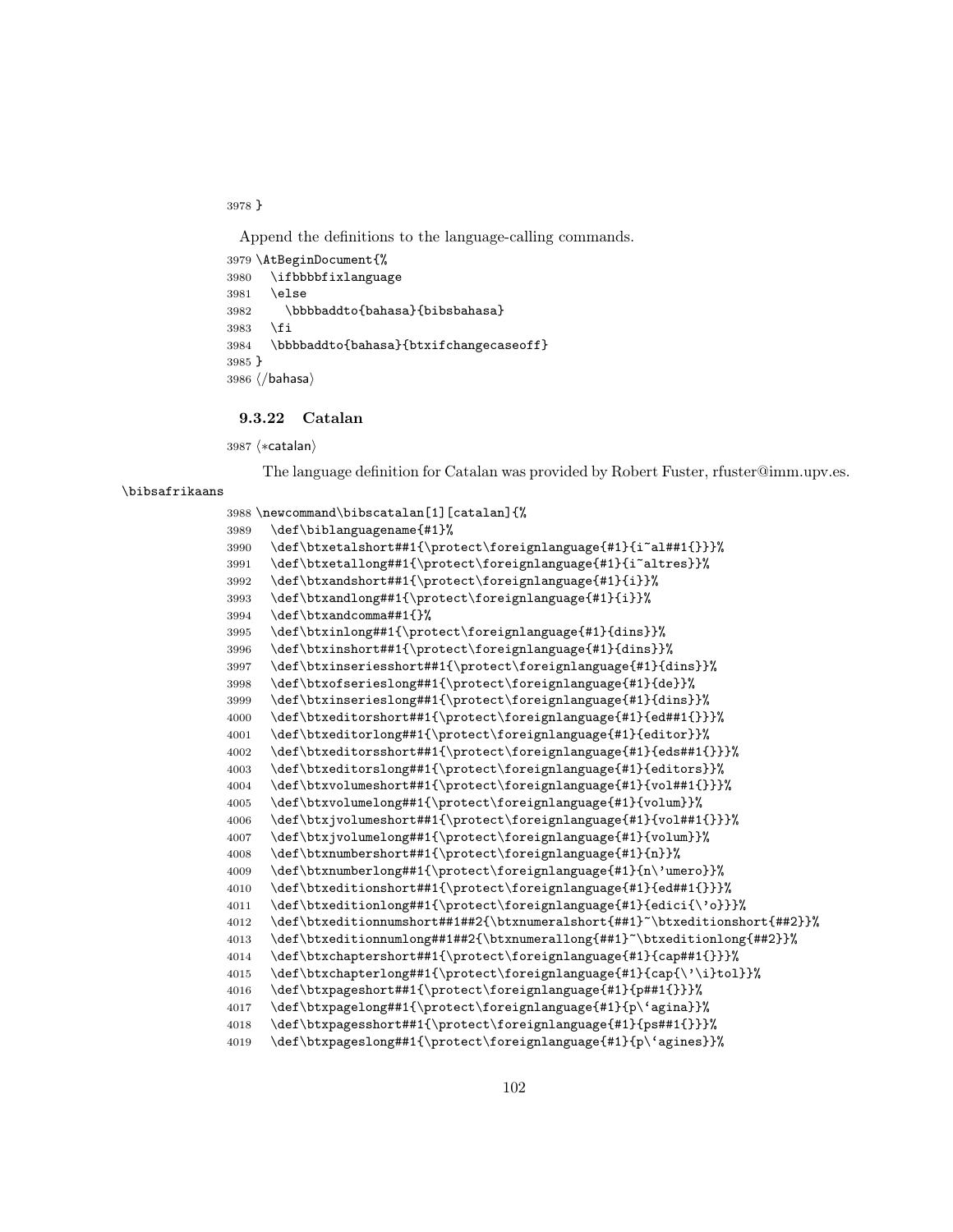```
4020 \def\btxmastthesis##1{\protect\foreignlanguage{#1}{Tesina de Llicenciatura}}%
4021 \def\btxphdthesis##1{\protect\foreignlanguage{#1}{Tesi de Doctorat}}%
4022 \def\btxtechrepshort##1{\protect\foreignlanguage{#1}{Rep. t\'ecnic}}%
4023 \def\btxtechreplong##1{\protect\foreignlanguage{#1}{Report t\'ecnic}}%
4024 \def\btxmonjanlong##1{\protect\foreignlanguage{#1}{gener}}%
4025 \def\btxmonfeblong##1{\protect\foreignlanguage{#1}{febrer}}%
4026 \def\btxmonmarlong##1{\protect\foreignlanguage{#1}{mar\c{c}}}%
4027 \def\btxmonaprlong##1{\protect\foreignlanguage{#1}{abril}}%
4028 \def\btxmonmaylong##1{\protect\foreignlanguage{#1}{maig}}%
4029 \def\btxmonjunlong##1{\protect\foreignlanguage{#1}{juny}}%
4030 \def\btxmonjullong##1{\protect\foreignlanguage{#1}{juliol}}%
4031 \def\btxmonauglong##1{\protect\foreignlanguage{#1}{agost}}%
4032 \def\btxmonseplong##1{\protect\foreignlanguage{#1}{setembre}}%
4033 \def\btxmonoctlong##1{\protect\foreignlanguage{#1}{octubre}}%
4034 \def\btxmonnovlong##1{\protect\foreignlanguage{#1}{novembre}}%
4035 \def\btxmondeclong##1{\protect\foreignlanguage{#1}{desembre}}%
4036 \def\btxmonjanshort##1{\protect\foreignlanguage{#1}{gen##1{}}}%
4037 \def\btxmonfebshort##1{\protect\foreignlanguage{#1}{feb##1{}}}%
4038 \def\btxmonmarshort##1{\protect\foreignlanguage{#1}{mar\c{c}}}%
4039 \def\btxmonaprshort##1{\protect\foreignlanguage{#1}{abr##1{}}}%
4040 \def\btxmonmayshort##1{\protect\foreignlanguage{#1}{maig}}%
4041 \def\btxmonjunshort##1{\protect\foreignlanguage{#1}{juny}}%
4042 \def\btxmonjulshort##1{\protect\foreignlanguage{#1}{jul}}%
4043 \def\btxmonaugshort##1{\protect\foreignlanguage{#1}{ago##1{}}}%
4044 \def\btxmonsepshort##1{\protect\foreignlanguage{#1}{sep##1{}}}%
4045 \def\btxmonoctshort##1{\protect\foreignlanguage{#1}{oct##1{}}}%
4046 \def\btxmonnovshort##1{\protect\foreignlanguage{#1}{nov##1{}}}%
4047 \def\btxmondecshort##1{\protect\foreignlanguage{#1}{dec##1{}}}%
4048 \def\Btxinlong##1{\protect\foreignlanguage{#1}{Dins}}%
4049 \def\Btxinshort##1{\protect\foreignlanguage{#1}{Dins}}%
4050 \def\Btxeditorshort##1{\protect\foreignlanguage{#1}{Ed##1{}}}%
4051 \def\Btxeditorlong##1{\protect\foreignlanguage{#1}{Editor}}%
4052 \def\Btxeditorsshort##1{\protect\foreignlanguage{#1}{Ed##1{}}}%
4053 \def\Btxeditorslong##1{\protect\foreignlanguage{#1}{Editors}}%
4054 \def\Btxvolumeshort##1{\protect\foreignlanguage{#1}{Vol##1{}}}%
4055 \def\Btxvolumelong##1{\protect\foreignlanguage{#1}{Volum}}%
4056 \def\Btxjvolumeshort##1{\protect\foreignlanguage{#1}{Vol##1{}}}%
4057 \def\Btxjvolumelong##1{\protect\foreignlanguage{#1}{Volum}}%
4058 \def\Btxnumbershort##1{\protect\foreignlanguage{#1}{N\'um}}%
4059 \def\Btxnumberlong##1{\protect\foreignlanguage{#1}{N\'umero}}%
4060 \def\Btxeditionshort##1{\protect\foreignlanguage{#1}{Ed##1{}}}%
4061 \def\Btxeditionlong##1{\protect\foreignlanguage{#1}{Edici\'o}}%
4062 \def\Btxeditionnumshort##1##2{\btxnumeralshort{##1}~\Btxeditionshort{##2}}%
4063 \def\Btxeditionnumlong##1##2{\btxnumerallong{##1}~\Btxeditionlong{##2}}%
4064 \def\Btxchaptershort##1{\protect\foreignlanguage{#1}{Cap##1{}}}%
4065 \def\Btxchapterlong##1{\protect\foreignlanguage{#1}{Cap\'\itol}}%
4066 \def\Btxpageshort##1{\protect\foreignlanguage{#1}{P##1{}}}%
4067 \def\Btxpagelong##1{\protect\foreignlanguage{#1}{P\'agina}}%
4068 \def\Btxpagesshort##1{\protect\foreignlanguage{#1}{P##1{}}}%
4069 \def\Btxpageslong##1{\protect\foreignlanguage{#1}{P\'agines}}%
```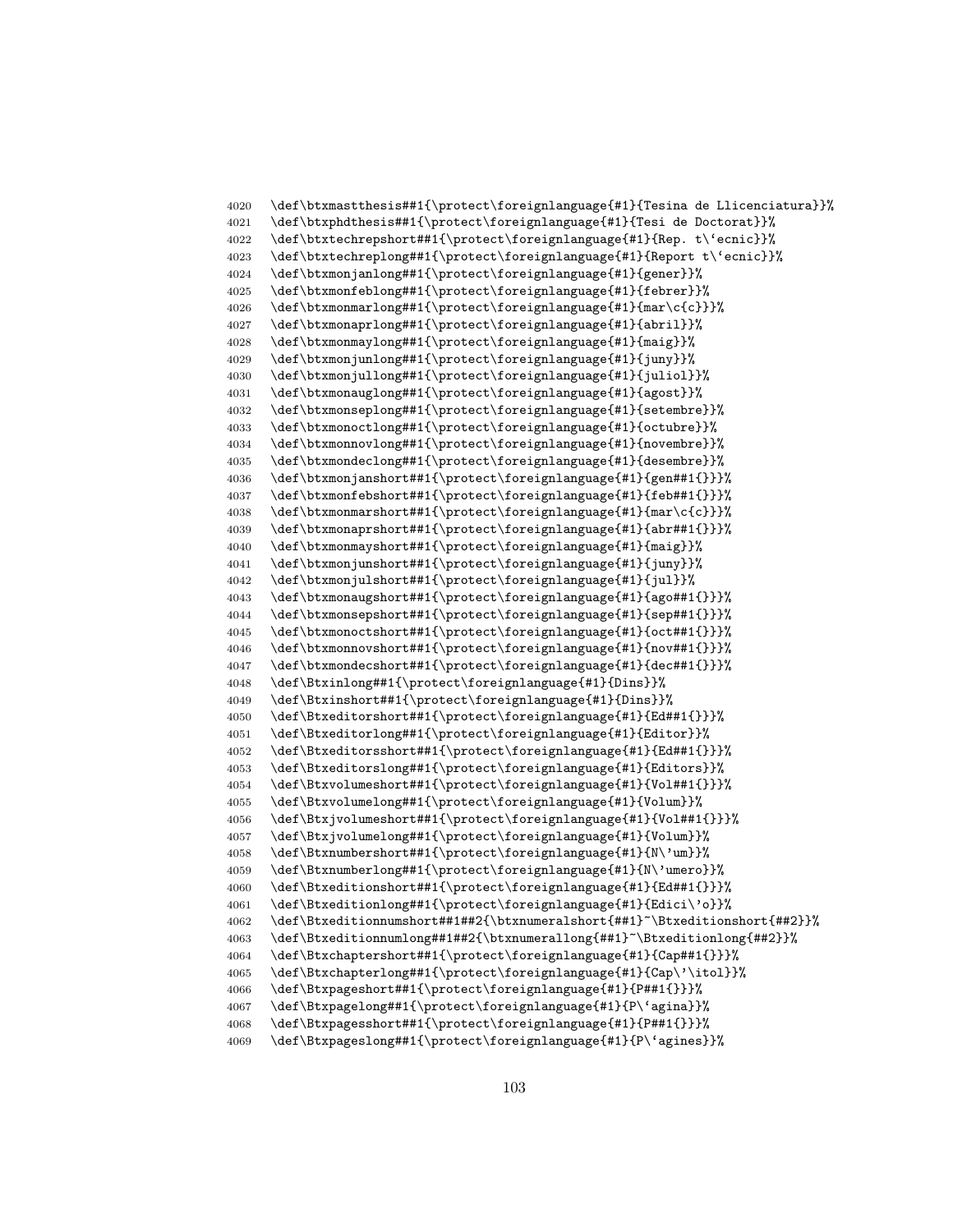```
4070 \def\Btxtechrepshort##1{\protect\foreignlanguage{#1}{Rep. t\'ecnic}}%
4071 \def\Btxtechreplong##1{\protect\foreignlanguage{#1}{Report t\'ecnic}}%
4072 \def\btxurldatecomment##1{\protect\foreignlanguage{#1}{, visitada el ##1}}%
4073 \def\btxfnamespaceshort{\,}%
4074 \def\btxfnamespacelong{ }%
4075 \def\btxnumeralshort##1{\btxnumeralfallback{#1}{##1}}%
4076 \def\btxnumerallong##1{\btxnumeralfallback{#1}{##1}}%
 Define how to print month and year in numeric format, e. g. MM/YYYY.
4077 \def\btxprintmonthyearnum##1##2{##1/##2}%
4078 \def\btxkeywordlanguage##1{{\protect\selectlanguage{#1}##1}}%
4079 \ifbbbblanguagenames
4080 \def\btxlanguagenameamerican{\protect\foreignlanguage{#1}{angl\'es}}%
4081 \def\btxlanguagenameaustrian{\protect\foreignlanguage{#1}{alem\'any}}%
4082 \def\btxlanguagenamebrazil{\protect\foreignlanguage{#1}{portugu\'es}}%
4083 \def\btxlanguagenamebrazilian{\protect\foreignlanguage{#1}{portugu\'es}}%
4084 \def\btxlanguagenamebritish{\protect\foreignlanguage{#1}{angl\'es}}%
4085 \def\btxlanguagenamebulgarian{\protect\foreignlanguage{#1}{b\'ulgar}}%
4086 \def\btxlanguagenamecanadian{\protect\foreignlanguage{#1}{angl\'es}}%
4087 \def\btxlanguagenamecanadien{\protect\foreignlanguage{#1}{franc\'es}}%
4088 \def\btxlanguagenamecatalan{\protect\foreignlanguage{#1}{catal\'a}}%
4089 \def\btxlanguagenamecroatian{\protect\foreignlanguage{#1}{croat}}%
4090 \def\btxlanguagenameczech{\protect\foreignlanguage{#1}{txec}}%
4091 \def\btxlanguagenamedanish{\protect\foreignlanguage{#1}{dan\'es}}%
4092 \def\btxlanguagenamedutch{\protect\foreignlanguage{#1}{neerland\'es}}%
4093 \def\btxlanguagenameenglish{\protect\foreignlanguage{#1}{angl\'es}}%
4094 \def\btxlanguagenameesperanto{\protect\foreignlanguage{#1}{esperanto}}%
4095 \def\btxlanguagenamefinnish{\protect\foreignlanguage{#1}{finland\'es}}%
4096 \def\btxlanguagenamefrancais{\protect\foreignlanguage{#1}{franc\'es}}%
4097 \def\btxlanguagenamefrench{\protect\foreignlanguage{#1}{franc\'es}}%
4098 \def\btxlanguagenamefrenchb{\protect\foreignlanguage{#1}{franc\'es}}%
4099 \def\btxlanguagenamegerman{\protect\foreignlanguage{#1}{alem\'any}}%
4100 \def\btxlanguagenamegermanb{\protect\foreignlanguage{#1}{alem\'any}}%
4101 \def\btxlanguagenamegreek{\protect\foreignlanguage{#1}{grec}}%
4102 \def\btxlanguagenamehebrew{\protect\foreignlanguage{#1}{hebreu}}%
4103 \def\btxlanguagenamehungarian{\protect\foreignlanguage{#1}{hongar\'es}}%
4104 \def\btxlanguagenameicelandic{\protect\foreignlanguage{#1}{island\'es}}%
4105 \def\btxlanguagenameirish{\protect\foreignlanguage{#1}{irland\'es}}%
4106 \def\btxlanguagenameitalian{\protect\foreignlanguage{#1}{itali\'a}}%
4107 \def\btxlanguagenamelatin{\protect\foreignlanguage{#1}{llat\'\i}}%
4108 \def\btxlanguagenamenaustrian{\protect\foreignlanguage{#1}{alem\'any}}%
4109 \def\btxlanguagenamengerman{\protect\foreignlanguage{#1}{alem\'any}}%
4110 \def\btxlanguagenamenorsk{\protect\foreignlanguage{#1}{noruec}}%
4111 \def\btxlanguagenamenynorsk{\protect\foreignlanguage{#1}{noruec}}%
4112 \def\btxlanguagenamepolish{\protect\foreignlanguage{#1}{polon\'es}}%
4113 \def\btxlanguagenameportuges{\protect\foreignlanguage{#1}{portugu\'es}}%
4114 \def\btxlanguagenameportuguese{\protect\foreignlanguage{#1}{portugu\'es}}%
4115 \def\btxlanguagenamerussian{\protect\foreignlanguage{#1}{rus}}%
4116 \def\btxlanguagenamescottish{\protect\foreignlanguage{#1}{escoc\'es}}%
4117 \def\btxlanguagenameserbian{\protect\foreignlanguage{#1}{serbi}}%
```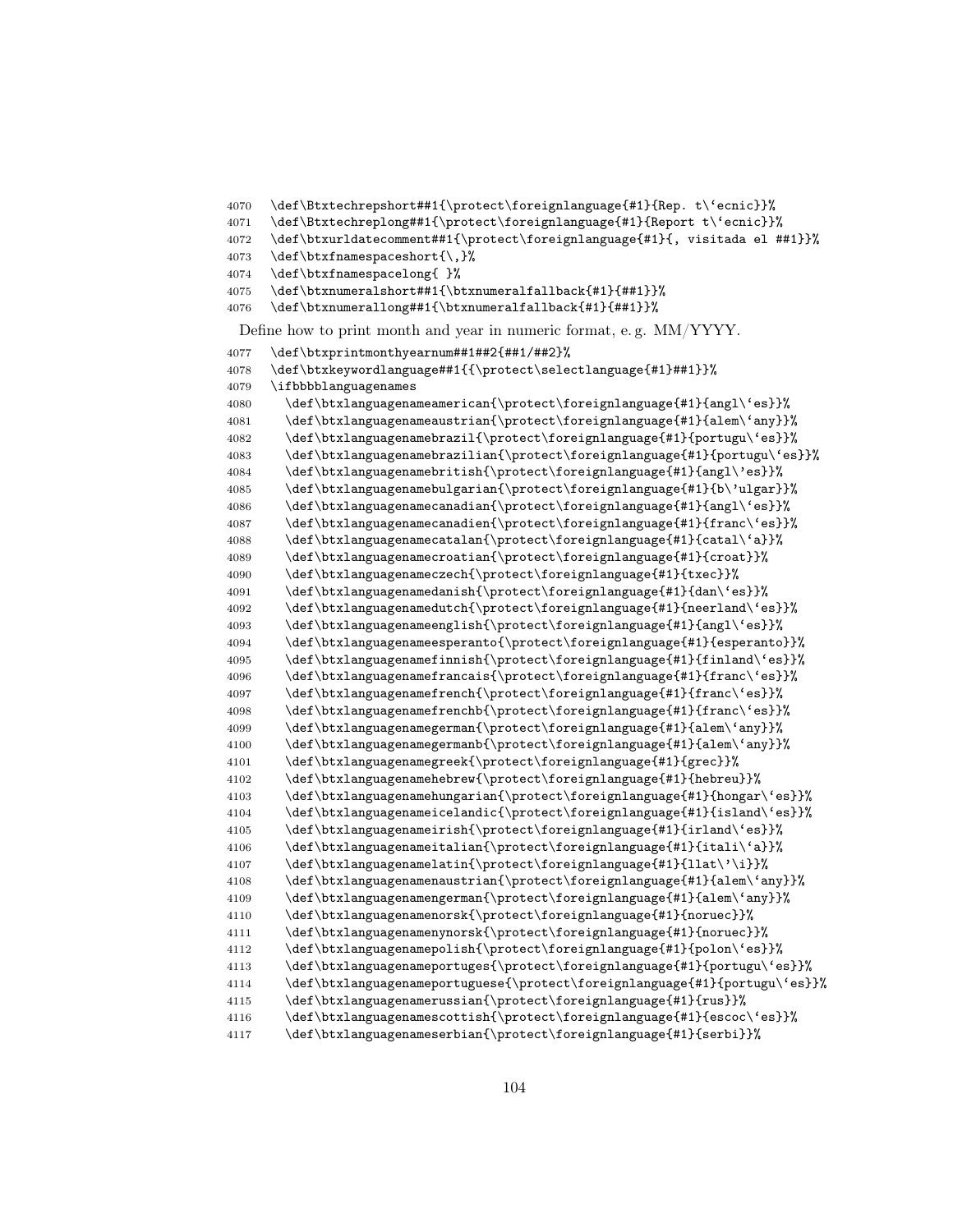```
4118 \def\btxlanguagenamespanish{\protect\foreignlanguage{#1}{espa\~nol}}%
4119 \def\btxlanguagenameswedish{\protect\foreignlanguage{#1}{suec}}%
4120 \def\btxlanguagenameturkish{\protect\fore} anguage{#1}{turc}}%
4121 \def\btxlanguagenameUKenglish{\protect\foreignlanguage{#1}{angl\'es}}%
4122 \def\btxlanguagenameUSenglish{\protect\foreignlanguage{#1}{angl\'es}}%
4123 \fi
4124 }
```

```
4125 \AtBeginDocument{%
4126 \ifbbbbfixlanguage
4127 \else
4128 \bbbbaddto{catalan}{bibscatalan}
4129 \fi
```
Switch on the change of case in titles for all Afrikaans dialects by appending  $\text{changecase}$  to  $\text{change}$ .

```
4130 \bbbbaddto{catalan}{btxifchangecaseoff}
4131 }
4132 \langle/catalan\rangle
```
## 9.3.23 Croatian

```
4133 (*croatian)
```
The language definition for Croatian was provided by Vedran Miletić (vmiletic@inf.uniri.hr), Ivan Kokan (ivan.kokan@gmail.com), and Ivica Nakić (nakic@math.hr).

## \bibscroatian

```
4134 \newcommand\bibscroatian[1][croatian]{%
4135 \def\biblanguagename{#1}%
4136 \def\btxetalshort##1{\protect\foreignlanguage{#1}{i~ost##1{}}}%
4137 \def\btxetallong##1{\protect\foreignlanguage{#1}{i~ostali}}%
4138 \def\btxandshort##1{\protect\foreignlanguage{#1}{i}}%
4139 \def\btxandlong##1{\protect\foreignlanguage{#1}{i}}%
4140 \def\btxandcomma##1{}%
4141 \def\btxinlong##1{\protect\foreignlanguage{#1}{u}}%
4142 \def\btxinshort##1{\protect\foreignlanguage{#1}{u}}%
4143 \def\btxofseriesshort##1{\protect\foreignlanguage{#1}{iz}}%
4144 \def\btxinseriesshort##1{\protect\foreignlanguage{#1}{u}}%
4145 \def\btxofserieslong##1{\protect\foreignlanguage{#1}{iz}}%
4146 \def\btxinserieslong##1{\protect\foreignlanguage{#1}{u}}%
4147 \def\btxeditorshort##1{\protect\foreignlanguage{#1}{ur##1{}}}%
4148 \def\btxeditorlong##1{\protect\foreignlanguage{#1}{urednik}}%
4149 \def\btxeditorsshort##1{\protect\foreignlanguage{#1}{ur##1{}}}%
4150 \def\btxeditorslong##1{\protect\foreignlanguage{#1}{urednici}}%
4151 \def\btxvolumeshort##1{\protect\foreignlanguage{#1}{sv##1{}}}%
4152 \def\btxvolumelong##1{\protect\foreignlanguage{#1}{svezak}}%
4153 \def\btxjvolumeshort##1{\protect\foreignlanguage{#1}{god##1{}}}%
4154 \def\btxjvolumelong##1{\protect\foreignlanguage{#1}{godina}}%
4155 \def\btxnumbershort##1{\protect\foreignlanguage{#1}{br##1{}}}%
```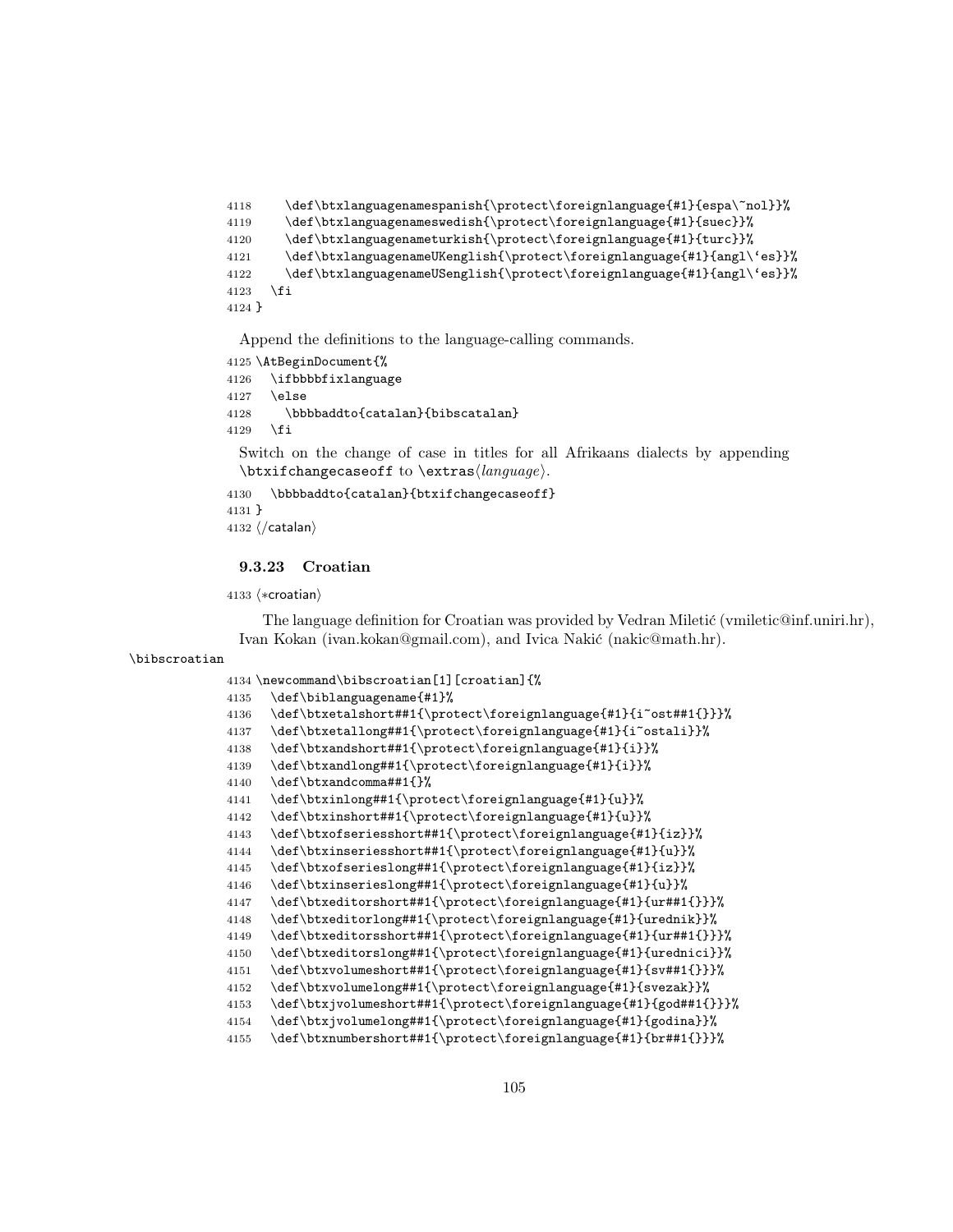```
4156 \def\btxnumberlong##1{\protect\foreignlanguage{#1}{broj}}%
4157 \def\btxeditionshort##1{\protect\foreignlanguage{#1}{izd##1{}}}%
4158 \def\btxeditionlong##1{\protect\foreignlanguage{#1}{izdanje}}%
4159 \def\btxeditionnumshort##1##2{\btxnumeralshort{##1}~\btxeditionshort{##2}}%
4160 \def\btxeditionnumlong##1##2{\btxnumerallong{##1}~\btxeditionlong{##2}}%
4161 \def\btxchaptershort##1{\protect\foreignlanguage{#1}{pogl##1{}}}%
4162 \def\btxchapterlong##1{\protect\foreignlanguage{#1}{poglavlje}}%
4163 \def\btxpageshort##1{\protect\foreignlanguage{#1}{str##1{}}}%
4164 \def\btxpagelong##1{\protect\foreignlanguage{#1}{stranica}}%
4165 \def\btxpagesshort##1{\protect\foreignlanguage{#1}{str##1{}}}%
4166 \def\btxpageslong##1{\protect\foreignlanguage{#1}{stranice}}%
4167 \def\btxmastthesis##1{\protect\foreignlanguage{#1}{Magistarski rad}}%
4168 \def\btxphdthesis##1{\protect\foreignlanguage{#1}{Disertacija}}%
4169 \def\btxtechrepshort##1{\protect\foreignlanguage{#1}{Tehn.\ izvj##1{}}}%
4170 \def\btxtechreplong##1{\protect\foreignlanguage{#1}{%
4171 Tehni\v{c}ki izvje\v{s}taj}}%<br>4172 \def\btxmonianlong##1{\protect\fo
      \def\btxmonjanlong##1{\protect\foreignlanguage{#1}{sije\v{c}anj}}%
4173 \def\btxmonfeblong##1{\protect\foreignlanguage{#1}{velja\v{c}a}}%
4174 \def\btxmonmarlong##1{\protect\foreignlanguage{#1}{o\v{z}ujak}}%
4175 \def\btxmonaprlong##1{\protect\foreignlanguage{#1}{travanj}}%
4176 \def\btxmonmaylong##1{\protect\foreignlanguage{#1}{svibanj}}%
4177 \def\btxmonjunlong##1{\protect\foreignlanguage{#1}{lipanj}}%
4178 \def\btxmonjullong##1{\protect\foreignlanguage{#1}{srpanj}}%
4179 \def\btxmonauglong##1{\protect\foreignlanguage{#1}{kolovoz}}%
4180 \def\btxmonseplong##1{\protect\foreignlanguage{#1}{rujan}}%
4181 \def\btxmonoctlong##1{\protect\foreignlanguage{#1}{listopad}}%
4182 \def\btxmonnovlong##1{\protect\foreignlanguage{#1}{studeni}}%
4183 \def\btxmondeclong##1{\protect\foreignlanguage{#1}{prosinac}}%
4184 \def\btxmonjanshort##1{\protect\foreignlanguage{#1}{sij##1{}}}%
4185 \def\btxmonfebshort##1{\protect\foreignlanguage{#1}{velj##1{}}}%
4186 \def\btxmonmarshort##1{\protect\foreignlanguage{#1}{o\v{z}u##1{}}}%
4187 \def\btxmonaprshort##1{\protect\foreignlanguage{#1}{tra##1{}}}%
4188 \def\btxmonmayshort##1{\protect\foreignlanguage{#1}{svi##1{}}}%
4189 \def\btxmonjunshort##1{\protect\foreignlanguage{#1}{lip##1{}}}%
4190 \def\btxmonjulshort##1{\protect\foreignlanguage{#1}{srp##1{}}}%
4191 \def\btxmonaugshort##1{\protect\foreignlanguage{#1}{kol##1{}}}%
4192 \def\btxmonsepshort##1{\protect\foreignlanguage{#1}{ruj##1{}}}%
4193 \def\btxmonoctshort##1{\protect\foreignlanguage{#1}{lis##1{}}}%
4194 \def\btxmonnovshort##1{\protect\foreignlanguage{#1}{stu##1{}}}%
4195 \def\btxmondecshort##1{\protect\foreignlanguage{#1}{pro##1{}}}%
4196 \def\Btxinlong##1{\protect\foreignlanguage{#1}{U}}%
4197 \def\Btxinshort##1{\protect\foreignlanguage{#1}{U}}%
4198 \def\Btxeditorshort##1{\protect\foreignlanguage{#1}{Ur##1{}}}%
4199 \def\Btxeditorlong##1{\protect\foreignlanguage{#1}{Urednik}}%
4200 \def\Btxeditorsshort##1{\protect\foreignlanguage{#1}{Ur##1{}}}%
4201 \def\Btxeditorslong##1{\protect\foreignlanguage{#1}{Urednici}}%
4202 \def\Btxvolumeshort##1{\protect\foreignlanguage{#1}{Sv##1{}}}%
4203 \def\Btxvolumelong##1{\protect\foreignlanguage{#1}{Svezak}}%
4204 \def\Btxjvolumeshort##1{\protect\foreignlanguage{#1}{God##1{}}}%
4205 \def\Btxjvolumelong##1{\protect\foreignlanguage{#1}{Godina}}%
```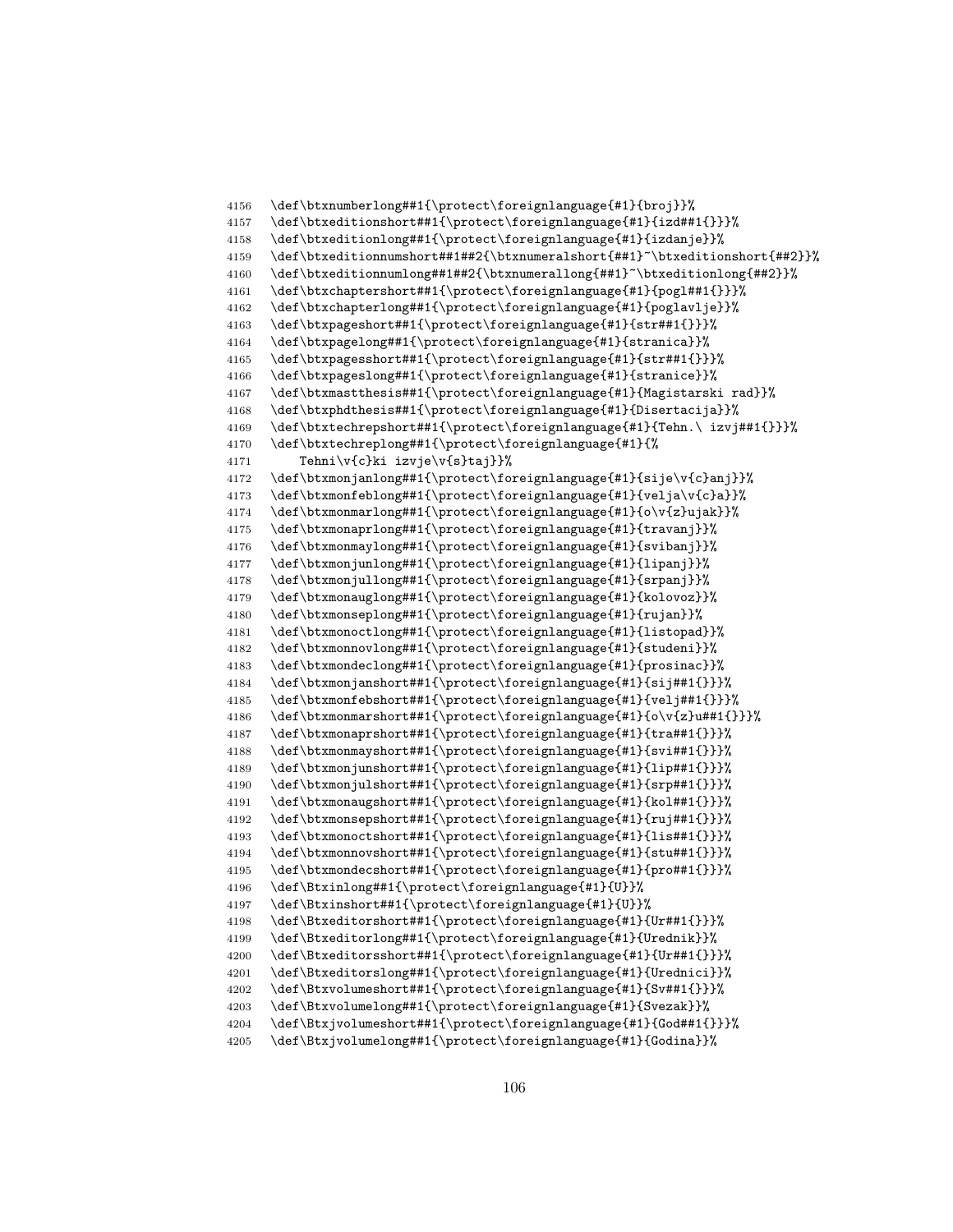```
4206 \def\Btxnumbershort##1{\protect\foreignlanguage{#1}{Br##1{}}}%
4207 \def\Btxnumberlong##1{\protect\foreignlanguage{#1}{Broj}}%
4208 \def\Btxeditionshort##1{\protect\foreignlanguage{#1}{Izd##1{}}}%
4209 \def\Btxeditionlong##1{\protect\foreignlanguage{#1}{Izdanje}}%
4210 \def\Btxeditionnumshort##1##2{\btxnumeralshort{##1}~\Btxeditionshort{##2}}%
4211 \def\Btxeditionnumlong##1##2{\btxnumerallong{##1}~\Btxeditionlong{##2}}%
4212 \def\Btxchaptershort##1{\protect\foreignlanguage{#1}{Pogl##1{}}}%
4213 \def\Btxchapterlong##1{\protect\foreignlanguage{#1}{Poglavlje}}%
4214 \def\Btxpageshort##1{\protect\foreignlanguage{#1}{Str##1{}}}%
4215 \def\Btxpagelong##1{\protect\foreignlanguage{#1}{Stranica}}%
4216 \def\Btxpagesshort##1{\protect\foreignlanguage{#1}{Str##1{}}}%
4217 \def\Btxpageslong##1{\protect\foreignlanguage{#1}{Stranice}}%
4218 \def\Btxtechrepshort##1{\protect\foreignlanguage{#1}{Tehn.\ izvj##1{}}}%
4219 \def\Btxtechreplong##1{\protect\foreignlanguage{#1}{%
4220 Tehni\v{c}ki izvje\v{s}taj}}%
4221 \def\btxurldatecomment##1{\protect\foreignlanguage{#1}{, posje\'{c}eno ##1}}%
      \def\btxfnamespaceshort{\ }%
4223 \def\btxfnamespacelong{ }%
4224 \def\btxnumeralshort##1{\btxnumeraldot{#1}{##1}}%
4225 \def\btxnumerallong##1{\btxnumeraldot{#1}{##1}}%
```
Define how to print month and year in numeric format, e. g. MM/YYYY.

```
4226 \def\btxprintmonthyearnum##1##2{##1/##2}%
4227 \def\btxkeywordlanguage##1{{\protect\selectlanguage{#1}##1}}%
4228 \ifbbbblanguagenames
4229 \def\btxlanguagenameamerican{\protect\foreignlanguage{#1}{engleski}}%
4230 \def\btxlanguagenameaustrian{\protect\foreignlanguage{#1}{njema\v{c}ki}}%
4231 \def\btxlanguagenamebrazil{\protect\foreignlanguage{#1}{portugalski}}%
4232 \def\btxlanguagenamebrazilian{\protect\foreignlanguage{#1}{portugalski}}%
4233 \def\btxlanguagenamebritish{\protect\foreignlanguage{#1}{engleski}}%
4234 \def\btxlanguagenamebulgarian{\protect\foreignlanguage{#1}{bugarski}}%
4235 \def\btxlanguagenamecanadian{\protect\foreignlanguage{#1}{engleski}}%
4236 \def\btxlanguagenamecanadien{\protect\foreignlanguage{#1}{francuski}}%
4237 \def\btxlanguagenamecatalan{\protect\foreignlanguage{#1}{katalonski}}%
4238 \def\btxlanguagenamecroatian{\protect\foreignlanguage{#1}{hrvatski}}%
4239 \def\btxlanguagenameczech{\protect\foreignlanguage{#1}{\v{c}e\v{s}ki}}%
4240 \def\btxlanguagenamedanish{\protect\foreignlanguage{#1}{danski}}%
4241 \def\btxlanguagenamedutch{\protect\foreignlanguage{#1}{nizozemski}}%
4242 \def\btxlanguagenameenglish{\protect\foreignlanguage{#1}{engleski}}%
4243 \def\btxlanguagenameesperanto{\protect\foreignlanguage{#1}{esperanto}}%
4244 \def\btxlanguagenamefinnish{\protect\foreignlanguage{#1}{finski}}%
4245 \def\btxlanguagenamefrancais{\protect\foreignlanguage{#1}{francuski}}%
4246 \def\btxlanguagenamefrench{\protect\foreignlanguage{#1}{francuski}}%
4247 \def\btxlanguagenamefrenchb{\protect\foreignlanguage{#1}{francuski}}%
4248 \def\btxlanguagenamegerman{\protect\foreignlanguage{#1}{njema\v{c}ki}}%
4249 \def\btxlanguagenamegermanb{\protect\foreignlanguage{#1}{njema\v{c}ki}}%
4250 \def\btxlanguagenamegreek{\protect\foreignlanguage{#1}{gr\v{c}ki}}%
4251 \def\btxlanguagenamehebrew{\protect\foreignlanguage{#1}{hebrejski}}%
4252 \def\btxlanguagenamehungarian{\protect\foreignlanguage{#1}{ma\dj{}arski}}%
4253 \def\btxlanguagenameicelandic{\protect\foreignlanguage{#1}{islandski}}%
```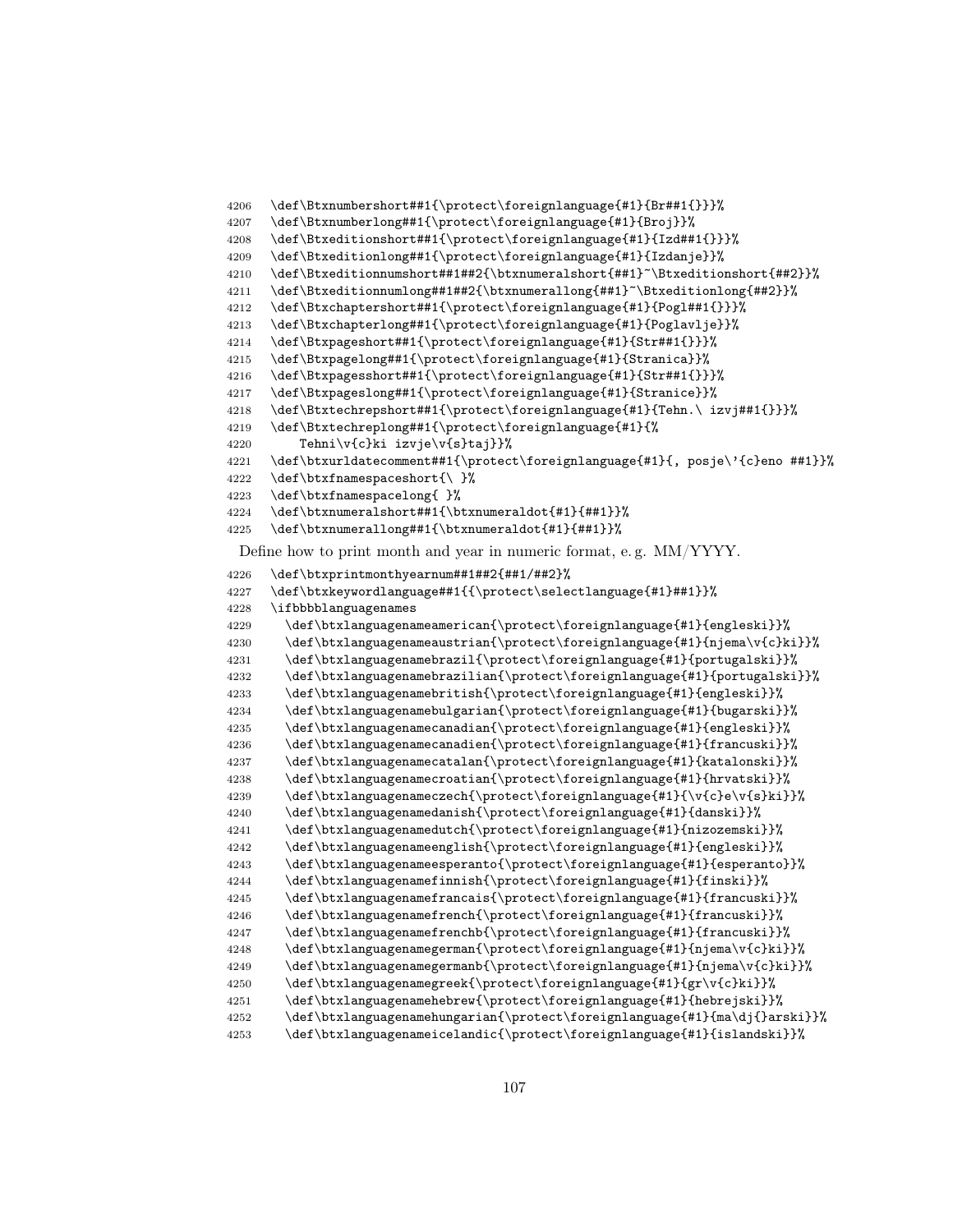| 4254   | \def\btxlanguagenameirish{\protect\foreignlanguage{#1}{irski}}%              |
|--------|------------------------------------------------------------------------------|
| 4255   | \def\btxlanguagenameitalian{\protect\foreignlanguage{#1}{talijanski}}%       |
| 4256   | \def\btxlanguagenamelatin{\protect\foreignlanguage{#1}{latinski}}%           |
| 4257   | \def\btxlanguagenamenaustrian{\protect\foreignlanguage{#1}{njema\v{c}ki}}%   |
| 4258   | \def\btxlanguagenamengerman{\protect\foreignlanguage{#1}{njema\v{c}ki}}%     |
| 4259   | \def\btxlanguagenamenorsk{\protect\foreignlanguage{#1}{norve\v{s}ki}}%       |
| 4260   | \def\btxlanguagenamenynorsk{\protect\foreignlanguage{#1}{novonorve\v{s}ki}}% |
| 4261   | \def\btxlanguagenamepolish{\protect\foreignlanguage{#1}{poljski}}%           |
| 4262   | \def\btxlanguagenameportuges{\protect\foreignlanguage{#1}{portugalski}}%     |
| 4263   | \def\btxlanguagenameportuguese{\protect\foreignlanguage{#1}{portugalski}}%   |
| 4264   | \def\btxlanguagenamerussian{\protect\foreignlanguage{#1}{ruski}}%            |
| 4265   | \def\btxlanguagenamescottish{\protect\foreignlanguage{#1}{\v{s}kotski}}%     |
| 4266   | \def\btxlanguagenameserbian{\protect\foreignlanguage{#1}{srpski}}%           |
| 4267   | \def\btxlanguagenamespanish{\protect\foreignlanguage{#1}{\v{s}panjolski}}%   |
| 4268   | \def\btxlanguagenameswedish{\protect\foreignlanguage{#1}{\v{s}vedski}}%      |
| 4269   | \def\btxlanguagenameturkish{\protect\foreignlanguage{#1}{turski}}%           |
| 4270   | \def\btxlanguagenameUKenglish{\protect\foreignlanguage{#1}{engleski}}%       |
| 4271   | \def\btxlanguagenameUSenglish{\protect\foreignlanguage{#1}{engleski}}%       |
| 4272   | \fi                                                                          |
| 4273 } |                                                                              |

```
4274 \AtBeginDocument{%
4275 \ifbbbbfixlanguage
4276 \else
4277 \bbbbaddto{croatian}{bibscroatian}
```

```
4278 \fi
```
Switch on the change of case in titles for all Afrikaans dialects by appending  $\text{changecase}$  to  $\text{change}$ .

```
4279 \bbbbaddto{croatian}{btxifchangecaseoff}
4280 }
4281 \langle/croatian\rangle
```
# 10 BIBTEX style files

## 10.1 "Normal" BIBTEX style files

## 10.1.1 Generic code

Because most parts of the BIBT<sub>E</sub>X style files are equal for all styles, they are generated from the same source code.

4282 (\*bststd)

Declare the data fields that are handled by the BIBT<sub>E</sub>X styles.

 ENTRY { address annote annotelanguage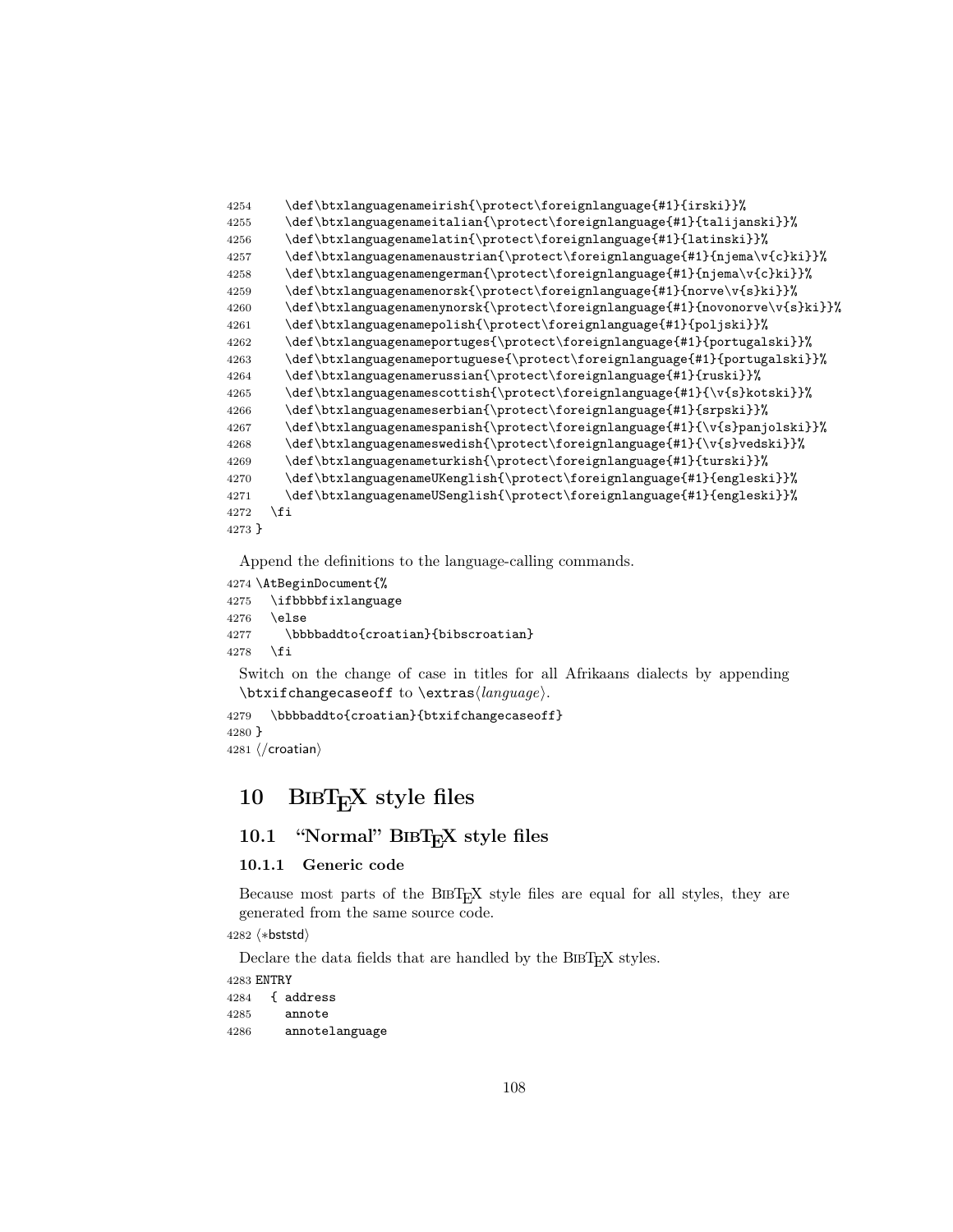```
4287 author
4288 booktitle
4289 chapter
4290 edition
4291 editor
4292 howpublished
4293 institution
4294 isbn
4295 issn
4296 journal
4297 key
4298 language
4299 month
4300 note
4301 number
4302 organization<br>4303 pages
       4303 pages
4304 publisher
4305 school
4306 series
4307 title
4308 type
4309 url
4310 urldate
4311 volume
4312 year
4313 }
4314 {}
4315 \langle/bststd\rangle4316 (bststd&!bstalpha) { label }
4317 \langlebststd \& bstalpha\rangle { label extra.label sort.label }
4318 (*bststd)
4319
 Declare integer variables.
4320 INTEGERS
4321 { output.state
4322 before.all
4323 mid.sentence
4324 after.sentence
4325 after.block
4326 before.title
4327 }
4328
 Declare string variables.
4329 STRINGS
4330 { s
4331 t
4332 language.state
4333 change.temp
```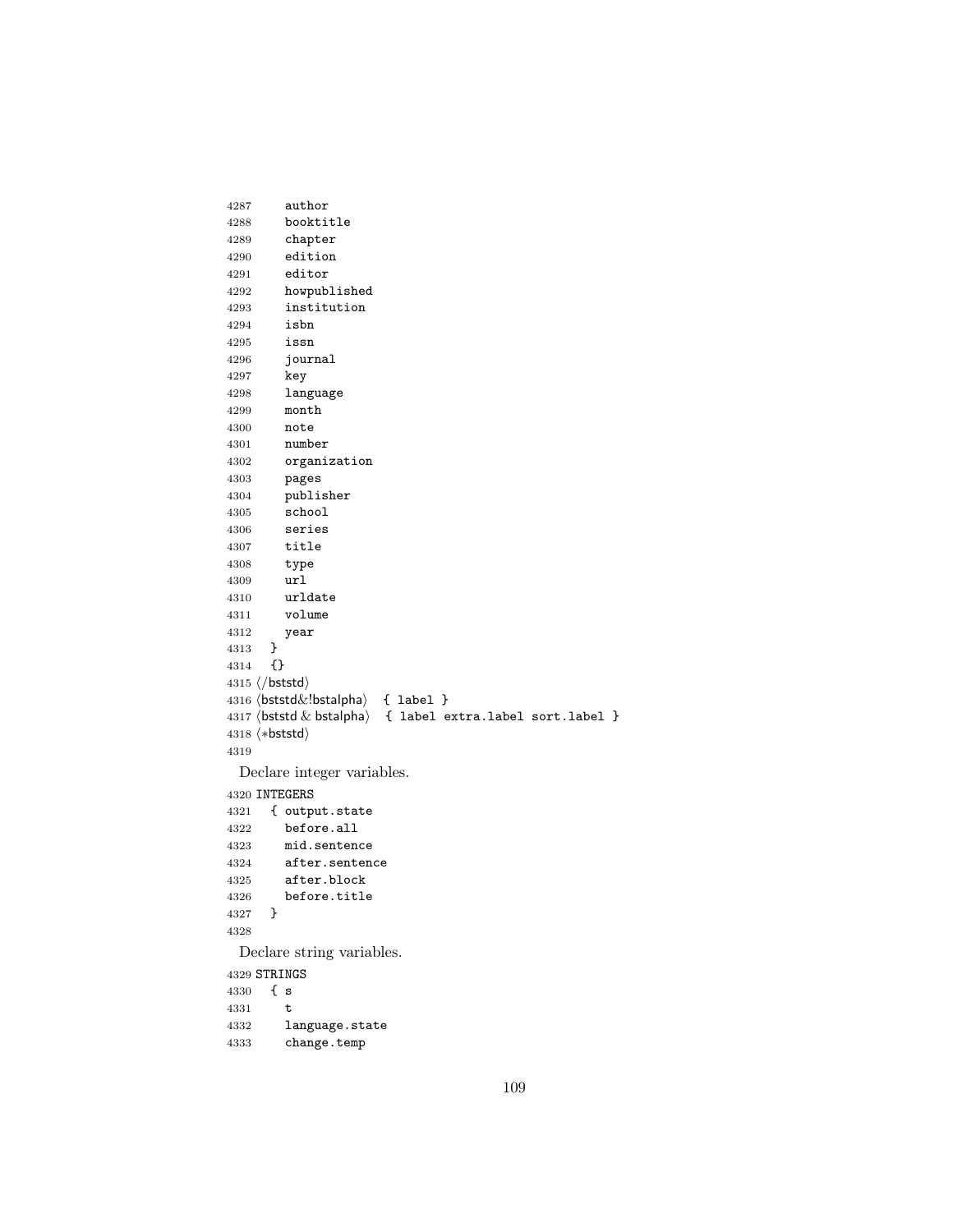```
4334 isbn.command
4335 }
4336
```
Declare the constants that define at which position within a citation we are when processing it.

```
4337 FUNCTION {init.state.consts}
4338 { #0 'before.all :=
4339 #1 'mid.sentence :=
4340 #2 'after.sentence :=
4341 #3 'after.block :=
4342 #4 'before.title :=
4343 "nostate" 'language.state :=
4344 }
4345
  Logical function not.
      Syntax: \langle int1 \rangle not \longrightarrow \langle int2 \rangle.
      Returns 1 if \langle arg1 \rangle != 0, 0 otherwise.
4346 FUNCTION {not}
4347 { { #0 }
4348 { #1 }
4349 if$
4350 }
4351
  Logical function and. Syntax: \langle arg1 \rangle \langle arg1 \rangle and. Returns 1 if \langle arg1 \rangle == true
  and \langle arg2 \rangle == true, 0 otherwise.
4352 FUNCTION {and}
4353 { 'skip$
4354 { pop$ #0 }
4355 if$
4356 }
4357
  Logical function or. Syntax: \langle arg1 \rangle \langle arg1 \rangle or. Returns 1 if \langle arg1 \rangle == true or
  \langle arg 2 \rangle == true, 0 otherwise.
4358 FUNCTION {or}
4359 { { pop$ #1 }
4360 'skip$
4361 if$
4362 }
4363
  Function language.change.case. Syntax: \langle string1 \rangle \langle string2 \rangle language.change.case
  \rightarrow \langle string3 \rangle This function has the same syntax as change.case$ but writes
  \langle string1 \rangle twice into \langle string3 \rangle, first with changed case, second with original case.
4364 FUNCTION {language.change.case}
4365 {
4366 'change.temp :=
4367 't :=
```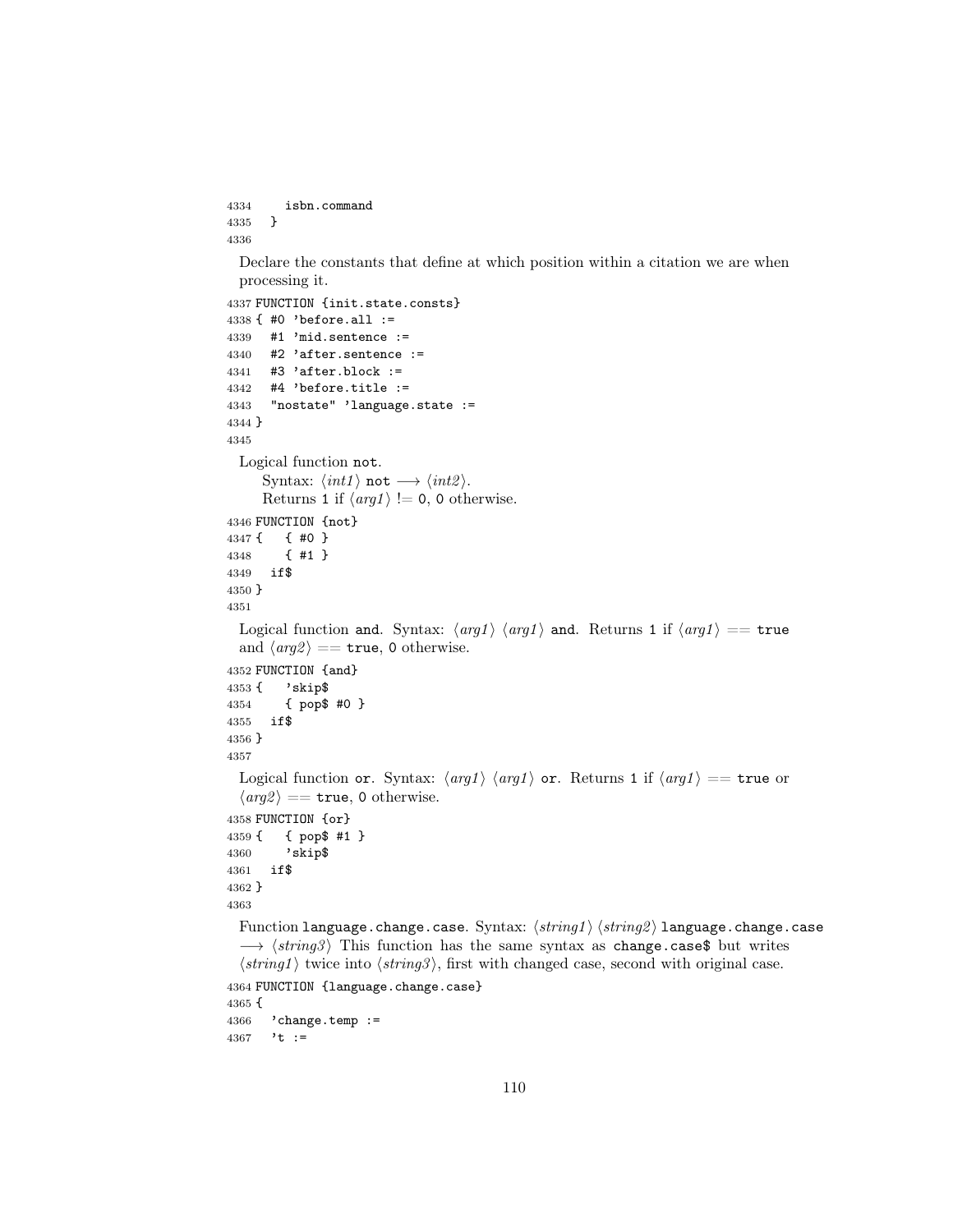```
4368 "\btxifchangecase {"
4369 t change.temp change.case$ * 4370 "}{" *
     4370 "}{" *
4371 t *
4372 "}" *
4373 }
4374
 Generates output for the string \langle string1 \rangle. Syntax: \langle string1 \rangle output.nonnull \longrightarrow\langle string2 \rangle4375 FUNCTION {output.nonnull}
4376 \{ \cdot s : =4377 output.state mid.sentence =
4378 { ", " * write$ }
4379 { output.state after.block =
4380 { add.period$ write$
4381 newline$
4382 "\newblock " write$
4383 }
4384 { output.state before.all =
4385 'write$
4386 {
4387 output.state before.title =
4388 \{ " \text{btxauthorcolon} " * write$ }4389 { add.period$ " " * write$ }
4390 if$
4391 }
4392 if$
4393 }<br>4394 if$
4394
4395 mid.sentence 'output.state :=
4396 }
4397 if$
4398 s
4399 }
4400
 Generates output if the given string \langle string1 \rangle is not empty. Syntax: \langle string1 \rangleoutput.nonnull \longrightarrow \langle string2 \rangle4401 FUNCTION {output}
4402 { duplicate$ empty$
4403 'pop$
4404 'output.nonnull
4405 if$
4406 }
4407
4408 FUNCTION {output.check}
4409 \{\cdot t :=4410 duplicate$ empty$
4411 { pop$ "empty " t * " in " * cite$ * warning$ }
```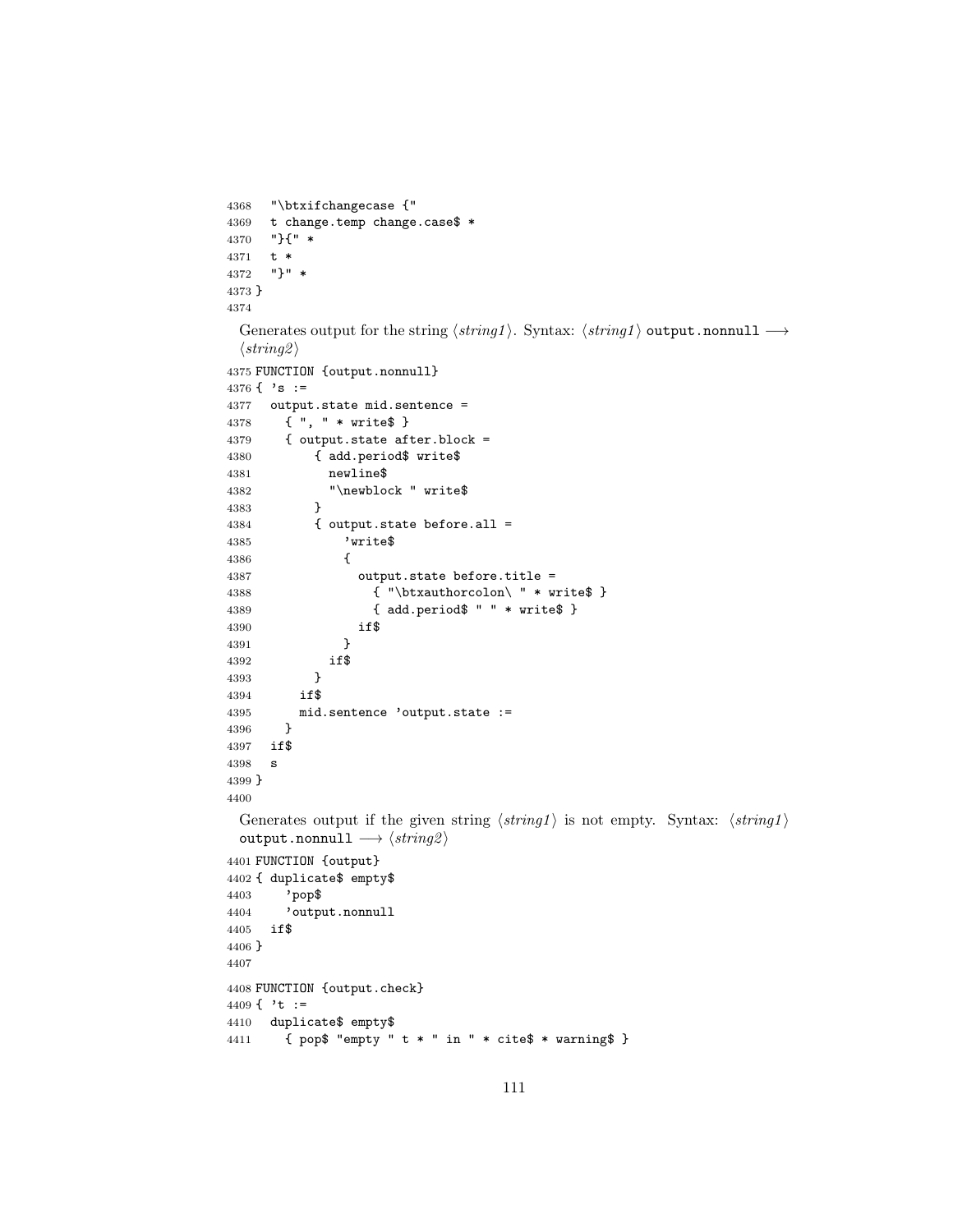```
4412 'output.nonnull
4413 if$
4414 }
4415
```
Outputs a bibliography item.

 FUNCTION {output.bibitem} { newline\$

If no language is given, fall back to the language that has been active at  $\begin{bmatrix} \begin{array}{c} \Delta \end{array}$  or to the given fall-back language. For BIBT<sub>E</sub>X, this language gets the name nolanguage.

```
4418 language empty$
4419 {
4420 language.state "nolanguage" =
4421 'skip$
4422 {
4423 "empty language in " cite$ * warning$
4424 "\expandafter\btxselectlanguage\expandafter {"
4425 "\btxfallbacklanguage}" *
4426 write$ newline$<br>4427 }
4427 }
4428 if$
4429 "nolanguage" 'language.state :=
4430 }
4431 {
4432 language.state language =
4433 'skip$
4434 {
4435 "\btxselectlanguage {" language * "}" *
4436 write$ newline$
4437 }
4438 if$
4439 language 'language.state :=
4440 }
4441 if$
4442 \langle/bststd\rangle4443 (bststd &!bstalpha) "\bibitem {" write$
4444 \boldsymbol{\&} bstalpha\rangle "\boldsymbol{\&} is interm [{" label * "}]{" * write$
4445 (*bststd)
4446 cite$ write$
4447 "}" write$
4448 newline$
4449
4450 before.all 'output.state :=
4451 }
4452
 Output an ISBN or ISSN.
    Syntax: \langle string1 \rangle \langle string2 \rangle output.isbn
```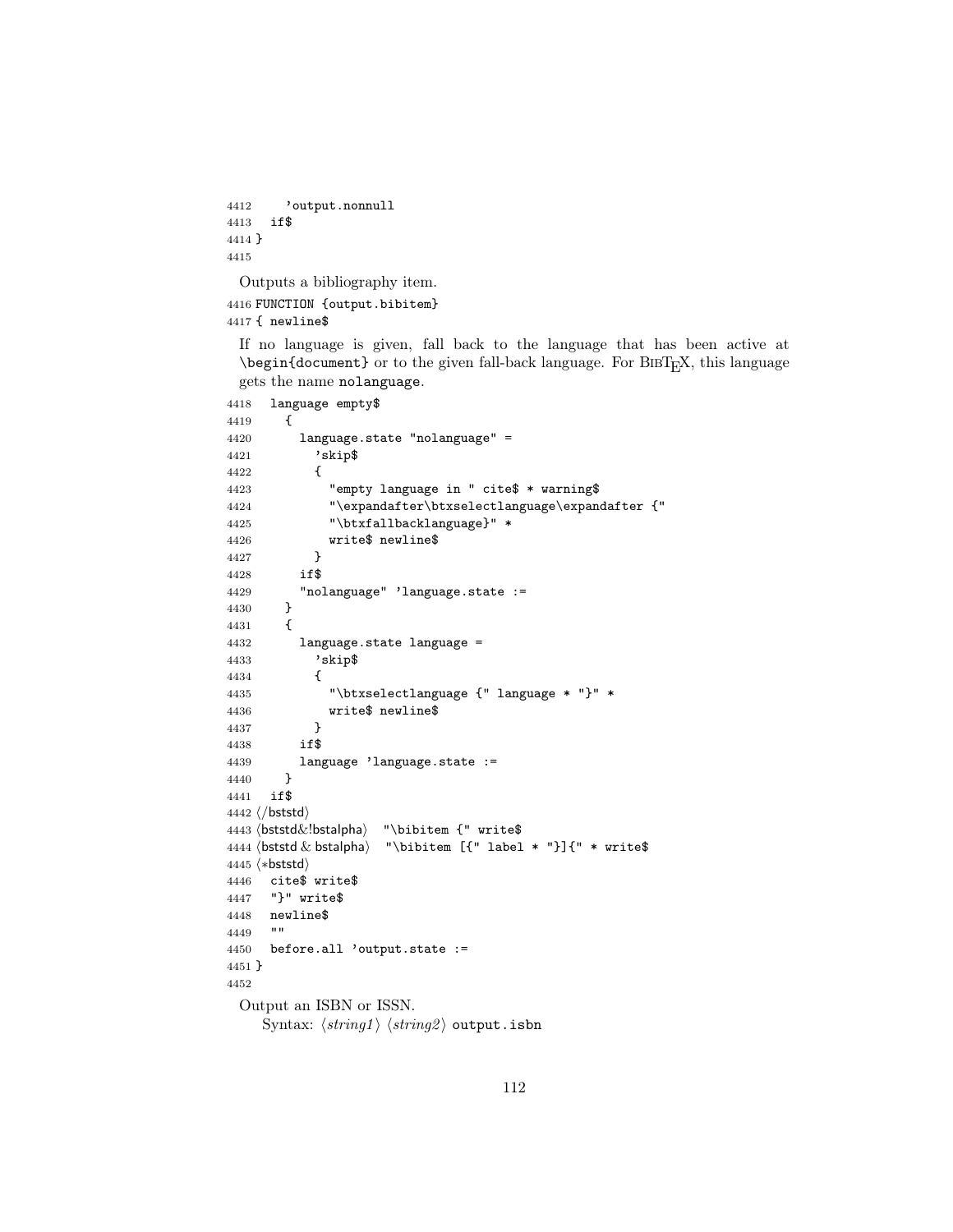Prints the ISBN or ISSN given by  $\langle string1 \rangle$  and uses the TEX macro given by  $\langle string2 \rangle$  to determine if the text is printed or not.  $\langle string2 \rangle$  normally is \ifbtxprintISSN or \ifbtxprintISSN.

```
4453 FUNCTION {output.isbn}
4454 {
4455 'isbn.command :=
4456 duplicate$
4457 empty$
4458 'pop$
4459 {
4460 \,^{\prime} s :=
4461 output.state mid.sentence =
4462 {
4463 isbn.command * " {, " * write$
4464 s "}" *
4465 }
4466 { output.state after.block =
4467 {
4468 add.period$
4469 write$
4470 newline$
4471 "\newblock " write$
4472 isbn.command " {" * s * ".}" *
4473 }
4474 { output.state before.all =
4475 {
4476 write$
4477 isbn.command " {" * write$
4478 s "}" *
4479 }
4480 {
4481 output.state before.title =
4482 {
4483 "\btxauthorcolon\ " * write$
4484 isbn.command " {" * write$
4485 s "}" *
4486 }
4487 {
4488 add.period$ " " * write$
4489 isbn.command " {" * write$
4490 s ".}" *
4491 }
4492 if$
4493 }
4494 if$
4495 }
4496 if$
4497 mid.sentence 'output.state :=
4498 }
```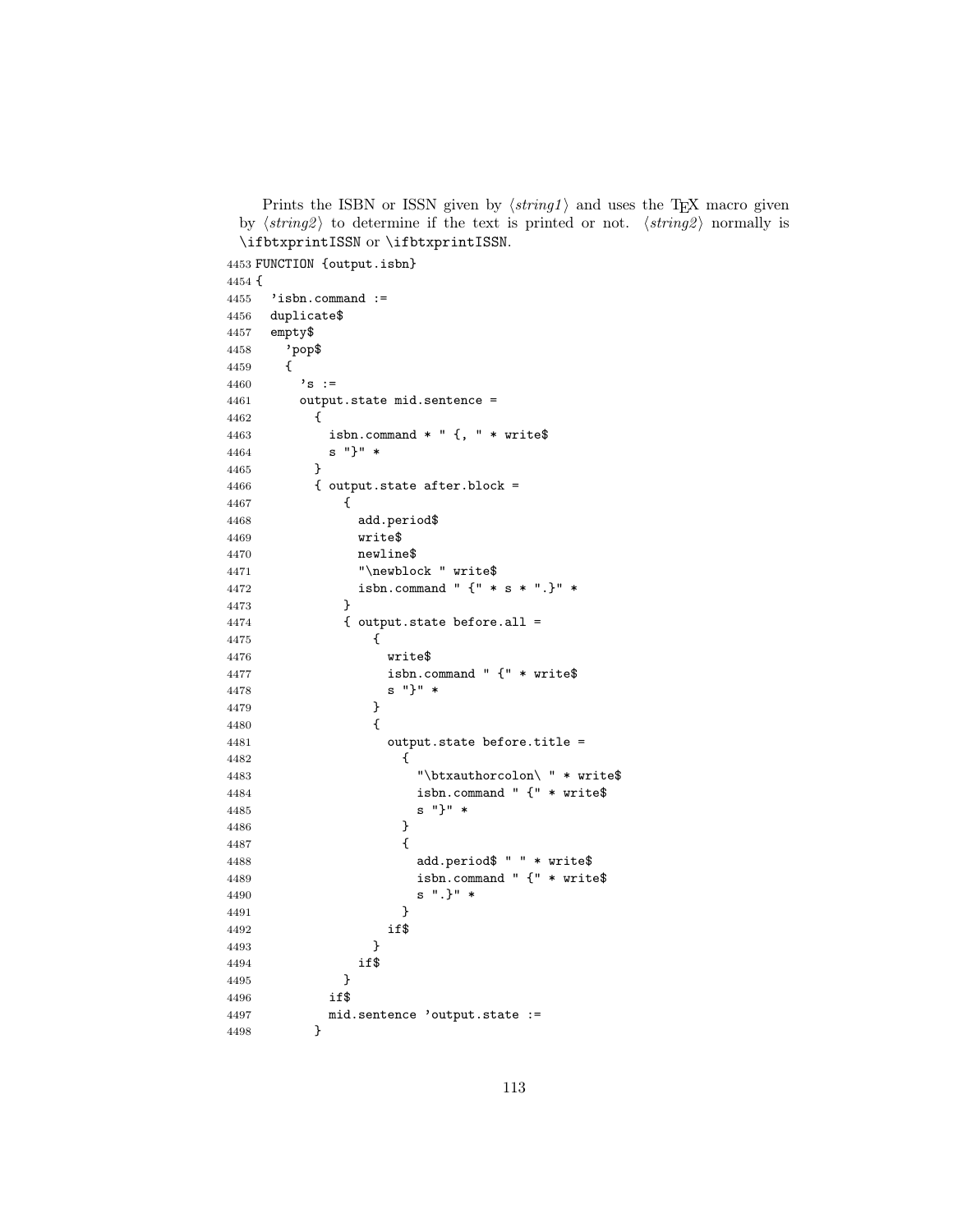```
4499 if$
4500 }
4501 if$
4502 }
4503
 Completes an entry.
4504 FUNCTION {fin.entry}
4505 { add.period$
4506 write$
4507 newline$
4508 }
4509
4510 FUNCTION {new.block}
4511 { output.state before.all =
4512 'skip$
4513 { after.block 'output.state := }
4514 if$
4515 }
4516
4517 FUNCTION {new.sentence}
4518 { output.state after.block =
4519 'skip$
4520 { output.state before.all =
4521 'skip$
4522 { after.sentence 'output.state := }
4523 if$
4524 }
4525 if$
4526 }
4527
4528 FUNCTION {after.authors}
4529 { output.state before.all =
4530 'skip$
4531 { before.title 'output.state := }
4532 if$
4533 }
4534
4535 FUNCTION {new.block.checka}
4536 { empty$
4537 'skip$
4538 'new.block
4539 if$
4540 }
4541
4542 FUNCTION {new.block.checkb}
4543 { empty$
4544 swap$ empty$
```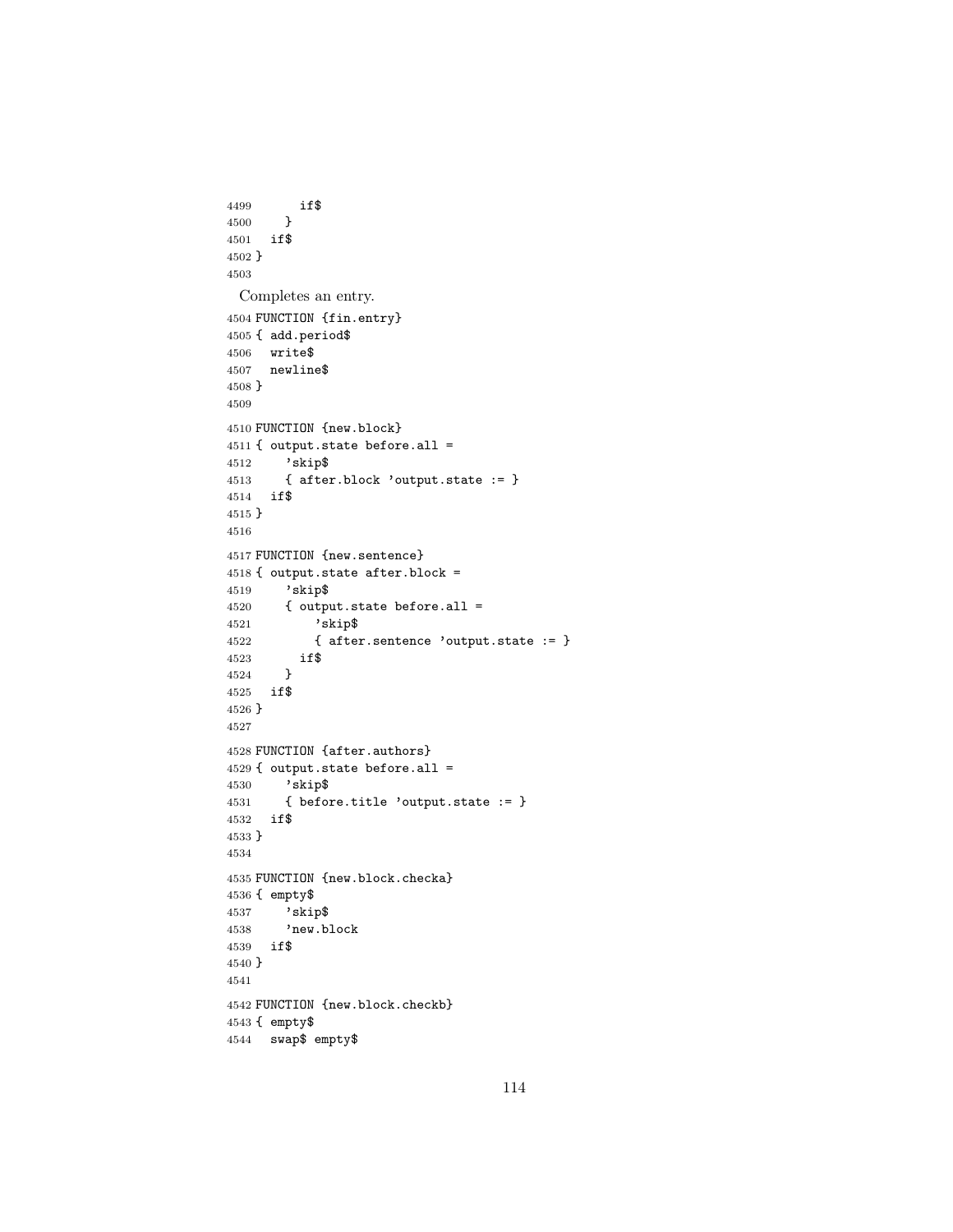```
4545 and
4546 'skip$<br>4547 'new.b
        'new.block
4548 if$
4549 }
4550
4551 FUNCTION {new.block.checkc}
4552 { empty$
4553 swap$ empty$
4554 and \frac{4555}{8} \rightarrow \frac{255}{8}'skip$
4556 'after.authors
4557 if$
4558 }
4559
4560 FUNCTION {new.sentence.checka}
4561 { empty$
4562 'skip$
4563 'new.sentence
4564 if$
4565 }
4566
4567 FUNCTION {new.sentence.checkb}
4568 { empty$
4569 swap$ empty$
4570 and
4571 'skip$
4572 'new.sentence
4573 if$
4574 }
4575
4576 FUNCTION {field.or.null}
4577 { duplicate$ empty$<br>4578 { pop$ "" }
        4578 { pop$ "" }
4579 'skip$
4580 if$
4581 }
4582
4583 FUNCTION {namefont}
4584 { duplicate$ empty$
4585 { pop$ "" }
4586 { "\btxnamefont {" swap$ * "}" * }
4587 if$
4588 }
4589
4590 FUNCTION {lastnamefont}
```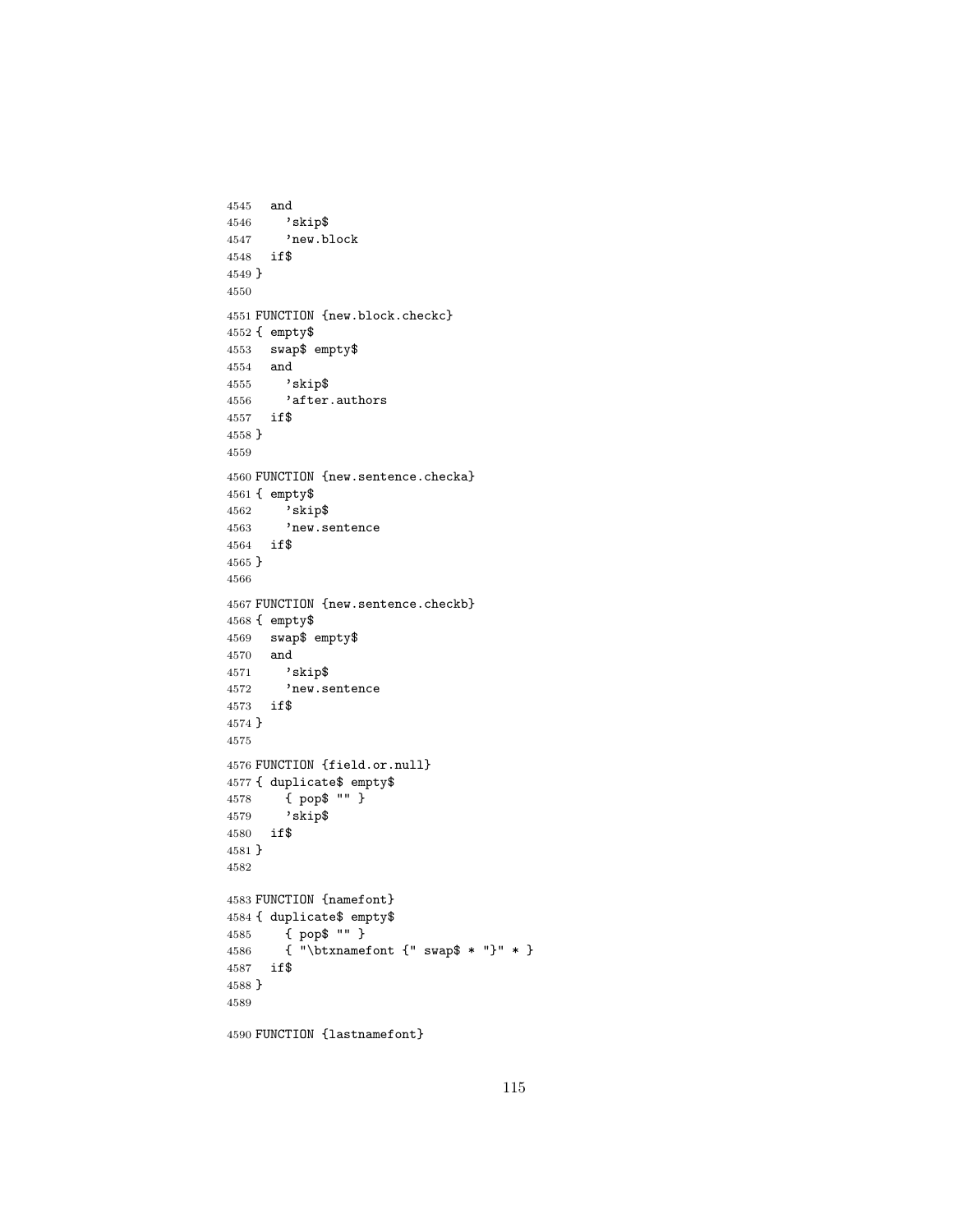```
4591 { duplicate$ empty$
4592 { pop$ "" }
4593 { "\btxlastnamefont {" swap$ * "}" * }
4594 if$
4595 }
 Set font for titles:
4596 FUNCTION {titlefont}
4597 { duplicate$ empty$
4598 { pop$ "" }
4599 { "\btxtitlefont {" swap$ * "}" * }
4600 if$
4601 }
 Set font for titles of articles in journals:
4602 FUNCTION {jtitlefont}
4603 { duplicate$ empty$
4604 { pop$ "" }
4605 { "\btxjtitlefont {" swap$ * "}" * }
4606 if$
4607 }
 Set font for the journal name:
4608 FUNCTION {journalfont}
4609 { duplicate$ empty$
4610 { pop$ "" }
4611 { "\btxjournalfont {" swap$ * "}" * }
4612 if$
4613 }
 Set font for the publisher name:
4614 FUNCTION {publisherfont}
4615 { duplicate$ empty$
4616 { pop$ "" }
4617 { "\btxpublisherfont {" swap$ * "}" * }
4618 if$
4619 }
4620 FUNCTION {volumefont}
4621 { duplicate$ empty$
4622 { pop$ "" }
4623 { "\btxvolumefont {" swap$ * "}" * }
4624 if$
4625 }
4626
4627 FUNCTION {etalfont}
4628 { duplicate$ empty$
4629 { pop$ "" }
4630 { "\btxetalfont {" swap$ * "}" * }
4631 if$
4632 }
4633
```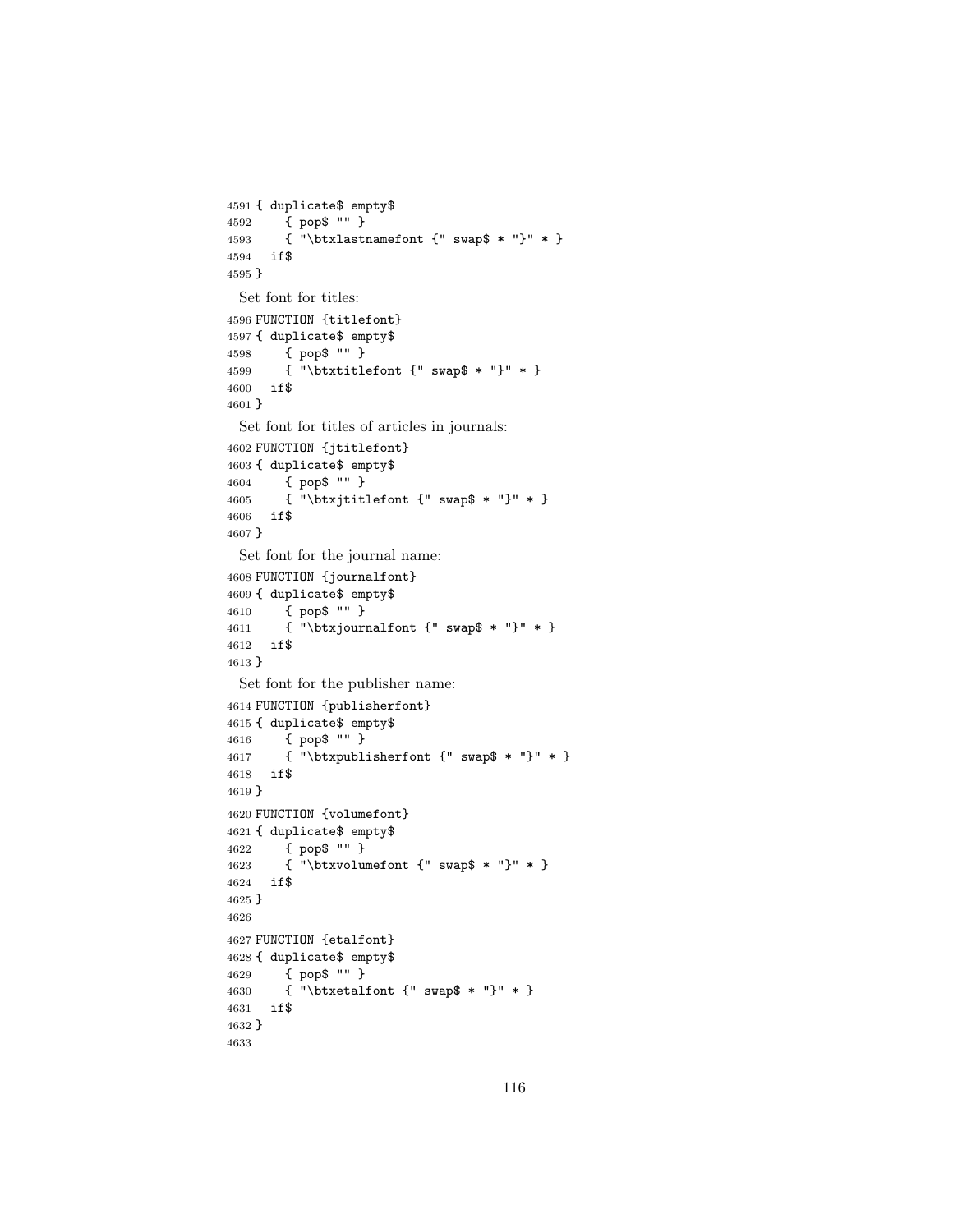```
4634 INTEGERS { nameptr namesleft numnames }
4635
4636 FUNCTION {format.names}
4637 { 's :=4638 #1 'nameptr :=
4639 s num.names$ 'numnames :=
4640 numnames 'namesleft :=
4641 { namesleft #0 > }
4642 { nameptr #1 >
4643 {
4644 \langle /bststd\rangle4645 (*bststd&!bstshort&!namevarb)
4646 s nameptr "{ff{\btxfnamespacelong } }{vv~}" format.name$
4647 s nameptr "{ll}" format.name$ lastnamefont *
4648 s nameptr "{, jj}" format.name$ *
4649 't :=
4650 (/bststd&!bstshort&!namevarb)
4651 \langle *beststd & bestshort& Inamevarb \rangle4652 s nameptr
4653 "{f{.\btxfnamespaceshort }.~}{vv~}" format.name$
4654 s nameptr "{ll}" format.name$ lastnamefont *
4655 s nameptr "{,~jj}" format.name$ *
4656 't :=
4657 \langle/bststd \& bstshort\&!namevarb\rangle4658 \langle *bststd&!bstshort & namevarb \rangle4659 s nameptr "{ll}" format.name$ lastnamefont
4660 s nameptr "{,~jj}{, ff{\btxfnamespacelong }}{~vv}" format.name$ *
4661 't :=
4662 \langle/bststd\&!bstshort \& namevarb\rangle4663 (*bststd & bstshort & namevarb)
4664 s nameptr "{ll}" format.name$ lastnamefont
4665 s nameptr "{,~jj}{,~f{.\btxfnamespaceshort }.}{~vv}" format.name$ *
4666 't :=
4667 \langle/bststd & bstshort & namevarb\rangle4668 (*bststd & bstthree)
4669 namesleft #2 >
4670 { " " "\btxetalshort {.}" etalfont * *
4671 #1 'namesleft := }
4672 {
4673 \langle/bststd & bstthree\rangle4674 (*bststd)
4675 namesleft #1 >
4676 { ", " * t namefont * }
4677 { numnames #2 >
4678 { "\btxandcomma {}" * }
4679 'skip$
4680 if$
4681 s nameptr "{ff~}{vv~}{ll}{, jj}" format.name$ "others" =
4682 { " " "\btxetalshort {.}" etalfont * * }
```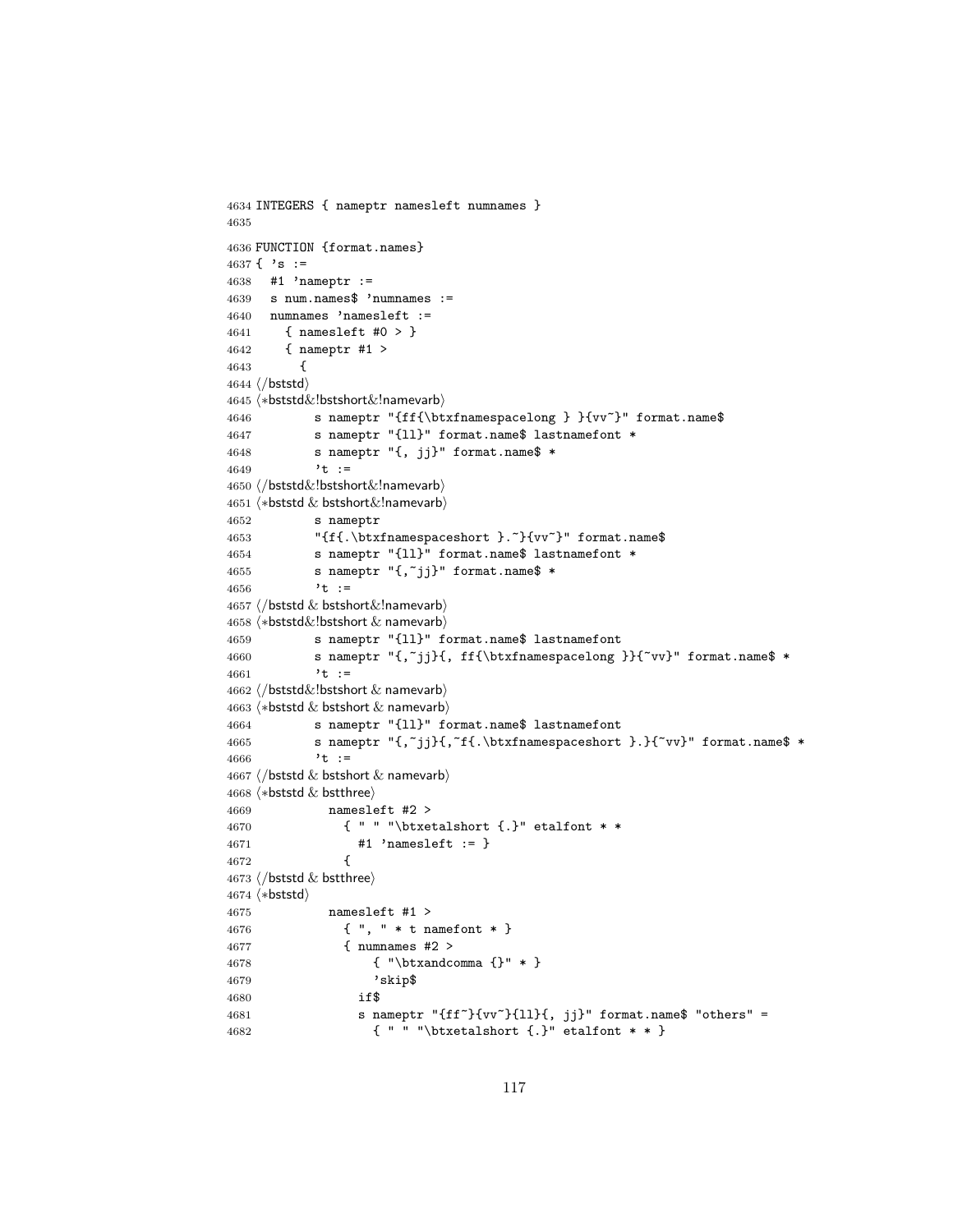```
4683 (/bststd)
4684 \boldsymbol{\&} hotstd\boldsymbol{\&}!bstshort\boldsymbol{\&} \{ " \boldsymbol{\&} thtxandlong \{\} \ " * t namefont * \}4685 (bststd & bstshort) \{ " \btxandshort { .}\n " * t namefont * }4686 \langle *beststd & bstthree \rangle4687 if$
4688 }
4689 \langle/bststd \& bstthree\rangle4690 (*bststd)
4691 if$<br>4692 }
4692
4693 if$
4694 }
4695 {
4696 \langle/bststd\rangle4697 (*bststd&!bstshort&!namevara)
4698 s nameptr "{11}" format.name$ lastnamefont<br>4699 s nameptr "f.~ii}f. ff{\btxfnamespacelong
              s nameptr "{,~jj}{, ff{\btxfnamespacelong }}{~vv}"
4700 format.name$ * namefont
4701 (/bststd&!bstshort&!namevara)
4702 (*bststd & bstshort&!namevara)
4703 s nameptr "{ll}" format.name$ lastnamefont
4704 s nameptr "{,~jj}{,~f{.\btxfnamespaceshort }.}{~vv}"
4705 format.name$ * namefont
4706 (/bststd & bstshort&!namevara)
4707 \langle *bststd&!bstshort & \text{namevara} \rangle4708 s nameptr "{ff{\btxfnamespacelong } }{vv~}" format.name$
4709 s nameptr "{ll}" format.name$ lastnamefont *
4710 s nameptr "{,~jj}" format.name$ * namefont
4711 (/bststd&!bstshort & namevara)
4712 \langle *beststd & bestshort & namevara \rangle4713 s nameptr "{f{.\btxfnamespaceshort }. "}{vv"}" format.name$
4714 s nameptr "{ll}" format.name$ lastnamefont *
4715 s nameptr "\{, "jj}" format.name$ * namefont
4716 \langle/bststd \& bstshort \& namevara\rangle4717 (*bststd)
4718 }
4719 if$
4720 nameptr #1 + 'nameptr :=
4721 namesleft #1 - 'namesleft :=
4722 }
4723 while$
4724 }
4725
4726 FUNCTION {format.authors}
4727 { author empty$
4728 { "" }
4729 { author format.names }
4730 if$
4731 }
```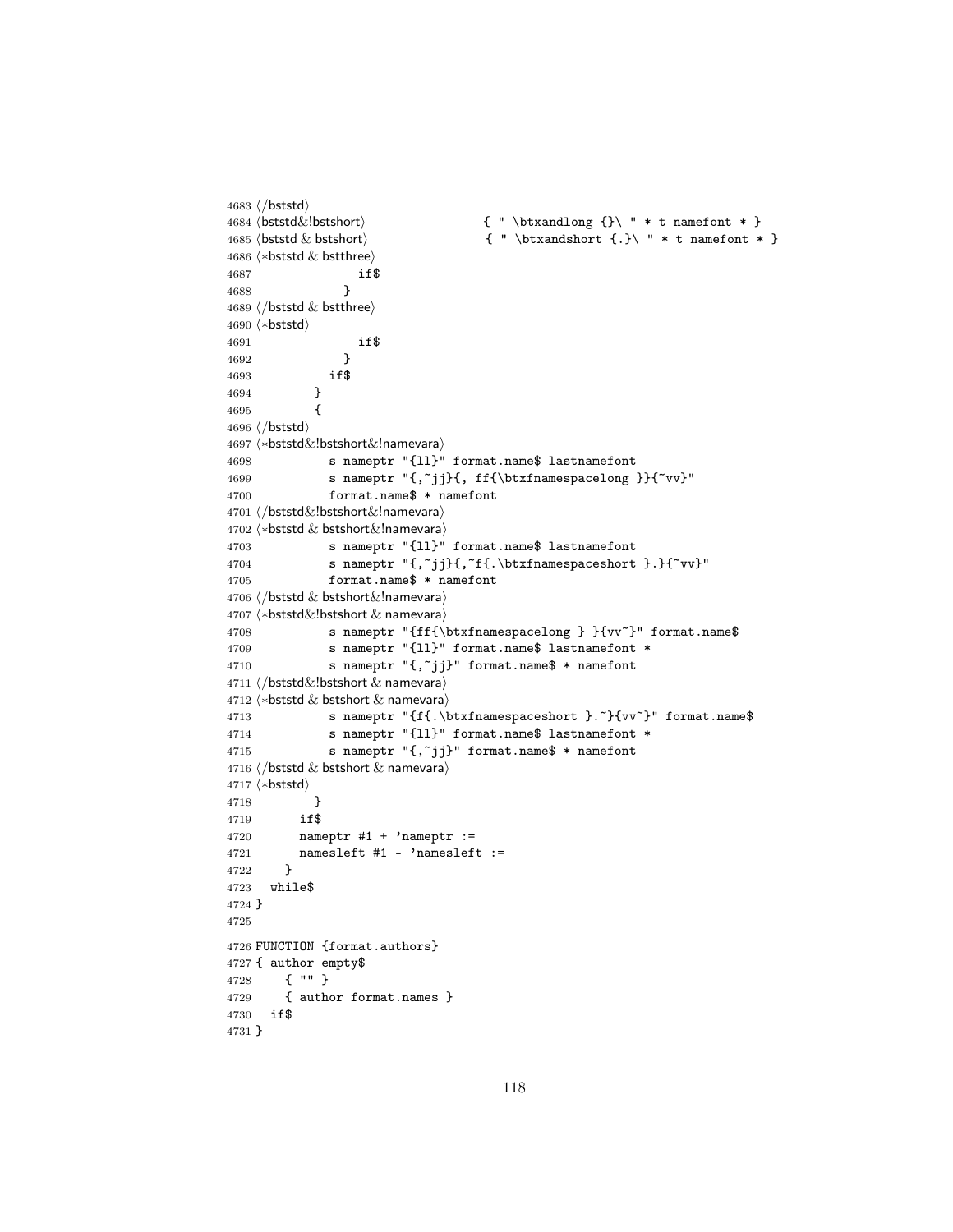```
4732
4733 FUNCTION {format.editors}
4734 { editor empty$
4735 { "" }
4736 { editor format.names
4737 editor num.names$ #1 >
4738 \langle/bststd\rangle4739 \langle *\text{bststd&!bstshort}\rangle4740 { "\ (\btxeditorslong {})" * }
4741 { "\ (\btxeditorlong {})" * }
4742 (/bststd&!bstshort)
4743 \langle *beststd & bestshort \rangle4744 { "\ (\btxeditorsshort {.})" * }
4745 { "\ (\btxeditorshort {.})" * }
4746 \langle/bststd & bstshort\rangle4747 (*bststd)
4748 if$
4749 }
4750 if$
4751 }
 Format the title:
4752 FUNCTION {format.title}
4753 { title empty$
4754 { "" }
4755 { title "t" language.change.case titlefont }
4756 if$
4757 }
 Format the title of a journal article:
4758 FUNCTION {format.jtitle}
4759 { title empty$
4760 { "" }
4761 { title "t" language.change.case jtitlefont }
4762 if$
4763 }
4764 FUNCTION {n.dashify}
4765 { 't :=
4766 ""
4767 { t empty$ not }<br>4768 { t #1 #1 substr:
        {t \ t \ #1 \ #1} substring$ "-" =
4769 { t #1 #2 substring$ "--" = not
4770 { "--" *
4771 t #2 global.max$ substring$ 't :=
4772 }
4773 { { t #1 #1 substring$ "-" = }
4774 { "-" *
4775 t #2 global.max$ substring$ 't := 4776 }
4776 }
4777 while$
```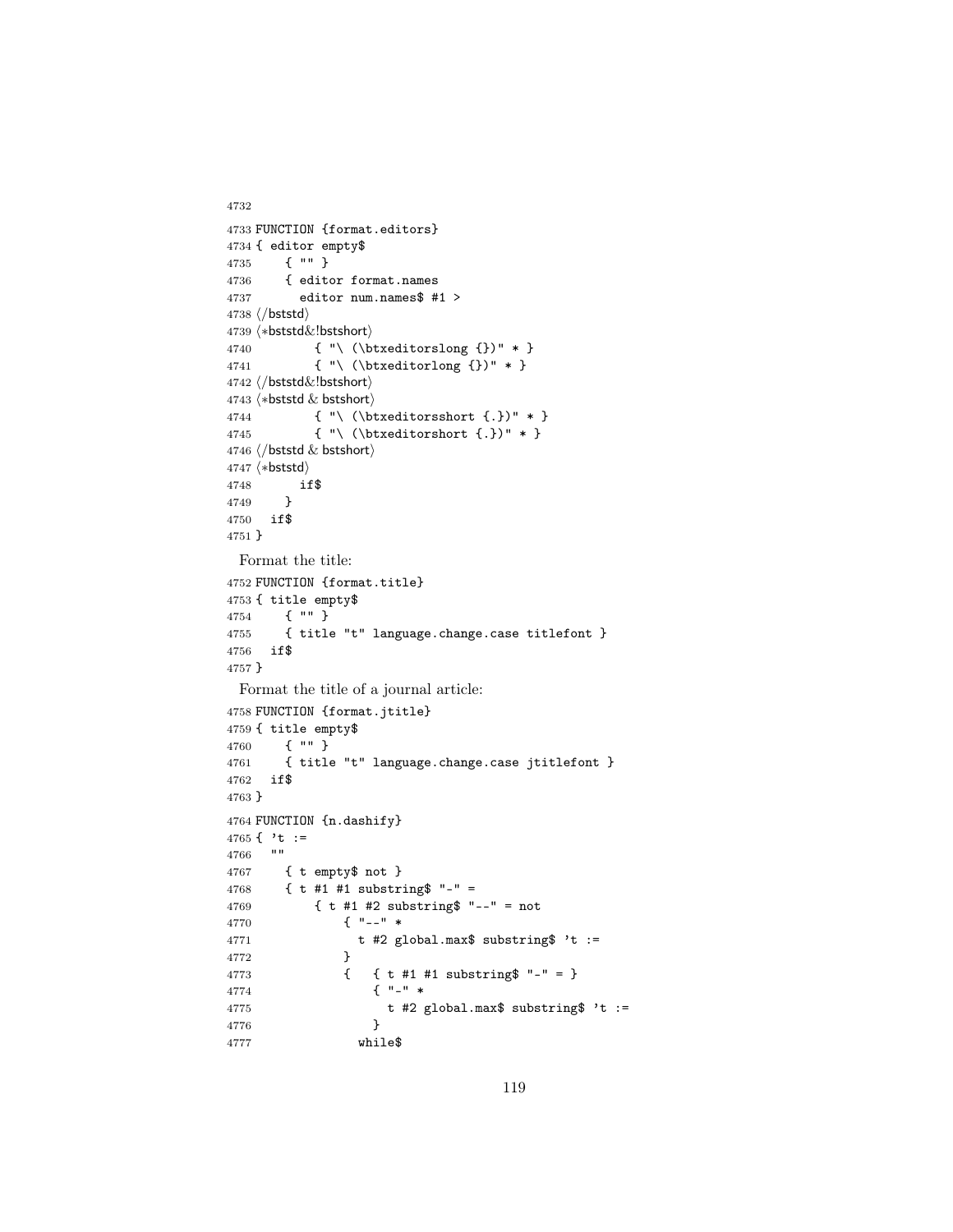```
4778 }
4779 if $
4780 }
4781 { t #1 #1 substring$ *
4782 t #2 global.max$ substring$ 't :=
4783 }
4784 if$
4785 }
4786 while$
4787 }
4788
4789 FUNCTION {format.date}
4790 { year empty$
4791 { month empty$
4792 { "" }
4793 { "there's a month but no year in " cite$ * warning$
4794 month
4795 }
4796 if$
4797 }
4798 { month empty$
4799 'year
4800 \langle/bststd\rangle4801 (*bststd&!bstshort)
4802 { "\btxprintmonthyear{.}{"
4803 month * "}{" * year * "}{long}" *
4804 }
4805 \langle /bststd\&!bstshort\rangle4806 \langle *beststd & bestshort \rangle4807 { "\btxprintmonthyear{.}{"
4808 month * "}{" * year * "}{short}" *
4809 }
4810 \langle /bststd & bstshort\rangle4811 \langle *bststd\rangle4812 if$
4813 }
4814 if$
4815 }
4816
4817 FUNCTION {format.btitle}
4818 { title titlefont
4819 }
4820
4821 FUNCTION {tie.or.space.connect}
4822 { duplicate$ text.length$ #3 <
4823 { "~" }
4824 { "\ " }
4825 if$
4826 swap$ * *
```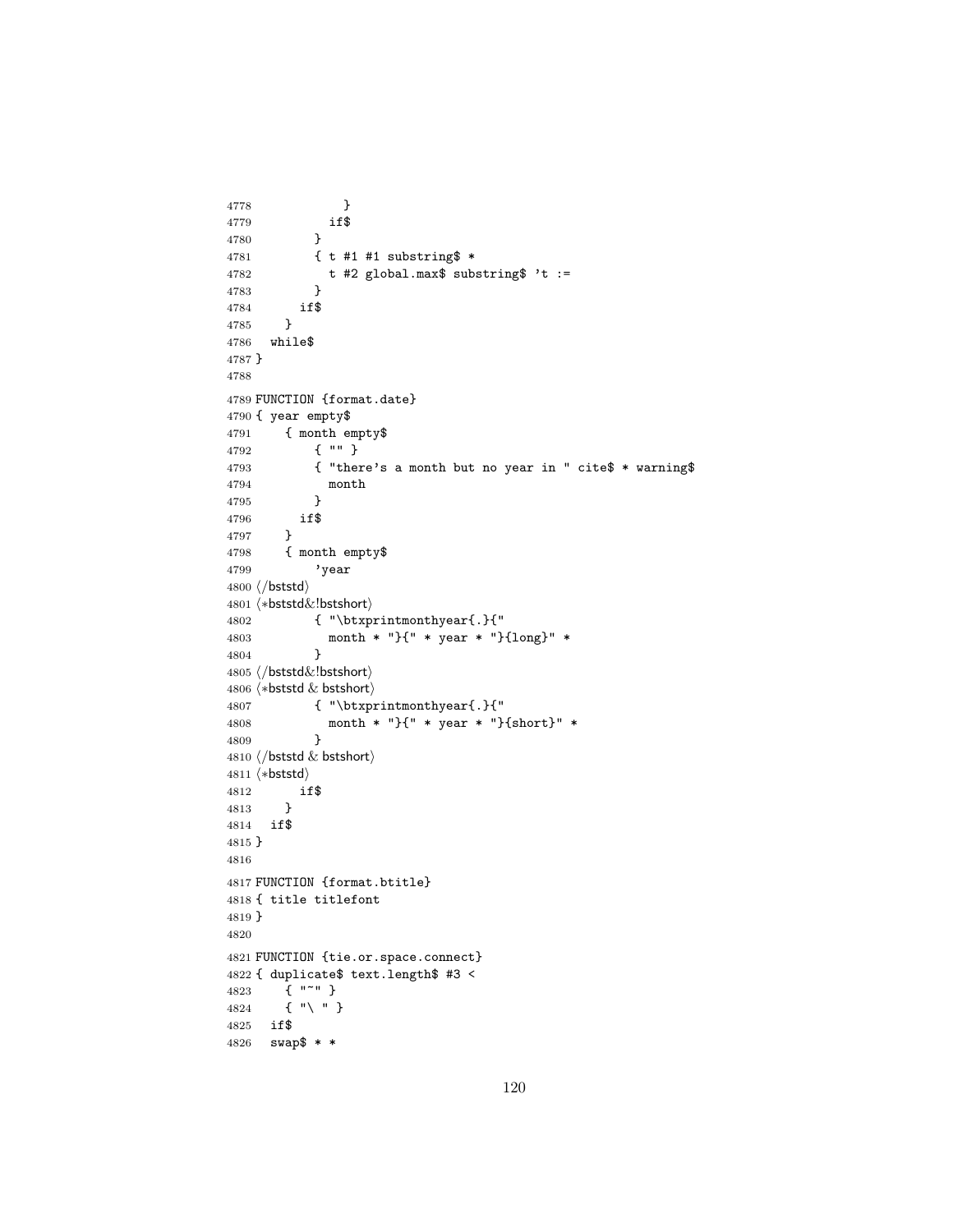```
4827 }
4828
4829 FUNCTION {volume.tie.or.space.connect}
4830 { duplicate$ text.length$ #3 <
4831 { "~" }
4832 { "\ " }
4833 if$
4834 swap$ volumefont * *
4835 }
4836
4837 FUNCTION {either.or.check}
4838 { empty$
4839 'pop$
4840 { "can't use both " swap$ * " fields in " * cite$ * warning$ }
4841 if$
4842 }
4843
4844 FUNCTION {format.bvolume}
4845 { volume empty$
4846 { "" }
4847 { output.state after.block =
4848 (/bststd)
4849 (bststd&!bstshort) { "\Btxvolumelong {}" }
4850 \langlebststd\&!bstshort\langle { "\btxvolumelong {}" }
4851 hbststd & bstshorti { "\Btxvolumeshort {.}" }
4852 (bststd & bstshort) \{ " \text{btxvolumeshort } \}.4853 (*bststd)
4854 if$
4855 volume volume.tie.or.space.connect
4856 series empty$
4857 'skip$
4858\langle/bststd\rangle4859 \boldsymbol{\&}!bststd\{\text{bstshort}\} { " \btxofserieslong {}\ " * series titlefont * }
4860 hbststd & bstshorti { " \btxofseriesshort {.}\ " * series titlefont * }
4861 (*bststd)
4862 if$
4863 "volume and number" number either.or.check
4864 }
4865 if$
4866 }
4867
4868 FUNCTION {format.number.series}
4869 { volume empty$
4870 { number empty$
4871 { series field.or.null }
4872 { output.state mid.sentence =
4873 \langle/bststd\rangle<br>4874 \langlebststd\&!bstshort\rangle{ " \bttxnumberlong } {\}
```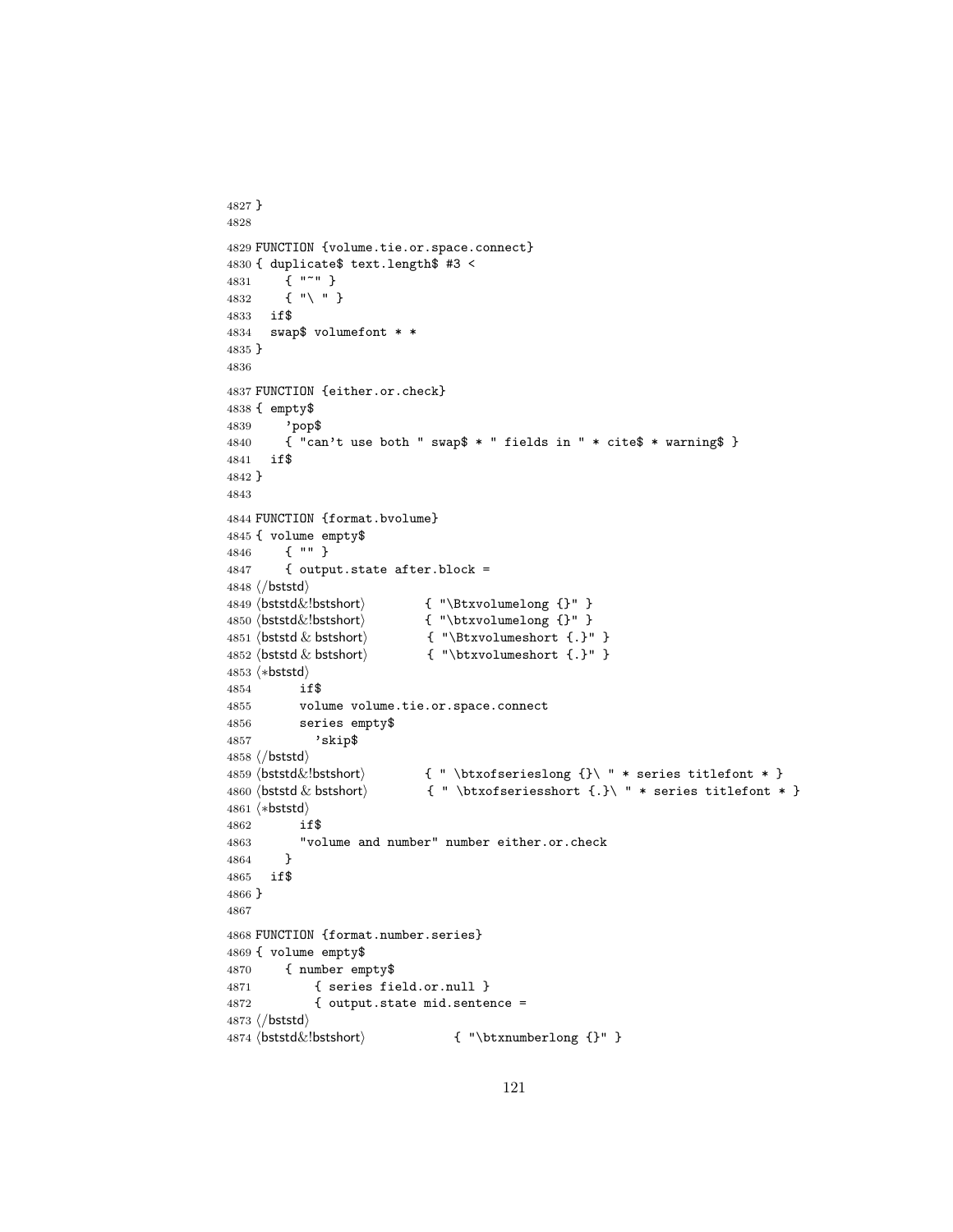```
4875 \langlebststd\&!bstshort\rangle { "\Btxnumberlong {}" }
4876 \langlebststd \& bstshort\langle \cdot \rangle { "\btxnumbershort \{.\}" }
4877 (bststd & bstshort) \{ "\Btxnumbershort \{.\}" }
4878 (*bststd)
4879 if$
4880 number tie.or.space.connect
4881 series empty$
4882 { "there's a number but no series in " cite$ * warning$ }
4883\langle/bststd\rangle4884 (bststd\&!bstshort) \{ " \btxinserieslong {} {\} " * series titlefont * }4885 hbststd & bstshorti { " \btxinseriesshort {.}\ " * series titlefont * }
4886 (*bststd)
4887 if$
4888 }
4889 if$
4890 }<br>4891 {
4891 { "" }
4892 if$
4893 }
4894
4895 FUNCTION {format.edition}
4896 { edition empty$
4897 { "" }
4898 {
4899 (/bststd)
```
Handle the edition first to get the beginning of the sentence. Afterwards, the text before the edition is put to the stack and exchanged with the edition number itself.

```
4900 (*bststd&!bstshort)
4901 output.state mid.sentence =
4902 { edition "l" change.case$ }
4903 { edition "t" change.case$ }
4904 if$
4905 "\btxeditionnumlong {" swap$ *
4906 "}{}" *
4907 (/bststd&!bstshort)
4908 \langle *beststd & bestshort \rangle4909 output.state mid.sentence =
4910 { edition "l" change.case$ }
4911 { edition "t" change.case$ }
4912 if$
4913 "\btxeditionnumshort {" swap$ *
4914 "}{.}" *
4915 \langle/bststd & bstshort\rangle4916 (*bststd)
4917 }
4918 if$
4919 }
4920
4921 FUNCTION {format.isbn}
```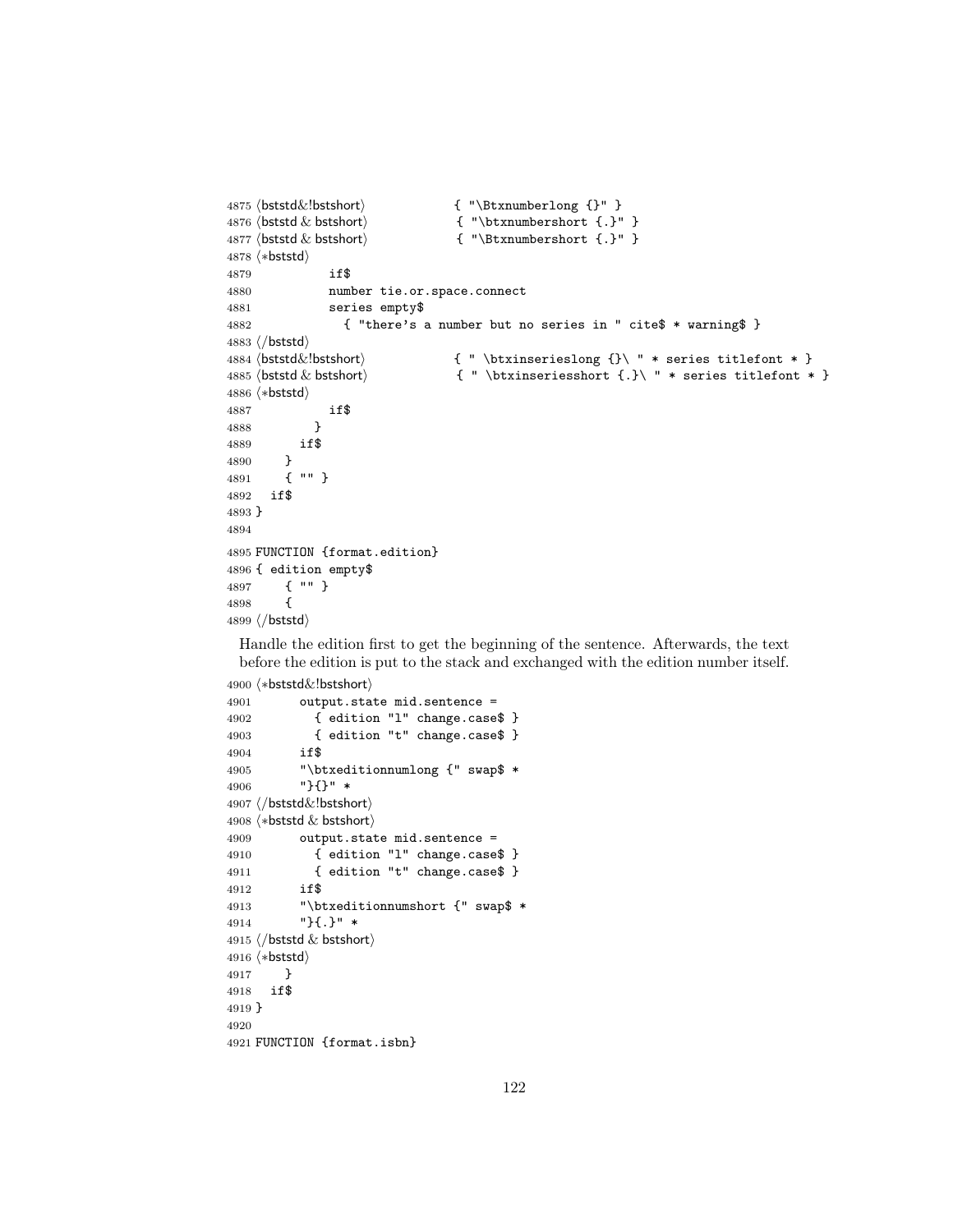```
4922 { isbn empty$
4923 { "" }
4924 { "\mbox{\btxISBN~\btxISBNfont {" isbn * "}}" * }
4925 if$
4926 }
4927
4928 FUNCTION {format.issn}
4929 { issn empty$
4930 { "" }
4931 { "\mbox{\btxISSN~\btxISSNfont {" issn * "}}" * }
4932 if$
4933 }
4934 FUNCTION {format.url}
4935 { url empty$
4936 { "" }
4937 {
4938 urldate empty$
4939 { "{\latintext \btxurlfont{" url * "}}" * }
4940 {
4941 "{\latintext \btxurlfont{" url * "}}\empty " *
4942 "\btxurldatecomment {\btxkeywordlanguage {\btxurldatefont{" *
4943 urldate * "}}}" *
4944 }
4945 if$
4946 }
4947 if$
4948 }
 Format annotations:
4949 FUNCTION {write.annote}
4950 { annote empty$
4951 'skip$
4952 {
4953 annotelanguage empty$
4954 { "\btxkeywordlanguage {" }
4955 { "{\selectlanguage {" annotelanguage * "}" * }
4956 if$
4957 "\btxannotation {" * annote * "}}" *
4958 write$ newline$
4959 }
4960 if$
4961 }
4962 INTEGERS { multiresult }
4963
4964 FUNCTION {multi.page.check}
4965 { 't :=
4966 #0 'multiresult :=
4967 { multiresult not
```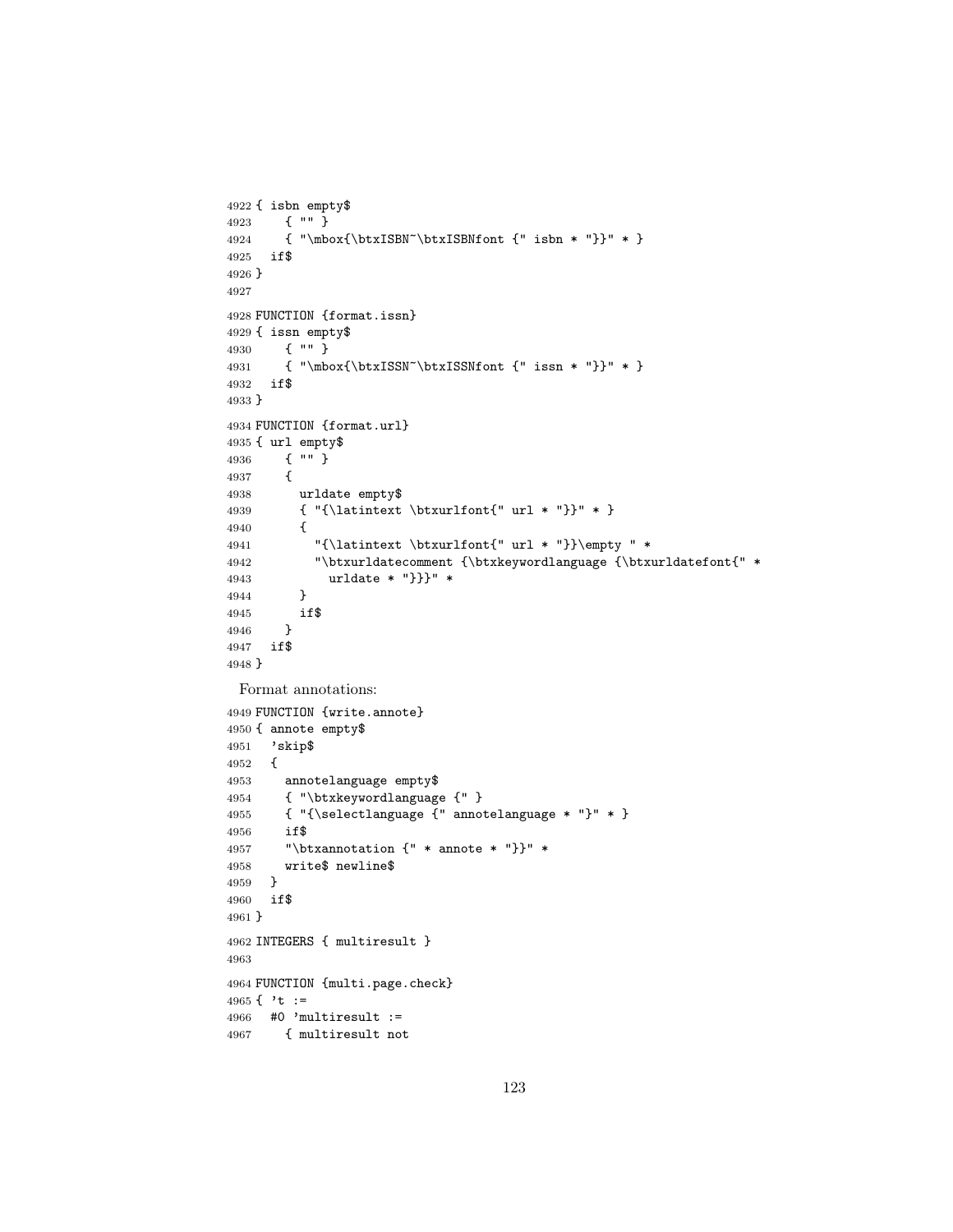```
4968 t empty$ not
4969 and
4970 }
4971 { t #1 #1 substring$
4972 duplicate$ "-" =
4973 swap$ duplicate$ "," =
4974 swap$ "+" =
4975 or or
4976 { #1 'multiresult := }
4977 { t #2 global.max$ substring$ 't := }
4978 if$
4979 }
4980 while$
4981 multiresult
4982 }
4983
4984 FUNCTION {format.pages}
4985 { pages empty$
4986 { "" }
4987 { pages multi.page.check
4988 (/bststd)
4989 (*bststd&!bstshort)
4990 { "\btxpageslong {}" pages n.dashify tie.or.space.connect }
4991 { "\btxpagelong {}" pages tie.or.space.connect }
4992 \langle /bststd\&!bstshort\rangle4993 \langle *beststd & bstshort \rangle4994 { "\btxpagesshort {.}" pages n.dashify tie.or.space.connect }
4995 { "\btxpageshort {.}" pages tie.or.space.connect }
4996 \langle/bststd & bstshort\rangle4997 (*bststd)
4998 if$
4999 }
5000 if$
5001 }
5002
5003 FUNCTION {format.vol.num.pages}
5004 { volume field.or.null
5005 number empty$
5006 'skip$
5007 { "(" number * ")" * *
5008 volume empty$
5009 { "there's a number but no volume in " cite$ * warning$ }
5010 'skip$
5011 if$
5012 }
5013 if$
5014 pages empty$
5015 'skip$
5016 { duplicate$ empty$
```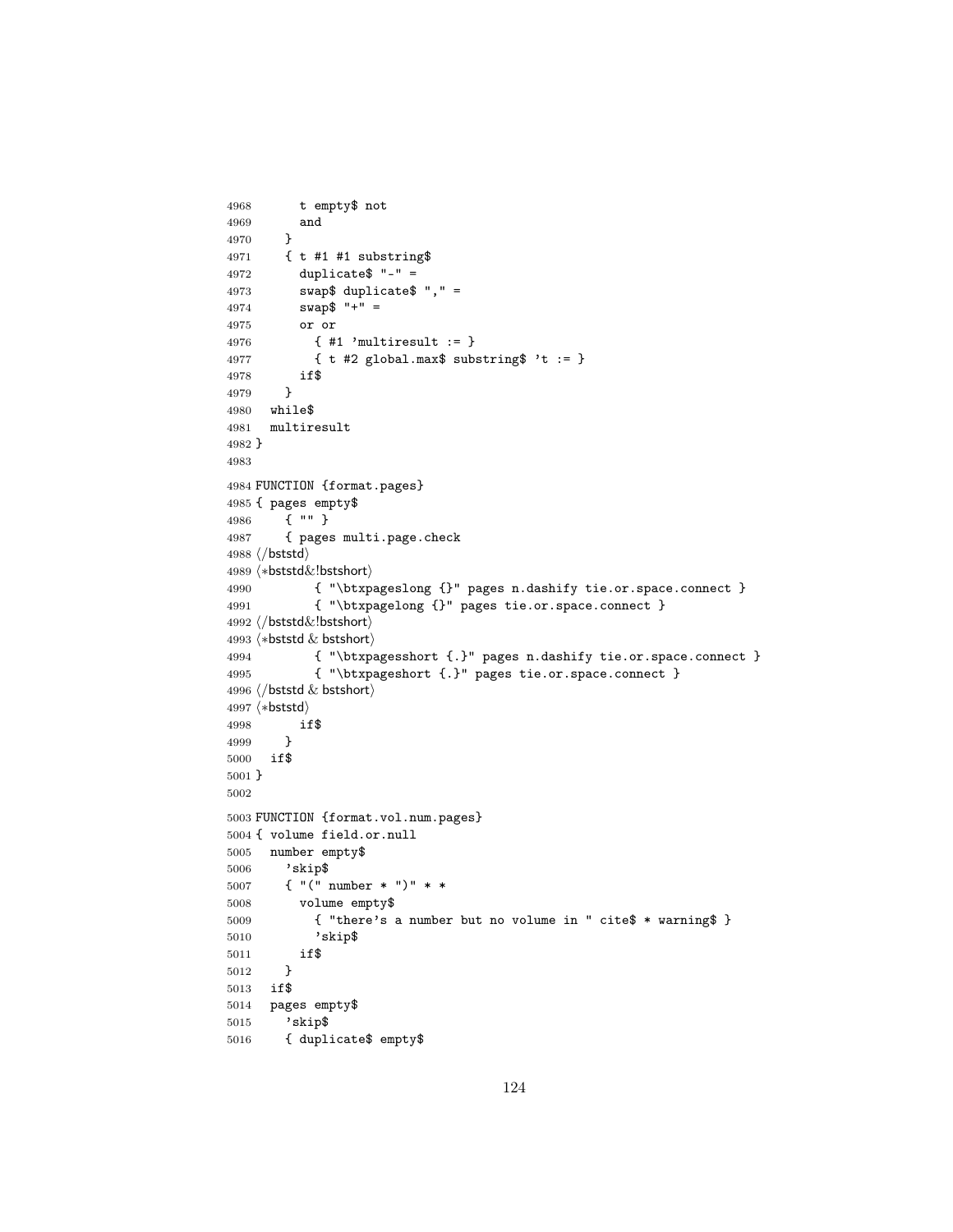```
5017 { pop$ format.pages }
5018 { ":" * pages n.dashify * }
5019 if$
5020 }
5021 if$
5022 }
5023
5024 FUNCTION {format.chapter.pages}
5025 { chapter empty$
5026 'format.pages<br>5027 { type empty$
        5027 { type empty$
5028 \langle/bststd\rangle5029 (bststd&!bstshort) { "\btxchapterlong {}" }
5030 \langle bststd & bstshort\langle \cdot \rangle { "\btxchaptershort {.}" }
5031 (*bststd)
5032 { type "l" language.change.case }
5033 if$
5034 chapter tie.or.space.connect
5035 pages empty$
5036 'skip$
5037 { ", " * format.pages * }
5038 if$
5039 }
5040 if$
5041 }
5042
5043 FUNCTION {format.in.ed.booktitle}
5044 { booktitle empty$
5045 { "" }
5046 { editor empty$
5047 \langle/bststd\rangle5048 \langle *bststd&!bstshort \rangle5049 { "\Btxinlong {}\ " booktitle titlefont * }
5050 { "\Btxinlong {}\ " format.editors * ": " * booktitle titlefont * }
5051 (/bststd&!bstshort)
5052 \langle *beststd & bestshort \rangle5053 { "\Btxinshort {.}\ " booktitle titlefont * }
5054 \{ "\Btxinshort \{.\} \ " format.editors * ": " * booktitle titlefont * }
5055 \langle/bststd & bstshort\rangle5056 (*bststd)
5057 if$
5058 }
5059 if$
5060 }
5061
5062 FUNCTION {empty.misc.check}
5063 { author empty$ title empty$ howpublished empty$
5064 month empty$ year empty$ note empty$
5065 and and and and and
```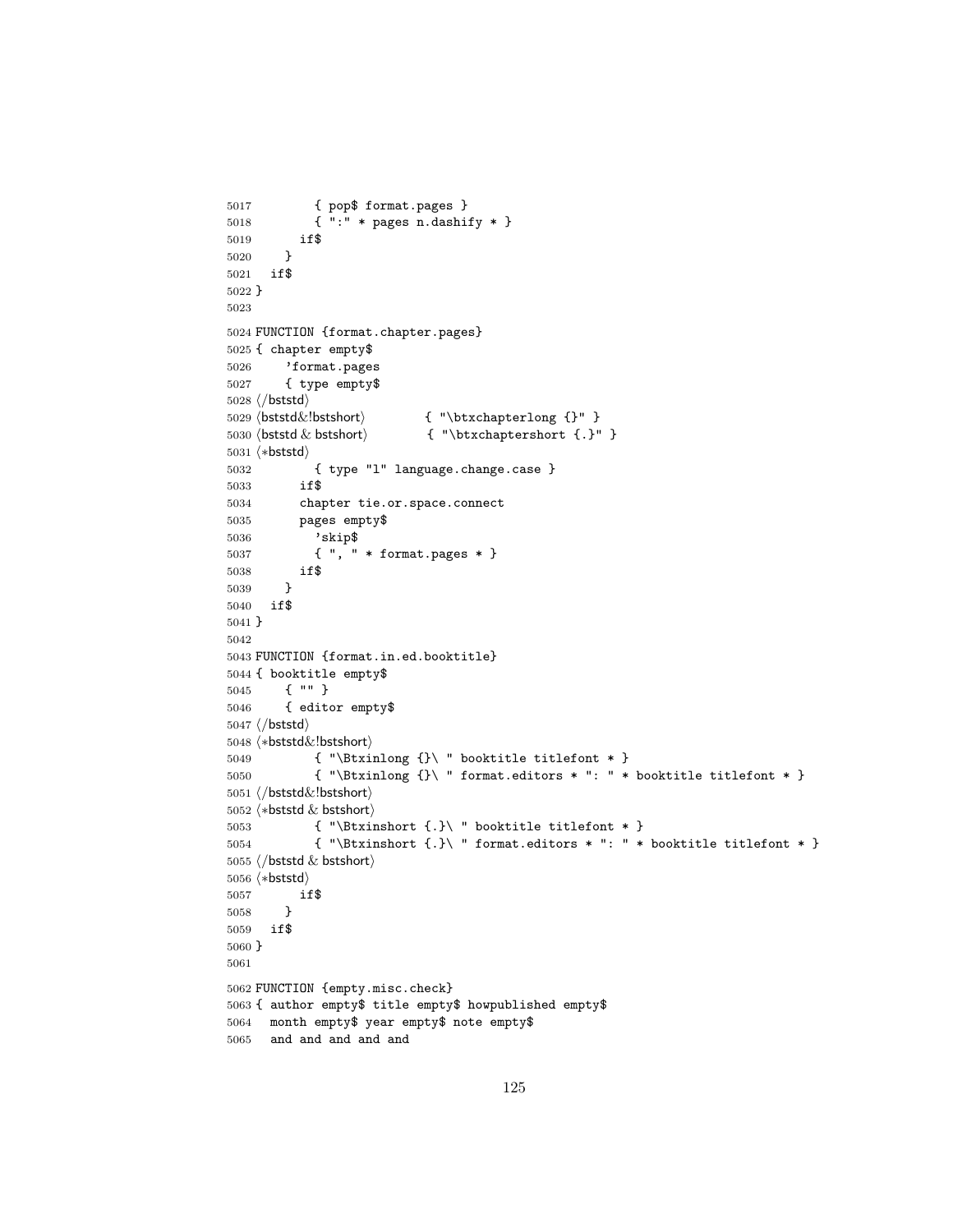```
5066 key empty$ not and
5067 { "all relevant fields are empty in " cite$ * warning$ }
5068 'skip$
5069 if$
5070 }
5071
5072 FUNCTION {format.thesis.type}
5073 { type empty$
5074 'skip$
5075 { pop$
5076 type "t" language.change.case
5077 }
5078 if$
5079 }
5080
5081 FUNCTION {format.tr.number}
5082 {
5083 number empty$
5084 {
5085 type empty$
5086 \langle/bststd\rangle5087 \b{ststd&!bstshort} { "\btxtechreplong {}" }
5088 \langlebststd & bstshort\langle \cdot \rangle { "\btxtechrepshort {.}" }
5089 (*bststd)
5090 { type "t" language.change.case }
5091 if$
5092 }
5093 {
5094 type empty$
5095 \langle/bststd\rangle5096 (bststd&!bstshort) \{ "\Btxtechreplong \}" }<br>5097 (bststd & bstshort) \{ "\Btxtechrepshort \}.}"
                           \{ "\Btxtechrepshort \{.\}" }
5098 (*bststd)
5099 { type "t" language.change.case }
5100 if$
5101 number tie.or.space.connect
5102 }
5103 if$
5104 }
5105
5106 FUNCTION {format.article.crossref}
5107 { key empty$
5108 \langle/bststd\rangle5109 (*bststd&!bstshort)
5110 { journal empty$
5111 { "need key or journal for " cite$ * " to crossref " * crossref *
5112 warning$
```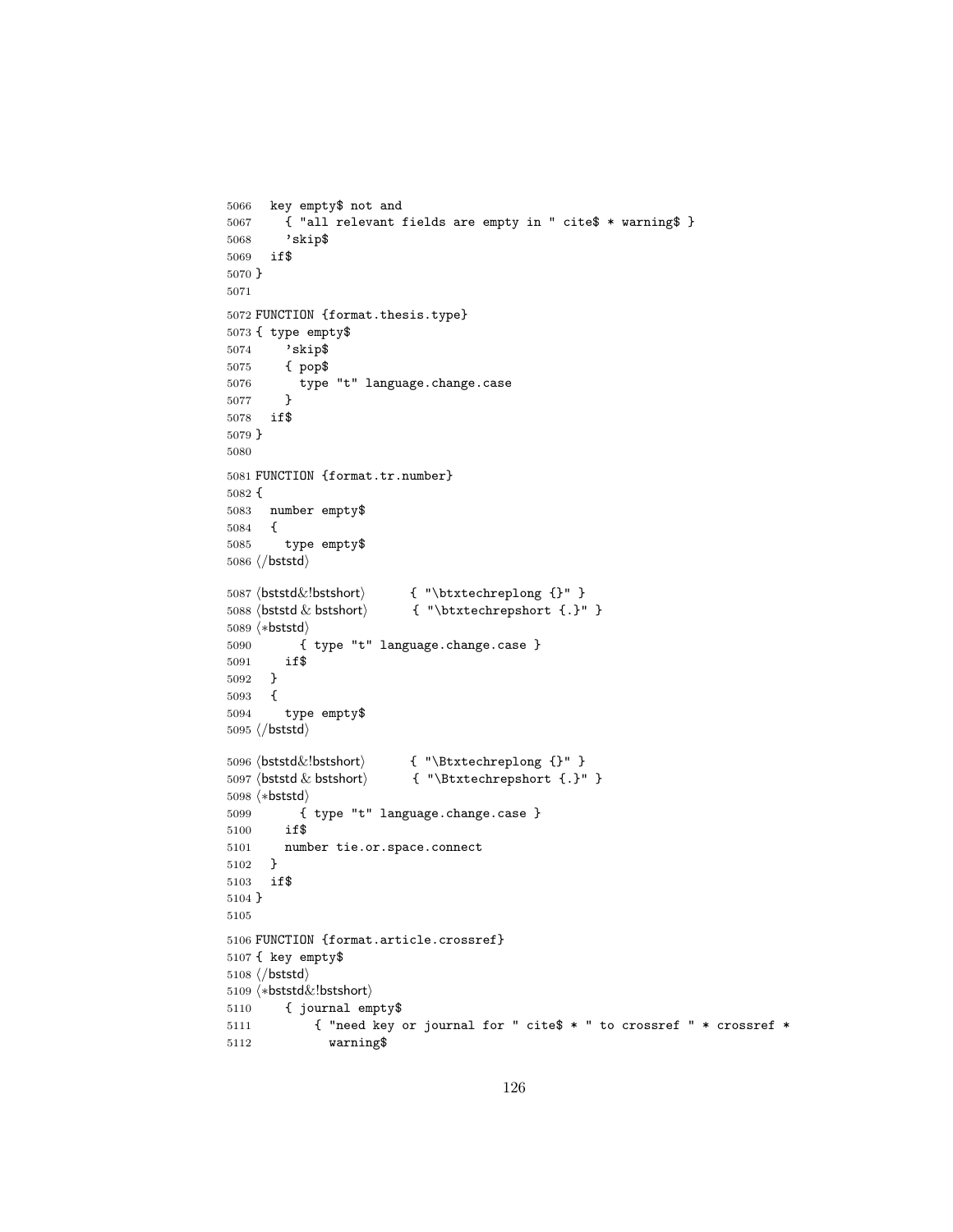```
5113 ""
5114 }
5115 { "\Btxinlong {}\ " journal titlefont * }
5116 if$
5117 }
5118 { "\Btxinlong {}\ " key titlefont * }
5119 (/bststd&!bstshort)
5120 \langle *beststd & bestshort \rangle5121 { journal empty$
5122 { "need key or journal for " cite$ * " to crossref " * crossref *
5123 warning$
5124 ""
5125 }
5126 { "\Btxinshort {.}\ " journal titlefont * }
5127 if$
5128 }
5129 { "\Btxinshort {.}\ " key titlefont * }
5130 \langle/bststd & bstshort\rangle5131 \langle *beststd \rangle5132 if$
5133 " \cite{" * crossref * "}" *
5134 }
5135
5136 FUNCTION {format.crossref.editor}
5137 {
5138 \langle/bststd\rangle5139 (*bststd&!bstshort)
5140 editor #1 "{ll}{,~jj}{, ff}{~vv}" format.name$ namefont
5141 (/bststd&!bstshort)
5142 \langle *beststd & bestshort \rangle5143 editor #1 "\{11\}{,~jj}{,~f.}{~vv}" format.name$ namefont
5144 \langle/bststd & bstshort\rangle5145 \langle *beststd \rangle5146 editor num.names$ duplicate$
5147 #2 >
5148 { pop$ " " "\btxetalshort {.}" etalfont * * }
5149 \{ 42 <5150 'skip$
5151 { editor #2 "{ff }{vv }{ll}{ jj}" format.name$ "others" =
5152 { " " "\btxetalshort {.}" etalfont * * }
5153 \langle/bststd\rangle5154 (*bststd&!bstshort)
5155 \{ " \btxandlong {}' \" * editor #2 " {ff}{'vv}{'1l}{}', jj }"5156 (/bststd&!bstshort)
5157 \langle *beststd & bestshort \rangle5158 { " \btxandshort {.}\ " * editor #2 "{vv~}{ll}"
5159 \langle/bststd & bstshort\rangle5160 \langle *beststd \rangle5161 format.name$ namefont * }
```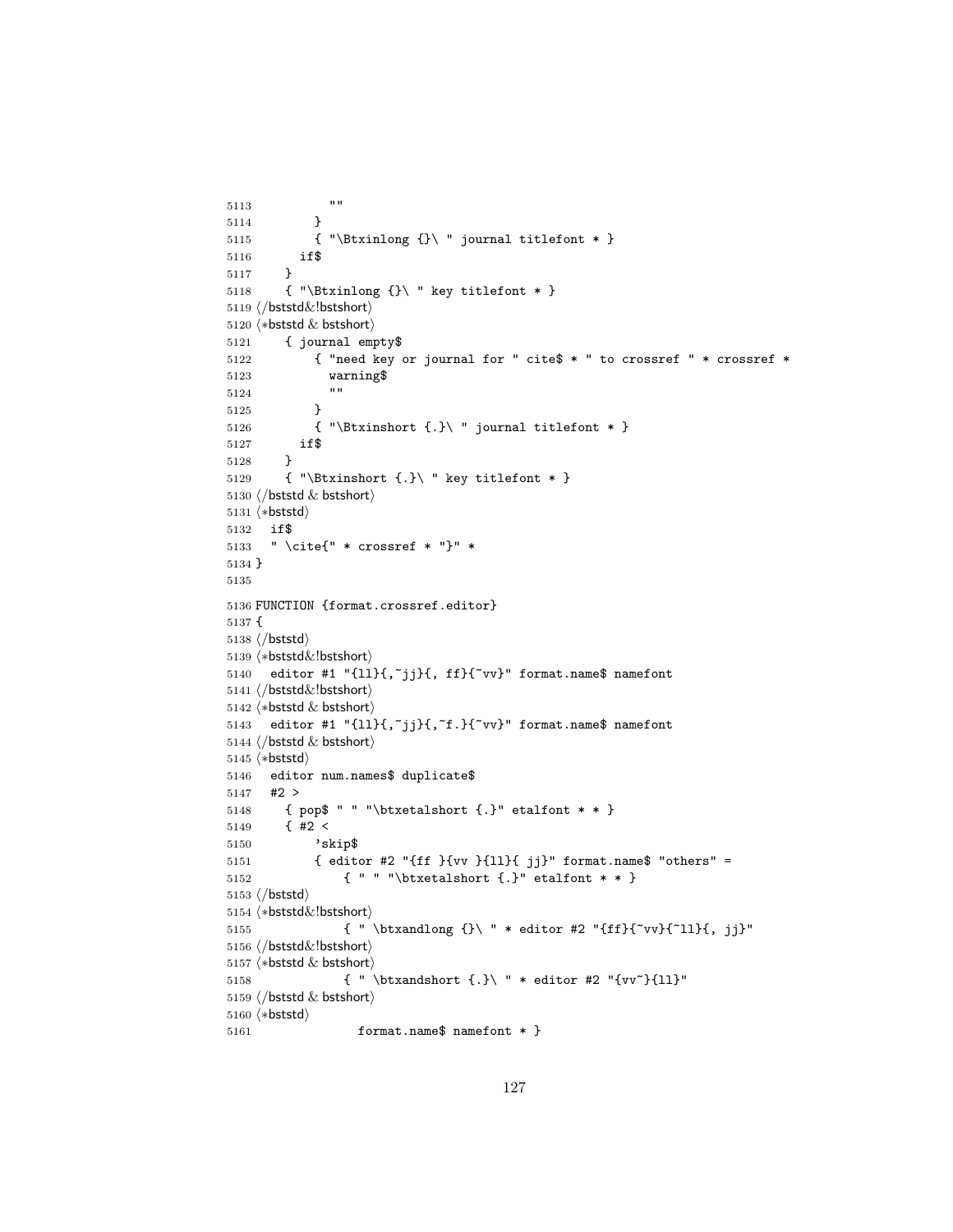```
5162 if$
5163 }
5164 if$
5165 }
5166 if$
5167 }
5168
5169 FUNCTION {format.book.crossref}
5170 { volume empty$
5171 { "empty volume in " cite$ * "'s crossref of " * crossref * warning$
5172\langle/bststd\rangle5173\mathsf{\{bststd}\{l\}} "\Btxinlong {}\ "
5174 \beta \& bstshort "\Btxinshort {.}\ "
5175 (*bststd)
5176 }
5177 \langle/bststd\rangle5178 (*bststd&!bstshort)
5179 { "\Btxvolumelong {}" volume volume.tie.or.space.connect
5180 " \btxofserieslong {}\ " *
5181 (/bststd&!bstshort)
5182 \langle *beststd & bestshort \rangle5183 { "\Btxvolumeshort {.}" volume volume.tie.or.space.connect
5184 " \btxofseriesshort {.}\ " *
5185 \langle/bststd & bstshort\rangle5186 (*bststd)
5187 }
5188 if$
5189 editor empty$
5190 editor field.or.null author field.or.null =
5191 or
5192 { key empty$
5193 { series empty$
5194 { "need editor, key, or series for " cite$ * " to crossref " *
5195 crossref * warning$
5196 "" *
5197 }
5198 { series titlefont * }
5199 if$
5200 }
5201 { key titlefont * }
5202 if$
5203 }
5204 { format.crossref.editor * }
5205 if$
5206 " \cite{" * crossref * "}" *
5207 }
5208
5209 FUNCTION {format.incoll.inproc.crossref}
5210 { editor empty$
```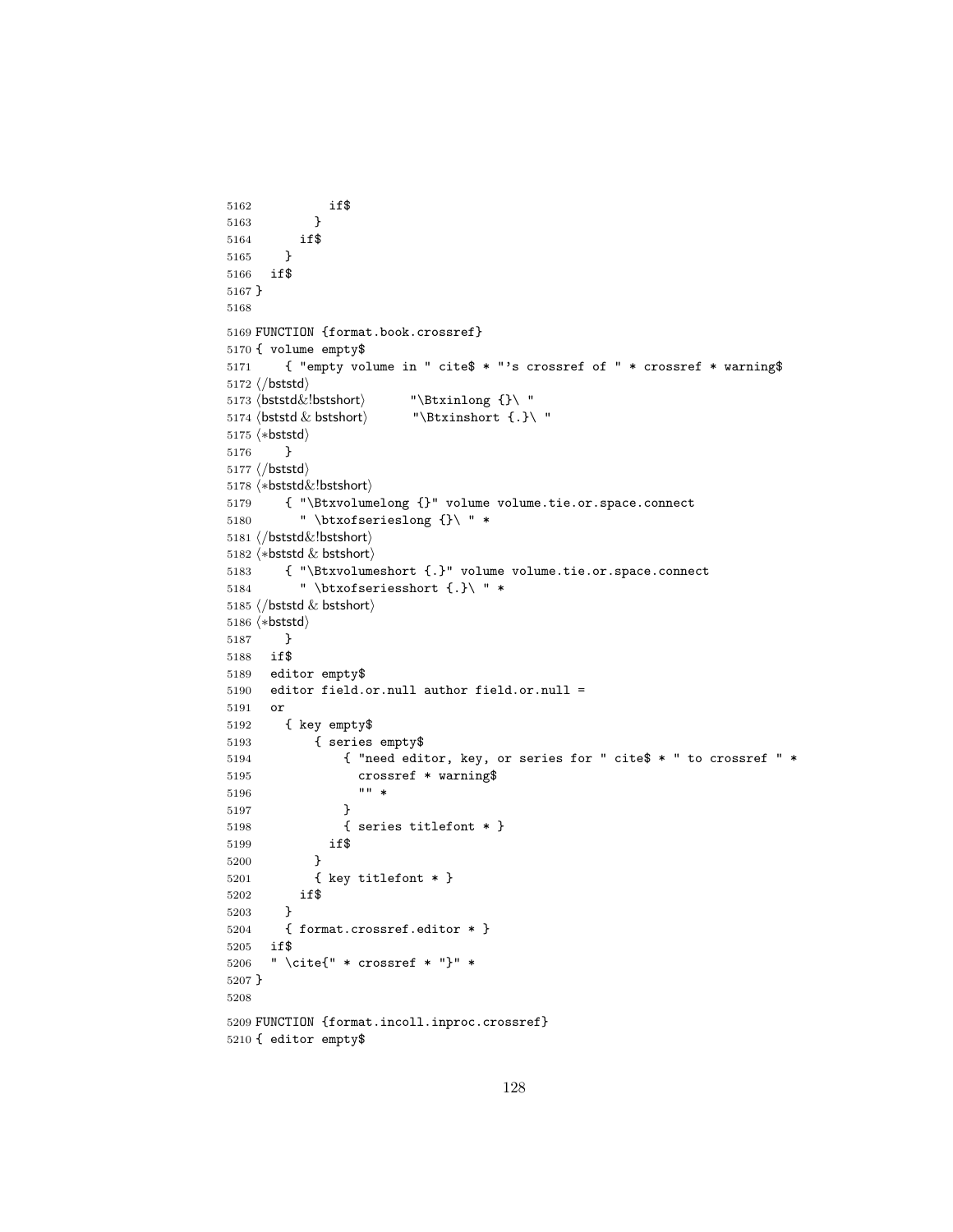```
5211 editor field.or.null author field.or.null =
5212 or
5213 { key empty$
5214 { booktitle empty$
5215 { "need editor, key, or booktitle for " cite$ * " to crossref " *
5216 crossref * warning$
5217
5218 }
5219 \langle/bststd\rangle5220 \langlebststd\&!bstshort\rangle { "\Btxinlong {}\ " booktitle titlefont * }
5221 (bststd & bstshort) \{ \cdot \} \ "\Btxinshort \{ . \} \ " booktitle titlefont * }
5222 (*bststd)
5223 if$
5224 }
5225 \langle/bststd\rangle5226 (bststd&!bstshort) \{ "\Btxinlong {}\ " key titlefont * }<br>5227 (bststd & bstshort) \{ "\Btxinshort {.}\ " key titlefont *
                           \{ "\Btxinshort \{\cdot\} " key titlefont * }
5228 (*bststd)
5229 if$
5230 }
5231 \langle/bststd\rangle5232 \b{ststd&!bstshort} { "\Btxinlong {}\ " format.crossref.editor * }
5233 \beta \& bstshort { "\Btxinshort {.}\ " format.crossref.editor * }
5234 (*bststd)
5235 if$
5236 " \cite{" * crossref * "}" *
5237 }
5238
5239 FUNCTION {article}
5240 { output.bibitem
5241 format.authors "author" output.check
5242 after.authors
5243 format.jtitle "title" output.check
5244 new.block
5245 crossref missing$
5246 { journal
5247 title missing$
5248 { titlefont }
5249 { journalfont }
5250 if$
5251 "journal" output.check
5252 format.vol.num.pages output
5253 format.date "year" output.check
5254 }
5255 { format.article.crossref output.nonnull
5256 format.pages output
5257 }
5258 if$
5259 format.issn "\ifbtxprintISSN" output.isbn
```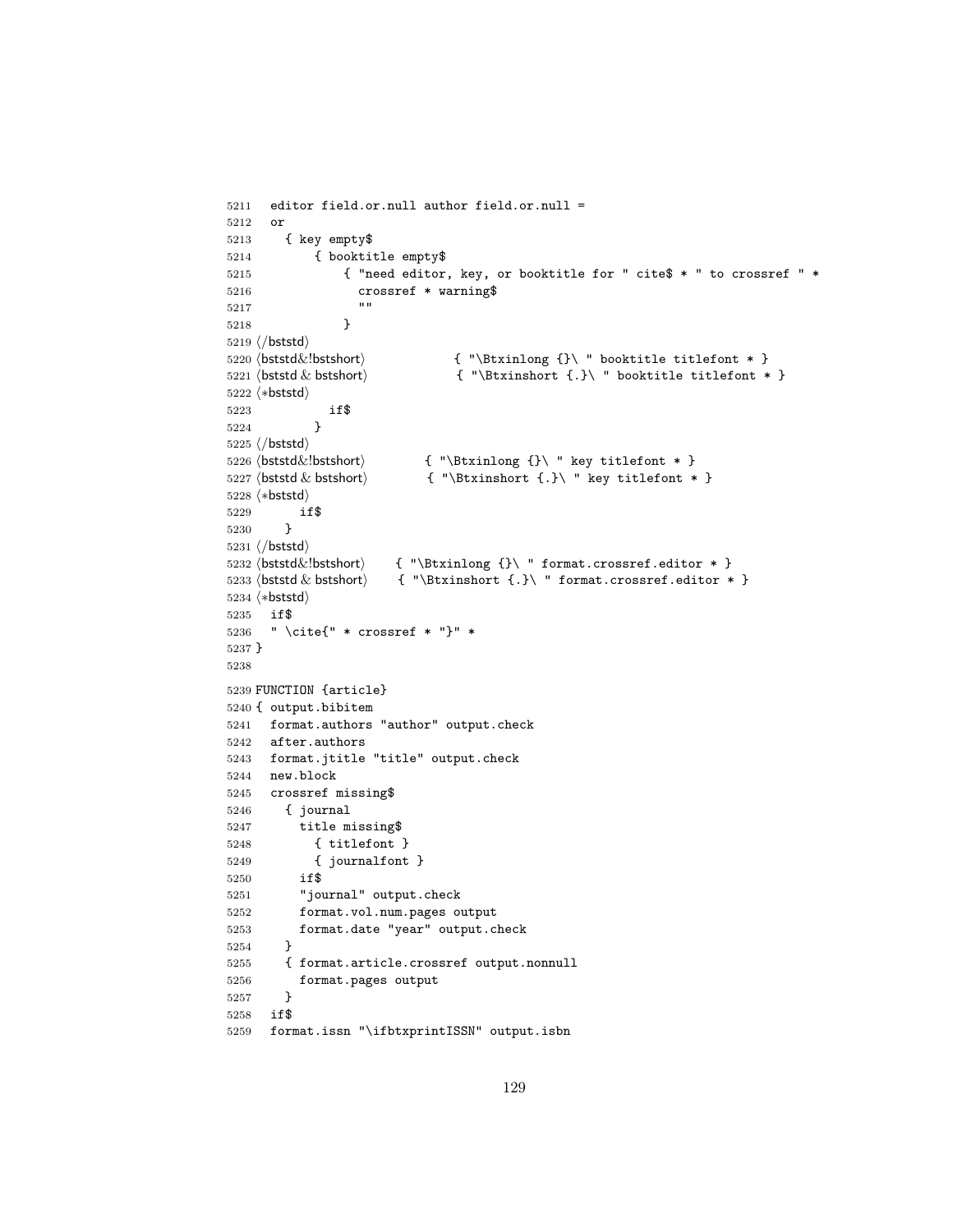```
5260 new.block
5261 format.url output
5262 note output
5263 fin.entry
5264 write.annote
5265 }
5266
5267 FUNCTION {book}
5268 { output.bibitem
5269 author empty$<br>5270 f format.ed
       5270 { format.editors "author and editor" output.check }
5271 { format.authors output.nonnull
5272 crossref missing$
5273 { "author and editor" editor either.or.check }
5274 'skip$
5275 if$
5276 }
5277 if$
5278 after.authors
5279 format.btitle "title" output.check
5280 crossref missing$
5281 { format.bvolume output
5282 new.block
5283 format.number.series output
5284 new.sentence
5285 publisher "publisher" output.check publisherfont
5286 address output
5287 }
5288 { new.block
5289 format.book.crossref output.nonnull
5290 }
5291 if$
5292 format.edition output
5293 format.date "year" output.check
5294 format.isbn "\ifbtxprintISBN" output.isbn
5295 new.block
5296 format.url output
5297 note output
5298 fin.entry
5299 write.annote
5300 }
5301
5302 FUNCTION {booklet}
5303 { output.bibitem
5304 format.authors output
5305 after.authors
5306 format.title "title" output.check
5307 howpublished address new.block.checkb
5308 howpublished output
```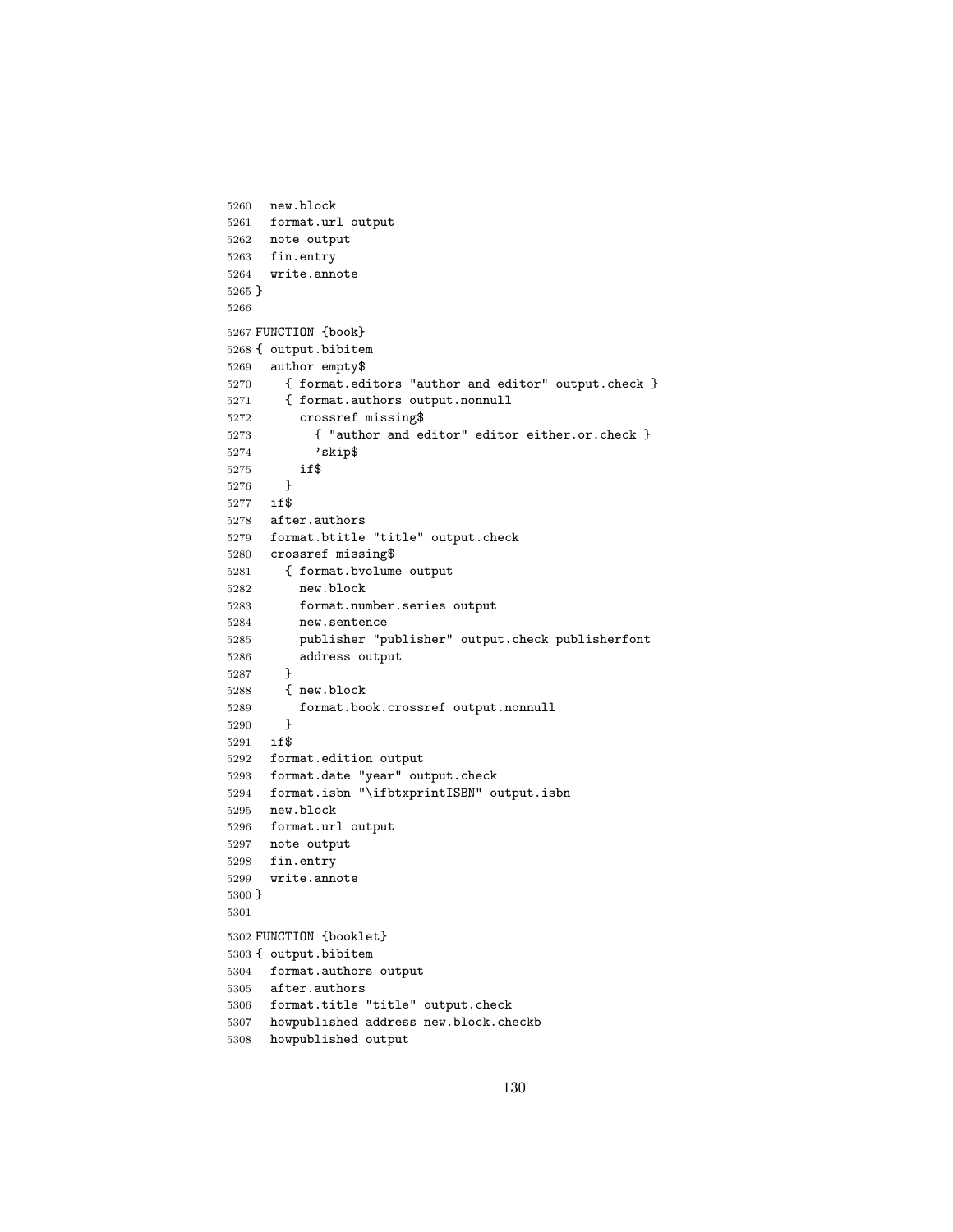```
5309 address output
5310 format.date output
5311 new.block
5312 format.url output
5313 note output
5314 fin.entry
5315 write.annote
5316 }
5317
5318 FUNCTION {inbook}
5319 { output.bibitem
5320 author empty$
5321 { format.editors "author and editor" output.check }
5322 { format.authors output.nonnull
5323 crossref missing$
5324 { "author and editor" editor either.or.check }
5325 'skip$
5326 if$
5327 }
5328 if$
5329 after.authors
5330 format.btitle "title" output.check
5331 crossref missing$
5332 { format.bvolume output
5333 format.chapter.pages "chapter and pages" output.check
5334 new.block
5335 format.number.series output
5336 new.sentence
5337 publisher "publisher" output.check publisherfont
5338 address output
5339 }
5340 { format.chapter.pages "chapter and pages" output.check
5341 new.block
5342 format.book.crossref output.nonnull
5343 }
5344 if$
5345 format.edition output
5346 format.date "year" output.check
5347 format.isbn "\ifbtxprintISBN" output.isbn
5348 new.block
5349 format.url output
5350 note output
5351 fin.entry
5352 write.annote
5353 }
5354
5355 FUNCTION {incollection}
5356 { output.bibitem
5357 format.authors "author" output.check
```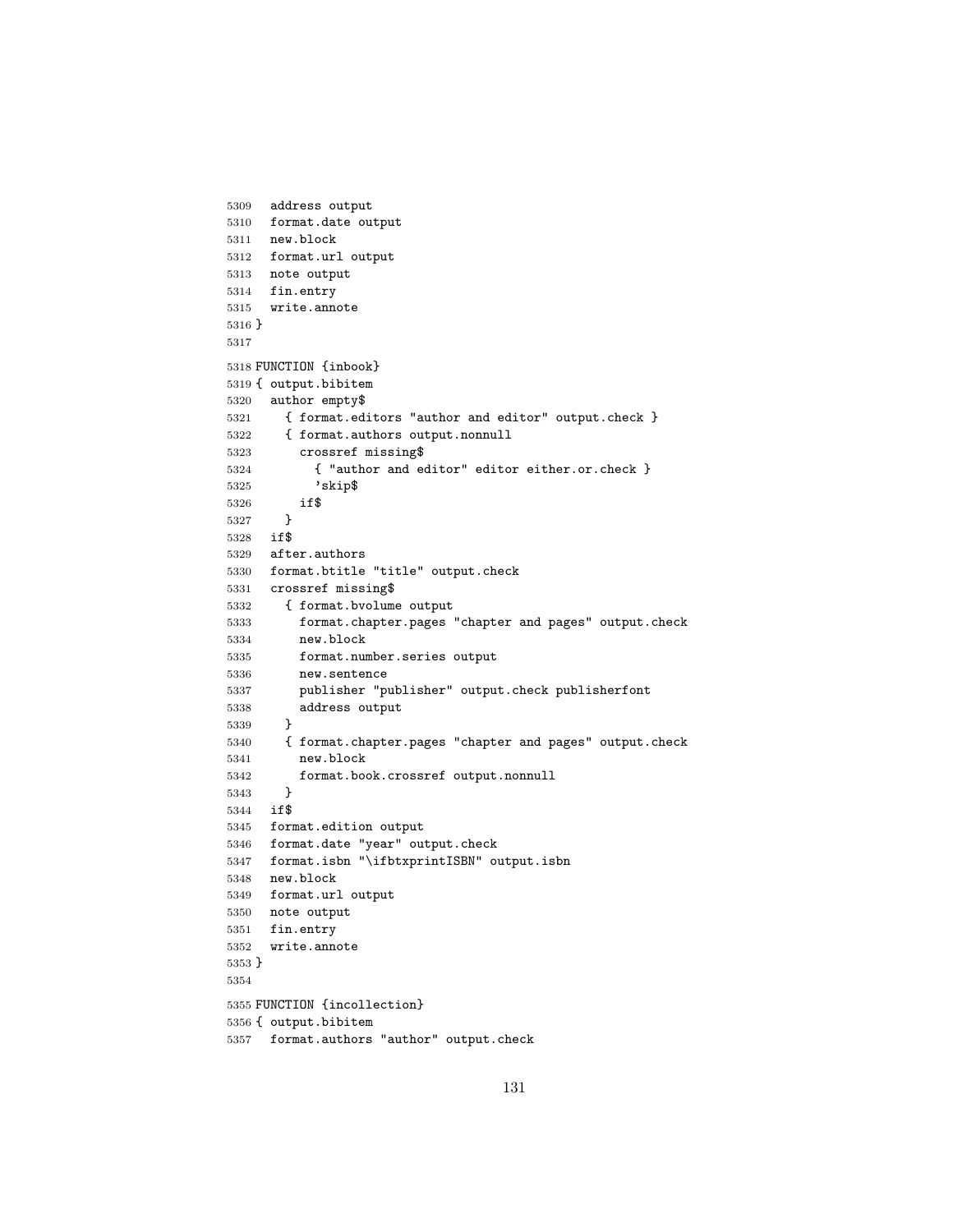```
5358 after.authors
5359 format.title "title" output.check
5360 new.block
5361 crossref missing$
5362 { format.in.ed.booktitle "booktitle" output.check
5363 format.bvolume output
5364 format.number.series output
5365 format.chapter.pages output
5366 new.sentence
5367 publisher "publisher" output.check publisherfont
5368 address output
5369 format.edition output
5370 format.date "year" output.check
5371 }
5372 { format.incoll.inproc.crossref output.nonnull
5373 format.chapter.pages output<br>5374 }
5374 }
5375 if$
5376 format.isbn "\ifbtxprintISBN" output.isbn
5377 new.block
5378 format.url output
5379 note output
5380 fin.entry
5381 write.annote
5382 }
5383
5384 FUNCTION {inproceedings}
5385 { output.bibitem
5386 format.authors "author" output.check
5387 after.authors
5388 format.title "title" output.check
5389 new.block
5390 crossref missing$
5391 { format.in.ed.booktitle "booktitle" output.check
5392 format.bvolume output
5393 format.number.series output
5394 format.pages output
5395 address empty$
5396 { organization publisher new.sentence.checkb
5397 organization output
5398 publisher publisherfont output
5399 format.date "year" output.check
5400 }
5401 { address output.nonnull
5402 format.date "year" output.check
5403 new.sentence
5404 organization output
5405 publisher publisherfont output
5406 }
```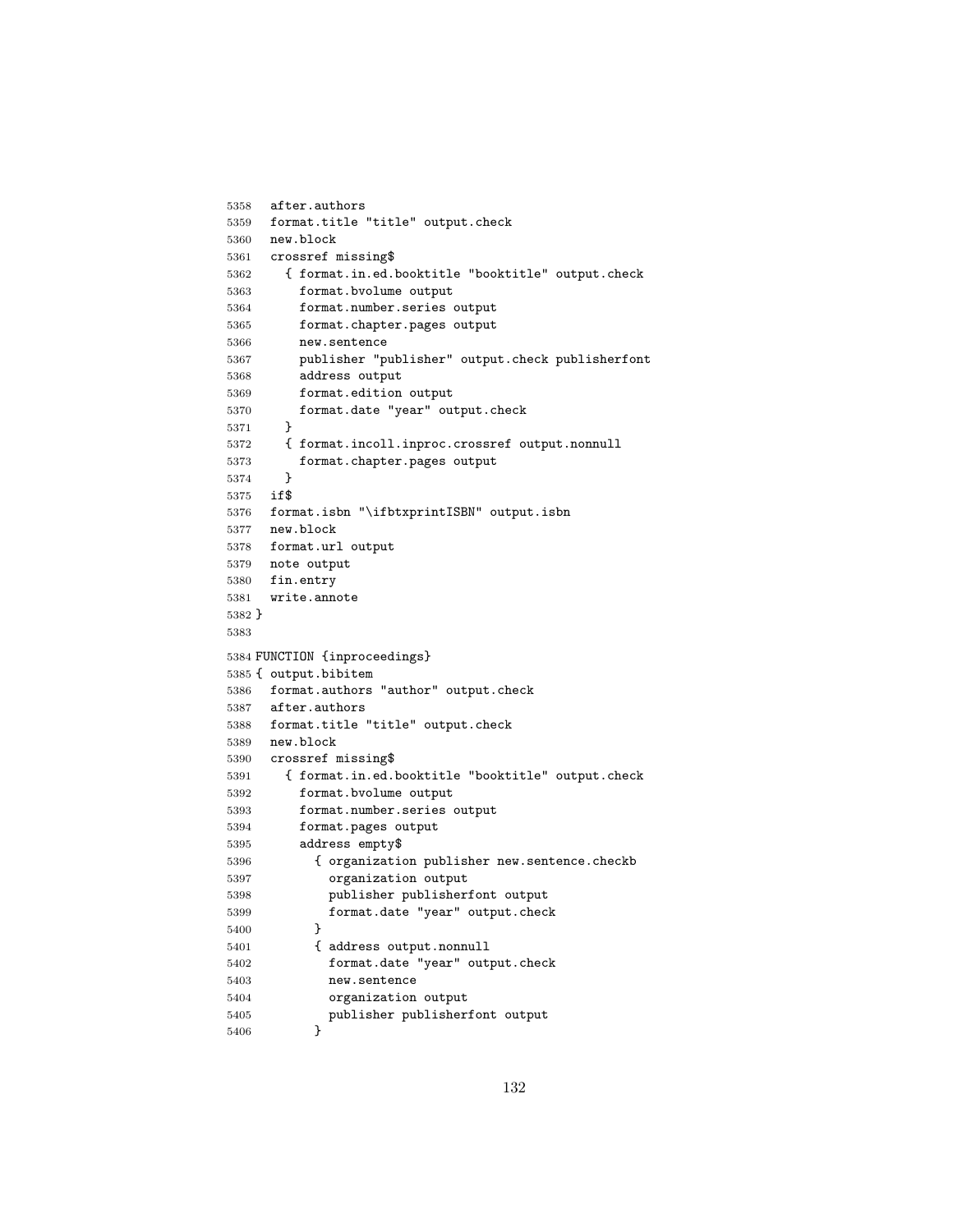```
5407 if$
5408 }
5409 { format.incoll.inproc.crossref output.nonnull
5410 format.pages output
5411 }
5412 if$
5413 format.isbn "\ifbtxprintISBN" output.isbn
5414 new.block
5415 format.url output
5416 note output
5417 fin.entry
5418 write.annote
5419 }
5420
5421 FUNCTION {conference} { inproceedings }
5422
5423 FUNCTION {manual}
5424 { output.bibitem
5425 author empty$
5426 { organization empty$
5427 'skip$
5428 { organization output.nonnull
5429 address output
5430 }
5431 if$
5432 }
5433 { format.authors output.nonnull }
5434 if$
5435 after.authors
5436 format.btitle "title" output.check
5437 author empty$
5438 { organization empty$
5439 { address new.block.checka
5440 address output
5441 }
5442 'skip$
5443 if$
5444 }
5445 { organization address new.block.checkb
5446 organization output
5447 address output
5448 }
5449 if$
5450 format.edition output
5451 format.date output
5452 format.isbn "\ifbtxprintISBN" output.isbn
5453 new.block
5454 format.url output
5455 note output
```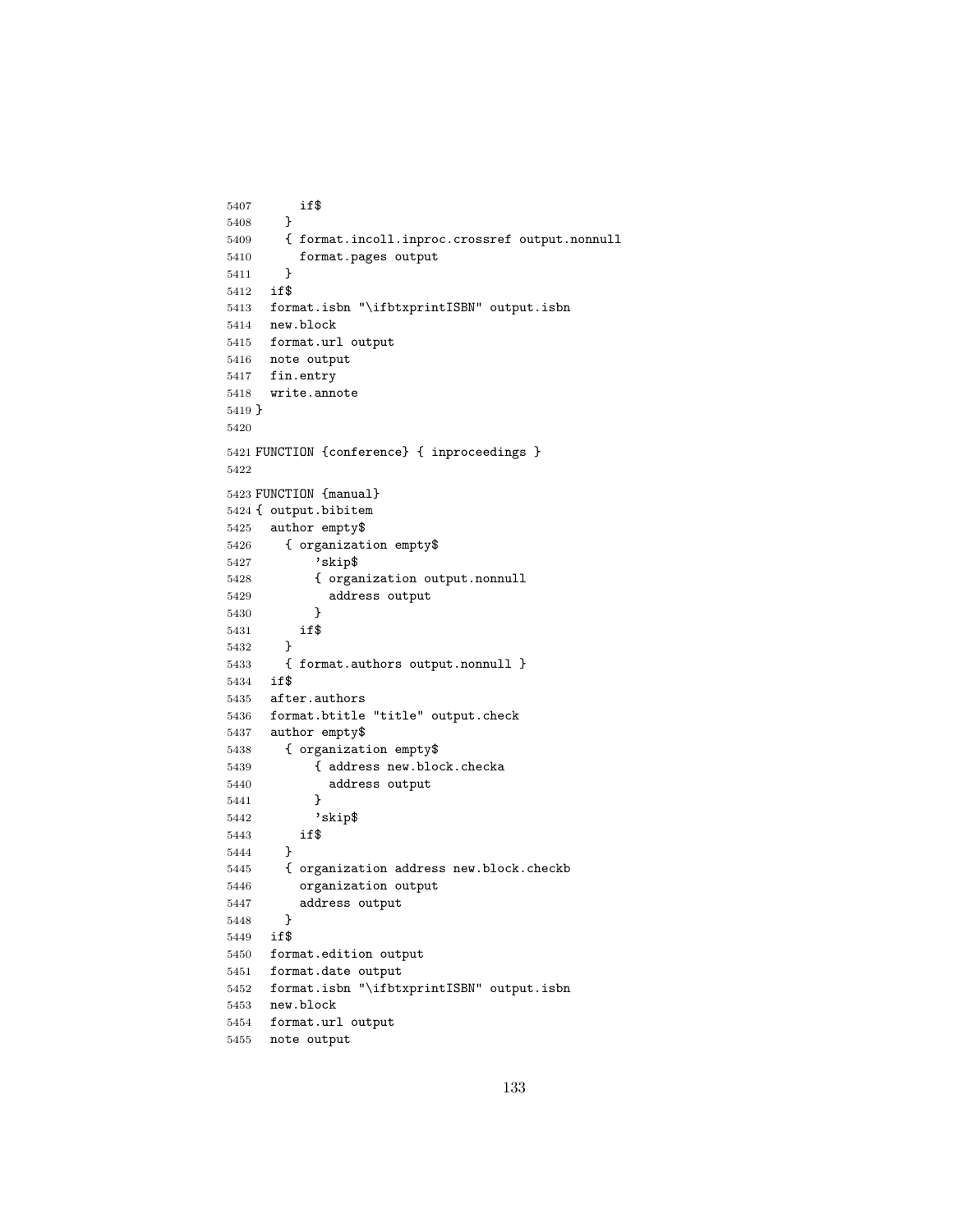```
5456 fin.entry
5457 write.annote
5458 }
5459
5460 FUNCTION {mastersthesis}
5461 { output.bibitem
5462 format.authors "author" output.check
5463 after.authors
5464 format.title "title" output.check
5465 new.block
5466 "\btxmastthesis {}" format.thesis.type output.nonnull
5467 school "school" output.check
5468 address output
5469 format.date "year" output.check
5470 new.block
5471 format.url output
5472 note output
5473 fin.entry
5474 write.annote
5475 }
5476
5477 FUNCTION {misc}
5478 { output.bibitem
5479 format.authors output
5480 title howpublished new.block.checkc
5481 format.title output
5482 howpublished new.block.checka
5483 howpublished output
5484 format.date output
5485 format.isbn "\ifbtxprintISBN" output.isbn
5486 new.block
5487 format.issn "\ifbtxprintISSN" output.isbn
5488 new.block
5489 format.url output
5490 note output
5491 fin.entry
5492 write.annote
5493 empty.misc.check
5494 }
5495
5496 FUNCTION {phdthesis}
5497 { output.bibitem
5498 format.authors "author" output.check
5499 after.authors
5500 format.btitle "title" output.check
5501 new.block
5502 "\btxphdthesis {}" format.thesis.type output.nonnull
5503 school "school" output.check
5504 address output
```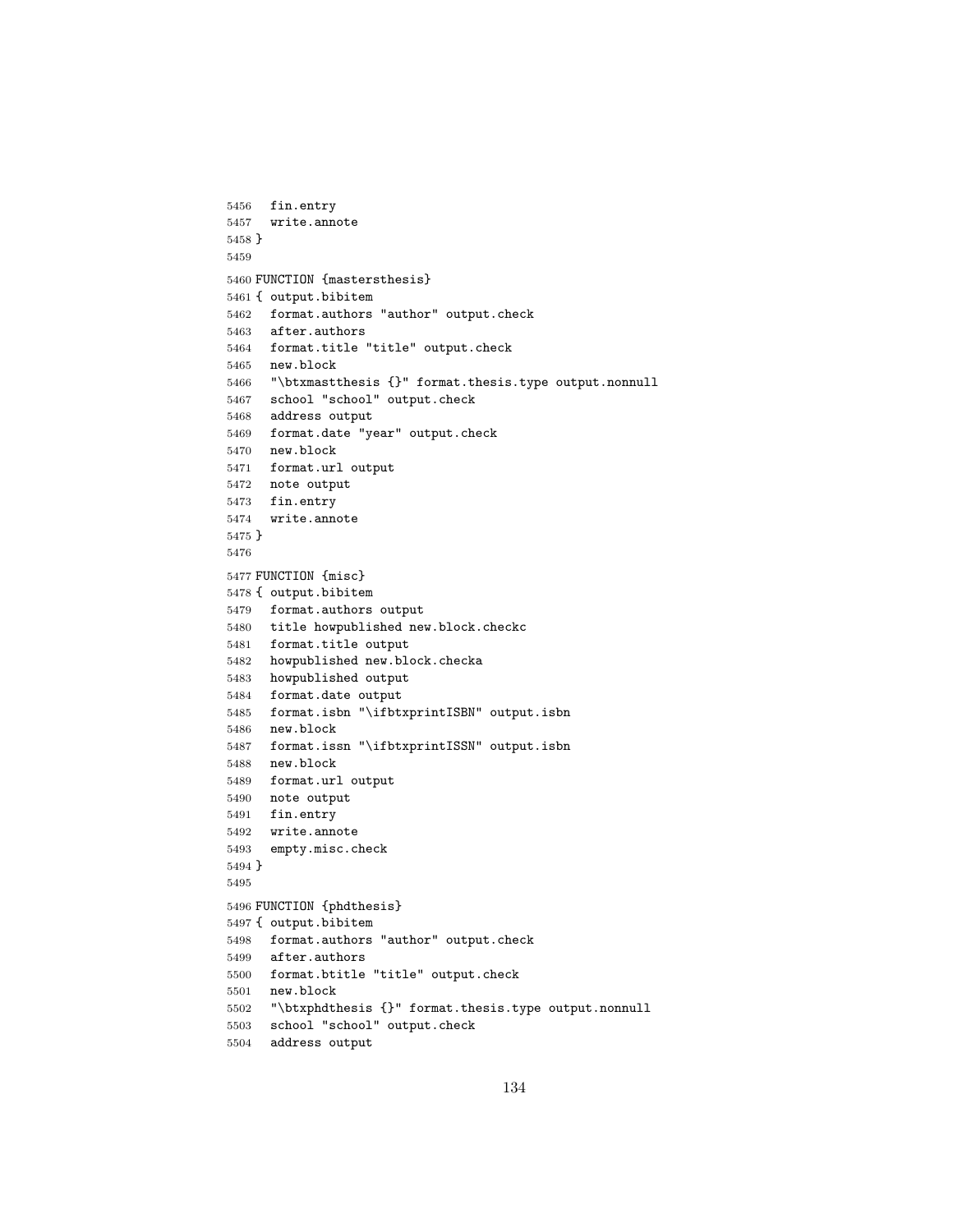```
5505 format.date "year" output.check
5506 format.isbn "\ifbtxprintISBN" output.isbn
5507 new.block
5508 format.url output
5509 note output
5510 fin.entry
5511 write.annote
5512 }
5513
5514 FUNCTION {proceedings}
5515 { output.bibitem
5516 editor empty$
5517 { organization output }
5518 { format.editors output.nonnull }
5519 if$
5520 after.authors
5521 format.btitle "title" output.check
5522 format.bvolume output
5523 format.number.series output
5524 address empty$
5525 { editor empty$
5526 { publisher new.sentence.checka }
5527 { organization publisher new.sentence.checkb
5528 organization output
5529 }
5530 if$
5531 publisher publisherfont output
5532 format.date "year" output.check
5533 }
5534 { address output.nonnull
5535 format.date "year" output.check
5536 new.sentence
5537 editor empty$
5538 'skip$
5539 { organization output }
5540 if$
5541 publisher publisherfont output
5542 }
5543 if$
5544 format.isbn "\ifbtxprintISBN" output.isbn
5545 new.block
5546 format.url output
5547 note output
5548 fin.entry
5549 write.annote
5550 }
5551
5552 FUNCTION {techreport}
```

```
5553 { output.bibitem
```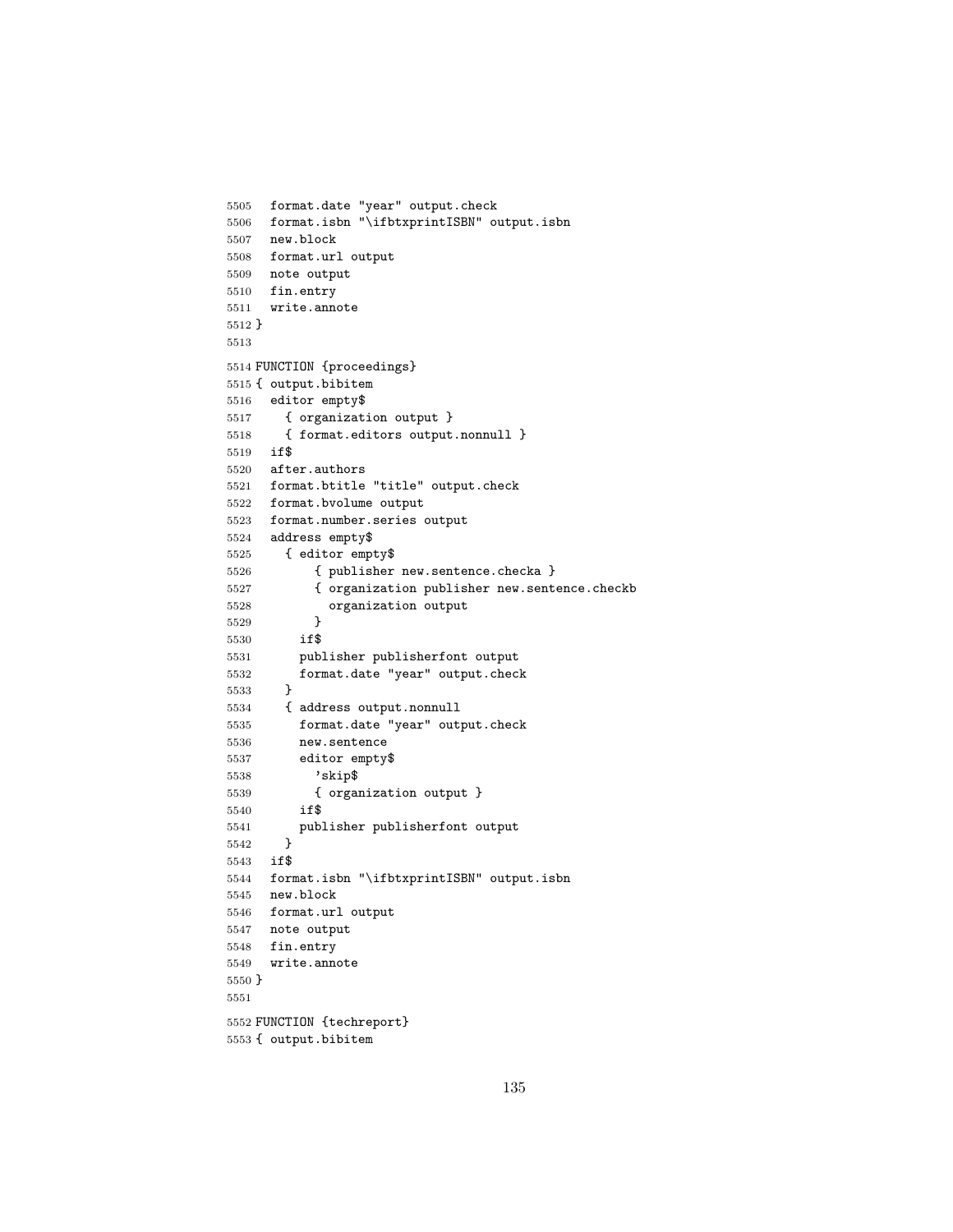```
5554 format.authors "author" output.check
5555 after.authors
5556 format.title "title" output.check
5557 new.block
5558 format.tr.number output.nonnull
5559 institution "institution" output.check
5560 address output
5561 format.date "year" output.check
5562 format.isbn "\ifbtxprintISBN" output.isbn
5563 new.block
5564 format.url output
5565 note output
5566 fin.entry
5567 write.annote
5568 }
5569
5570 FUNCTION {unpublished}
5571 { output.bibitem
5572 format.authors "author" output.check
5573 after.authors
5574 format.title "title" output.check
5575 new.block
5576 format.url output
5577 note "note" output.check
5578 format.date output
5579 fin.entry
5580 write.annote
5581 }
5582
5583 FUNCTION {default.type} { misc }
5584
5585 \langle/bststd\rangleMonths and journals:
5586 (*bststd&!bstshort)
5587 MACRO {jan} {"1"}
5588 MACRO {feb} {"2"}
5589 MACRO {mar} {"3"}
5590 MACRO {apr} {"4"}
5591 MACRO {may} {"5"}
5592 MACRO {jun} {"6"}
5593 MACRO {jul} {"7"}
5594 MACRO {aug} {"8"}
5595 MACRO {sep} {"9"}
5596 MACRO {oct} {"10"}
5597 MACRO {nov} {"11"}
5598 MACRO {dec} {"12"}
```
 MACRO {acmcs} {"ACM Computing Surveys"} MACRO {acta} {"Acta Informatica"}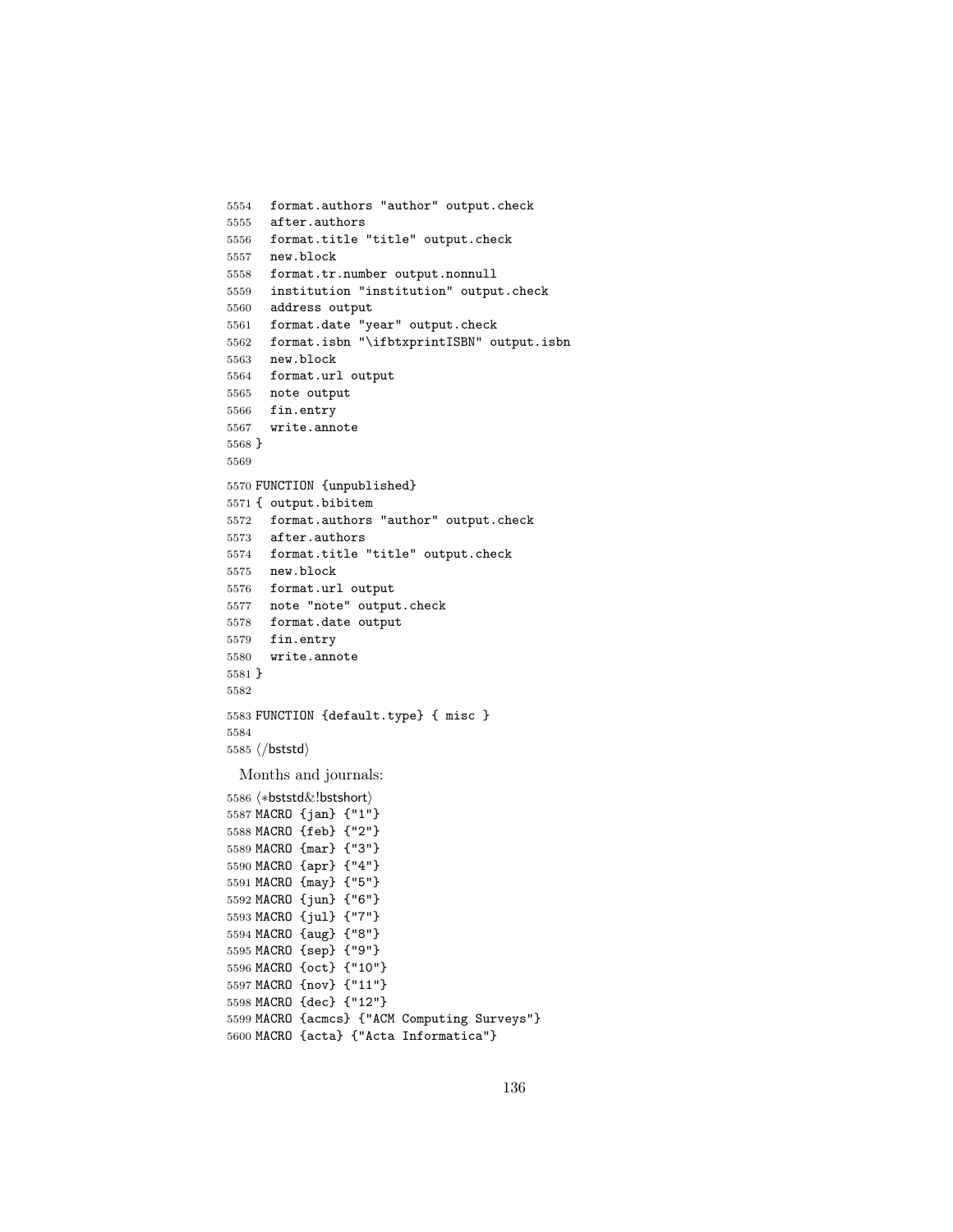```
5601 MACRO {cacm} {"Communications of the ACM"}
5602 MACRO {ibmjrd} {"IBM Journal of Research and Development"}
5603 MACRO {ibmsj} {"IBM Systems Journal"}
5604 MACRO {ieeese} {"IEEE Transactions on Software Engineering"}
5605 MACRO {ieeetc} {"IEEE Transactions on Computers"}
5606 MACRO {ieeetcad}
5607 {"IEEE Transactions on Computer-Aided Design of Integrated Circuits"}
5608 MACRO {ipl} {"Information Processing Letters"}
5609 MACRO {jacm} {"Journal of the ACM"}
5610 MACRO {jcss} {"Journal of Computer and System Sciences"}
5611 MACRO {scp} {"Science of Computer Programming"}
5612 MACRO {sicomp} {"SIAM Journal on Computing"}
5613 MACRO {tocs} {"ACM Transactions on Computer Systems"}
5614 MACRO {tods} {"ACM Transactions on Database Systems"}
5615 MACRO {tog} {"ACM Transactions on Graphics"}
5616 MACRO {toms} {"ACM Transactions on Mathematical Software"}
5617 MACRO {toois} {"ACM Transactions on Office Information Systems"}
5618 MACRO {toplas} {"ACM Transactions on Programming Languages and Systems"}
5619 MACRO {tcs} {"Theoretical Computer Science"}
5620 (/bststd&!bstshort)
5621 \langle *beststd & bestshort \rangle5622 MACRO {jan} {"1"}
5623 MACRO {feb} {"2"}
5624 MACRO {mar} {"3"}
5625 MACRO {apr} {"4"}
5626 MACRO {may} {"5"}
5627 MACRO {jun} {"6"}
5628 MACRO {jul} {"7"}
5629 MACRO {aug} {"8"}
5630 MACRO {sep} {"9"}
5631 MACRO {oct} {"10"}
5632 MACRO {nov} {"11"}
5633 MACRO {dec} {"12"}
5634 MACRO {acmcs} {"ACM Comput.\ Surv.{}"}
5635 MACRO {acta} {"Acta Inf.{}"}
5636 MACRO {cacm} {"Commun. ACM"}
5637 MACRO {ibmjrd} {"IBM J.~Res.\ Dev.{}"}
5638 MACRO {ibmsj} {"IBM Syst.~J.{}"}
5639 MACRO {ieeese} {"IEEE Trans.\ Softw.\ Eng.{}"}
5640 MACRO {ieeetc} {"IEEE Trans.\ Comput.{}"}
5641 MACRO {ieeetcad}
5642 {"IEEE Trans.\ Comput.-Aided Design Integrated Circuits"}
5643 MACRO {ipl} {"Inf.\ Process.\ Lett.{}"}
5644 MACRO {jacm} {"J.~ACM"}
5645 MACRO {jcss} {"J.~Comput.\ Syst.\ Sci.{}"}
5646 MACRO {scp} {"Sci.\ Comput.\ Programming"}
5647 MACRO {sicomp} {"SIAM J.~Comput.{}"}
5648 MACRO {tocs} {"ACM Trans.\ Comput.\ Syst.{}"}
5649 MACRO {tods} {"ACM Trans.\ Database Syst.{}"}
5650 MACRO {tog} {"ACM Trans.\ Gr.{}"}
```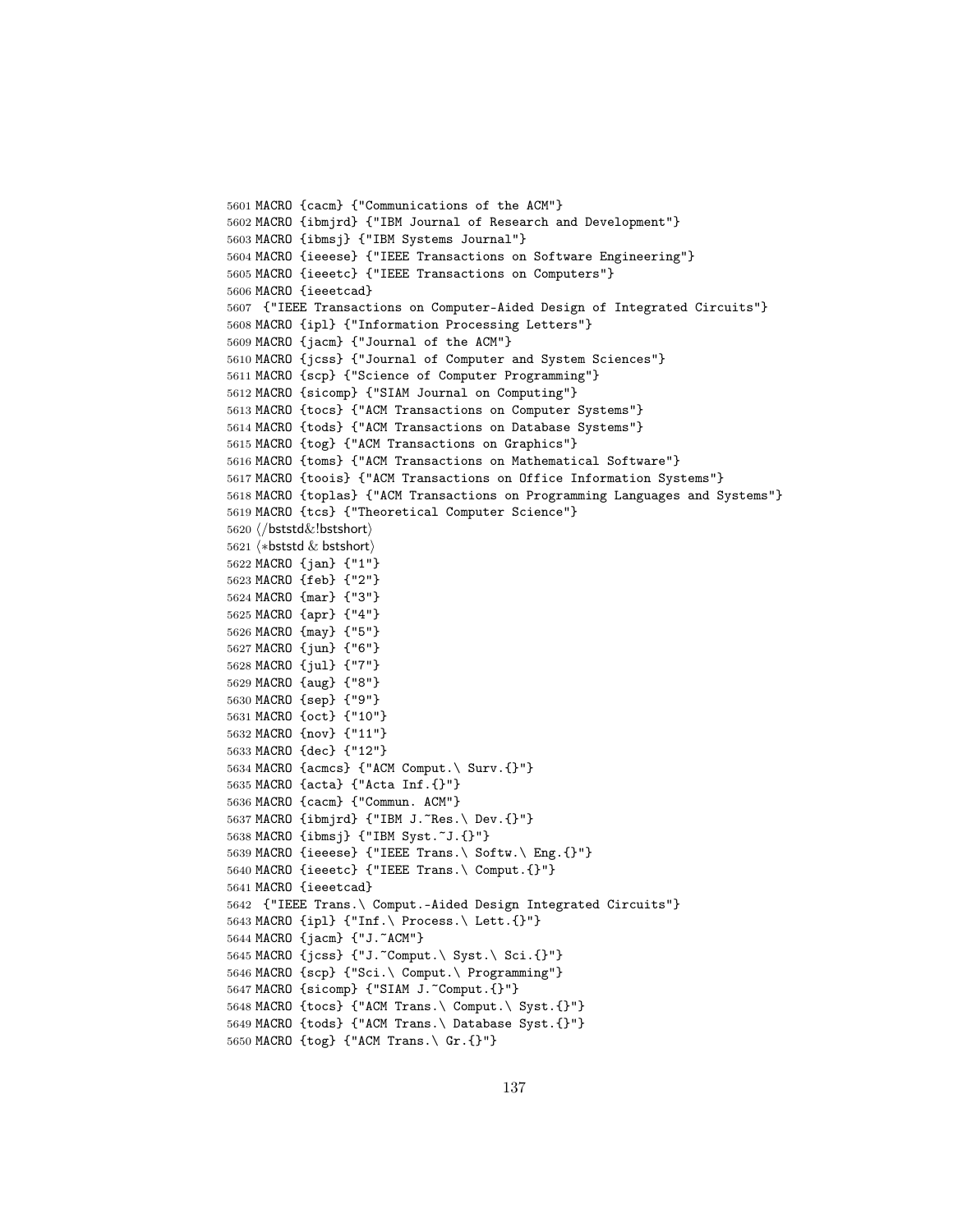```
5651 MACRO {toms} {"ACM Trans.\ Math.\ Softw.{}"}
5652 MACRO {toois} {"ACM Trans.\ Office Inf.\ Syst.{}"}
5653 MACRO {toplas} {"ACM Trans.\ Prog.\ Lang.\ Syst.{}"}
5654 MACRO {tcs} {"Theoretical Comput.\ Sci.{}"}
5655 \langle/bststd & bstshort\rangleAction.
5656 (*bststd)
5657
5658 READ
5659
```
## 10.1.2 Sorted bibliographies

5660  $\langle$ /bststd $\rangle$ 

This code is only used for sorted bibliographies.

```
5661 (*bststd&!bstunsorted)
5662 FUNCTION {sortify}
5663 { purify$
5664 "l" change.case$
5665 }
5666
5667 INTEGERS { len }
5668
5669 FUNCTION {chop.word}
5670 { 's :=5671 'len :=
5672 s #1 len substring =5673 { s len #1 + global.max$ substring$ }
5674 's
5675 if$
5676 }
5677
5678 (/bststd&!bstunsorted)
5679 \langle *beststd & bstalpha \rangle5680 INTEGERS { et.al.char.used }
5681
5682 FUNCTION {initialize.et.al.char.used}
5683 { #0 'et.al.char.used :=
5684 }
5685
5686 EXECUTE {initialize.et.al.char.used}
5687
5688 FUNCTION {format.lab.names}
5689 { 's :=
5690 s num.names$ 'numnames :=
5691 numnames #1 >
```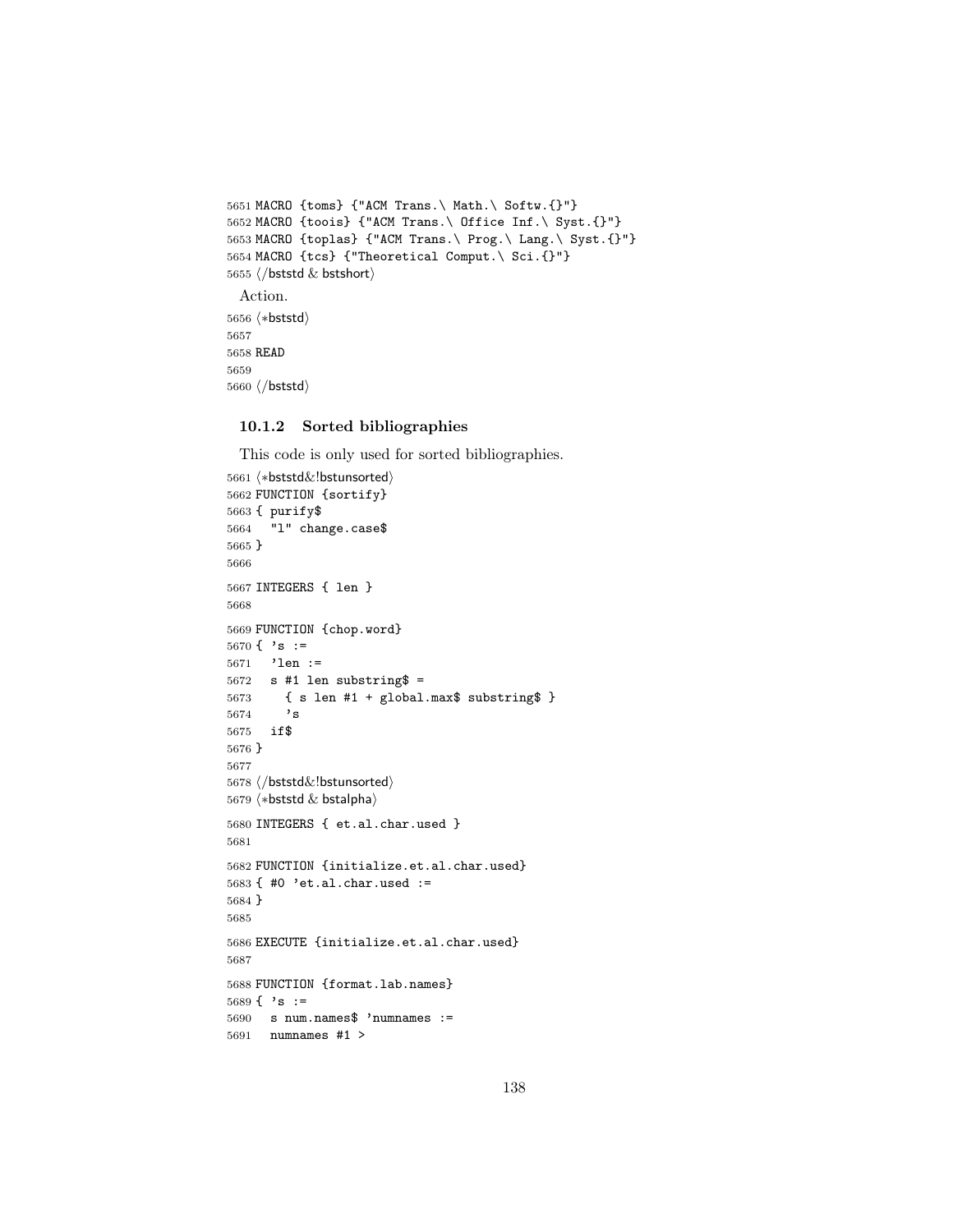```
5692 { numnames #4 >
5693 { #3 'namesleft := }
5694 { numnames 'namesleft := }
5695 if$
5696 #1 'nameptr :=<br>5697 ...56975698 { namesleft #0 > }
5699 { nameptr numnames =
5700 { s nameptr "{ff }{vv }{ll}{ jj}" format.name$ "others" =
5701 { "{\etalchar{+}}" *
5702 #1 'et.al.char.used :=
5703 }
5704 { s nameptr "{v{}}{l{}}" format.name$ * }
5705 if$
5706 }
5707 { s nameptr "{v{}}{1{}}" format.name$ * }<br>5708 if$
5708
5709 nameptr #1 + 'nameptr :=
5710 namesleft #1 - 'namesleft :=
5711 }
5712 while$
5713 numnames #4 >
5714 { "{\etalchar{+}}" *
5715 #1 'et.al.char.used :=
5716 }
5717 'skip$
5718 if$
5719 }
5720 { s #1 "{v{}}{l{}}" format.name$
5721 duplicate$ text.length$ #2 <
5722 { pop$ s #1 "{ll}" format.name$ #3 text.prefix$ }
5723 'skip$
5724 if$
5725 }
5726 if$
5727 }
5728
5729 FUNCTION {author.key.label}
5730 { author empty$
5731 { key empty$
5732 { cite$ #1 #3 substring$ }
5733 { key #3 text.prefix$ }
5734 if$
5735 }
5736 { author format.lab.names }
5737 if$
5738 }
5739
5740 FUNCTION {author.editor.key.label}
```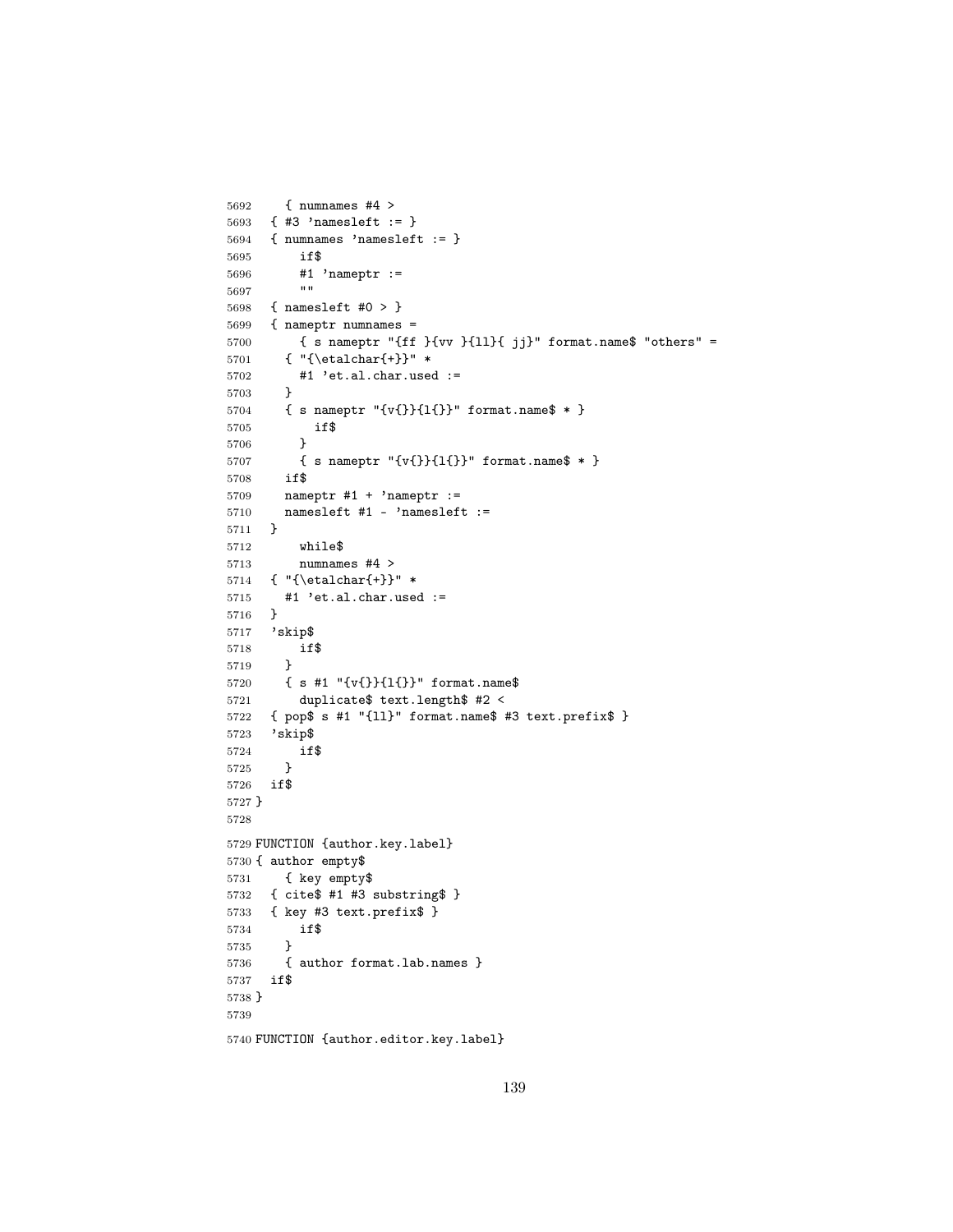```
5741 { author empty$
5742 { editor empty$
5743 { key empty$
5744 { cite$ #1 #3 substring$ }
5745 { key #3 text.prefix$ }
5746 if$
5747 }
5748 { editor format.lab.names }
5749 if$<br>5750 }
5750 }
5751 { author format.lab.names }
5752 if$
5753 }
5754
5755 FUNCTION {author.key.organization.label}
5756 { author empty$
5757 { key empty$
5758 { organization empty$
5759 { cite$ #1 #3 substring$ }
5760 { "The " #4 organization chop.word #3 text.prefix$ }
5761 if$
5762 }
5763 { key #3 text.prefix$ }
5764 if$
5765 }
5766 { author format.lab.names }
5767 if$
5768 }
5769
5770 FUNCTION {editor.key.organization.label}
5771 { editor empty$
5772 { key empty$
5773 { organization empty$
5774 { cite$ #1 #3 substring$ }
5775 { "The " #4 organization chop.word #3 text.prefix$ }
5776 if$
5777 }
5778 { key #3 text.prefix$ }
5779 if$
5780 }
5781 { editor format.lab.names }
5782 if$
5783 }
5784
5785 FUNCTION {calc.label}
5786 { type$ "book" =
5787 type$ "inbook" =
5788 or
5789 'author.editor.key.label
```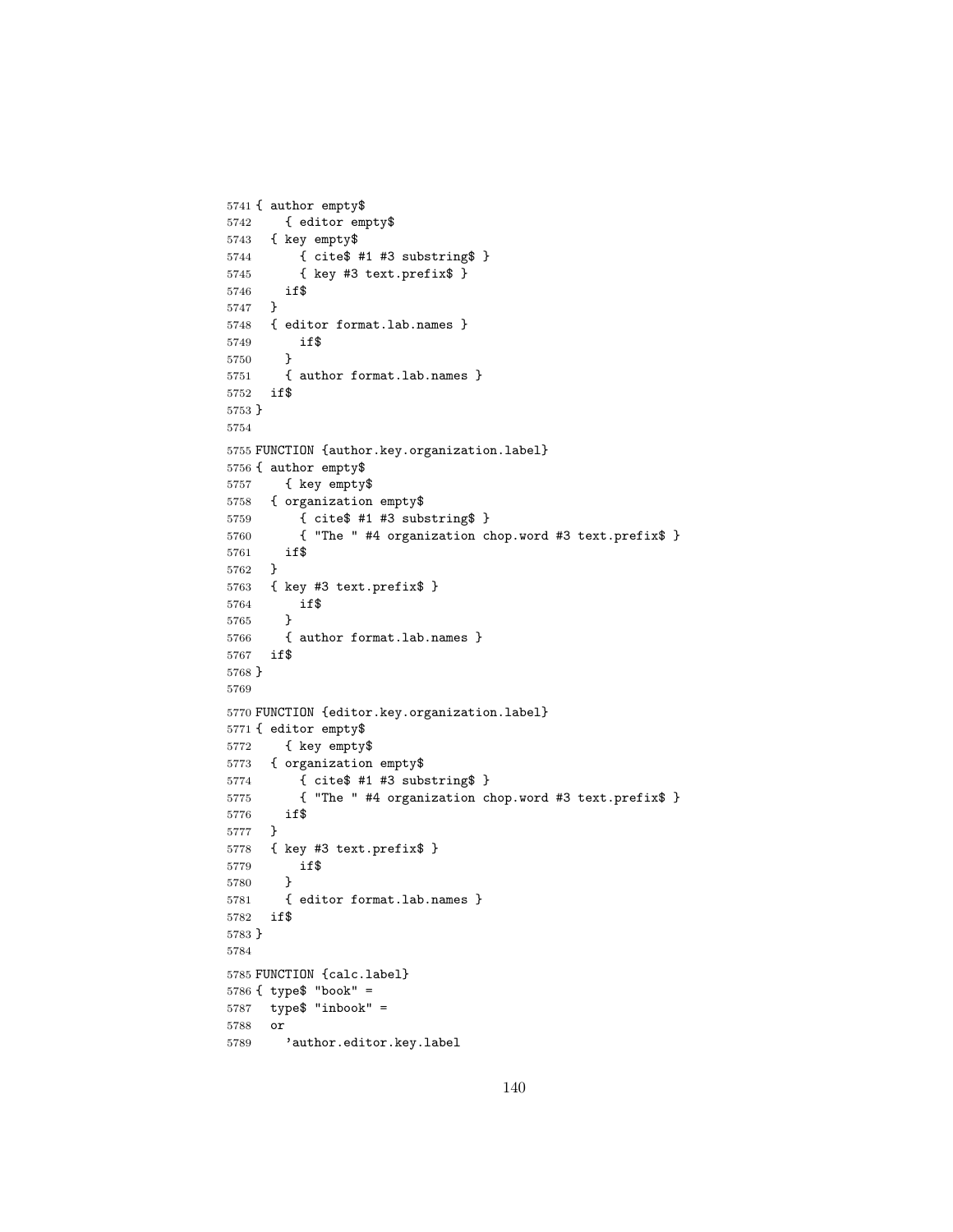```
5790 { type$ "proceedings" =
5791 'editor.key.organization.label
5792 { type$ "manual" =
5793 'author.key.organization.label
5794 'author.key.label
5795 if$
5796 }
5797 if$
5798 }
5799 if$
5800 duplicate$
5801 year field.or.null purify$ #-1 #2 substring$
5802\,5803 'label :=
5804 year field.or.null purify$ #-1 #4 substring$
5805 *<br>5806 $
     sortify 'sort.label :=
5807 }
5808
5809 \langle/bststd & bstalpha\rangle5810 (*bststd&!bstunsorted)
5811 FUNCTION {sort.format.names}
5812 \{\cdot\} s :=
5813 #1 'nameptr :=
5814 ""
5815 s num.names$ 'numnames :=
5816 numnames 'namesleft :=
5817 { namesleft #0 > }
5818 { nameptr #1 >
5819 { " " * }
5820 'skip$
5821 if$
5822 \langle/bststd&!bstunsorted)
5823 \∗bststd&!bstshort&!bstunsorted\
5824 s nameptr "{ll{ }}{ ff{ }}{vv{ } }{ jj{ }}" format.name$ 't :=
5825 \langle/bststd&!bstshort&!bstunsorted)
5826 \langle *beststd & bestshort&!bstunsorted \rangle5827 s nameptr "{ll{ }}{ f{ }}{vv{ } }{ jj{ }}" format.name$ 't :=
5828 (/bststd & bstshort&!bstunsorted)
5829 (*bststd&!bstunsorted)
5830 nameptr numnames = t "others" = and
5831 { "et al" * }
5832 { t sortify * }
5833 if$
5834 nameptr #1 + 'nameptr :=
5835 namesleft #1 - 'namesleft :=
5836 }
5837 while$
5838 }
```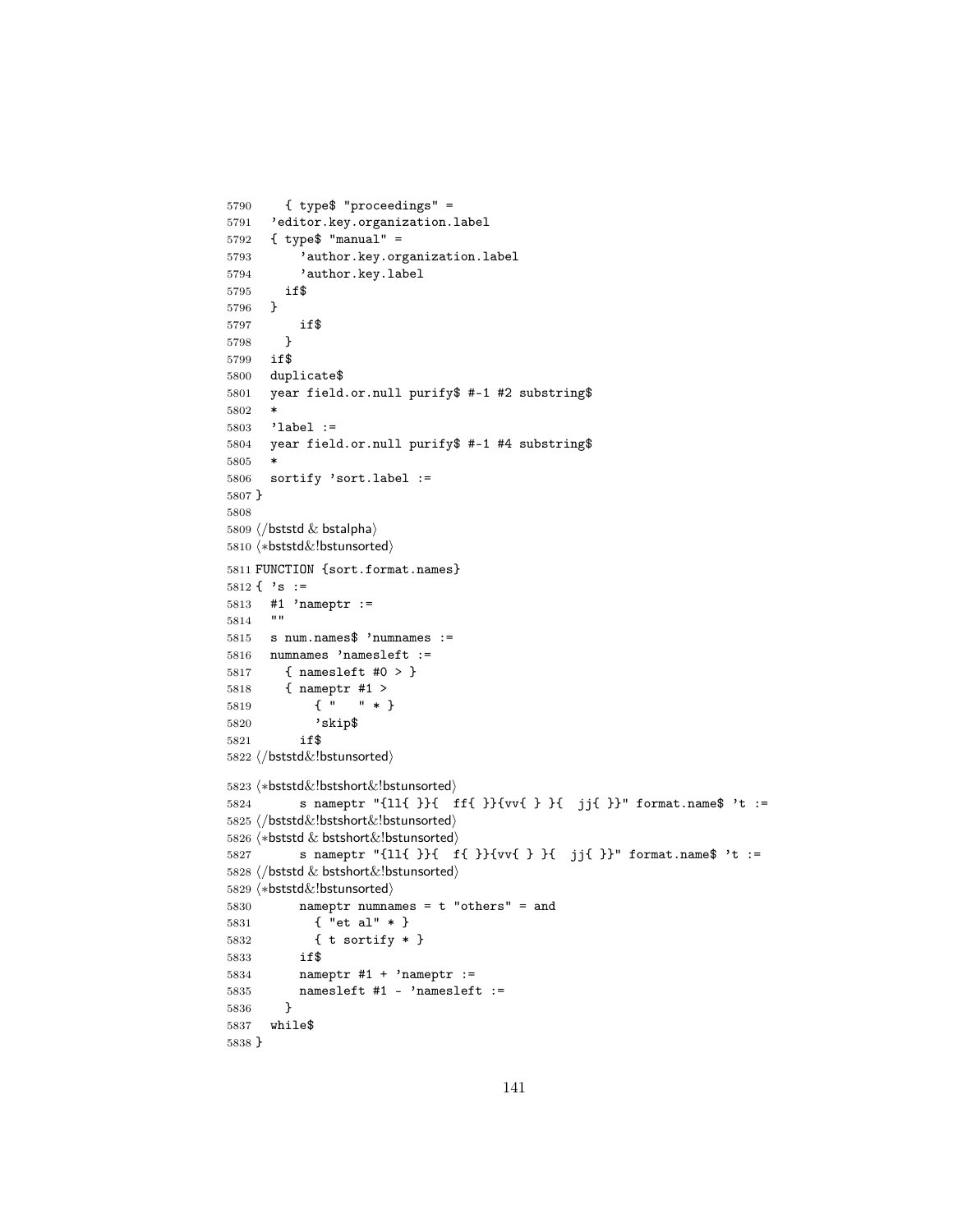```
5839
5840 FUNCTION {sort.format.title}
5841 { 't :=
5842 "A " #2
5843 "An " #3
5844 "The " #4 t chop.word
5845 chop.word
5846 chop.word
5847 sortify
5848 #1 global.max$ substring$
5849 }
5850
5851 FUNCTION {author.sort}
5852 { author empty$
5853 { key empty$
5854 { "to sort, need author or key in " cite$ * warning$
5855 ""
5856 }
5857 { key sortify }
5858 if$
5859 }
5860 { author sort.format.names }
5861 if$
5862 }
5863
5864 FUNCTION {author.editor.sort}
5865 { author empty$
5866 { editor empty$
5867 { key empty$
5868 { "to sort, need author, editor, or key in " cite$ * warning$
5869 ""
5870 }
5871 { key sortify }
5872 if$<br>5873 }
5873 }
5874 { editor sort.format.names }
5875 if$
5876 }
5877 { author sort.format.names }<br>5878 if$
5878
5879 }
5880
5881 FUNCTION {author.organization.sort}
5882 { author empty$
5883 { organization empty$
5884 { key empty$
5885 { "to sort, need author, organization, or key in " cite$ * warning$
5886
```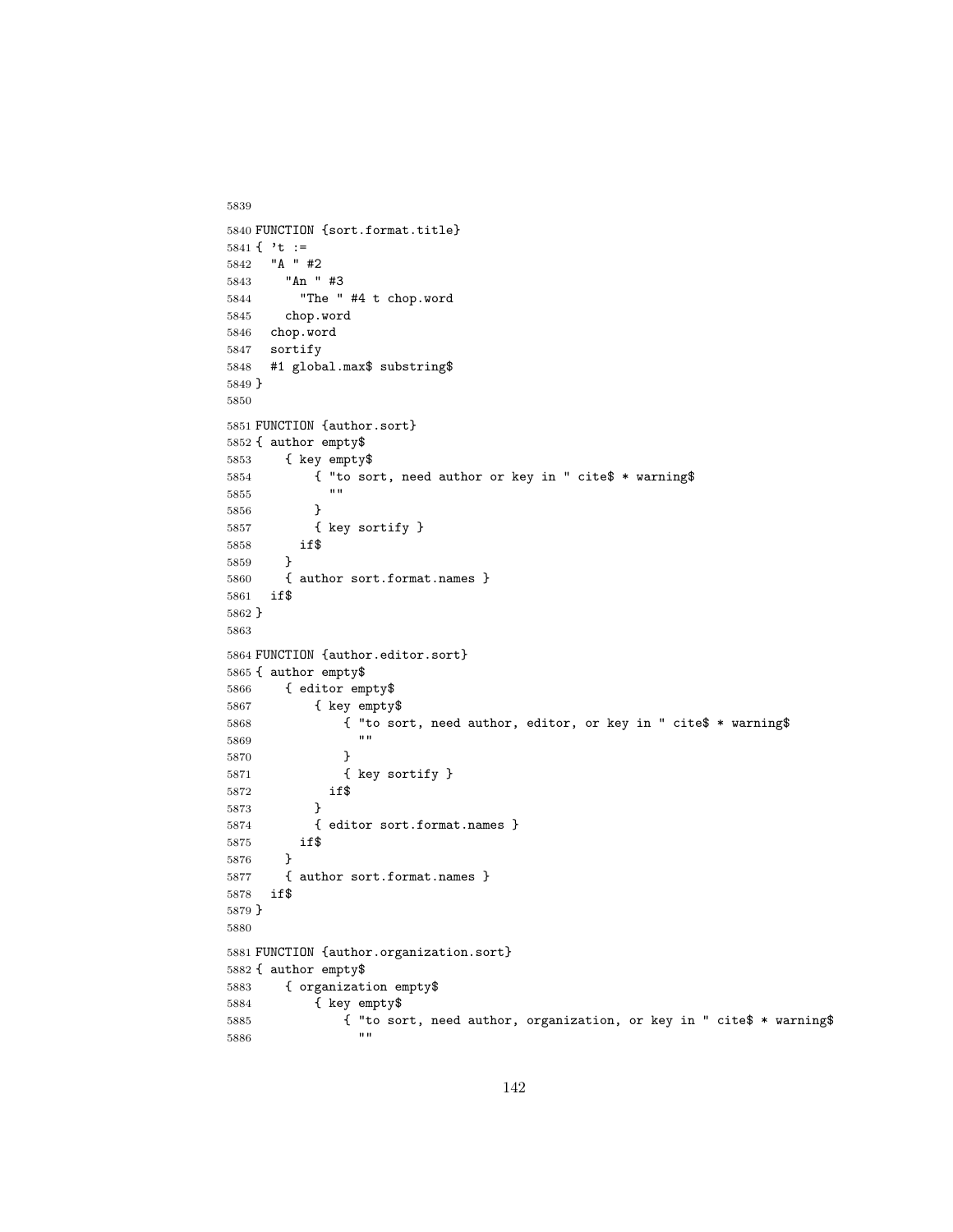```
5887 }
5888 { key sortify }
5889 if$
5890 }
5891 { "The " #4 organization chop.word sortify }
5892 if$
5893 }
5894 { author sort.format.names }<br>5895 if$
5895\,5896 }
5897
5898 FUNCTION {editor.organization.sort}
5899 { editor empty$
5900 { organization empty$
5901 { key empty$
5902 { "to sort, need editor, organization, or key in " cite$ * warning$
5903 ""
5904 \qquad \qquad \}5905 { key sortify }
5906 if$
5907 }
5908 { "The " #4 organization chop.word sortify }
5909 if$
5910 }
5911 { editor sort.format.names }
5912 if$
5913 }
5914
5915 FUNCTION {presort}
5916 {
5917 \langle/bststd&!bstunsorted)
5918 \langle *beststd & bstalpha \rangle5919 calc.label
5920 sort.label
5921 " "
5922 *
5923 \langle/bststd & bstalpha\rangle5924 \langle *beststd&!bstunsorted\rangle5925 type$ "book" =
5926 type$ "inbook" =
5927 or
5928 'author.editor.sort
5929 { type$ "proceedings" =
5930 'editor.organization.sort
5931 { type$ "manual" =
5932 'author.organization.sort
5933 'author.sort
5934 if$
5935 }
```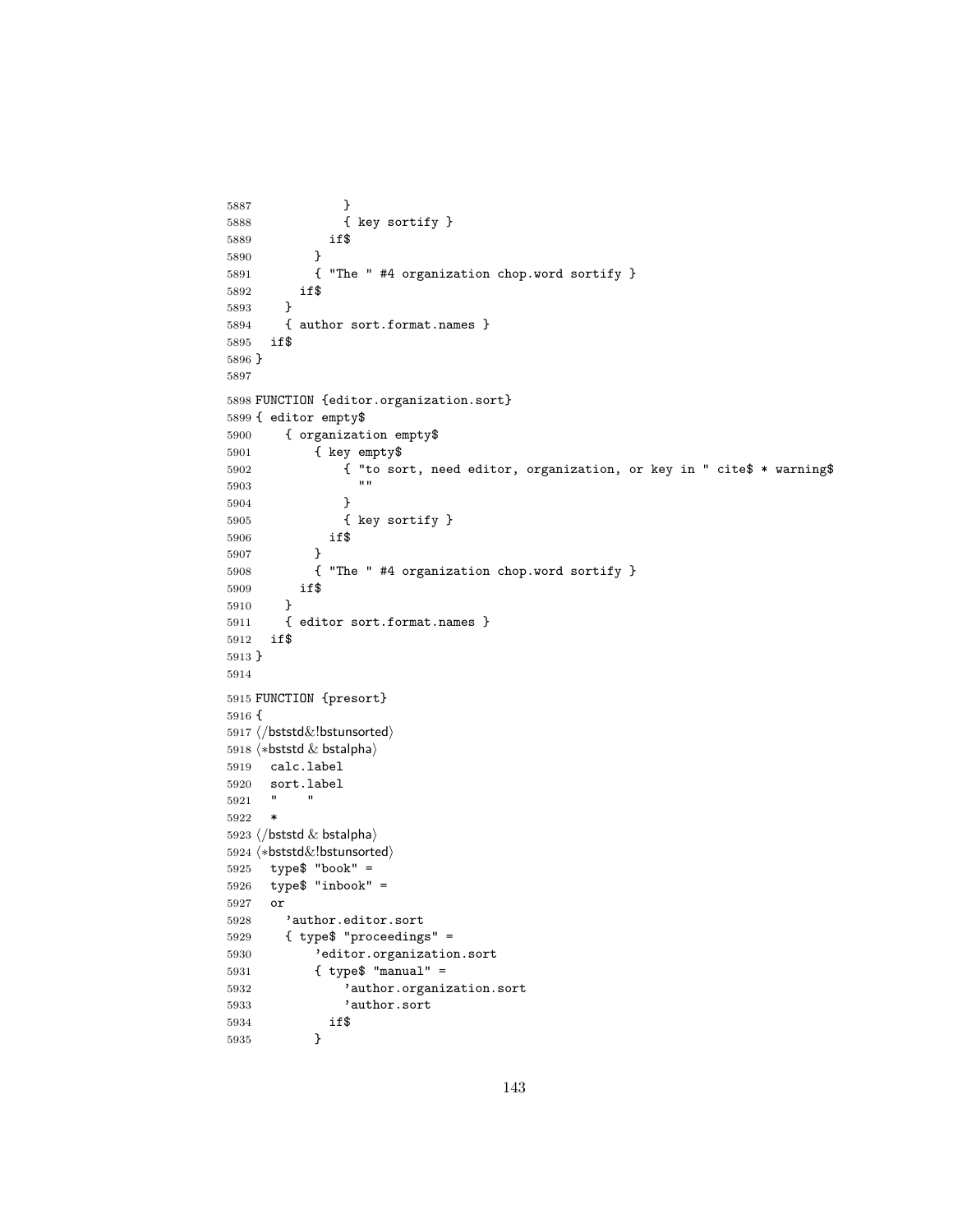```
5936 if$
5937 }
5938 if$
5939 \langle /bststd\&!bstunsorted\rangle5940 \langle bststd \& bstalpha\rangle *
5941 \langle *\text{bststd&!bstunsorted}\rangle5942 " "
5943 *
5944 year field.or.null sortify
5945 *
5946 " "
5947 *
5948 title field.or.null
5949 sort.format.title
5950 *
5951 #1 entry.max$ substring$<br>5952 'sort.key$ :=
      'sort.key$ :=
5953 }
5954
5955 ITERATE {presort}
5956
5957 SORT
5958
5959 \langle /bststd&!bstunsorted\rangle5960 (*bststd&!bstalpha)
5961 STRINGS { longest.label }
5962
5963 INTEGERS { number.label longest.label.width }
5964
5965 FUNCTION {initialize.longest.label}
5966 { "" 'longest.label :=
5967 #1 'number.label :=<br>5968 #0 'longest.label.w
     #0 'longest.label.width :=
5969 }
5970
5971 FUNCTION {longest.label.pass}
5972 { number.label int.to.str$ 'label :=
5973 number.label #1 + 'number.label :=
5974 label width$ longest.label.width >
5975 { label 'longest.label :=
5976 label width$ 'longest.label.width :=
5977 }
5978 'skip$
5979 if$
5980 }
5981 (/bststd&!bstalpha)
5982 \langle *beststd & bstalpha \rangle
```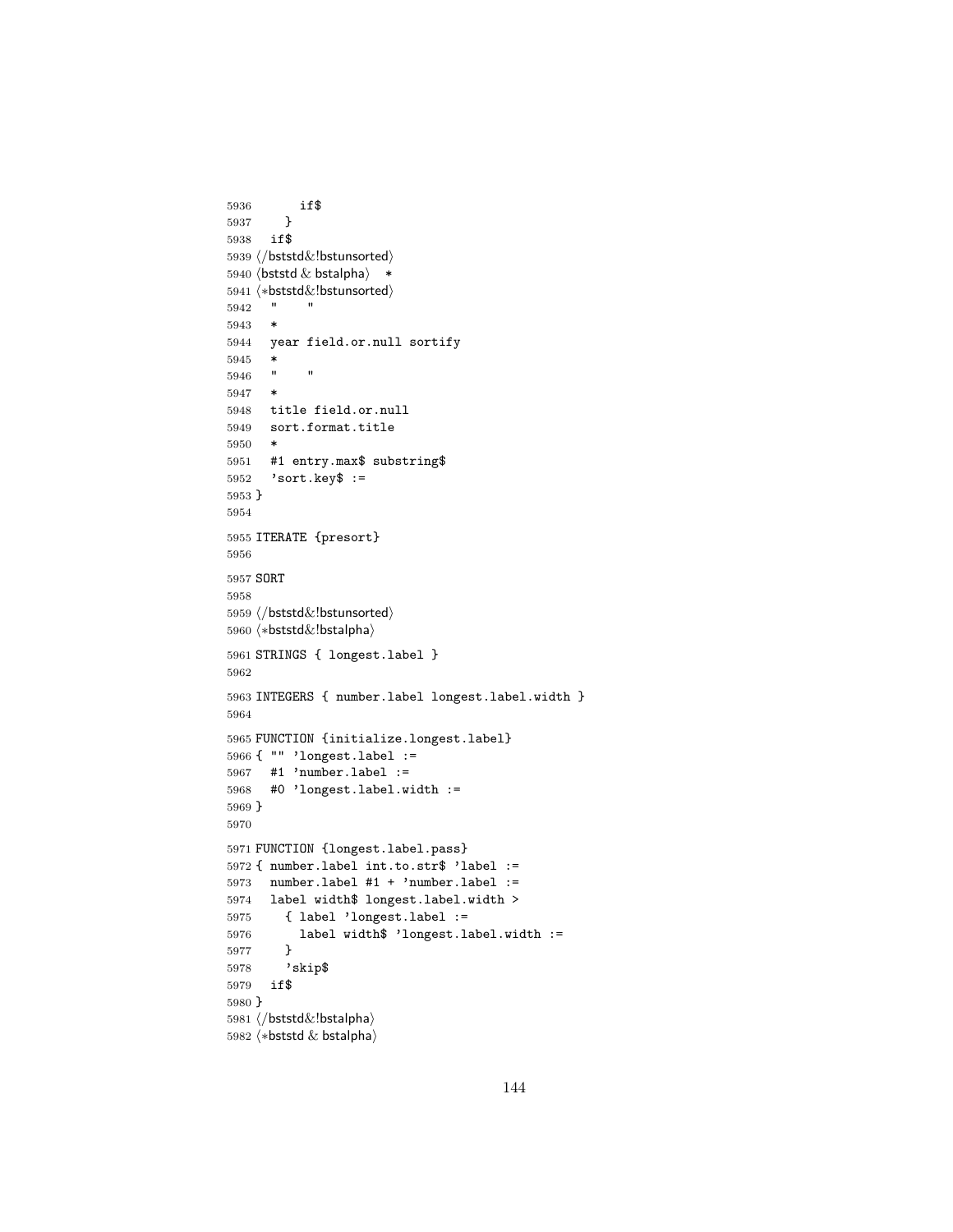```
5983 STRINGS { longest.label last.sort.label next.extra }
5984
5985 INTEGERS { longest.label.width last.extra.num }
5986
5987 FUNCTION {initialize.longest.label}
5988 { "" 'longest.label :=
5989 #0 int.to.chr$ 'last.sort.label :=
5990 "" 'next.extra :=
5991 #0 'longest.label.width :=
5992 #0 'last.extra.num :=
5993 }
5994
5995 FUNCTION {forward.pass}
5996 { last.sort.label sort.label =
5997 { last.extra.num #1 + 'last.extra.num :=
5998 last.extra.num int.to.chr$ 'extra.label :=
5999 }
6000 { "a" chr.to.int$ 'last.extra.num :=
6001 "" 'extra.label :=
6002 sort.label 'last.sort.label :=
6003 }
6004 if$
6005 }
6006
6007 FUNCTION {reverse.pass}
6008 { next.extra "b" =
6009 { "a" 'extra.label := }
6010 'skip$
6011 if$
6012 label extra.label * 'label :=
6013 label width$ longest.label.width >
6014 { label 'longest.label :=
6015 label width$ 'longest.label.width := 6016 }
6016 }
6017 'skip$
6018 if$
6019 extra.label 'next.extra :=
6020 }
6021 \langle/bststd & bstalpha\rangle
```
## 10.1.3 Generic code

```
6022 (*bststd)
6023
6024 EXECUTE {initialize.longest.label}
6025
6026 \langle/bststd\rangle6027 (bststd&!bstalpha)ITERATE {longest.label.pass}
```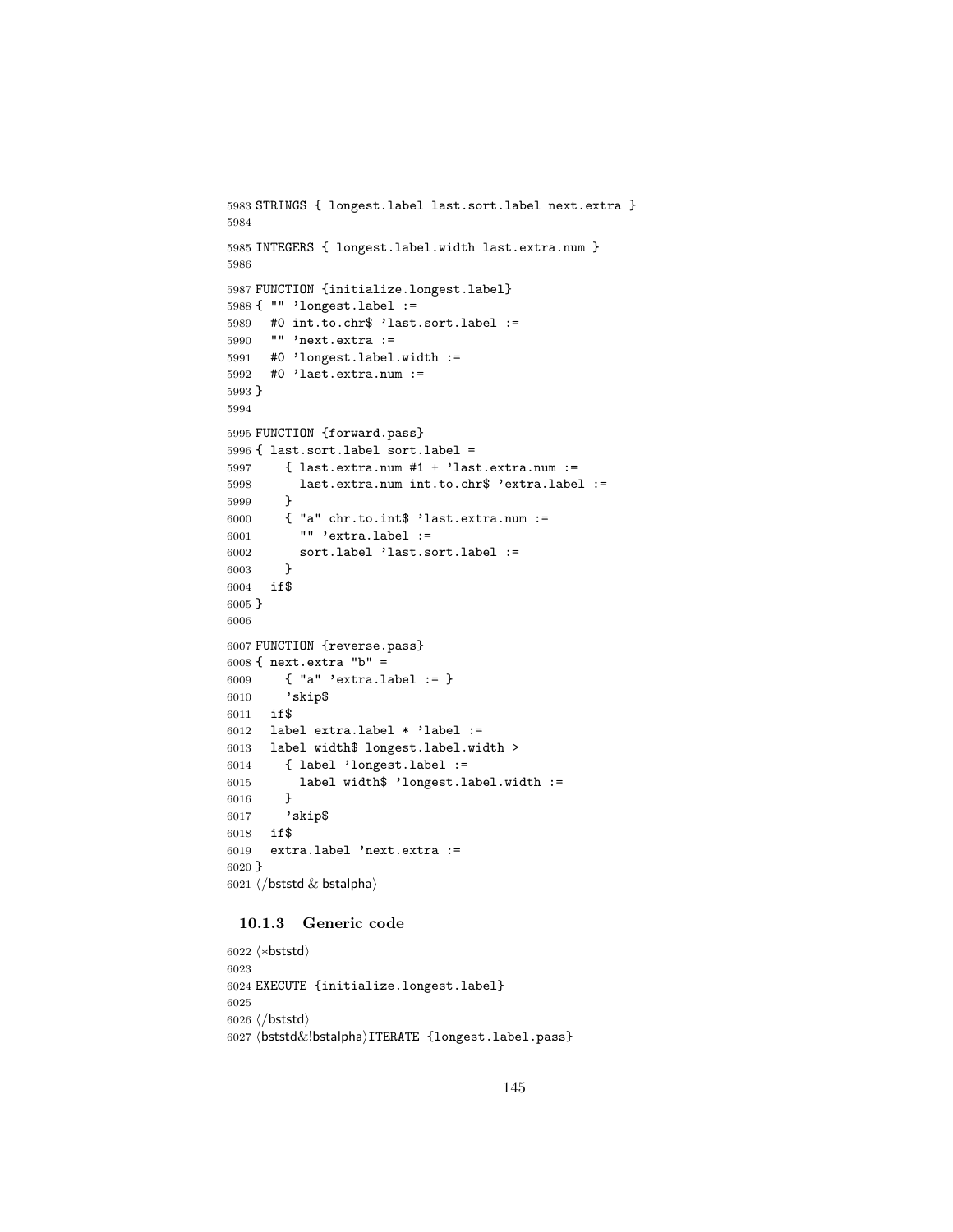```
6028 \langle bststd \& bstalpha\rangleITERATE {forward.pass}
6029 \langlebststd \& bstalpha\rangleREVERSE {reverse.pass}
6030 (*bststd)
6031
6032 FUNCTION {begin.bib}
6033 {
6034 \langle/bststd\rangle6035 \langle *beststd & bstalpha \rangle6036 et.al.char.used
6037 { "\newcommand{\etalchar}[1]{mathf-{#1}$}" write$ newline$ }<br>6038 <br>'skip$
        'skip$
6039 if$
6040 \langle/bststd & bstalpha\rangle6041 (*bststd)
6042 preamble$ empty$
6043 'skip$
6044 { preamble$ write$ newline$ }
6045 if$
6046 "\begin{thebibliography}{" longest.label * "}" * write$ newline$
6047 " \providebibliographyfont{name}{}%" write$ newline$
6048 " \providebibliographyfont{lastname}{}%" write$ newline$
6049 " \providebibliographyfont{title}{\emph}%" write$ newline$
6050 " \providebibliographyfont{jtitle}{\btxtitlefont}%" write$ newline$
6051 " \providebibliographyfont{etal}{\emph}%" write$ newline$
6052 " \providebibliographyfont{journal}{}%" write$ newline$
6053 " \providebibliographyfont{volume}{}%" write$ newline$
6054 " \providebibliographyfont{ISBN}{\MakeUppercase}%" write$ newline$
6055 " \providebibliographyfont{ISSN}{\MakeUppercase}%" write$ newline$
6056 " \providebibliographyfont{url}{\url}%" write$ newline$
6057 " \providebibliographyfont{numeral}{}%" write$ newline$
6058 " \expandafter\btxselectlanguage\expandafter {\btxfallbacklanguage}"
6059 write$ newline$
6060 }
6061
6062 EXECUTE {begin.bib}
6063
6064 EXECUTE {init.state.consts}
6065
6066 ITERATE {call.type$}
6067
6068 FUNCTION {end.bib}
6069 { newline$
6070 "\end{thebibliography}" write$ newline$
6071 }
6072
6073 EXECUTE {end.bib}
6074 \langle/bststd\rangle
```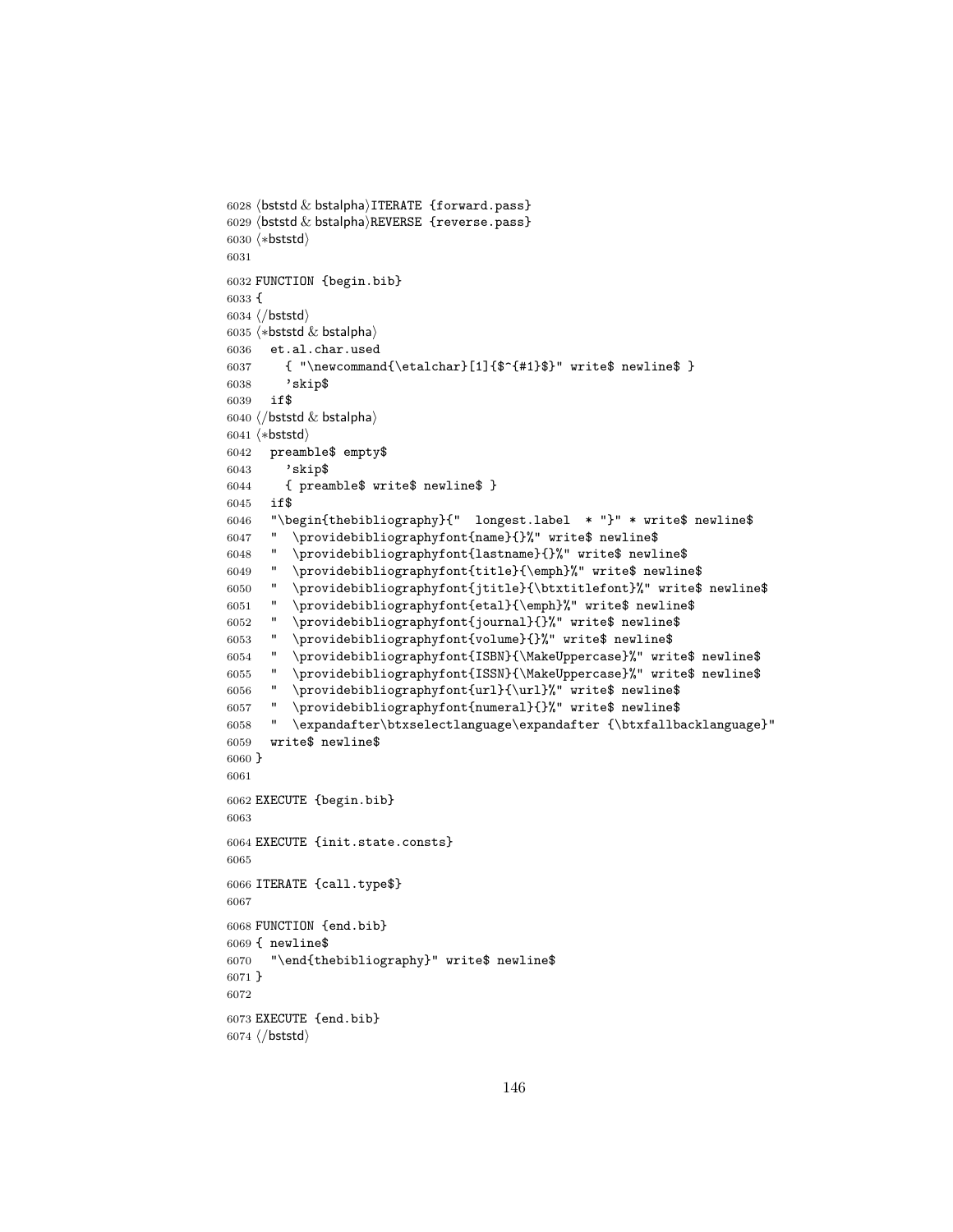## 10.2 AMS styles

The following BIBTEX styles are derived from the AMS BIBTEX-style-files by the American Mathematical Society. For example, see 'amsplain.bst' for more documentation about the original.

6075 (\*bstams) ENTRY { address annote annotelanguage author booktitle chapter edition editor howpublished institution isbn issn journal key language month mrnumber note number organization pages publisher school series title type url urldate volume year } {} { label bysame } INTEGERS { output.state before.all mid.sentence } FUNCTION {init.state.consts} { #0 'before.all := #1 'mid.sentence := } STRINGS { s t language.state change.temp}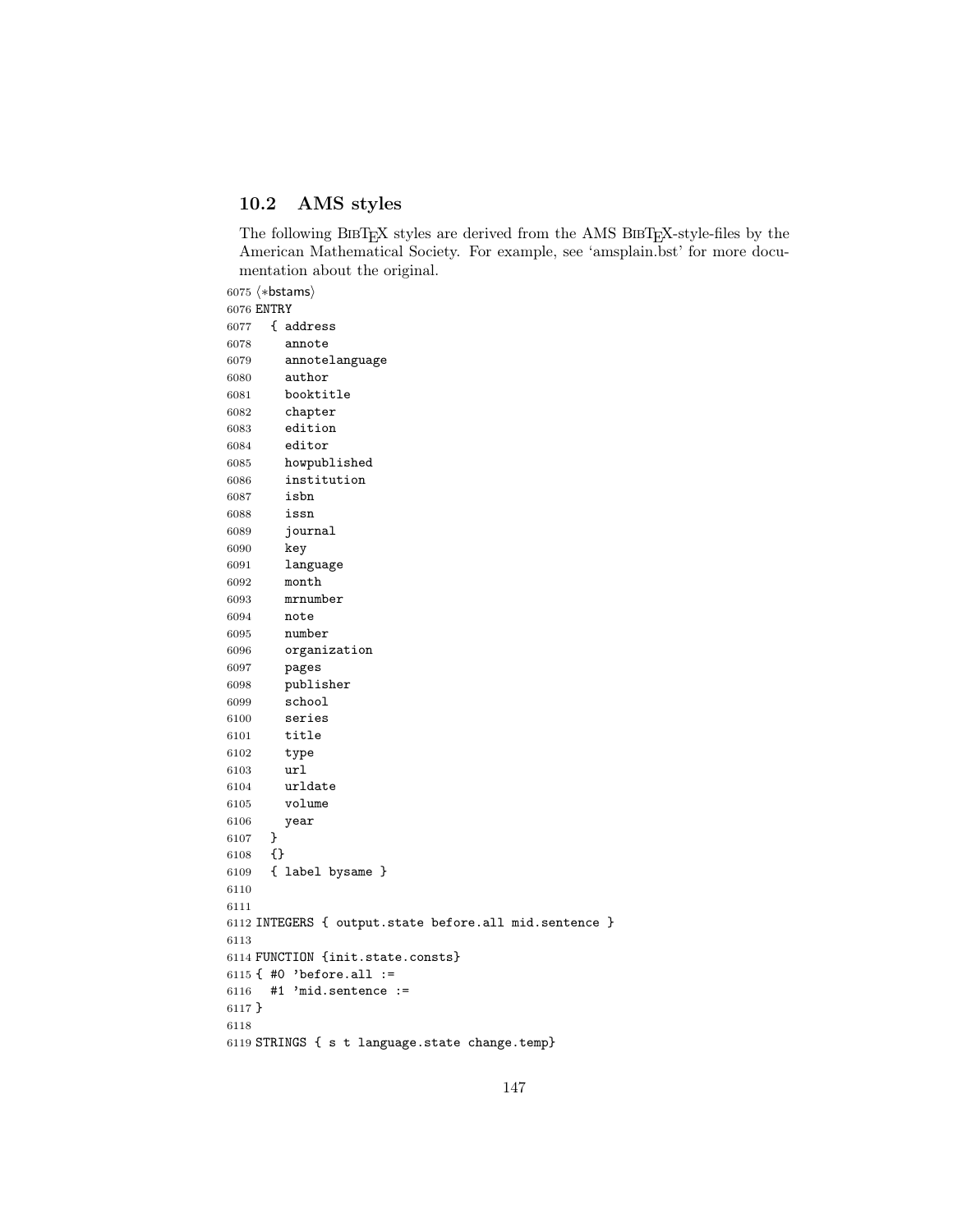```
6120
6121 FUNCTION {shows}
6122 { duplicate$ ":::: '" swap$ * "'" * top$
6123 }
6124
6125 FUNCTION {showstack}
6126 {"STACK================================================================"
6127 top$
6128 stack\6129 "ENDSTACK============================================================="
6130 top$
6131 }
6132
6133 FUNCTION {not}
6134 { \{ #0 }<br>6135 { #1 }
      6135 { #1 }
6136 if$
6137 }
6138
6139 FUNCTION {and}
6140 { 'skip$
6141 { pop$ #0 }
6142 if$
6143 }
6144
6145 FUNCTION {or}
6146 { { pop$ #1 }
6147 'skip$
6148 if$
6149 }
6150
6151 FUNCTION {language.change.case}
6152 {
6153 'change.temp :=
6154 't :=
6155 "\btxifchangecase {"
6156 t change.temp change.case$ *
6157 "}{" *
6158 t *
6159 "}" *
6160 }
6161
6162 FUNCTION {field.or.null}
6163 { duplicate$ empty$
6164 { pop$ "" }
6165 'skip$
6166 if$
6167 }
6168
```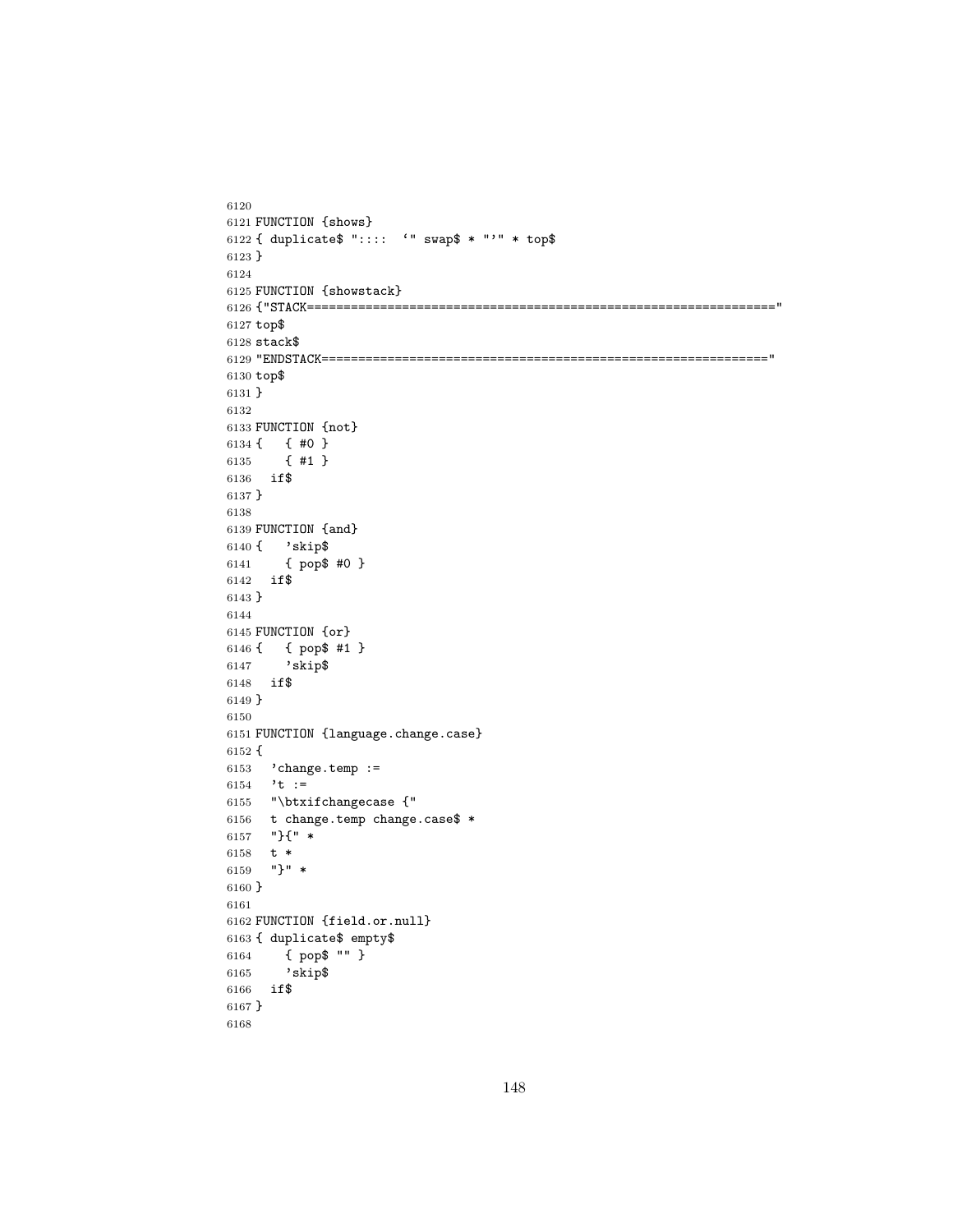```
6169 FUNCTION {namefont}
6170 { duplicate$ empty$
6171 { pop$ "" }
6172 { "\btxnamefont {" swap$ * "}" * }
6173 if$
6174 }
6175
6176 FUNCTION {lastnamefont}
6177 { duplicate$ empty$
6178 { pop$ "" }
6179 { "\btxlastnamefont {" swap$ * "}" * }
6180 if$
6181 }
6182
6183 FUNCTION {titlefont}
6184 { duplicate$ empty$
6185 { pop$ "" }
6186 { "\btxtitlefont {" swap$ * "}" * }
6187 if$
6188 }
6189
6190 FUNCTION {jtitlefont}
6191 { duplicate$ empty$
6192 { pop$ "" }
6193 { "\btxjtitlefont {" swap$ * "}" * }
6194 if$
6195 }
6196
6197 FUNCTION {journalfont}
6198 { duplicate$ empty$
6199 { pop$ "" }
6200 { "\btxjournalfont {" swap$ * "}" * }
6201 if$
6202 }
6203
6204 FUNCTION {publisherfont}
6205 { duplicate$ empty$
6206 { pop$ "" }
6207 { "\btxpublisherfont {" swap$ * "}" * }
6208 if$
6209 }
6210
6211 FUNCTION {volumefont}
6212 { duplicate$ empty$
6213 { pop$ "" }
6214 { "\btxvolumefont {" swap$ * "}" * }
6215 if$
6216 }
6217
```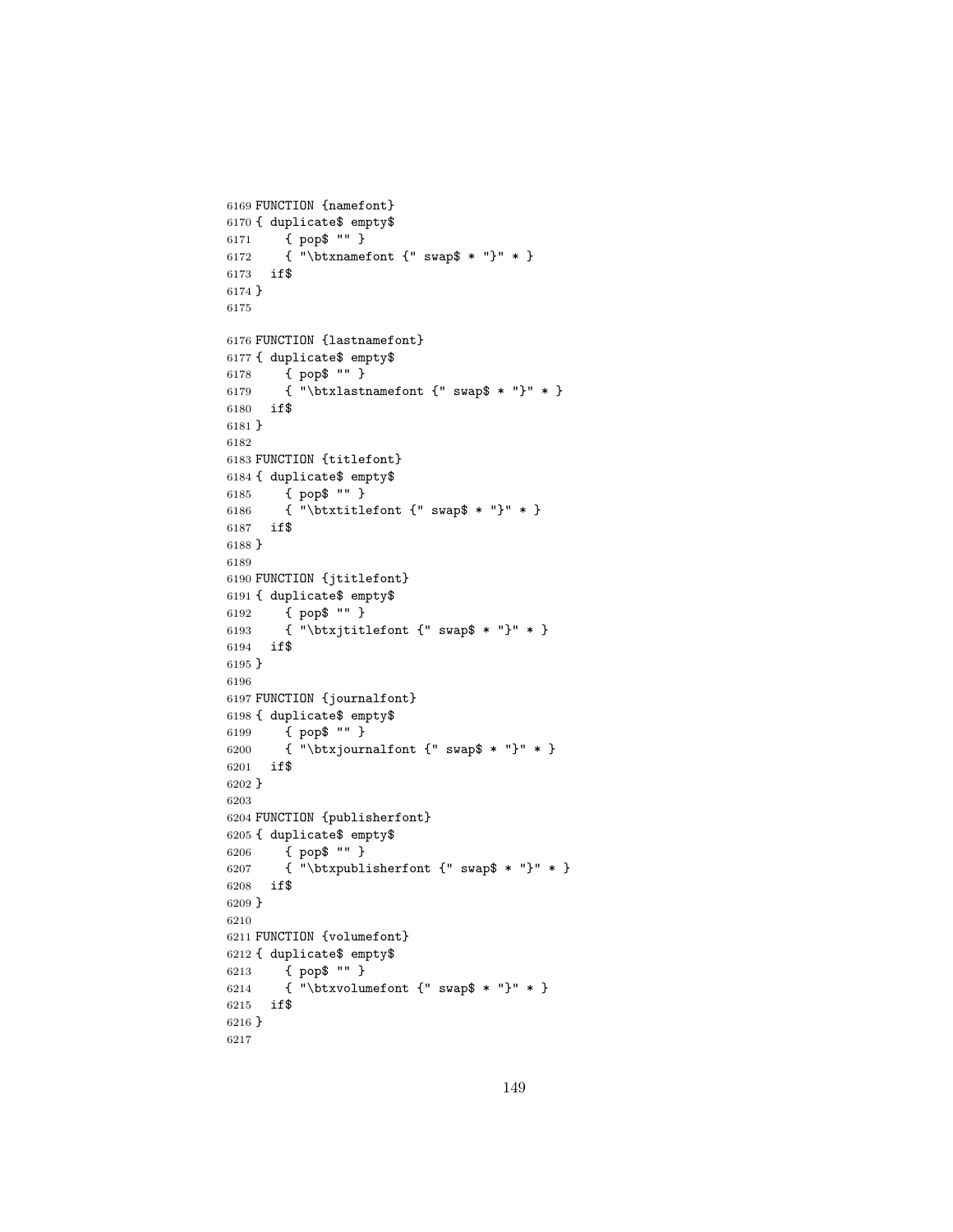```
6218 FUNCTION {etalfont}
6219 { duplicate$ empty$
6220 { pop$ "" }
6221 { "\btxetalfont {" swap$ * "}" * }
6222 if$
6223 }
6224
```
n.dashify is used to make sure page ranges get the TEX code (two hyphens) for en-dashes.

```
6225 FUNCTION {n.dashify}
6226 \{\cdot t : =6227
6228 { t empty$ not }
6229 { t #1 #1 substring$ "-" =
6230 { t #1 #2 substring$ "--" = not
6231 { "--" *
6232 t #2 global.max$ substring$ 't :=
6233 }
6234 { { t #1 #1 substring$ "-" = }
6235 { "-" *
6236 t #2 global.max$ substring$ 't :=
6237 }
6238 while$
6239 }
6240 if$
6241 }
6242 { t #1 #1 substring$ *
6243 t #2 global.max$ substring$ 't :=
6244 }
6245 if$
6246 }
6247 while$
6248 }
6249
```
tie.or.space.connect connects two items with a  $\tilde{ }$  if the second item is less than 3 letters long, otherwise it just puts an ordinary space.

```
6250 FUNCTION {tie.or.space.connect}
6251 { duplicate$ text.length$ #3 <
6252 { "~" }
6253 { "\ " }
6254 if$
6255 swap$ * *
6256 }
6257
6258 FUNCTION {add.space.if.necessary}
6259 { duplicate$ "" =
6260 'skip$
6261 \{ " \ \} " * \}
```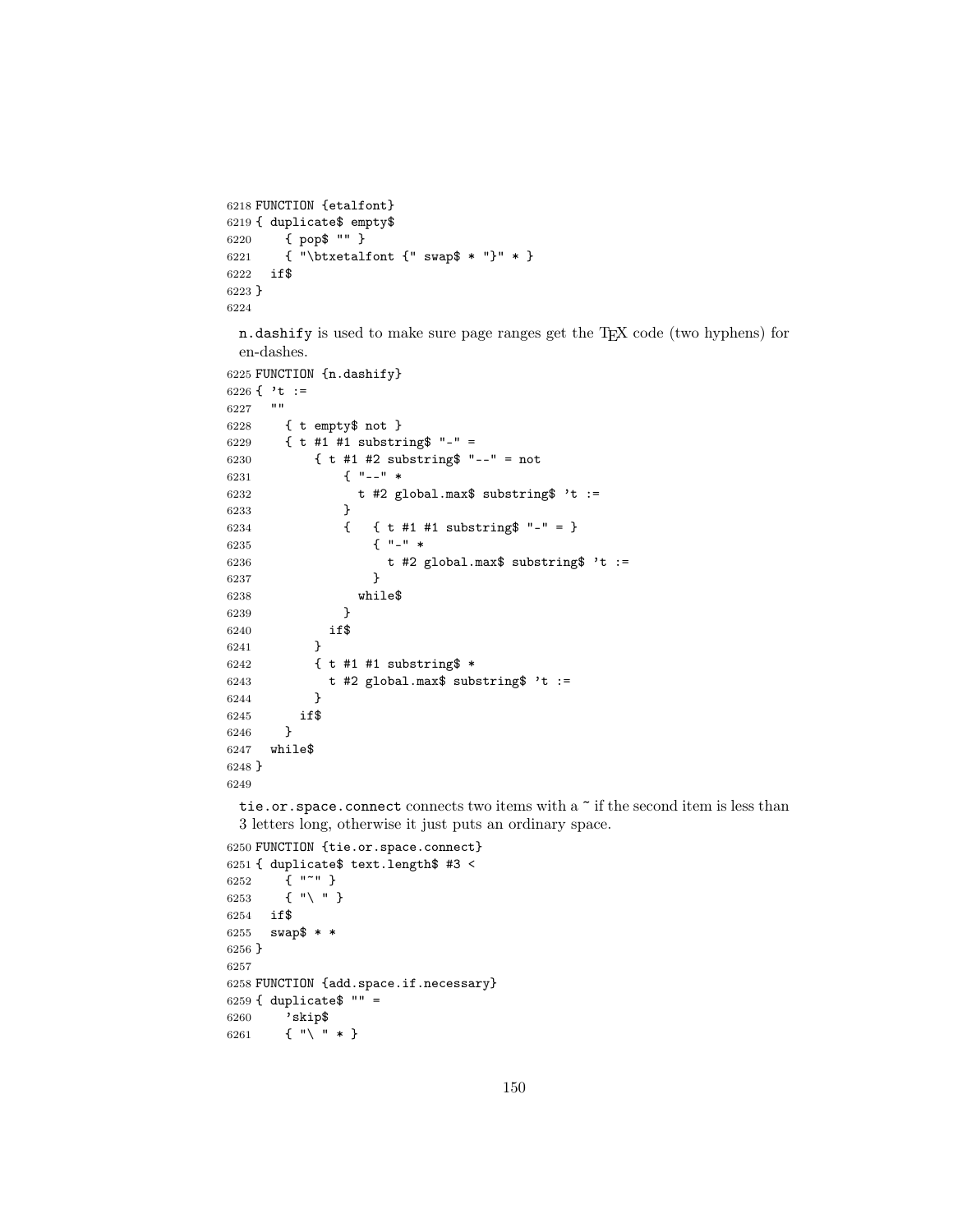```
6262 if$
6263 }
6264
 either.or.check gives a warning if two mutually exclusive fields were used in the
 database.
6265 FUNCTION {either.or.check}
6266 { empty$
6267 'pop$
6268 { "can't use both " swap$ * " fields in " * cite$ * warning$ }
6269 if$
6270 }
6271
 output.nonnull is called by output.
6272 FUNCTION {output.nonnull}
 remove the top item from the stack because it's in the way.
6273 \{ \cdot s \} :=
6274 output.state mid.sentence =
 If we're in mid-sentence, add a comma to the new top item and write it
6275 { ", " * write$ }
 Otherwise, if we're at the beginning of a bibitem,
6276 { output.state before.all =
 just write out the top item from the stack;
6277 'write$
 and the last alternative is that we're at the end of the current bibitem, so we add
 a period to the top stack item and write it out.
6278 { add.period$ " " * write$ }
6279 if$
6280 mid.sentence 'output.state := 6281 }
6281 }
6282 if$
 Put the top item back on the stack that we removed earlier.
6283 s
6284 }
6285
 Output checks to see if the stack top is empty; if not, it calls output.nonnull to
 write it out.
6286 FUNCTION {output}
6287 { duplicate$ empty$
6288 'pop$
6289 'output.nonnull
6290 if$
6291 }
6292
```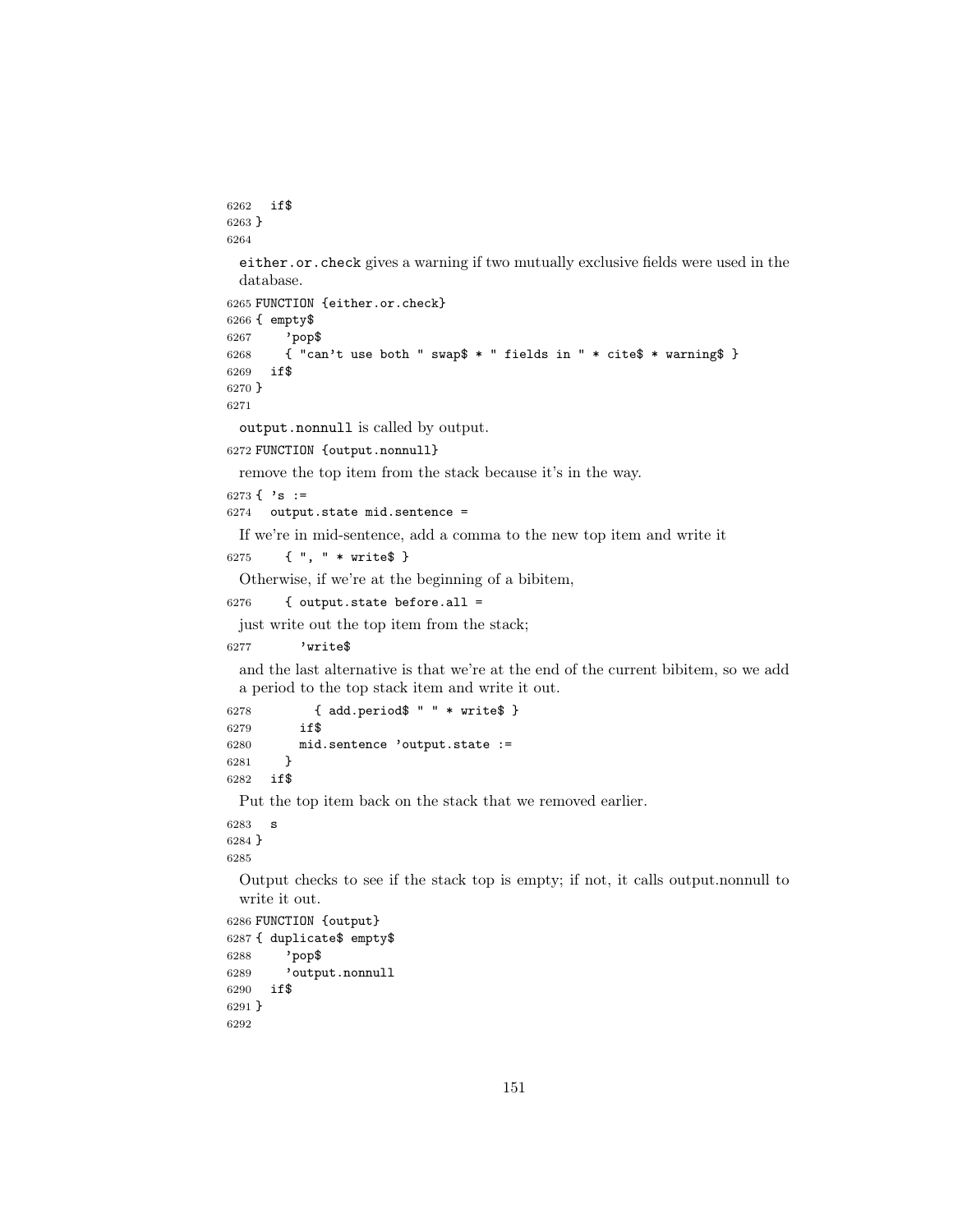Standard warning message for a missing or empty field. For the user we call any such field 'missing' without respect to the distinction made by BibT<sub>E</sub>X between missing and empty.

```
6293 FUNCTION {missing.warning}
6294 { "missing " swap$ * " in " * cite$ * warning$ }
6295
```
output.check is like output except that it gives a warning on-screen if the given field in the database entry is empty. t is the field name.

```
6296 FUNCTION {output.check}
6297 \{\cdot\} t :=
6298 duplicate$ empty$
6299 { pop$ t missing.warning }
6300 'output.nonnull
6301 if$
6302 }
6303
6304 FUNCTION {output.bibitem}
6305 { newline$
```
If no language is given, fall back to the language that has been active at \begin{document}. For BIBT<sub>E</sub>X, this language gets the name nolanguage.

```
6306 language empty$
6307 { "empty language in " cite$ * warning$
6308 language.state "nolanguage" =
6309 'skip$
6310 {
6311 "\expandafter\btxselectlanguage\expandafter {"
6312 "\btxfallbacklanguage}" * write$
6313 newline$
6314 }
6315 if$
6316 "nolanguage" 'language.state :=
6317 }
6318 { language.state language =
6319 'skip$
6320 { "\btxselectlanguage {" language * "}" * write$
6321 newline$
6322 }
6323 if$
6324 language 'language.state :=
6325 }
6326 if$
6327 "\bibitem {" cite$ * "}" * write$
6328 newline$
```
This empty string is the first thing that will be written the next time write\$ is called. Done this way because each item is saved on the stack until we find out what punctuation should be added after it. Therefore we need an empty first item.

""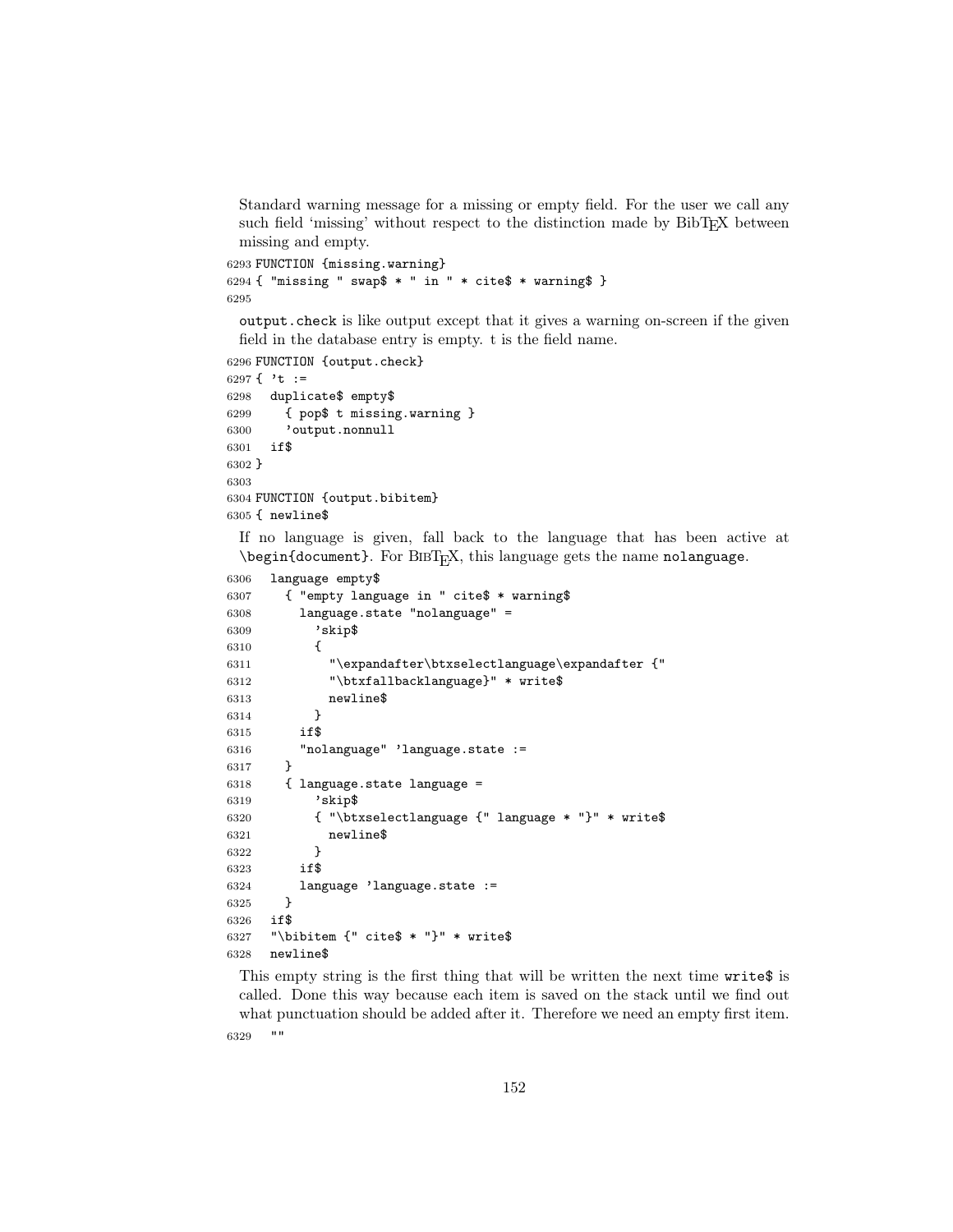```
6330 before.all 'output.state :=
6331 }
6332
6333 FUNCTION {output.nonempty.mrnumber}
6334 { duplicate$ missing$
6335 { pop$ "" }
6336 'skip$
6337 if$
6338 duplicate$ empty$
6339 'pop$
6340 { " \MR{" swap$ * "}" * write$ }
6341 if$
6342 }
6343
6344 FUNCTION {fin.entry}
6345 { add.period$
6346 write$
6347 mrnumber output.nonempty.mrnumber
6348 newline$
6349 }
6350
```
Removed new.block, new.block.checka, new.block.checkb, new.sentence, new.sentence.checka, and new.sentence.checkb functions here, since they don't seem to be needed in the AMS style. Also moved some real basic functions like 'and' and 'or' earlier in the file.

```
6351 INTEGERS { nameptr namesleft numnames }
6352
```
The extra section to write out a language field was added for babamspl.bst. Not present in babplain.bst.

```
6353 FUNCTION {format.language}
6354 { language empty$
6355 { "" }
6356 { "\btxprintamslanguage{\btxlanguagename {" language * "}}" * }
6357 if$
6358 }
6359
```
This version of format.names puts names in the format "First von Last, Jr." (i. e., first name first, no abbreviating to initials).

```
6360 FUNCTION {format.names}
```

```
6361 { 's :=6362 #1 'nameptr :=
6363 s num.names$ 'numnames :=
6364 numnames 'namesleft :=
6365 { namesleft #0 > }
6366 {
6367 s nameptr "{ff{\btxfnamespacelong }"}{vv"}" format.name$
6368 s nameptr "{ll}" format.name$ lastnamefont *
6369 s nameptr "\{, jj\}" format.name$ * 't :=
```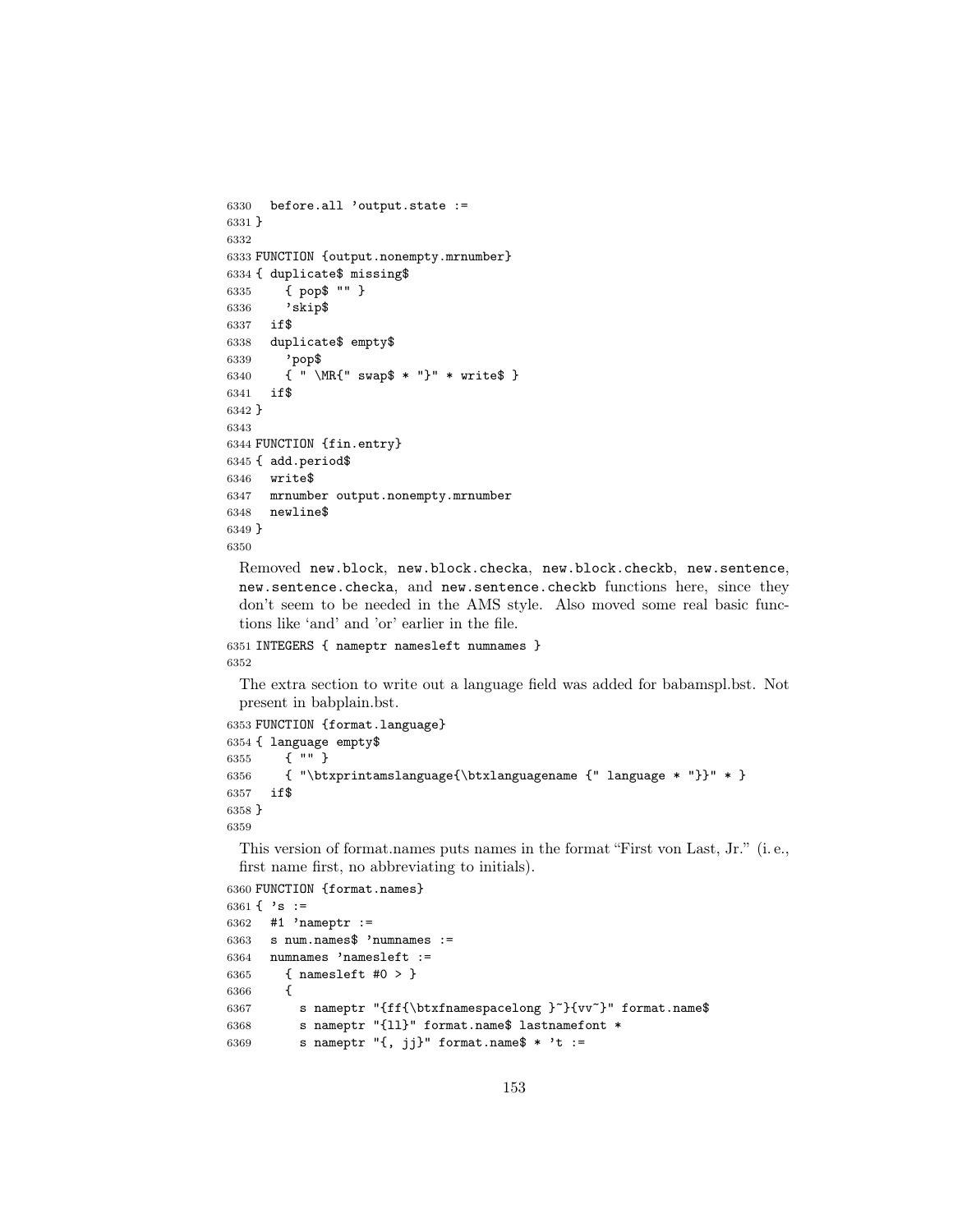```
6370 nameptr #1 >
6371 { namesleft #1 >
6372 { ", " * t namefont * }
6373 { numnames #2 >
6374 { "\btxandcomma {}" * }
6375 'skip$
6376 if$
6377 s nameptr "{ff<sup>~}{vv^}{11}{, jj}" format.name$ "others" =</sup>
6378 \{ " " * " \btxetalshort <math>\}" etalfont * }
6379 { " \btxandlong {} " * t namefont * }
6380 if$
6381 }
6382 if$<br>6383 }
6383 }
6384 {
6385 s nameptr "{ff{\btxfnamespacelong }~}{vv~}" format.name$
6386 s nameptr "{ll}" format.name$ lastnamefont *
6387 s nameptr "{, jj}" format.name$ * namefont
6388 }
6389 if$
6390 nameptr #1 + 'nameptr :=
6391 namesleft #1 - 'namesleft :=6392 }
6393 while$
6394 }
6395
6396 FUNCTION {format.authors}
6397 { author empty$
6398 { "" }
6399 { bysame "\bysame" =
6400 {"\bysame"}
6401 { author format.names }
6402 if$
6403 }
6404 if$
6405 }
6406
6407 FUNCTION {format.editors}
6408 { editor empty$
6409 { "" }
6410 { editor format.names
6411 editor num.names$ #1 >
6412 \{\n\ \ \{\ \}\ \{\ \ \ |\ \ \ \ \6413 { "\ (\btxeditorshort {.})" * }
6414 if$
6415 }
6416 if$
6417 }
6418
6419 FUNCTION {format.nonauthor.editors}
```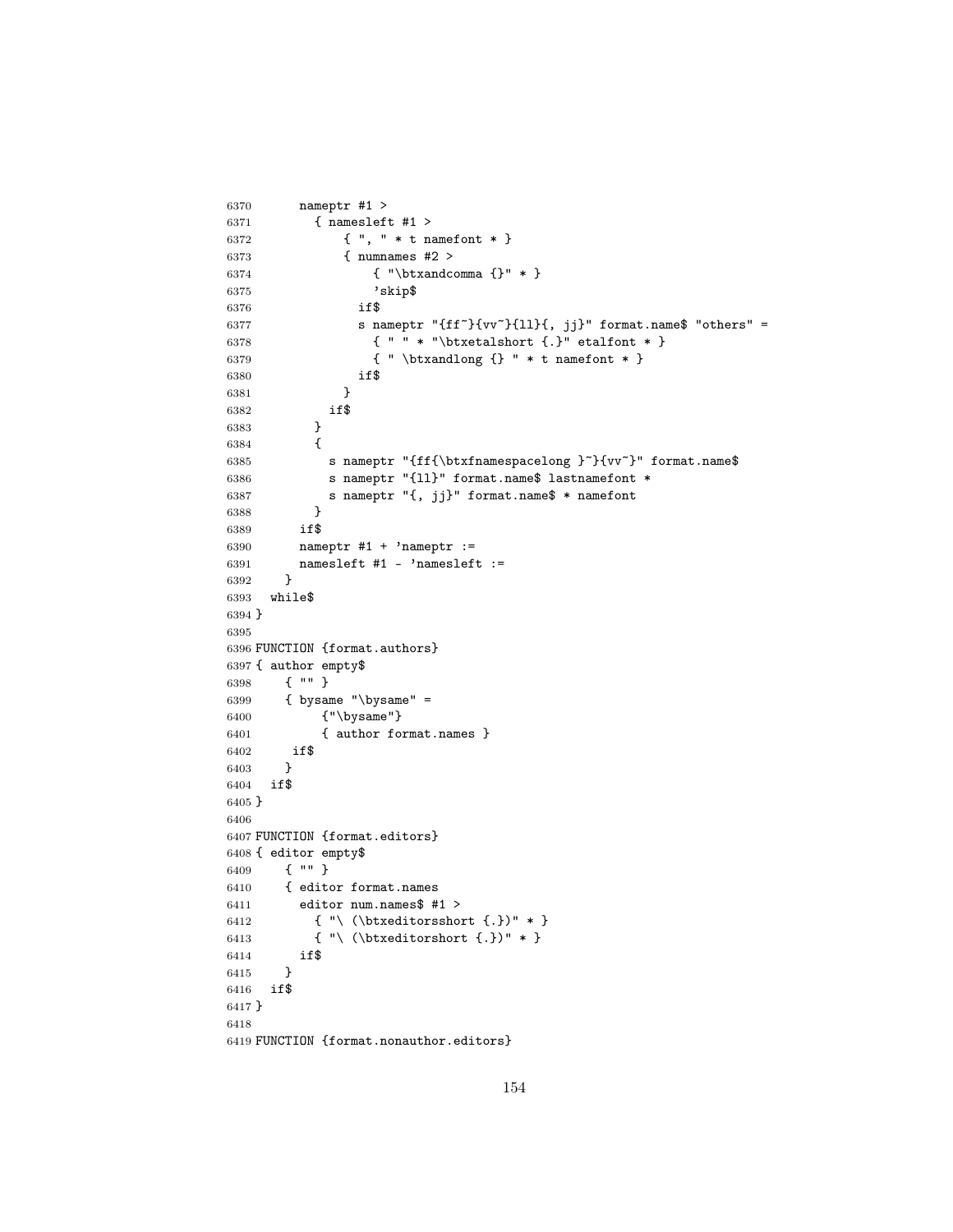```
6420 { editor empty$
6421 { "" }<br>6422 { edite
        6422 { editor format.names
6423 editor num.names$ #1 >
6424 \{ " , \bigl{ \hbox{\tt \char' {i}} \} \ast \}6425 { ", \hbox{\texttt{.}}" * }
6426 if$
6427 }
6428 if$
6429 }
6430
6431 FUNCTION {format.title}
6432 { title empty$
6433 { "" }
6434 { title "t" language.change.case titlefont }
6435 if$
6436 }
6437
6438 FUNCTION {format.jtitle}
6439 { title empty$
6440 { "" }
6441 { title "t" language.change.case jtitlefont }
6442 if$
6443 }
6444
6445 FUNCTION {format.journal.vol.year}
6446 { journal empty$
6447 { "journal name" missing.warning ""}
6448 { journal journalfont }
6449 if$
6450 volume empty$
6451 'skip$
6452 { " " * volume volumefont * }
6453 if$
6454 year empty$
6455 { "year" missing.warning }
6456 { " (" * year * ")" * }
6457 if$
6458 }
6459
 For formatting the issue number for a journal article.
6460 FUNCTION {format.number}
6461 { number empty$
6462 { "" }
6463 { "\btxnumbershort {.}~" number * }
6464 if$
6465 }
6466
```
For formatting miscellaneous dates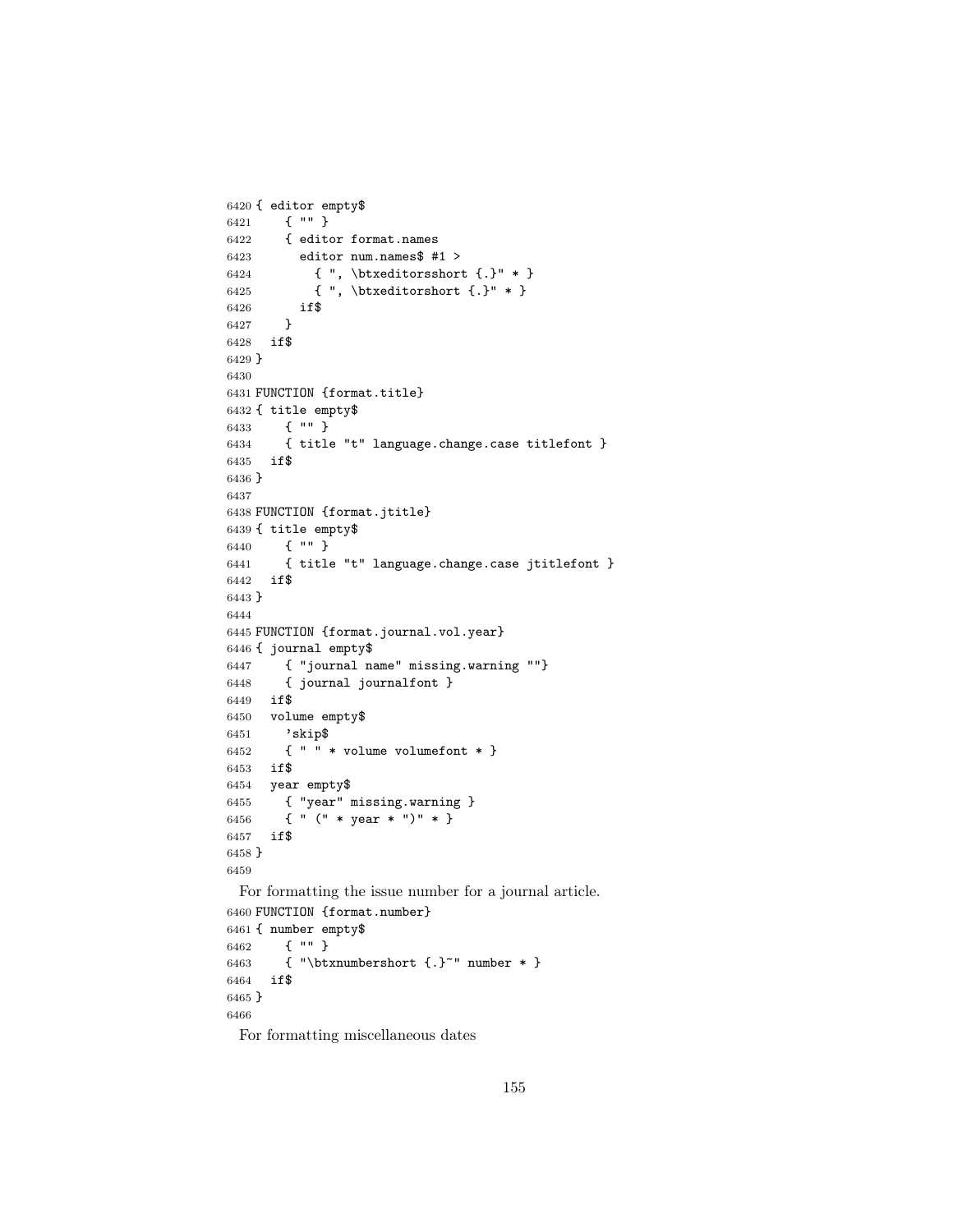```
6467 FUNCTION {format.date}
6468 { year empty$
6469 { month empty$
6470 { "" }
6471 { "there's a month but no year in " cite$ * warning$
6472 month
6473 }
6474 if$
6475 }
6476 { month empty$
6477 'year
6478 { "\btxprintmonthyear{.}{"
6479 month * "}{" * year * "}{long}" *
6480 }
6481 if$
6482 }
6483 if$
6484 }
6485
```
The volume, series and number information is sort of tricky. This code handles it as follows: If the series is present, and the volume, but not the number, then we do "Book title, Series Name, vol. 000" If the series is present, and the number, but not the volume, then we do "Book title, Series Name, no. 000" If the series is present, and both number and volume, then we do "Book title, vol. XX, Series Name, no. 000" Finally, if the series is absent, then we do "*Book title*, vol. XX" or "Book title, no. 000" and if both volume and number are present, give a warning message.

```
6486 FUNCTION {format.bookvolume.series.number}
6487 { volume empty$
6488 { "" % Push the empty string as a placeholder in case everything else
6489 % is empty too.
6490 series empty$
6491 'skip$
6492 { pop$ series } % if series is not empty put in stack
6493 if$
6494 number empty$
6495 'skip$
6496 { duplicate$ empty$ % if no preceding material,
6497 'skip$ % do nothing, otherwise
6498 \{ " , " * } \} % add a comma and space to separate.
6499 if$
6500 "\btxnumbershort {.}" number tie.or.space.connect * % add the number information
6501 }
6502 if$
6503 }
 If the volume is NOT EMPTY:
6504 { "\btxvolumeshort {.}" volume tie.or.space.connect % vol. XX
6505 number empty$
```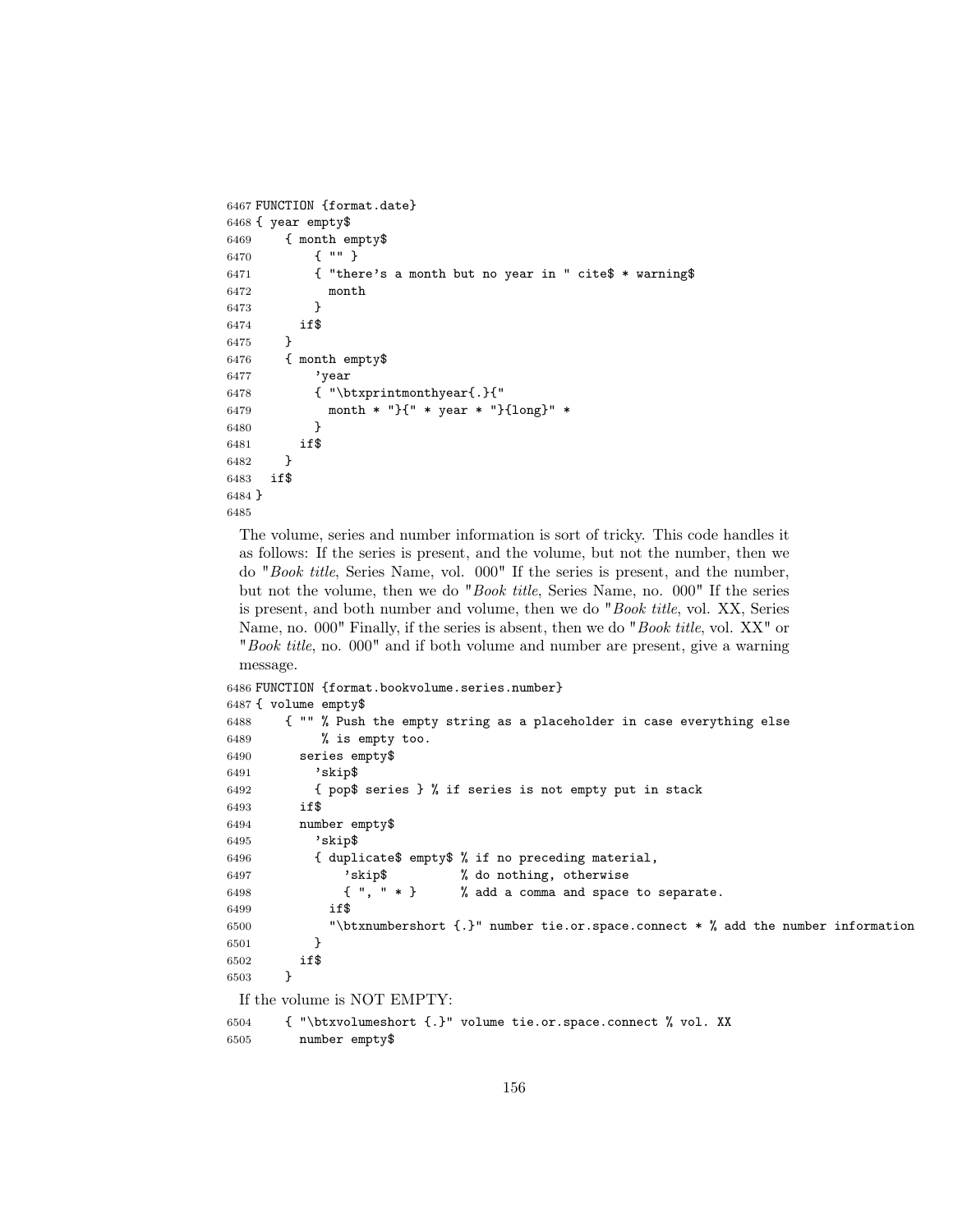```
6506 { series empty$
6507 'skip$
6508 { series ", " * swap$ *} % Series Name, vol. XX
6509 if$
6510 }
6511 { series empty$
6512 { "can't use both volume and number if series info is missing"
6513 warning$
6514 "in BibTeX entry type '" type$ * "'" * top$
6515 }
6516 { ", " * series * ", \btxnumbershort {.}" * number tie.or.space.connect }
6517 if $
6518 }
6519 if$
6520 }
6521 if$
6522
6523 } % end of format.bookvolume.series.number
6524
```
format.inproc.title.where.editors is used by inproceedings entry types No case changing or emphasizing for the title. We want initial caps, roman. We add parentheses around the address (place where conference was held). Likewise we add parentheses around the editors' names.

```
6525 FUNCTION {format.inproc.title.address.editors}
```

```
6526 { booktitle empty$
6527 { "" }
6528 { booktitle
6529 address empty$
6530 'skip$
6531 { add.space.if.necessary "(" * address * ")" * }
6532 if$
6533 editor empty$
6534 'skip$
6535 { add.space.if.necessary "(" * format.nonauthor.editors * ")" * }
6536 if$
6537 }
6538 if$
6539 }
6540
```
format.incoll.title.editors is similar to format.inproc... but omits the address. For collections that are not proceedings volumes.

```
6541 FUNCTION {format.incoll.title.editors}
6542 { booktitle empty$
6543 { "" }
6544 { editor empty$
6545 { booktitle }
6546 { booktitle
6547 add.space.if.necessary "(" * format.nonauthor.editors * ")" *
```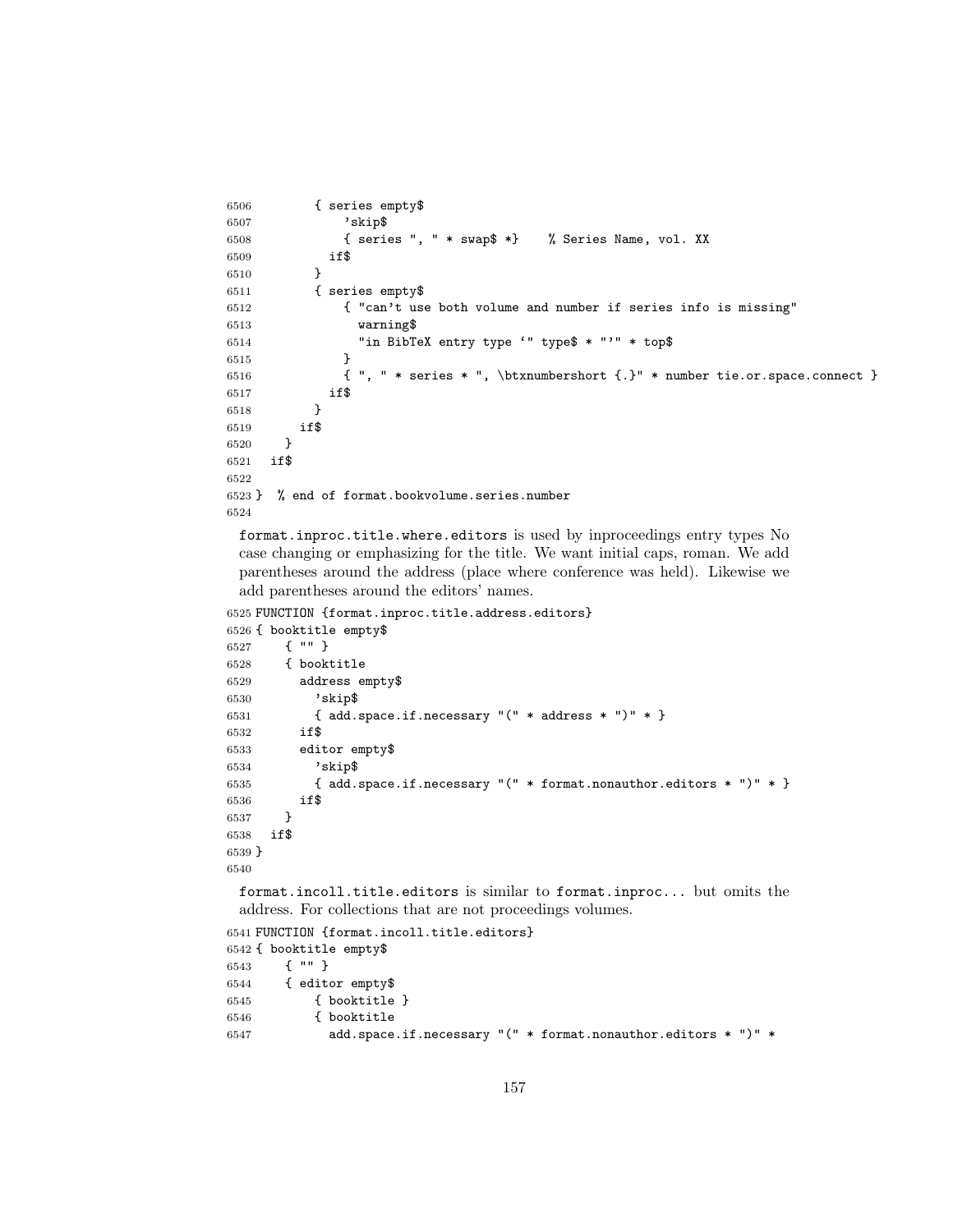```
6548 }
6549 if$
6550 }
6551 if$
6552 }
6553
6554 FUNCTION {format.edition}
6555 { edition empty$
6556 { "" }
6557 {
6558 output.state mid.sentence =
6559 { edition "l" change.case$ }
6560 { edition "t" change.case$ }
6561 if$
6562 "\btxeditionnumshort {" swap$ *
6563 " } { . } " *
6564 }
6565 if$
6566 }
6567
6568 FUNCTION {format.isbn}
6569 { isbn empty$
6570 { "" }
6571 { "\mbox{\btxISBN~\btxISBNfont {" isbn * "}}" * }
6572 if$
6573 }
6574
6575 FUNCTION {format.issn}
6576 { issn empty$
6577 { "" }
6578 { "\mbox{\btxISSN~\btxISSNfont {" issn * "}}" * }
6579 if$
6580 }
6581
6582 FUNCTION {format.url}
6583 { url empty$
6584 { "" }
6585 {
6586 urldate empty$
6587 { "{\latintext \btxurlfont{" url * "}}" * }
6588 {
6589 "{\latintext \btxurlfont{" url * "}}\empty " *
6590 "\btxurldatecomment {\btxkeywordlanguage {\btxurldatefont{" *
6591 urldate * "}}}" *
6592 }
6593 if$
6594 }
6595 if$
6596 }
```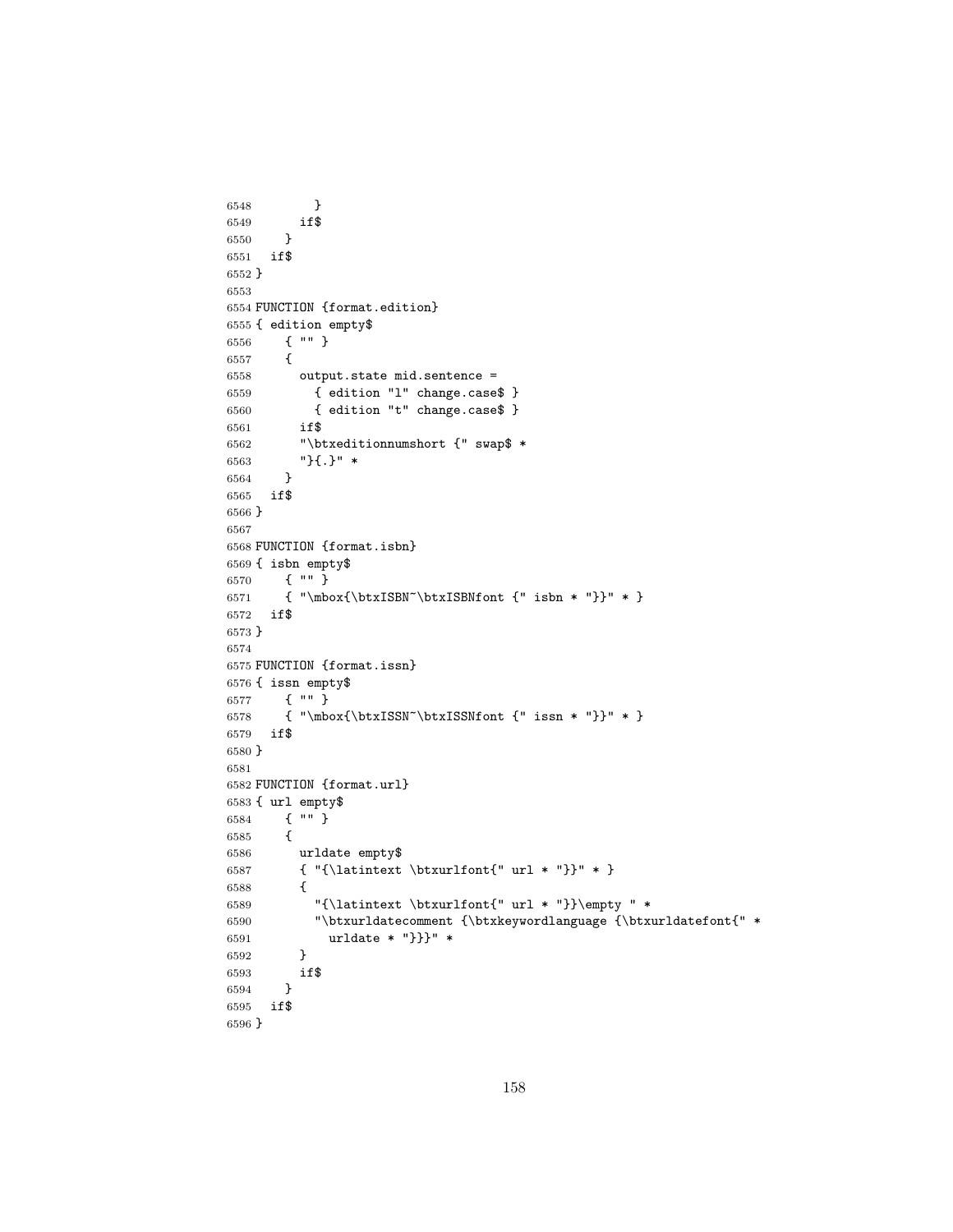```
Format annotations:
```

```
6597 FUNCTION {write.annote}
6598 { annote empty$
6599 'skip$
6600 {
6601 annotelanguage empty$
6602 { "\btxkeywordlanguage {" }
6603 { "{\selectlanguage {" annotelanguage * "}" * }
6604 if$
6605 "\btxannotation {" * annote * "}}" *
6606 write$ newline$
6607 }
6608 if$
6609 }
6610
6611 INTEGERS { multiresult }
6612
6613 FUNCTION {multi.page.check}
6614 { 't :=
6615 #0 'multiresult :=
6616 { multiresult not
6617 t empty$ not
6618 and
6619 }
6620 { t #1 #1 substring$
6621 duplicate$ "-" =
6622 swap$ duplicate$ "," =
6623 swap$ "+" =
6624 or or
6625 { #1 'multiresult := }
6626 { t #2 global.max$ substring$ 't := }
6627 if$
6628 }
6629 while$
     6630 multiresult
6631 }
6632
6633 FUNCTION {format.pages}
6634 { pages empty$
6635 { "" }
6636 { pages n.dashify }
6637 if$
6638 }
6639
6640 FUNCTION {format.book.pages}
6641 { pages empty$
6642 { "" }<br>6643 { pages
       6643 { pages multi.page.check
6644 { "\btxpagesshort {.}~" pages n.dashify * }
```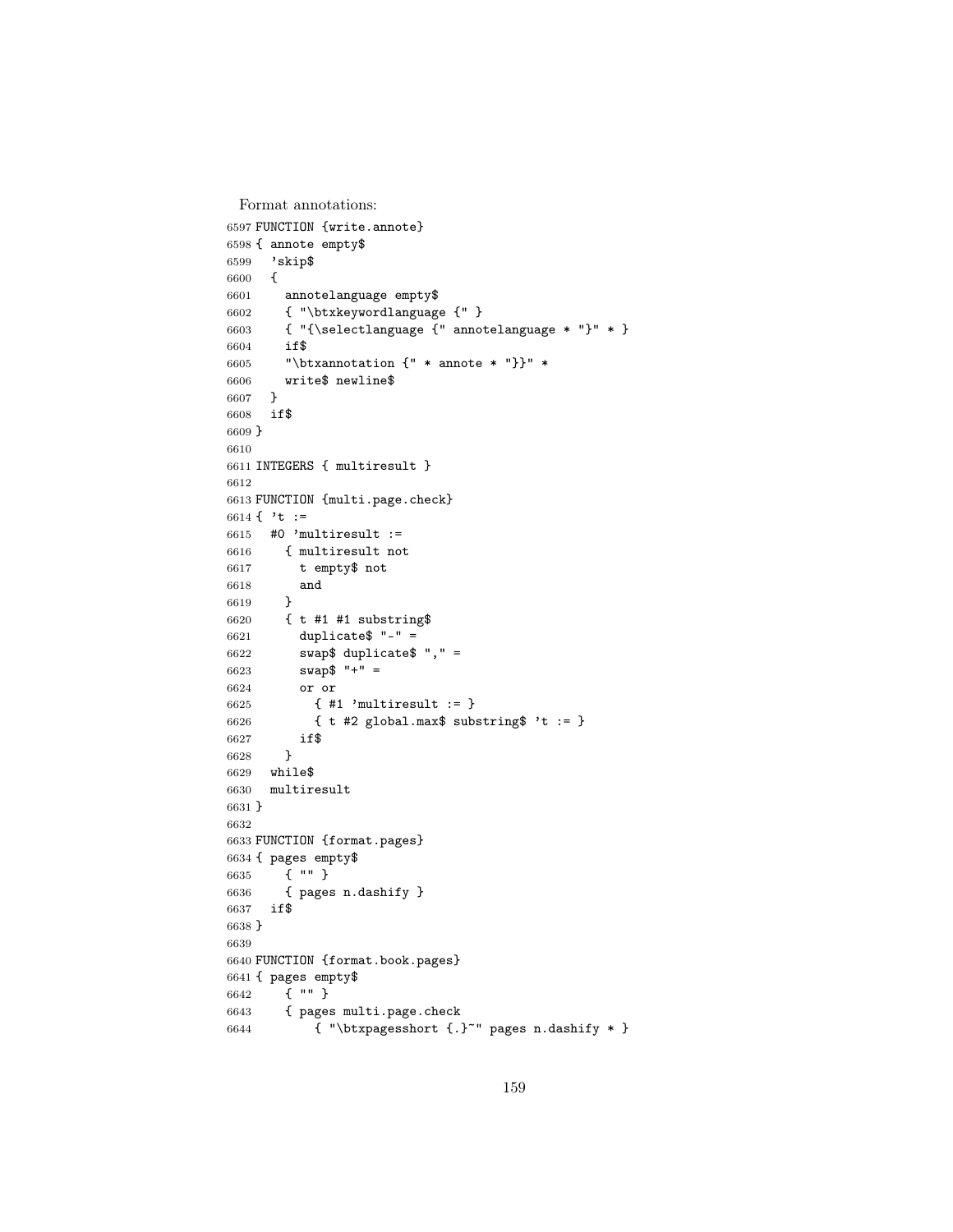```
6645 { "\btxpageshort {.}~" pages * }
6646 if$
6647 }
6648 if$
6649 }
6650
6651 FUNCTION {format.chapter.pages}
6652 { chapter empty$
6653 'format.book.pages
6654 { type empty$
6655 { "\btxchaptershort {.}~" }
6656 { type "l" language.change.case " " * }
6657 if$
6658 chapter *
6659 pages empty$
6660 'skip$<br>6661 f ", "
           { \t" , " * format-book pages * }6662 if$
6663 }
6664 if$
6665 }
6666
6667 FUNCTION {empty.misc.check}
6668 { author empty$ title empty$ howpublished empty$
6669 month empty$ year empty$ note empty$
6670 and and and and and
6671 key empty$ not and
6672 { "all relevant fields are empty in " cite$ * warning$ }
6673 'skip$
6674 if$
6675 }
6676
6677 FUNCTION {format.thesis.type}
6678 { type empty$
6679 'skip$
6680 { pop$
6681 type "t" language.change.case
6682 }
6683 if$
6684 }
6685
6686 FUNCTION {format.tr.number}
6687 { type empty$
6688 { "\Btxtechrepshort {.}" }
6689 'type
6690 if$
6691 number empty$
6692 { "t" language.change.case }
6693 { number tie.or.space.connect }
6694 if$
```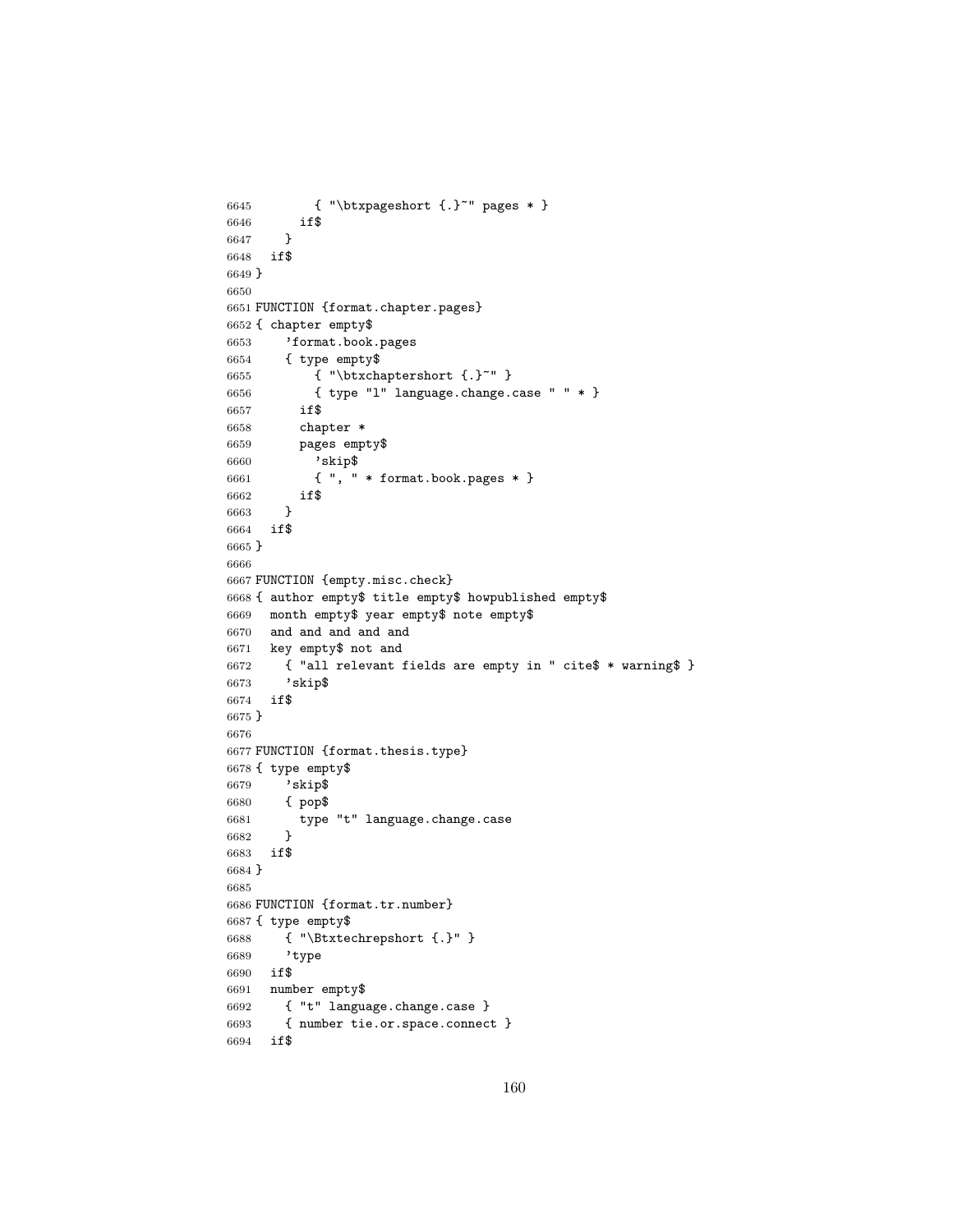} 

> The format.crossref functions haven't been paid much attention at the present time (June 1990) and could probably use some work. MJD

```
6697 FUNCTION {format.article.crossref}
6698 { key empty$
6699 { journal empty$
6700 { "need key or journal for " cite$ * " to crossref " * crossref *
6701 warning$
6702
6703 }
6704 { "\btxinshort {} " journal journalfont * }
6705 if$
6706 }
6707 { "\btxinshort {} " key * }
6708 if$
6709 " \cite{" * crossref * "}" *
6710 }
6711
6712 FUNCTION {format.crossref.editor}
6713 { editor #1 "{vv~}{ll}" format.name$
6714 editor num.names$ duplicate$
6715 #2 >
6716 { pop$ " \btxetalshort {.}" * }
6717 \{ 42 <6718 'skip$
6719 \{ editor #2 "\{ff \}{vv \{ \{ 11}\}{ jj\}" format.name$ "others" =
6720 { " \btxetalshort {.}" * }
6721 \{ " \bigl\} \text{ for all } r \in \{0, 1\} \} format.name$ * }
6722 if$
6723 }
6724 if$
6725 }
6726 if$
6727 }
6728
6729 FUNCTION {format.book.crossref}
6730 { volume empty$
6731 { "empty volume in " cite$ * "'s crossref of " * crossref * warning$
6732 "\btxinserieslong {} "
6733 }
6734 { "\btxvolumeshort {.}" volume tie.or.space.connect
6735 " \btxofserieslong {} " *
6736 }
6737 if$
6738 editor empty$
6739 editor field.or.null author field.or.null =
6740 or
6741 { key empty$
```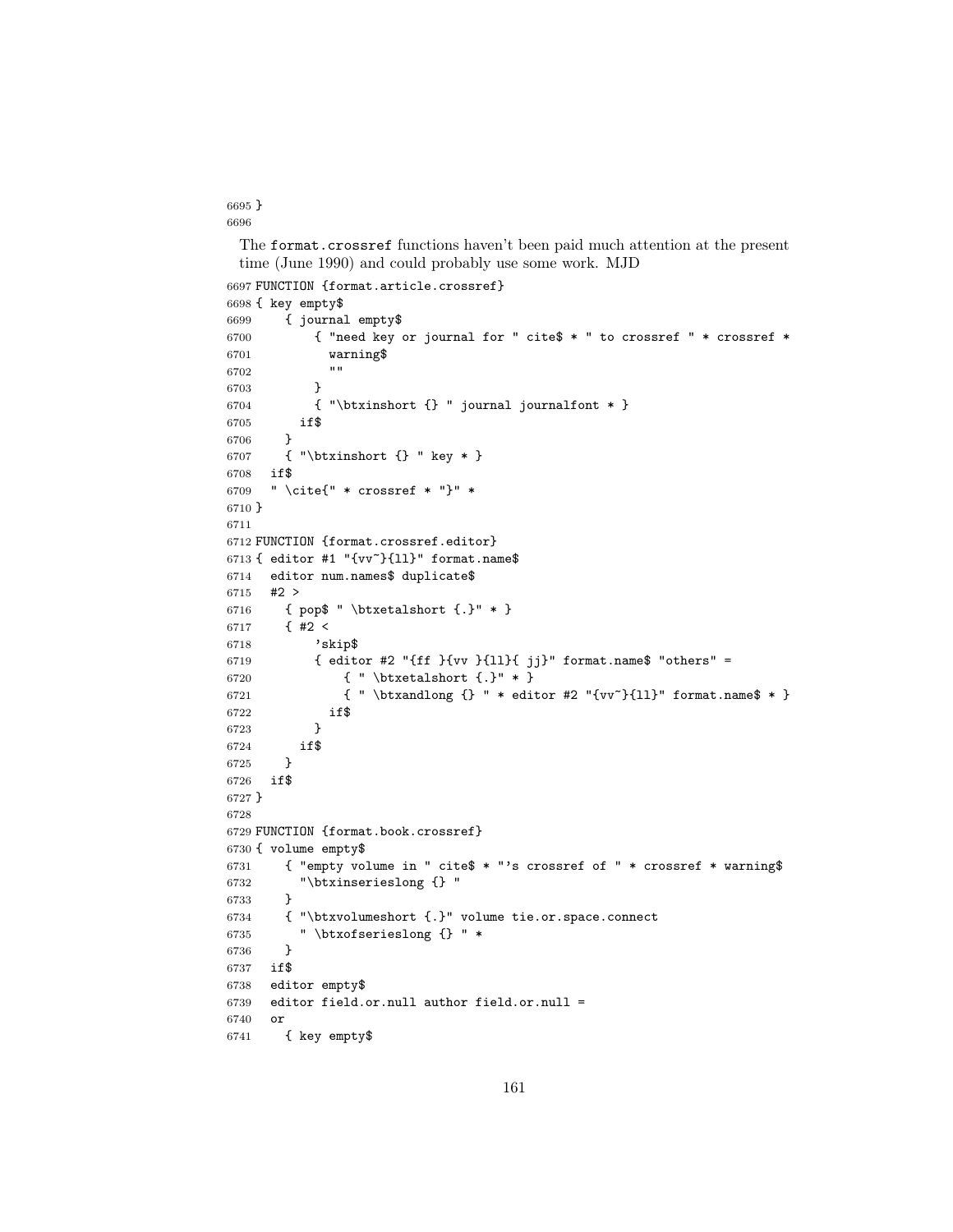```
6742 { series empty$
6743 { "need editor, key, or series for " cite$ * " to crossref " *
6744 crossref * warning$<br>6745 ... *
67456746 }
6747 { series * }
6748 if$
6749 }
6750 { key * }
6751 if$
6752 }
6753 { format.crossref.editor * }
6754 if$
6755 " \cite{" * crossref * "}" *
6756 }
6757
6758 FUNCTION {format.incoll.inproc.crossref}
6759 { editor empty$
6760 editor field.or.null author field.or.null =
6761 or
6762 { key empty$
6763 { booktitle empty$
6764 { "need editor, key, or booktitle for " cite$ * " to crossref " *
6765 crossref * warning$
6766 "" "
6767 }
6768 { "\btxinlong {} " * booktitle titlefont * }
6769 if$
6770 }
6771 { "\btxinlong {} " key * }
6772 if$
6773 }
6774 { "\btxinlong {} " format.crossref.editor * }
6775 if$
6776 " \cite{" * crossref * "}" *
6777 }
6778
 The main functions for each entry type.
    journal, vol and year are formatted together because they are not separated
 by commas.
6779 FUNCTION {article}
6780 { output.bibitem
6781 format.authors "author" output.check
6782 format.jtitle "title" output.check
6783 crossref missing$
6784 { format.journal.vol.year output
6785 format.number output
6786 format.pages "pages" output.check
6787 }
```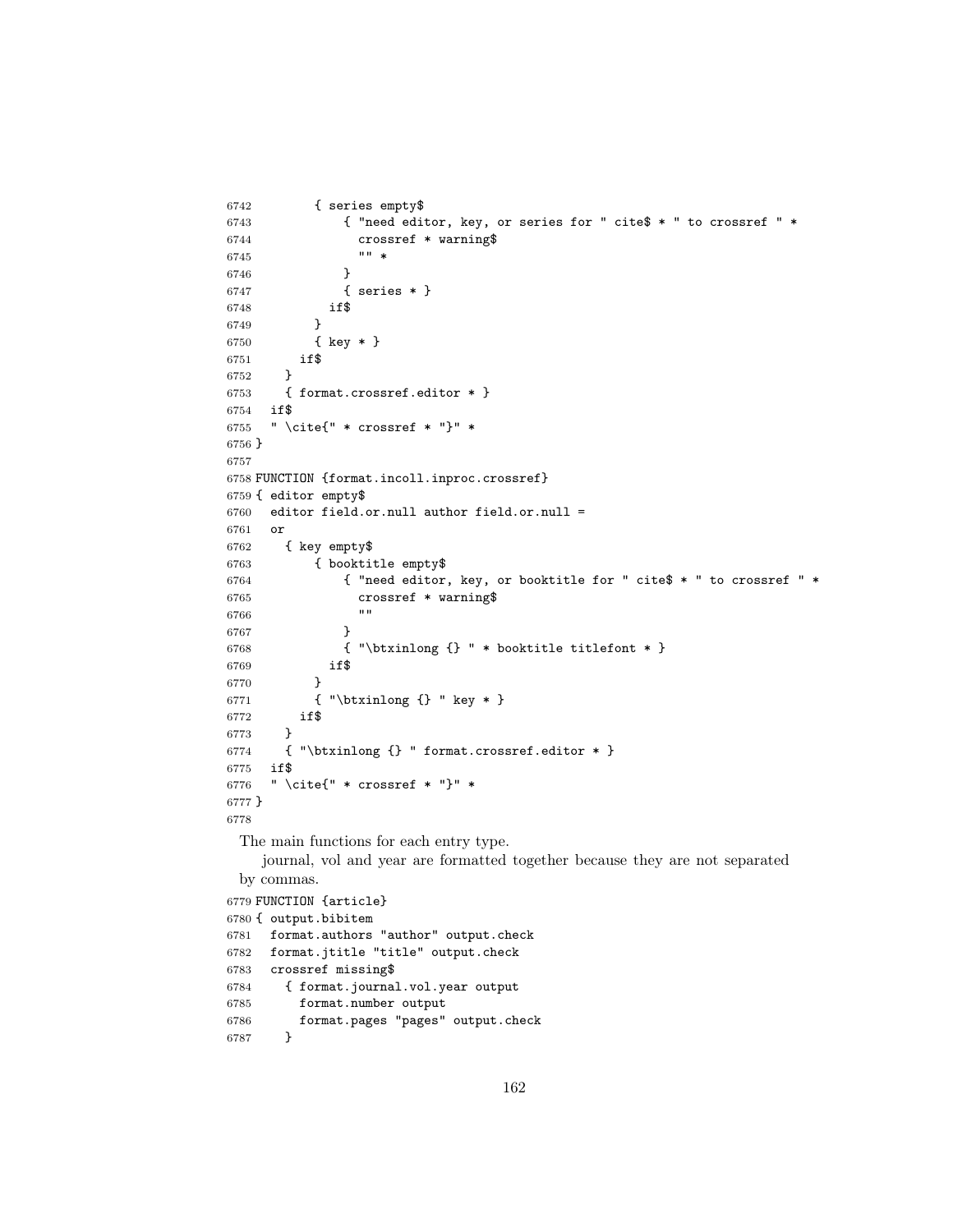```
6788 { format.article.crossref output.nonnull
6789 format.pages "pages" output.check
6790 }
6791 if$
6792 format.issn output
6793 format.url output
6794 format.language *
6795 note output
6796 fin.entry
6797 write.annote
6798 }
6799
6800 FUNCTION {book}
6801 { output.bibitem
6802 author empty$
6803 { format.editors "author and editor" output.check }<br>6804 { format.authors output.nonnull
        6804 { format.authors output.nonnull
6805 crossref missing$
6806 { "author and editor" editor either.or.check }
6807 'skip$
6808 if$<br>6809 }
6809 }
6810 if$
6811 format.title "title" output.check
6812 format.edition output
6813 crossref missing$
6814 { format.bookvolume.series.number output
6815 publisher "publisher" output.check publisherfont
6816 address output
6817 }
6818 { format.book.crossref output.nonnull
6819 }
6820 if$
6821 format.date "year" output.check
6822 format.isbn output
6823 format.url output
6824 format.language *
6825 note output
6826 fin.entry
6827 write.annote
6828 }
6829
6830 FUNCTION {booklet}
6831 { output.bibitem
6832 format.authors output
6833 format.title "title" output.check
6834 howpublished output
6835 address output
6836 format.date output
6837 format.url output
```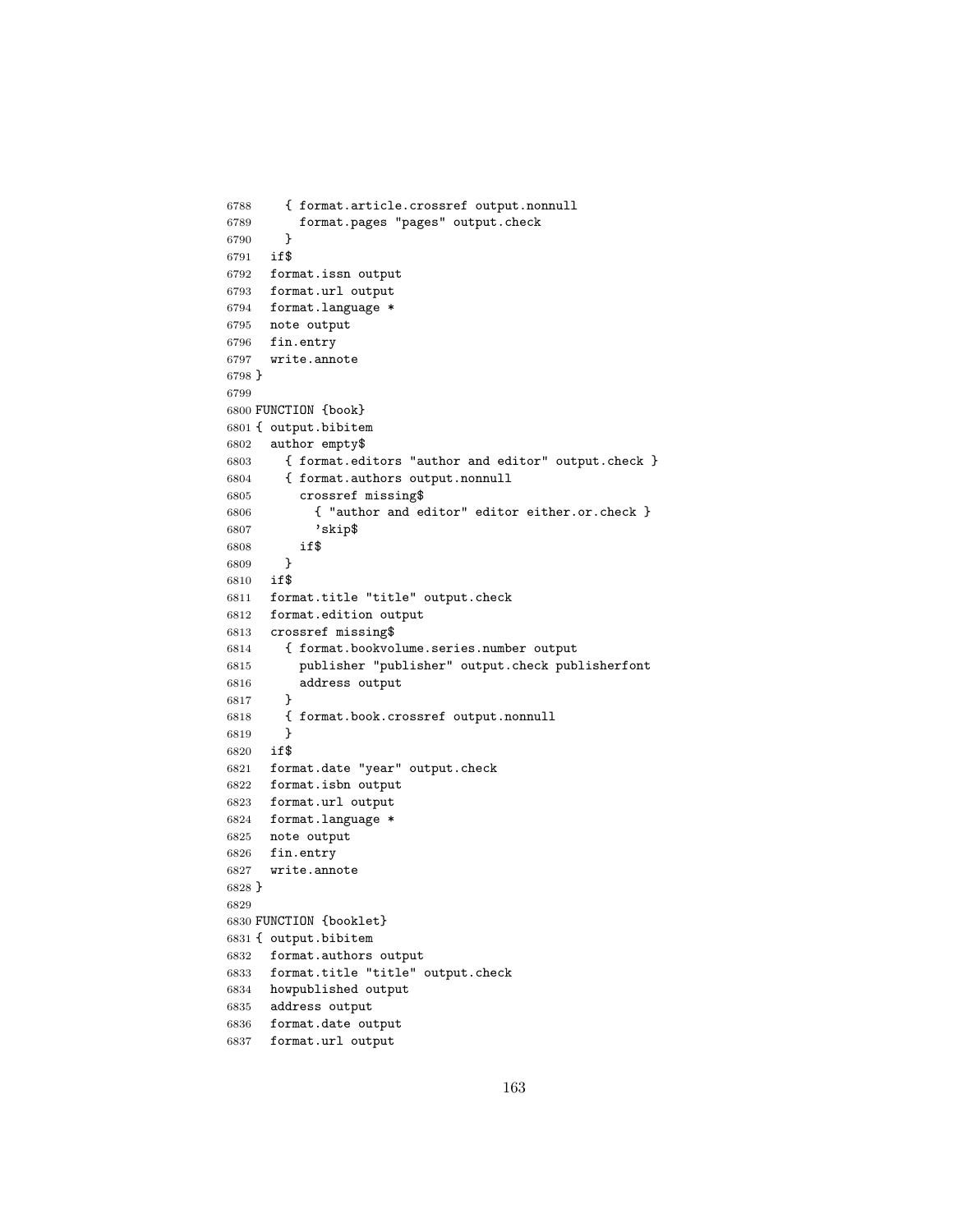```
6838 note output
6839 fin.entry
6840 write.annote
6841 }
6842
6843 FUNCTION {inbook}
6844 { output.bibitem
6845 author empty$
6846 { format.editors "author and editor" output.check }
6847 { format.authors output.nonnull
6848 crossref missing$
6849 { "author and editor" editor either.or.check }
6850 'skip$
6851 if$
6852 }
6853 if$
6854 format.title "title" output.check
6855 format.edition output
6856 crossref missing$
6857 { format.bookvolume.series.number output
6858 format.chapter.pages "chapter and pages" output.check
6859 publisher "publisher" output.check publisherfont
6860 address output
6861 }
6862 { format.chapter.pages "chapter and pages" output.check
6863 format.book.crossref output.nonnull
6864 }
6865 if$
6866 format.date "year" output.check
6867 format.isbn output
6868 format.url output
6869 format.language *
6870 note output
6871 fin.entry
6872 write.annote
6873 }
6874
6875 FUNCTION {incollection}
6876 { output.bibitem
6877 format.authors "author" output.check
6878 format.title "title" output.check
6879 crossref missing$
6880 { format.incoll.title.editors "booktitle" output.check
6881 format.bookvolume.series.number output
6882 publisher "publisher" output.check publisherfont
6883 address output
6884 format.edition output
6885 format.date "year" output.check
6886 }
6887 { format.incoll.inproc.crossref output.nonnull
```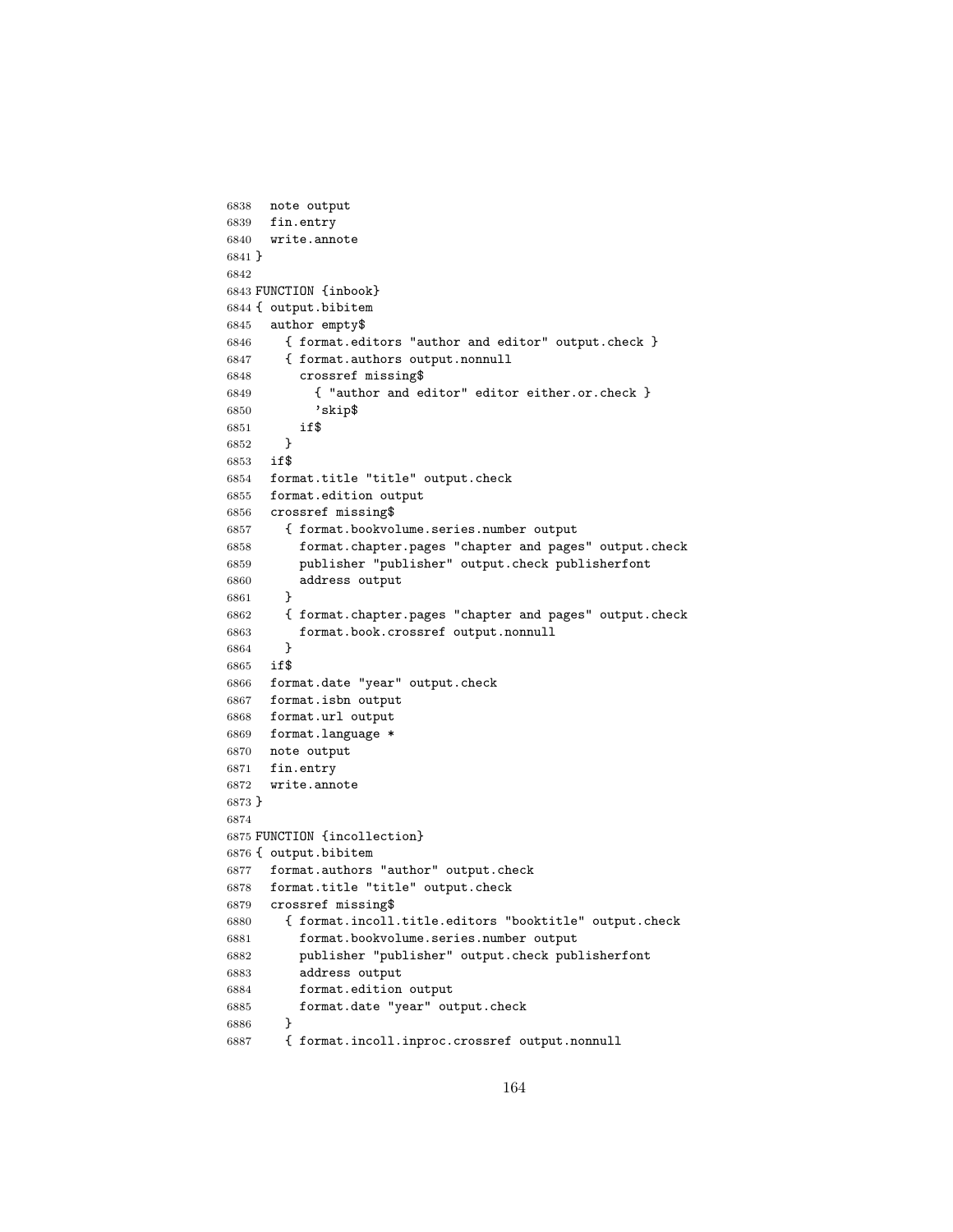```
6888 }
6889 if$
6890 note output
6891 format.book.pages output
6892 format.isbn output
6893 format.url output
6894 format.language *
6895 fin.entry
6896 write.annote
6897 }
6898
6899 FUNCTION {inproceedings}
6900 { output.bibitem
6901 format.authors "author" output.check
6902 format.title "title" output.check
6903 crossref missing$
6904 { format.inproc.title.address.editors "booktitle" output.check
6905 format.bookvolume.series.number output
6906 organization output
6907 publisher publisherfont output
6908 format.date "year" output.check<br>6909 }
6909
6910 { format.incoll.inproc.crossref output.nonnull
6911 }
6912 if$
6913 note output
6914 format.book.pages output
6915 format.isbn output
6916 format.url output
6917 format.language *
6918 fin.entry
6919 write.annote
6920 }
6921
6922 FUNCTION {conference} { inproceedings }
6923
6924 FUNCTION {manual}
6925 { output.bibitem
6926 author empty$
6927 { organization empty$
6928 'skip$
6929 { organization output.nonnull
6930 address output
6931 }
6932 if$
6933 }
6934 { format.authors output.nonnull }
6935 if$
6936 format.title "title" output.check
6937 author empty$
```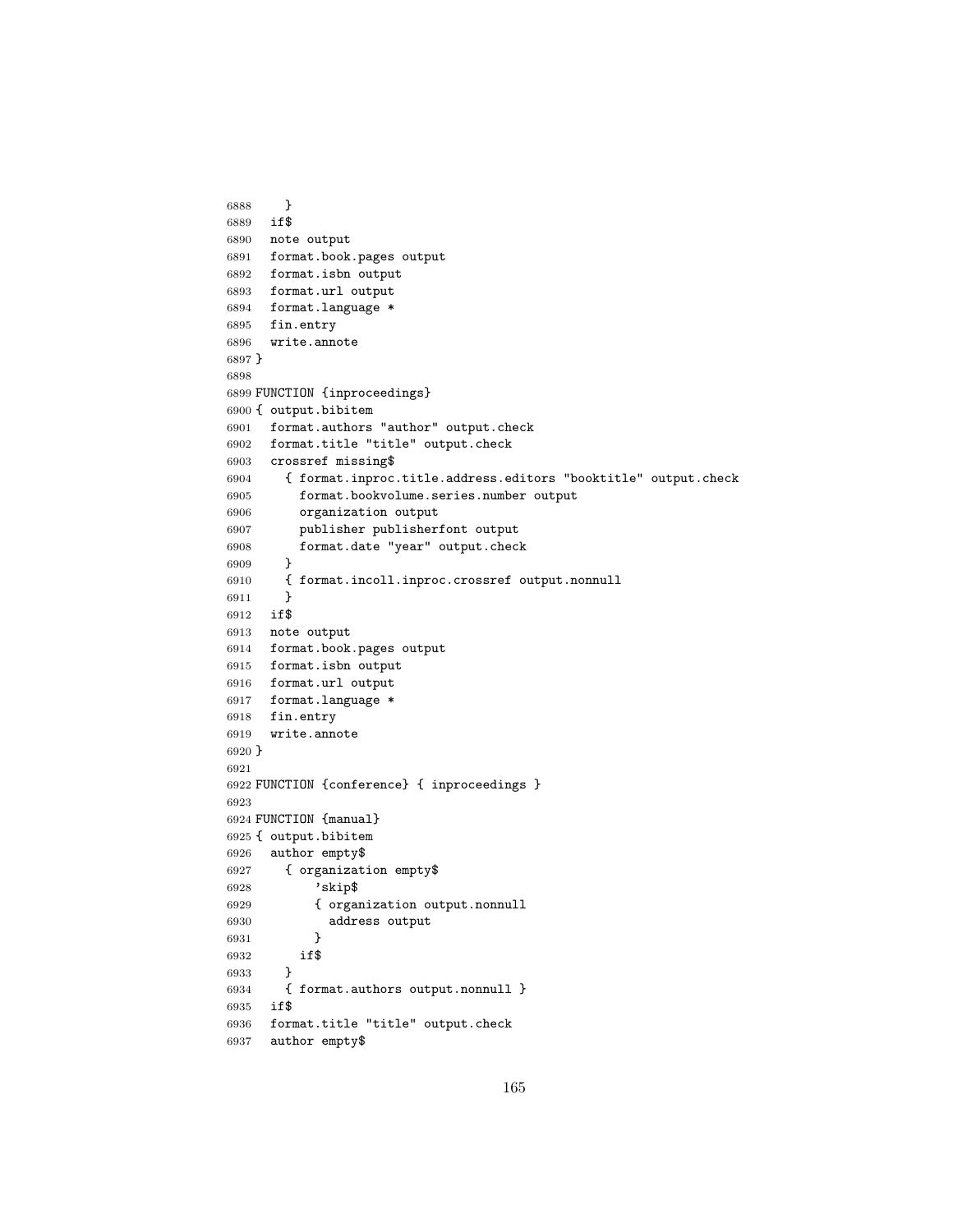```
6938 { organization empty$
6939 { address output }
6940 'skip$
6941 if$
6942 }
6943 { organization output
6944 address output
6945 }
6946 if$
6947 format.edition output
6948 format.date output
6949 format.isbn output
6950 format.url output
6951 note output
6952 fin.entry
6953 write.annote
6954 }
6955
6956 FUNCTION {mastersthesis}
6957 { output.bibitem
6958 format.authors "author" output.check
6959 format.title "title" output.check
6960 "\btxmastthesis {}" format.thesis.type output.nonnull
6961 school "school" output.check
6962 address output
6963 format.date "year" output.check
6964 format.url output
6965 note output
6966 format.book.pages output
6967 fin.entry
6968 write.annote
6969 }
6970
6971 FUNCTION {misc}
6972 { output.bibitem
6973 format.authors output
6974 format.title output
6975 howpublished output
6976 format.date output
6977 format.isbn output
6978 format.issn output
6979 format.url output
6980 note output
6981 format.book.pages output
6982 fin.entry
6983 write.annote
6984 empty.misc.check
6985 }
6986
6987 FUNCTION {phdthesis}
```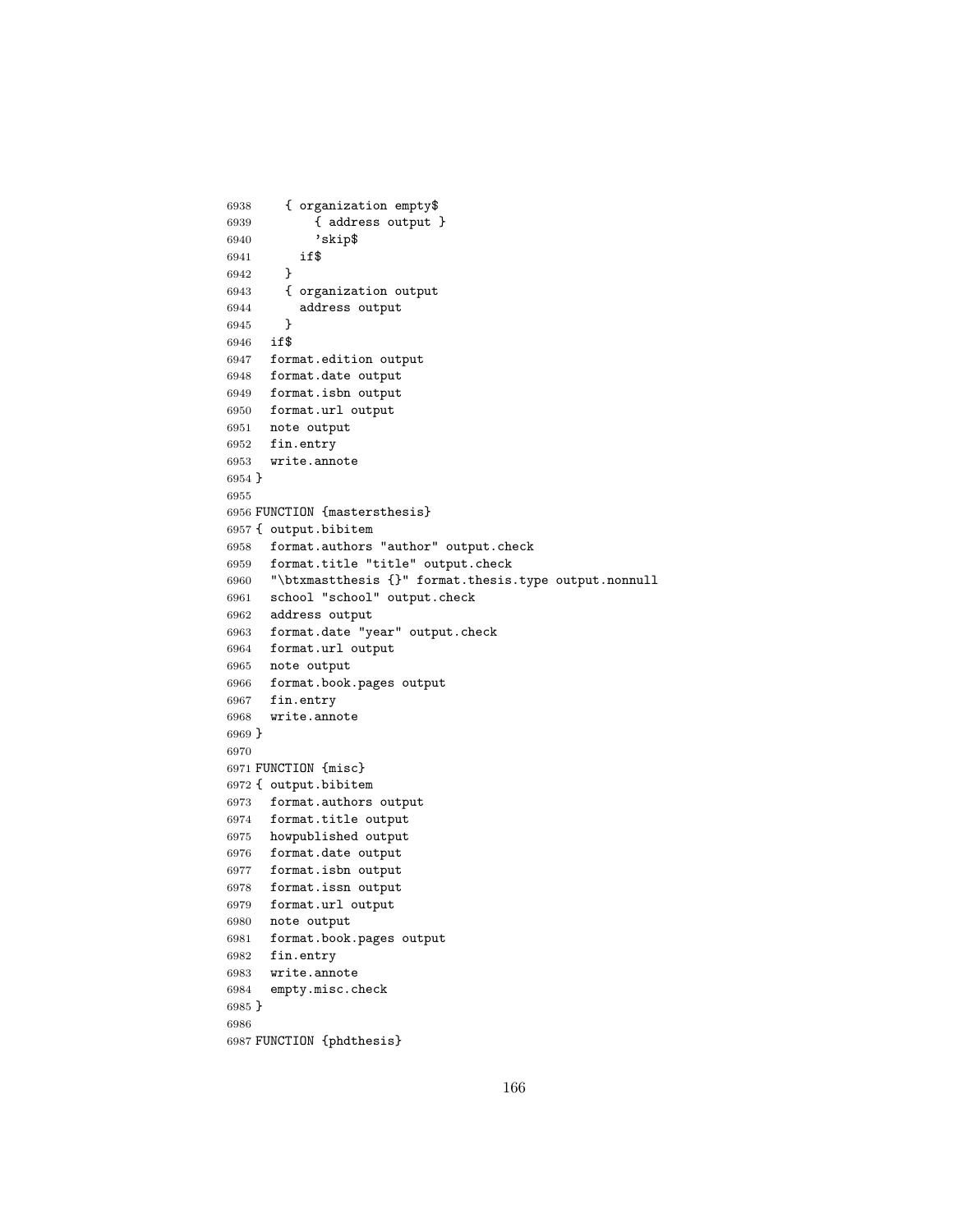```
6988 { output.bibitem
6989 format.authors "author" output.check
6990 format.title "title" output.check
6991 "\btxphdthesis {}" format.thesis.type output.nonnull
6992 school "school" output.check
6993 address output
6994 format.date "year" output.check
6995 format.isbn output
6996 format.url output
6997 note output
6998 format.book.pages output
6999 fin.entry
7000 write.annote
7001 }
7002
7003 FUNCTION {proceedings}
7004 { output.bibitem
7005 editor empty$
7006 { organization output }
7007 { format.editors output.nonnull }
7008 if$
7009 format.title "title" output.check
7010 format.bookvolume.series.number output
7011 address empty$
7012 { editor empty$
7013 'skip$
7014 { organization output }
7015 if$
7016 publisher publisherfont output
7017 format.date "year" output.check
7018 }
7019 { address output.nonnull
7020 editor empty$
7021 'skip$
7022 { organization output }
7023 if$
7024 publisher publisherfont output
7025 format.date "year" output.check
7026 }
7027 if$
7028 format.isbn output
7029 format.url output
7030 note output
7031 fin.entry
7032 write.annote
7033 }
7034
7035 FUNCTION {techreport}
7036 { output.bibitem
7037 format.authors "author" output.check
```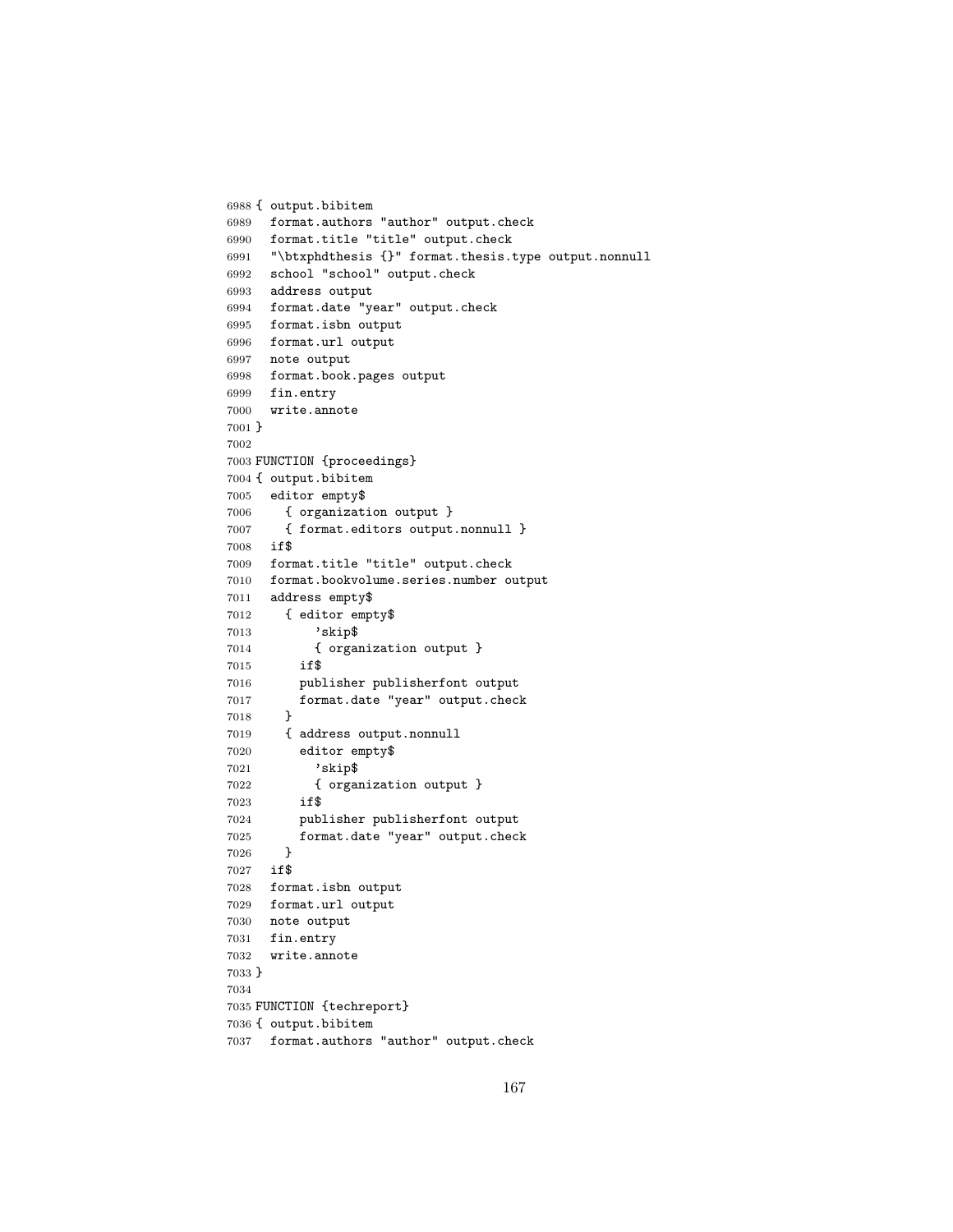```
7038 format.title "title" output.check
7039 format.tr.number output.nonnull
7040 institution "institution" output.check
7041 address output
7042 format.date "year" output.check
7043 format.isbn output
7044 format.url output
7045 note output
7046 fin.entry
7047 write.annote
7048 }
7049
7050 FUNCTION {unpublished}
7051 { output.bibitem
7052 format.authors "author" output.check
7053 format.title "title" output.check
7054 format.url output
7055 note "note" output.check
7056 format.date output
7057 fin.entry
7058 write.annote
7059 }
7060
7061 FUNCTION {default.type} { misc }
7062
7063 MACRO {jan} {"1"}
7064 MACRO {feb} {"2"}
7065 MACRO {mar} {"3"}
7066 MACRO {apr} {"4"}
7067 MACRO {may} {"5"}
7068 MACRO {jun} {"6"}
7069 MACRO {jul} {"7"}
7070 MACRO {aug} {"8"}
7071 MACRO {sep} {"9"}
7072 MACRO {oct} {"10"}
7073 MACRO {nov} {"11"}
7074 MACRO {dec} {"12"}
7075
7076 READ
7077
7078 FUNCTION {sortify}
7079 { purify$
7080 "l" language.change.case
7081 }
7082
7083 INTEGERS { len }
7084
7085 FUNCTION {chop.word}
7086 \{ \cdot s : =7087 'len :=
```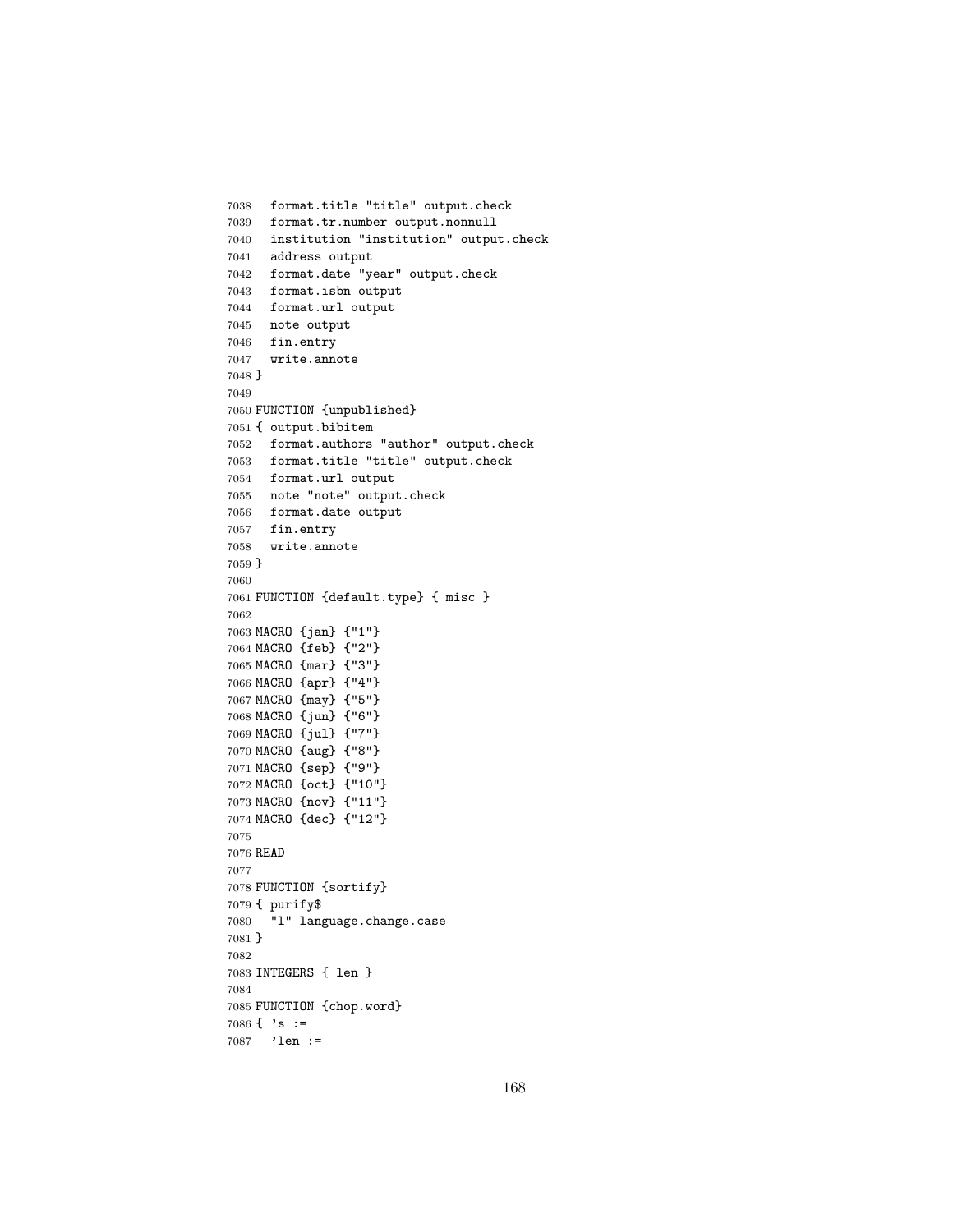```
7088 s #1 len substring$ =
7089 { s len #1 + global.max$ substring$ }
7090 's
7091 if$
7092 }
7093
7094 FUNCTION {sort.format.names}
7095 \{ \cdot s : =7096 #1 'nameptr :=
7097 ""
7098 s num.names$ 'numnames :=
7099 numnames 'namesleft :=
7100 { namesleft #0 > }
7101 { nameptr #1 >
7102 { " " * }
7103 'skip$<br>7104 if$
7104
7105 s nameptr "{vv{ } }{ll{ }}{ ff{ }}{ jj{ }}" format.name$ 't :=
7106 nameptr numnames = t "others" = and
7107 { "et al" * }
7108 { t sortify * }
7109 if$
7110 nameptr #1 + 'nameptr :=
7111 namesleft #1 - 'namesleft :=<br>7112 }
7112 }
7113 while$
7114 }
7115
7116 FUNCTION {sort.format.title}
7117 \{\cdot t :=7118 "A " #2
7119 "An " #3
7120 "The " #4 t chop.word
7121 chop.word
7122 chop.word
7123 sortify
7124 #1 global.max$ substring$
7125 }
7126
7127 FUNCTION {author.sort}
7128 { author empty$
7129 { key empty$
7130 { "to sort, need author or key in " cite$ * warning$
71317132 }
7133 { key sortify }
7134 if$<br>7135 }
7135 }
7136 { author sort.format.names }
7137 if$
```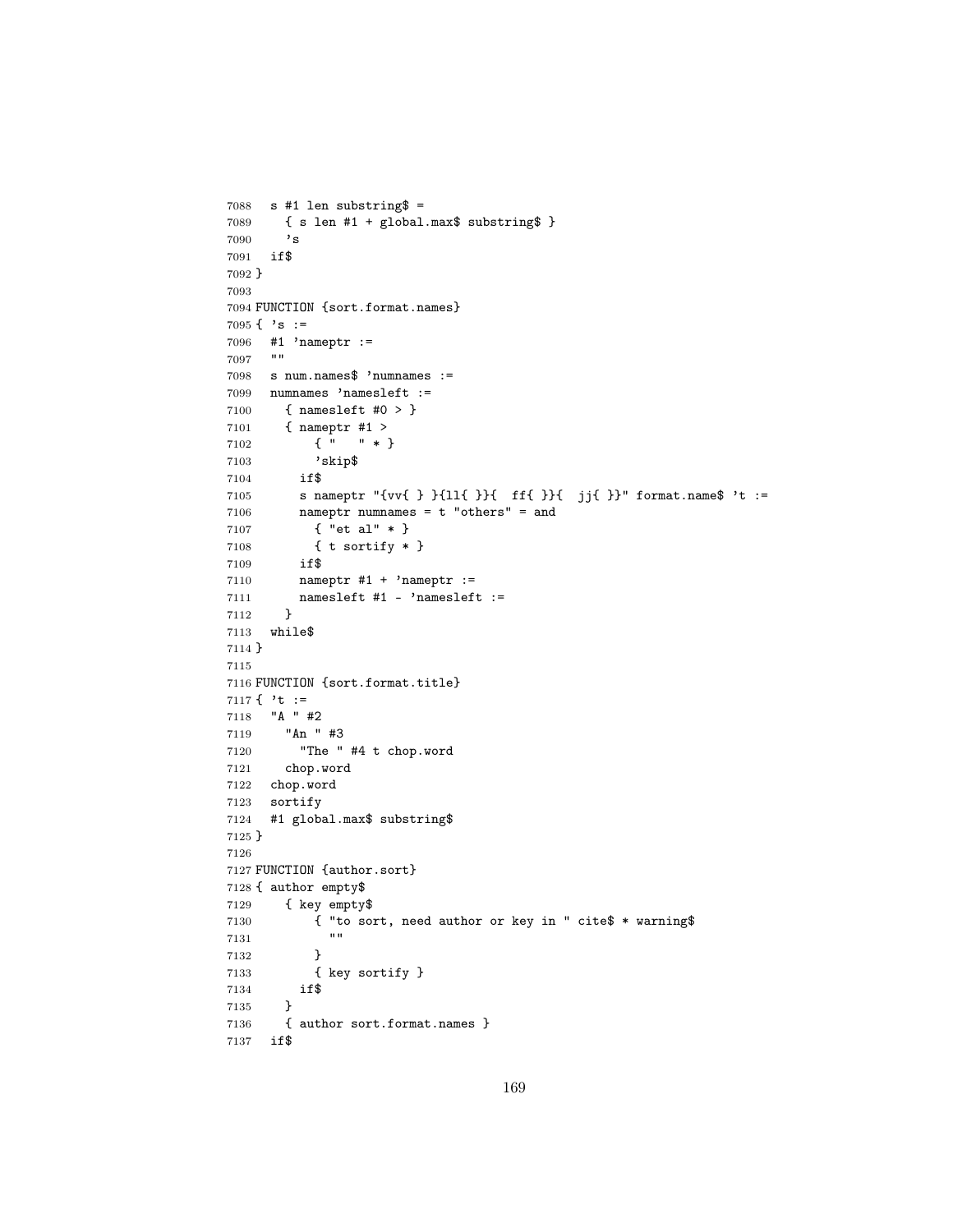```
7138 }
7139
7140 FUNCTION {author.editor.sort}
7141 { author empty$
7142 { editor empty$
7143 { key empty$
7144 { "to sort, need author, editor, or key in " cite$ * warning$
\begin{array}{ccc}\n 7145 & & \\
 7146 & & \end{array}7146 }
7147 { key sortify }
7148 if$
7149 }
7150 { editor sort.format.names }
7151 if$
7152 }
7153 { author sort.format.names }<br>7154 if$
     7154 if$
7155 }
7156
7157 FUNCTION {author.organization.sort}
7158 { author empty$
7159 { organization empty$
7160 { key empty$
7161 { "to sort, need author, organization, or key in " cite$ * warning$
71627163 }
7164 { key sortify }
7165 if$
7166 }
7167 { "The " #4 organization chop.word sortify }
7168 if$
7169 }
7170 { author sort.format.names }
7171 if$
7172 }
7173
7174 FUNCTION {editor.organization.sort}
7175 { editor empty$
7176 { organization empty$
7177 { key empty$
7178 { "to sort, need editor, organization, or key in " cite$ * warning$
7179 "" ""
7180 }
7181 { key sortify }
7182 if$
7183 }
7184 { "The " #4 organization chop.word sortify }
7185 if$
7186 }
7187 { editor sort.format.names }
```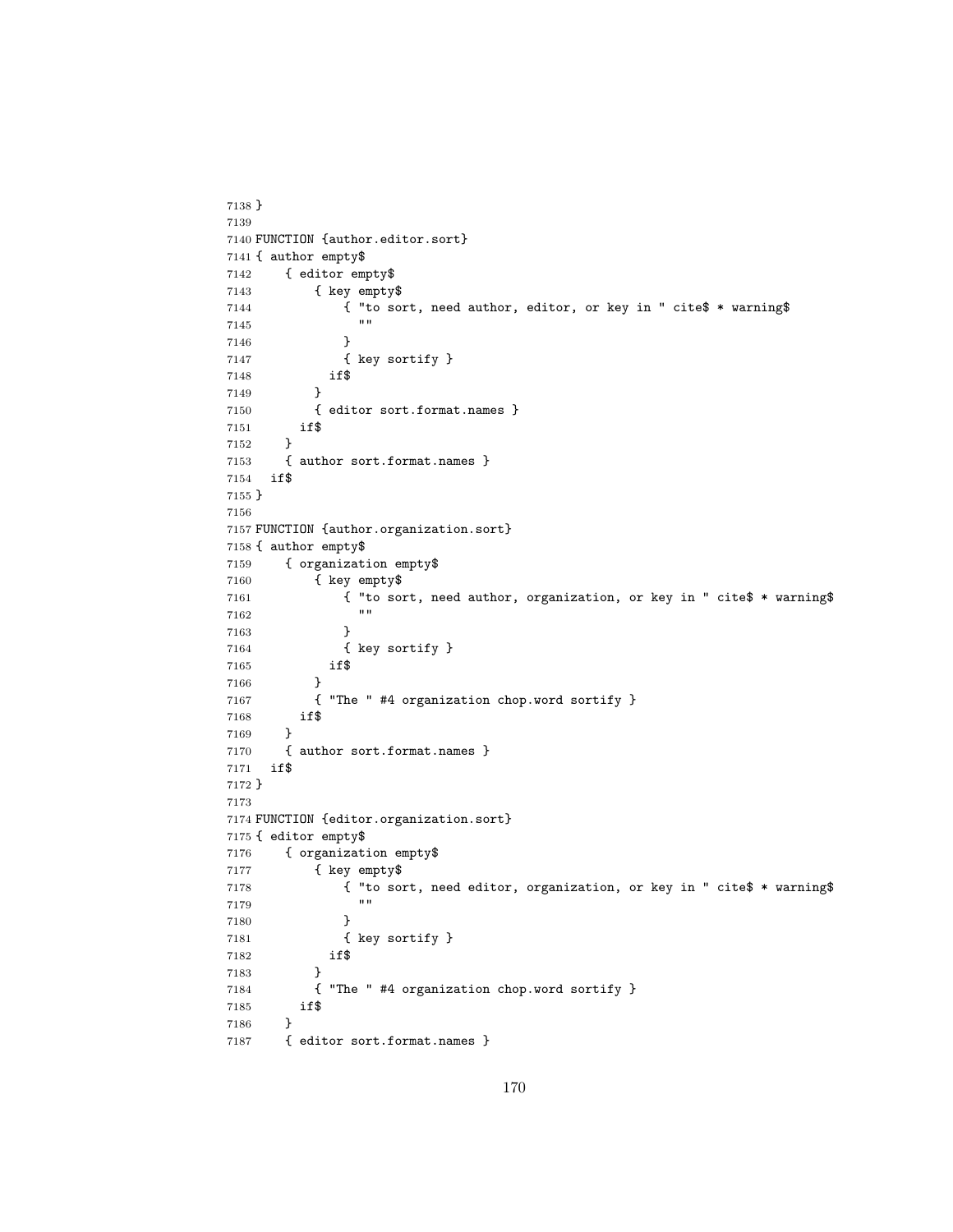```
7188 if$
7189 }
7190
7191 FUNCTION {presort}
7192 { type$ "book" =
7193 type$ "inbook" =
7194 or
7195 'author.editor.sort
7196 { type$ "proceedings" =
7197 'editor.organization.sort
7198 { type$ "manual" =
7199 'author.organization.sort
7200 'author.sort
7201 if$
7202 }<br>7203 if$
       if$<br>}
7204 }
7205 if$
7206 " "
7207 *
7208 year field.or.null sortify
7209 *
7210 " "
7211 *
7212 title field.or.null
7213 sort.format.title
7214 *
7215 #1 entry.max$ substring$
7216 'sort.key$ :=
7217 }
7218
7219 ITERATE {presort}
7220
7221 SORT
7222
7223 STRINGS { longest.label prev.author this.author }
7224
7225 INTEGERS { number.label longest.label.width }
7226
7227 FUNCTION {initialize.longest.label}
7228 { "" 'longest.label :=
7229 #1 'number.label :=
7230 #0 'longest.label.width :=
7231 "abcxyz" 'prev.author :=
7232 "" 'this.author :=
7233 }
7234
7235 FUNCTION {longest.label.pass}
7236 { number.label int.to.str$ 'label :=
7237 number.label #1 + 'number.label :=
```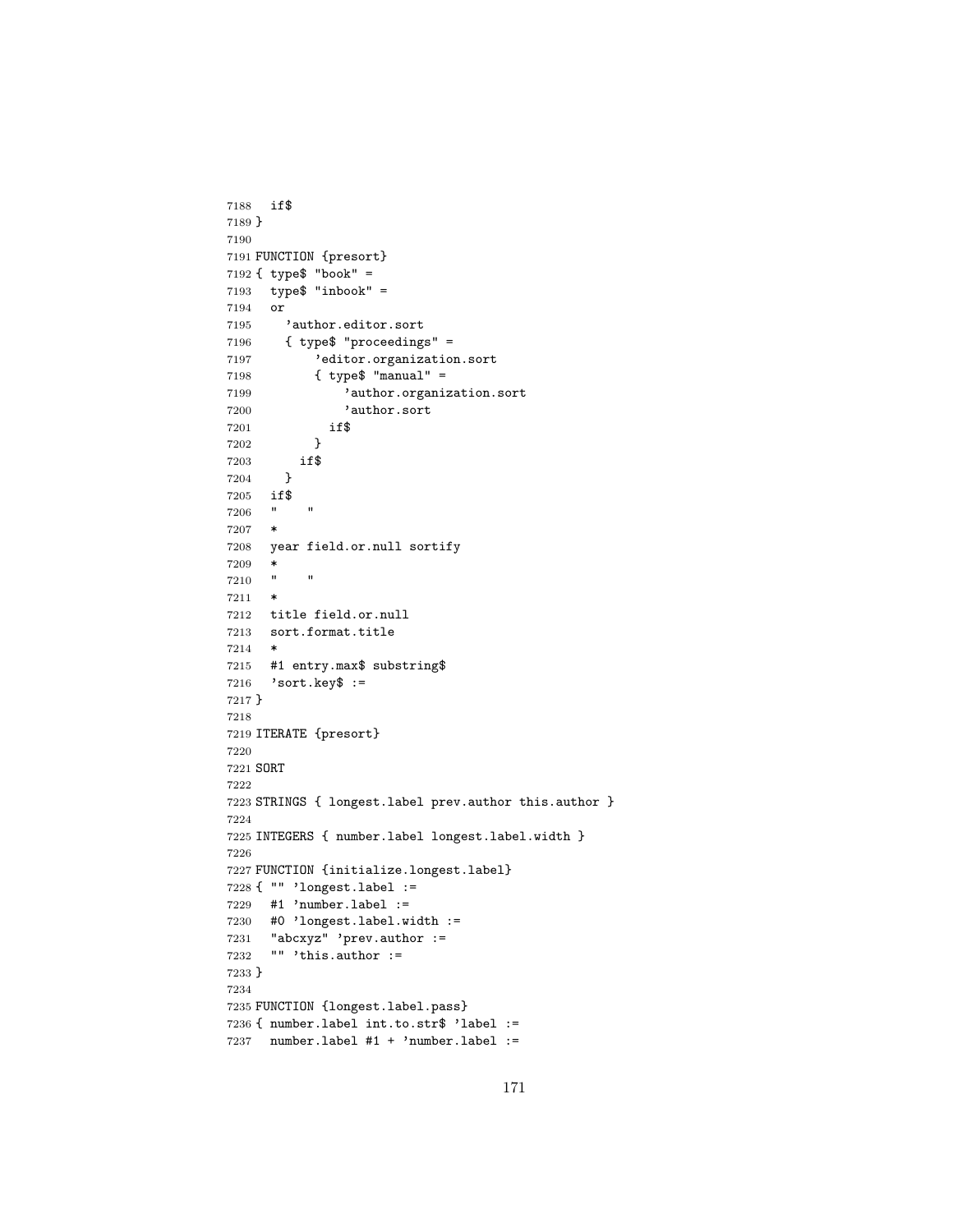```
7238 label width$ longest.label.width >
7239 { label 'longest.label :=
7240 label width$ 'longest.label.width :=
7241 }
7242 'skip$
7243 if$
7244 author empty$
7245 { editor empty$
7246 { "" }
7247 'editor
7248 if$
7249 }
7250 'author
7251 if$
7252 'this.author :=
7253 this.author prev.author = 7254 { "\bysame" 'bysame := \overline{ }7254 { "\bysame" 'bysame := }
7255 { "" 'bysame :=
7256 this.author "" =
7257 { "abcxyz" }
7258 'this.author
7259 if$
7260 'prev.author :=
7261 }
7262 if$
7263 }
7264
7265 EXECUTE {initialize.longest.label}
7266
7267 ITERATE {longest.label.pass}
7268
7269 FUNCTION {write.lines}
7270 { { duplicate$ "." = NOT }
7271 { write$ newline$ }
7272 while$
7273 pop$
7274 }
7275
7276 FUNCTION {begin.bib}
7277 { preamble$ empty$
7278 'skip$
7279 { preamble$ write$ newline$ }
7280 if$
7281 "\begin{thebibliography}{" longest.label * "}" * write$ newline$
7282 " \providecommand{\bysame}{\leavevmode\hbox to3em{\hrulefill}\thinspace}"
7283 write$ newline$
7284 " \providecommand{\MR}{\relax\ifhmode\unskip\space\fi MR }"
7285 write$ newline$
7286 " % \MRhref is called by the amsart/book/proc definition of \MR."
7287 write$ newline$
```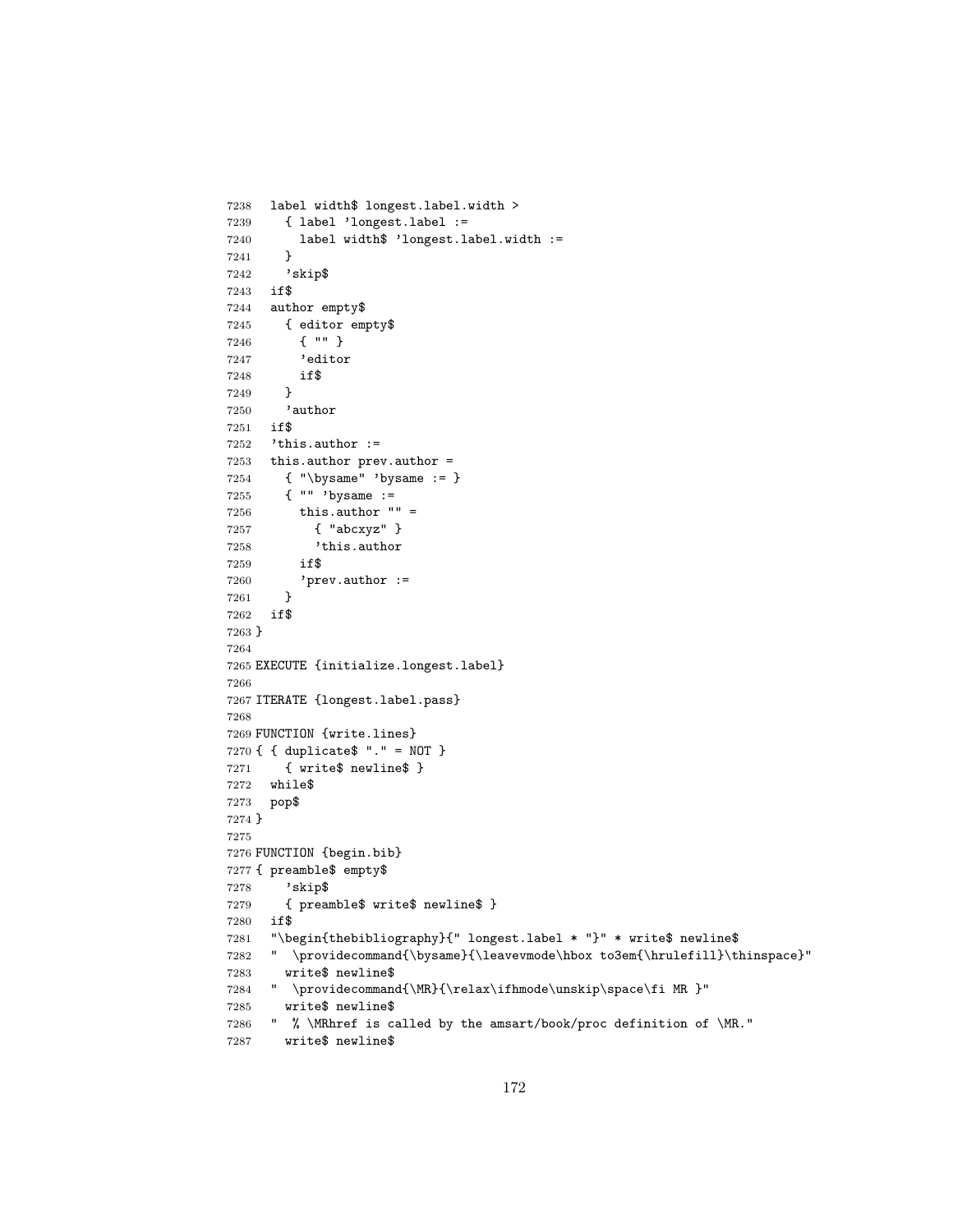```
7288 " \providecommand{\MRhref}[2]{%" write$ newline$
7289 " \href{http://www.ams.org/mathscinet-getitem?mr=#1}{#2}"
7290 write$ newline$
7291 " }" write$ newline$
7292 " \providecommand{\href}[2]{#2}" write$ newline$
7293 " \providebibliographyfont{name}{}%" write$ newline$
7294 " \providebibliographyfont{lastname}{}%" write$ newline$
7295 " \providebibliographyfont{title}{\emph}%" write$ newline$
7296 " \providebibliographyfont{jtitle}{\btxtitlefont}%" write$ newline$
7297 " \providebibliographyfont{etal}{}%" write$ newline$
7298 " \providebibliographyfont{journal}{}%" write$ newline$
7299 " \providebibliographyfont{volume}{\textbf}%" write$ newline$
7300 " \providebibliographyfont{ISBN}{\MakeUppercase}%" write$ newline$
7301 " \providebibliographyfont{ISSN}{\MakeUppercase}%" write$ newline$
7302 " \providebibliographyfont{url}{\url}%" write$ newline$
7303 " \providebibliographyfont{numeral}{}%" write$ newline$
7304 " \providecommand\btxprintamslanguage[1]{\ (#1)}" write$ newline$
7305 " \expandafter\btxselectlanguage\expandafter {\btxfallbacklanguage}"
7306 write$ newline$
7307 }
7308
7309 EXECUTE {begin.bib}
7310
7311 EXECUTE {init.state.consts}
7312
7313 ITERATE {call.type$}
7314
7315 FUNCTION {end.bib}
7316 { newline$
7317 "\end{thebibliography}" write$ newline$
7318 }
7319
7320 EXECUTE {end.bib}
7321 \langle/bstams\rangle
```
## Change History

| 0.1 |                                                                | \btxlanguagename: Added  18              |     |
|-----|----------------------------------------------------------------|------------------------------------------|-----|
|     | General: Total new version $\dots$ .                           | \btxselectlanguage: Added  17            |     |
| 0.2 |                                                                | \providebibliographyfont:                |     |
|     | \bibsenglish: Added language                                   | Added  20                                |     |
|     | names $36$                                                     | $\setminus$ setbibliographyfont: $Don't$ |     |
|     | Changed some abbreviations $\ldots$ 34                         | change the font commands                 |     |
|     | \bibsgerman: Added language                                    | directly but use this command            | -19 |
|     | names 29                                                       | \url: Added, if not available by         |     |
|     | \bibsitalian: Added placeholders                               | another package $\dots \dots \dots 25$   |     |
|     | for language names $\dots \dots 40$                            | General: Added option                    |     |
|     | $\texttt{\texttt{btxauthorcolon} Added } \dots \dots \quad 22$ | languagenames to define                  |     |
|     |                                                                |                                          |     |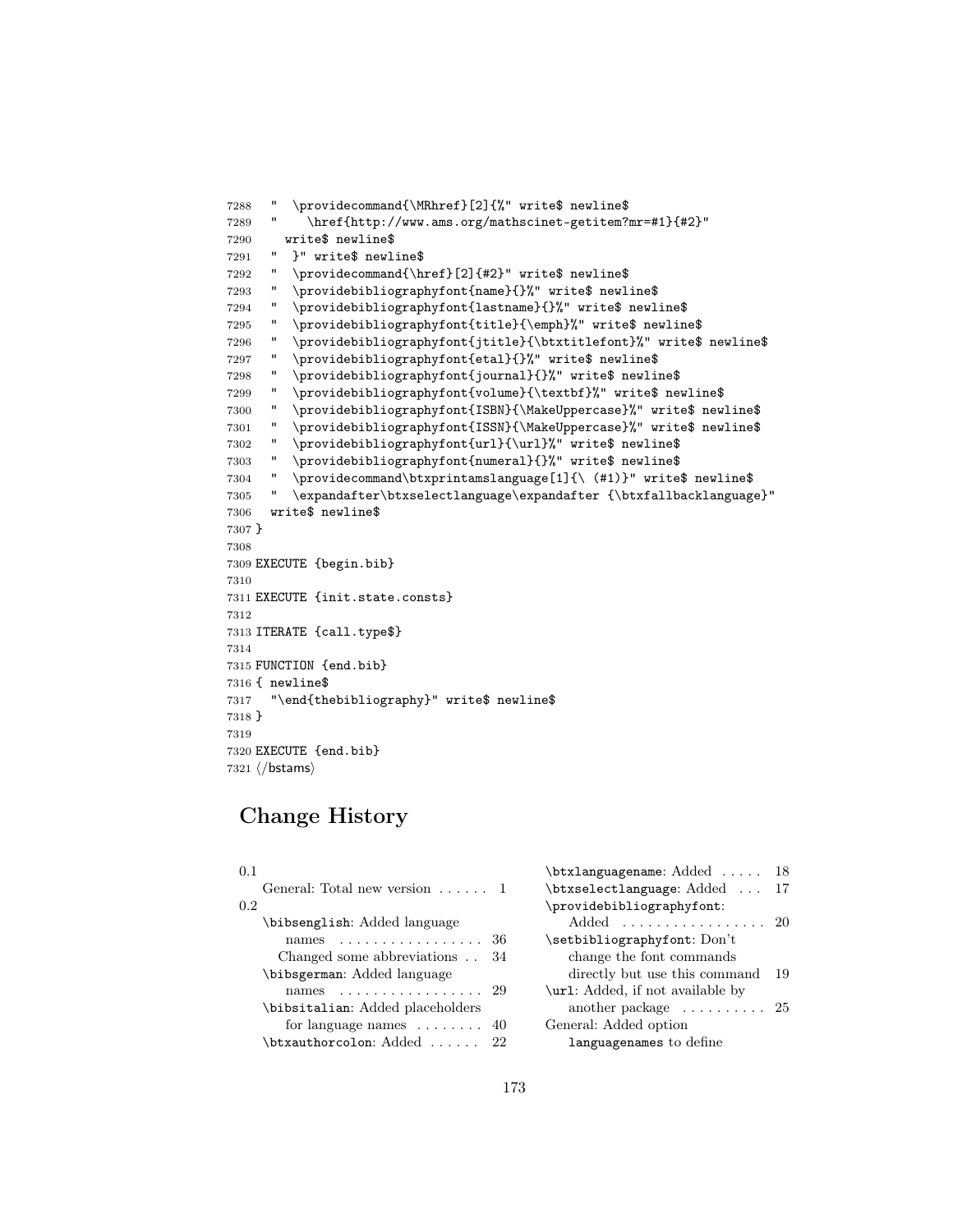| commands for language                              |
|----------------------------------------------------|
| . 4, 14<br>names                                   |
| Removed Italian from the list of                   |
| automatically found languages,                     |
| since it is not complete, yet<br>25                |
| Rewritten in main parts<br>1                       |
| 0.3                                                |
| \declarebtxcommands: Added<br>19                   |
| \selectbiblanguage: Handling of                    |
| usage before or after                              |
| begin{document} added<br>16                        |
| 0.31                                               |
| \bibsitalian: Added some                           |
| language names for Italian<br>40                   |
| General: Added Italian to the list                 |
| of automatically found                             |
| $languages, again \ldots \ldots$<br>25             |
| 0.32                                               |
| \bbbbaddto: Changed \bbbbaddto                     |
| in order to allow different                        |
| commands to be added to                            |
| $\texttt{\text{language}} \ \ldots \ \ldots$<br>16 |
| \btxifchangecaseoff: Move                          |
| change of case from bst to sty<br>19               |
| \btxnamefont: Add new font for                     |
| journal names<br>21                                |
| General: Added French language<br>48               |
| Move change of case from bst to                    |
| sty 31, 38, 41                                     |
| 0.33                                               |
| \bibsitalian: Changed some                         |
| Italian keywords according to                      |
| the custom-bib file italian.mbs<br>38              |
| General: Added Danish language<br>72               |
| Added Dutch language<br>85                         |
| Added Portuguese language<br>81                    |
| Added Spanish language<br>65                       |
| Added Swedish language<br>89                       |
| 0.34                                               |
| General: Added Afrikaans<br>25                     |
| Added Afrikaans language $\ldots$<br>95            |
| 0.40                                               |
| \btxfallbacklanguage: Add the                      |
| command                                            |
| \btxfallbacklanguage for                           |
| items without given language.<br>19                |
| \url: If no \url command is                        |
| defined, produce an error $\dots$ .<br>25          |
| General: For babalpha.bst, use                     |
| $\text{Extechreplong} \dots 126$                   |
|                                                    |

| For babalpha.bst, use                                        |
|--------------------------------------------------------------|
| $\h{\text{btxtechniplong}}$ 126                              |
| Moved the ${\tt bst}$ files into the                         |
| global $dtx$ file $\ldots \ldots \ldots 108$                 |
| Switch to a fall-back language                               |
| when language field is                                       |
| missing $\ldots \ldots \ldots \ldots 112, 152$               |
| 0.41                                                         |
| General: Added Norwegian (by                                 |
| Hans Fredrik Nordhaug)  25                                   |
| Corrected babunsrt.bst  141                                  |
| Corrected swedish (by Hans                                   |
| Fredrik Nordhaug) $\ldots \ldots \ldots$ 89                  |
| 0.42                                                         |
| General: Reorganise docstrip code<br>1                       |
| Use unique version strings for all                           |
| files of the bundle $\dots \dots \dots 1$                    |
| 0.43                                                         |
| \inputbdf: Test on                                           |
| $\langle language \rangle$ instead on                        |
| $\langle \log \langle \log \rangle \rangle$ (caused          |
| problems with $T_{F}XLive$ 16                                |
|                                                              |
| General: Document the problem                                |
| using frenchle.sty when                                      |
| using french language with                                   |
| some babel versions $\dots \dots \dots 1$                    |
| Warn if using french language 51                             |
| 0.44                                                         |
| General: Improved spacings in                                |
| $d$ ocumentation $\dots\dots\dots\dots$ 1                    |
| Only warn if babel version is too                            |
|                                                              |
| 0.44a                                                        |
| General: Adapted Makefile for                                |
| $T_F X$ Live $\ldots \ldots \ldots \ldots \ldots 1$          |
| 0.45                                                         |
| General: Added Esperanto                                     |
|                                                              |
| Added Finnish language  75                                   |
| $0.46\,$                                                     |
| General: Enable to switch off                                |
| printout of language name with                               |
| babamspl style<br>. 1                                        |
| 1.00                                                         |
| \bibsenglish: Handle package                                 |
| frenchpro<br>34                                              |
| \bibsfrench: Handle package                                  |
| frenchpro<br>48                                              |
| General: Added urldate to all                                |
| $\text{BIBT}_{F}X$ styles $\ldots \ldots \ldots \ldots$<br>1 |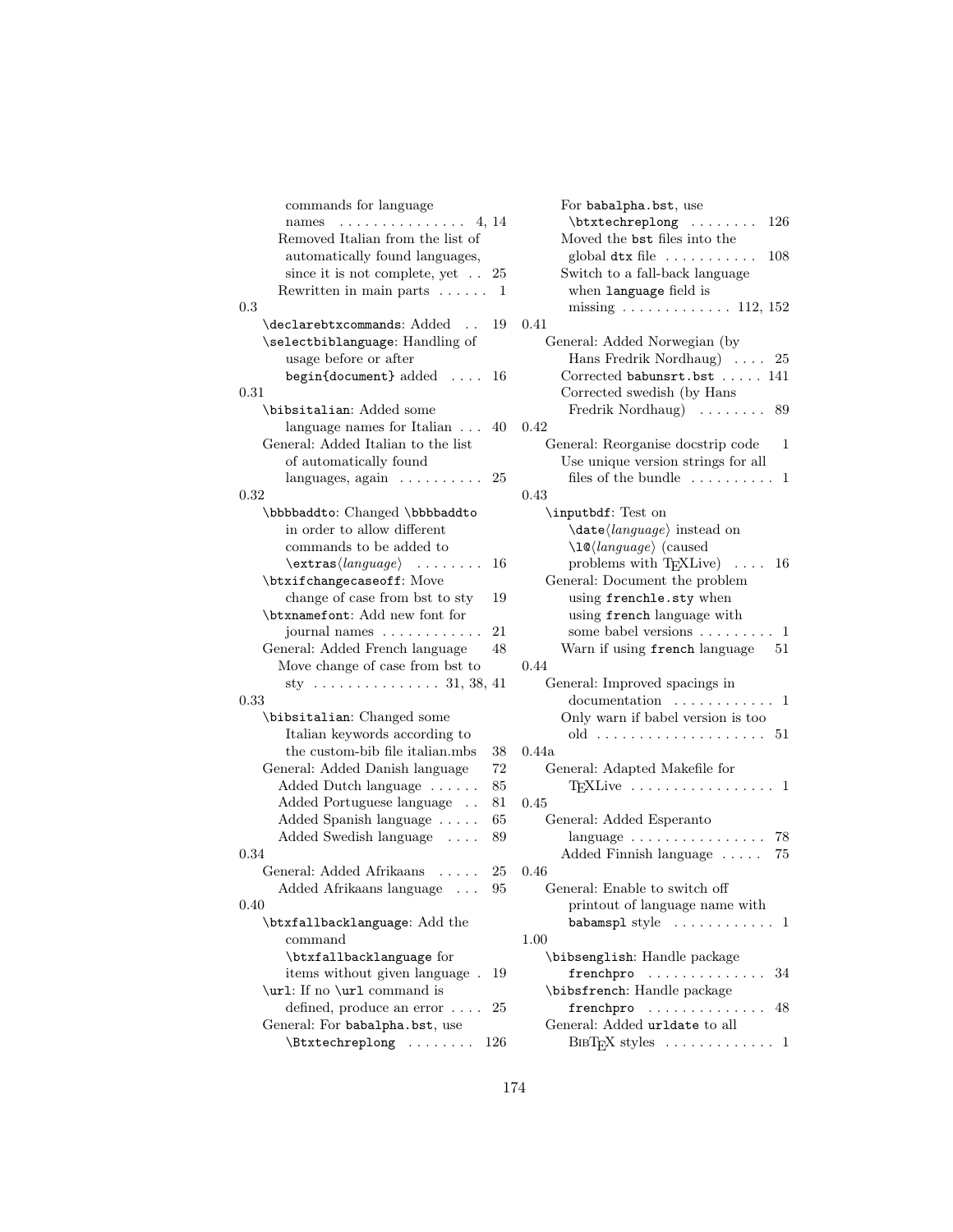| Added Catalan language  102                     |       |
|-------------------------------------------------|-------|
| Fix sorting of BIBTFX entries                   |       |
| without an author $\dots \dots$<br>138          |       |
| Remove emphasize and                            |       |
| smallcaps from BIBTFX                           |       |
| styles $\dots \dots \dots \dots \dots 115, 148$ |       |
| Remove warning for old babel                    |       |
| package with french language 51                 |       |
| Renamed france is to francais . 25              | 1.    |
| Rewritten warning about                         |       |
| frenchle.sty package $\dots \dots 1$            | 1.    |
| Shorten version string $\dots \dots 1$          |       |
| 1.01                                            |       |
| General: Added space after the                  | 1.    |
| \btx commands in the bst                        |       |
| files to avoid line-breaking                    |       |
| problem $\dots \dots \dots \dots \dots \dots$   |       |
| 1.02                                            |       |
| General: Language Portuguese                    |       |
| completed $\ldots \ldots \ldots \ldots 1, 81$   | 1.    |
| 1.10                                            |       |
| General: Allow different ordering               |       |
| of forenames and lastnames $\dots$ 1            | 1.    |
| Bug in Portuguese removed 81                    |       |
| Protect the <i>\foreignlanguage</i>             |       |
| calls (avoids problems with                     |       |
|                                                 |       |
| 1.11                                            |       |
| General: Avoid some additional                  |       |
| line breaks in author and                       | $1$ . |
| editor names $\dots \dots \dots \dots \dots 1$  |       |
| Remove space after                              |       |
| \btxurlfont because a                           |       |
| linebreak between \url and the                  |       |
| argument breaks hyperref.sty                    |       |
| (which is a pity because this                   |       |
| can lead to line-break problems                 |       |
| with long arguments) $\dots \dots$<br>1         |       |
| Switch ISBN and ISSN in                         |       |
| bibliographies on and off (does                 |       |
| not work for $A\mathcal{M}S$ style)  1          |       |
| 1.12                                            |       |
| \btxnamefont: Add new font                      |       |
| \btxlastname for last names . 21                |       |
| \setbtxfallbacklanguage: Add                    |       |
| the command                                     |       |
| \setbtxfallbacklanguage to                      |       |
|                                                 |       |

force a fall-back language . . . 19

| General: Add extra formatting of                            |
|-------------------------------------------------------------|
| lastnames to BIBTFX                                         |
| styles $\dots \dots \dots \dots \dots 115, 149$             |
| Correct                                                     |
| \btxlanguagenameenglish,                                    |
| \btxmastthesis, and                                         |
| \btxmonaugshort in                                          |
| french.bdf<br>1<br>$\overline{\phantom{a}}$ .<br>$\ldots$ . |
| .13                                                         |
| General: Apply corrections to and                           |
| complete Italian language<br>1                              |
| .14                                                         |
| General: Complete and correct                               |
| $\text{catalan} \dots \dots$<br>1                           |
| .15                                                         |
| \biblanguage: Add \biblanguage                              |
| that switches to the keyword                                |
| language within a field<br>$\ldots$<br>18                   |
| General: Small bug fix in loading                           |
| language files<br>15                                        |
| .16                                                         |
| \bibsgerman: Allow to alter space                           |
| between two forenames<br>29                                 |
| .17                                                         |
| \bibsgerman: Handle numerical                               |
| edition numbers<br>29                                       |
| General: Change the language in                             |
| alpha-numerical bib items<br>112                            |
| Handle numerical edition                                    |
| numbers<br>23                                               |
| .20                                                         |
| General: Add Greek language<br>1                            |
| Add new font jtitle for titles                              |
| of journal articles<br>$\sim$<br>1                          |
| Add the fields ANNOTE and                                   |
| ANNOTELANGUAGE to all bibTFX                                |
| styles and introduce the                                    |
| command \btxannotation                                      |
| which prints the annotations                                |
| on request.<br>1<br>$\ddot{\phantom{a}}$                    |
| Add the package options isbn,                               |
| noisbn, issn, noissn,                                       |
| varlanguage,                                                |
| nolanguagenames, annote, and                                |
| noannote<br>1<br>.                                          |
| Bugfix in names writing of                                  |
| abbreviated styles<br>1                                     |
| Change method to write                                      |
| urldate to enable to write it in                            |
| brackets $\dots \dots \dots \dots \dots \dots$<br>1         |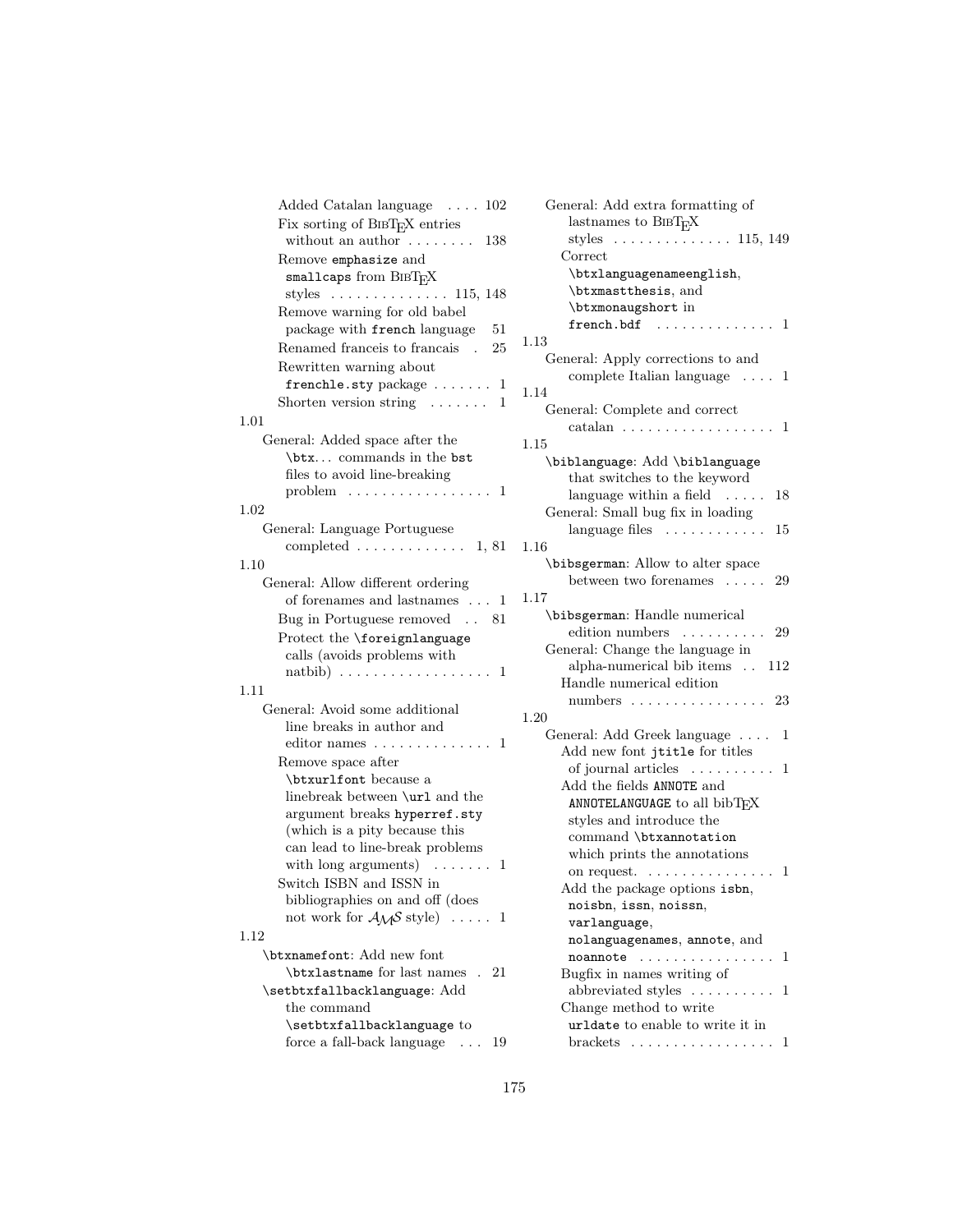| Ensure to write URL's in latin                                                                                                                                                                                                                                                                                                                                                                                                                      |        |
|-----------------------------------------------------------------------------------------------------------------------------------------------------------------------------------------------------------------------------------------------------------------------------------------------------------------------------------------------------------------------------------------------------------------------------------------------------|--------|
| $_{\rm font}$                                                                                                                                                                                                                                                                                                                                                                                                                                       | 1      |
| Fix a bug with additional spaces                                                                                                                                                                                                                                                                                                                                                                                                                    | 1      |
| after names<br>$\mathcal{L}^{(1)}\left( \mathcal{L}^{(1)}\left( \mathcal{L}^{(1)}\left( \mathcal{L}^{(1)}\left( \mathcal{L}^{(1)}\left( \mathcal{L}^{(1)}\left( \mathcal{L}^{(1)}\left( \mathcal{L}^{(1)}\right) \right) \right) \right) \right) \right) =\mathcal{L}^{(1)}\left( \mathcal{L}^{(1)}\left( \mathcal{L}^{(1)}\left( \mathcal{L}^{(1)}\left( \mathcal{L}^{(1)}\left( \mathcal{L}^{(1)}\right) \right) \right) \right) \right) \right)$ | 1      |
| Numerals for French and                                                                                                                                                                                                                                                                                                                                                                                                                             |        |
| Spanish $\ldots \ldots \ldots \ldots \ldots$                                                                                                                                                                                                                                                                                                                                                                                                        | 1      |
| 1.21                                                                                                                                                                                                                                                                                                                                                                                                                                                |        |
| General: Fix problem when the                                                                                                                                                                                                                                                                                                                                                                                                                       |        |
| first bibliography entry is in an                                                                                                                                                                                                                                                                                                                                                                                                                   |        |
| unknown language $\dots \dots$                                                                                                                                                                                                                                                                                                                                                                                                                      |        |
|                                                                                                                                                                                                                                                                                                                                                                                                                                                     | 1      |
| $1.22\,$                                                                                                                                                                                                                                                                                                                                                                                                                                            |        |
| General: Remove space after                                                                                                                                                                                                                                                                                                                                                                                                                         |        |
| \btxurlfont again because a                                                                                                                                                                                                                                                                                                                                                                                                                         |        |
| linebreak between \url and the                                                                                                                                                                                                                                                                                                                                                                                                                      |        |
| argument breaks hyperref.sty                                                                                                                                                                                                                                                                                                                                                                                                                        | 1      |
| 1.23                                                                                                                                                                                                                                                                                                                                                                                                                                                |        |
| General: Fix bug in typesetting                                                                                                                                                                                                                                                                                                                                                                                                                     |        |
| title of articles for                                                                                                                                                                                                                                                                                                                                                                                                                               |        |
| babamspl.bst<br>1                                                                                                                                                                                                                                                                                                                                                                                                                                   |        |
| 1.24                                                                                                                                                                                                                                                                                                                                                                                                                                                |        |
| General: Put \btxISSN and                                                                                                                                                                                                                                                                                                                                                                                                                           |        |
| \btxISBN into an \mbox to                                                                                                                                                                                                                                                                                                                                                                                                                           |        |
| prevent them from being                                                                                                                                                                                                                                                                                                                                                                                                                             |        |
| hyphenated $\ldots \ldots \ldots \ldots 1$                                                                                                                                                                                                                                                                                                                                                                                                          |        |
| 1.25                                                                                                                                                                                                                                                                                                                                                                                                                                                |        |
| General: Add font command for                                                                                                                                                                                                                                                                                                                                                                                                                       |        |
| publisher                                                                                                                                                                                                                                                                                                                                                                                                                                           | 1      |
| Remove change of language in                                                                                                                                                                                                                                                                                                                                                                                                                        |        |
| alpha-numerical bib items                                                                                                                                                                                                                                                                                                                                                                                                                           |        |
|                                                                                                                                                                                                                                                                                                                                                                                                                                                     |        |
| because of occasional exceeded                                                                                                                                                                                                                                                                                                                                                                                                                      |        |
| $TeX$ memory $\ldots \ldots \ldots$<br>1                                                                                                                                                                                                                                                                                                                                                                                                            |        |
| 1.26                                                                                                                                                                                                                                                                                                                                                                                                                                                |        |
| General: Added French and                                                                                                                                                                                                                                                                                                                                                                                                                           |        |
| Portuguese numerals $\dots \dots$<br>1                                                                                                                                                                                                                                                                                                                                                                                                              |        |
| Added Galician and Bahasa                                                                                                                                                                                                                                                                                                                                                                                                                           |        |
| $\ell$ anguages $\ldots \ldots \ldots \ldots$                                                                                                                                                                                                                                                                                                                                                                                                       | 1      |
| Added Galician language $\ldots$ 31                                                                                                                                                                                                                                                                                                                                                                                                                 |        |
| Correct journal article title font                                                                                                                                                                                                                                                                                                                                                                                                                  |        |
| in $b$ abamspl.bst $\ldots \ldots \ldots$                                                                                                                                                                                                                                                                                                                                                                                                           | 1      |
| Corrected Spanish numerals                                                                                                                                                                                                                                                                                                                                                                                                                          | 1<br>1 |
| Linebreak added between url                                                                                                                                                                                                                                                                                                                                                                                                                         |        |
| and urldate                                                                                                                                                                                                                                                                                                                                                                                                                                         | 1      |
| Removed comma before 'and' in                                                                                                                                                                                                                                                                                                                                                                                                                       |        |
| long lists of authors in                                                                                                                                                                                                                                                                                                                                                                                                                            |        |
| Portuguese and Swedish<br>1.1.1.1                                                                                                                                                                                                                                                                                                                                                                                                                   | 1      |
| 1.27                                                                                                                                                                                                                                                                                                                                                                                                                                                |        |
|                                                                                                                                                                                                                                                                                                                                                                                                                                                     |        |
| General: Added Russian language                                                                                                                                                                                                                                                                                                                                                                                                                     | 1      |
| Capitalised month names in                                                                                                                                                                                                                                                                                                                                                                                                                          |        |
| Poruguese but not in Brazilian                                                                                                                                                                                                                                                                                                                                                                                                                      | 1      |

| Fixed publisherfont in                           |
|--------------------------------------------------|
| babamspl.bst<br>. 1<br>$\overline{a}$            |
| 1.28                                             |
| General: Automatic formatting of                 |
| month year combinations                          |
| (either "June 2009" or                           |
| "06/2009")<br>1                                  |
| Corrected Diciembre in Spanish                   |
| 1<br>$language \ldots \ldots \ldots \ldots$      |
| Some corrections in Brazilian                    |
| Portuguese $\dots\dots\dots\dots\dots\dots$<br>1 |
| 1.29                                             |
| General: Fix output of "urldate"<br>1            |
| 1.30                                             |
| General: Added Croatian                          |
| language $\ldots \ldots \ldots \ldots 1, 105$    |
| 1.31                                             |
| \bibsspanish: Fix definition of                  |
| \btxnumerallong in Spanish . 67                  |
| \btxnumeralromanian: Added                       |
| Romanian numerals<br>24                          |
| \btxnumeralswedish: Added                        |
| Swedish numerals  24                             |
| General: Added Serbian, Czech,                   |
| and Romanian                                     |
| language $\ldots \ldots \ldots 1, 51, 62, 69$    |
| Change handling of editions to                   |
| allow keyword 'edition' before                   |
| the edition number<br>. 1                        |
| Corrected Swedish (by Erik                       |
|                                                  |
| Corrections in Portuguese,                       |
| Croatian, Swedish $\ldots \ldots \ldots 1$       |
| 1.32                                             |
| General: Corrected Spanish                       |
| abbrevs (by Pablo Daniel                         |
| Pareja Obregon) $\ldots \ldots \ldots 65$        |
| Fix Spanish month abbreviation                   |
| missing periods $\dots \dots \dots \dots 1$      |
| 1.33                                             |
| General: Add Afrikaans translation               |
| of urldatecomment<br>1<br>1.1.1.1.1              |
| Added translation of                             |
| urldatecomment (by Bertus                        |
| van Heerden)<br>95<br>.                          |
| 1.34                                             |
| \bbbbifpackageloaded: Bug with                   |
| explicitely loaded language                      |
| fixed<br>14<br>.                                 |
|                                                  |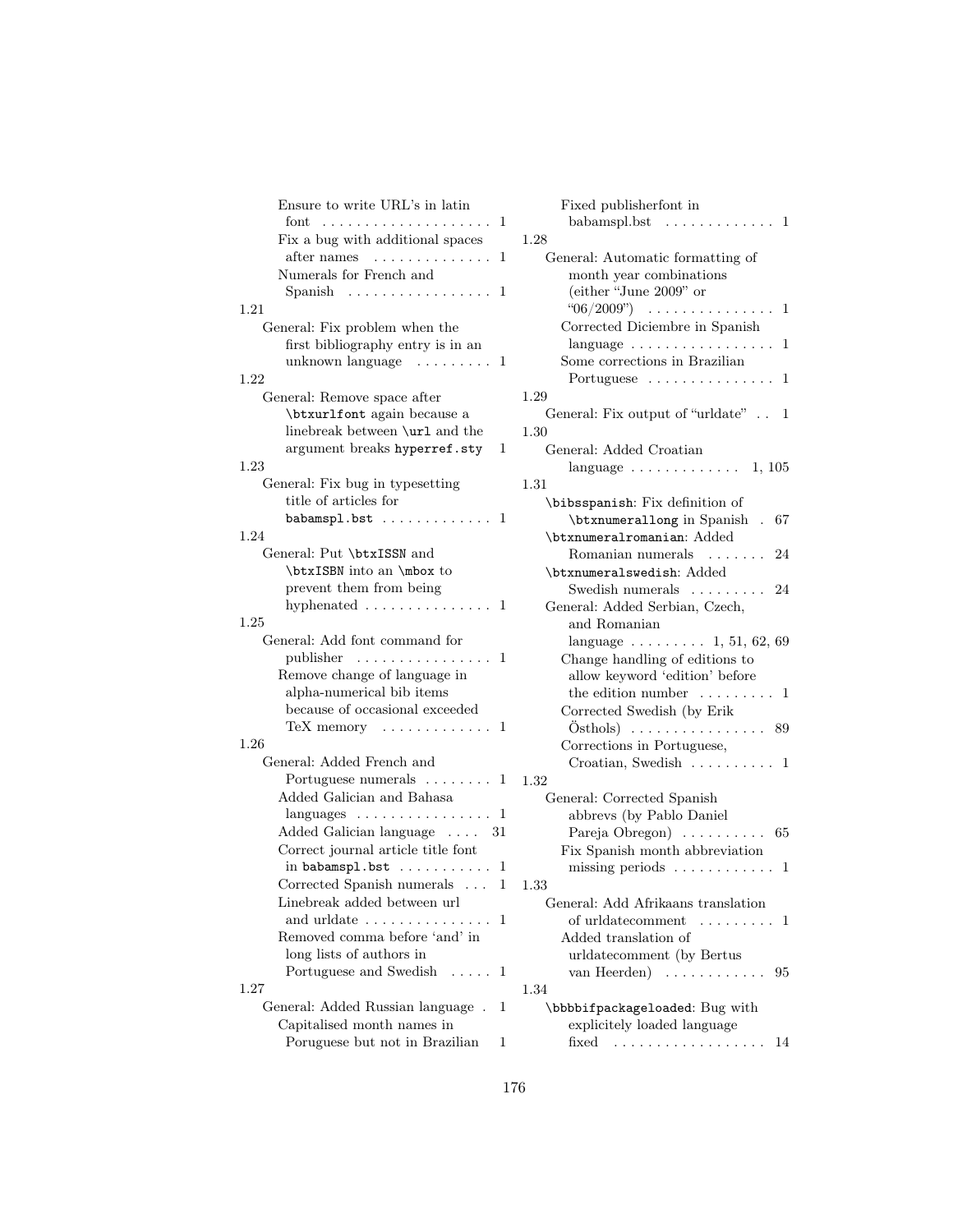| \btxnumeralfrench: Moved                      | Bug with explicitely loaded                       |
|-----------------------------------------------|---------------------------------------------------|
| \btxnumeralfrench into the                    | language fixed $\ldots \ldots \ldots \ldots 1$    |
| style file $\dots \dots \dots \dots \dots 24$ | Moved \btxnumeralfrench into                      |
| General: Added \btxjnumbers . 1               | the style file $\dots \dots \dots \dots \dots 51$ |
| Added Turkish language $\ldots$ 1, 92         | Small bug fix in documentation 1                  |

## Index

Numbers written in italic refer to the page where the corresponding entry is described; numbers underlined refer to the code line of the definition; numbers in roman refer to the code lines where the entry is used.

|    | <b>Symbols</b>      |         | 2499,                                           | 2503,                  |                                   | $\ldots \ldots 299, \underline{301}$ |
|----|---------------------|---------|-------------------------------------------------|------------------------|-----------------------------------|--------------------------------------|
|    |                     |         | 2510,                                           | 2511,                  | $\text{Qsecondoftwo}$ . 139, 273  |                                      |
| \' | 15, 17, 34, 45, 57, |         | 2523,                                           | 2525,                  | <i><b>\@selectbiblanguage</b></i> |                                      |
|    | $735, 737, 741-$    |         | 2537,                                           | 2538,                  |                                   | $\ldots$ 161, 164, 166               |
|    | 745, 748, 749,      |         | 2554,                                           | 2586,                  | \@setbibliographyfont             |                                      |
|    | 786, 788, 792-      |         | 3068,                                           | $3074-$                |                                   | $\ldots \ldots 276, \underline{278}$ |
|    | 798, 808-816,       |         | 3078,                                           | 3081,                  | \@tempcnta 381, 383, 384          |                                      |
|    | 819-821,            | $823 -$ | 3082,                                           | 3119,                  | $\setminus$ @tempswafalse         |                                      |
|    | 828, 831-833,       |         |                                                 | $3125 - 3131,$         |                                   | $\ldots$ 373, 386, 387               |
|    | 835–837,            | 841,    | 3146,                                           | 3164,                  |                                   |                                      |
|    | 842, 844, 849,      |         | 3178,                                           | 3654,                  | $\text{\textcircled{}}x$ 385      |                                      |
|    | 850, 1485–1488,     |         | 4009,                                           | 4011,                  | $\setminus$ 1506, 1517,           |                                      |
|    | 1495-1497,          |         | 4015,                                           | 4058,                  | 1529,                             | 1638,                                |
|    | 1506,               | 1511,   | 4059,                                           | 4061,                  | 1639,                             | 1641,                                |
|    | 1521,               | 1523,   | 4065,                                           | 4084,                  | 1643,                             | 1693,                                |
|    | 1533,               | $1536-$ | 4085,                                           | 4107, 4221             | 1694,                             | 1762,                                |
|    | 1539,               | $1546-$ | 485, 630, 800, 1111,<br>\.                      |                        | 2922,                             | 2923,                                |
|    | 1548,               | 1559,   | 1258.                                           | 1409,                  | 2925,                             | 2927,                                |
|    | 1579,               | 1589,   | 1560,                                           | 1965,                  | 2972,                             | 2973,                                |
|    | 1597,               | 1599,   | 2383,                                           | 2539,                  | 2975,                             | 2977,                                |
|    | 1604,               | 1607,   | 2687,                                           | 2834,                  | 3001,                             | 3141,                                |
|    | 2318,               | 2320,   | 2984,                                           | 3133,                  | $3143 - 3145$ ,                   |                                      |
|    | $2324 - 2328$ ,     |         | 3321,                                           | 3468,                  | 3147,                             | 3148,                                |
|    | 2331,               | 2332,   |                                                 | 3778, 3927, 4073       | $3152 - 3154,$                    |                                      |
|    | 2369,               | 2371,   | \@@providebibliographyfont                      |                        | $3156 - 3159$ ,                   |                                      |
|    | $2375 - 2381,$      |         |                                                 | . 299, 316             | 3165,                             | 3166,                                |
|    | $2393 - 2400,$      |         | \@@setbibliographyfont                          |                        | 3171, 3172,                       |                                      |
|    | $2404 - 2406,$      |         |                                                 | $\ldots$ 276, 289, 316 | 3174,                             | 3175,                                |
|    | 2408–2413,          |         | $\verb+\@backslash@s1+ ashchar  146$            |                        |                                   | 3177, 3182, 3183                     |
|    | $2416 - 2418,$      |         | $\leftarrow$ 137, 270                           |                        | $\sqrt{6}$<br>1507, 1577, 4017,   |                                      |
|    | 2420-2422,          |         | $\left\{ \text{Different} \right\}$ . 276, 299  |                        | 4019, 4022,                       |                                      |
|    | 2426,               | 2427,   |                                                 |                        | 4023, 4067,                       |                                      |
|    | 2429,               | 2434,   | \@ifpackageloaded . 69                          |                        | $4069 - 4071,$                    |                                      |
|    | 2435,               | 2440,   | $\text{\textbackslash}$ Cifundefined . 152, 250 |                        | $4080 - 4083,$                    |                                      |
|    | 2473,               | 2475,   | $\{\n$ onameuse  241                            |                        | $4086 - 4088$ ,                   |                                      |
|    | 2486,               | 2489,   | $\emptyset$ onlypreamble  268                   |                        | $4091 - 4093,$                    |                                      |
|    | 2491,               | 2498.   | \@providebibliographyfont                       |                        | $4095 - 4100,$                    |                                      |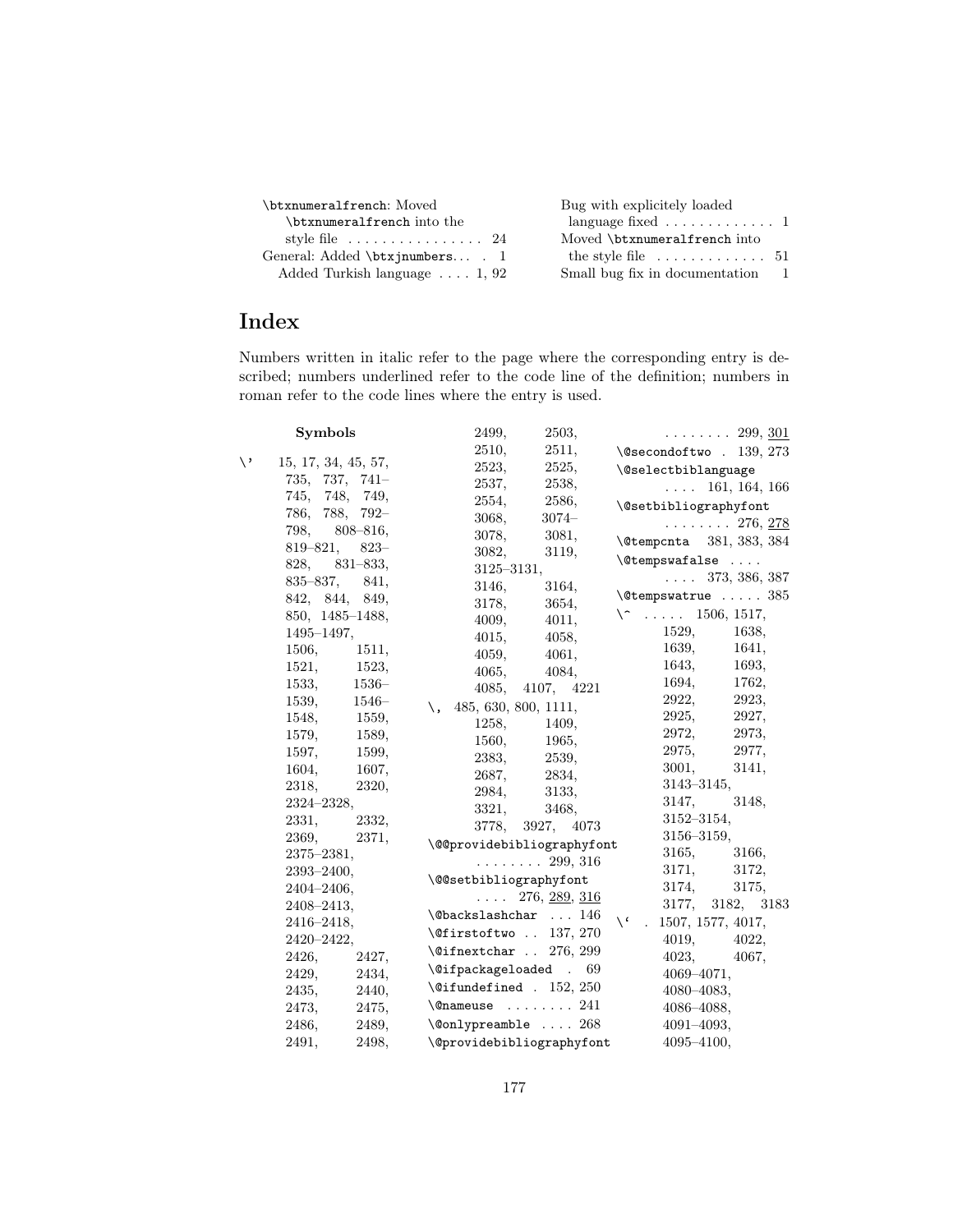|    | $4103 - 4106,$           |                        | 5220,                             | 5221,            | 2449,                                                                                    | 2595,                           |
|----|--------------------------|------------------------|-----------------------------------|------------------|------------------------------------------------------------------------------------------|---------------------------------|
|    | 4108,                    | 4109,                  | 5226,                             | 5227,            | 2597,                                                                                    | 2742,                           |
|    | $4112 - 4114,$           |                        | 5232,                             | 5233,            | 2744,                                                                                    | 2889,                           |
|    |                          | 4116, 4121, 4122       | 5634,                             | 5637,            | 2891,                                                                                    | 3039,                           |
| \~ |                          | $\ldots 57, 755, 767,$ | 5639,                             | 5640,            | 3041,                                                                                    | $3223-$                         |
|    |                          | 846, 1653, 1665,       | 5642,                             | 5643,            | 3226,                                                                                    | $3228-$                         |
|    | 1666,                    | 1704,                  | 5645,                             | 5646,            | 3231,                                                                                    | 3376,                           |
|    | $1725 - 1738,$           |                        | $5648 - 5654,$                    |                  | 3378,                                                                                    | 3530,                           |
|    | $1740 - 1767,$           |                        | 6253,                             | 6261,            | 3532,                                                                                    | 3686,                           |
|    | 2431,                    | 3070,                  |                                   | 6412, 6413, 7304 | 3688,                                                                                    | 3834,                           |
|    | 3121,                    | 3142,                  |                                   |                  | 3836,                                                                                    | 3982,                           |
|    | 3149,                    | 3160,                  | A                                 |                  | 3984,                                                                                    | 4128,                           |
|    | 3161,                    | 3169,                  | $\lambda$ a                       | 2670, 2671       | 4130,                                                                                    | 4277, 4279                      |
|    |                          |                        | 3170, 3676, 4118 \aa  2620, 2621, |                  | $\verb \bbbannotationstals  \label{thm:subspace}$                                        |                                 |
|    |                          |                        |                                   | 3406, 3456, 3475 |                                                                                          | . 78                            |
|    |                          |                        | $\addto \ldots \ldots 144$        |                  | \bbbbannotationstrue 77                                                                  |                                 |
|    | $\setminus$ 87, 91, 113, |                        | $\lambda$ 3160,                   |                  | \bbbbfixlanguagefalse                                                                    |                                 |
|    |                          | 115, 551, 579,         |                                   | 3161, 3169, 3170 |                                                                                          | . 72                            |
|    |                          | 898, 946, 1060,        | $\alpha$ 568                      |                  | \bbbbfixlanguagetrue 71                                                                  |                                 |
|    | 1108,                    | 1207,                  | \AtBeginDocument                  |                  | \bbbbifpackageloaded                                                                     |                                 |
|    | 1255,                    | 1358,                  | $\sim$ 10 $\sim$ 10 $\sim$        | 161, 163,        |                                                                                          | $\ldots$ 68, 862, 1471          |
|    | 1406,                    | 1508,                  |                                   | 193, 249, 260,   | \bbbbifundefined                                                                         |                                 |
|    | 1667,                    | 1715,                  |                                   | 479, 490, 695,   |                                                                                          | $\ldots \; 85, \, 134, \, 143,$ |
|    | 1849,                    | 1955,                  |                                   | 853, 1006, 1163, |                                                                                          | 151, 167, 168,                  |
|    | 2181,                    | 2230,                  | 1314,                             | 1462,            | 198, 199,                                                                                | 228,                            |
|    | 2231,                    | 2488,                  | 1616,                             | 1770,            |                                                                                          | 279, 290, 302, 317              |
|    | 2536,                    | 2636,                  | 2135,                             | 2286,            | \bbbblanguagenamesfalse                                                                  |                                 |
|    | 2684,                    | 2783,                  | 2442,                             | 2592,            |                                                                                          | . 74                            |
|    | 2831,                    | 2930,                  | 2739,                             | 2886,            | \bbbblanguagenamestrue                                                                   |                                 |
|    | 2978,                    | 3081,                  | 3036,                             | 3220,            |                                                                                          | . 75                            |
|    | 3130,                    | 3270,                  | 3373,                             | 3527,            | \bbl@main@language .                                                                     |                                 |
|    | 3318,                    | 3417,                  | 3683,                             | 3831,            | $\ldots$ 534, 535, 537                                                                   |                                 |
|    | 3465,                    | 3727,                  |                                   | 3979, 4125, 4274 | $\begin{bmatrix} \begin{array}{ccc} \text{begin} \text{array} \end{array} \end{bmatrix}$ |                                 |
|    | 3775,                    | 3875,                  |                                   |                  | \bibitem 4443, 4444, 6327                                                                |                                 |
|    | 3923,                    | 4169,                  | в                                 |                  | $\bb{1}$ biblanguage  225                                                                |                                 |
|    | 4218,                    | 4222,                  | \bbbbaddto                        | $142,698-$       | \biblanguagename                                                                         |                                 |
|    | 4388,                    | 4483,                  | 702,                              | $704 - 708,$     |                                                                                          | $. \ \ 226, 264, 543,$          |
|    | 4684,                    | 4685,                  |                                   | 856, 858, 1009-  |                                                                                          | 713, 864, 1026,                 |
|    | 4740,                    | 4741,                  | 1014,                             | $1016-$          |                                                                                          | 1173, 1324,                     |
|    | 4744,                    | 4745,                  |                                   | 1021, 1166,      |                                                                                          | 1473, 1632,                     |
|    | 4824,                    | 4832,                  | 1168,                             | 1317,            | 1780,                                                                                    | 2147,                           |
|    | 4859,                    | 4860,                  | 1319,                             | 1465,            | 2296,                                                                                    | 2454,                           |
|    | 4884,                    | 4885,                  | 1467,                             | $1619-$          | 2602,                                                                                    | 2749,                           |
|    | 5049,                    | 5050,                  | 1622,                             | $1624-$          | 2896,                                                                                    | 3046,                           |
|    | 5053,                    | 5054,                  | 1627,                             | 1773,            | 3236,                                                                                    | 3383,                           |
|    | 5115,                    | 5118,                  | 1775,                             | 2138,            | 3537,                                                                                    | 3693,                           |
|    | 5126,                    | 5129,                  | 2139,                             | 2141,            | 3841,                                                                                    | 3989,<br>4135                   |
|    | 5155,                    | 5158,                  | 2142,                             | 2289,            | \bibsafrikaans                                                                           | .                               |
|    | 5173,                    | 5174,                  | 2291,                             | 2445,            | .                                                                                        | 3692, 3988                      |
|    | 5180,                    | 5184,                  | 2446,                             | 2448,            | $\verb \bisamerican  \dots 1001 $                                                        |                                 |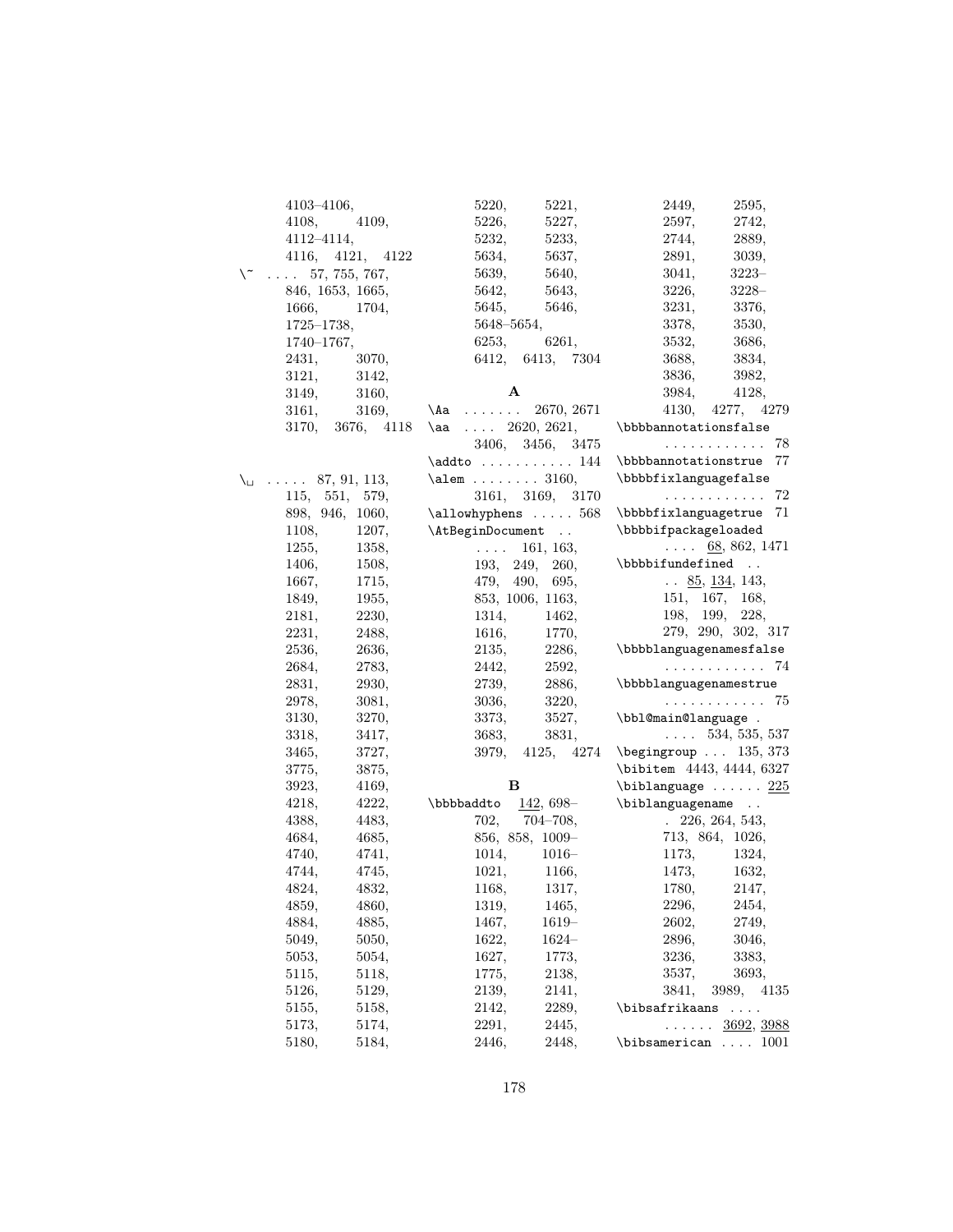| $\b$ ibsaustrian $685$                                     | \btx@digitb 394, 395,                           | \btxauthorcolon                               |
|------------------------------------------------------------|-------------------------------------------------|-----------------------------------------------|
| \bibsbahasa $3840$                                         | 398, 420, 426,                                  | 355, 4388, 4483<br>$\mathcal{L}(\mathcal{L})$ |
| $\big\{\big\}$                                             | 448, 454, 466, 472                              | \Btxchapterlong 622,                          |
| $\b$ ibsbrazilian                                          | $\texttt{obtx@ifnumerical} \dots \frac{372}{ }$ | 792, 941, 1103,                               |
| $\ldots \ldots 3187, 3188$                                 | \btx@parsenum                                   | 1250,<br>1401,                                |
| $\b$ ibsbritish  1002                                      | $. \underline{392}, 418, 446, 464$              | 1552,<br>1710,                                |
| $\big\{\big\}$ bibscanadian  1003                          | \btx@printISBNfalse<br>82                       | 1942,<br>2225,                                |
| $\big\{\big\}$ bibscanadien  1615                          | \btx@printISBNtrue .<br>81                      | 2375,<br>2531,                                |
| $\big\{$ ibscatalan  3988                                  |                                                 | 2679,<br>2826,                                |
| \bibscroatian $\ldots$ $4134$                              | \btx@printISSNfalse<br>84                       | 2973,<br>3125,                                |
| $\bbb{}$ ibsczech $2453$                                   | \btx@printISSNtrue .<br>83                      | 3313,<br>3460,                                |
| \bibsdanish $2601$                                         | \btxandcomma . 548,                             | 3622,<br>3770,                                |
| $\boldsymbol{\lambda} \ldots \ldots \frac{3235}{}$         | 718, 869, 1031,                                 | 3918, 4065, 4213                              |
| $\big\{\n  bibsenglish \ldots$                             | 1178,<br>1329,                                  | \btxchapterlong 572,                          |
| $\ldots$ 862, 1001-1005                                    | 1478,<br>1637,                                  | 622, 741, 891,                                |
| \bibsesperanto $2895$                                      | 2152,<br>1788,                                  | 1053,<br>1200,                                |
| $\boldsymbol{\lambda} \ldots \ 2748$                       | 2301,<br>2459,                                  | 1351,<br>1501,                                |
| $\big\{\big\}$ bibsfrancais  1613                          | 2607, 2754,                                     | 1659,<br>1826,                                |
| $\big\{\big\}$                                             | 2901,<br>3051,                                  | 2174,<br>2324,                                |
| $\ldots$ 1471, 1613–1615                                   | 3241,<br>3388,                                  | 2481,<br>2629,                                |
| $\big\{\big\}$                                             | 3542,<br>3698,                                  | 2776,<br>2923,                                |
| $\big\{\big\}$ $\big\{\big\}$                              | 3994,<br>3846,                                  | 3074,<br>3263,                                |
| $\big\{\n  bibsgerman \ldots$                              | 4140, 4678, 6374                                | 3410,<br>3568,                                |
| .542,683,684,686                                           | $\text{btxandlong} \dots 547,$                  | 3720,<br>3868,                                |
| $\big\{\n  bibsgermanb \ldots 683\n$                       | 717, 868, 1030,                                 | 4015, 4162, 5029                              |
| $\big\{\n  big \text{ } \ldots \text{ } \frac{1172}{1172}$ | 1177,<br>1328,                                  | \Btxchaptershort 621,                         |
| \bibsitalian $1025$                                        | 1477,<br>1636,                                  | 791, 940, 1102,                               |
| $\big\{\big\}$ bibsmexican  2438                           | 1787,<br>2151,                                  | 1249,<br>1400,                                |
| $\b$ ibsnaustrian $690$                                    | 2300,<br>2458,                                  | 1551,<br>1709,                                |
| $\big\{\big\}$ bibsngerman . $684, 691$                    | 2753,<br>2606,                                  | 1940,<br>2224,                                |
| \bibsnorsk $1323$                                          | 2900,<br>3050,                                  | 2374,<br>2530,                                |
| \bibsnorwegian  1461                                       | 3240,<br>3387,                                  | 2678,<br>2825,                                |
| $\big\$                                                    | 3541,<br>3697,                                  | 2972,<br>3124,                                |
| \bibsportuguese                                            | 3845,<br>3993,                                  | 3312,<br>3459,                                |
| $\ldots$ 3045, 3186, 3189                                  | 4139,<br>4684,                                  | 3621,<br>3769,                                |
| \bibsromanian $1631$                                       | 5155, 6379, 6721                                | 3917, 4064, 4212                              |
| $\bb{\b}$ ibsrussian 1779, 2134                            | $\text{btxandshort}$ . 546,                     | \btxchaptershort                              |
| $\big\{\big\}$                                             | 716, 867, 1029,                                 | $\ldots$ 571, 621,                            |
| \bibsserbian $\ldots$ 2146                                 | 1176,<br>1327,                                  | 740, 890, 1052,                               |
| $\bb{\b}$ ibsspanish $2295, 2439$                          | 1635,<br>1476,                                  | 1199, 1350,                                   |
| \bibsswedish $3382$                                        | 1786,<br>2150,                                  | 1500,<br>1658,                                |
| \bibsturkish $3536$                                        | 2299,<br>2457,                                  | 1824,<br>2173,                                |
| \bibsUKenglish  1004                                       | 2605,<br>2752,                                  | 2323,<br>2480,                                |
| \bibsUSenglish  1005                                       | 2899,<br>3049,                                  | 2628,<br>2775,                                |
| $\text{\textsf{dates}} \dots 86, 118$                      | 3239,<br>3386,                                  | 2922,<br>3073,                                |
| $\texttt{Outx@datename}$ $93, 120$                         | 3540,<br>3696,                                  | 3262,<br>3409,                                |
| \btx@datenumeric 89, 119                                   | 3844,<br>3992,                                  | 3567,<br>3719,                                |
| \btx@digita                                                | 4138,<br>4685,<br>5158                          | 3867,<br>4014,                                |
| 397, 421, 423,<br>$\ddot{\phantom{0}}$                     | \btxannotation<br>$\sim$ $\sim$ $\sim$ $\sim$   | 4161,<br>5030, 6655                           |
| 449, 451, 467, 469                                         | 362, 4957, 6605<br>$\ddot{\phantom{a}}$         | \Btxeditionlong<br>$\cdots$                   |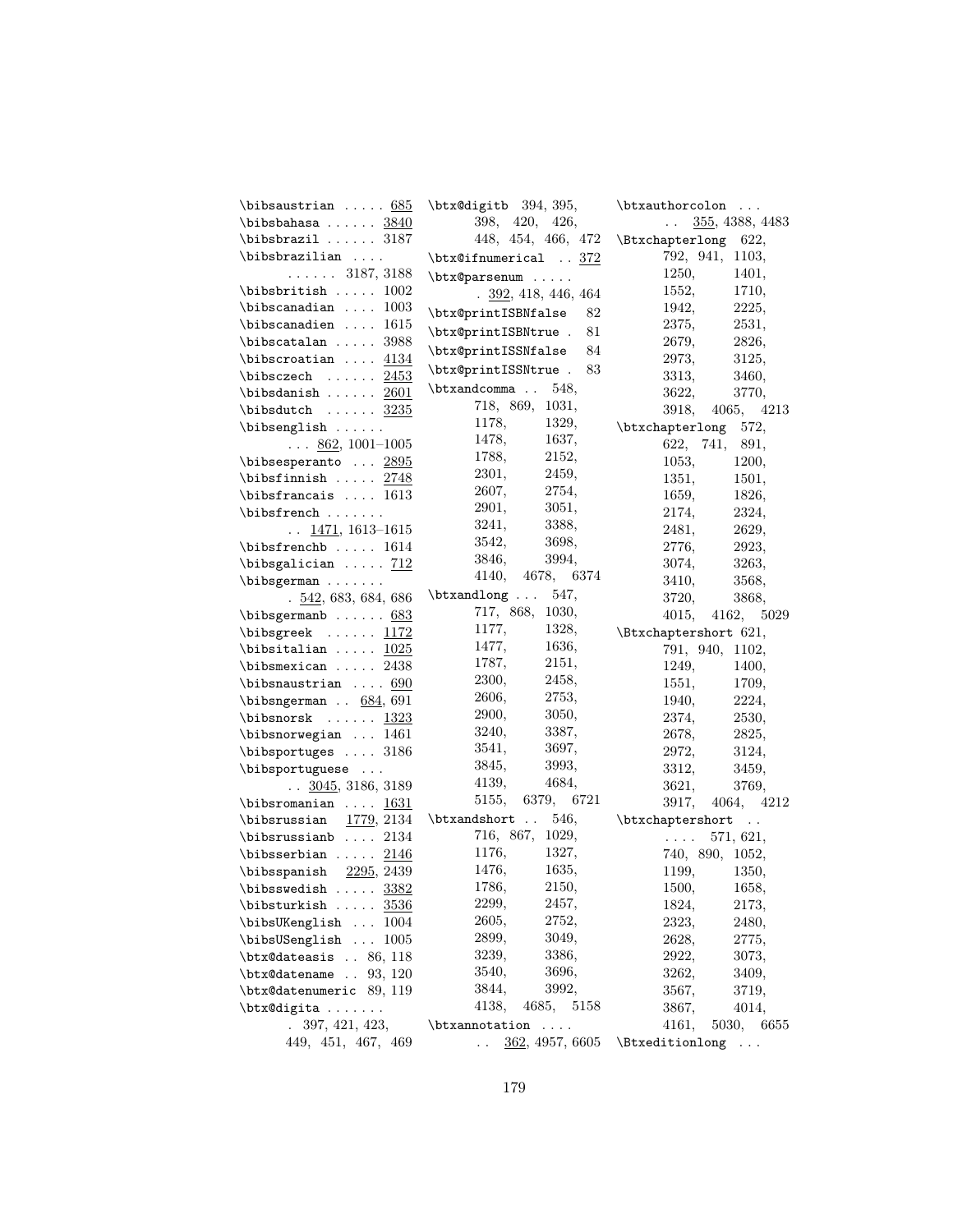| $\ldots$ 618, 620,   | 2971,<br>2824,                                                                  | 2526,<br>2528,                |
|----------------------|---------------------------------------------------------------------------------|-------------------------------|
| 788, 790, 937,       | 3311,<br>3123,                                                                  | 2674,<br>2676,                |
| 939, 1099, 1101,     | 3458,<br>3768,                                                                  | 2821,<br>2823,                |
| 1246,<br>1248,       | 3916, 4063, 4211                                                                | 2970,<br>2968,                |
| 1397,                | 1399, btxeditionnumlong.                                                        | 3120,<br>3122,                |
| 1548,<br>1550,       | $\ldots \ldots \ldots 570$                                                      | 3308,<br>3310,                |
| 1708,<br>1706,       | 739, 889, 1051,                                                                 | 3455,<br>3457,                |
| 1935,<br>1939,       | 1349,<br>1198,                                                                  | 3765,<br>3619,                |
| 2223,<br>2221,       | 1499,<br>1657,                                                                  | 3767,<br>3913,                |
| 2373,<br>2371,       | 1823,<br>2172,                                                                  | 3915,<br>4060,                |
| 2527,<br>2529,       | 2322,<br>2479,                                                                  | 4062, 4208, 4210              |
| 2675,<br>2677,       | 2627,                                                                           | $2774,$ \btxeditionshort 565, |
| 2822,<br>2824,       | 2921,<br>3072,                                                                  | 569, 617, 736,                |
| 2971,<br>2969,       | 3261,<br>3408,                                                                  | 738, 886,<br>888,             |
| 3121,<br>3123,       | 3718,<br>3866,                                                                  | 1048,<br>1050,                |
| 3309,<br>3311,       | 4013, 4160, 4905                                                                | 1195,<br>1197,                |
| 3456,                | 3458, \Btxeditionnumshort                                                       | 1346,<br>1348,                |
| 3620,<br>3766,       | $\mathbb{R}^2$ . In the $\mathbb{R}^2$<br>619, 789,                             | 1496,<br>1498,                |
| 3914,<br>3768,       | 938, 1100, 1247,                                                                | 1654,<br>1656,                |
| 3916,<br>4061,       | 1398,<br>1549,                                                                  | 1817,<br>1822,                |
| 4063, 4209, 4211     | 1707,<br>1938,                                                                  | 2169, 2171,                   |
| \btxeditionlong 566, | 2222,<br>2372,                                                                  | 2321,<br>2319,                |
| 570, 618, 737,       | 2528,<br>2676,                                                                  | 2476,<br>2478,                |
| 739, 887, 889,       | 2970,<br>2823,                                                                  | 2624,<br>2626,                |
| 1049,                | 3122,<br>3310,                                                                  | 2771,<br>2773,                |
| 1051,<br>1196,       | 3767,                                                                           | 2920,                         |
| 1198,                | 3457,                                                                           | 2918,                         |
| 1349,<br>1347,       | 3915, 4062, 4210                                                                | 3071,<br>3069,                |
| 1497,                | 1499, btxeditionnumshort                                                        | 3258,<br>3260,                |
| 1655,<br>1657,       | 569, 738,<br>$\mathcal{L}(\mathcal{L}(\mathcal{L},\mathcal{L}))$                | 3407,<br>3405,                |
| 1819,<br>1823,       | 888, 1050, 1197,                                                                | 3565,<br>3715,                |
| 2170,<br>2172,       | $\begin{array}{lll} 1348, & \quad & 1498, \\ 1656, & \quad & 1822, \end{array}$ | 3717,<br>3863,<br>3865,       |
| 2322,<br>2320,       |                                                                                 | 4010,                         |
| 2479,<br>2477,       | 2171,<br>2321,                                                                  | 4012, 4157, 4159              |
| 2625,<br>2627,       | 2478,                                                                           | 2626, \Btxeditorlong 608,     |
| 2772,<br>2774,       | 2920,<br>2773,                                                                  | 777, 927, 1089,               |
| 2919,<br>2921,       | 3071,<br>3260,                                                                  | 1236,<br>1387,                |
| 3072,<br>3070,       | 3407,<br>3717,                                                                  | 1537,<br>1696,                |
| 3261,<br>3259,       | 4012,<br>3865,                                                                  | 2211,<br>1915,                |
| 3408,<br>3406,       | 4159, 4913, 6562                                                                | 2360,<br>2517,                |
| 3566,<br>3716,       | \Btxeditionshort                                                                | 2665,<br>2812,                |
| 3864,<br>3718,       | $\ldots$ 617, 619,                                                              | 2959,<br>3110,                |
| 3866,<br>4011,       | 787, 789, 936,                                                                  | 3299,<br>3446,                |
| 4013,<br>4158, 4160  | 938, 1098, 1100,                                                                | 3604,<br>3756,                |
| \Btxeditionnumlong.  | 1245,<br>1247,                                                                  | 3904,<br>4051,<br>4199        |
| 620, 790,<br>.       | 1396,<br>1398,                                                                  | \btxeditorlong<br>556,        |
| 939, 1101, 1248,     | 1547,<br>1549,                                                                  | 726,<br>608,<br>877,          |
| 1399,<br>1550,       | 1705,<br>1707,                                                                  | 1039,<br>1186,                |
| 1708,<br>1939,       | 1933,<br>1938,                                                                  | 1337,<br>1486,                |
| 2223,<br>2373,       | 2220,<br>2222,                                                                  | 1799,<br>1645,                |
| 2529,<br>2677,       | 2370,<br>2372,                                                                  | 2160,<br>2309,                |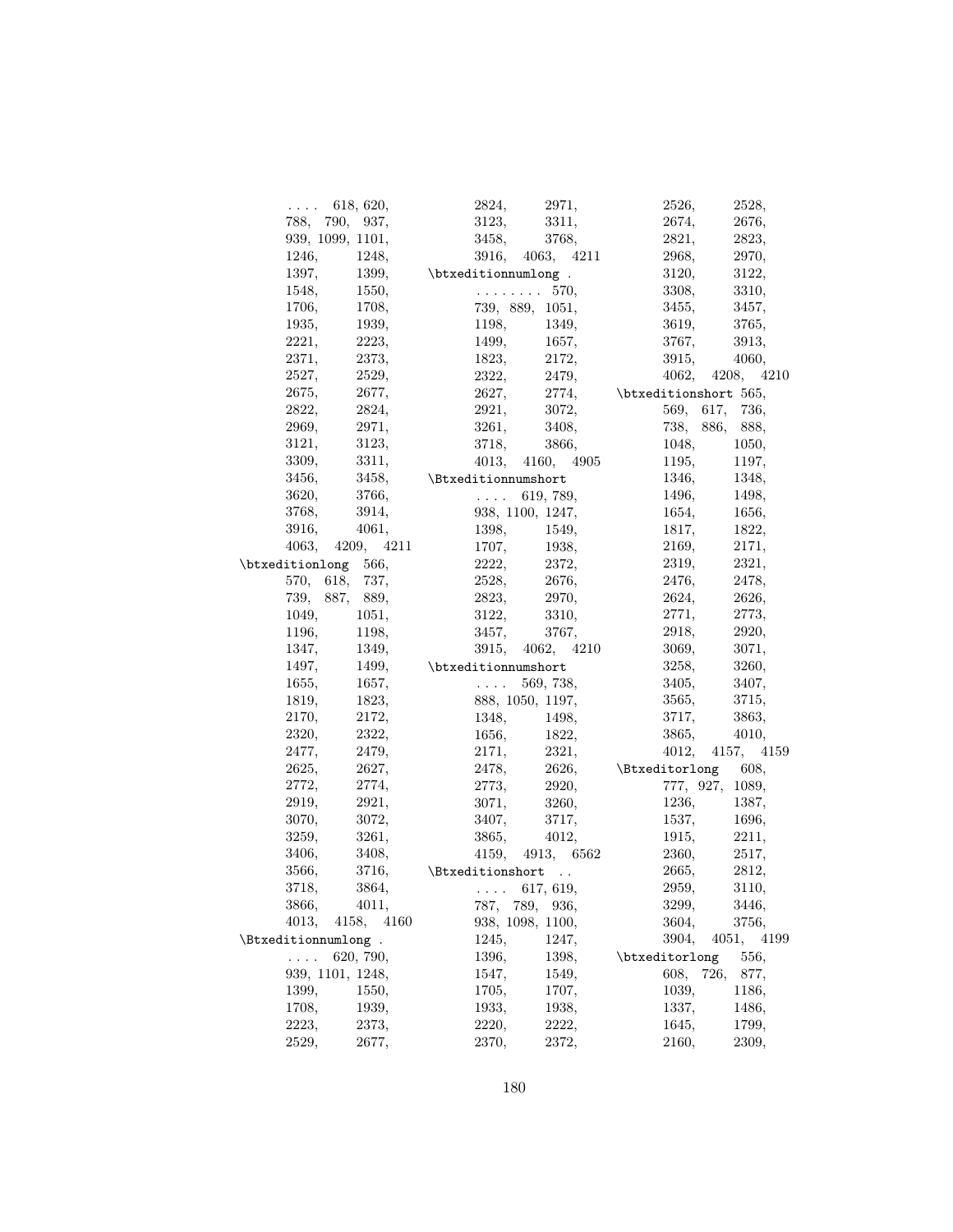| 2467,                        | 2615,                          |                                     | 3398, 3552,                                                                            | 3694, 3842,                                                                            |                      |
|------------------------------|--------------------------------|-------------------------------------|----------------------------------------------------------------------------------------|----------------------------------------------------------------------------------------|----------------------|
| 2762,                        | 2909,                          |                                     | 3708, 3856,                                                                            | 3990, 4136,                                                                            |                      |
| 3059,                        | 3249,                          |                                     | 4003, 4150, 4740                                                                       | 4670, 4682,                                                                            |                      |
| 3396,                        | 3550,                          | \Btxeditorsshort 609,               |                                                                                        | 5148, 5152,                                                                            |                      |
| 3706,                        | 3854,                          |                                     | 778, 928, 1090,                                                                        |                                                                                        | 6378, 6716, 6720     |
|                              | $4001, \quad 4148, \quad 4741$ |                                     |                                                                                        | 1237, 1388, \btxfallbacklanguage                                                       |                      |
| \Btxeditorshort 607,         |                                |                                     | 1538, 1697,                                                                            | . 245,                                                                                 |                      |
|                              | 776, 926, 1088,                |                                     | 1918, 2212,                                                                            | $247, \underline{249}, 4425,$                                                          |                      |
| 1235,                        | 1386,                          |                                     | 2361, 2518,                                                                            |                                                                                        | 6058, 6312, 7305     |
| 1536,                        | 1695,                          | 2666,                               |                                                                                        |                                                                                        |                      |
| 1913.                        | 2210,                          |                                     |                                                                                        | $2813,$ \btxfnamespacelong.                                                            |                      |
| 2359,                        | 2516,                          |                                     |                                                                                        |                                                                                        |                      |
|                              |                                |                                     | 3605, 3757,                                                                            |                                                                                        |                      |
| 2664,                        | 2811,                          |                                     |                                                                                        | 1259, 1410,                                                                            |                      |
| 2958,                        | 3109,                          |                                     | 3905, 4052, 4200                                                                       | 1561, 1719,                                                                            |                      |
| 3298,                        |                                | $3445,$ \btxeditorsshort 557,       |                                                                                        | 1966, 2234,                                                                            |                      |
| 3603,                        | 3755,                          |                                     | 609, 727, 878,                                                                         | $2384, 2540,$<br>$2688, 2835,$                                                         |                      |
|                              | 3903, 4050, 4198               |                                     | 1040, 1187,                                                                            | $2688,$ 2835,<br>2985, 3134,                                                           |                      |
| $\text{btxeditorshort}$ 555, |                                |                                     | 1338, 1487,                                                                            |                                                                                        |                      |
| 607, 725, 876,               |                                |                                     | 1646, 1802,                                                                            | 3322, 3469,                                                                            |                      |
| 1038,                        | 1185,                          |                                     | 2161, 2310,                                                                            | 3631, 3779,                                                                            |                      |
| 1336,                        | 1485,                          |                                     | 2468, 2616,                                                                            | 3928, 4074,                                                                            |                      |
| 1644,                        | 1797,                          |                                     |                                                                                        | 4223,                                                                                  | 4646,                |
| 2159,                        | 2308,                          |                                     | $2763, 2910,$<br>3060, $3250,$                                                         | 4660,                                                                                  | 4699,                |
| 2466,                        | 2614,                          |                                     | 3397, 3551,                                                                            |                                                                                        | 4708, 6367, 6385     |
| 2761,                        | 2908,                          |                                     |                                                                                        | 3707, 3855, \btxfnamespaceshort                                                        |                      |
| 3058,                        | 3248,                          |                                     |                                                                                        |                                                                                        |                      |
| 3395,                        | 3549,                          |                                     |                                                                                        | 4002, 4149, $\ldots$ 630, 4744, 6412, 6424 800, 949, 1111,                             |                      |
| 3705,                        |                                | $3853,$ $\text{alfont} \ldots$      |                                                                                        |                                                                                        |                      |
| 4000,                        | 4147,                          |                                     | 337, 338, 4630, 6221                                                                   | $\begin{array}{lll} 1258, & & 1409, \\ 1560, & & 1718, \\ 1965, & & 2233, \end{array}$ |                      |
|                              |                                | 4745, 6413, 6425 \btxetallong  545, |                                                                                        |                                                                                        |                      |
| \Btxeditorslong 610,         |                                |                                     | 715, 866, 1028,                                                                        | 2383, 2539,                                                                            |                      |
|                              | 779, 929, 1091,                |                                     | 1175, 1326,                                                                            | 2687, 2834,                                                                            |                      |
| 1238,                        | 1389,                          |                                     |                                                                                        | 2984, 3133,                                                                            |                      |
| 1539,                        | 1698,                          |                                     | 1475, 1634,                                                                            | 3321,                                                                                  |                      |
|                              |                                |                                     |                                                                                        | 3630,                                                                                  | 3468,<br>3778,       |
| 1920,<br>2362,               | 2213,<br>2519,                 |                                     | $\begin{array}{lll} 1783, & & 2149, \\ 2298, & & 2456, \\ 2604, & & 2751, \end{array}$ | 3927, 4073,                                                                            |                      |
|                              |                                |                                     | 2898, 3048,                                                                            | 4222, 4653,                                                                            |                      |
| 2667,                        | 2814,                          |                                     |                                                                                        |                                                                                        |                      |
| 2961,                        | 3112,                          |                                     | 3238, 3385,                                                                            |                                                                                        | 4665, 4704, 4713     |
| 3301.                        | 3448,                          |                                     |                                                                                        | $3539,$ $3695,$ $\text{changecase}$ .                                                  |                      |
| 3606,                        | 3758,                          |                                     | 3843, 3991, 4137                                                                       |                                                                                        | 270, 273, 4368, 6155 |
|                              |                                |                                     |                                                                                        | 3906, 4053, 4201 \btxetalshort  . \btxifchangecaseoff $\frac{269}{ }$                  |                      |
| \btxeditorslong              | 558,                           | .                                   | 544, 714,                                                                              | $\text{thangecaseon}$ . 269                                                            |                      |
| 610,<br>728,                 | 879,                           |                                     | 865, 1027, 1174,                                                                       | \Btxinlong<br>$\sim$                                                                   | 605,                 |
| 1041,                        | 1188,                          | 1325,                               | 1474.                                                                                  | 774, 924,                                                                              | 1086,                |
| 1339,                        | 1488,                          | 1633,                               | 1781,                                                                                  | 1233,                                                                                  | 1384,                |
| 1647,                        | 1804,                          | 2148,                               | 2297,                                                                                  | 1534,                                                                                  | 1693,                |
| 2162,                        | 2311,                          | 2455,                               | 2603,                                                                                  | 1911,                                                                                  | 2208,                |
| 2469,                        | 2617,                          | 2750,                               | 2897,                                                                                  | 2357,                                                                                  | 2514,                |
|                              |                                |                                     |                                                                                        |                                                                                        |                      |
| 2764,                        | 2911,                          | 3047,                               | 3237,                                                                                  | 2662,                                                                                  | 2809,                |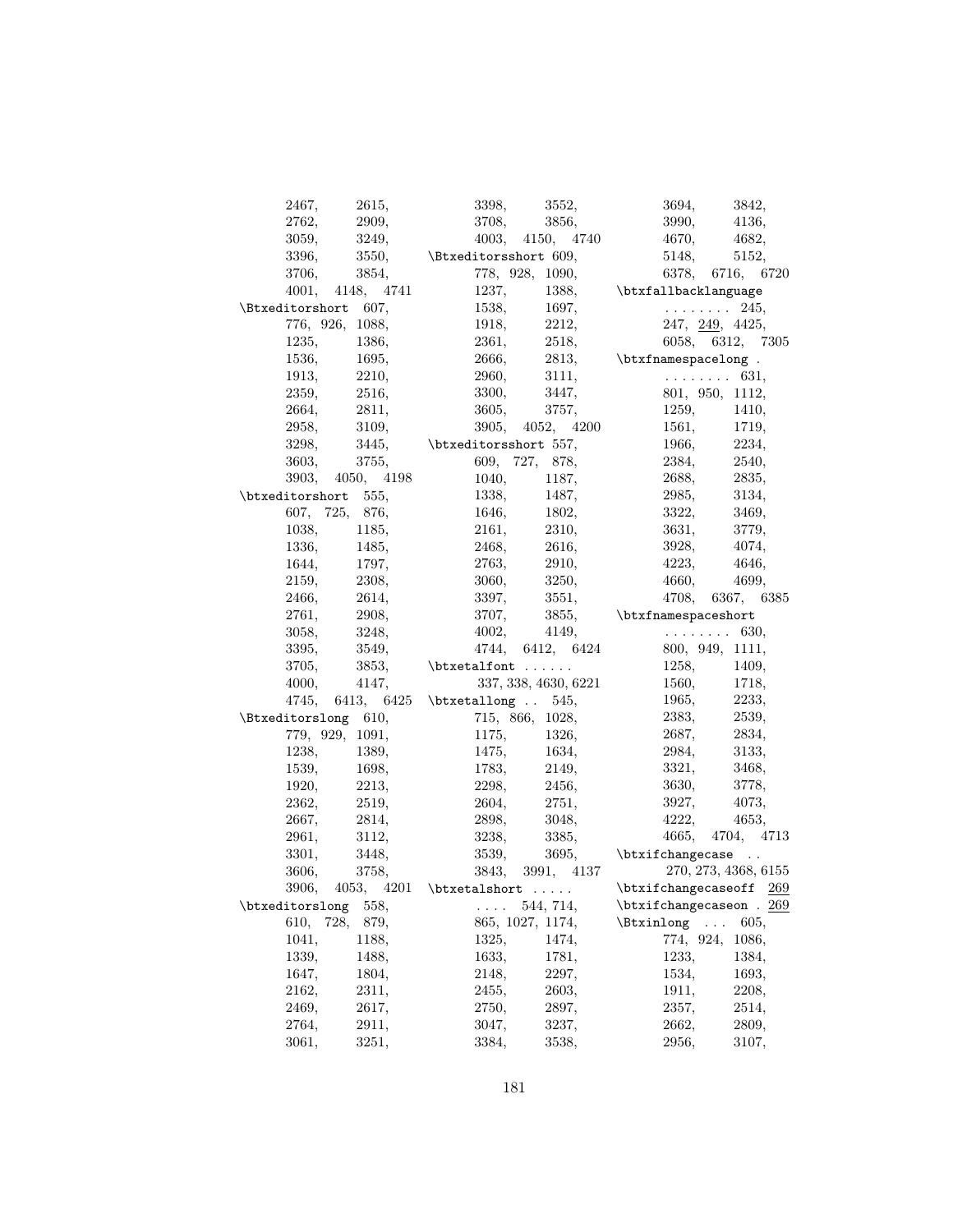| 3296,                                               | 3443,            | 2957,                    | 3108,                | 3065,                                      | 3255,                                  |
|-----------------------------------------------------|------------------|--------------------------|----------------------|--------------------------------------------|----------------------------------------|
| 3601,                                               | 3753,            | 3297,                    | 3444,                | 3402,                                      | 3556,                                  |
| 3901,                                               | 4048,            | 3602,                    | 3754,                | 3560,                                      | 3712,                                  |
| 4196,                                               | 5049,            | 3902,                    | 4049,                |                                            | 3860, 4007, 4154                       |
| 5050,                                               | 5115,            | 4197,                    | 5053,                | \Btxjvolumeshort                           |                                        |
| 5118,                                               | 5173,            | 5054,                    | 5126,                | $\mathbb{Z}^2$ . The set of $\mathbb{Z}^2$ | 613, 782,                              |
|                                                     | 5220, 5226, 5232 | 5129,                    | 5174,                |                                            | 932, 1094, 1241,                       |
| \btxinlong                                          | 549, 719,        |                          | 5221, 5227, 5233     | 1392,                                      | 1542,                                  |
|                                                     | 870, 1032, 1179, | $\text{btxinshort}$ 550, |                      | 1701,                                      | 1926,                                  |
| 1330.                                               | 1479,            |                          | 720, 871, 1033,      | 2216,                                      | 2365,                                  |
| 1638,                                               | 1789,            | 1180,                    | 1331.                | 2522,                                      | 2670,                                  |
| 2153,                                               | 2302,            | 1480,                    | 1639,                | 2817,                                      | 2964,                                  |
| 2460,                                               | 2608,            | 1790,                    | 2154,                | 3115,                                      | 3304,                                  |
| 2755,                                               | 2902,            | 2303,                    | 2461,                | 3451,                                      | 3609,                                  |
| 3052,                                               | 3242,            | 2609,                    | 2756,                | 3611,                                      | 3761,                                  |
| 3389,                                               | 3543,            | 2903,                    | 3053,                |                                            | 3909, 4056, 4204                       |
| 3699,                                               | 3847,            | 3243,                    | 3390,                | $\text{btxi}$ yolumeshort 561,             |                                        |
| 3995,                                               | 4141,            | 3544,                    | 3700,                |                                            | 613, 731, 882,                         |
| 6768.                                               | 6771, 6774       | 3848,                    | 3996,                | 1044,                                      | 1191,                                  |
| \btxinserieslong 554,                               |                  |                          | 4142, 6704, 6707     | 1342,                                      | 1491,                                  |
| 724, 875, 1037,                                     |                  | \btxISBN 356, 4924, 6571 |                      | 1650,                                      | 1810,                                  |
| 1184,                                               | 1335,            | \btxISBNfont             |                      | 2165,                                      | 2314,                                  |
| 1484,                                               | 1643,            |                          | 345, 346, 4924, 6571 | 2472,                                      | 2620,                                  |
| 1796,                                               | 2158,            | \btxISSN 357, 4931, 6578 |                      | 2767,                                      | 2914,                                  |
| 2307,                                               | 2465,            | \btxISSNfont             |                      | 3064,                                      | 3254,                                  |
| 2613,                                               | 2760,            |                          | 347, 348, 4931, 6578 | 3401,                                      | 3555,                                  |
| 2907,                                               | 3057,            | \btxjournalfont          |                      | 3557,                                      | 3711,                                  |
| 3247,                                               | 3394,            |                          | 339, 340, 4611, 6200 |                                            | 3859, 4006, 4153                       |
| 3548,                                               | 3704,            | \btxjtitlefont           |                      | \btxkeywordlanguage                        |                                        |
| 3852,                                               | 3999,            |                          | 335, 336, 4605, 6193 | $\mathbb{R}^n$ . In the $\mathbb{R}^n$     | 635, 636,                              |
| 4146,                                               | 4884, 6732       | $\text{U}\$              |                      |                                            | 806, 954, 1116,                        |
| \btxinseriesshort                                   | $\sim$           | $\sim 1.1$ and $\sim 10$ | 614, 783,            | 1267,                                      | 1414,                                  |
| $\mathcal{L}(\mathcal{L}(\mathcal{L},\mathcal{L}))$ | 552, 722,        |                          | 933, 1095, 1242,     | 1565,                                      | 1723,                                  |
| 873, 1035, 1182,                                    |                  | 1393,                    | 1543,                | 1970,                                      | 2238,                                  |
| 1333,                                               | 1482,            | 1702,                    | 1927,                | 2391,                                      | 2544,                                  |
| 1641,                                               | 1793,            | 2217,                    | 2366,                | 2692,                                      | 2839,                                  |
| 2156,                                               | 2305,            | 2523,                    | 2671,                | 2989,                                      | 3139,                                  |
| 2463,                                               | 2611,            | 2818,                    | 2965,                | 3326,                                      | 3480,                                  |
| 2758,                                               | 2905,            | 3116,                    | 3305,                | 3636,                                      | 3783,                                  |
| 3055,                                               | 3245,            | 3452,                    | 3610,                | 3932,                                      | 4078,                                  |
| 3392,                                               | 3546,            | 3614,                    | 3762,                | 4227,                                      | 4942,                                  |
| 3702,                                               | 3850,            |                          | 3910, 4057, 4205     |                                            | 4954, 6590, 6602                       |
| 3997,                                               | 4144, 4885       | \btxjvolumelong          | 562,                 | \btxlanguagename                           |                                        |
| $\text{Btxinshort}$ 606,                            |                  | 614, 732,                | 883,                 |                                            | $\ldots \ldots \frac{227}{560}$ , 6356 |
| 775, 925,                                           | 1087,            | 1045,                    | 1192,                | \btxlanguagenameafrikaans                  |                                        |
| 1234,                                               | 1385,            | 1343,                    | 1492,                |                                            | 3785<br>.                              |
| 1535,                                               | 1694,            | 1651,                    | 1811,                | \btxlanguagenameamerican                   |                                        |
| 1912,                                               | 2209,            | 2166,                    | 2315,                |                                            | $\ldots \ldots 638$                    |
| 2358,                                               | 2515,            | 2473,                    | 2621,                |                                            | 808, 956, 1118,                        |
| 2663,                                               | 2810,            | 2768,                    | 2915,                | 1269,                                      | 1416,                                  |
|                                                     |                  |                          |                      |                                            |                                        |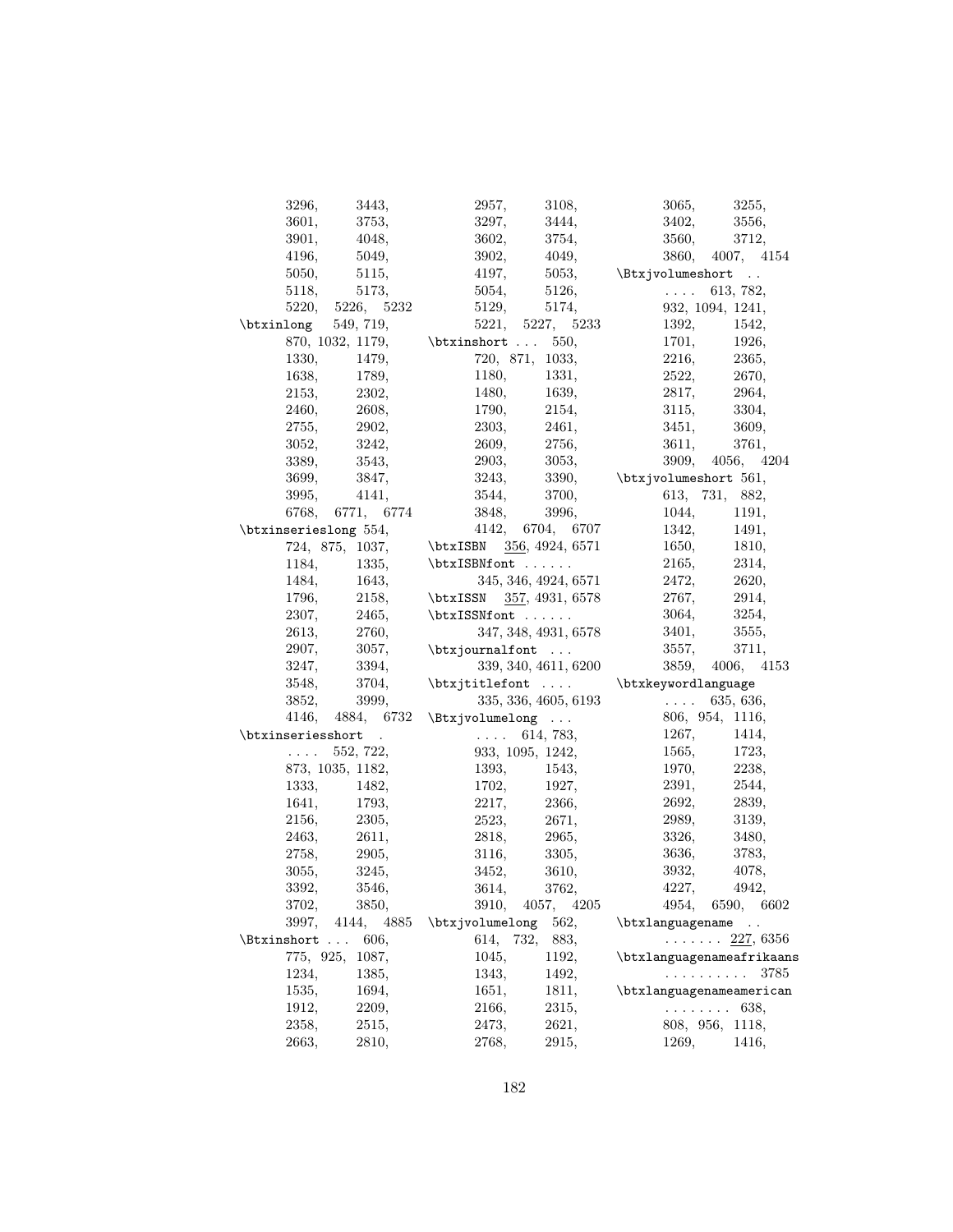| 1567,                   | 1725,                                                   | 2397,                   | 2550,               |       | 2999,                                                                                                                                                                                                              |                      | 3149, |
|-------------------------|---------------------------------------------------------|-------------------------|---------------------|-------|--------------------------------------------------------------------------------------------------------------------------------------------------------------------------------------------------------------------|----------------------|-------|
| 1972,                   | 2240,                                                   | 2698,                   |                     | 2845, | 3336,                                                                                                                                                                                                              |                      | 3490, |
| 2393,                   | 2546,                                                   | 2995,                   |                     | 3145, | 3646,                                                                                                                                                                                                              |                      | 3794, |
| 2694,                   | 2841,                                                   | 3332,                   | 3486,               |       |                                                                                                                                                                                                                    | 3942, 4088, 4237     |       |
| 2991,                   | 3141,                                                   | 3642,                   |                     |       | $3790,$ \btxlanguagenamecroatian                                                                                                                                                                                   |                      |       |
| 3328,                   | 3482,                                                   |                         |                     |       |                                                                                                                                                                                                                    |                      |       |
| 3638,                   |                                                         |                         |                     |       | $3482, \phantom{111}3938, \phantom{111}4084, \phantom{111}4233 \phantom{111} \ldots \phantom{111}3786, \phantom{1111} \mathtt{abxlanguagenamebulgarian} \phantom{1111}817, \phantom{1111}965, \phantom{1111}1117,$ |                      |       |
|                         | 3934, 4080, 4229                                        | $\ldots \ldots 643,$    |                     |       | 1278,                                                                                                                                                                                                              |                      | 1425, |
|                         | $\text{btxlanguagenameaustrian}$ 813, 961, 1123, 1576,  |                         |                     |       |                                                                                                                                                                                                                    |                      | 1734, |
|                         | $\ldots \ldots 639$                                     | 1274,                   |                     | 1421, | 2008,                                                                                                                                                                                                              |                      | 2249, |
|                         | 809, 957, 1119,                                         |                         | 1730,               |       | 2402,                                                                                                                                                                                                              |                      | 2555, |
| 1270,                   | 1417,                                                   | $1572,$<br>1992,        | 2245,               |       | 2703,                                                                                                                                                                                                              |                      | 2850, |
| 1568,                   | 1726,                                                   | 2398,                   | 2551,               |       | 3000,                                                                                                                                                                                                              |                      | 3150, |
| 1976,                   | 2241,                                                   | 2699,                   |                     |       | 2846, 3337,                                                                                                                                                                                                        |                      | 3491, |
|                         |                                                         |                         |                     |       |                                                                                                                                                                                                                    |                      |       |
| 2394,                   | 2547,                                                   | 2996,                   |                     |       | 3146,<br>3647,                                                                                                                                                                                                     |                      | 3795, |
| 2695,                   | 2842,                                                   | 3333,                   |                     | 3487, |                                                                                                                                                                                                                    | 3943, 4089, 4238     |       |
| 2992,                   | 3142,                                                   | 3643,                   |                     |       | $3791,$ \btxlanguagenameczech                                                                                                                                                                                      |                      |       |
| 3329,                   | 3483,                                                   |                         |                     |       | $3483, \qquad 3939, \quad 4085, \quad 4234 \qquad \qquad \qquad 648, \\ 3787, \qquad \texttt{btxlanguagenamecana} \\ 818, \quad 966, \quad 1128, \qquad \qquad$                                                    |                      |       |
| 3639,                   |                                                         |                         |                     |       | 1279,                                                                                                                                                                                                              |                      |       |
|                         | 3935, 4081, 4230                                        | $\cdots \cdots 644,$    |                     |       |                                                                                                                                                                                                                    |                      | 1426, |
|                         | $\text{btxlanguagenamebrazil}$ 814, 962, 1124, 1577,    |                         |                     |       |                                                                                                                                                                                                                    |                      | 1735, |
|                         | $\cdots \cdots$ 640, 1275,                              |                         | 1422,               |       | 2012,                                                                                                                                                                                                              |                      | 2250, |
|                         | 810, 958, 1120,                                         | 1573,                   | 1731,               |       | 2403,                                                                                                                                                                                                              |                      | 2556, |
| 1271,                   | 1418,                                                   | 1996,                   | 2246,               |       | 2704,                                                                                                                                                                                                              |                      | 2851, |
| 1569,                   | 1727,                                                   | 2399,                   | 2552,               |       | 3001,                                                                                                                                                                                                              |                      | 3151, |
| 1980,                   | 2242,                                                   | 2700,                   |                     |       | 2847,<br>3338,                                                                                                                                                                                                     |                      | 3492, |
| 2395,                   | 2548,                                                   | 2997,                   |                     |       | 3147,<br>3648,                                                                                                                                                                                                     |                      | 3796. |
| 2696,                   | 2843,                                                   | 3334,                   | 3488,               |       |                                                                                                                                                                                                                    | 3944, 4090, 4239     |       |
| 2993,                   | 3143,                                                   | 3644,                   |                     |       | $3792,$ \btxlanguagenamedanish                                                                                                                                                                                     |                      |       |
| 3330,                   | 3484,                                                   |                         |                     |       | $3484, \qquad 3940, \qquad 4086, \qquad 4235 \qquad \qquad \ldots \ldots \qquad 649,$ $3788, \qquad \texttt{\&\texttt{btxlanguagenamecanadien}} \qquad 819, \qquad 967, \qquad 1129,$                              |                      |       |
| 3640,                   |                                                         |                         |                     |       |                                                                                                                                                                                                                    |                      |       |
|                         | $3936, 4082, 4231$ 645,                                 |                         |                     |       | 1280,                                                                                                                                                                                                              |                      | 1427, |
|                         | $\text{btxlanguagenamebrazilian}$ 815, 963, 1125, 1578, |                         |                     |       |                                                                                                                                                                                                                    |                      | 1736, |
|                         | $\ldots \ldots 641,$                                    | 1276,                   | 1423,               |       | 2015,                                                                                                                                                                                                              |                      | 2251, |
|                         | 811, 959, 1121,                                         | 1574,                   | 1732,               |       | $\begin{array}{c} 2404, \\ 2705, \end{array}$                                                                                                                                                                      |                      | 2557, |
| 1272,                   | 1419,                                                   | 2000,                   | 2247,               |       |                                                                                                                                                                                                                    |                      | 2852, |
| 1570,                   | 1728,                                                   | 2400,                   | 2553,               |       | 3002,                                                                                                                                                                                                              |                      | 3152, |
| 1984,                   | 2243,                                                   | 2701,                   |                     | 2848, | 3339,                                                                                                                                                                                                              |                      | 3493, |
| 2396,                   | 2549,                                                   | 2998,                   |                     | 3148, | 3649,                                                                                                                                                                                                              |                      | 3797, |
| 2697,                   | 2844,                                                   | 3335,                   | 3489,               |       |                                                                                                                                                                                                                    | 3945, 4091, 4240     |       |
| 2994,                   | 3144,                                                   | 3645,                   | 3793,               |       | \btxlanguagenamedutch                                                                                                                                                                                              |                      |       |
| 3331,                   | 3485,                                                   |                         | 3941, 4087, 4236    |       |                                                                                                                                                                                                                    | $\ldots \ldots 650,$ |       |
| 3641,                   | 3789,                                                   | \btxlanguagenamecatalan |                     |       |                                                                                                                                                                                                                    | 820, 968, 1130,      |       |
| 3937,                   | 4083, 4232                                              |                         | $\ldots \ldots 646$ |       | 1281,                                                                                                                                                                                                              |                      | 1428, |
| \btxlanguagenamebritish |                                                         |                         | 816, 964, 1126,     |       | 1579,                                                                                                                                                                                                              |                      | 1737, |
|                         | . 642,                                                  | 1277,                   | 1424,               |       | 2018,                                                                                                                                                                                                              |                      | 2252, |
|                         | 812, 960, 1122,                                         | 1575,                   | 1733,               |       | 2405,                                                                                                                                                                                                              |                      | 2558, |
| 1273,                   | 1420,                                                   | 2004,                   | 2248,               |       | 2706,                                                                                                                                                                                                              |                      | 2853, |
| 1571,                   | 1729,                                                   | 2401,                   | 2554,               |       | 3003,                                                                                                                                                                                                              |                      | 3153, |
| 1988,                   | 2244,                                                   | 2702,                   | 2849,               |       | 3340,                                                                                                                                                                                                              |                      | 3494, |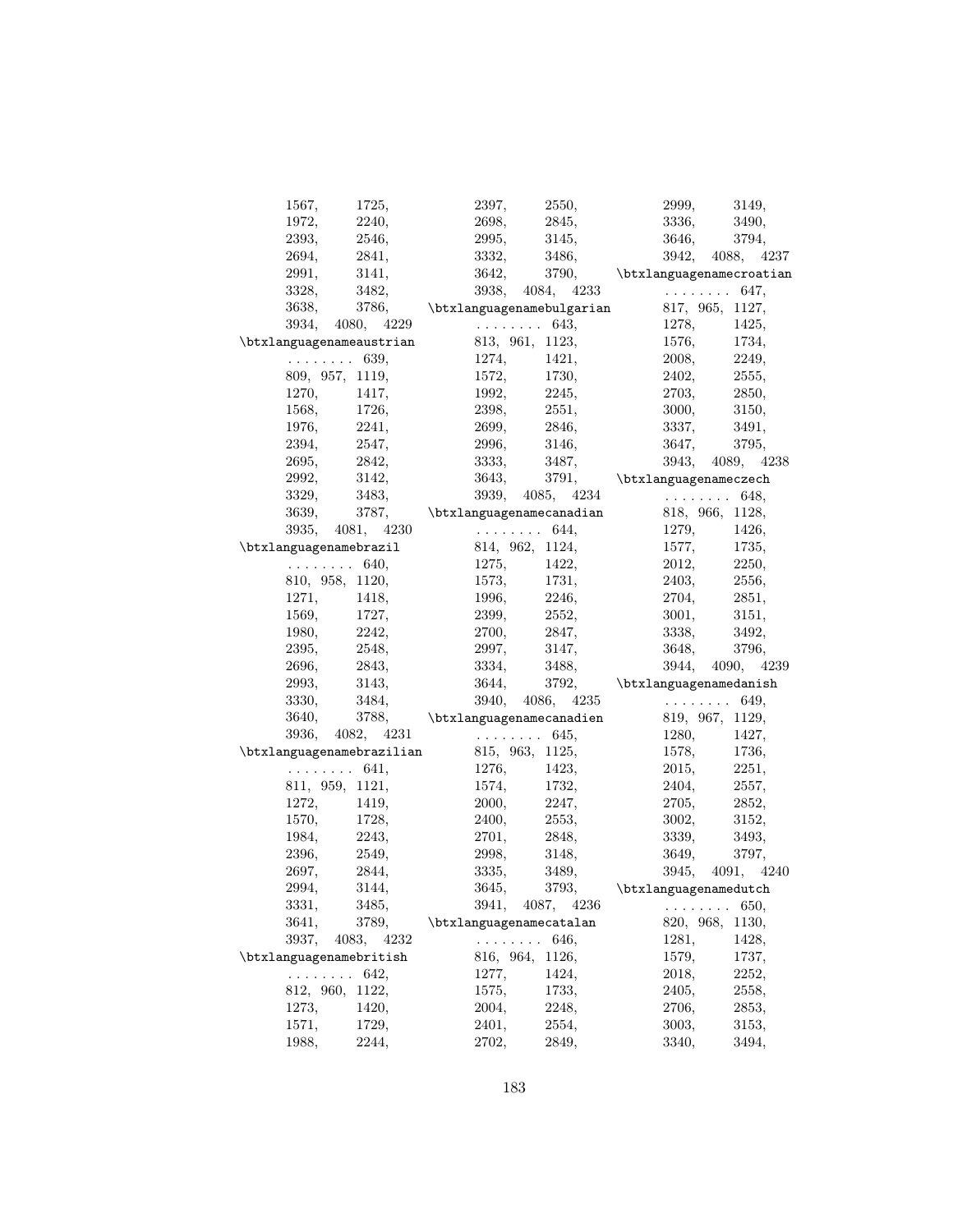| 3798,<br>3650,                                                             | $\cdots$ 2032, 3157                                                                    | $\ldots \ldots \ldots 659,$                                                                  |
|----------------------------------------------------------------------------|----------------------------------------------------------------------------------------|----------------------------------------------------------------------------------------------|
|                                                                            | 3946, 4092, 4241 \btxlanguagenamefrench                                                | 829, 977, 1139,                                                                              |
| \btxlanguagenameenglish                                                    | $\cdots \cdots \cdots 655,$                                                            | 1290,<br>1437,                                                                               |
|                                                                            | $\ldots \ldots 651,$ 825, 973, 1135,                                                   | 1588,<br>1746,                                                                               |
| 821, 969, 1131,                                                            | 1286, 1433,                                                                            | $2050,$<br>2261,                                                                             |
|                                                                            |                                                                                        | 2567,<br>2414,                                                                               |
| $\begin{array}{cc} 1282, & \quad 1429, \\ 1580, & \quad 1738, \end{array}$ | $1584,$ $1742,$<br>2036, $2257,$                                                       | 2715,<br>2862,                                                                               |
| 2022, 2253,                                                                | 2410, 2563,                                                                            | 3012,<br>3162,                                                                               |
| 2406, 2559,                                                                | 2711, 2858,                                                                            | 3349,<br>3503,                                                                               |
| 2854,<br>2707.                                                             | 3008, 3158,                                                                            | 3659,<br>3807,                                                                               |
| 3004,<br>3154,                                                             | 3345, 3499,                                                                            | 3955, 4101, 4250                                                                             |
| 3495,<br>3341,                                                             |                                                                                        | $3655, \qquad 3803, \qquad \texttt{\texttt{btxlanguagenamehebrew}}$                          |
|                                                                            |                                                                                        |                                                                                              |
|                                                                            |                                                                                        |                                                                                              |
| $\texttt{\texttt{btxlanguagenameesperanto}} \dots \dots \dots \ 656,$      |                                                                                        | 1291,<br>1438,                                                                               |
|                                                                            | $\ldots \ldots 652,$ 826, 974, 1136,                                                   | 1589,<br>1747,                                                                               |
| 822, 970, 1132,                                                            |                                                                                        | 2262,                                                                                        |
|                                                                            |                                                                                        | 2053, 2415,<br>2568,                                                                         |
| $1283, 1430,$<br>1581, 1739,                                               | $\begin{array}{ccc} 1287, & & 1434, \\ 1585, & & 1743, \\ 2040, & & 2258, \end{array}$ | 2716,<br>2863,                                                                               |
| 2026, 2254,                                                                | 2411, 2564,                                                                            | 3013,<br>3163,                                                                               |
| 2407, 2560,                                                                | 2712, 2859,                                                                            | 3350,<br>3504,                                                                               |
| 2708,<br>2855,                                                             | 3009, 3159,                                                                            | 3660,<br>3808,                                                                               |
| 3005,<br>3155,                                                             |                                                                                        | 3956, 4102, 4251                                                                             |
| 3342,<br>3496,                                                             | 3346, 3500,                                                                            |                                                                                              |
| 3652,<br>3800,                                                             | 3952, 4098, 4247                                                                       | $3656, 3804, \rightarrow 3804$<br>2052 $4008$ $4247$<br>2052 $661$ 221<br>$\ldots$ 661, 831, |
|                                                                            | 3948, 4094, 4243 \btxlanguagenamegerman 979, 1141, 1292,                               |                                                                                              |
| $\texttt{\texttt{btxlanguagenamefinnish}}$ 657,                            |                                                                                        | 1439, 1590,                                                                                  |
| $\ldots \ldots 653,$                                                       | 827, 975, 1137,                                                                        | 1748,<br>2056,                                                                               |
| 823, 971, 1133,                                                            |                                                                                        |                                                                                              |
| 1284, 1431,                                                                | $1288,$ $1435,$<br>1586, $1744,$                                                       | $2263,$ $2416,$<br>$2569,$ $2717,$<br>2717,                                                  |
| 1582, 1740,                                                                | 2044, 2259,                                                                            | 2864,<br>3014,                                                                               |
| 2029, 2255,                                                                | 2412, 2565,                                                                            | 3164,<br>3351,                                                                               |
| 2561,<br>2408,                                                             | 2713, 2860,                                                                            | 3505,<br>3661,                                                                               |
| 2709,<br>2856,                                                             |                                                                                        | 3957, 4103, 4252                                                                             |
| 3156,<br>3006,                                                             | 3010, 3160,                                                                            |                                                                                              |
| 3497,<br>3343.                                                             | 3657,<br>3805,                                                                         | 3347, 3501, \btxlanguagenameicelandic<br>$\ldots 662, 832,$                                  |
| 3653,<br>3801,                                                             |                                                                                        | 3953, 4099, 4248 980, 1142, 1293,                                                            |
|                                                                            | $3949, 4095, 4244 \text{butxlanguagenamegermanb}$ 1440,                                | 1591,                                                                                        |
| $\texttt{\texttt{btxlanguagenamefrancais}} \ldots \ldots \qquad 658,$      |                                                                                        | 1749,<br>2060,                                                                               |
| $\ldots \ldots \ldots 654,$                                                |                                                                                        |                                                                                              |
| 824, 972, 1134,                                                            | $\begin{array}{r} 828, \;\; 976, \;\; 1138, \\ 1289, \qquad \quad 1436, \end{array}$   | $2264,$ $2417,$<br>$2570,$ $2718,$                                                           |
|                                                                            |                                                                                        |                                                                                              |
| 1285,<br>1432,                                                             | 1587,<br>1745,                                                                         | 2865,<br>3015,<br>3352,                                                                      |
| 1741,<br>1583,                                                             | 2260,<br>2047,                                                                         | 3165,                                                                                        |
| 2256,<br>2409,                                                             | 2413,<br>2566,                                                                         | 3662,<br>3506,                                                                               |
| 2562,<br>2710,                                                             | 2714,<br>2861,                                                                         | 4104,<br>3958,<br>4253                                                                       |
| 2857,<br>3007,                                                             | 3161,<br>3011,                                                                         | \btxlanguagenameirish                                                                        |
| 3344,<br>3498,                                                             | 3348,<br>3502,                                                                         | 663, 833,<br>$\cdots$                                                                        |
| 3654,<br>3802,                                                             | 3806,<br>3658,<br>4100,                                                                | 981, 1143, 1294,                                                                             |
| 3950,<br>4096,<br>4245                                                     | 3954,<br>4249                                                                          | 1441,<br>1592,                                                                               |
| \btxlanguagenamefranceis                                                   | \btxlanguagenamegreek                                                                  | 2064,<br>1750,                                                                               |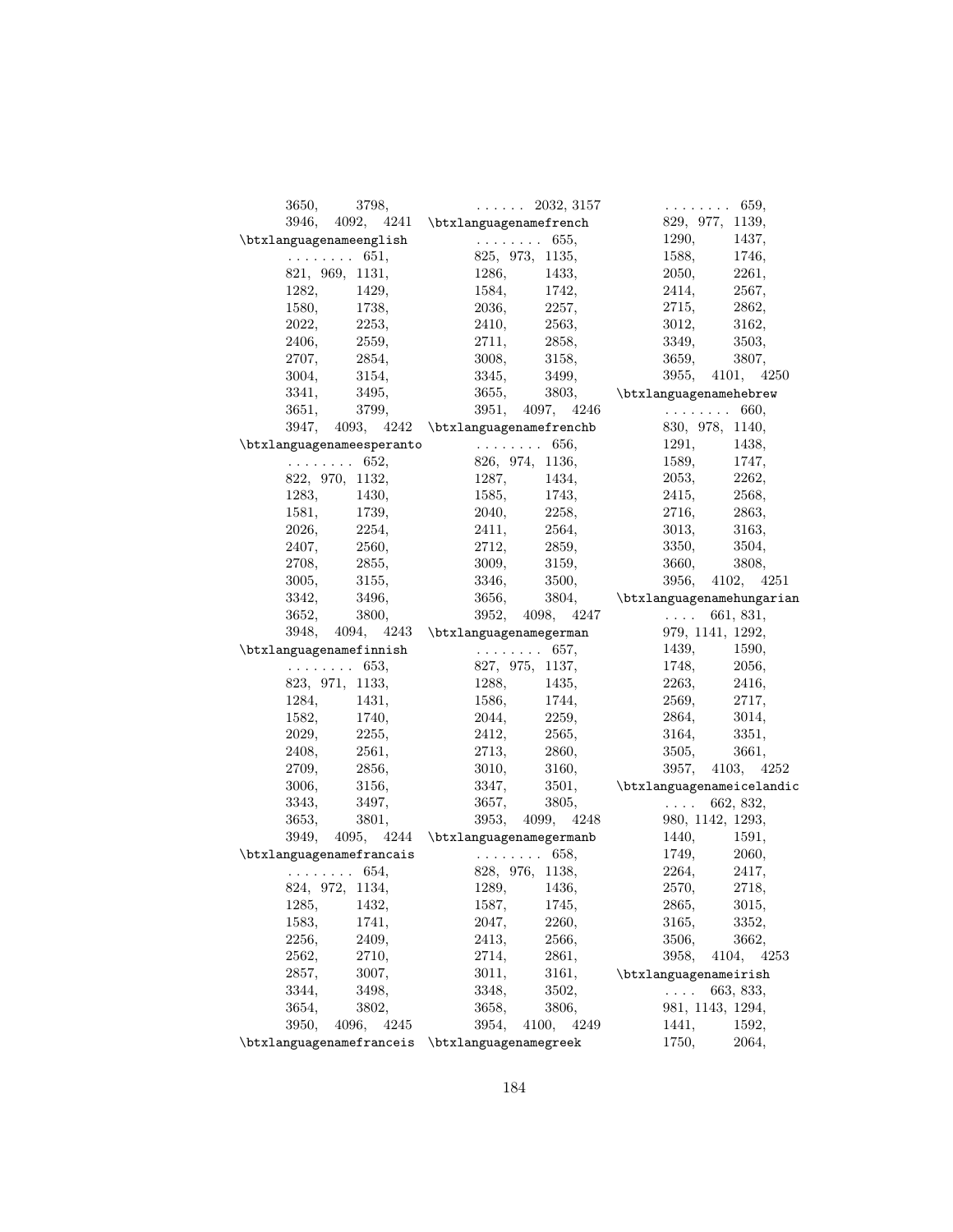| 2265,                   | 2418,               | 3667,<br>3815,                                                                                                                                                                                                                                                                                                                                        | 2271,<br>2424,                                           |
|-------------------------|---------------------|-------------------------------------------------------------------------------------------------------------------------------------------------------------------------------------------------------------------------------------------------------------------------------------------------------------------------------------------------------|----------------------------------------------------------|
| 2571,                   | 2719,               | 3963, 4109, 4258                                                                                                                                                                                                                                                                                                                                      | 2577,<br>2725,                                           |
| 2866,                   | 3016,               | \btxlanguagenamenhungarian                                                                                                                                                                                                                                                                                                                            | 2872,<br>3022,                                           |
| 3166,                   | 3353,               | 3809<br>.                                                                                                                                                                                                                                                                                                                                             | 3172,<br>3359,                                           |
| 3507,                   | 3663,               | \btxlanguagenamenicelandic                                                                                                                                                                                                                                                                                                                            | 3513,<br>3669,                                           |
| 3959,                   | 4105, 4254          | $\ldots \ldots \ldots 3810$                                                                                                                                                                                                                                                                                                                           | 3965, 4111, 4260                                         |
| \btxlanguagenameitalian |                     | \btxlanguagenamenirish                                                                                                                                                                                                                                                                                                                                | \btxlanguagenamepolish                                   |
|                         | $\ldots$ 664, 834,  | . 3811                                                                                                                                                                                                                                                                                                                                                | $\ldots$ 670, 840,                                       |
|                         | 982, 1144, 1295,    | \btxlanguagenamenitalian                                                                                                                                                                                                                                                                                                                              | 988, 1150, 1301,                                         |
| 1442,                   | 1593,               | $\ldots \ldots \ldots 3812$                                                                                                                                                                                                                                                                                                                           | 1448,<br>1600,                                           |
| 1751,                   | 2068,               | \btxlanguagenamenlatin                                                                                                                                                                                                                                                                                                                                | 1757,<br>2090,                                           |
| 2266,                   | 2419,               | . 3813                                                                                                                                                                                                                                                                                                                                                | 2273,<br>2425,                                           |
| 2572,                   | 2720,               | \btxlanguagenamennorsk                                                                                                                                                                                                                                                                                                                                | 2578,<br>2726,                                           |
| 2867,                   | 3017,               | $\ldots \ldots \ldots 3816$                                                                                                                                                                                                                                                                                                                           | 2873,<br>3023,                                           |
| 3167,                   | 3354,               | \btxlanguagenamennynorsk                                                                                                                                                                                                                                                                                                                              | 3173,<br>3360,                                           |
| 3508,                   | 3664,               | . 3817                                                                                                                                                                                                                                                                                                                                                | 3514,<br>3670,                                           |
| 3960,                   |                     |                                                                                                                                                                                                                                                                                                                                                       | 3966, 4112, 4261                                         |
| \btxlanguagenamelatin   |                     |                                                                                                                                                                                                                                                                                                                                                       | $\dots$ 668, 838, $\rightarrow$ \btxlanguagenameportuges |
|                         | $\ldots 665, 835,$  | 986, 1148, 1299,                                                                                                                                                                                                                                                                                                                                      | $\ldots$ 671, 841,                                       |
|                         | 983, 1145, 1296,    | 1446,<br>1597,                                                                                                                                                                                                                                                                                                                                        | 989, 1151, 1302,                                         |
| 1443,                   | 1594,               | 1755,<br>2081,                                                                                                                                                                                                                                                                                                                                        | 1449,<br>1601,                                           |
|                         | 1752, 2072,         | 2270,<br>2423,                                                                                                                                                                                                                                                                                                                                        | 1758,<br>2093,                                           |
| 2267,                   | 2420,               | 2576,<br>2724,                                                                                                                                                                                                                                                                                                                                        | 2274,<br>2426,                                           |
| 2573,                   | 2721,               | 3021,<br>2871,                                                                                                                                                                                                                                                                                                                                        | 2579,<br>2727,                                           |
| 2868,                   | 3018,               | 3358,<br>3171,                                                                                                                                                                                                                                                                                                                                        | 2874,<br>3024,                                           |
| 3168,                   | 3355,               | 3512,<br>3668,                                                                                                                                                                                                                                                                                                                                        | 3174,<br>3361,                                           |
| 3509,                   | 3665,               | 3964, 4110, 4259                                                                                                                                                                                                                                                                                                                                      | 3515,<br>3671,                                           |
|                         |                     |                                                                                                                                                                                                                                                                                                                                                       |                                                          |
|                         |                     |                                                                                                                                                                                                                                                                                                                                                       |                                                          |
|                         |                     | 3961, 4107, 4256 \btxlanguagenamenpolish                                                                                                                                                                                                                                                                                                              | 3967, 4113, 4262                                         |
|                         |                     | \btxlanguagenamenaustrian  3818 \btxlanguagenameportuguese                                                                                                                                                                                                                                                                                            |                                                          |
|                         | $\ldots \ldots 666$ |                                                                                                                                                                                                                                                                                                                                                       |                                                          |
|                         | 836, 984, 1146,     | $\text{btxlanguagenamenportuges}$ 672, 842,<br>3810 000 1152 1303<br>$\mathcal{L}^{\mathcal{L}}(\mathcal{L}^{\mathcal{L}}(\mathcal{L}^{\mathcal{L}}(\mathcal{L}^{\mathcal{L}}(\mathcal{L}^{\mathcal{L}}(\mathcal{L}^{\mathcal{L}}(\mathcal{L}^{\mathcal{L}}(\mathcal{L}^{\mathcal{L}}(\mathcal{L}^{\mathcal{L}}(\mathcal{L}^{\mathcal{L}})))$<br>3819 | 990, 1152, 1303,                                         |
| 1297,                   | 1444,               | $\texttt{btxlanguagenamenportuguese}$ 1450,                                                                                                                                                                                                                                                                                                           | 1602,                                                    |
| 1595,                   | 1753,               | $\ldots \ldots \ldots \quad 3820$                                                                                                                                                                                                                                                                                                                     | 1759,<br>2097,                                           |
| 2075,                   | 2268,               | \btxlanguagenamenrussian                                                                                                                                                                                                                                                                                                                              | 2275,<br>2427,                                           |
| 2421,                   | 2574,               | . 3821                                                                                                                                                                                                                                                                                                                                                | 2580,<br>2728,                                           |
| 2722,                   | 2869,               | \btxlanguagenamenscottish                                                                                                                                                                                                                                                                                                                             | 2875,<br>3025,                                           |
| 3019,                   | 3169,               | $\ldots \ldots \ldots \quad 3822$                                                                                                                                                                                                                                                                                                                     | 3175,<br>3362,                                           |
| 3356,                   | 3510,               | \btxlanguagenamenserbian                                                                                                                                                                                                                                                                                                                              | 3516,<br>3672,                                           |
| 3666,                   | 3814,               | .<br>3823                                                                                                                                                                                                                                                                                                                                             | 3968, 4114, 4263                                         |
| 3962.                   | 4108, 4257          | \btxlanguagenamenspanish \btxlanguagenamerussian                                                                                                                                                                                                                                                                                                      |                                                          |
| \btxlanguagenamengerman |                     | $\cdots \cdots \cdots \cdots 3824$                                                                                                                                                                                                                                                                                                                    | $\ldots 673, 843,$                                       |
| .                       | 667,                | \btxlanguagenamenswedish                                                                                                                                                                                                                                                                                                                              | 991, 1153, 1304,                                         |
| 837, 985,               | 1147,               | 3825<br>.                                                                                                                                                                                                                                                                                                                                             | 1451,<br>1603,                                           |
| 1298,                   | 1445,               | \btxlanguagenamenturkish                                                                                                                                                                                                                                                                                                                              | 1760,<br>2101,                                           |
| 1596,                   | 1754,               | 3826<br>.                                                                                                                                                                                                                                                                                                                                             | 2276,<br>2428,                                           |
| 2078,                   | 2269,               | \btxlanguagenamenynorsk                                                                                                                                                                                                                                                                                                                               | 2581,<br>2729,                                           |
| 2422,                   | 2575,               | 669, 839,<br>$\cdots$                                                                                                                                                                                                                                                                                                                                 | 2876,<br>3026,                                           |
| 2723,                   | 2870,               | 987, 1149, 1300,                                                                                                                                                                                                                                                                                                                                      | 3176,<br>3363,                                           |
| 3020,                   | 3170,               | 1447,<br>1598,                                                                                                                                                                                                                                                                                                                                        | 3673,<br>3517,                                           |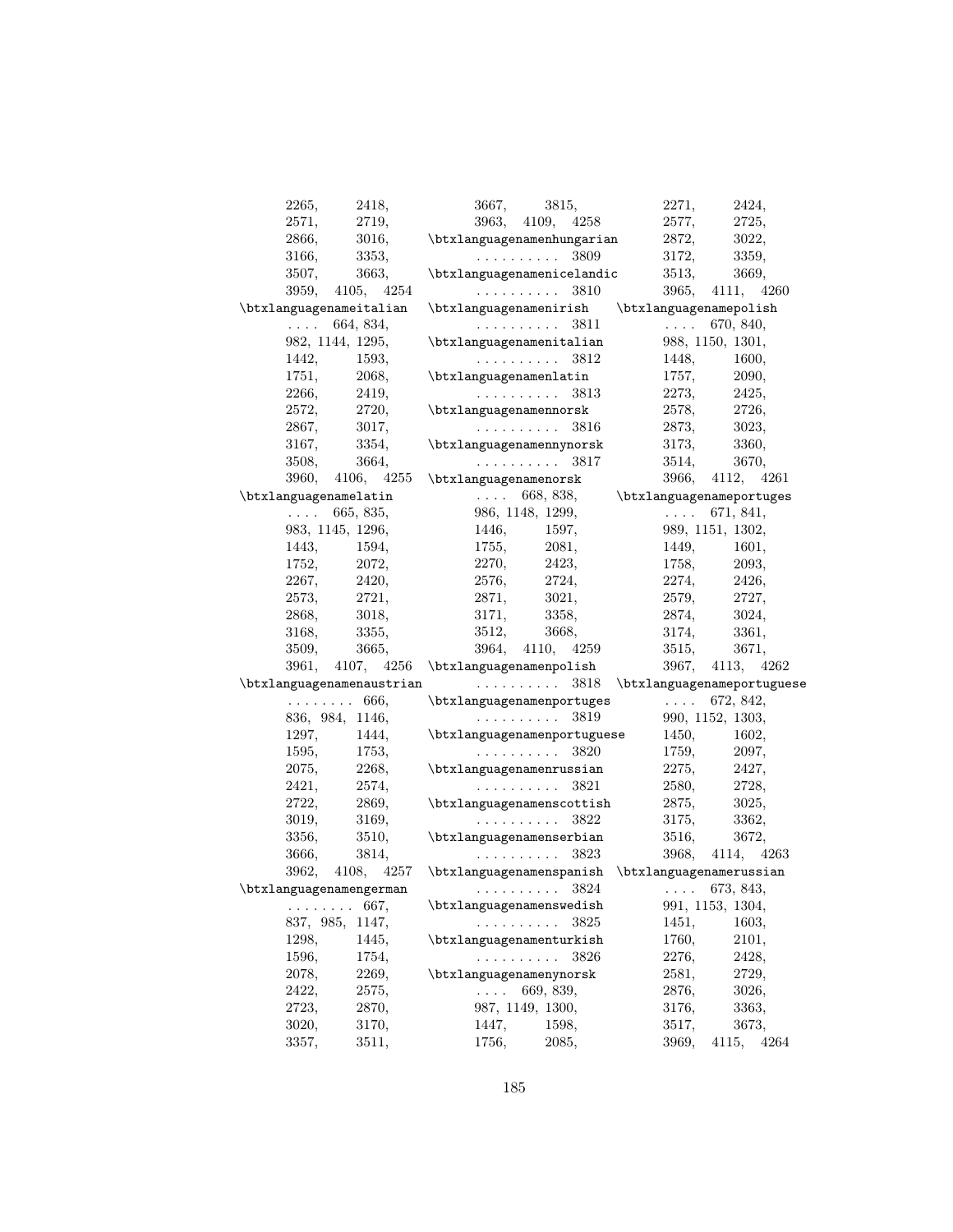| \btxlanguagenamescottish | 2587,<br>2734,                                           | 1672,<br>1864,                                                     |
|--------------------------|----------------------------------------------------------|--------------------------------------------------------------------|
| $\ldots$ 674, 844,       | 2881,<br>3031,                                           | 2187,<br>2336,                                                     |
| 992, 1154, 1305,         | 3181,<br>3368,                                           | 2493,<br>2641,                                                     |
| 1452,<br>1604,           | 3522,<br>3678,                                           | 2788,<br>2935,                                                     |
| 2104,<br>1761,           | 3974, 4120, 4269                                         | 3193,<br>3086,                                                     |
| 2277,<br>2429,           | \btxlanguagenameUKenglish                                | 3275,<br>3422,                                                     |
| 2730,<br>2582,           | $\ldots \ldots 679$                                      | 3580,<br>3732,                                                     |
| 2877,<br>3027,           | 849, 997, 1159,                                          | 3880, 4027, 4175                                                   |
| 3177,<br>3364,           | 1310,                                                    | 1457, \btxmonaprshort                                              |
| 3674,<br>3518,           | 1609,<br>1766,                                           | $\sim 1.1\, \mathrm{km}$<br>596, 765,                              |
| 3970, 4116, 4265         | 2124,<br>2282,                                           | 915, 1077, 1224,                                                   |
| \btxlanguagenameserbian  | 2434,<br>2588,                                           | 1375,<br>1525,                                                     |
| $\ldots$ 675, 845,       | 2735,<br>2882,                                           | 1684,<br>1893,                                                     |
| 993, 1155, 1306,         | 3032,<br>3182,                                           | 2199, 2348,                                                        |
| 1605,<br>1453,           | 3369,<br>3523,                                           | 2505,<br>2653,                                                     |
| 2108,<br>1762,           | 3679,<br>3827,                                           | 2800,<br>2947,                                                     |
| 2278,<br>2430,           | 3975, 4121, 4270                                         | 3098,<br>3205,                                                     |
| 2731,<br>2583,           |                                                          |                                                                    |
|                          | \btxlanguagenameukrainian<br>$\ldots \ldots \ldots 2120$ | 3287,<br>3434,                                                     |
| 2878,<br>3028,           |                                                          | 3592,<br>3744,                                                     |
| 3365,<br>3178,           | \btxlanguagenameUSenglish                                | 3892, 4039, 4187                                                   |
| 3519,<br>3675,           |                                                          | $\ldots \ldots 680,$ \btxmonauglong $\ldots$                       |
| 3971, 4117, 4266         | 850, 998, 1160,                                          | $\sim 1.1$ and $\sim 10$<br>588, 757,                              |
| \btxlanguagenamespanish  | 1311,<br>1458,                                           | 907, 1069, 1216,                                                   |
| $\ldots$ 676, 846,       | 1610,<br>1767,                                           | 1367,<br>1517,                                                     |
| 994, 1156, 1307,         | 2283,<br>2128,                                           | 1676,<br>1873,                                                     |
| 1454,<br>1606,           | 2435,<br>2589,                                           | 2191, 2340,                                                        |
| 1763,<br>2111,           | 2736,<br>2883,                                           | 2497,<br>2645,                                                     |
| 2279,<br>2431,           | 3033,<br>3183,                                           | 2792,<br>2939,                                                     |
| 2732,<br>2584,           | 3370,<br>3524,                                           | 3197,<br>3090,                                                     |
| 2879,<br>3029,           | 3680,<br>3828,                                           | 3279,<br>3426,                                                     |
| 3179,<br>3366,           | 3976, 4122, 4271                                         | 3584,<br>3736,                                                     |
| 3520,<br>3676,           | \btxlastnamefont                                         | 3884, 4031, 4179                                                   |
| 3972, 4118, 4267         |                                                          | $331, 332, 4593, 6179$ \btxmonaugshort                             |
| \btxlanguagenameswedish  | $\h{\text{btx}$ mast thesis                              | $\mathbf{1}$ . $\mathbf{1}$ . The set of $\mathbf{1}$<br>600, 769, |
| $\ldots$ 677, 847,       | $\ldots 577, 746,$                                       | 919, 1081, 1228,                                                   |
| 995, 1157, 1308,         | 896, 1058, 1205,                                         | 1379,<br>1529,                                                     |
| 1455,<br>1607,           | 1356,<br>1506.                                           | 1688,<br>1901,                                                     |
| 2114,<br>1764,           | 1664,<br>1838,                                           | 2203,<br>2352,                                                     |
| 2432,<br>2280,           | 2179,<br>2329,                                           | 2509,<br>2657,                                                     |
| 2733,<br>2586,           | 2486,<br>2440,                                           | 2804,<br>2951,                                                     |
| 3030,<br>2880,           | 2781,<br>2634,                                           | 3209,<br>3102,                                                     |
| 3180,<br>3367,           | 2928,<br>3079,                                           | 3291,<br>3438,                                                     |
| 3677,<br>3521,           | 3268,<br>3415,                                           | 3596,<br>3748,                                                     |
| 3973,<br>4119, 4268      | 3573,<br>3725,                                           | 3896,<br>4043, 4191                                                |
| \btxlanguagenameturkish  | 3873,<br>4020,                                           | $\text{btxmondeclong} \ldots$                                      |
| 678, 848,<br>$\cdots$    | 4167,<br>5466, 6960                                      | 592, 761,<br>$\cdots$                                              |
| 996, 1158, 1309,         | \btxmonaprlong<br>$\sim$ $\sim$ $\sim$ $\sim$            | 911, 1073, 1220,                                                   |
| 1456,<br>1608,           | 584, 753,<br>$\ldots$ .                                  | 1371,<br>1521,                                                     |
| 1765,<br>2117,           | 903, 1065, 1212,                                         | 1680,<br>1884,                                                     |
| 2281,<br>2433,           | 1513,<br>1363,                                           | 2344,<br>2195,                                                     |
|                          |                                                          |                                                                    |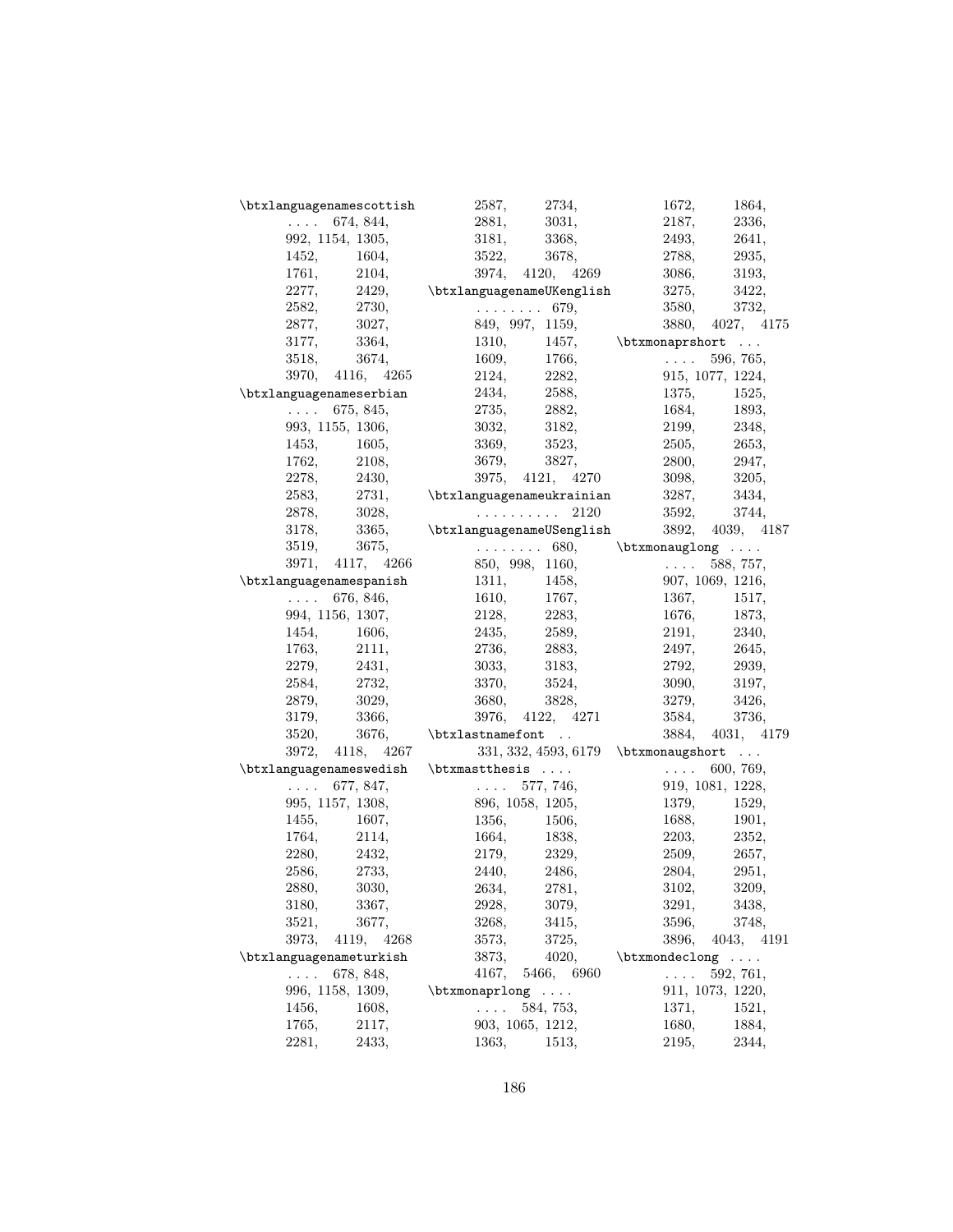| 2649,<br>2501,                | 3083, 3190,                                                                               | 3582, 3734,                                                                 |
|-------------------------------|-------------------------------------------------------------------------------------------|-----------------------------------------------------------------------------|
| 2943,<br>2796,                | 3272,<br>3419,                                                                            | 3882, 4029, 4177                                                            |
| 3201,<br>3094,                | 3577,                                                                                     | 3729, \btxmonjunshort                                                       |
| 3283.<br>3430,                | $3877, 4024, 4172$                                                                        | 598, 767,                                                                   |
| 3588,                         | $3740,$ \btxmonjanshort 593,                                                              | 917, 1079, 1226,                                                            |
| 3888, 4035, 4183              | 688, 693, 762,                                                                            | 1377, 1527,                                                                 |
| \btxmondecshort               | 912, 1074, 1221,                                                                          | 1686,<br>1897,                                                              |
| $\ldots$ 604, 773,            | 1372, 1522,                                                                               | 2350,<br>2201,                                                              |
| 923, 1085, 1232,              | 1681, 1887,                                                                               | 2507, 2655,                                                                 |
| 1383,<br>1533.                | 2196, 2345,                                                                               | 2802,<br>2949,                                                              |
| 1692,<br>1909,                | 2502, 2650,                                                                               | 3100,<br>3207,                                                              |
| 2207,<br>2356,                | 2944,<br>2797,                                                                            | 3289,<br>3436,                                                              |
| 2513,<br>2661,                | 3202,<br>3095,                                                                            | 3594, 3746,                                                                 |
| 2955,<br>2808,                | 3284, 3431,                                                                               | 3894, 4041, 4189                                                            |
| 3213,<br>3106,                |                                                                                           | 3589, 3741, $\text{binomial} \dots$                                         |
| 3442,<br>3295,                |                                                                                           | $3889, 4036, 4184$ $583, 752,$                                              |
| 3600,                         | $3752,$ \btxmonjullong                                                                    | 902, 1064, 1211,                                                            |
|                               |                                                                                           |                                                                             |
| $\text{btxmonfeblong} \ldots$ | $3900, 4047, 4195$ $587, 756,$<br>906, 1068, 1215,                                        | 1362, 1512,<br>1671,                                                        |
| $\ldots$ 582, 751,            | 1366, 1516,                                                                               | $\begin{array}{lll} 1671, \quad & 1862, \\ 2186, \quad & 2335, \end{array}$ |
| 901, 1063, 1210,              | 1675, 1871,                                                                               | 2492, 2640,                                                                 |
| 1361,<br>1511,                | 2190, 2339,                                                                               | 2787, 2934,                                                                 |
| 1670,<br>1859,                |                                                                                           | 3085,<br>3192,                                                              |
| 2334,<br>2185,                | 2496, 2644,<br>2791,                                                                      | 3421,                                                                       |
| 2639,                         | 2938, 3196,                                                                               | $3274,\,$                                                                   |
| 2491,<br>2933,                | 3089,<br>3278, 3425,                                                                      | 3579,<br>3731,                                                              |
| 2786,                         |                                                                                           | 3879, 4026, 4174                                                            |
| 3191,<br>3084,                | 3583,                                                                                     | 3735, $\verb \btxmonmarshort  $                                             |
| 3273,<br>3420,                |                                                                                           | 3883, 4030, 4178 $\ldots$ 595, 764,                                         |
| 3578,                         | 3730, \btxmonjulshort                                                                     | 914, 1076, 1223,                                                            |
|                               | $3878, 4025, 4173$ 599, 768,                                                              | 1374, 1524,                                                                 |
| \btxmonfebshort               | 918, 1080, 1227,                                                                          | 1683,<br>1891,                                                              |
| $\ldots 594, 763,$            | 1378, 1528,                                                                               | 2198, 2347,                                                                 |
| 913, 1075, 1222,              | 1687, 1899,                                                                               | 2504, 2652,                                                                 |
| 1373,<br>1523,                | 2202,<br>2351,                                                                            | 2799,<br>2946,                                                              |
| 1682,<br>1889,                | 2508,<br>2656,                                                                            | 3204,<br>3097,                                                              |
| 2197,<br>2346,                | $\begin{array}{ll} 2803, & \quad \  \  \, 2950, \\ 3101, & \quad \  \  3208, \end{array}$ | 3286,<br>3433,                                                              |
| 2503,<br>2651,                |                                                                                           | 3591,<br>3743,                                                              |
| 2945,<br>2798.                | $3290,$ $3437,$                                                                           | 3891, 4038, 4186                                                            |
| 3203,<br>3096.                | 3595,                                                                                     | 3747, $\verb \btxmonmaylong   $                                             |
| 3432,<br>3285,                |                                                                                           |                                                                             |
| 3590,<br>3742,                | btxmonjunlong  585, 754,<br>$585, 754, 904, 1066, 1213$                                   |                                                                             |
| 3890,<br>4037, 4185           | 586, 755,                                                                                 |                                                                             |
| 581,<br>\btxmonjanlong        | 905, 1067, 1214,                                                                          | 1673,<br>1867,                                                              |
| 687, 692,<br>750.             | 1365,<br>1515,                                                                            | 2188,<br>2337,                                                              |
| 900, 1062, 1209,              | 1674,<br>1869,                                                                            | 2642,<br>2494,                                                              |
| 1360,<br>1510,                | 2189,<br>2338,                                                                            | 2789,<br>2936,                                                              |
| 1669,<br>1856,                | 2495,<br>2643,                                                                            | 3087,<br>3194,                                                              |
| 2184,<br>2333,                |                                                                                           |                                                                             |
|                               | 2790,<br>2937,                                                                            | 3276,<br>3423,                                                              |
| 2490,<br>2638,                | 3195,<br>3088,                                                                            | 3581,<br>3733,                                                              |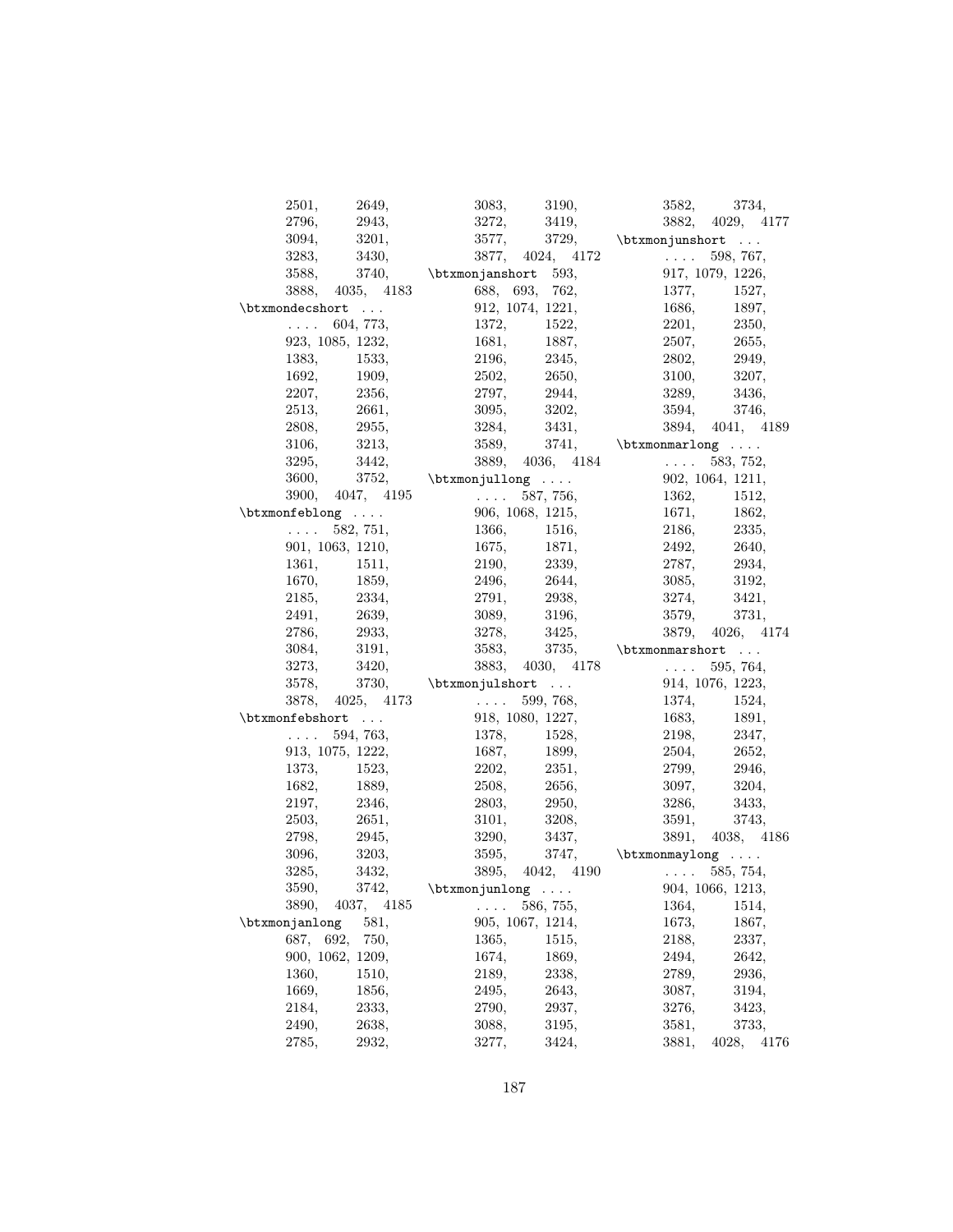| \btxmonmayshort                                               |                      |                                                                 | 921, 1083, 1230,                              | 1047,                                                                   | 1194,                                                                                |
|---------------------------------------------------------------|----------------------|-----------------------------------------------------------------|-----------------------------------------------|-------------------------------------------------------------------------|--------------------------------------------------------------------------------------|
| $\mathcal{L}^{\mathcal{L}}$ and $\mathcal{L}^{\mathcal{L}}$ . | 597, 766,            | 1381,                                                           | 1531,                                         |                                                                         | 1345, 1495,                                                                          |
|                                                               | 916, 1078, 1225,     | 1690,                                                           | 1905,                                         |                                                                         | 1653, 1815,                                                                          |
| 1376,                                                         | 1526,                | 2205,                                                           | 2354,                                         | 2168,                                                                   | 2318,                                                                                |
| 1685,                                                         | 1895,                | 2511,                                                           | 2659,                                         | 2475,                                                                   | 2623,                                                                                |
| 2200,                                                         | 2349,                | 2806,                                                           | 2953,                                         | 2770,                                                                   | 2917,                                                                                |
| 2506,                                                         | 2654,                | 3104,                                                           | $3211,$ $\,$                                  |                                                                         | 3068, 3257,                                                                          |
|                                                               | 2801, 2948,          | 3293,                                                           | 3440,                                         |                                                                         | 3404, 3564,                                                                          |
| 3099,                                                         | 3206,                | 3598,                                                           | 3750,                                         | 3714,                                                                   | 3862,                                                                                |
| 3288,                                                         | 3435,                |                                                                 | 3898, 4045, 4193                              |                                                                         | 4009, 4156, 4874                                                                     |
| 3593,                                                         |                      | 3745, $\verb \btxmonselplong  \verb \Btxnumbershort  $          |                                               |                                                                         |                                                                                      |
|                                                               | 3893, 4040, 4188     | $\ldots 589, 758,$                                              |                                               | $\mathcal{L}^{\text{max}}$ , where $\mathcal{L}^{\text{max}}$           | 615, 784,                                                                            |
| \btxmonnovlong                                                |                      |                                                                 | 908, 1070, 1217,                              |                                                                         | 934, 1096, 1243,                                                                     |
| $\mathcal{L}(\mathcal{L}(\mathcal{L},\mathcal{L}))$           | 591, 760,            | 1368,                                                           | 1518,                                         | 1394,                                                                   | 1544,                                                                                |
|                                                               | 910, 1072, 1219,     |                                                                 | 1677, 1875,                                   |                                                                         | 1703, 1929,                                                                          |
|                                                               | 1370, 1520,          | 2192,                                                           | 2341,                                         |                                                                         | 2218, 2367,                                                                          |
| $1679,\,$                                                     | 1881,                | 2498,                                                           |                                               |                                                                         |                                                                                      |
| 2194,                                                         | 2343,                | 2793,                                                           | $\begin{array}{c} 2646, \\ 2940, \end{array}$ |                                                                         | $\begin{array}{lll} 2524, \quad & 2672, \\ 2819, \quad & 2966, \end{array}$<br>2966, |
|                                                               | 2500, 2648,          |                                                                 | 3091, 3198,                                   |                                                                         | 3117, 3306,                                                                          |
| 2795,                                                         | 2942,                |                                                                 | 3280, 3427,                                   |                                                                         | 3453, 3617,                                                                          |
| 3093,                                                         | 3200,                |                                                                 | 3585, 3737,                                   | 3763,                                                                   | 3911,                                                                                |
| 3282,                                                         | 3429,                |                                                                 | 3885, 4032, 4180                              |                                                                         | 4058, 4206, 4877                                                                     |
| 3587,                                                         |                      | 3739, $\verb \btxmonsepshort  \verb \btxnumbershort  $          |                                               |                                                                         |                                                                                      |
|                                                               |                      | $\ldots$ 601, 770,                                              |                                               | $\mathcal{L}^{\text{max}}$ , where $\mathcal{L}^{\text{max}}$           | 563, 615,                                                                            |
| \btxmonnovshort                                               | 3887, 4034, 4182     |                                                                 | 920, 1082, 1229,                              |                                                                         | 733, 884, 1046,                                                                      |
| $\mathcal{L}(\mathcal{L}(\mathcal{L},\mathcal{L}))$           | 603, 772,            | 1380,                                                           | 1530,                                         | 1193,                                                                   | 1344,                                                                                |
|                                                               | 922, 1084, 1231,     |                                                                 | 1689, 1903,                                   |                                                                         | 1493, 1652,                                                                          |
| 1382,                                                         | 1532,                | 2204,                                                           | 2353,                                         |                                                                         |                                                                                      |
|                                                               |                      |                                                                 |                                               |                                                                         | 1813, 2167,                                                                          |
| 1691,                                                         | 1907,                | 2510,<br>2805,                                                  | $2658,\ 2952,$                                |                                                                         | $\begin{array}{ll} 2316, & \quad 2474, \\ 2622, & \quad 2769, \end{array}$           |
| 2206,                                                         | 2355,<br>2512, 2660, |                                                                 | 3103, 3210,                                   |                                                                         | 2916, 3066,                                                                          |
|                                                               |                      |                                                                 |                                               |                                                                         |                                                                                      |
| 2807,                                                         | 2954,                |                                                                 | 3292, 3439,                                   |                                                                         | 3256, 3403,                                                                          |
| 3105,                                                         | 3212,                |                                                                 | 3597, 3749,                                   | 3563,                                                                   | 3713,                                                                                |
| 3294,                                                         | 3441,                |                                                                 | 3897, 4044, 4192                              | 3861,                                                                   | 4008,                                                                                |
| 3599,                                                         | 3751,                | \btxnamefont                                                    |                                               | 4155,                                                                   | 4876,                                                                                |
|                                                               | 3899, 4046, 4194     |                                                                 | $\ldots$ 329, 4586, 6172                      |                                                                         | 6463, 6500, 6516                                                                     |
|                                                               |                      | $\label{lem:main}$ $\label{main}$ $\label{main}$ $\label{main}$ |                                               |                                                                         |                                                                                      |
| $\mathbf{1}$ . $\mathbf{1}$                                   | 590, 759,            | $\ldots$ 616, 786,                                              |                                               |                                                                         | 632, 633, 4224, 4225                                                                 |
|                                                               | 909, 1071, 1218,     |                                                                 |                                               | 935, 1097, 1244, $\verb \btnumeralength $ .                             |                                                                                      |
|                                                               | 1369, 1519,          |                                                                 |                                               | 1395, 1546, $\ldots$ 1546, $\frac{415}{1704}$ , 1931. 951, 952, 2235, 2 |                                                                                      |
| 1678,                                                         | 1878,                | 1704,                                                           | 1931,                                         |                                                                         | 951, 952, 2235, 2236                                                                 |
| 2193,                                                         | 2342,                | 2219,                                                           | 2369,                                         | \btxnumeralfallback                                                     |                                                                                      |
| 2499,                                                         | 2647,                | 2525,                                                           | 2673,                                         |                                                                         | 403, 1113, 1114,                                                                     |
| 2794,                                                         | 2941,                | 2820,                                                           | 2967,                                         | 1411,                                                                   | 1412,                                                                                |
| 3092,                                                         | 3199,                | 3119,                                                           | 3307,                                         | 1967,                                                                   | 1968,                                                                                |
| 3281,                                                         | 3428,                | 3454,                                                           | 3618,                                         | 2541,                                                                   | 2542,                                                                                |
| 3586,                                                         | 3738,                | 3764,                                                           | 3912,                                         | 2689,                                                                   | 2690,                                                                                |
| 3886,                                                         | 4033, 4181           | 4059,                                                           | 4207,<br>4875                                 | 2836,                                                                   | 2837,                                                                                |
| \btxmonoctshort                                               | $\mathbb{R}^2$       | \btxnumberlong                                                  | 564,                                          | 2986,                                                                   | 2987,                                                                                |
| $\cdots$ .                                                    | 602, 771,            | 616,                                                            | 735,<br>885,                                  | 3323,                                                                   | 3324,                                                                                |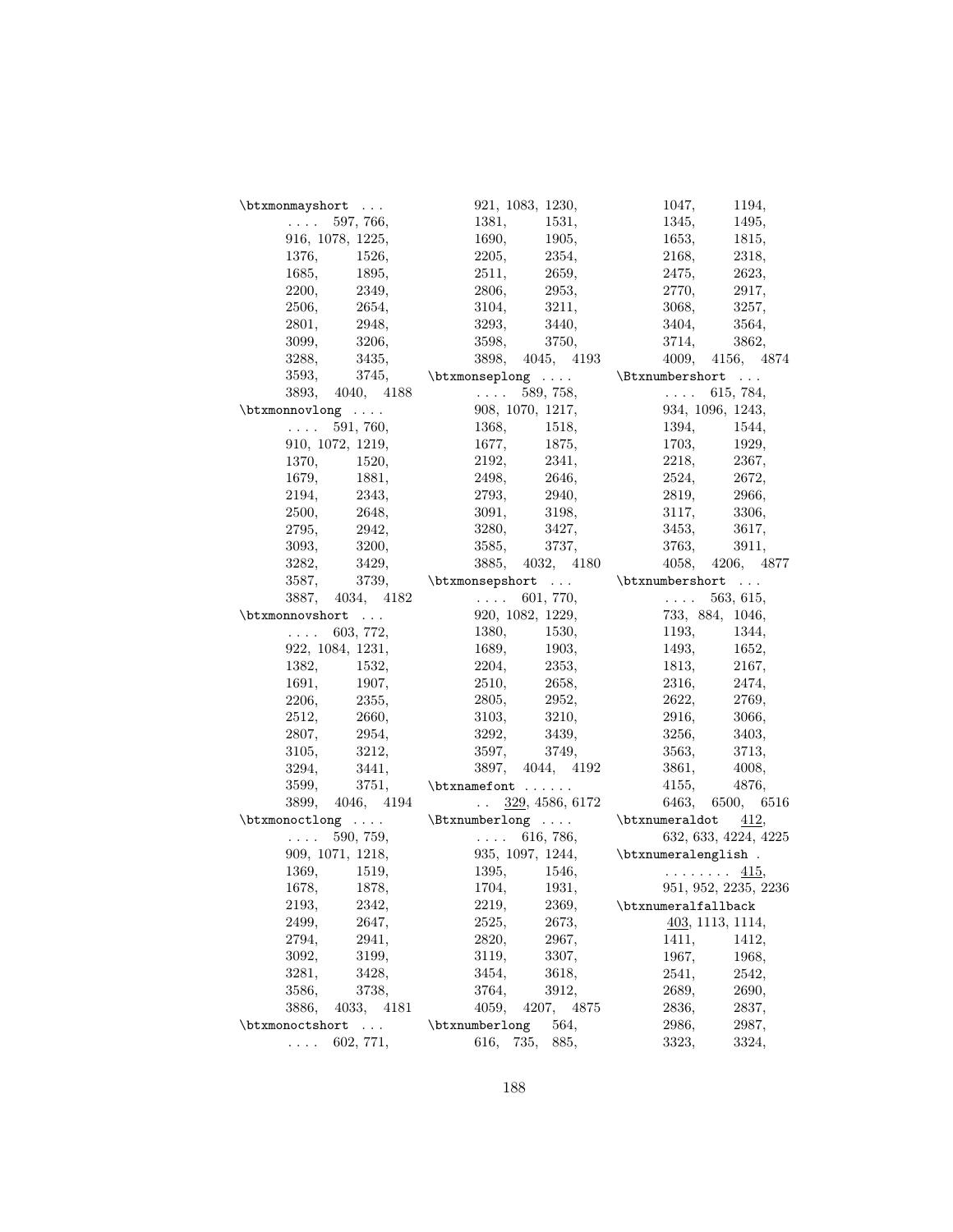| 3471,                                                                          | 3780,                    | 1398,                                                                          | 1411,                    | 3054,                        | 3244,            |
|--------------------------------------------------------------------------------|--------------------------|--------------------------------------------------------------------------------|--------------------------|------------------------------|------------------|
| 3781,                                                                          | 3929,                    | 1498,                                                                          | 1549,                    | 3391,                        | 3545,            |
|                                                                                | 3930, 4075, 4076         | 1562,                                                                          | 1656,                    | 3701,                        | 3849,            |
| \btxnumeralfont 353,                                                           |                          | 1707,                                                                          | 1720,                    |                              | 4143, 4860, 5184 |
|                                                                                | 354, 419, 447, 465       | 1822,                                                                          | 1938,                    | \Btxpagelong . 624,          |                  |
| \btxnumeralfrench .                                                            |                          | 1967,                                                                          | 2171,                    |                              | 794, 943, 1105,  |
|                                                                                | $\ldots$ 443, 1562, 1563 | 2222,                                                                          | 2235,                    | 1252,                        | 1403,            |
| $\text{btxnumerallong}$                                                        |                          | 2321,                                                                          | 2372,                    | 1554,                        | 1712,            |
|                                                                                | $\ldots$ 570, 620,       | 2385,                                                                          | 2387,                    | 1946,                        | 2227,            |
|                                                                                | 633, 739, 790,           | 2389,                                                                          | 2478,                    | 2377,                        | 2533,            |
|                                                                                | 804, 889, 939,           | 2528,                                                                          | 2541,                    |                              | 2681, 2828,      |
|                                                                                | 952, 1051, 1101,         | 2626.                                                                          | 2676,                    | 2975,                        | 3127,            |
|                                                                                |                          | 2689,                                                                          | 2773,                    | 3315,                        | 3462,            |
| 1114,                                                                          | 1198,                    |                                                                                |                          |                              |                  |
| 1248,                                                                          | 1262,                    | 2823,                                                                          | 2836,                    | 3624,                        | 3772,            |
| 1349,                                                                          | 1399,                    | 2920,                                                                          | 2970,                    |                              | 3920, 4067, 4215 |
| 1412,                                                                          | 1499,                    | 2986,                                                                          |                          | $3071,$ \btxpagelong . 574,  |                  |
| 1550,                                                                          | 1563,                    | 3122,                                                                          | 3135,                    |                              | 624, 743, 893,   |
| 1657,                                                                          | 1708,                    | 3137,                                                                          | 3260,                    | 1055,                        | 1202,            |
| 1721,                                                                          | 1823,                    | 3310,                                                                          | 3323,                    | 1353,                        | 1503,            |
| 1939,                                                                          | 1968,                    | 3407,                                                                          | 3457,                    | 1661,                        | 1830, 2326,      |
| 2172,                                                                          | 2223,                    | 3470,                                                                          | 3632,                    | 2176,                        |                  |
| 2236,                                                                          | 2322,                    | 3634,                                                                          | 3717,                    |                              | 2483, 2631,      |
| 2373.                                                                          | 2389,                    | 3767,                                                                          | 3780,                    |                              | 2778, 2925,      |
| 2479,                                                                          | 2529,                    | 3865,                                                                          | 3915,                    | 3076,                        | 3265,            |
|                                                                                | 2627,                    | 3929,                                                                          | 4012,                    | 3412,                        | 3570,            |
| 2542,                                                                          |                          |                                                                                |                          |                              |                  |
| 2677,                                                                          | 2690,                    | 4062,                                                                          | 4075,                    | 3722,                        | 3870,            |
| 2774,                                                                          |                          |                                                                                | 4159, 4210, 4224         |                              | 4017, 4164, 4991 |
|                                                                                | 2824,<br>2921,           |                                                                                |                          |                              |                  |
| 2837,<br>2971,                                                                 | 2987,                    | \btxnumeralswedish . \Btxpageshort                                             | $\ldots$ 461, 3470, 3476 | $\ldots$ 623, 793,           |                  |
| 3072,                                                                          |                          |                                                                                |                          |                              |                  |
| 3137,                                                                          | 3123,                    | \btxofserieslong                                                               |                          |                              | 942, 1104, 1251, |
|                                                                                | 3261,                    |                                                                                | $\ldots$ 553, 723,       | 1402,                        | 1553,            |
| 3311,                                                                          | 3324,                    |                                                                                | 874, 1036, 1183,         | 1711,                        |                  |
| 3408,                                                                          | 3458,                    | 1334,                                                                          | 1483,                    | 2226,                        | 1944,<br>2376,   |
| 3471,                                                                          | 3472,                    | 1642,                                                                          | 1794,                    |                              | 2532, 2680,      |
| 3634,                                                                          | 3718,                    | 2157,                                                                          | 2306,                    |                              | 2827, 2974,      |
| 3768,                                                                          | 3781,                    | 2464,                                                                          | 2612,                    | 3126,                        | 3216,            |
| 3866,                                                                          | 3916,                    | 2759,                                                                          | 2906,                    | 3314,                        | 3461,            |
| 3930,                                                                          | 4013,                    | 3056,                                                                          | 3246,                    | 3623,                        | 3771,            |
| 4063,                                                                          | 4076,                    | 3393,                                                                          | 3547,                    |                              | 3919, 4066, 4214 |
|                                                                                | 4160, 4211, 4225         | 3703,                                                                          |                          | $3851,$ \btxpageshort . 573, |                  |
| \btxnumeralromanian                                                            |                          | 3998,                                                                          |                          | $4145,$ $623, 742, 892,$     |                  |
| $\ddot{\phantom{0}}$                                                           | 433, 1720, 1721          |                                                                                | 4859, 5180,<br>6735      | 1054,                        | 1201,            |
| \btxnumeralshort                                                               |                          | \btxofseriesshort                                                              |                          | 1352,                        | 1502,            |
| $\mathcal{L}^{\text{L}}$ , $\mathcal{L}^{\text{L}}$ , $\mathcal{L}^{\text{L}}$ | 569, 619,                | $\mathcal{L}^{\text{L}}$ , $\mathcal{L}^{\text{L}}$ , $\mathcal{L}^{\text{L}}$ | 551, 721,                | 1660,                        | 1828,            |
| 632,                                                                           | 738, 789,                |                                                                                | 872, 1034, 1181,         | 2175,                        | 2325,            |
| 802,                                                                           | 804, 888,                | 1332,                                                                          | 1481,                    | 2482,                        | 2630,            |
| 938, 951,                                                                      | 1050,                    | 1640,                                                                          | 1791,                    | 2777,                        | 2924,            |
| 1100,                                                                          | 1113,                    | 2155,                                                                          | 2304,                    | 3075,                        | 3214,            |
| 1197,<br>1260,                                                                 | 1247,<br>1348,           | 2462,<br>2757,                                                                 | 2610,<br>2904,           | 3264,<br>3569,               | 3411,<br>3721,   |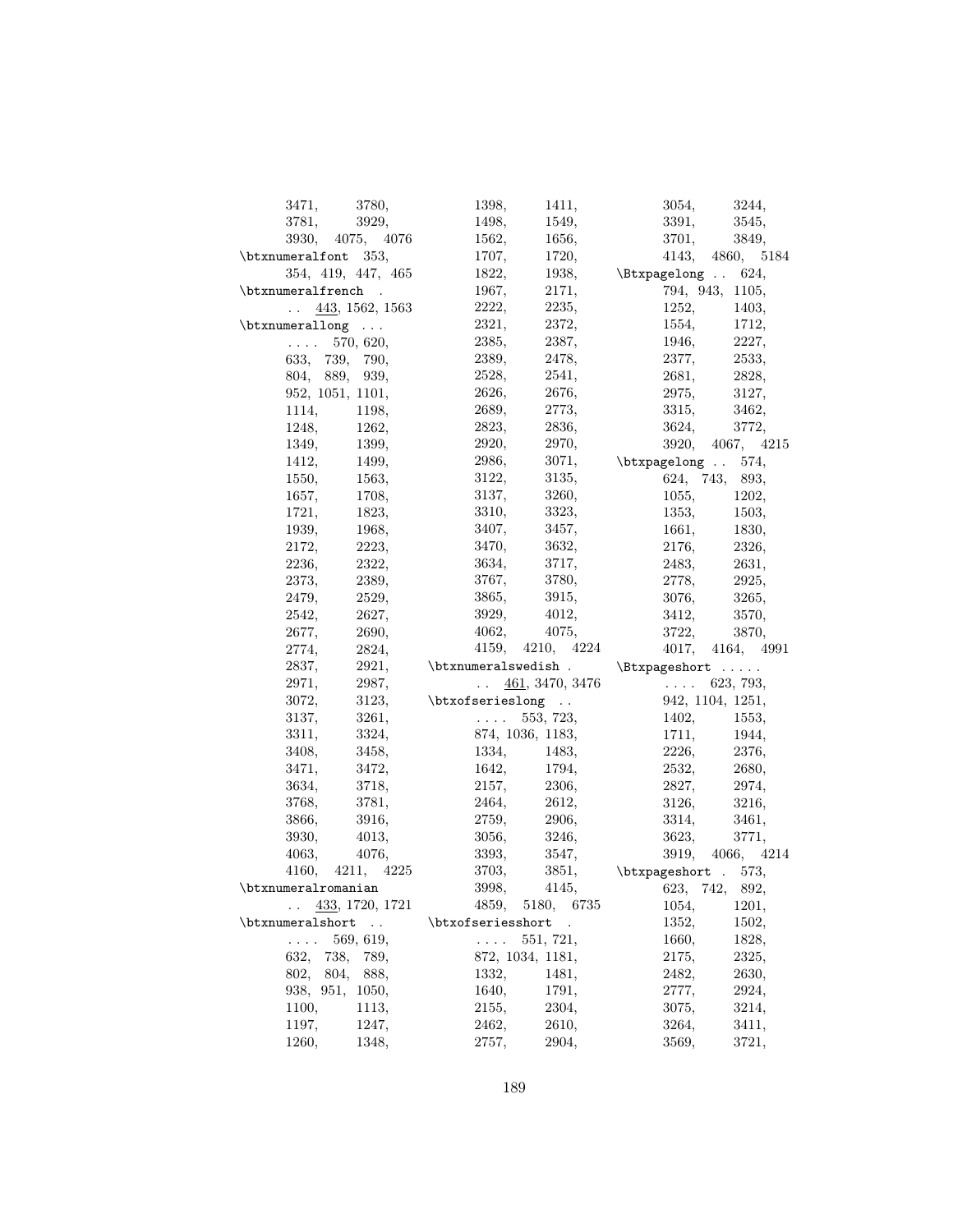| 3869,                         | $4016,$ \btxphdthesis . 578,                                                                  | 628, 749, 899,                                                                                                            |
|-------------------------------|-----------------------------------------------------------------------------------------------|---------------------------------------------------------------------------------------------------------------------------|
| 4163, 4995, 6645              | 747, 897, 1059,                                                                               | 1061, 1208,                                                                                                               |
| $\text{Etxpageslong}$ . 626,  | 1206,<br>1357,                                                                                | 1359, 1509,                                                                                                               |
| 796, 945, 1107,               | 1507, 1666,                                                                                   | 1668, 1851,                                                                                                               |
| 1254, 1405,                   |                                                                                               |                                                                                                                           |
| 1556,<br>1714,                | $\begin{array}{lll} 1842, \quad & 2180, \\ 2330, \quad & 2487, \end{array}$                   | $\begin{array}{lll} 2182, \quad & 2332, \\ 2489, \quad & 2637, \end{array}$<br>2637,                                      |
| 1951, 2229,                   | 2635, 2782,                                                                                   | 2784, 2931,                                                                                                               |
| 2535,<br>2379,                | 2929, 3080,                                                                                   | 3082, 3271,                                                                                                               |
| 2830,<br>2683,                | 3269, 3416,                                                                                   | 3418, 3576,                                                                                                               |
| 2977,<br>3129,                | 3726,<br>3574,                                                                                | 3728,<br>3876,                                                                                                            |
| 3317,<br>3464,                | 3874, 4021,                                                                                   | 4023, 4170, 5087                                                                                                          |
| 3626,<br>3774,                |                                                                                               | 4168, 5502, 6991 \Btxtechrepshort 627,                                                                                    |
|                               | $3922, 4069, 4217 \verb \btxprintamslanguage $                                                | 797, 946, 1108,                                                                                                           |
| $\text{btxpageslong}$ . 576,  | $\cdots$ 6356, 7304                                                                           | 1255,<br>1406,                                                                                                            |
|                               | 626, 745, 895, \btxprintISBN  360                                                             | 1557, 1715,                                                                                                               |
| 1057,                         | 1204, $\text{btxprintISSN} \dots \underline{360}$                                             | 1954, 2230,                                                                                                               |
| 1355,                         | $1505,$ \btxprintmonthyear.                                                                   | $2530, 2536,$<br>$2684, 2831$                                                                                             |
|                               |                                                                                               |                                                                                                                           |
| $1663, 1835,$<br>2178, 2328,  | $\frac{5}{94}$ $\frac{85}{180}$ , $\frac{87}{100}$ , $\frac{90}{100}$<br>94, 4802, 4807, 6478 | 2978, 3130,                                                                                                               |
|                               | 2485, $2633$ , $\btxprint$ monthyearnum                                                       | 3318, 3465,                                                                                                               |
| 2780,<br>2927,                | $\ldots$ 91, 634,                                                                             |                                                                                                                           |
| 3078,<br>3267,                |                                                                                               | 3627, 3775,                                                                                                               |
| 3572,<br>3414,                | 805, 953, 1115,                                                                               | 3923, 4070,<br>4218, 5097, 6688                                                                                           |
| 3724,                         |                                                                                               | $\begin{tabular}{llllll} 1266, & 1413, & 4218, & 5097, & 66 \\ 1564, & 1722, & \text{btxtechnepshort 579,} \end{tabular}$ |
| 3872,<br>4019, 4166, 4990     | 1969, 2237,                                                                                   | 627, 748, 898,                                                                                                            |
|                               | 2390, 2543,                                                                                   |                                                                                                                           |
| \Btxpagesshort                |                                                                                               | 1060, 1207,                                                                                                               |
| $\ldots$ 625, 795,            | 2691, 2838,                                                                                   | 1358, 1508,                                                                                                               |
| 944, 1106, 1253,              | 2988, 3138,                                                                                   | $1667, 1848,$<br>2181, 2331,                                                                                              |
| 1404, 1555,                   | $3325, 3479,$<br>$3635, 3782,$                                                                | $2181, 2331,$<br>$2488, 2636,$                                                                                            |
| 1713,<br>1949,<br>2228, 2378, |                                                                                               |                                                                                                                           |
|                               |                                                                                               | $3931, \quad 4077, \quad 4226 \qquad \qquad 2783, \qquad \quad 2930,$                                                     |
|                               |                                                                                               | 3081, 3270,                                                                                                               |
| 2829,<br>2976,                | 341, 342, 4617, 6207                                                                          | 3417,<br>3575,                                                                                                            |
| 3128,                         | $3217,$ \btxselectlanguage.                                                                   | 3727, 3875,                                                                                                               |
| 3316,<br>3463,                | $\ldots$ 197, 4424,                                                                           | 4022, 4169, 5088                                                                                                          |
| 3625,<br>3773,                |                                                                                               | 4435, $6058$ , $b$ txtitlefont                                                                                            |
|                               | 3921, 4068, 4216 6311, 6320, 7305                                                             | 333, 334, 4599,                                                                                                           |
|                               | $\texttt{btxpagesshort}$ 575, $\texttt{btxtechniplong}$                                       | 6050, 6186, 7296                                                                                                          |
| 625, 744, 894,                | $\ldots$ 628, 798, $\texttt{datecomment}$ .                                                   |                                                                                                                           |
| 1056, 1203,                   | 947, 1109, 1256, $\ldots$ 629,<br>1407, 1558, 799, 948, 1110,                                 |                                                                                                                           |
| 1354,<br>1504,                |                                                                                               | 799, 948, 1110,                                                                                                           |
| 1662,<br>1833,                | 1716,<br>1957,                                                                                | 1257,<br>1408,                                                                                                            |
| 2327,<br>2177,                | 2231,<br>2381,                                                                                | 1559,<br>1717,                                                                                                            |
| 2632,<br>2484,                | 2537,<br>2685,                                                                                | 1962,<br>2232,                                                                                                            |
| 2926,<br>2779,                | 2832,<br>2979,                                                                                | 2382,<br>2538,                                                                                                            |
| 3215,<br>3077,                | 3319,<br>3131,                                                                                | 2833,<br>2686,                                                                                                            |
| 3266,<br>3413,                | 3628,<br>3466,                                                                                | 2981,<br>2980,                                                                                                            |
| 3571,<br>3723,                | 3924,<br>3776,                                                                                | 3218,<br>3132,                                                                                                            |
| 3871,<br>4018,                | 4071,<br>4219,<br>5096                                                                        | 3320,<br>3467,                                                                                                            |
| 4165,<br>4994,<br>6644        | \btxtechreplong<br>580,                                                                       | 3629,<br>3777,                                                                                                            |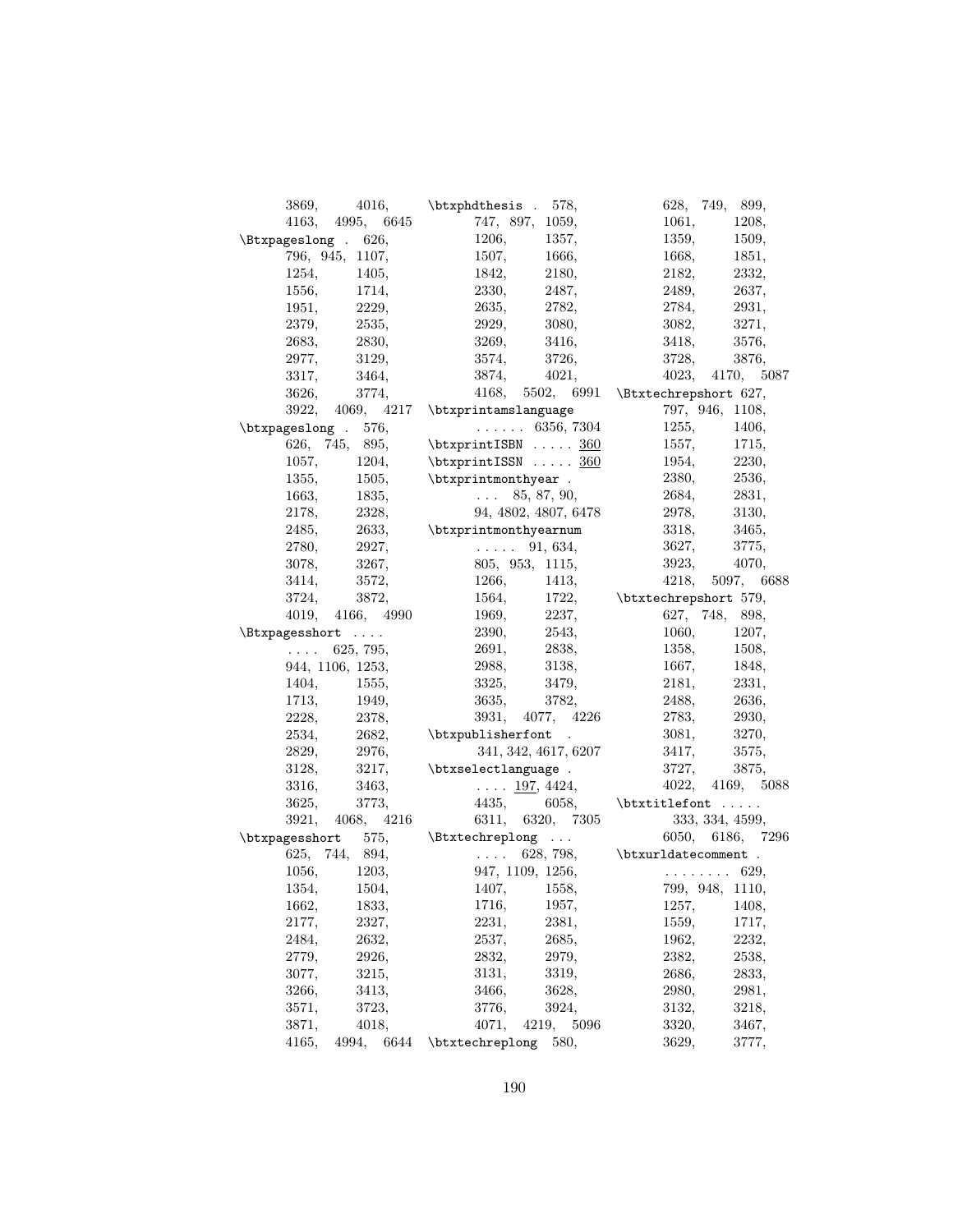| 3925, 4072,                | 2163,<br>2312,                        | 1947,<br>1948,                         |
|----------------------------|---------------------------------------|----------------------------------------|
| 4221, 4942, 6590           | 2470,<br>2618,                        | 1952,<br>1973,                         |
| \btxurldatefont            | 2912,<br>2765,                        | 1977,<br>1982,                         |
| 351, 352, 4942, 6590       | 3062,<br>3252,                        | 1986,<br>1989,                         |
| $\text{btxurlfont} \ldots$ | 3399,<br>3553,                        | 1993,<br>1997,                         |
| 349, 350, 4939,            | 3709,<br>3857,                        | 2001,<br>2005,                         |
| 4941, 6587, 6589           | 4004,<br>4151,                        | 2009,<br>2016,                         |
| $\text{butxvolume}$ font   | 4852, 6504, 6734                      | 2019,<br>2023,                         |
|                            | $343, 344, 4623, 6214$ \bysame  6399, | 2028,<br>2033,                         |
| \Btxvolumelong 612,        | 6400, 7254, 7282                      | 2037,<br>2041,                         |
| 781, 931, 1093,            |                                       | 2061,<br>2065,                         |
| 1240,<br>1391,             | $\mathbf C$                           | 2069,<br>2073,                         |
| 1541,<br>1700,             | \c $1574, 1583-$                      | 2095,<br>2099,                         |
| 2215,<br>1924,             | 1585,<br>1636,                        | 2105,<br>2112,                         |
| 2521,<br>2364,             | 1655,<br>1665,                        | 2121, 2125, 2129                       |
| 2669,<br>2816,             | 1761,                                 | 3070, \cyrb 1876, 1879, 1882,          |
| 3114,<br>2963,             | 3085,<br>3121,                        | 1885, 1993, 2109                       |
| 3303,<br>3450,             | 3192,                                 | 3543, \cyrc 1820, 1832, 1837,          |
| 3760,                      | 3546,<br>3544,                        |                                        |
| 3608,<br>3908,<br>4055,    | 3548,<br>3578,                        | 1846, 1936,<br>1948,                   |
|                            | 3590,<br>3601,                        | 1953,<br>2001, 2033,                   |
| 4203, 4849, 5179           |                                       | 2037,                                  |
| \btxvolumelong 560,        | 3602,<br>3647,                        | 2041,                                  |
| 612, 730, 881,             | 3648,<br>$3668-$                      | 2045,<br>2048,                         |
| 1043,<br>1190,             | 3670,<br>$3673-$                      | 2076, 2079, 2118                       |
| 1341,<br>1490,             | 3675,                                 | 3677, \cyrch  1850,                    |
| 1649,<br>1808,             | 3678, 4026, 4038                      | 1853, 1854,                            |
| 2164,<br>2313,             | \cite 5133, 5206, 5236,               | 1956, 1959,                            |
| 2619,<br>2471,             | 6709, 6755, 6776                      | 1960, 2013, 2051                       |
| 2766,<br>2913,             | \csname $97-$ \CYRD  1838             |                                        |
| 3253,<br>3063,             |                                       | 108, 125, 136, \cyrd 1782, 1784, 1798, |
| 3554,<br>3400,             | 144, 145, 153,                        | 1800, 1803,                            |
| 3710,<br>3858,             | 184, 221, 262,                        | 1805,<br>1818,                         |
| 4005, 4152, 4850           | 285, 291, 294,                        | 1820, 1843,                            |
| \Btxvolumeshort 611,       | 308, 309, 318,                        | 1845,<br>1884,                         |
| 780, 930, 1092,            | 321, 322, 360, 361                    | 1909,<br>1914,                         |
| 1239,<br>1390,             | \Current0ption                        | 1916,<br>1919,                         |
| 1540,<br>1699,             | $\ldots$ 122–125, 128                 | 1921,<br>1934,                         |
| 2214,<br>1923,             | \cyra 1800, 1805, 1820,               | 1936,<br>2016,                         |
| 2363,<br>2520,             | 1827,<br>1831,                        | 2020,<br>2062,                         |
| 2815,<br>2668,             | 1832,<br>1836,                        | 2066, 2106, 2115                       |
| 3113,<br>2962,             | 1840,<br>1841,                        | \cyre $1785, 1798,$                    |
| 3302,<br>3449,             | 1843,<br>1844,                        | 1800,<br>1803,                         |
| 3607,<br>3759,             | 1846,<br>1857,                        | 1805,<br>1816,                         |
| 3907,<br>4054,             | 1863,<br>1860,                        | 1818,<br>1820,                         |
| 4851,<br>4202,<br>5183     | 1864,<br>1868,                        | 1846,<br>1849,                         |
| \btxvolumeshort<br>559,    | 1873,<br>1885,                        | 1850,<br>1852,                         |
| 611,<br>729,<br>880,       | 1892,<br>1893,                        | 1853,<br>1855,                         |
| 1042,<br>1189,             | 1896,<br>1901,                        | 1860,<br>1865,                         |
| 1340,<br>1489,             | 1916,<br>1921,                        | 1876,<br>1885,                         |
| 1807,<br>1648,             | 1936,<br>1943,                        | 1890,<br>1904,                         |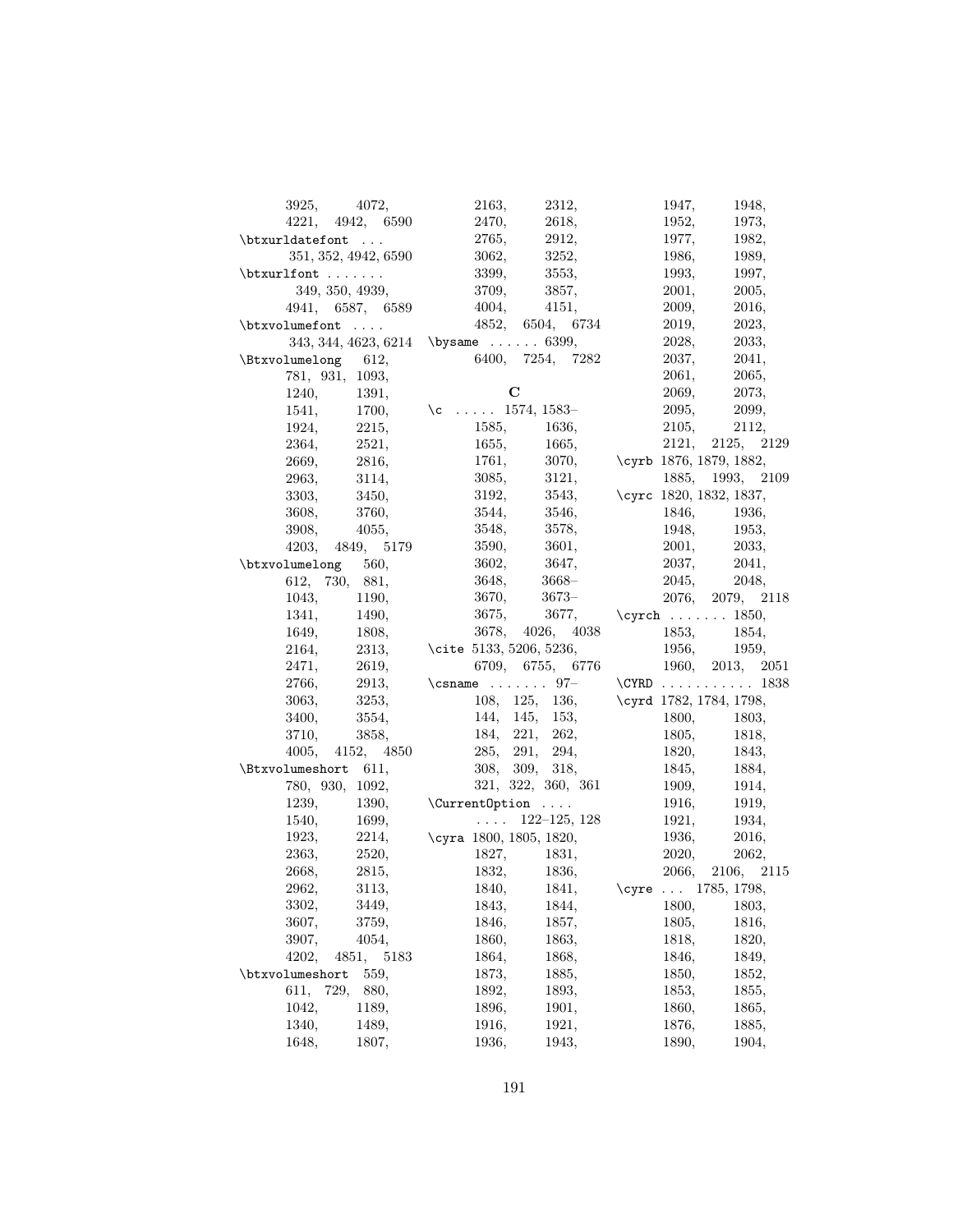| 1910,                   | 1914,            | 1998,                 | 2003,            |       |       | $\C{YRK}$ 1842          |
|-------------------------|------------------|-----------------------|------------------|-------|-------|-------------------------|
| 1916,                   | 1919,            | 2007,                 | 2010,            |       |       | \cyrk 1800, 1805, 1820, |
| 1921,                   | 1932,            | 2014,                 | 2017,            |       | 1844, | 1853,                   |
| 1934,                   | 1936,            | 2020,                 | 2023,            |       | 1879, | 1885,                   |
| 1955,                   | 1956,            | 2024,                 | 2030,            |       | 1906, | 1910,                   |
| 1958,                   | 1959,            | 2031,                 | 2035,            |       | 1916, | 1921,                   |
| 1961,                   | 1963,            | 2039,                 | 2043,            |       | 1936, | 1959,                   |
| 1964,                   | 2013,            | 2046,                 | 2049,            |       | 1974, | 1978,                   |
| 2027,                   | 2045,            | 2052,                 | 2055,            |       | 1983, | 1987,                   |
| 2048,                   | 2051,            | 2058,                 | 2061,            |       | 1990, | 1994,                   |
| 2054,                   | 2057,            | 2062,                 | 2064,            |       | 1998, | 2002,                   |
| 2076,                   | 2079,            | 2066,                 | 2069,            |       | 2005, | 2006,                   |
| 2082,                   | 2087,            | 2071,                 | 2073,            |       | 2010, | 2013,                   |
| 2109,                   | 2115, 2118       | 2074,                 | 2077,            |       | 2016, | 2020,                   |
| $\c{yrerev}$ 2027       |                  | 2080,                 | 2083,            |       | 2024, | 2030,                   |
| \cyrery $\dots 1806$ ,  |                  | 2088,                 | 2092,            |       | 2034, | 2038,                   |
|                         | 1837, 1922, 1953 | 2096,                 | 2100,            |       | 2042, | 2046,                   |
| \cyrf $1859, 1889,$     |                  | 2103,                 | 2107,            |       | 2049, | 2052,                   |
| 2001,                   | 2030,            | 2110,                 | 2112,            |       | 2055, | 2058,                   |
| 2033,                   | 2037, 2041       | 2113,                 | 2116,            |       | 2062, | 2066,                   |
| \CYRG 1940, 1942        |                  | 2119,                 | 2121,            |       | 2070, | 2074,                   |
| \cyrg 1784, 1824, 1826, |                  | 2122,                 | 2125,            |       | 2077, | 2080,                   |
| 1840,                   | 1874,            |                       | 2126, 2129, 2130 |       | 2083, | 2088,                   |
| 1902,                   | 1973,            | \cyrishrt 1854, 1868, |                  |       | 2092, | 2096,                   |
| 1982,                   | 1986,            | 1896,                 | 1960,            |       | 2100, | 2102,                   |
| 1989.                   | 1993,            | 1974,                 | 1975,            |       | 2106, | 2110,                   |
| 1997,                   | 2018,            | 1978,                 | 1979,            |       | 2113, | 2116,                   |
| 2023,                   | 2050,            | 1983,                 | 1987,            |       | 2119, | 2121,                   |
| 2057,                   | 2095,            | 1990,                 | 1991,            |       |       | 2122, 2126, 2130        |
| 2099,                   | 2125, 2129       | 1995,                 | 1998,            |       |       | \cyr1 1825, 1827, 1839, |
| \cyrh $1849, 1852,$     |                  | 1999,                 | 2003,            |       | 1860, | 1865,                   |
|                         | 1955, 1958, 2009 | 2007,                 | 2011,            |       | 1872, | 1900,                   |
| \cyri $1781, 1783,$     |                  | 2014,                 | 2017,            |       | 1941, | 1943,                   |
| 1784,                   | 1786,            | 2021,                 | 2024,            |       | 1973, | 1982,                   |
| 1787,                   | 1791,            | 2025,                 | 2031,            |       | 1986, | 1989,                   |
| 1794,                   | 1821,            | 2035,                 | 2039,            |       | 1993, | 1997,                   |
| 1831,                   | 1836,            | 2043,                 | 2046,            |       | 2005, | 2019,                   |
| 1839,                   | 1840,            | 2049,                 | 2052,            |       | 2023, | 2061,                   |
| 1843,                   | 1845,            | 2054,                 | 2055,            |       | 2065, | 2069,                   |
| 1847,                   | 1852,            | 2059,                 | 2063,            |       | 2072, | 2091,                   |
| 1853,                   | 1869,            | 2066,                 | 2071,            |       | 2095. | 2099,                   |
| 1871,                   | 1897,            | 2074,                 | 2077,            |       | 2105, | 2125,<br>2129           |
| 1899,                   | 1937,            | 2080,                 | 2084,            |       |       | \cyrm 1809, 1812, 1816, |
| 1947,                   | 1952,            | 2089,                 | 2092,            |       | 1839, | 1840,                   |
| 1958,                   | 1959,            | 2096,                 | 2100,            |       | 1862, | 1867,                   |
| 1973,                   | 1974,            | 2103,                 | 2107,            |       | 1891, | 1895,                   |
| 1978,                   | 1979,            | 2110,                 | 2113,            |       | 1925, | 1928,                   |
| 1983,                   | 1987,            | 2116,                 | 2119,            |       | 1932, | 2045,                   |
| 1989,                   | 1990,            | 2123,                 | 2126,            |       | 2048, | 2076,<br>2079           |
| 1994,                   | 1997,            | 2127,                 | 2130,<br>2131    | \CYRN |       | 1931                    |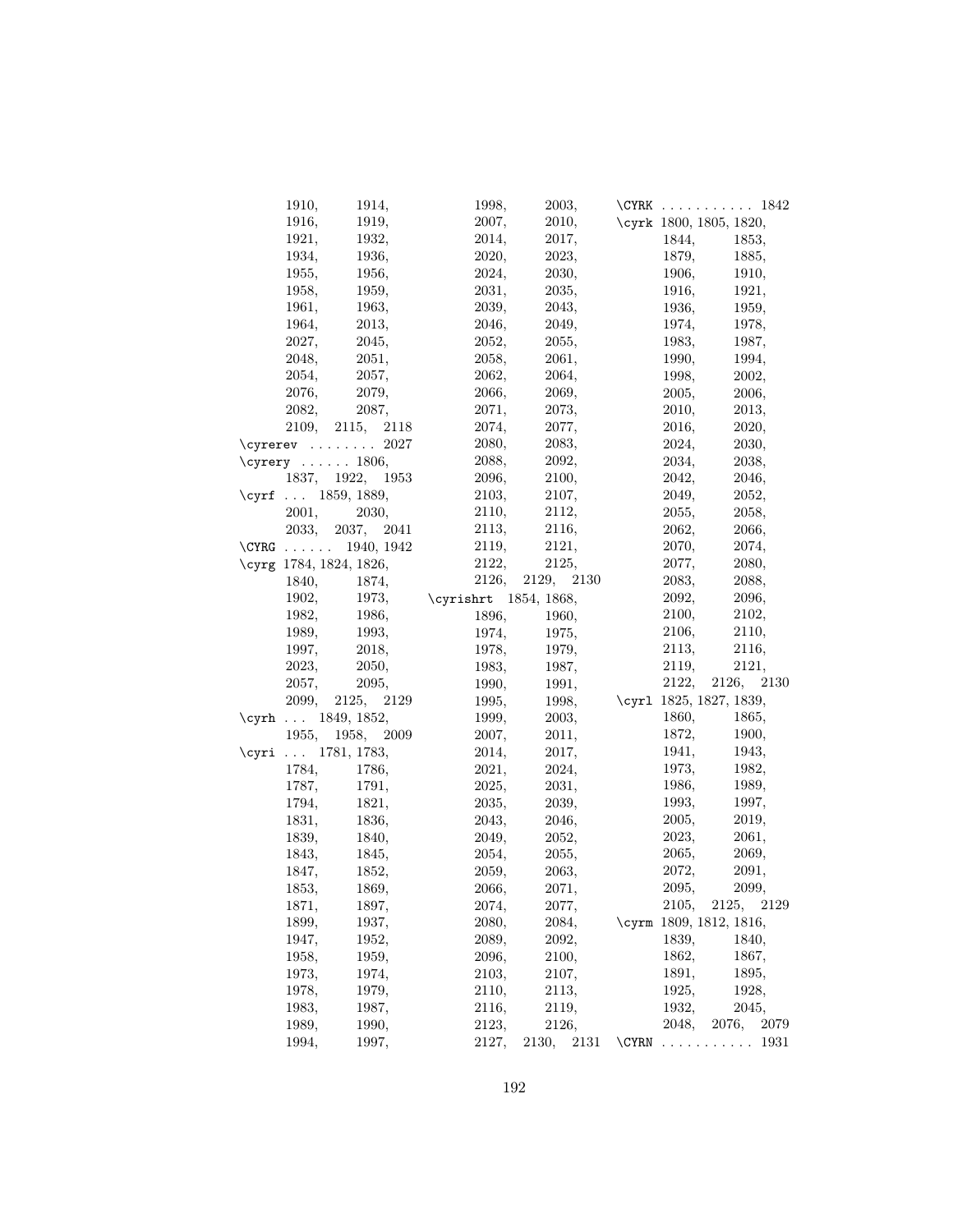| \cyrn $1815, 1831,$     |                | 1817, | 1819,                                    | 2113,<br>2115,                     |
|-------------------------|----------------|-------|------------------------------------------|------------------------------------|
| 1836,                   | 1843,          | 1829, | 1831,                                    | 2126,<br>2122,<br>2130             |
| 1852,                   | 1857,          | 1834, | 1836,                                    | \cyrsftsn 1858, 1861,              |
| 1870,                   | 1876,          | 1841, | 1846,                                    | 1865,<br>1870,                     |
| 1881,                   | 1888,          | 1857, | 1860,                                    | 1872,<br>1877,                     |
| 1898,                   | 1904,          | 1863, | 1865,                                    | 1880,<br>1882,                     |
| 1907,                   | 1947,          | 1877, | 1879,                                    | 1886,<br>1898,                     |
| 1952,                   | 1958,          | 1882, | 1885,                                    | 1900,<br>1982,                     |
| 1964,                   | 1973,          | 1892, | 1894,                                    | 2069,<br>1986,                     |
| 1989,                   | 1997,          | 1917, | 1922,                                    | 2091,<br>2095, 2099                |
| 2001,                   | 2006.          | 1932, | 1945,                                    | \cyrsh . 2013, 2105, 2115          |
| 2020,                   | 2023,          | 1947, | 1950,                                    | $\cyrshch$ 1963                    |
| 2028,                   | 2030,          | 1952, | 1977,                                    |                                    |
| 2033,                   | 2037,          | 1981, | 1985,                                    | \cyru  1784, 1874,                 |
| 2041,                   | 2045,          | 1994, | 2001,                                    | 1981,<br>1985,                     |
| 2048,                   | 2057,          | 2009, | 2027,                                    | 2002,<br>2034,                     |
| 2061,                   | 2065,          | 2033, | 2037,                                    | 2038,<br>2042,                     |
| 2070,                   | 2073,          | 2041, | 2051,                                    | 2094,<br>2098,                     |
| 2076,                   | 2079,          | 2054, | 2058,                                    | 2102, 2118, 2121                   |
|                         |                | 2065, | 2082,                                    | $\qquad \ldots \ldots 1870,$       |
| 2081,<br>2106,          | 2086,          | 2087, | 2094,                                    | 1872, 1898, 1900                   |
| 2122,                   | 2112,          | 2098, | 2102,                                    | \cyrz 1792, 1795, 2002,            |
|                         | 2125, 2129     |       |                                          | 2034, 2038, 2042                   |
| \cyro $1801, 1806,$     |                | 2109, | 2118, 2121                               | \cyrzh  2083, 2088                 |
| 1809,                   | 1812,<br>1839, |       | \CYRS $\ldots$ 1944,<br>1946, 1949, 1951 |                                    |
| 1816,                   |                |       |                                          |                                    |
|                         |                |       |                                          | D                                  |
| 1849,                   | 1854,          |       | \cyrs  1828, 1830,                       | $\texttt{declarebtxcommands}$ 259  |
| 1878,                   | 1882,          | 1833, | 1835,                                    | \DeclareOption . 71,               |
| 1905,                   | 1908,          | 1840, | 1844,                                    | 72, 74, 75, 77,                    |
| 1917,                   | 1922,          | 1845, | 1853,                                    | 78, 81-84, 118-121                 |
| 1925,                   | 1928,          | 1874, | 1875,                                    | \DeclareRobustCommand              |
| 1932,                   | 1955,          | 1903, | 1959,                                    | .358,359,363,                      |
| 1960,                   | 1963,          | 1963, | 1974,                                    |                                    |
| 1964,                   | 1981,          | 1977, | 1978,                                    | 370, 403, 412,                     |
| 1985,                   | 1993,          | 1983, | 1987,                                    | 415, 435, 443, 461                 |
| 2006,                   | 2009,          | 1990, | 1994,                                    | $\text{discretionary} \dots 567$   |
| 2019,                   | 2028,          | 1998, | 2002,                                    | $\text{d}j$ 2263, 4252             |
| 2082,                   | 2086,          | 2006, | 2010,                                    |                                    |
| 2087,                   | 2091,          | 2013, | 2016,                                    | Е                                  |
| 2094,                   | 2098, 2105     | 2020, | 2024,                                    | \empty  4941, 6589                 |
| \cyrp  1839, 1865,      |                | 2027, | 2030.                                    | $\end{math}$ 97-                   |
| 1894,                   | 1962,          | 2034, | 2038,                                    | 108, 125, 136,                     |
| 1981,                   | 1985,          | 2042, | 2052,                                    | 153,<br>144,<br>145,               |
| 2027,                   | 2091,          | 2055, | 2058,                                    | 221,<br>184,<br>262,               |
| 2094,<br>2098,          | 2112           | 2061, | 2062,                                    | 285,<br>291,<br>294,               |
| \CYRR 1913, 1915, 1918, |                | 2066, | 2070,                                    | 309,<br>318,<br>308,               |
| 1920,                   | 1933, 1935     | 2074, | 2083,                                    | 321, 322, 360, 361                 |
| \cyrr 1782, 1784, 1797, |                | 2088, | 2091,                                    | $\ldots$ 135, 375<br>$\end{group}$ |
| 1799,                   | 1801,          | 2096, | 2100,                                    | $\eta$<br>$\sim$                   |
| 1802,                   | 1804,          | 2102, | 2106,                                    | $\ldots 5701, 5714, 6037$          |
| 1806,                   | 1816,          | 2109, | 2112,                                    | $\text{ExecuteOptions} \dots 132$  |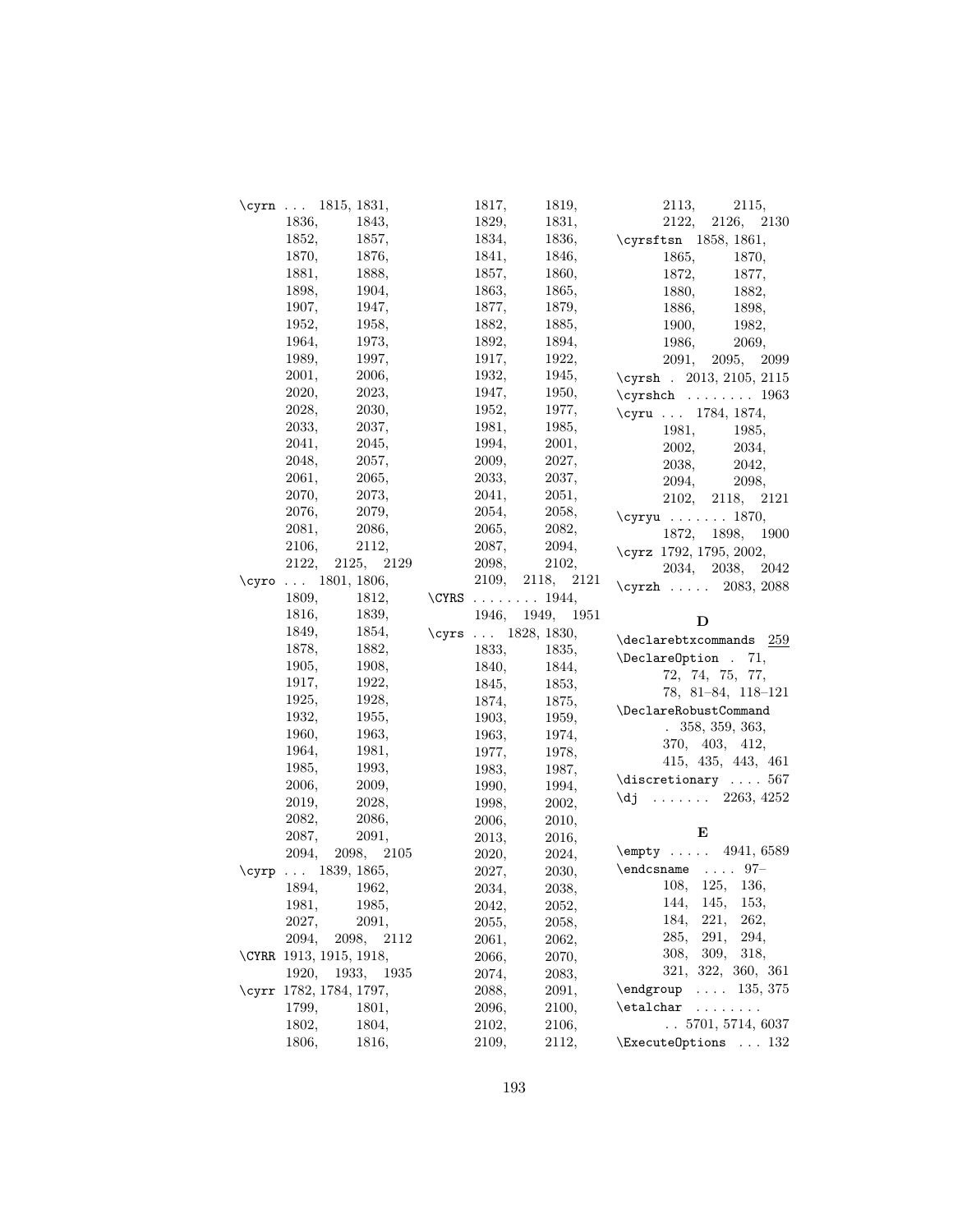| $\expandafter \ldots$                        | 2740,<br>2887,                                                           | languagenames $\ldots$ 4, 14                              |
|----------------------------------------------|--------------------------------------------------------------------------|-----------------------------------------------------------|
| $\ldots$ 125, 135-                           | 3037,<br>3221,                                                           | $\lambda$ 1 atintext  4939,                               |
| 137,<br>139,<br>143,                         | 3374,<br>3528,                                                           | 4941, 6587, 6589                                          |
| 144,<br>153,<br>226,                         | 3684,<br>3832,                                                           | $\lambda$ 282                                             |
| 262,<br>285,<br>291,                         | 3980,<br>4126, 4275                                                      |                                                           |
| 294, 308,<br>309,                            | \ifbbbblanguagenames                                                     | М                                                         |
| 318, 321,<br>322,                            | <b>Carlo Carlo</b><br>73, 637,                                           | $\mathrm{MakeUppercase}$ 6054,                            |
| 374, 381,<br>382,                            | 807, 955, 1117,                                                          | 6055, 7300, 7301                                          |
| 400, 418,<br>446,                            | 1268,<br>1415,                                                           | $\mbox{mbox} \ldots$ 4924,                                |
| 464, 537, 4424,                              | 1566,<br>1724,                                                           | 4931, 6571, 6578                                          |
| 6058, 6311, 7305                             | 2239,<br>1971,                                                           | \MessageBreak                                             |
|                                              | 2392,<br>2545,                                                           | 172, 179, 190,                                            |
| F                                            | 2693,<br>2840,                                                           | 203, 209, 210,                                            |
| fixlanguage $\ldots \ldots 3, 14$            | 2990,<br>3140,                                                           | 216, 230, 233,                                            |
|                                              | 3327,<br>3481,                                                           | 235, 237, 282,                                            |
| G                                            | 3637,<br>3784,                                                           | 305, 407, 482, 485                                        |
| \g@addto@macro  262                          | 3933,<br>4079, 4228                                                      | \MR $\ldots$ 6340, 7284, 7286                             |
| \gobble@till@next .                          | \ifbtx@printISBN 79, 358                                                 | \MRhref  7286, 7288                                       |
| $\ldots \ldots 388, 391$                     | \ifbtx@printISSN 79, 359                                                 |                                                           |
|                                              | \ifbtxprintISBN 358,                                                     | N                                                         |
| $\mathbf H$                                  |                                                                          | $\NeedsTeXFormat \dots 2$                                 |
| $hbox \ldots \ldots 7282$                    | 5294,<br>5347,<br>5376,                                                  | \newblock  4382, 4471                                     |
| \href  7289, 7292                            | 5413,                                                                    | \newif . 70, 73, 76, 79, 80                               |
| \hrulefill $\dots 7282$                      | 5452,<br>5485,<br>5506,<br>5544, 5562                                    | $\lambda$ 365                                             |
| \hskip . 1635, 1705, 1706                    |                                                                          | $\text{number} \ldots \ldots 381$                         |
|                                              | \ifbtxprintISSN                                                          |                                                           |
|                                              |                                                                          |                                                           |
|                                              | $\ldots$ 358, 5259, 5487                                                 | О                                                         |
| 1                                            | \ifcase $\ldots$ 96, 421,                                                | $\lozenge$ 1337, 1339,                                    |
|                                              | 426, 439, 449,                                                           | 1387,<br>1389,                                            |
| $\{i \dots 34, 57, 741,$<br>835, 2324, 2420, | 454, 467, 472,                                                           | 2615,<br>2617,                                            |
| 2440,<br>3074,                               | 1263, 2388, 3474                                                         | 2665, 2667, 2686                                          |
| 3125,<br>3564,                               | $\iinthmode$ 7284                                                        | $\ldots \ldots 96-108,$<br>$\sigma$                       |
| 3566,<br>3581,                               | \if num $\ldots$ 383,                                                    | 421, 426, 439,                                            |
| 3587,<br>3588,                               | 384, 423, 451, 469                                                       | 449, 454, 467,                                            |
| 3618,<br>3620,                               | \ifnumber $91, 95, 372,$                                                 | 472, 1263, 1264,                                          |
| 3645,<br>3647,                               | 405, 413, 417,                                                           | 2388, 3474, 3475                                          |
| 3655,<br>3656,                               | 437, 445, 463,                                                           |                                                           |
| 3675, 4015, 4107                             | 803, 1261, 1262,                                                         | P                                                         |
| \ieme $449, 454, 2388$                       | 2386,<br>2387,                                                           | \PackageError                                             |
| \iere $\ldots$ 449, 454, 2388                | 3136,<br>3473, 3633                                                      | 109, 127, 169,                                            |
| $\left\{ \right\}$ $375,388$                 | $\infty$ 150, 492-531                                                    | 176, 200, 213,                                            |
|                                              | \ifbbbbannotations . \InputIfFileExists . 122                            | 229, 280, 303,                                            |
| $\ldots \ldots \ldots$ 76, 362               | \itol $4065$                                                             | 481, 2981, 3557,                                          |
| \ifbbbbfixlanguage.                          | \itulo  792, 2375                                                        | 3560, 3611, 3614                                          |
| $\ldots$ 70, 159, 207,                       |                                                                          | \PackageWarning                                           |
| 263, 532, 696,                               | K                                                                        | $\ldots$ 189, 208, 406                                    |
| 854, 1007, 1164,                             | \kern  567, 1494, 1545                                                   | $\penalty \dots \dots 567$                                |
| 1315,<br>1463,                               |                                                                          | \ProcessOptions  133                                      |
| 1617,<br>1771,                               | L                                                                        | \providebibliographyfont                                  |
| 2136,<br>2287,<br>2443,<br>2593,             | $\lambda$<br>231, 234, 251<br>$\mathbb{Z}^2$ . The set of $\mathbb{Z}^2$ | $298,6047-$<br>$\sim$ $\sim$ $\sim$<br>6057,<br>7293-7303 |